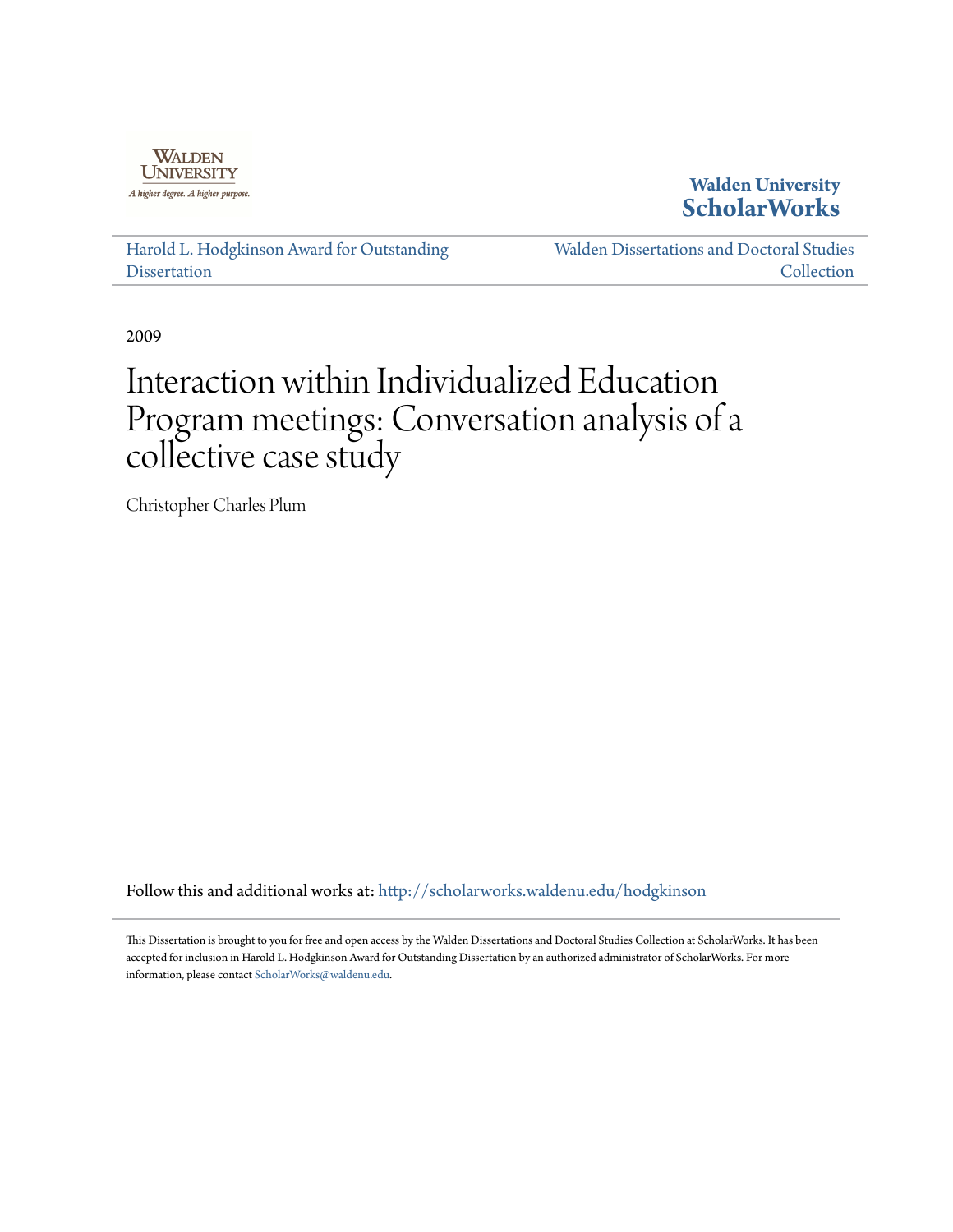## Walden University

COLLEGE OF EDUCATION

This is to certify that the dissertation by

Christopher Plum

has been found to be complete and satisfactory in all respects, and that any and all revisions required by the review committee have been made.

Review Committee

Dr. Linda M. Crawford, Committee Chairperson, Education Faculty Dr. Sharon Johnson, Committee Member, Education Faculty Dr. JoeAnn Hinrichs, Committee Member, Education Faculty

Chief Academic Officer

Denise DeZolt, Ph.D.

Walden University 2008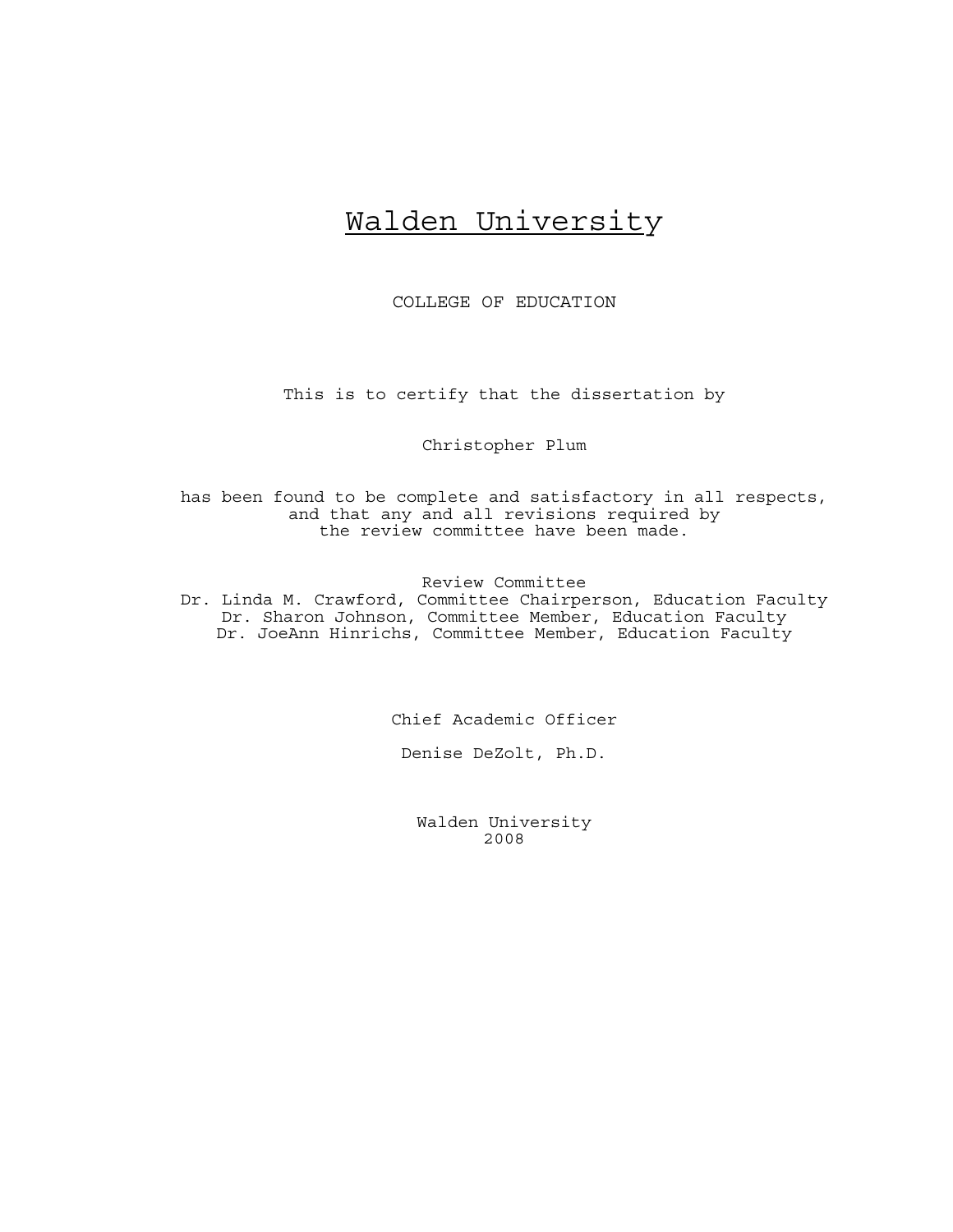### ABSTRACT

Interaction Within Individualized Education Program Meetings: Conversation Analysis of a Collective Case Study

by

Christopher Charles Plum

M.A., University of Colorado, 1997 B.A., Michigan State University, 1994

Dissertation Submitted in Partial Fulfillment of the Requirements for the Degree of Doctor of Philosophy K-12 Educational Leadership

> Walden University November 2008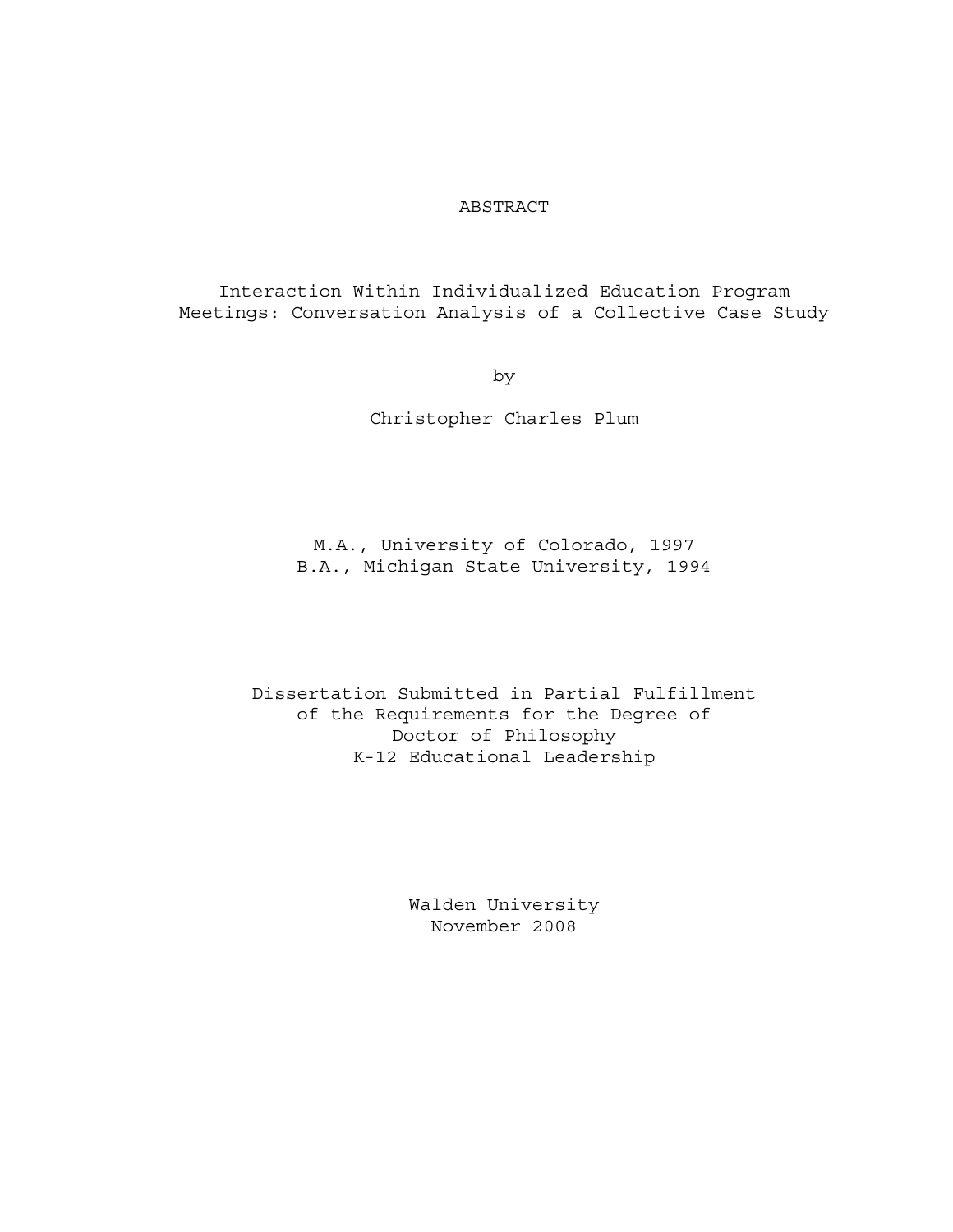#### Abstract

Current research provides little insight into interaction during Individual Education Program (IEP) meetings. This lack of insight may impede decision-making regarding student placement. This collective case study addressed that problem by analyzing interactions of participants in IEP meetings. Rooted in a conversation analytic (CA) theoretical framework, research questions centered on ways IEP teams interacted, oriented to identities, and ascribed to potential power asymmetries, with analysis focused on talk preceding a child's educational placement. Six hours of IEP meeting footage from 13 meetings distributed across 3 Detroit area charter schools were transcribed in CA Jeffersonian notation and analyzed using CA methodology**.** A major finding of the study was the social order governing the IEP based on preemptive student placement decisions and the maintenance of the social order by meeting participants.This work potentially impacts the way in which IEP stakeholders view their productivity and strategies for improving IEP protocol. Findings offer guidance as to how to alter the conduct of IEP meetings in order to equalize power asymmetries. The study contributes to the body of CA research through the expansion of methodological tools available for educational research.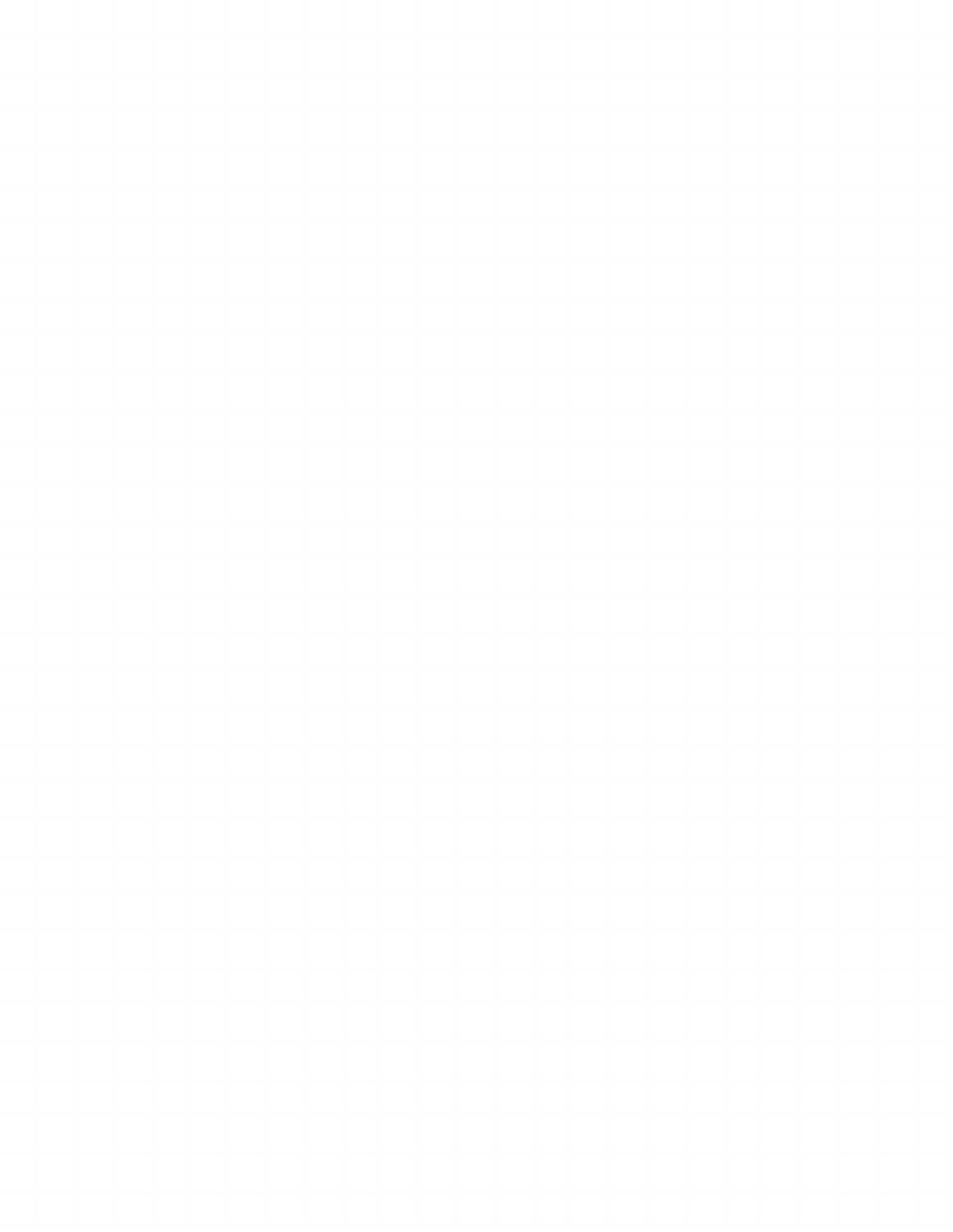Interaction Within Individualized Education Program Meetings: Conversation Analysis of a Collective Case Study

by

Christopher Charles Plum

M.A., University of Colorado, 1997 B.A., Michigan State University, 1994

Dissertation Submitted in Partial Fulfillment of the Requirements for the Degree of Doctor of Philosophy K-12 Educational Leadership

> Walden University November 2008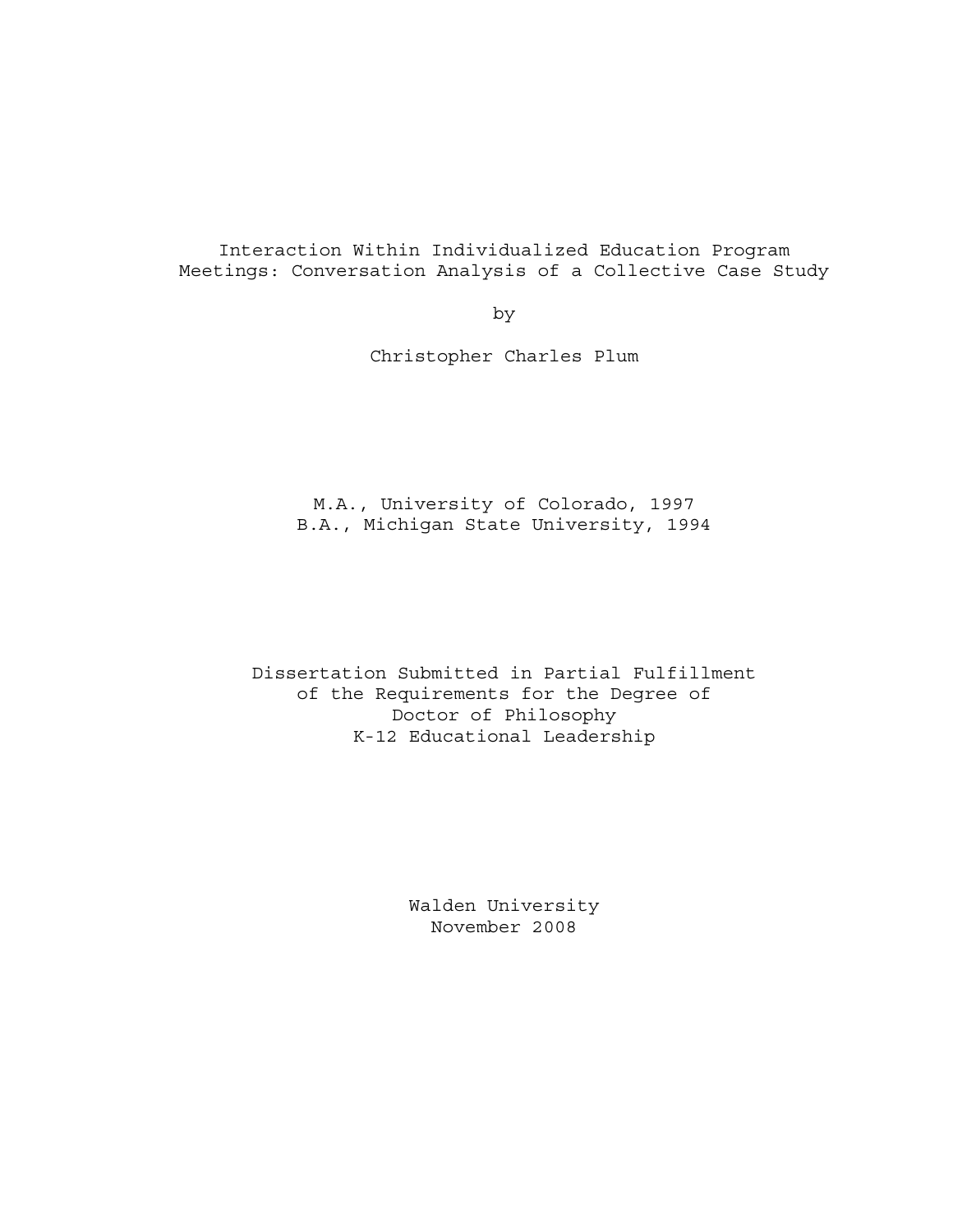## UMI Number: 3342449

Copyright 2009 by Plum, Christopher Charles

All rights reserved

## INFORMATION TO USERS

The quality of this reproduction is dependent upon the quality of the copy submitted. Broken or indistinct print, colored or poor quality illustrations and photographs, print bleed-through, substandard margins, and improper alignment can adversely affect reproduction.

 In the unlikely event that the author did not send a complete manuscript and there are missing pages, these will be noted. Also, if unauthorized copyright material had to be removed, a note will indicate the deletion.

## UMI<sup>®</sup>  $\mathcal{L} = \{ \mathcal{L} = \{ \mathcal{L} \} \cup \{ \mathcal{L} \} \cup \{ \mathcal{L} \} \cup \{ \mathcal{L} \} \cup \{ \mathcal{L} \} \cup \{ \mathcal{L} \} \cup \{ \mathcal{L} \} \cup \{ \mathcal{L} \} \cup \{ \mathcal{L} \} \cup \{ \mathcal{L} \} \cup \{ \mathcal{L} \} \cup \{ \mathcal{L} \} \cup \{ \mathcal{L} \} \cup \{ \mathcal{L} \} \cup \{ \mathcal{L} \} \cup \{ \mathcal{L} \} \cup \{ \mathcal{L} \} \cup$

UMI Microform 3342449 Copyright 2009 by ProQuest LLC All rights reserved. This microform edition is protected against unauthorized copying under Title 17, United States Code.

 $\mathcal{L} = \{ \mathcal{L} = \{ \mathcal{L} \} \cup \{ \mathcal{L} = \{ \mathcal{L} \} \cup \{ \mathcal{L} = \{ \mathcal{L} \} \cup \{ \mathcal{L} = \{ \mathcal{L} \} \cup \{ \mathcal{L} = \{ \mathcal{L} \} \cup \{ \mathcal{L} = \{ \mathcal{L} \} \cup \{ \mathcal{L} = \{ \mathcal{L} \} \cup \{ \mathcal{L} = \{ \mathcal{L} \} \cup \{ \mathcal{L} = \{ \mathcal{L} \} \cup \{ \mathcal{L} = \{ \mathcal{L} \} \cup \{ \$ 

ProQuest LLC 789 East Eisenhower Parkway P.O. Box 1346 Ann Arbor, MI 48106-1346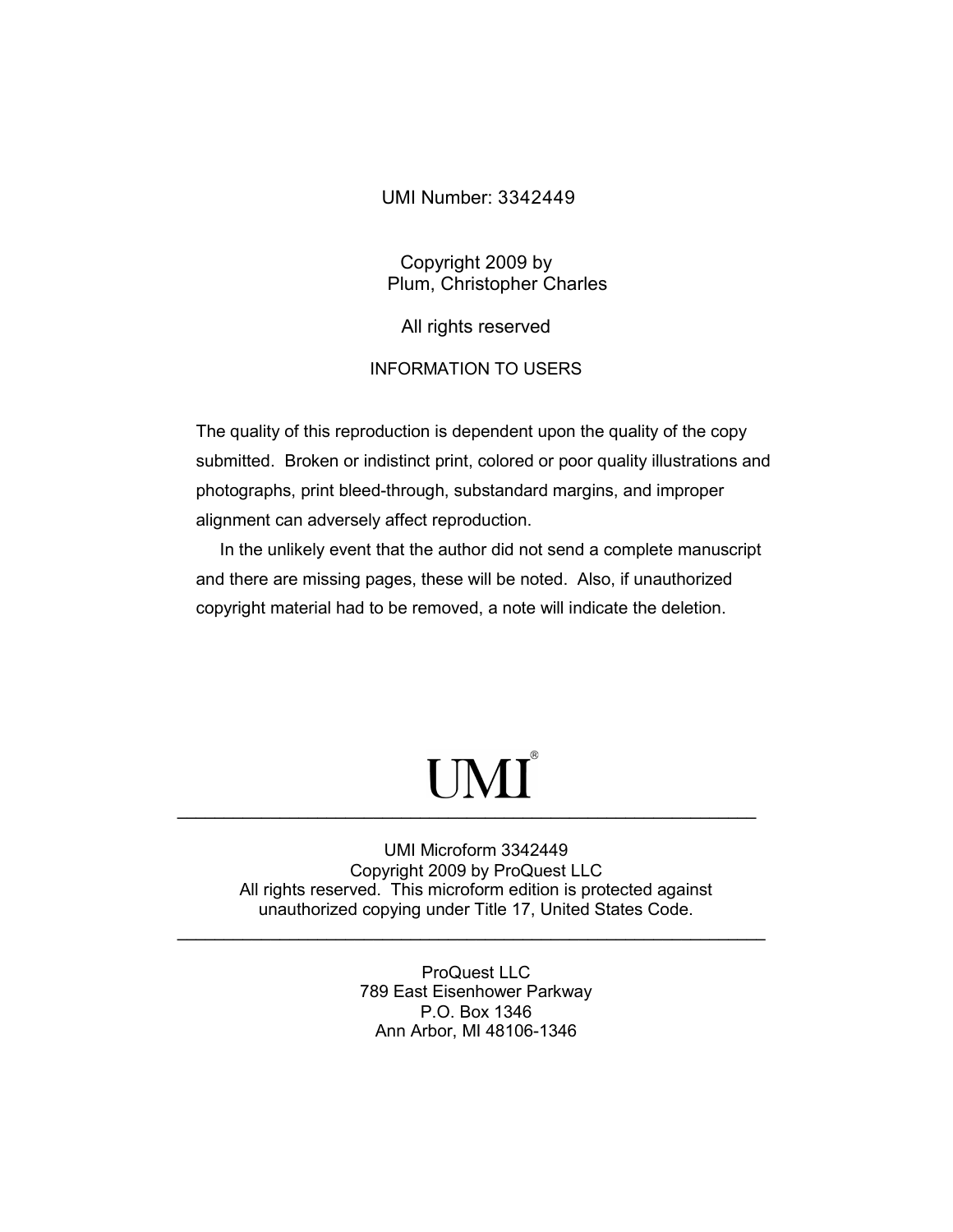#### DEDICATION

This dissertation is dedicated to my wife Stacy Plum, and my two beautiful daughters, Ava Jane and Claire, to Richard and Gale Kramer, and to my two loving parents, Thomas and Marlene Plum, who are true life-long learners and the best teachers I have ever had.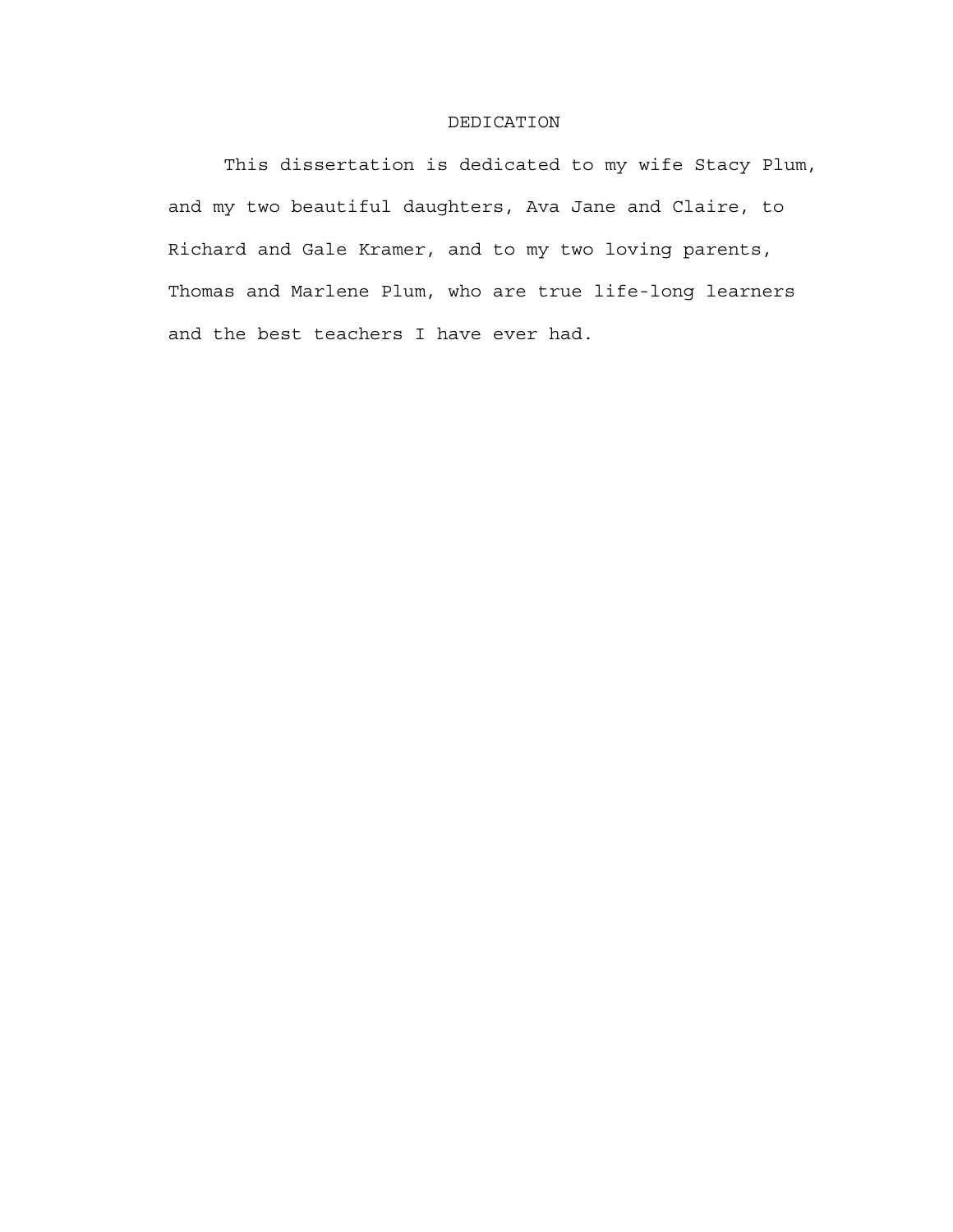#### ACKNOWLEDGMENTS

This dissertation could not have been possible without the rigorous guidance of my Chair Dr. Linda Crawford, committee members Dr. JoeAnn Hinrichs, Dr. Sharon Johnson, the support of Dr. Gary David from Bentley College in Massachusetts, Dr. David Woods from University of Wisconsin, Steffi Hemling and Alicia Walsh from San Diego State University, Dr. Charles Antaki from Louborough University in England, Anthony Pendleton, and my colleague and friend Jessie Kilgore, Jr.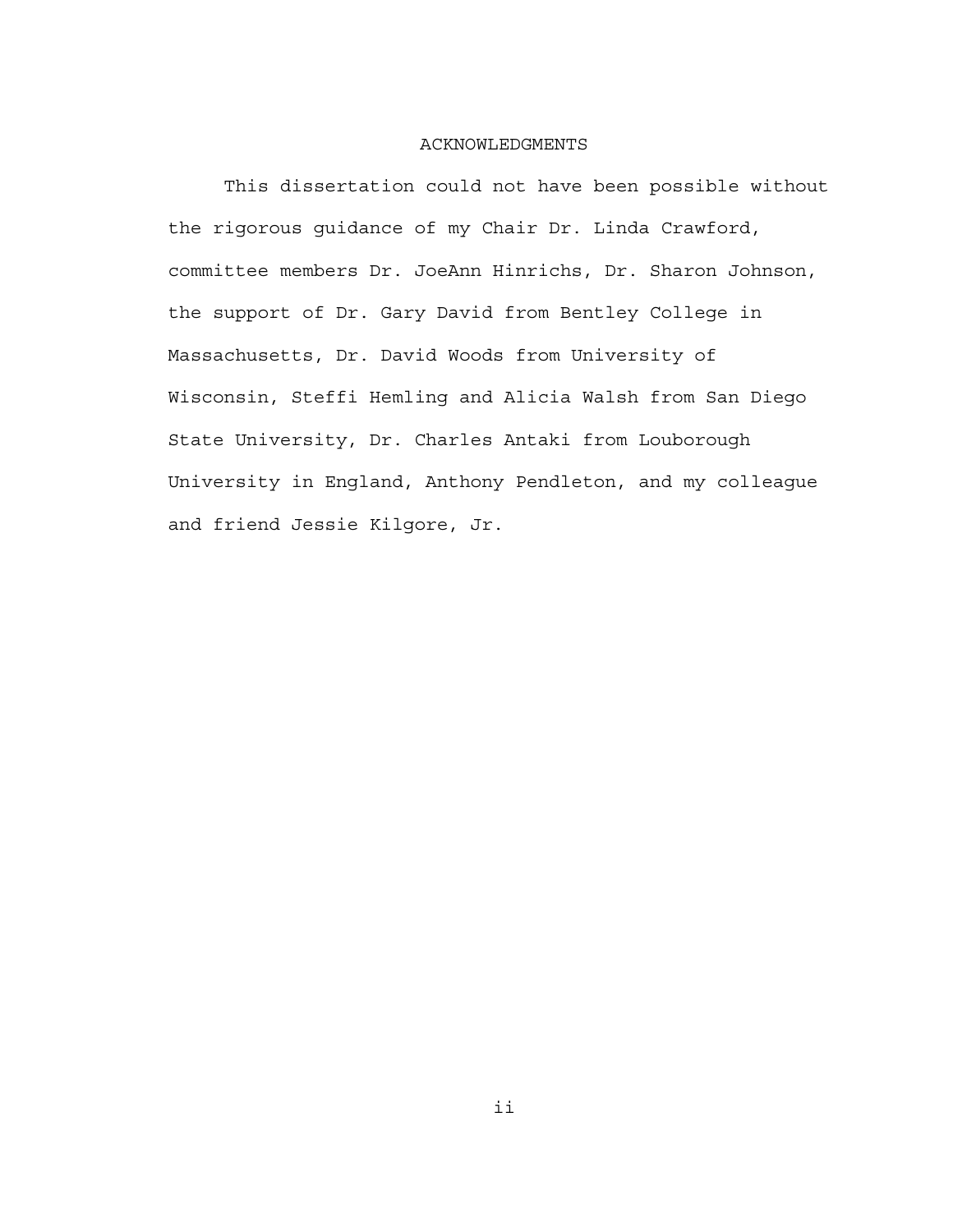## TABLE OF CONTENTS

| CHAPTER 1: INTRODUCTION TO THE STUDY1<br>Definitions of Key Terminology20<br>Assumptions of the Study24<br>Scope, Delimitations, and Limitations of the Study25<br>Significance of the Study28               |
|--------------------------------------------------------------------------------------------------------------------------------------------------------------------------------------------------------------|
| CHAPTER 2: LITERATURE REVIEW36<br>Foundational and Resource Literature37<br>Conversation Analysis 37<br>Foundational Literature: IDEA 48<br>Current Research on the IEP 52<br>Current Applied CA Research 64 |
| Data Collection Tools87<br>Data Collection Procedures90<br>Data Analysis and Interpretation Plan92                                                                                                           |
|                                                                                                                                                                                                              |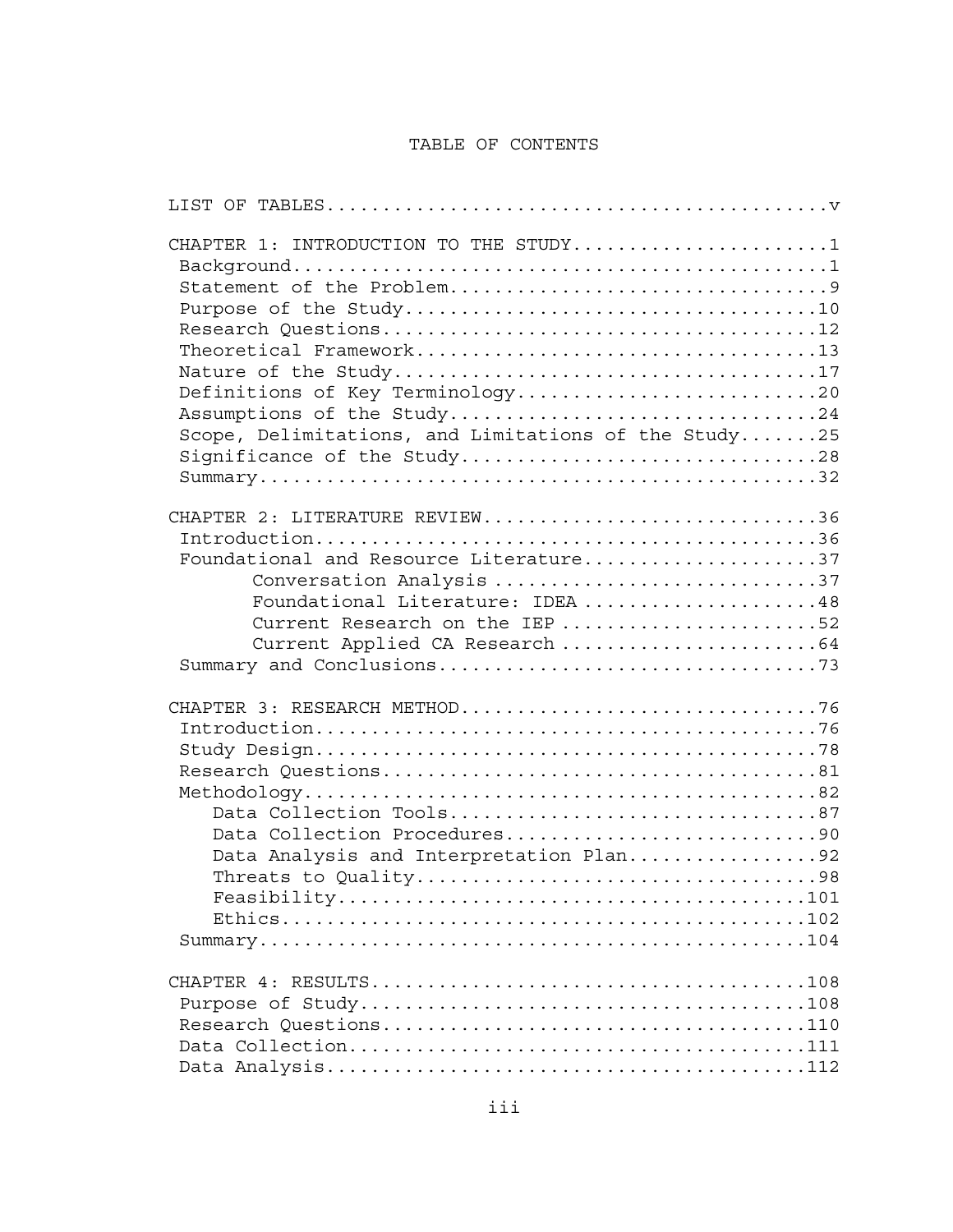| Analysis of Core utterances/interactive                |
|--------------------------------------------------------|
| devices (proximal domain)120                           |
| Findings Related to Research Question 1123             |
| Findings Related to Research Question 2125             |
| Findings Related to Research Question 3127             |
| Categorical Membership Indicators                      |
|                                                        |
|                                                        |
| Findings Related to Research Question 4139             |
| Findings Related to Research Question 5151             |
|                                                        |
|                                                        |
| CHAPTER 5: SUMMARY, CONCLUSION, AND RECOMMENDATIONS162 |
|                                                        |
|                                                        |
| Interpretation of Findings164                          |
| Interpretation of Findings for Research                |
|                                                        |
| Interpretation of Findings for Research                |
|                                                        |
| Interpretation of Findings for Research                |
|                                                        |
| Interpretation of Findings for Research                |
|                                                        |
|                                                        |
| Interpretation of Findings for Research                |
|                                                        |
| Recommendations for Action176                          |
|                                                        |
| Recommendations for Future Research182                 |
| Implications for Social Change184                      |
| Reflections of the Researcher185                       |
|                                                        |
|                                                        |
|                                                        |
|                                                        |
|                                                        |
| APPENDIX A: TITLE OF APPENDIX194                       |
|                                                        |
|                                                        |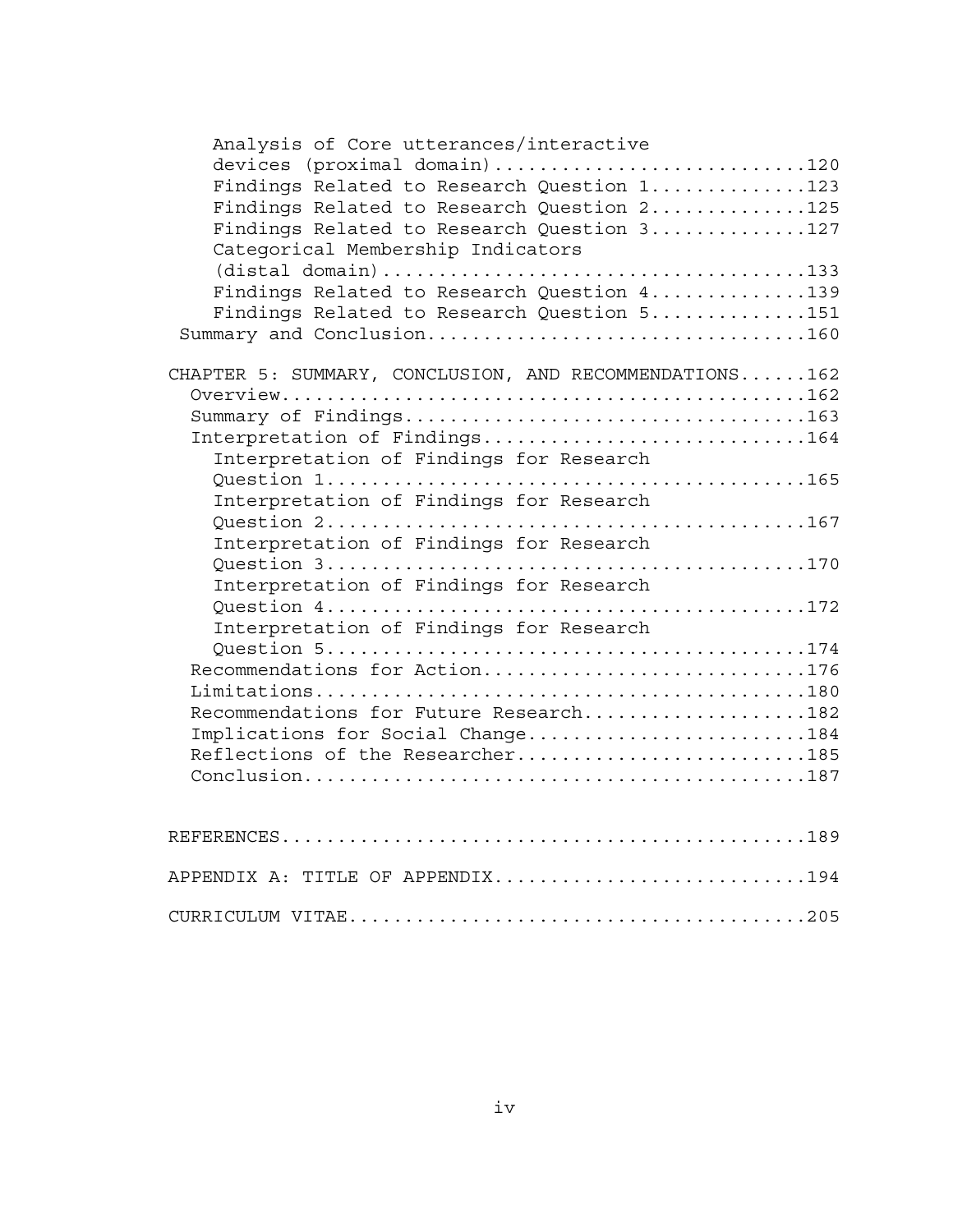## LIST OF TABLES

| Table 2. Code Collection Report Summary115 |
|--------------------------------------------|
| Table 3. Keyword Collection Summary118     |
| Table 4. Categories Made Relevant139       |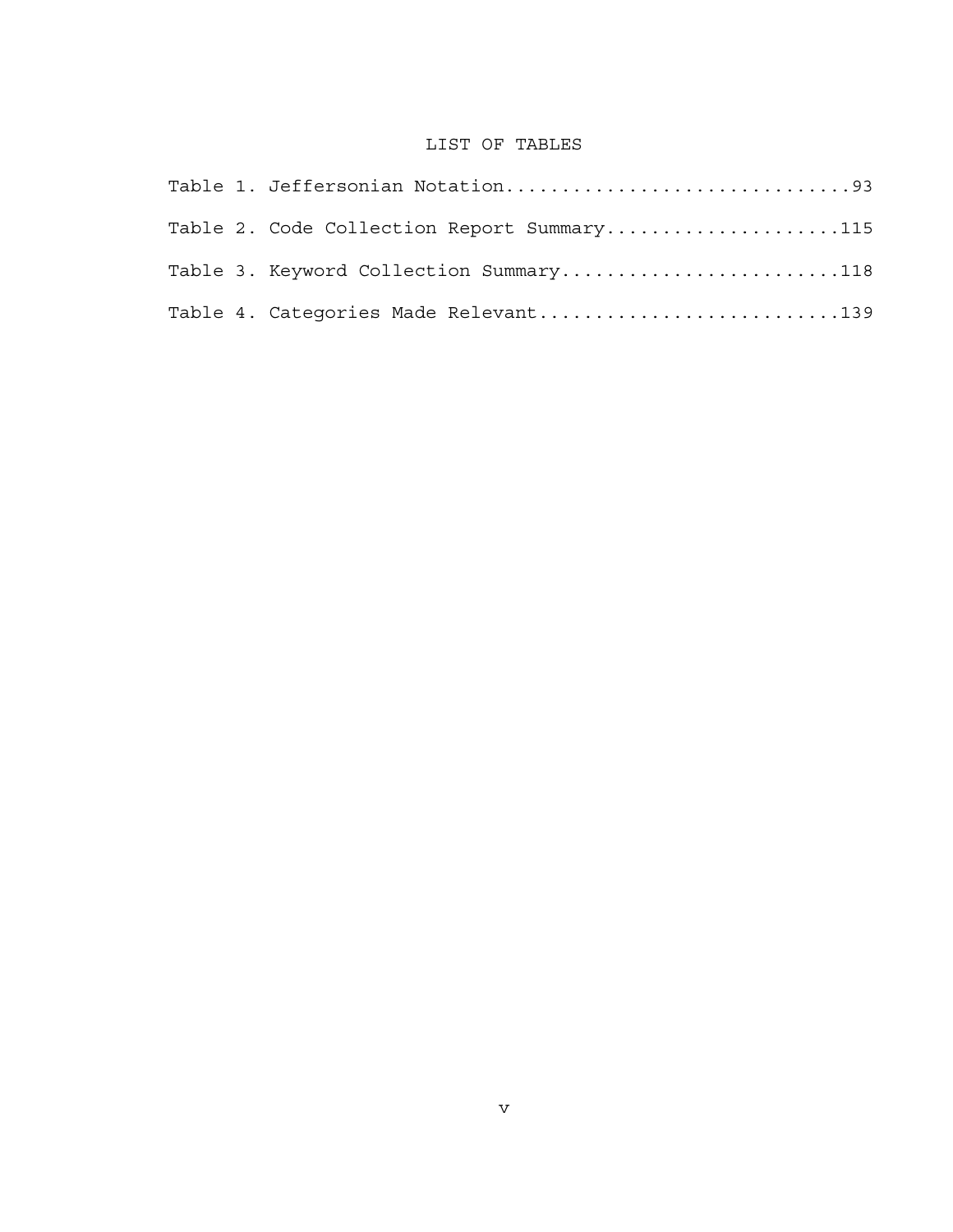#### CHAPTER 1:

#### INTRODUCTION TO THE STUDY

#### Background

In an historic move, the passing of the Individuals with Disabilities in Education Act (IDEA) by the United States government in 1997 put in place guidelines indicating how federal dollars can be spent by states to service students who qualify for special education programming. Specific to the legislation is the notion that all states provide free and appropriate public education, or FAPE, to all students. Included in the legislation is language specific to the participation of stakeholders in identifying, evaluating, and classifying students with disabilities. Parents, professionals, and, in some instances, children are now legally equal contributing members of the team which ultimately decides a child's educational placement. The language outlining the participation of stakeholders in this process has been further strengthened through landmark cases such as *Board of Education of Hendrick Hudson District v. Rowley* (1982), as well as the passing of Public Law 108-446 (2004) the 2004 amendments to the IDEA legislation. The 2004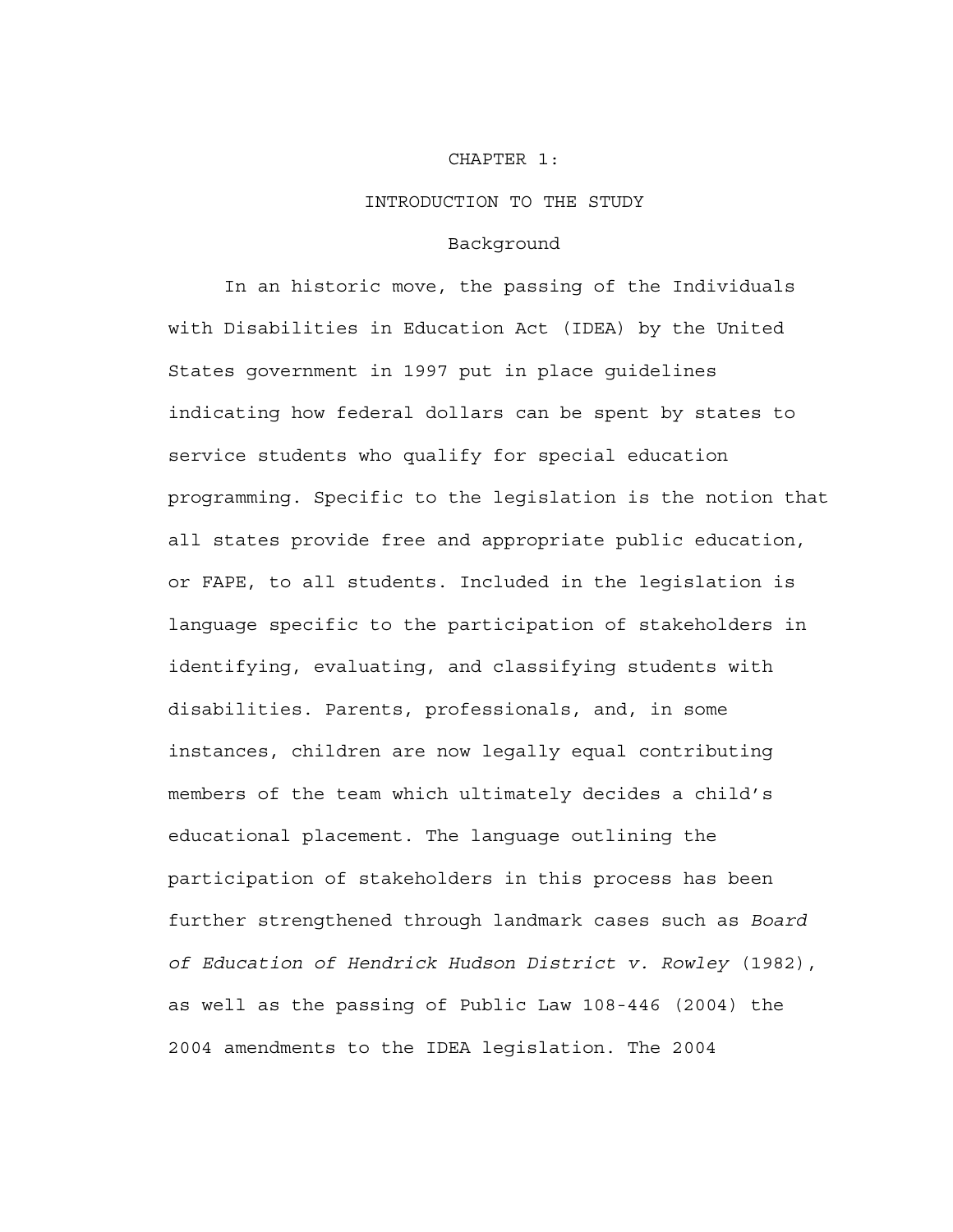amendments mandate that the preceding individuals are present in the Individualized Education Program (IEP) meeting to determine special education qualification of students.

Current research has suggested that, though many districts follow the law requiring that all required members are present at the IEP meeting, there is much variance regarding meeting protocol and language usage in IEP meetings across states (Dabkowski 2004; Martin, Marshall & Sale, 2004). Such variance is allowed and seemingly intended in the language of cases such as *Board of Education of Hendrick Hudson Central School District v. Rowley* (1982), which stated, "Thus, although the Act leaves to the States the primary responsibility for developing and executing educational programs for handicapped children, it imposes significant requirements to be followed in the discharge of that responsibility. Compliance is assured by provisions permitting the withholding of federal funds upon determination that a participating state or local agency has failed to satisfy the requirements of the Act, 1414(b)(2)(A), 1416, and by the provision for judicial review" (458 U.S. 176, 184).

2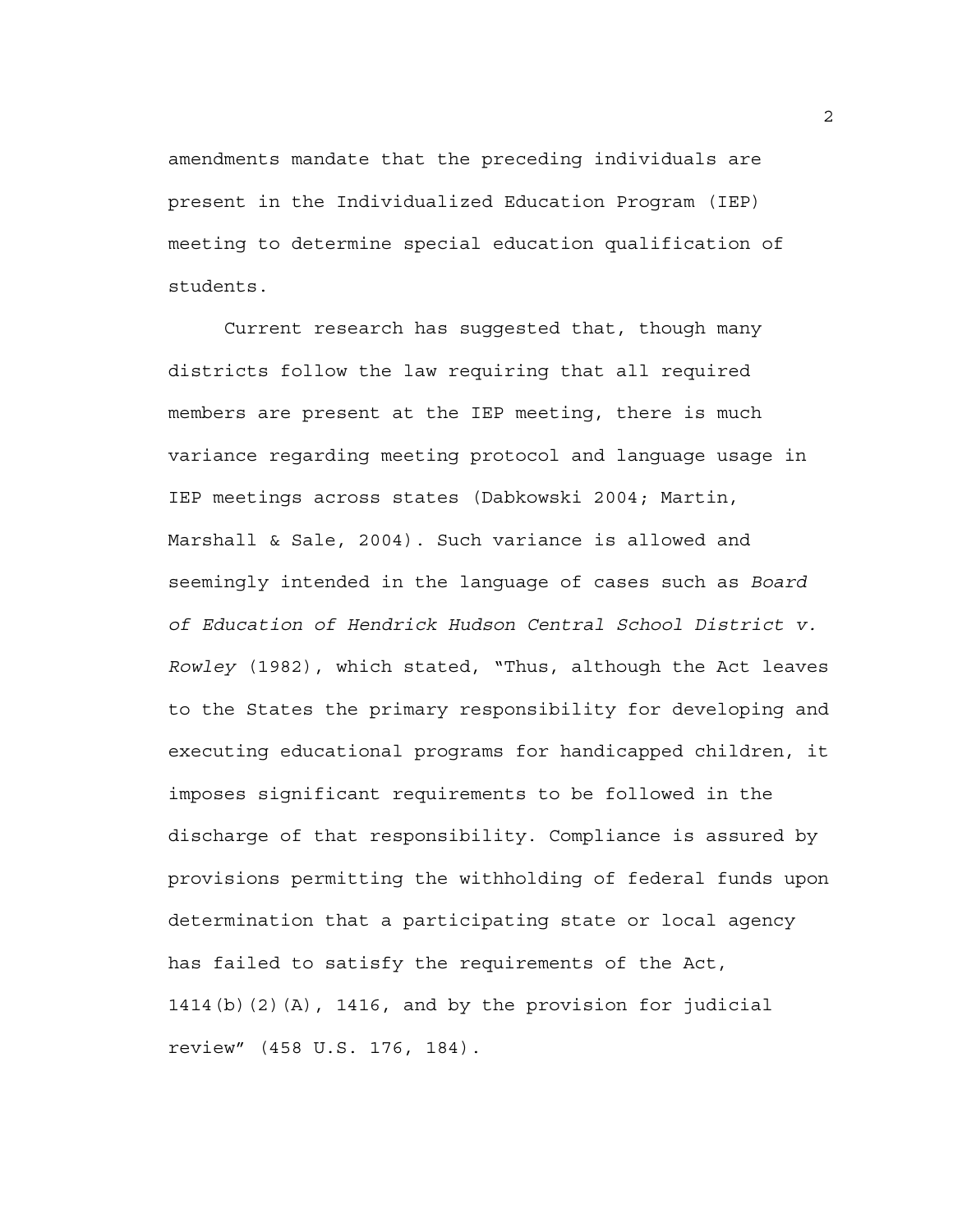Districts now have a legal obligation to include parents, general education teachers, special education providers, related service personnel, and district representatives in the IEP process. Incorporating all the specified partners in decisions about the student's educational programming involves a high level of participation and collaboration. It is imperative that there are methods in place to determine that all members are clear on the specific issues surrounding each case and to determine with certainty the best educational placement for every child. Though not explicit in the legal documentation, states, districts and schools have relied locally on methods, protocol, and delivery procedures for IEP meetings.

To date, the method of collaboration between school support services personnel and parents in IEP meetings, as exemplified in the state of Michigan, has been face-to-face collaboration and conversation in the small meeting setting. Typically, meeting agendas are set by special education providers in the school to discuss the psychological evaluation results of a child who has been tested by a licensed school psychologist. Parents, the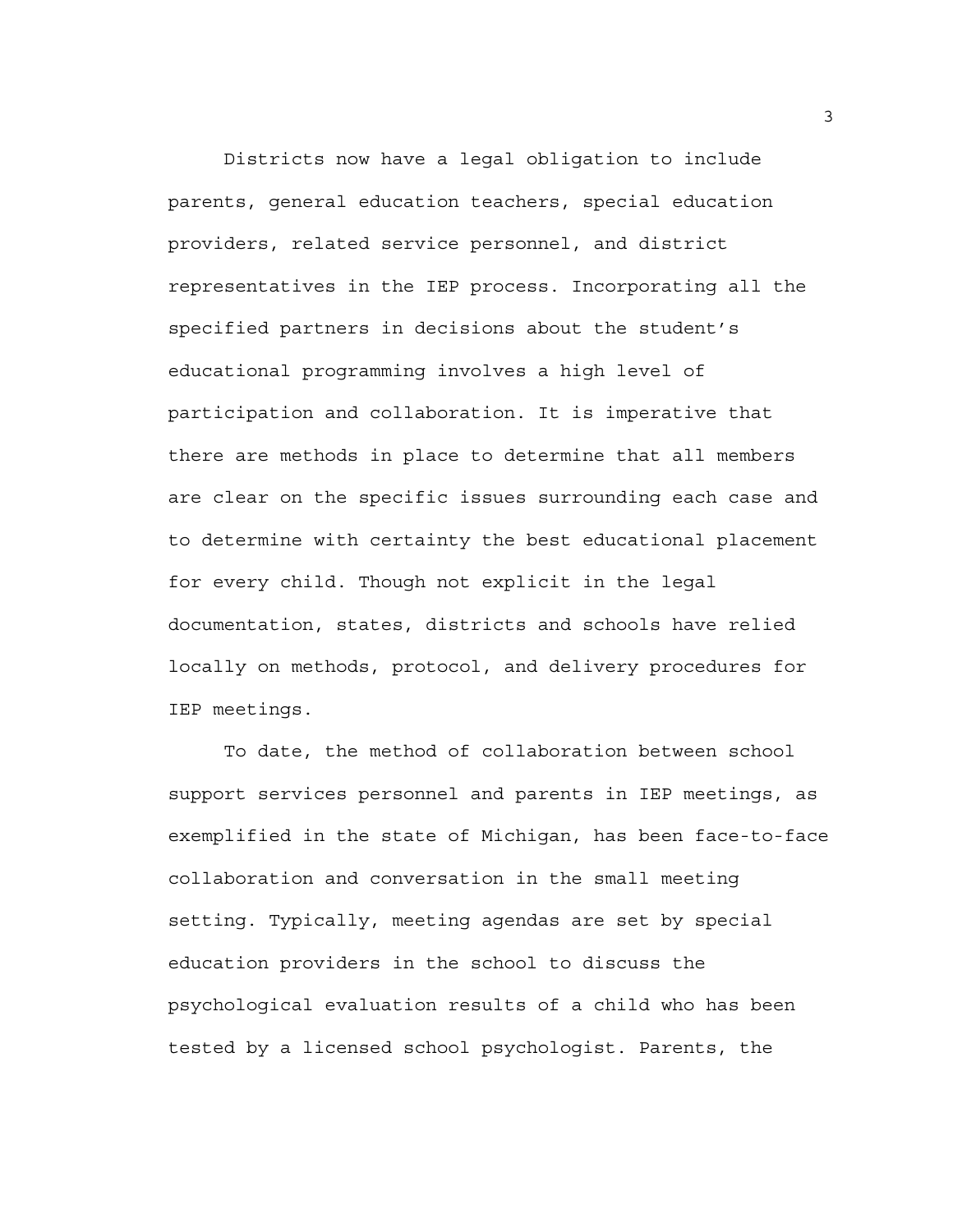child's general education teacher, and a school administrative representative receive an invitation to attend the meeting. In the context of the meeting, collaboration and mutual understanding are created, or not created, at least in part through the language used by all parties in the meeting framed by whatever models and theories are subscribed to by the interlocutors therein.

Previous studies have included analyses of observed IEP discussions and perceptions of meeting participants (Arivett, Rust, Brissie, & Dansby, 2007), as well as consideration of the varying roles of participants (Rafoth & Foriska, 2006) and the amount of time each tends to expend sharing in meetings (Martin et al., 2006). The field is rich with studies concerning the reactions of participants particularly parents and students, to perceived lack of collaboration and teaming on the part of professionals (Dabkowski, 2004). Recent research on interaction in the IEP has appeared overwhelmingly geared toward participant survey, interview, and observation framed by a priori constructs regarding interaction and participation.

4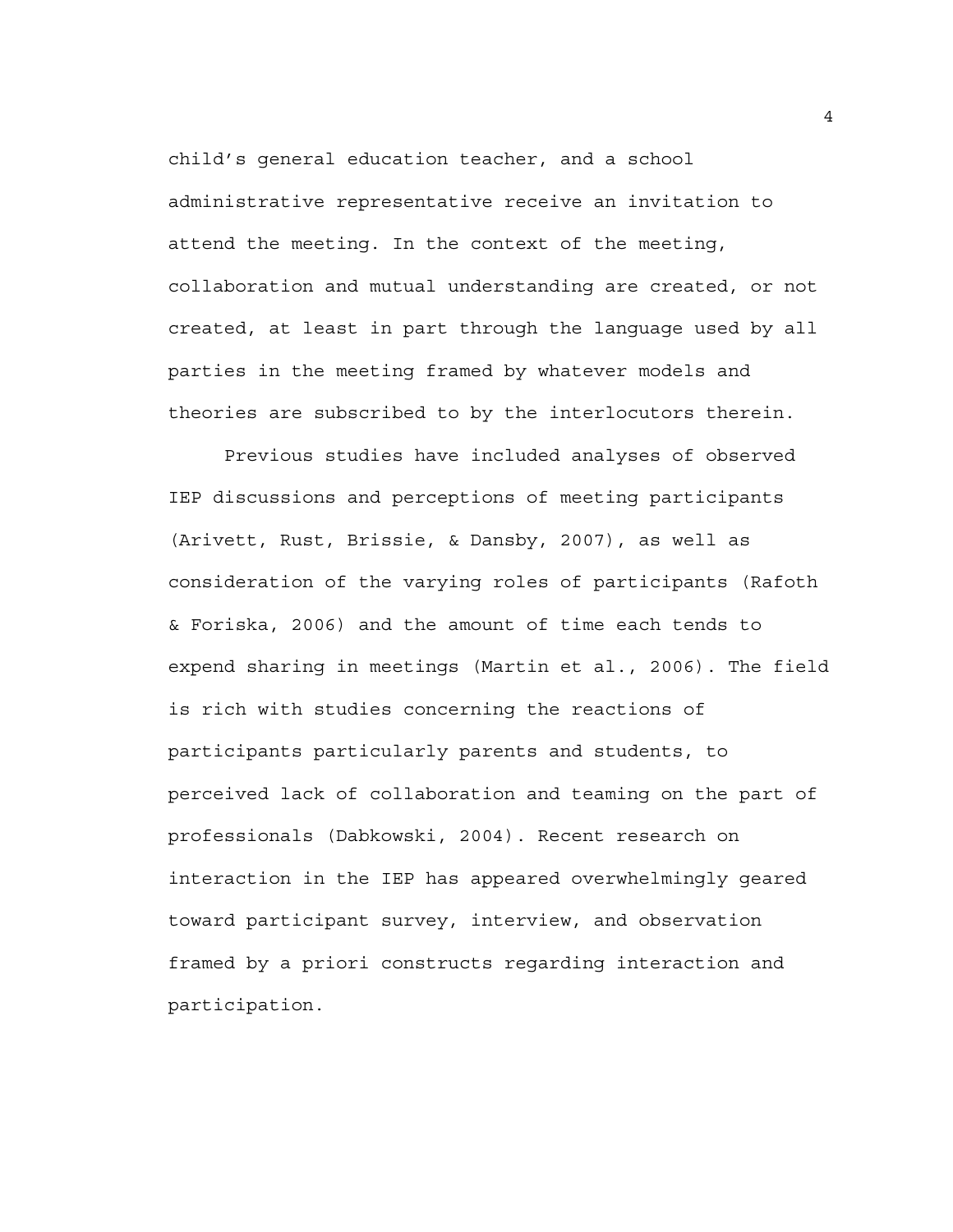The previous studies notwithstanding, there exists a paucity of research that utilizes the applied conversation analysis (CA) model in the IEP setting, specifically with the depth that audio and video footage provide. Conversation analysis is a method of capturing and analyzing interaction as it naturally occurs between interlocutors(Hutchby & Wooffitt, 2006, p. 14). Generally, the methodology allows the researcher a view of structural discourse as it unfolds and is sequentially created in interaction. Conversation analysts have adopted the term "talk-in-interaction" (p. 14) to describe the sequential, tacit rules employed in everyday conversation. More specifically, CA has become a tool for looking at talk-ininteraction as it occurs in the institutional setting and highlights the process by which participants orient to different context-specific membership categories through their talk and action (Antaki & Widdicombe, 1998). The advantage of the CA methodology over other data collection and analysis approaches in the qualitative tradition is its adherence to capturing conversation, in situ, and basing analysis on a strict transcription method which illuminates inflections and utterances historically overlooked in

5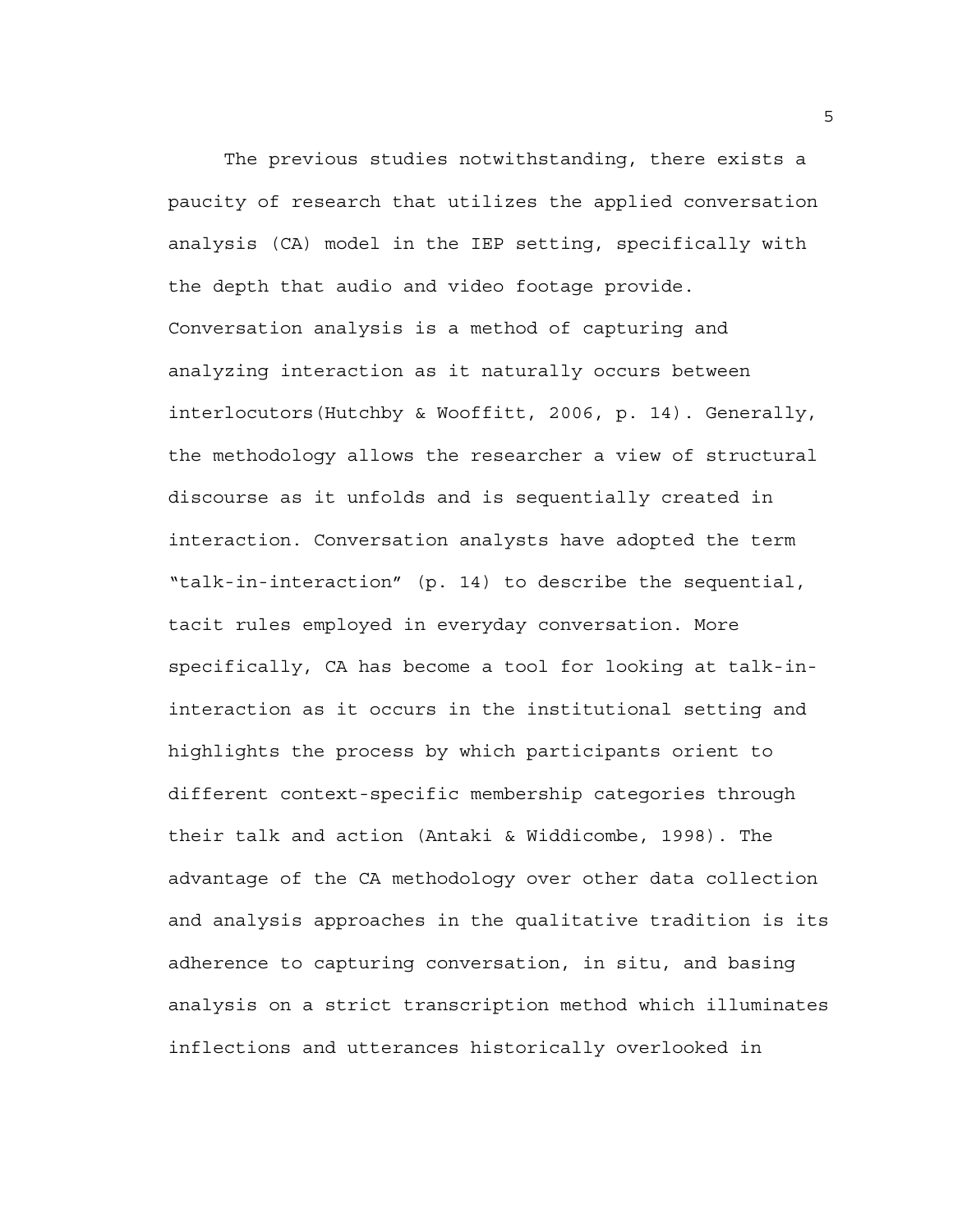typical observation and transcription (Hutchby & Wooffitt, 2006, p. 74).

In dissertation research conducted by Peters (2003), CA was attempted as a method for examining the dialogue that occurred in IEP meetings in an urban school in New Mexico. Peters examined the IEP team from multiple perspectives, focusing on the theoretical underpinnings of meetings, performance, face-to-face interaction, and sociocultural milieu while employing a conversation analysis methodology (p. 282). Peters concluded that the study of social interaction and the consideration of tension that exists between policy and the attempted practice are worthy pursuits toward improvement of the IEP meeting process (p. 290).

To be sure, Peters (2003) contributed an important systems perspective for participation in IEP meetings and the interaction among members. The author discovered that, in spite of the best efforts of teams seemingly in an optimal position to fulfill the expectations of IDEA regarding the collaborative partnership between stakeholders, the broken systems perpetuated through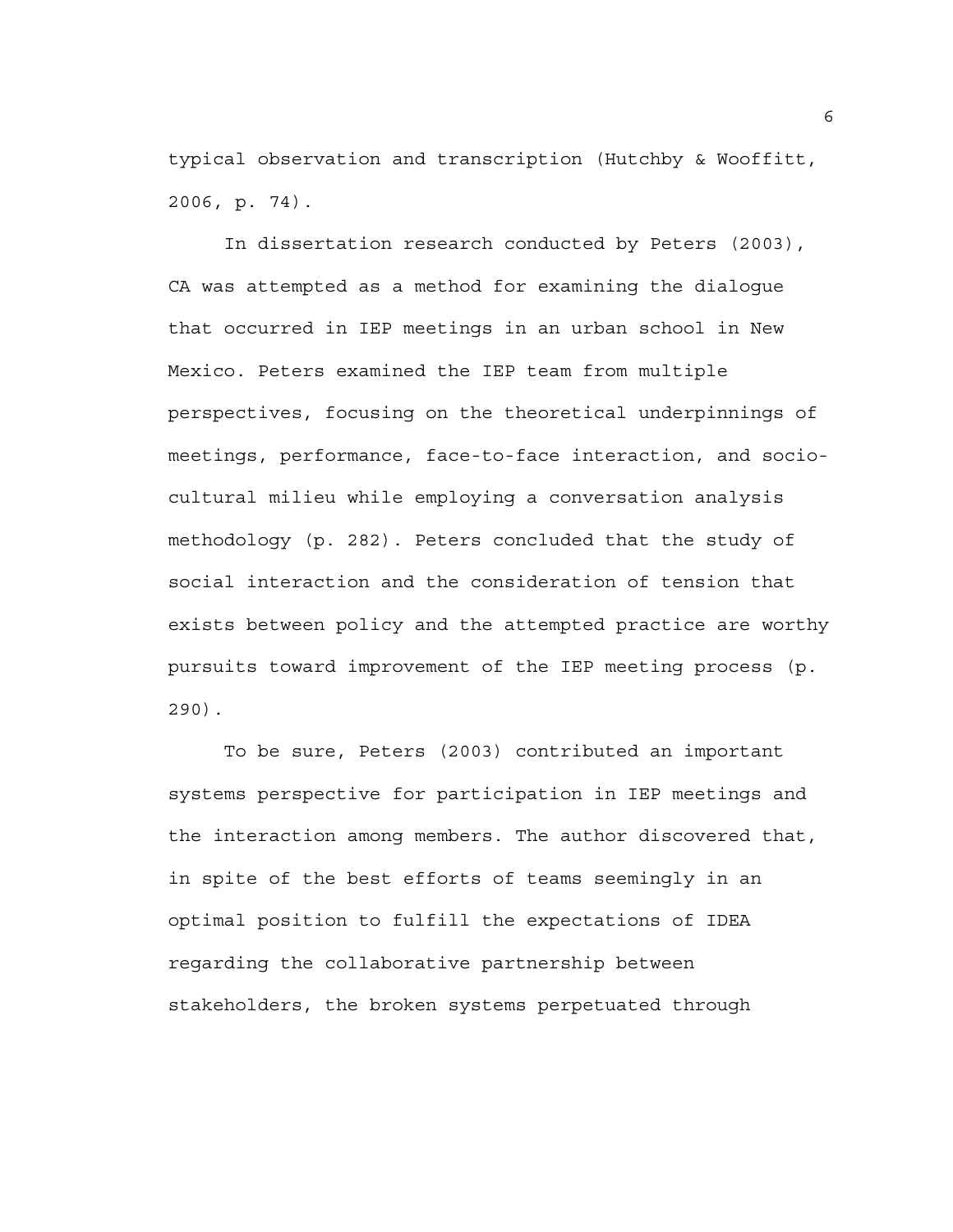mandated meeting tools and protocol continue a cycle which ultimately falls short of the promise of the law.

Peters stated:

Consequently, IEP teams invariably use ordinary tools in the conventional ways that are dictated by the entrenched, hierarchical, discipline-specific culture that predominates in schools and society. The predictable result, based on a consideration of sociocultural influences and social interaction dynamics, is the reinforcement and replication of an existing power asymmetry between professionals and parents. (p. 291)

The current study does not intend to prove or disprove Peters's (2003) claims. However, what appeared missing in Peters's work was the depth and focus on the intricacies of applied conversation analysis (CA) in its historically intended form (see Psathas, 1995; Sacks, 1992; Ten Have, 2006) for the purposes of examining the actual conversation as it unfolds and reveals the sequentially ordered interaction of IEP participants. Hutchby and Wooffitt (2006) asserted:

CA emphasizes that analysis should be based entirely on closely transcribed examples of actual talk recorded in naturally occurring settings, extracts from which are made available as part of published research. In this way, the claims of the analyst are open to test by the reader or other researchers on the basis of the data. (p. 5)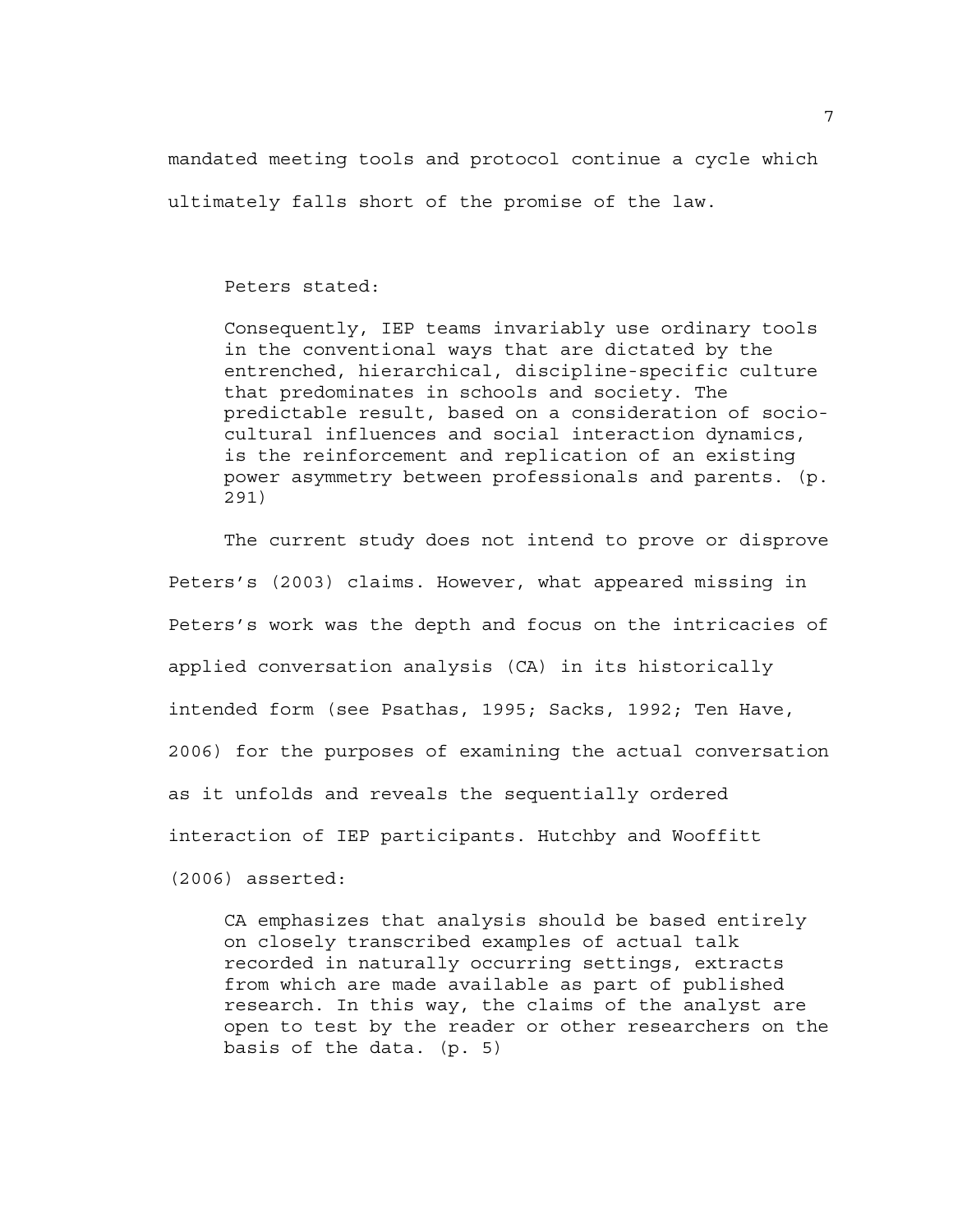Though Peters's (2003) work presented an impetus and rationale for the implementation of CA methodology in the IEP meeting, the following CA criteria were admittedly not met: (a) real-time data was not audio recorded for the required critical listening, re-listening, and analysis specific to the foundation of CA methodology; (b) video data were absent, which would provide key insight into nonverbal interaction and context; (c) member checks were not completed in a timely manner and did not involve participants viewing actual transcribed data as well as listen-backs to audio or video footage; and (d) the author's lengthy interactions with a professional member of the IEP team through extensive embedded observations and interviews were not necessary from a CA perspective and could have potentially biased the interaction as it occurred in the IEP with the researcher present (Ten Have, 1996, p. 251). Thus, the interaction patterns in IEP meetings using CA as an analytical tool have not yet been fully explored.

8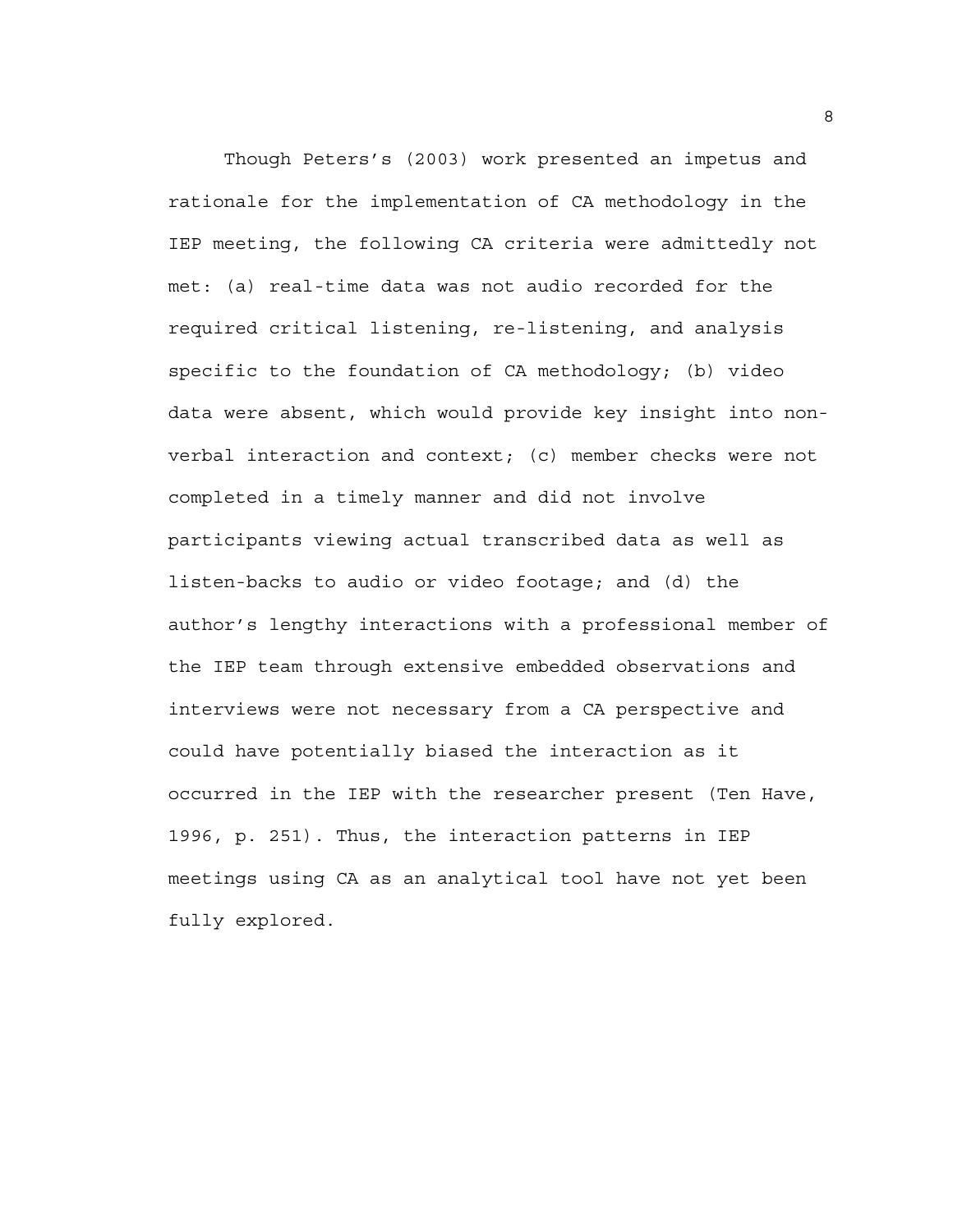#### Statement of the Problem

There exists a problem in the area of individualized education program collaborative teaming in the field of education: It is unknown how IEP members co-create meaning through their interactions, establish turns for productive talk, and interactionally arrive at the outcomes of their IEP decisions. The field of educational research is rich with studies that focus on parental perceptions of their participation in the meetings and the alienation which appears to occur frequently in the IEP setting (Dabkowski 2004; Martin, Marshall, & Sale, 2004). Evidence suggests there are meetings where little disagreement occurs and the perceptions in post-IEP meeting are positive (Peters, 2003). However, the real-time data collection and analysis of what actually occurs in IEP meetings through interaction has been given little attention to date; certainly, the view through the CA lens has been limited. Peters's (2003) marriage of in-depth cultural study including observations, interviews, and artifacts with conversation analysis arrived at a crossroads where traditional CA methodology became compromised (p. 90).

9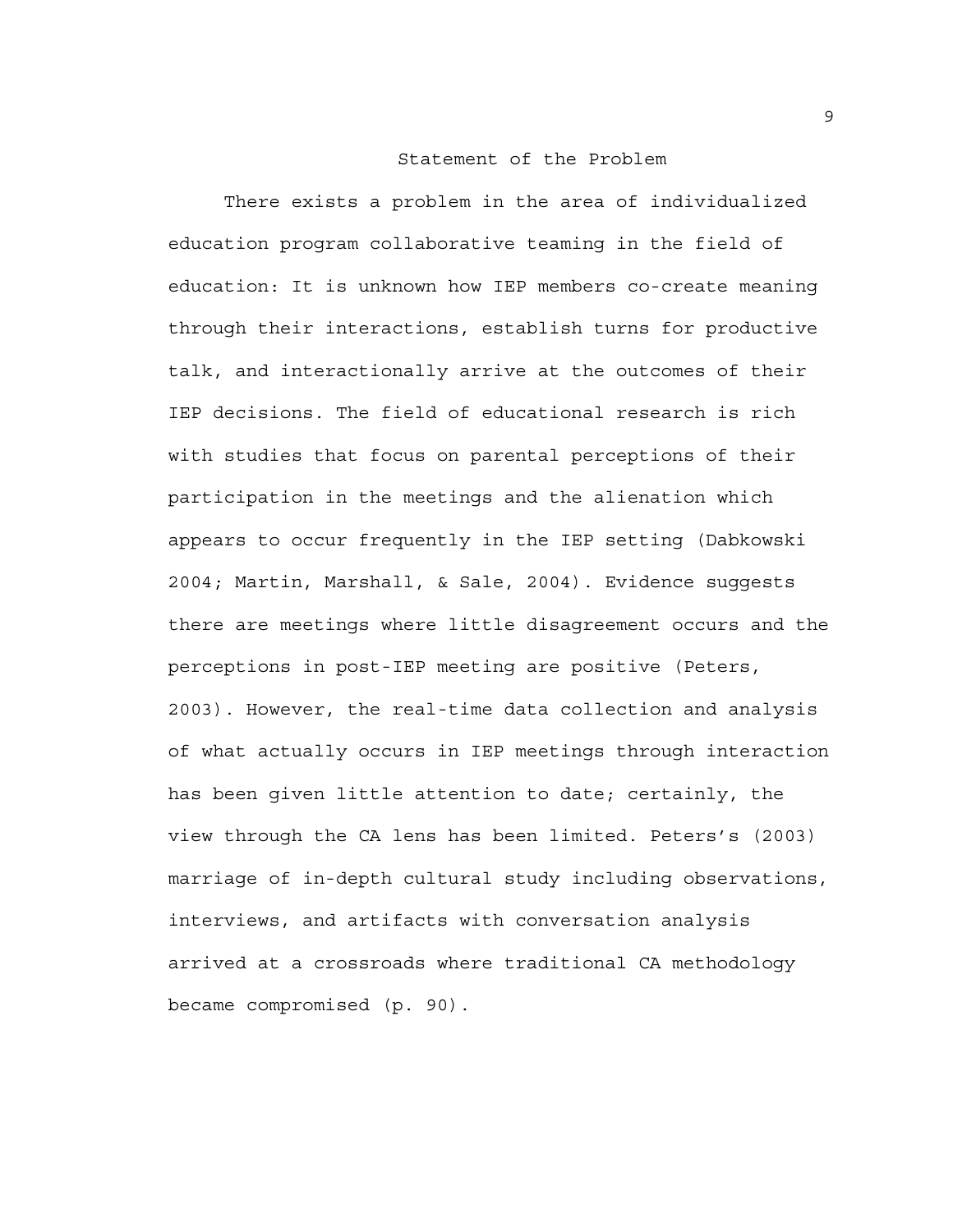With the increasing number of students placed into special education each year, particularly in the urban setting, it is becoming more evident that examinations of the meetings which determine placement for children deserve closer, more rigorous scrutiny. The collaboration, interaction, and dialogue between stakeholders at Individualized Education Program meetings warrant specific attention, as it is through this federal and state mandated process that educational decisions are made that significantly impact the lives of children. It is from this place of potential for positive social change through an examination of the conduct and work accomplished by participants in this critical setting that the current study departs.

## Purpose of the Study

The purpose of this case study was to capture and analyze the conversation among participants collaborating in IEP team meetings in urban schools in the greater Detroit area. The study investigated how participants in IEP meetings converse, co-create meaning, employ elements of interactional strategies to assert points, understand each other, identify with and orient to different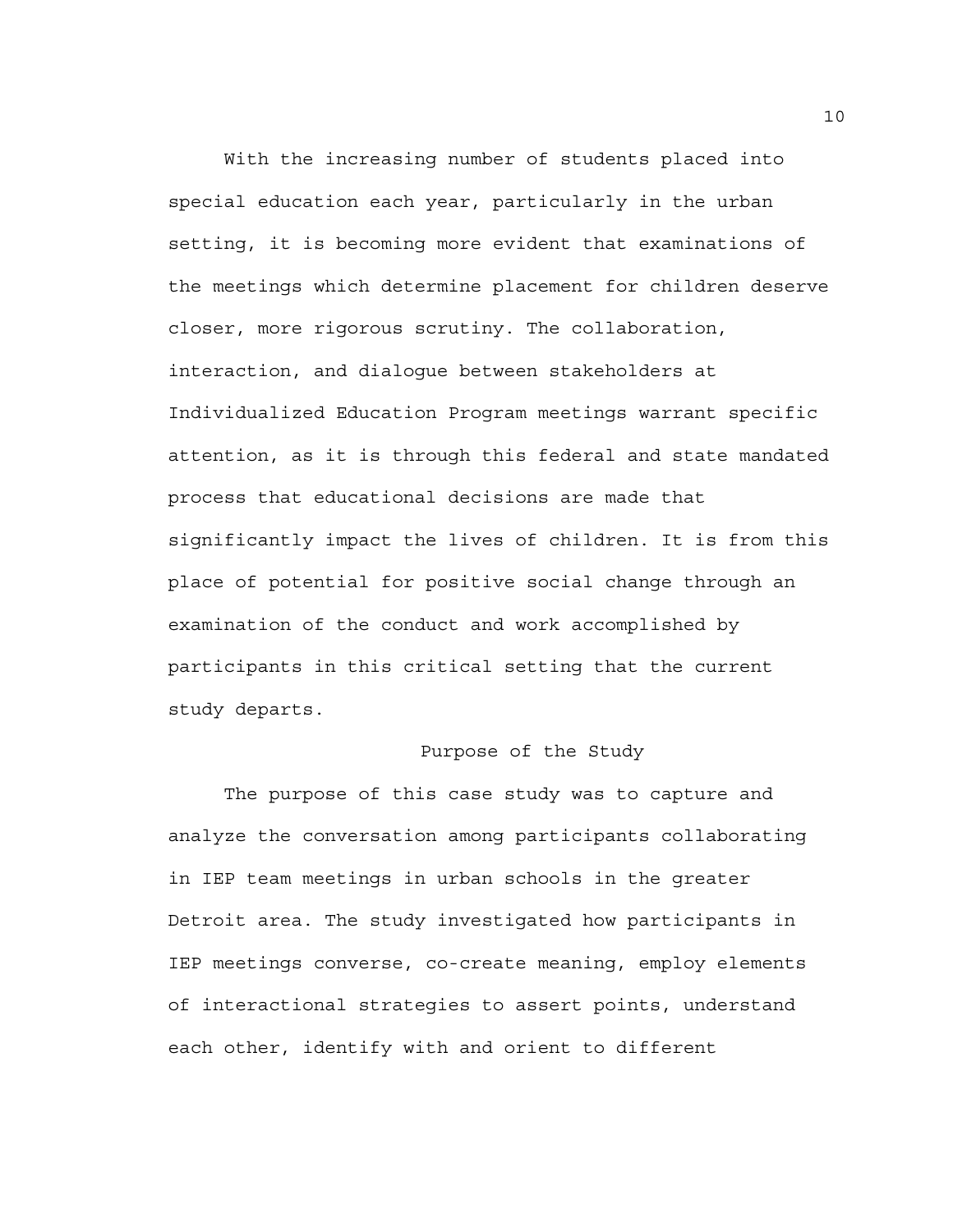membership categories relevant to the meeting, as well as highlighting evidence of power asymmetries in the meetings. Of interest in the present study was the interaction occurring just prior to the decision to place a child into special education, disqualify a child, or alter a child's existing special education placement. Along with the interaction of the participants in the IEP meeting, the identity categories demonstrable through interaction, the orientation of the participants to visible asymmetries in the conversation was also analyzed.

The commitment of the current study remains to the qualitative tradition with a focus on conversation analysis as a means of capturing the interactional data. To push Peters's (2003) work a bit further, the current study attempted to objectively capture examples of how participants orient to the social milieu and structure, as well as the asymmetries potentially found therein. The study analyzed the data in the applied CA methodology and ultimately revealed the turn-taking behaviors, perspective displays, and repair structures employed by participants, in situ.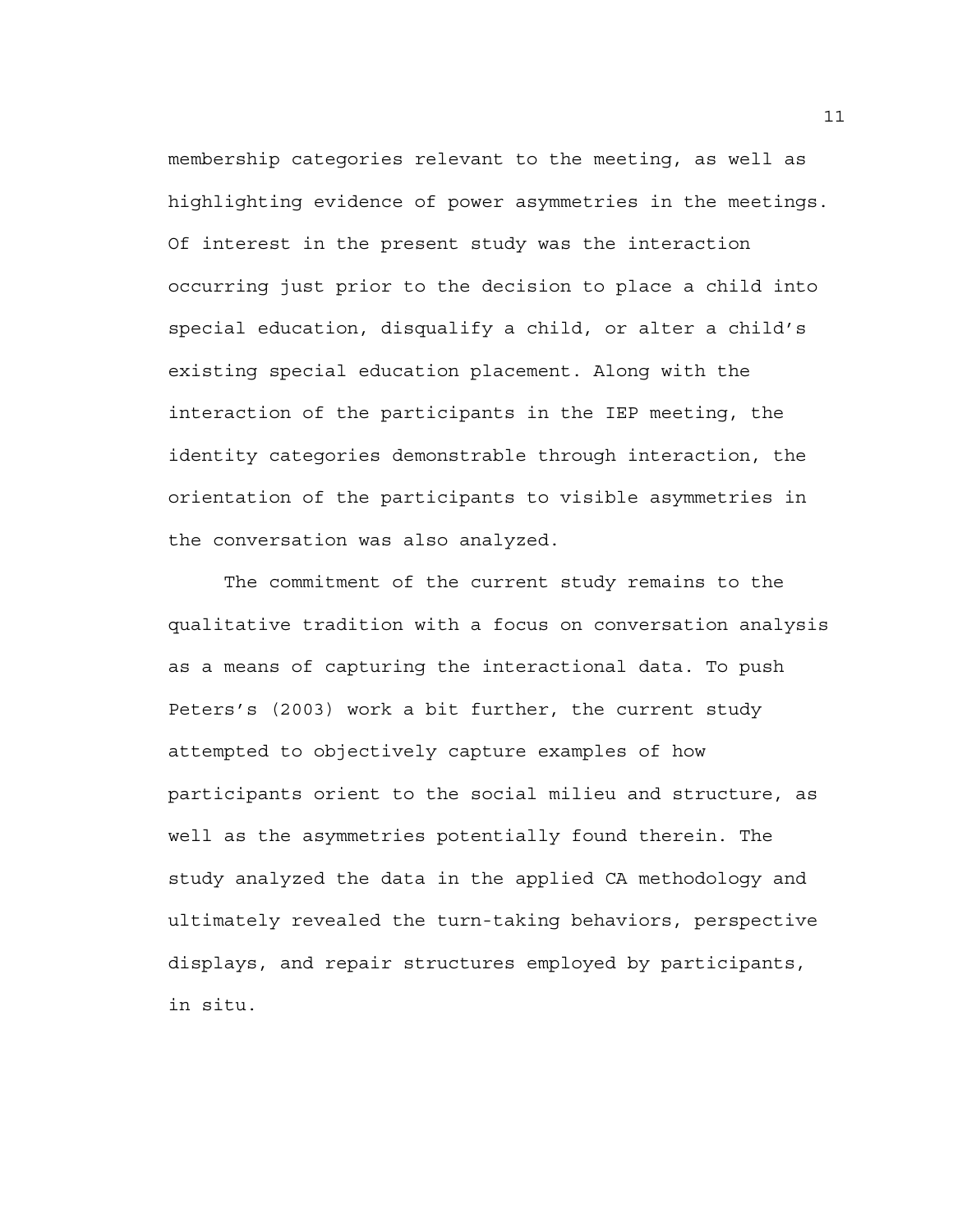#### Research Questions

1. What conversational structures are evident in the delivery of information to participants on which decision of placement is based (e.g., Greeting/reciprocation, Summons/acknowledgement, Request/compliance,

Assertion/agreement)?

2. How are turns allocated and questions asked and answered (e.g., Question/answer, Invitationacceptance/declination, Assessment-agreement/disagreement)?

3. How do participants in the IEP make relevant their membership to categories: professional, parent, general education teacher, special education teacher, school psychologist or other qualified examiner, and so forth?

4. How do membership categories function in establishing interaction leading to the decision of placement (analysis will include associations to the above categories through evidence of feelings, beliefs, assertions, obligations, and so on, relevant to the context of the meeting and the act of placing the child)?

5. How do participants orient to the asymmetries inherent in the institutional setting of the IEP demonstrable through their talk (asymmetries commonly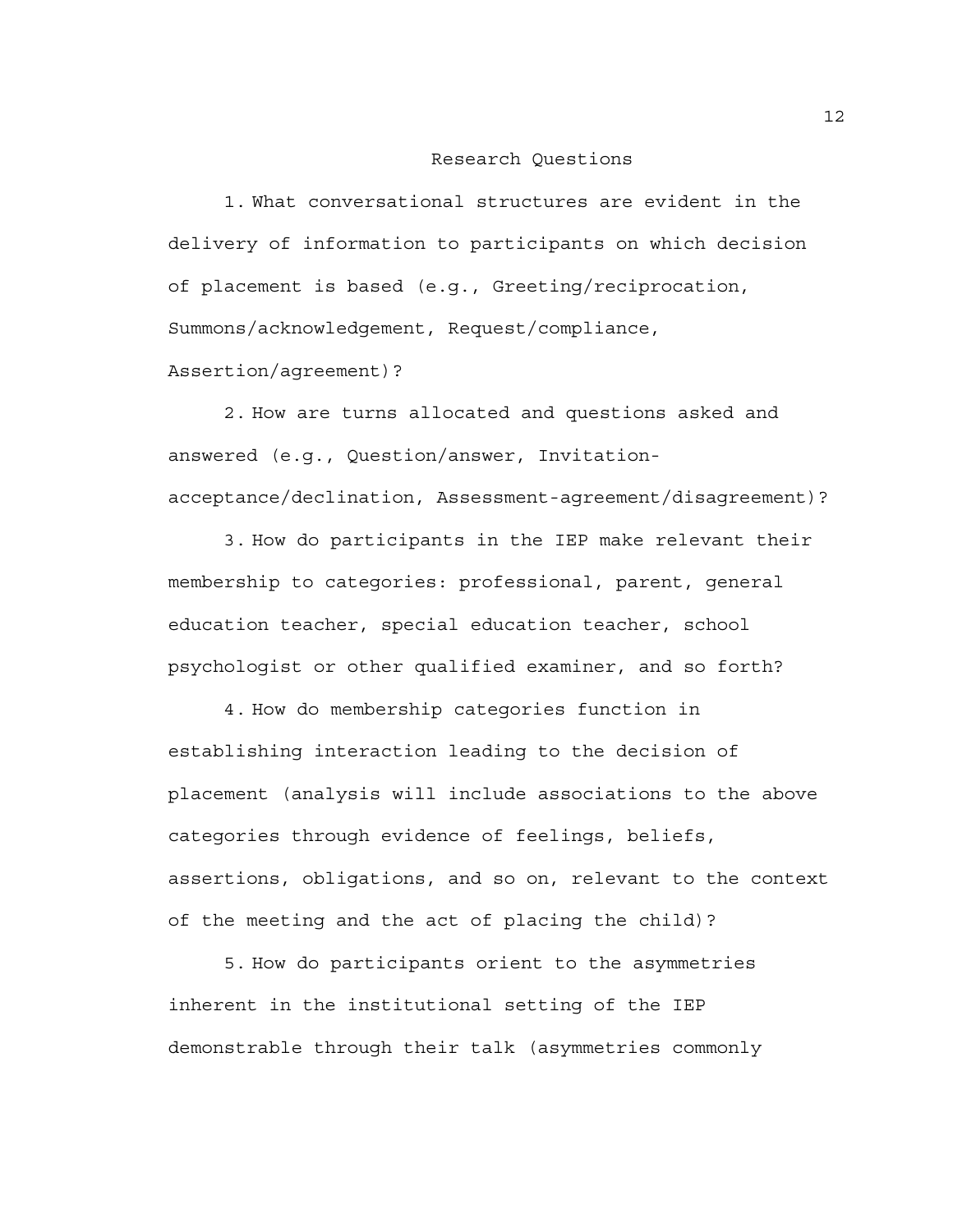associated with institutional setting involving parents and professionals was explored)?

## Theoretical Framework

 Arguably a methodology as well as a theory of interaction and meaning construction, conversation analysis is the driving theory framing this research. The work of Sacks (1992), Schegloff (2007), Ten Have (2006), Jefferson (1974), Wooffitt (2005), Psathas (1995), and Drew and Heritage (1992), provide the thrust of conversation analysis theory and practice applied to this context with some notable differences. Conversation analysis is in itself a theory as well as a practice. Theoretically, its founders challenged sociologists and psychologists to recognize that conversation in everyday situations was not, in any case, ever circumstantial, devoid of the co-creation of meaning, and ultimately unworthy of formal examination. Rather, attention should be given to every utterance, however incidental, in every turn and move between participants in an interactional exchange.

 Conversation analysis originated as a study of recorded calls to a suicide prevention center in Los Angeles. Harvey Sacks (1992), credited with spearheading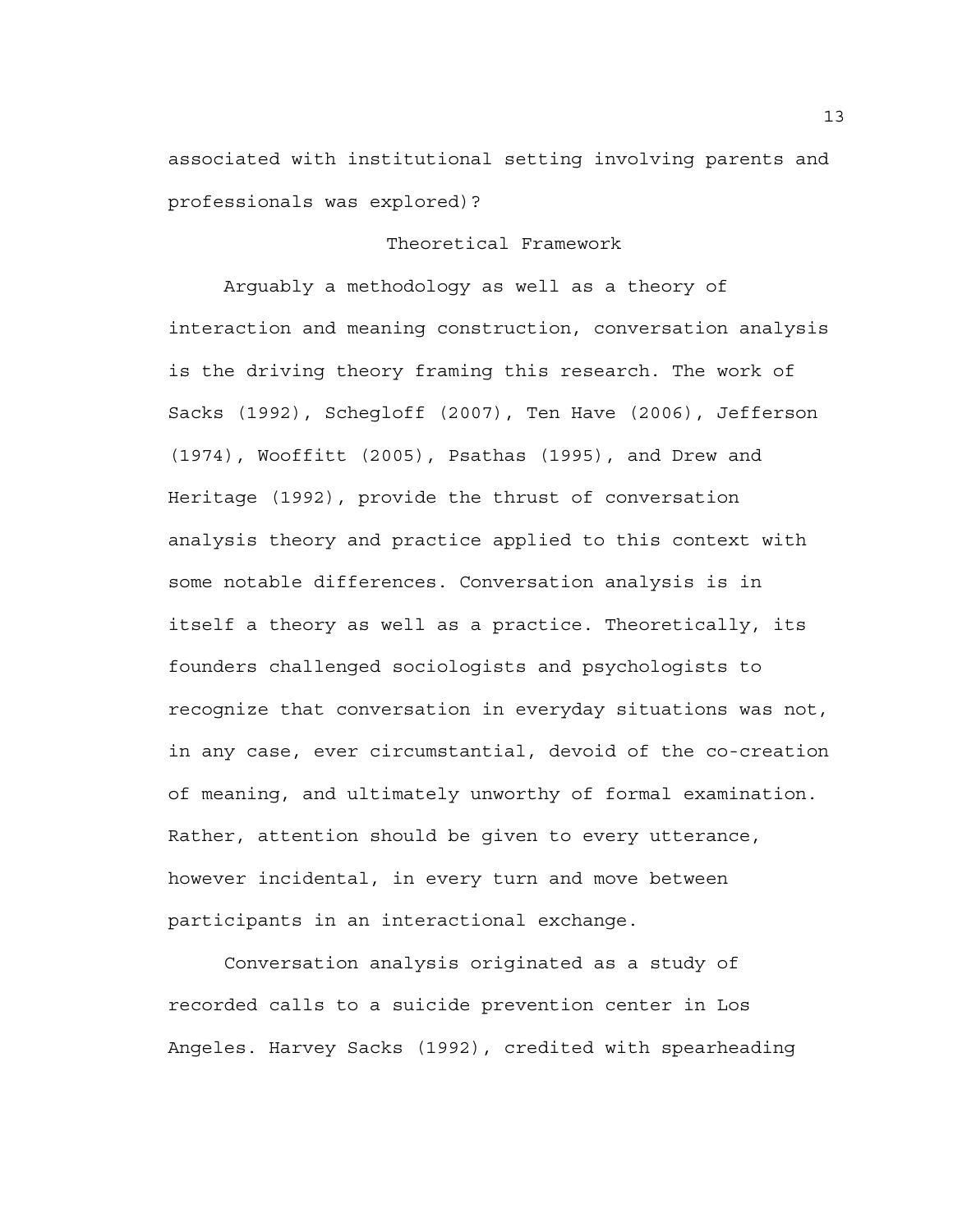the creation of the theory, discovered boxes of tapes in the prevention center and began to listen to them repeatedly. Patterns began to emerge in the opening sequences of the calls which lead to specific questions by Sacks regarding how questions could lead participants as well as how certain responses became predictable based on lines of questioning (Sacks, p. 6). Specifically, Sacks found that there were ways in which a suicide call responder could elicit information from a caller, such as the caller's name, without directly asking for the personal information (p. 6). Additionally, it became clear to Sacks that there were general conversation rules that appeared to be established that earlier may have been dismissed by researchers in sociology and linguistics as random chaotic conversational acts (Psathus, 1995; Sacks, 1995; Schegloff, 2007; Ten Have, 2006; Woffitt, 2005). Since its inception in the mid 1960's, conversation analysis has informed the fields of sociology, psychology, linguistics (Wooffitt, 2005), communications (Maynard, 1989), and has more recently been applied to institutional settings such as second-language learning in schools (Weiyn He, 2004), and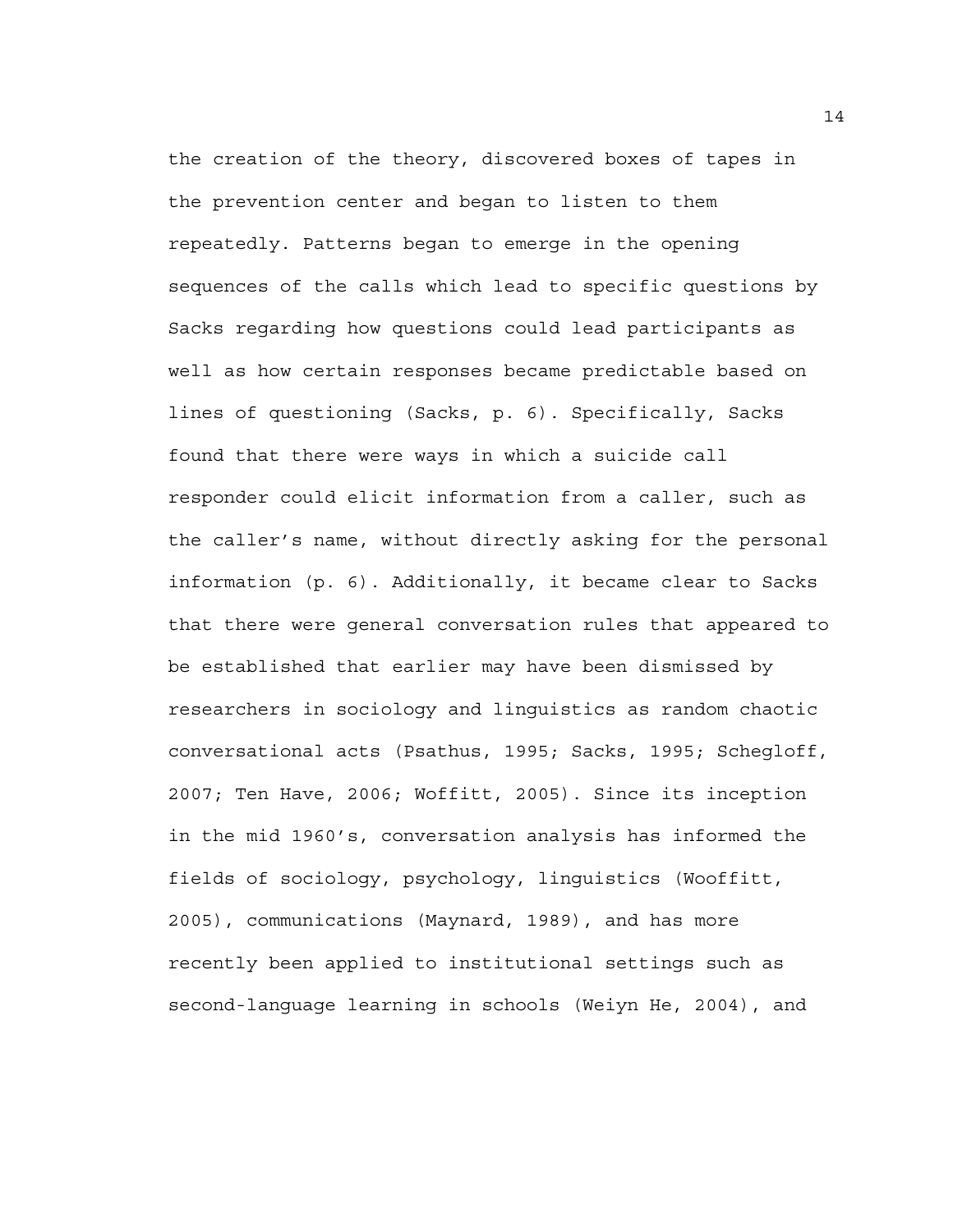doctor-patient dialogue in the clinical setting (Maynard & Heritage, 2005).

 Psathas (1995) asserted, "Conversation analysis has been consistently oriented to the discovery, description, and analysis of methodological occurrences, of the formal procedures that are used by members in accomplishing everyday social actions" (p. 15). One of the major propositions of the theory advanced by CA is the notion that the participants in the social milieu advance action through their use of language; that language has distinct significant meaning, is not haphazard and is a continuous, reproducible construction of ideas and connections. It is important to note that this theory proposed by Sacks (1992) and furthered by Schegloff (2007) and articulated by Garfinkel (1996) became a direct challenge to the notion that interaction and language should be analyzed using an a priori set of presupposed criteria created and/or filtered through the perceptions of the researcher. Rather, CA relies on the researcher to remain a passive observer who respects every utterance between participants as data that has value and should be transcribed in detail. Gail Jefferson (1974), a colleague of Sacks (1992, 1974) and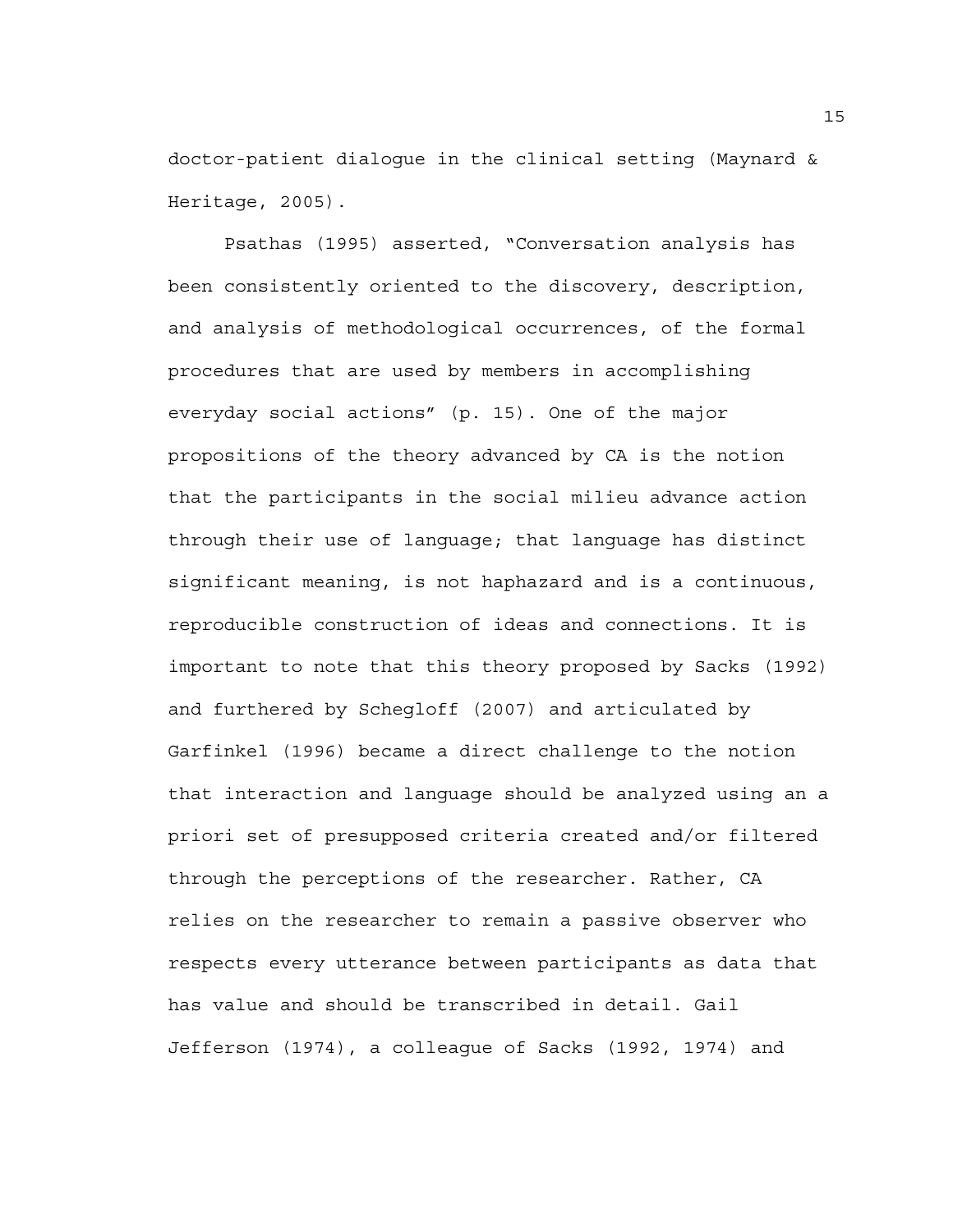Schegloff (2007, 1974), created a transcribing method which remains in practice today (Ten Have, 2006; Wooffitt, 2005) and was the preferred method to transcribe the real-time conversation between IEP participants in this study.

In the IEP, there is a general summarizing statement regarding how participants are to actually participate through the IEP process; that is, as a collaborative team. How do the parties in an IEP team meeting actually orient themselves through their actual interaction with one another? How do participants orient through their talk to the identities that they ascribe to or are categorized in through their talk? The challenge in this study was "the discovery, description, and analysis of that produced orderliness" (Ten Have, 2006, p. 41). It is argued here that only through a CA lens can the interaction and actual conversation be examined thoroughly and without presupposition. It is not the task of the researcher in this case to create a framework by which hypotheses regarding the nature of the IEP collaborative relationship will fit, rather, it is a study of the data that occurred naturally in the IEP setting in schools in the greater Detroit, MI, area. The CA theoretical lens allowed the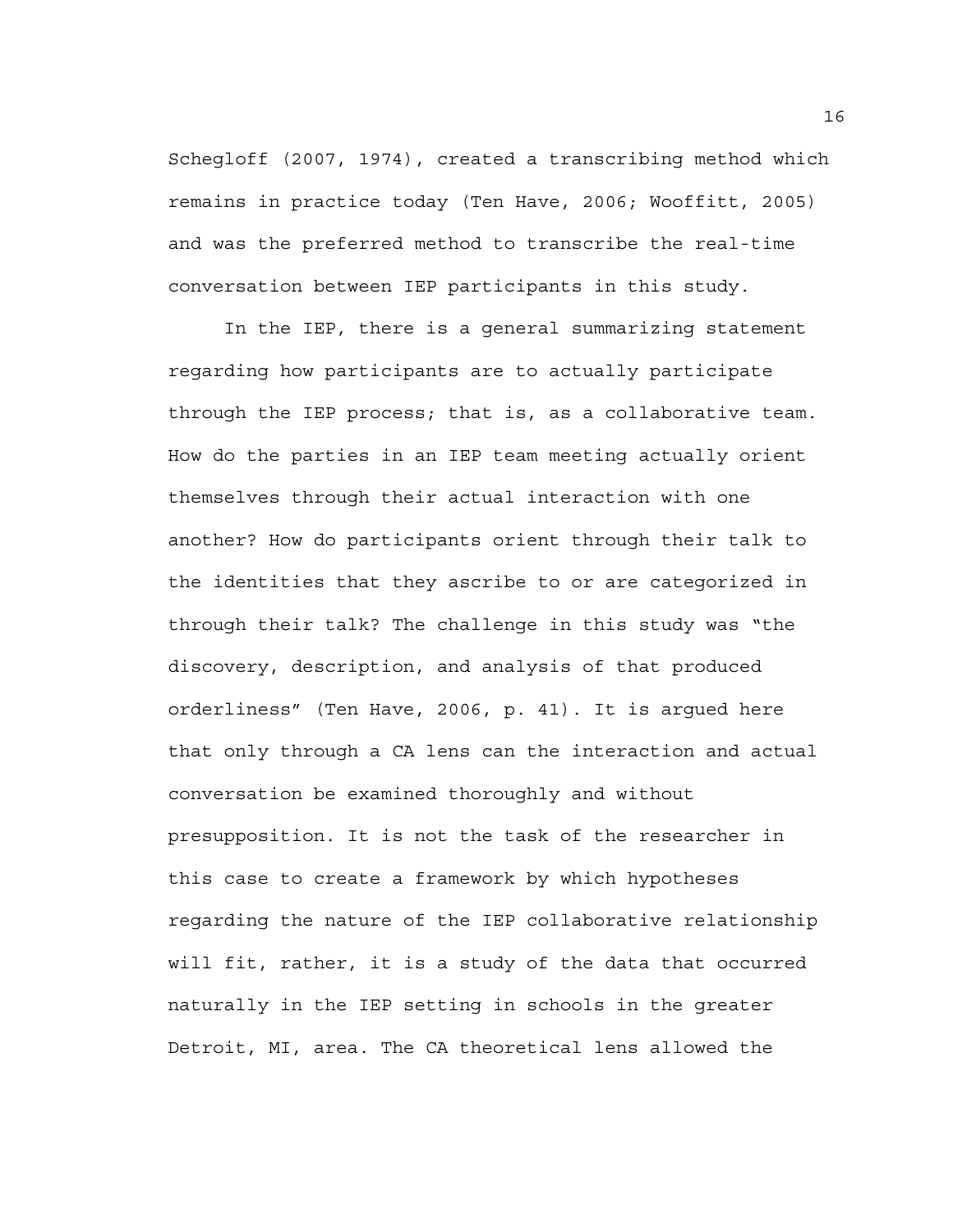researcher and the participants the freedom to observe the milieu in action, in situ*,* and discover the richness that was revealed through disciplined accounting of the participants' words, actions, work, and negotiations. As Garfinkel (1996) suggested, CA will allow for, "working out 'what more' there is to the unquestionable corpus status of formal analytic investigations than formal analysis does, did, ever did, or can provide" (p. 6).

## Nature of the Study

 Yin (2003) asserted, "A case study is an empirical inquiry that investigates a contemporary phenomenon within its real-life context, especially when the boundaries between phenomenon and context are not clearly evident" (p. 13). To date, education research has left the rich language data occurring in meetings and between IEP members largely unexplored. The qualitative paradigm, specifically the case study tradition, guided by the methodology of conversation analysis transcription, is arguably an alternate, appropriate approach for the collection and analysis of the language occurring in meetings between participants. Because 13 meetings were analyzed at 3 schools, the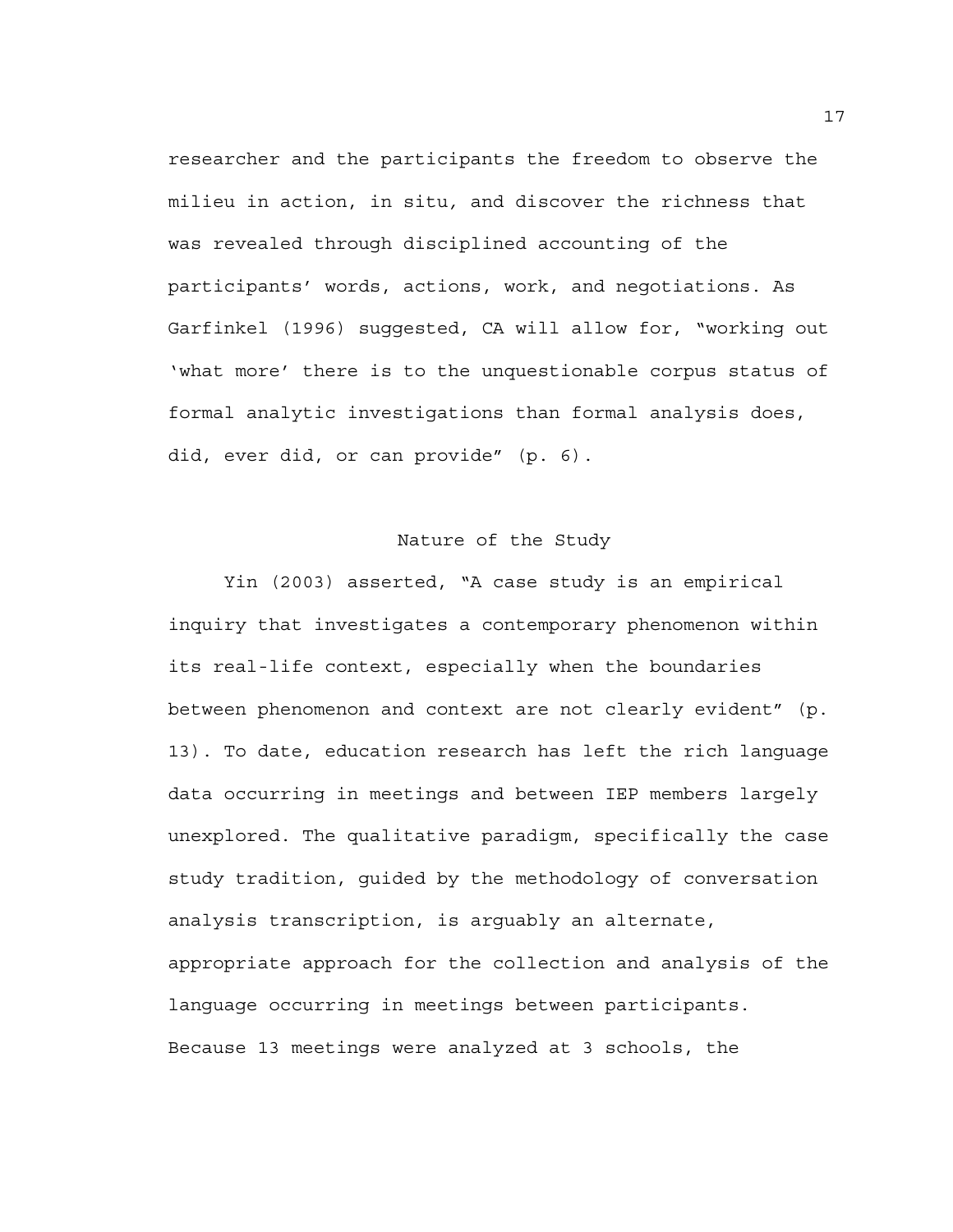collective case study design was employed (Creswell, 1998, 62). The context in which the meetings take place and the actual utterances, or lack thereof, of each participating member provide multiple variables and potential entry points into the examination of co-created meaning, orientation and decision making. This type of examination must occur after data has been collected and transcribed. A qualitative case study implementing the pre-specified methodology for CA transcription and the utilization of unobtrusive audio/video data recording allowed for appropriate examination of the phenomenon.

The sample for this study included the special education providers, school administrators, general education teachers, parents, and other support personnel as mandated by IDEA requirements for the IEP, from approximately 13 IEP team meetings distributed among K-8 charter schools in the Detroit area. All Individualized Education Program participants meeting through the spring of 2008 were invited to participate. All members of the Individualized Education Program teams voluntarily agreed to participate in the study. Individualized Education Program teams were accepted as participants in the study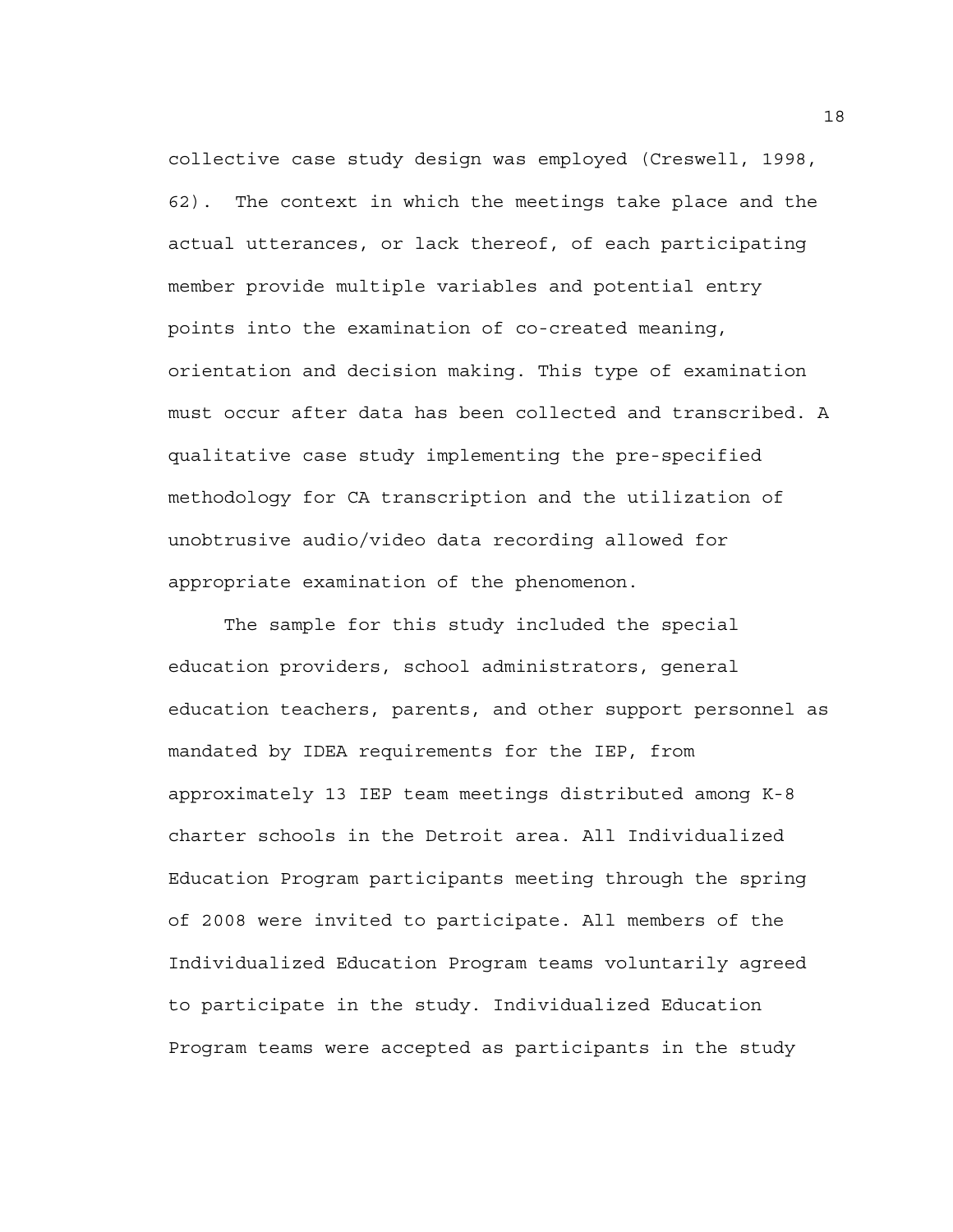until saturation was reached. Though the desired number of 10 hours of digitally recorded IEP meeting dialogue was not met, the six hours obtained and analyzed proved sufficient.

The researcher's role in this study was one of passive observer. The researcher had no prior professional or personal relationship with the participants in the meetings or the staff and administration at the schools in which they function. The data were collected by a digital audio recording device and transcribed by the researcher utilizing the widely accepted, applied conversation analysis transcription techniques advanced by Gail Jefferson (Ten Have, 2006). Additionally, digital video footage of the Individualized Education Program meetings and conversation data were collected and analyzed to capture nonverbal communication and to create a physical map of the room and participants during the meetings utilizing the Transana digital data analysis software. Post-meeting interviews were offered to team meeting members so that they could observe data footage and comment on meaning constructed at certain segments. Allowing participants the ability to view the video footage along side the CA transcriptions of team meeting data provided

19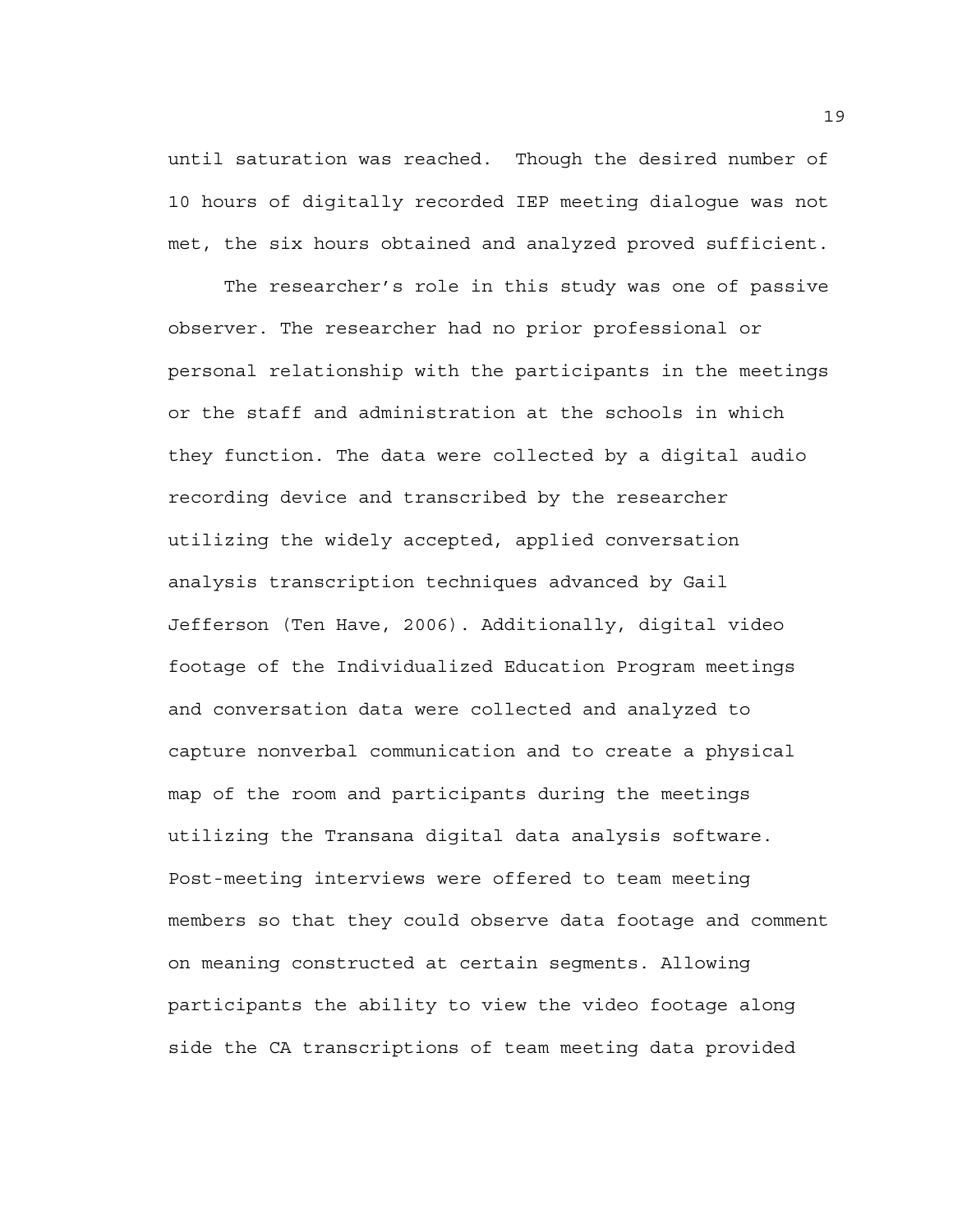for a convergence of data and strengthen the reliability and internal validity of the study (Merriam, 1998; Yin, 2003). Both the tradition followed in this study as well as the CA methodological approach to data collection and analysis will be described in detail in chapter 3 of this dissertation. The researcher had no prior professional, personal, or authoritative relationship with any of the participants in this study nor is the researcher an affiliate of the schools in which the study is conducted. No prior conversations or connections aside from the signing and acknowledgement of consent to participate was made with any of the participants in this study. During the study, any degree of connection or conversation was managed and minimized to the best of the researcher's ability.

### Definitions of Key Terminology

The present study of language usage and interaction between participant members of IEP teams used many key terms relating to the IEP setting and Conversation Analysis specifically. Though it is recognized that critical to CA is the resignation of the researcher to avoid imposing analytical constructs preemptively on data, for the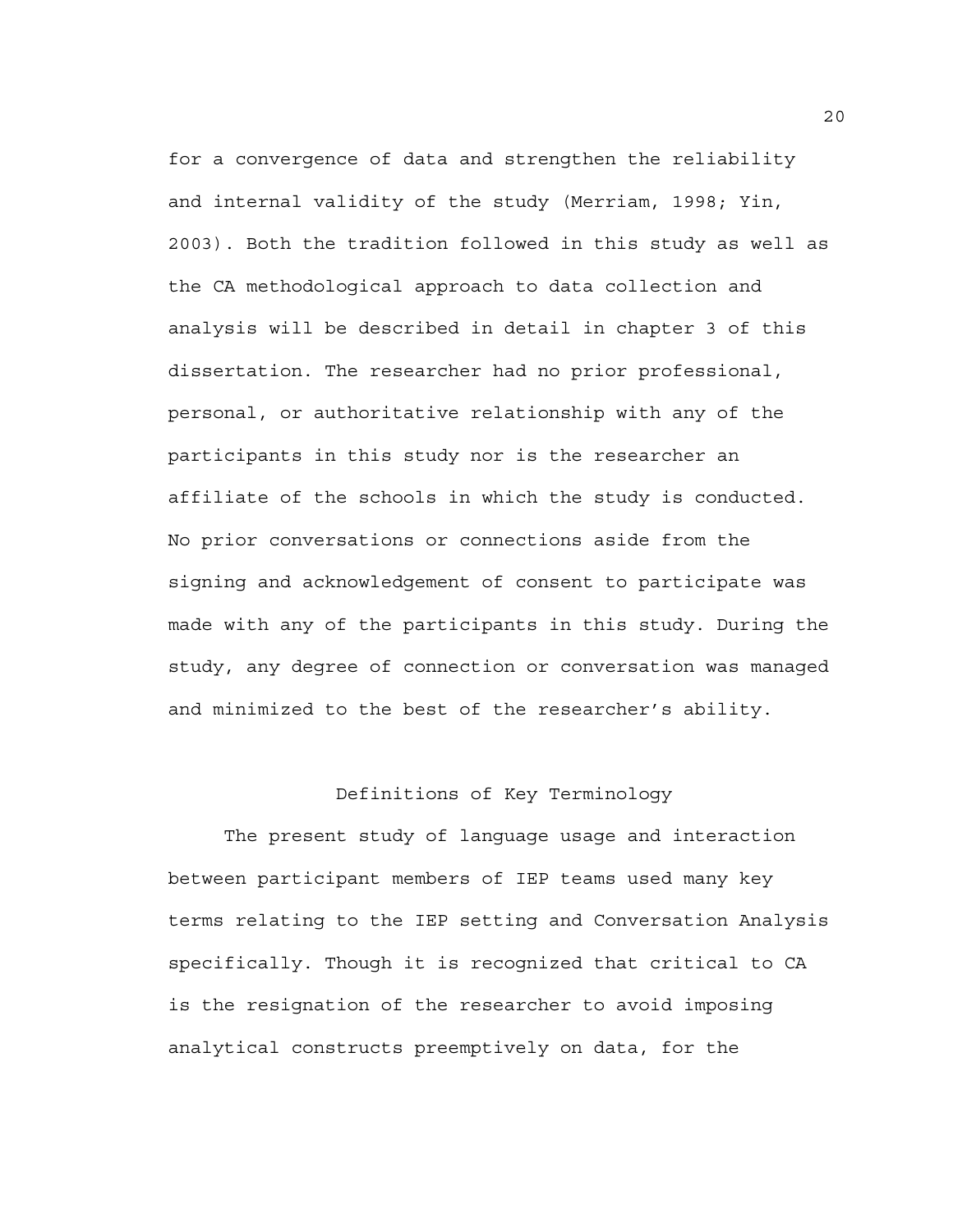purposes of maintaining analytical rigor what follows are key definitions and examples of what was revealed in the data. Key terms used in this study include but were not limited to the following:

*Conversation Analysis*: Theory and technique for studying interaction and dialogue pioneered by Harvey Sacks and further developed through the help of Emanuel Schegloff and Gail Jefferson (Psathas, 1995; Ten Have, 2006; Wooffitt, 2005).

*Utterances*: Items at a speaker's disposal used to complete specific tasks in an interaction (Sacks, 1995, Schegloff, 2007).

*Core CA utterances/interaction devices:* 

Greeting/reciprocation Summons/acknowledgement Request/compliance Assertion/agreement Question/answer Invitation- acceptance/declination Offer-acceptance/declination Assessment-agreement/disagreement Uptake Reformulation Openings Pre-requests Closings Active response tokens- yes, uhhuh, mmmhmm, right (Hepburn, 2005, p. 266) Silence- pauses, non-uptake or allowing one to finish a story (Hepburn, 2005, p. 263)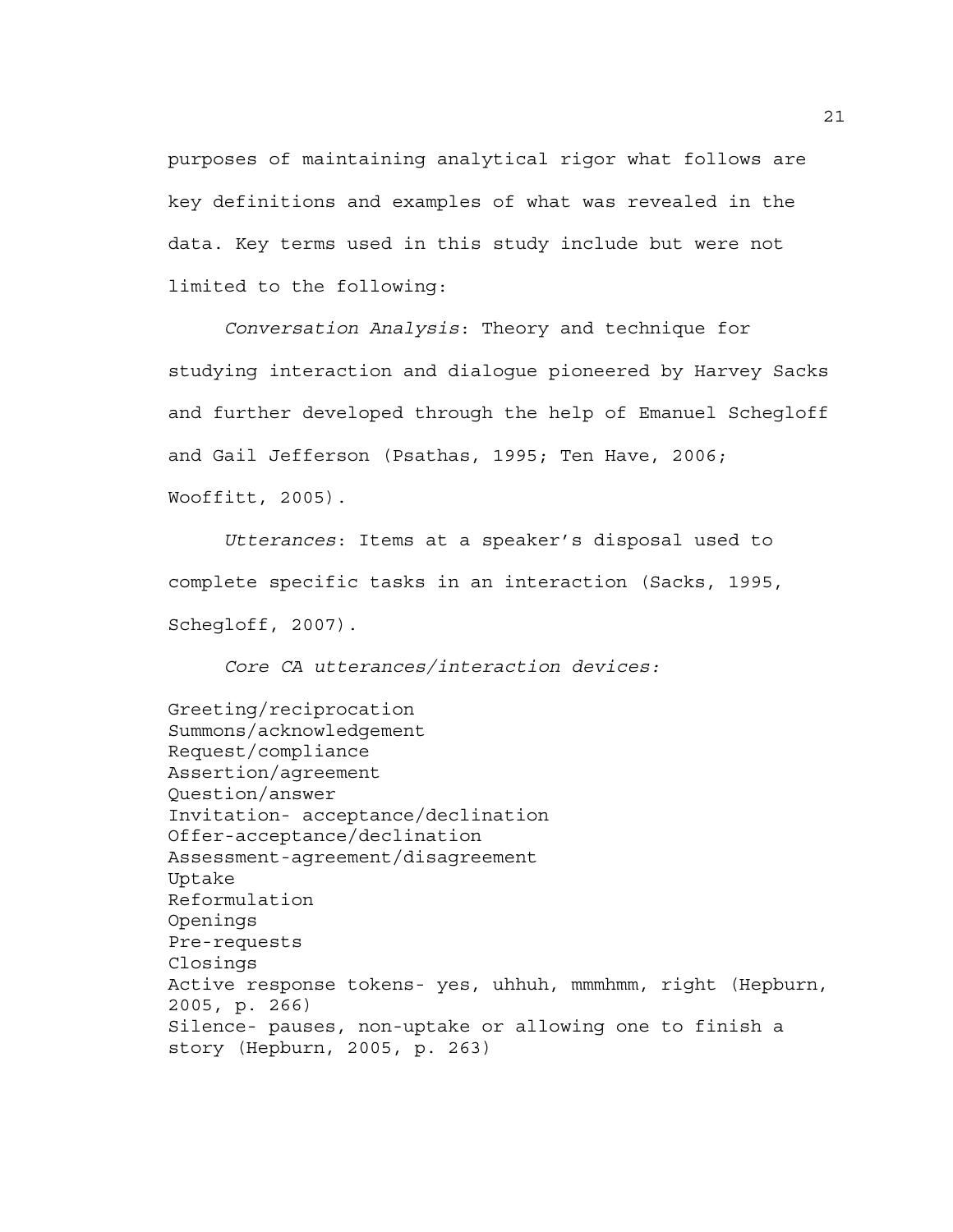*Conversational accounts*: a conversational rule which typically is solicited by a participant asking "Why?" (Sacks, 1992, p. 5).

*Talk-in-interaction*: Used synonymously in some materials with conversation, a term forwarded by Schegloff (2007) to avoid preconceived notions of conversation that may be too casual or seem inconsequential. Antaki and Widdicombe (1998) included in their definition, "Every turn at talk is part of some structure, plays some sort of expectation, and in its turn will set up something for the next speaker to be alive to" (p. 6).

*Turn construction units*: Organization of conversational turns between speakers. The slot in which appropriate responses and initiations occur in an interaction (Sacks 1992; Ten Have, 2006).

*Turn-by-turn interaction*: Locally monitored rule for determining interaction order, next speaker, current speaker selecting next speaker, and so forth (Sacks, Schegloff, & Jefferson, 1974, p. 708).

*Adjacency pairs*: Sequences of talk turn-taking units in a conversation between a speaker and a recipient (Schegloff, 2007).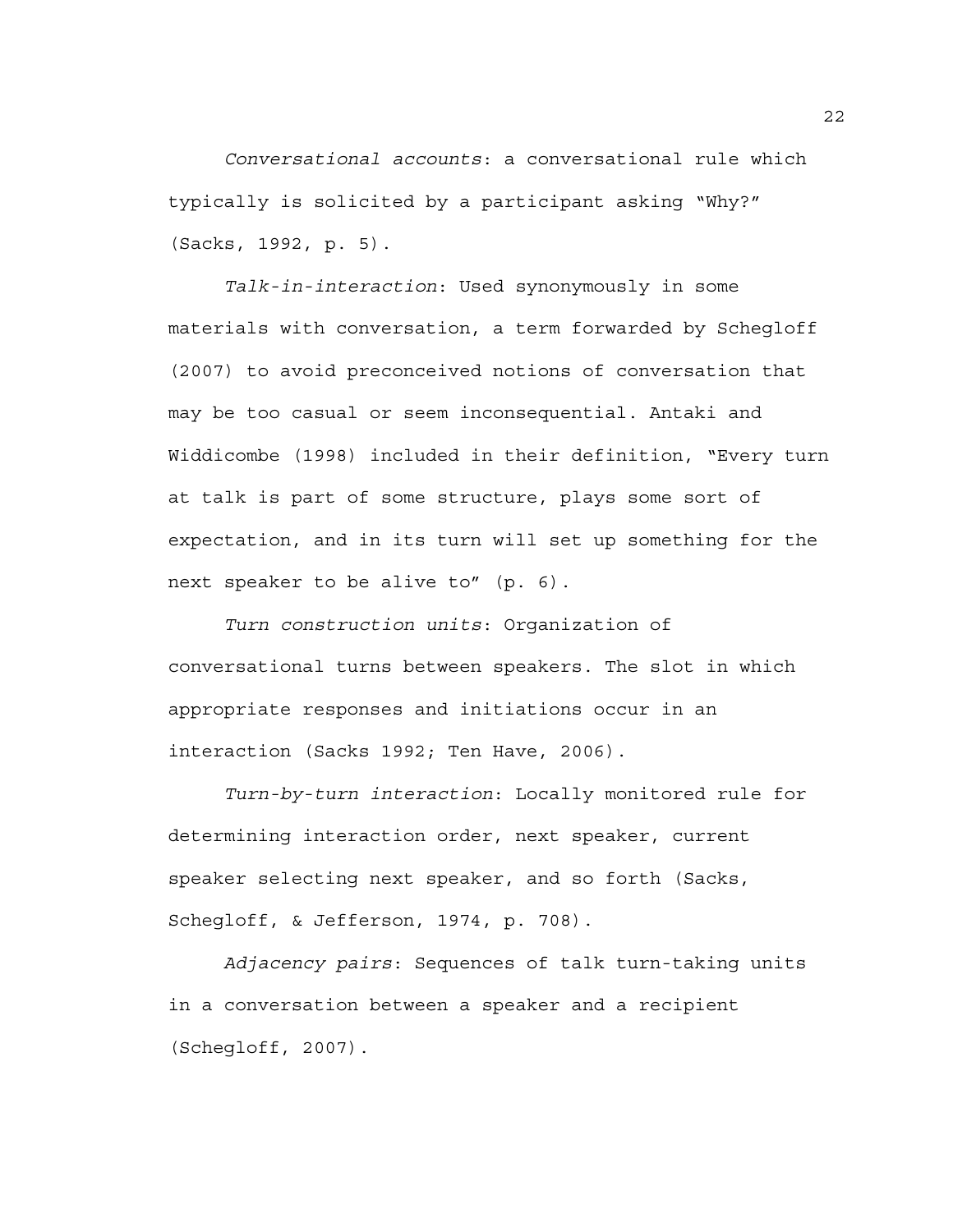*Sequence organization*: Participants position utterances depending on preceding utterances in methodic conversational moves (Hutchby & Wooffitt, 2006, p. 19).

*Repair sequences*: attempts to gain clarification or to mend a misunderstanding during interaction (Wooffitt, 2005, p. 6).

*Rules of conversational sequence*: the unstated rules governing turn-taking in an interaction; first speaker initiates conversation, listener responds and so on (Sacks, 1992, p. 4).

*Next-turn proof procedure*: CA method which ensures that analysis is based on the actual information provided by the data rather than a notion of the analyst. This requires a view of prior and preceding sequences (Hutchby & Wooffitt, 2006).

*Inferential order of talk*: "The kinds of cultural and interpretive resources participants rely on in order to understand one another in appropriate ways" (Hutchby & Wooffitt, 2006, p. 38).

 Reflected in research question three is the issue of membership categorization. To address this issue, the following constructs were considered: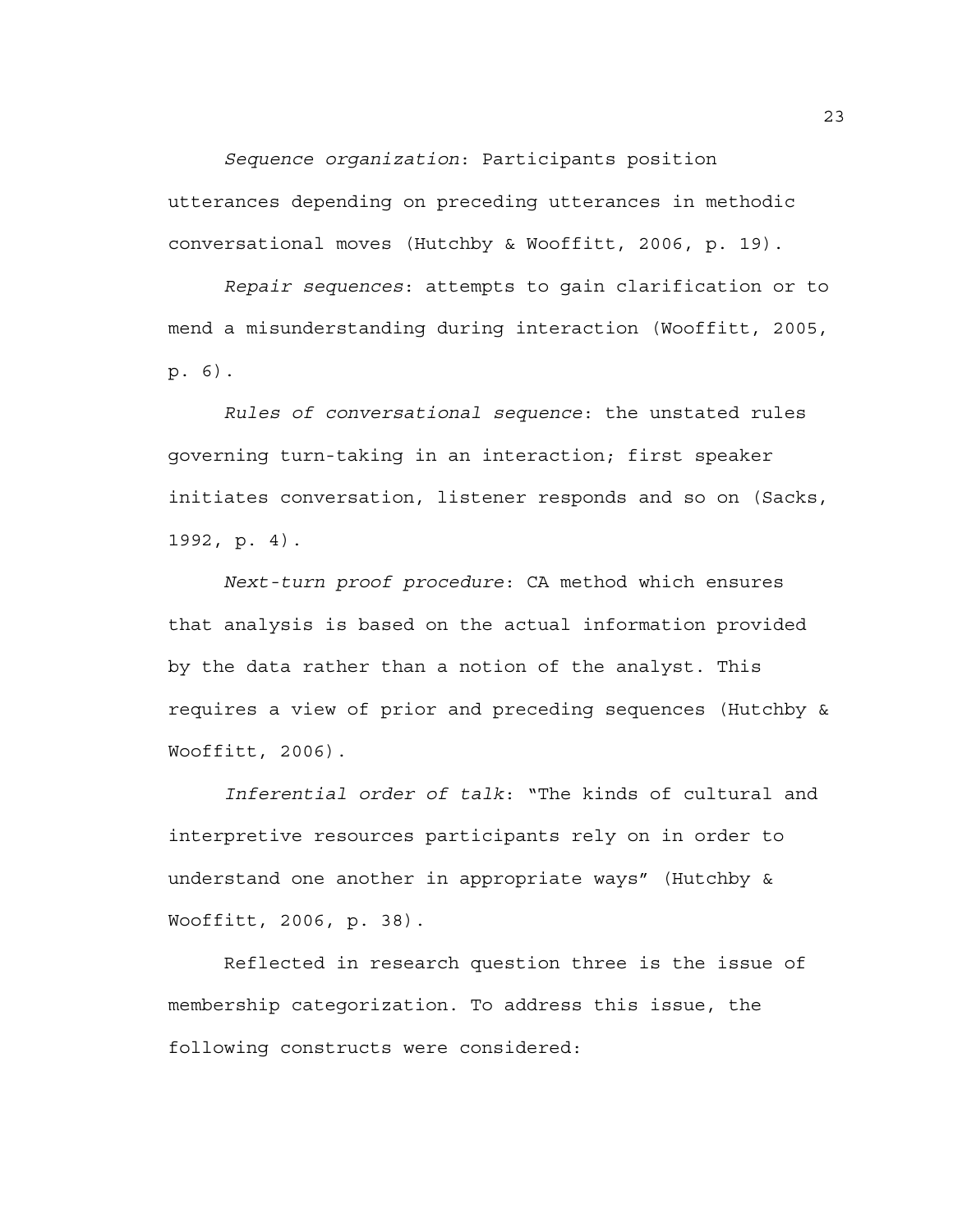*Category Membership*: Participants in interaction tend to make visible Membership Category Devices or MCD (Sacks, 1992). Considered preemptively are the following discourse identities: "Current speaker, listener, story teller, story recipient, questioner, answerer, repair initiator 'These discourse identities are the materials out of which larger, more recognizably social or institutional identities are built'" (Antaki & Widdicombe, p. 11).

*Props in interaction*: The current study considered the way that "props" in the interaction, that is, the IEP documentation forms are oriented to and how this aids in categorization formation, asymmetry, and so on.

*Clips*: Pieces of video and corresponding time-stamped transcription which were analytically significant to the purpose of this study.

#### Assumptions of the Study

The following assumptions were made:

1. Participants were familiar, in relation to their roles as professionals or parents, with IEP and special education delivery processes as well as IDEA legislation and amendments.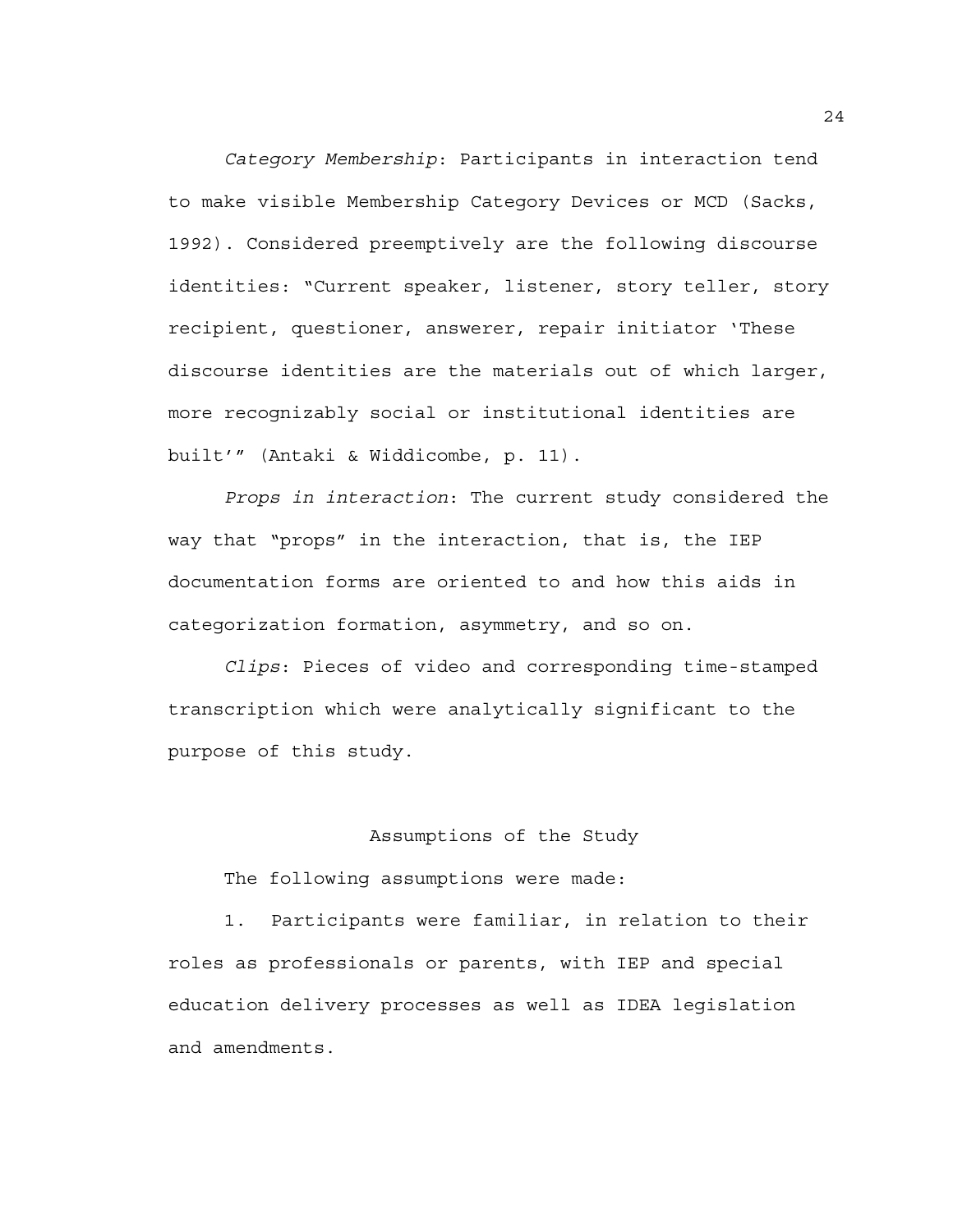2. IDEA legislation did not change in any significant manner during this study impacting the procedures for collection and analysis of the data.

3. The schools in which the study took place mirrored functions of a traditional school setting where federal funds are received for implementation of special education programming; a typical school day was followed, organizational structure was followed, and so on.

4. Participants were willingly involved in the study and IEP meetings and conversational data is naturally occurring in the setting of the school and meetings in particular.

Scope, Delimitations, and Limitations of the Study

The scope of this case study was bounded by the teams under study in the schools where they functioned. The population of this study consisted of parents, professionals, and other participants deemed necessary by the team, comprising IEP teams from charter schools in the greater Detroit, MI, area. The sample for this study was the participants of Individualized Education Program teams distributed among K-8 charter schools in Detroit, MI. Teams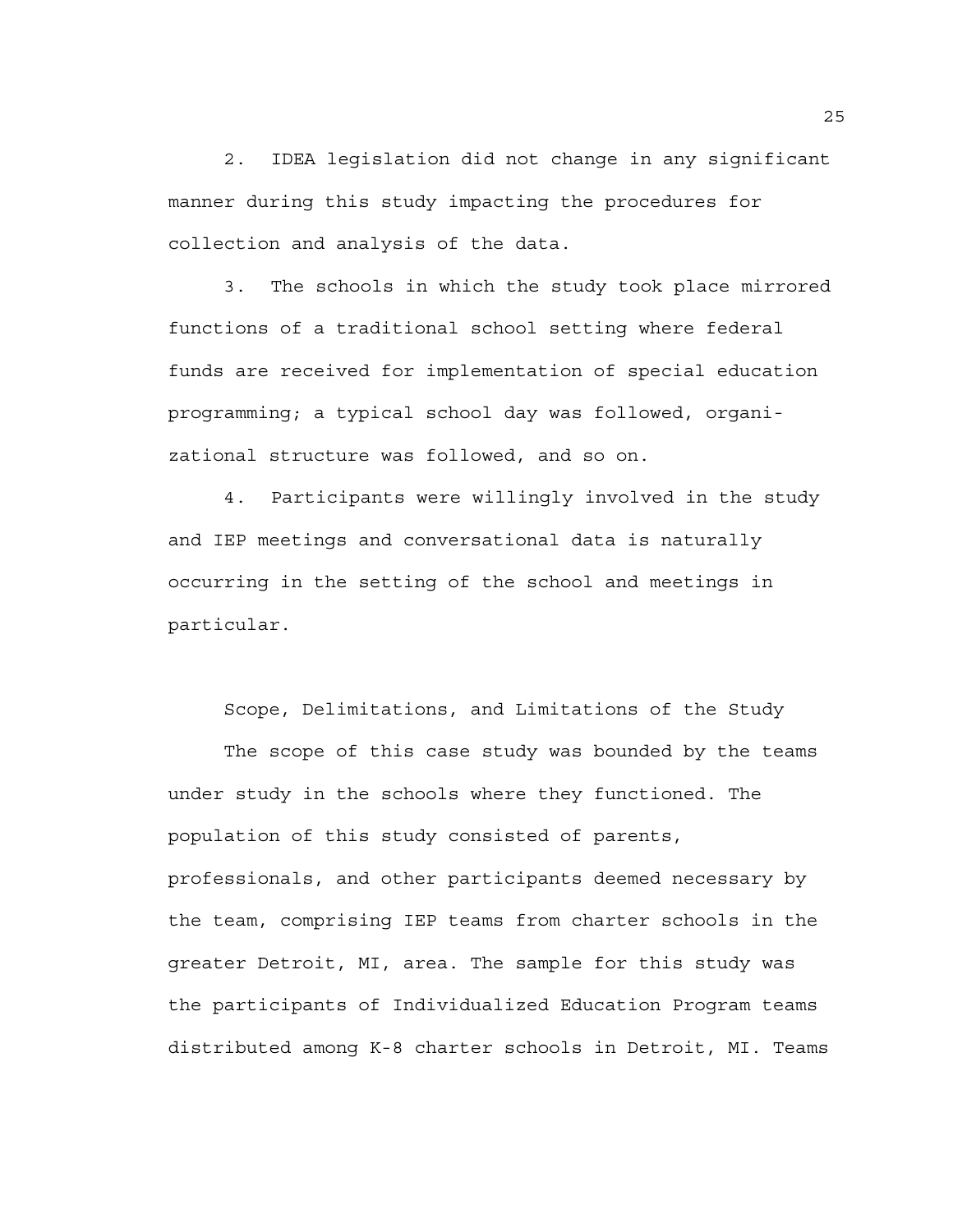were solicited for participation until 6 hours of digital footage was collected for this study; the point at which saturation was reached. All Individualized Education Program participants meeting through the spring of 2008 were invited to participate. All members of the Individualized Education Program teams voluntarily agreed to participate in the study. Individualized Education Program teams were accepted as participants in the study until the desired number of teams was met and saturation was reached.

Due to the nature of this study and the specific focus of the interaction between participants, the strengths of utilizing a collective case study design far outweighed the limitations of this approach. Further, it would be difficult to argue for the employment of the conversation analysis methodology in a design that was at all removed from, or attempted to tightly control the life experiences of participants as they unfold in the context of the complex situation under study.

Merriam (1998) asserted:

The case study offers a means of investigating complex social units consisting of multiple variables of potential importance in understanding the phenomenon. Anchored in real-life situations, the case study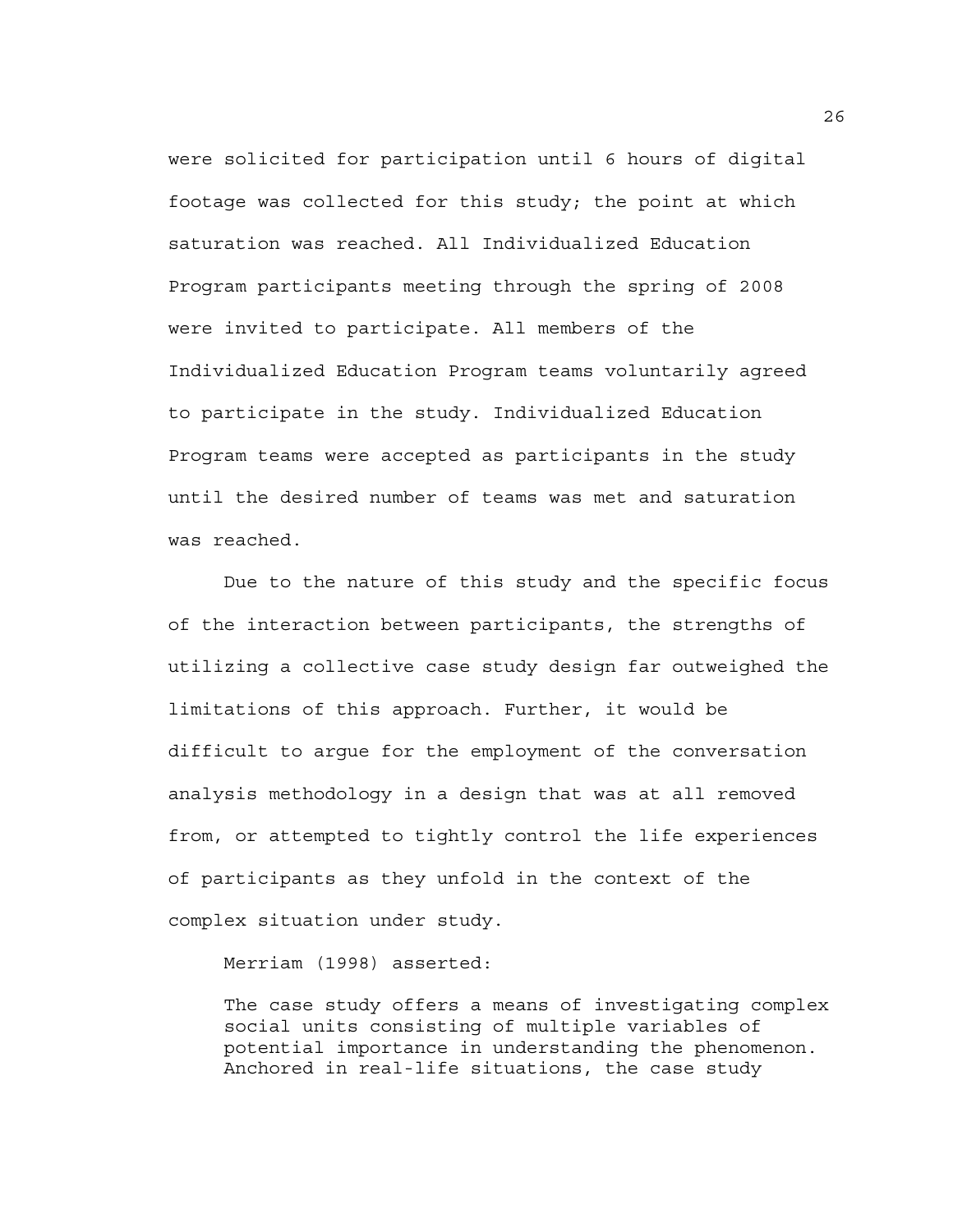results in a rich and holistic account of a phenomenon. It offers insights and illuminates meaning that expands its readers' experiences. (p. 41)

Merriam (1998) also addressed the inherent limitations and weaknesses of the case study which must be acknowledged when selecting this particular design. The design tends to be time-consuming as many hours will be spent recording, analyzing, and member checking the captured conversational data. Case study historically tends to be costly and the researcher must make choices regarding the compilation and presentation of data which will take such limitations into account (p. 44). Of particular import to the current study is the limitation regarding the sensitivity of the researcher and the possibility that lack of analysis training could significantly color study results. Fully understanding this potential limitation and due to the specialized nature of the CA transcription and analysis methodology, the researcher continued to make significant inroads with scholars in the CA community who were willing and able to provide support and guidance through the collection, analysis, and presentation process. A timely member-check procedure was also employed at the conclusion of capturing and transcribing interaction data to be sure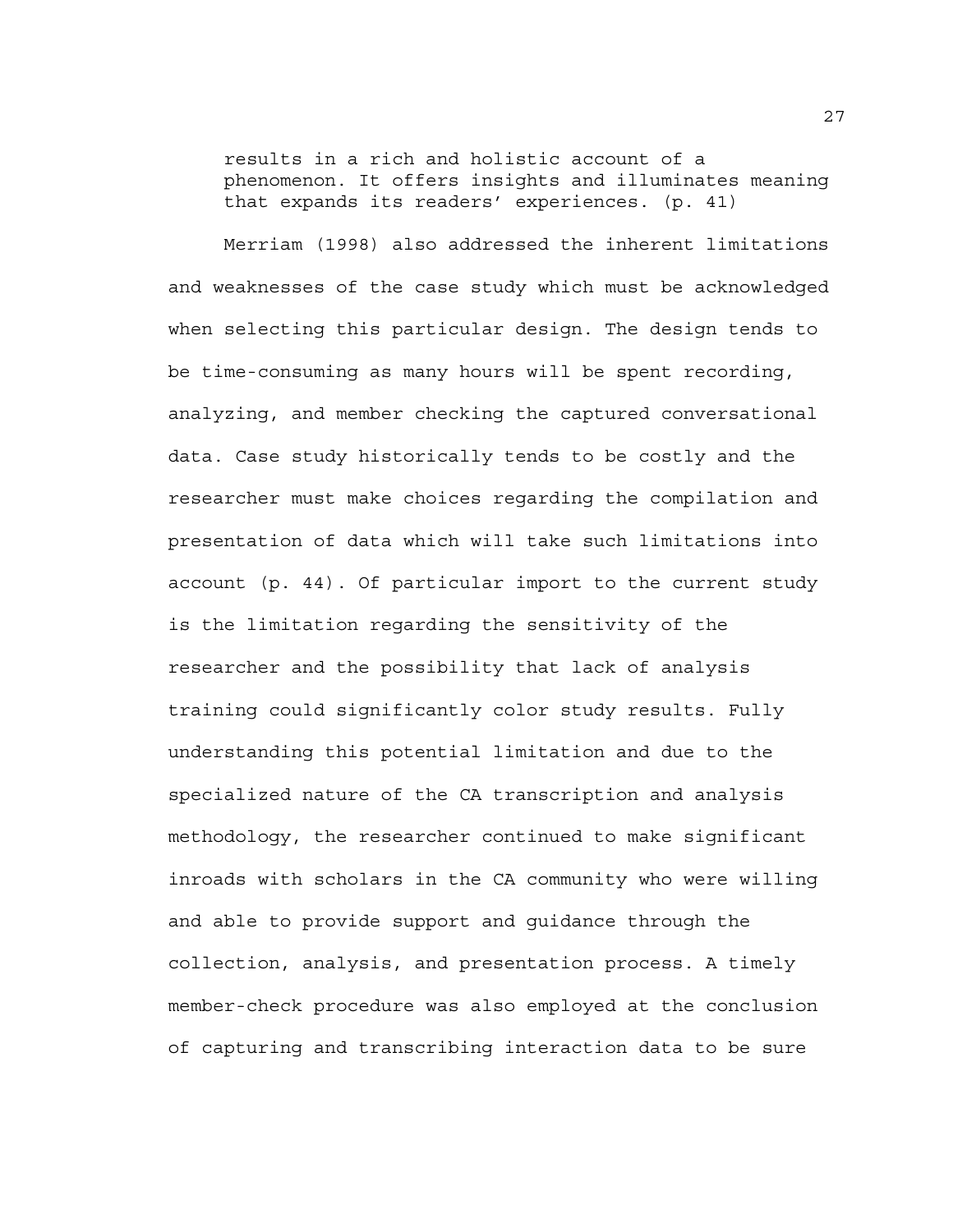that agreement is reached on the ethical and accurate reporting of the transcriptions. Specific care was taken to limit the disruptions caused by the introduction of the digital recording devices into the IEP meeting setting. These processes, it was hoped, addressed the issues of reliability and validity historically associated with case study design (Merriam, 1998, p. 42).

## Significance of the Study

 Generally speaking, the aim of the present study was to address a gap in the field of education research regarding the collaboration of professionals and parents in IEP meetings. Though there exists detailed research on participant's feelings and perceptions regarding the IEP meeting, there is a paucity of work with a specific focus on the nature of actual interaction and the construction of meaning and decision making among participants in the IEP meeting utilizing the participants own words in situation. The current study added not only to the field of educational research to this regard, but also to the growing body of work utilizing conversation analysis and Jeffersonian transcription as a methodology; specifically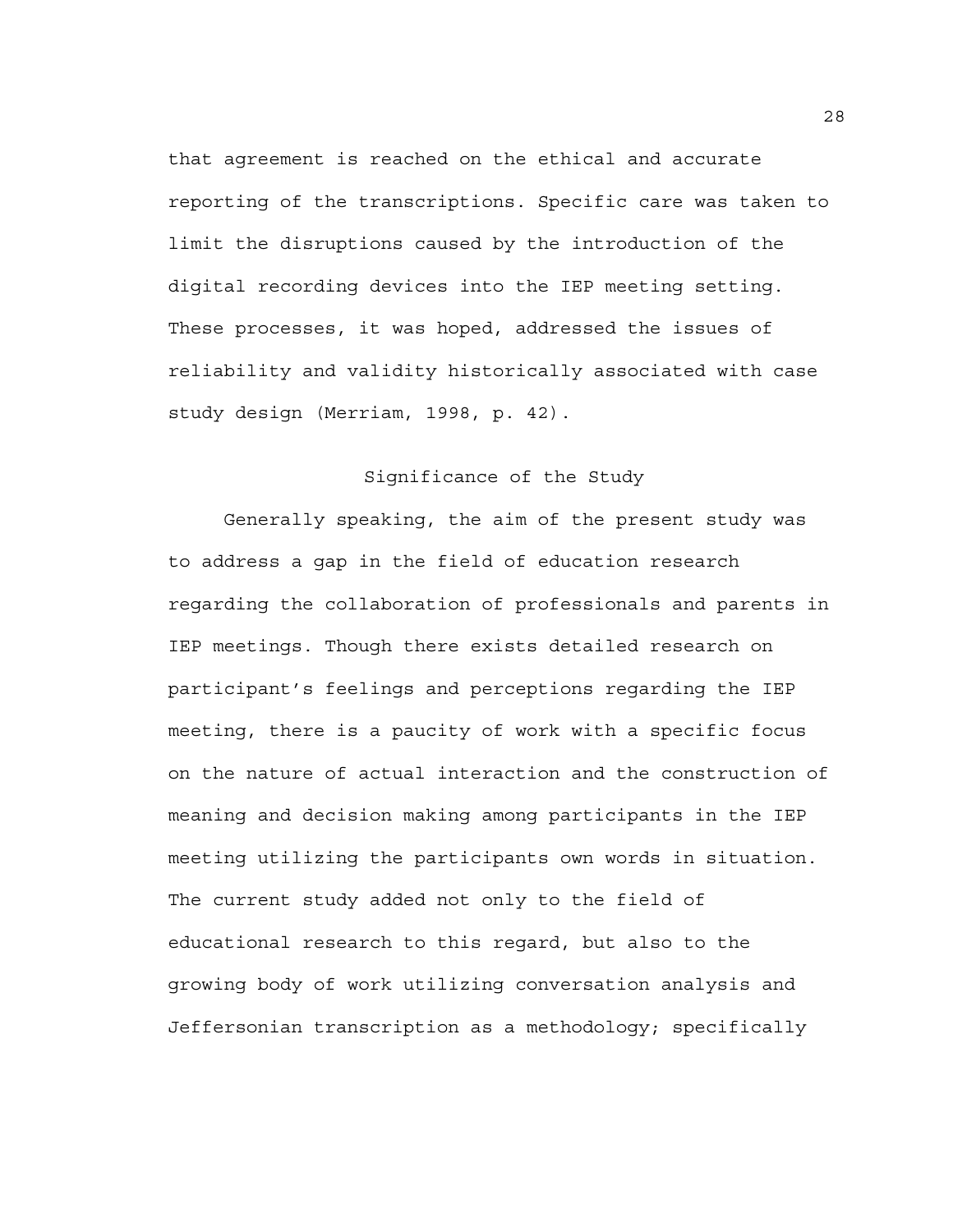in communications, sociolinguistics, sociology, psychology, and ethnomethodology.

 Though this research did not challenge any part of the current IDEA legislation or serve as an indictment of any school's special education delivery processes, it is critical that legislators, administrators, and special education providers begin to look at the interactions among collaborators in the process of educational placement with more scrutiny. The present study allowed for such granularity by focusing on the conversation and interaction of members from IEP teams and perhaps questions the ability to generalize across institutions as to the best standard methodology for conducting meetings regarding special education placement. Future conversations regarding policy and procedures ultimately impacting the course of children's lives need be well-informed and supported by myriad perspectives and research. The rigorous analyses of interactions in IEP meetings using the CA methodology is significant, relevant, and yields implications for social change by adding yet another world-view and dimension to policy discussions surrounding improving the lives of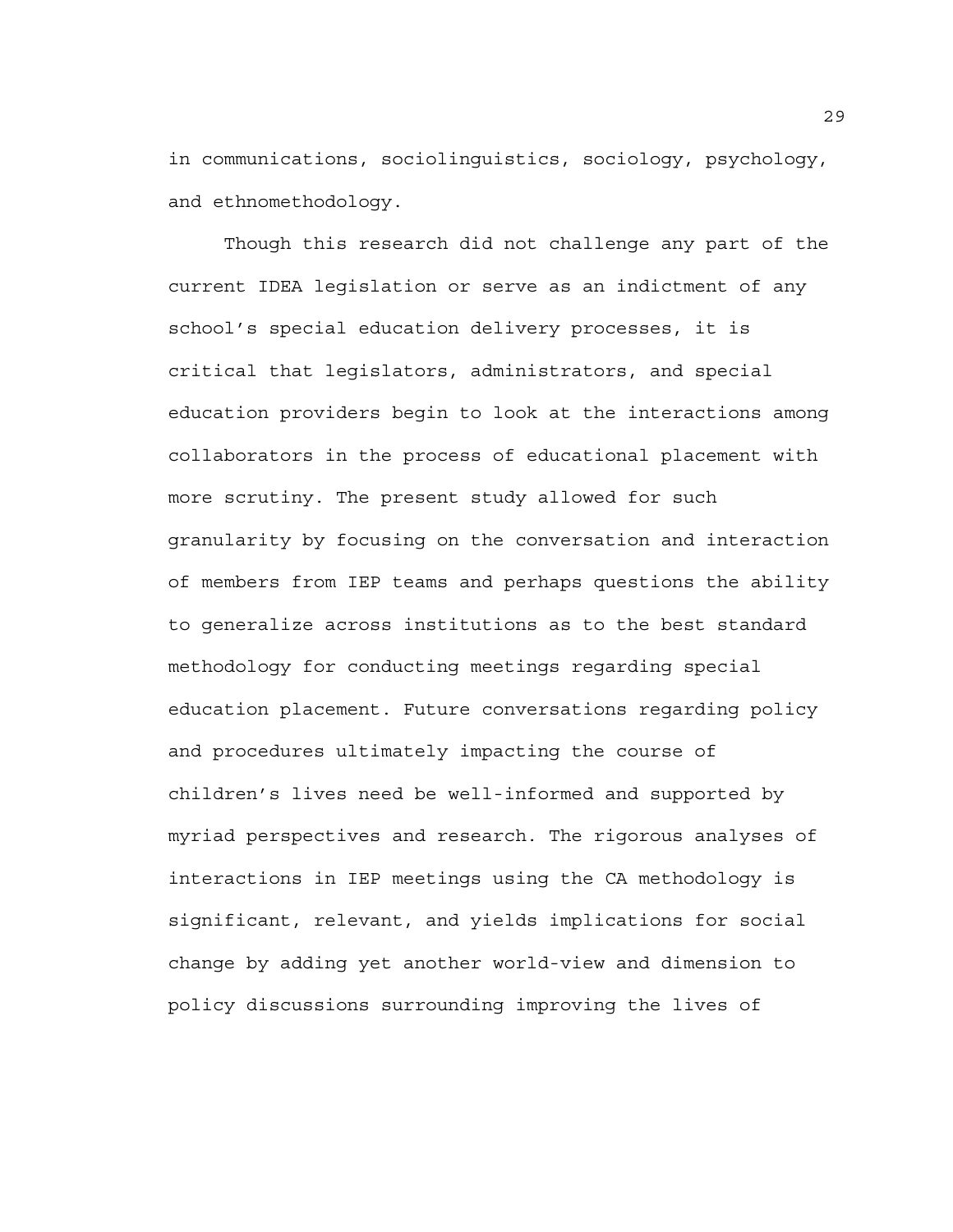students who for whatever reason struggle in the traditional school setting.

 Specifically, the present study allowed for the members of IEP teams to glimpse into their conversations with one another and to learn from listening to their own utterances the many ways in which they participate in inturn conversation, specifically exchanges leading to the eventual educational placement of a child. Perhaps by participating in such an exercise, parents, and professionals will gain insight into their workings as a group and motivations as individuals, as it relates to the appropriate placement of students with special needs. Certainly, there are many ways that collecting and analyzing the data could become meaningful to participants. Because of the emergent nature of the CA data collection process, this potential is not yet known.

The current study did not have as its central focus an attempt to prove or disprove claims made in the field regarding the effectiveness of the IEP meeting. Rather, it provided an attentive and respectful implementation of the applied CA methodology allowing participants, policy makers, and contributors to the fields of education and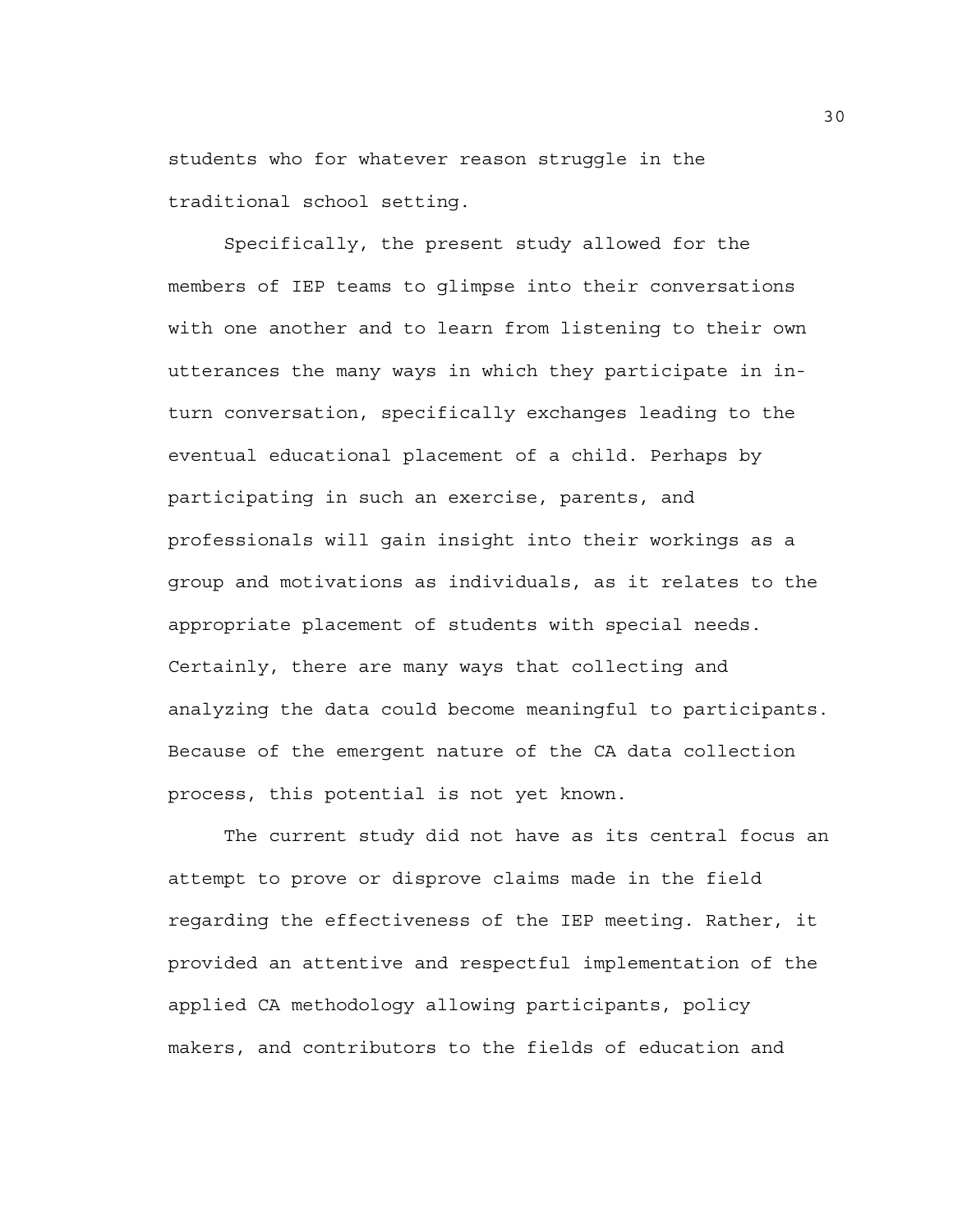sociology to observe the conversation and interaction in the IEP setting through a painstakingly transcribed, rigorous CA lens. Many conclusions drawn from the data regarding the effectiveness of the IEP meeting model as well as the implications for further research applying the CA methodology will likely be the reader's own. However, this study serves (a) parent who is concerned with ensuring that meaning and understanding regarding a child's placement is constructed; (b) professional who reflects on their practice and wishes to adjust IEP meeting language to ensure that teams are collaborative and effective; (c) spirit and intent of IDEA law which mandates the collaborative teaming of the professional, parent, district, and student so that informed, appropriate decisions are made regarding the placement of children into special education and student support services; and (d) potentially stimulate and inspire a retooling or recreation of current protocol, models and design of IEP delivery best practices.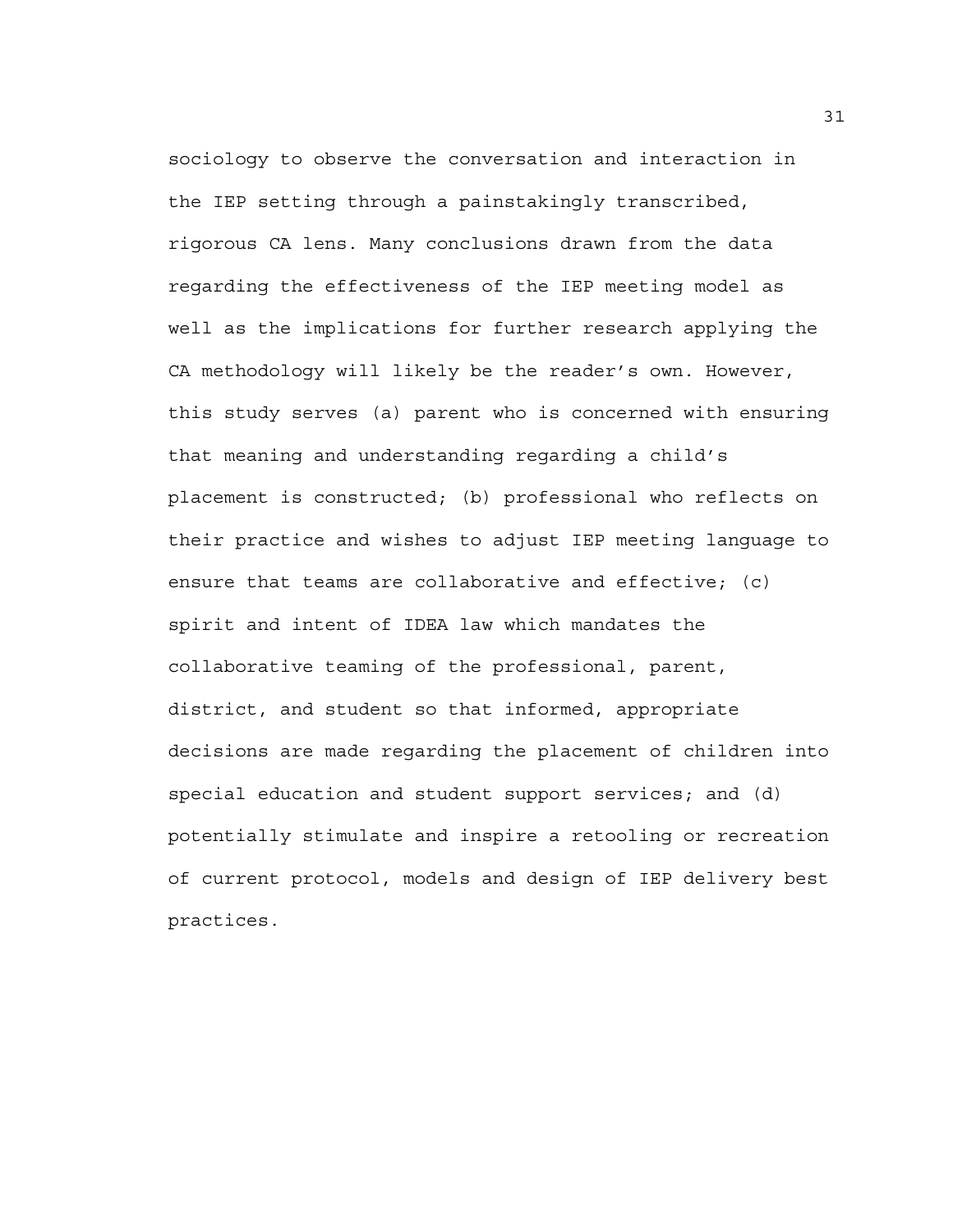#### Summary

Though the original Individuals with Disabilities in Education Act legislation, its subsequent amendments and precedence setting cases, indicates the boundaries for IEP placement meetings and the collaboration of participants, the degree to which the actual conversations occur at the meetings, how participants co-create meaning through their sequentially ordered interactions, establish turns for productive talk, specifically leading to the decision of educational placement, is not known. Using the process of conversation analysis (CA), this qualitative collective case study employed a precise focus on the real-time conversations that take place in IEP meetings and to provide a detailed analysis of audio and video recordings of the conversation data occurring in the IEP meeting between participants in situ.

The first chapter framed the problem addressed in this study and connected the problem with a rationale for the use of conversation analysis as a research methodology, as well as clearly articulated the purpose for conducting this research. It was asserted that the current study did not intend to be prescriptive or generalize findings to other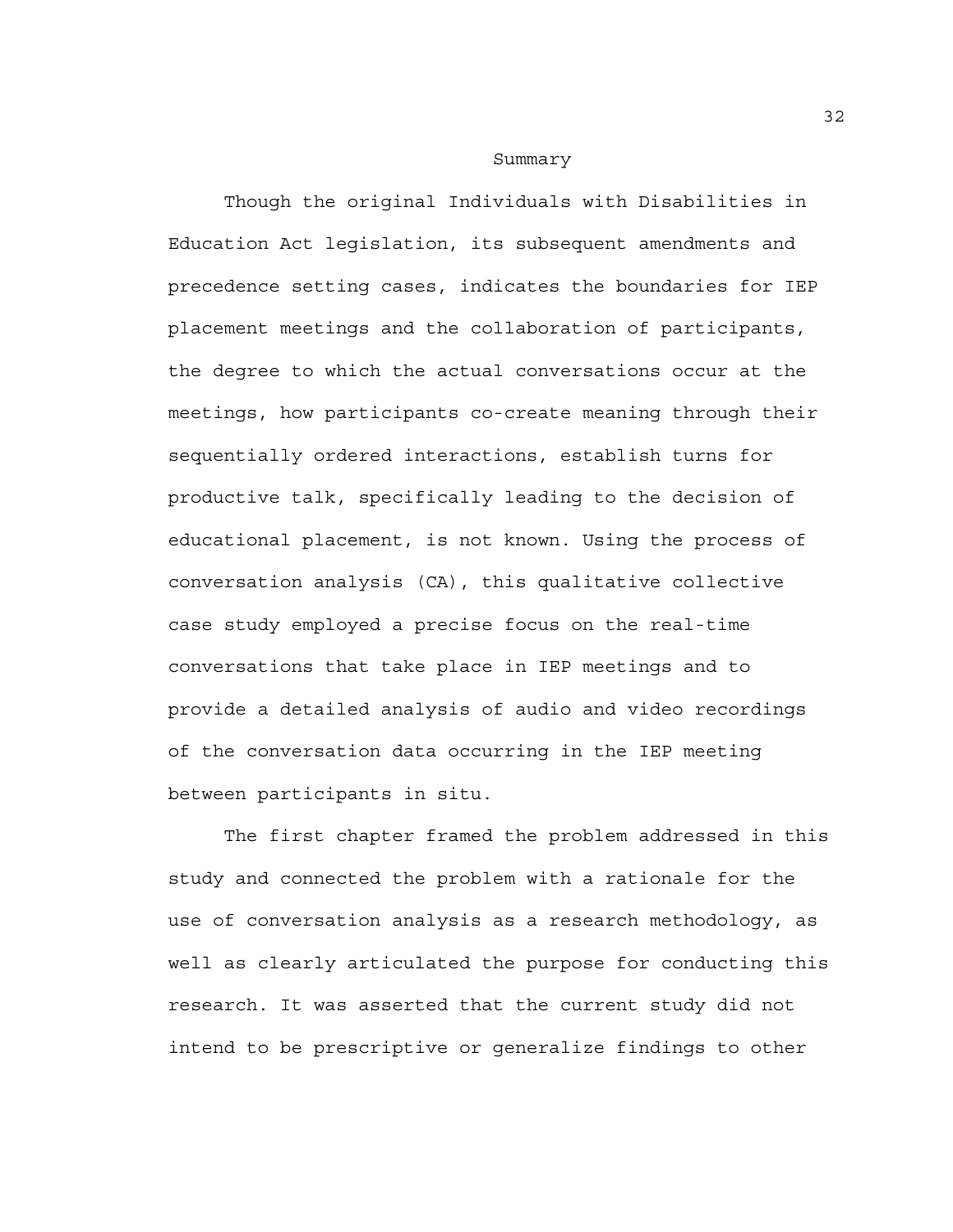IEP settings in other schools. Using CA framed in a qualitative case study, this research attempted to capture conversational data utilizing digital and audio recording devices and then analyze the data in the accepted Jeffersonian transcription methodology.

The nature of the study was explored in this first chapter along with CA related definitions which are critical to understanding language in subsequent chapters of the study. Also discussed in this introductory chapter were assumptions regarding the nature of this study specifically surrounding the knowledge base of participants on IEP meeting mandates, and assumptions typically associated with the employment of case study research in the qualitative tradition (Merriam, 1998; Yin, 2003). Further, this chapter intended to define the scope, delimitations and limitations of a qualitative case study of this nature and to specifically address limitations regarding the utilization of CA data collection methodology. The significance of this research was discussed at the conclusion of this chapter and implications for further research and positive social change were explored.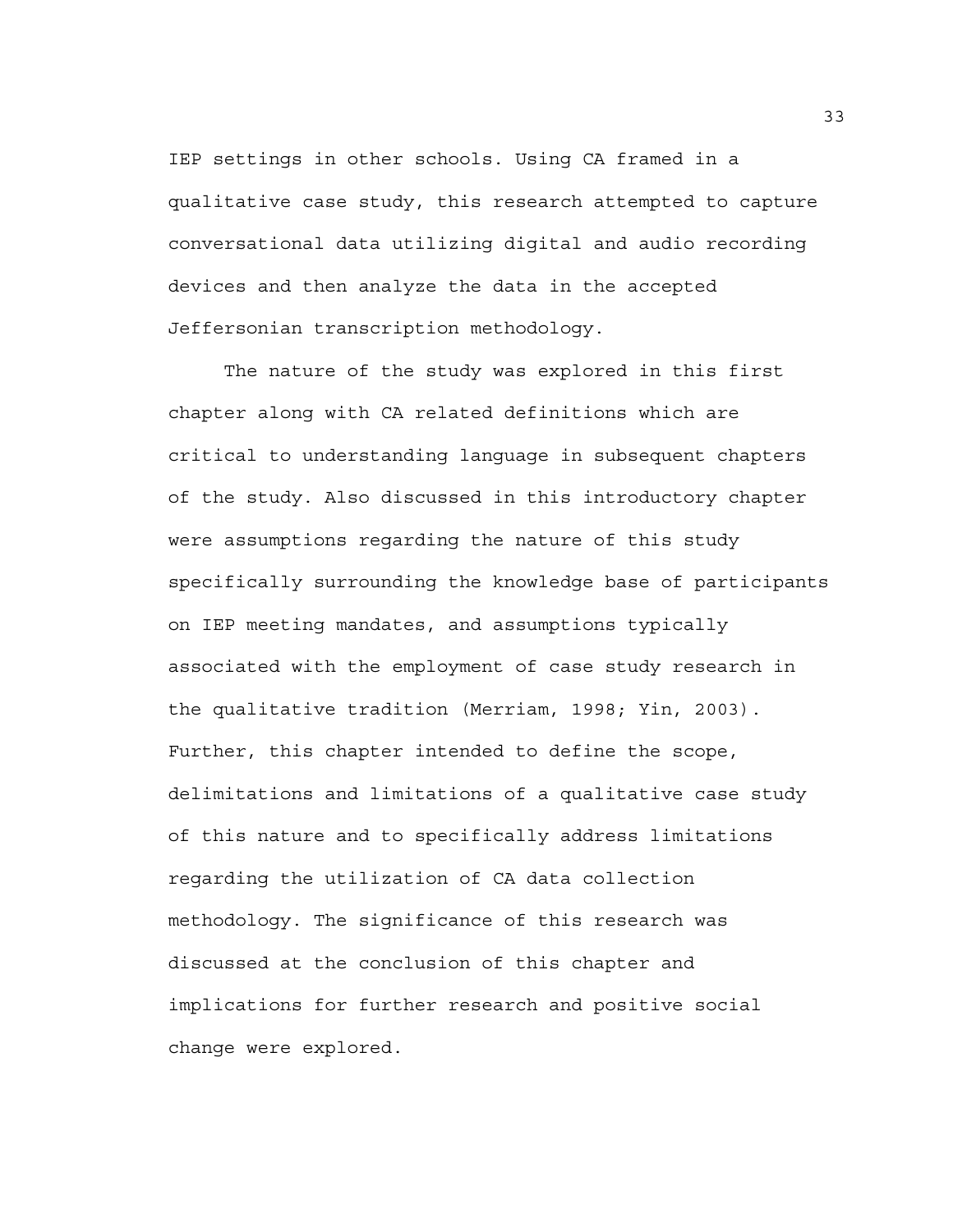In chapter 2 of this study, foundational CA literature will be reviewed along with current seminal works in the field utilizing CA methodology in the institutional setting. The IDEA law will be examined as it pertains to the implementation of the IEP. Current literature centering on the perceptions of IEP members will be synthesized and the gap that exists in the field relating to the IEP will be established.

Chapter 3 of this research will examine both qualitative case study as the study design and CA as the methodology for data collection and analysis. Rationale will be provided for the stated paradigm and research method. The researcher's role will be defined, and the participants more clearly identified. Data collection tools and procedures will be outlined and reliability and validity established along with a clear plan for data analysis. A section on potential threats to the study will be included along with the feasibility of the study. Potential ethical issues associated with conducting this research along with procedures for the fair and appropriate treatment of participants will be examined.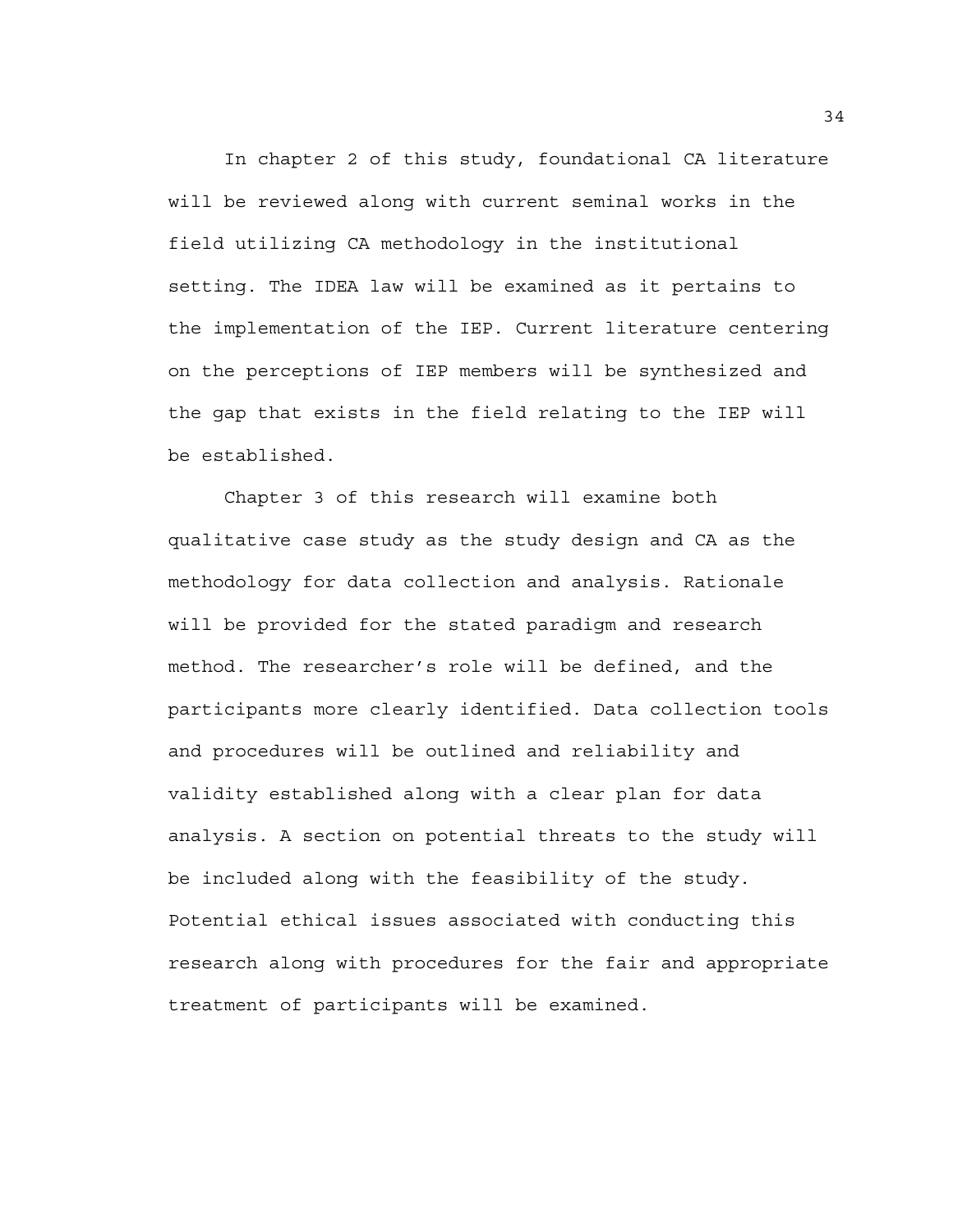Chapter 4 will provide the results of the study based on rigorous analysis of transcribed data in the CA tradition. Conventional CA interactional devices listed in this opening chapter will be reviewed and a new list based on what the data reveals will be presented if applicable. Discussion, conclusions, recommendations, and implications for further research will encompass the fifth and final chapter of this dissertation.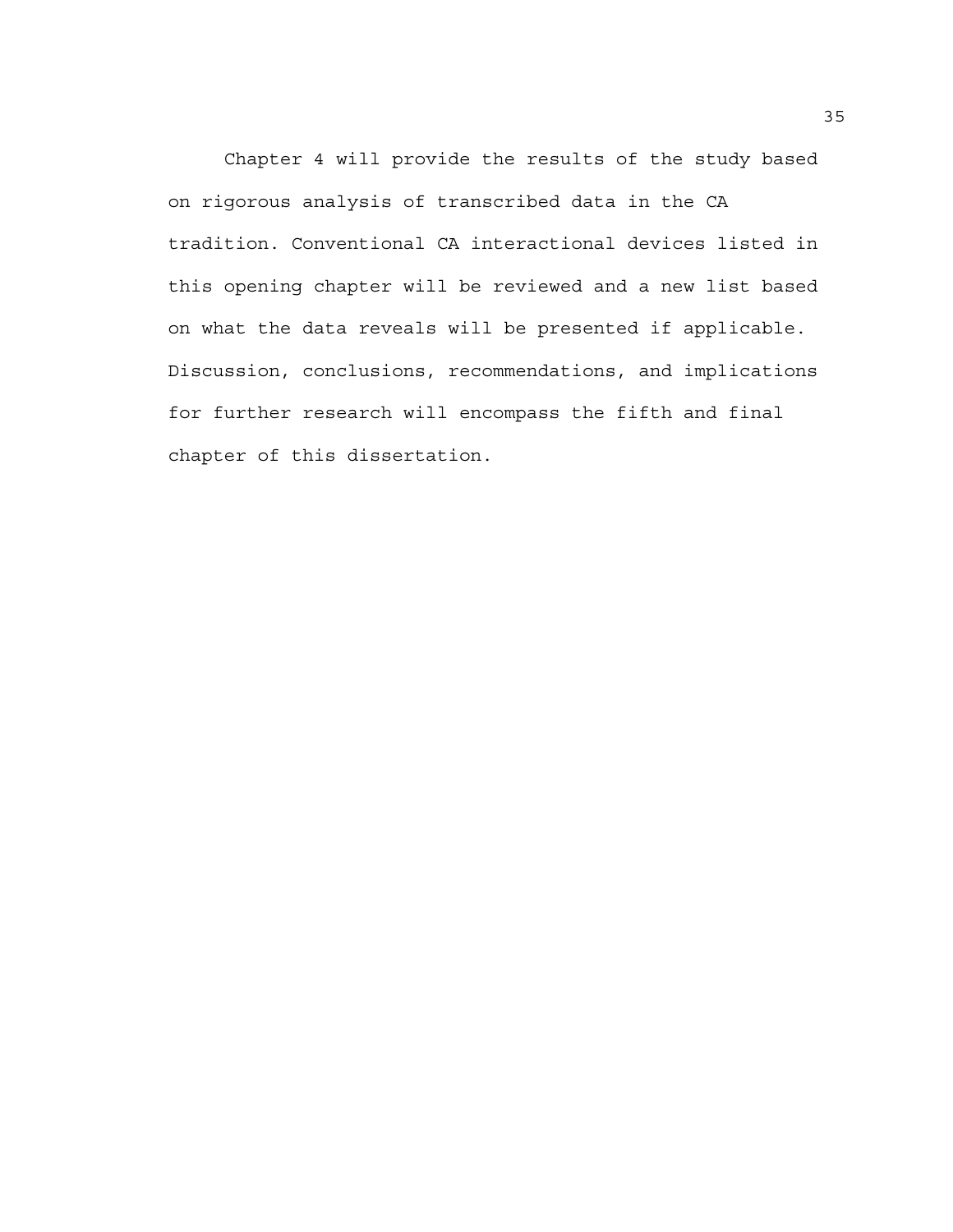### CHAPTER 2:

### LITERATURE REVIEW

"There are, in the conversation itself, a lot of events that are to the altogether naïve eye, quite remarkable" (Sacks, 1992, p. 144).

# Introduction

 The body of the literature review in the current study is organized into four subsections. The first addresses the foundational literature related to the conceptual construct of conversation analysis (CA) focusing on the lecture series by Harvey Sacks (1992), papers by Schegloff, Jefferson and Sacks (1974), as well as resource books written by Hutchby and Wooffitt (2006), Psathas (1995), and Ten Have (2006). The second subsection provides a brief overview of the Individuals with Disabilities in Education Act (IDEA), specifically the section of the statute that mandates state and local implementation of the Individualized Education Program (IEP).

Subsection three synthesizes current research of the effectiveness of the IEP process and the perceptions of IEP team members, while subsection four focuses on current clinical research utilizing the CA methodology. In this latter section a case is made for the utilization of CA in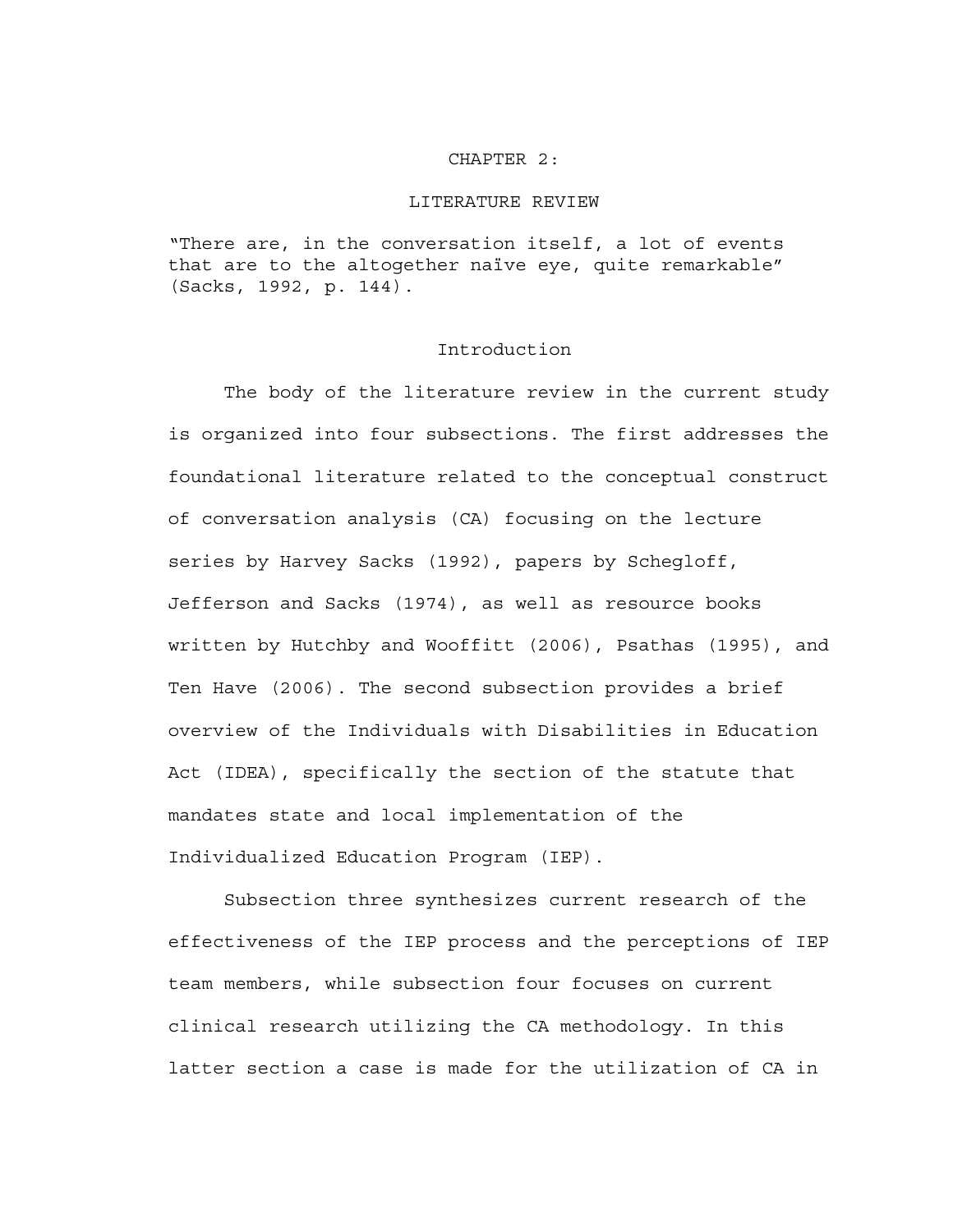the IEP setting, a procedure that has not been widely practiced or documented in the IEP context. The concluding section of this review provides a summary of the major theoretical or conceptual themes presented in the body, a highlight of important prior studies of IEPs and the application of CA research. The gap in the current IEP research corpus will be highlighted and the justification for the present study reviewed.

Foundational and Resource Literature *Foundational and Resource Literature: Conversation Analysis* 

 In the 1960s a young professor of sociology named Harvey Sacks (1992) began to think beyond the boundaries of his field. In a movement away from the theoretical abstractions in which many of his colleagues remained entrenched, Sacks dove into intense study of everyday language; focusing with precision on each utterance and action no matter how seemingly insignificant through a traditional linguistic or dialogic lens. His work began in a suicide prevention center where he discovered boxes of old recorded phone conversations between center professionals and individuals who were seeking emergency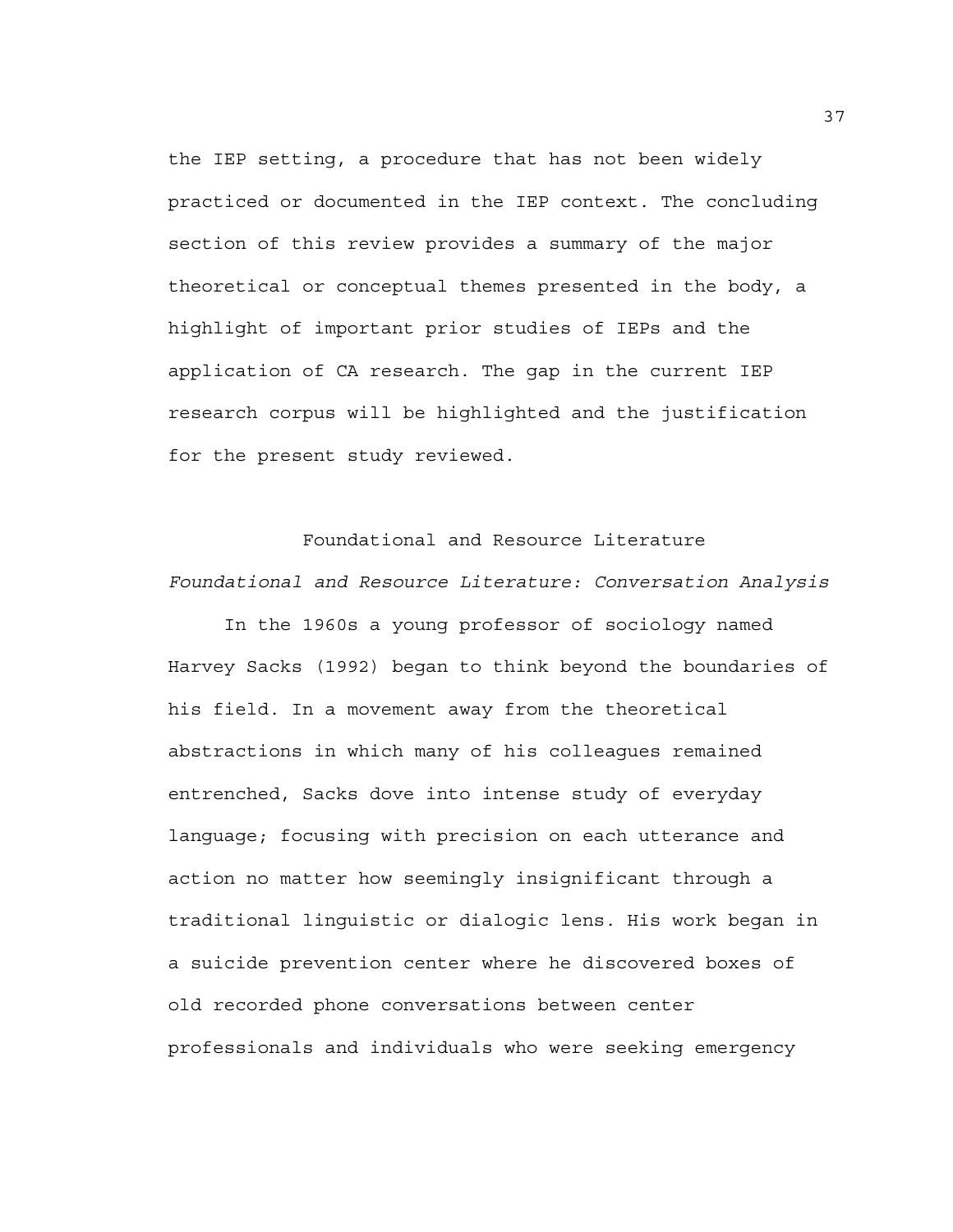counseling. Sifting through the corpus of recorded data and conducting multiple listens to the conversations between the participants, Sacks began to notice emerging patterns in the captured exchanges. It appeared that there were undocumented albeit consistent, conversational tools that the participants utilized in the phone calls. For instance Sacks provided the following three examples in his introductory lectures:

| $(1)$ A: |    | Hello |
|----------|----|-------|
|          | B: | Hello |

- (2) A: This is Mr. Smith may I help you B.: Yes, this is Mr. Brown
- (3) A: This is Mr. Smith may I help you B: I can't hear you. A: This is Mr. Smith B: Smith. (Sacks, 1992, p. 3)

 By conducting an in depth analysis of the above sequences, Sacks (1992) was able to show the methods employed by the suicide prevention operators attempting to illicit names from callers. What he determined was that if the caller did not provide a name in the opening sequences of the conversation the operator would have great difficulty ever gaining identification from the caller; apparently a primary motive of the operator at the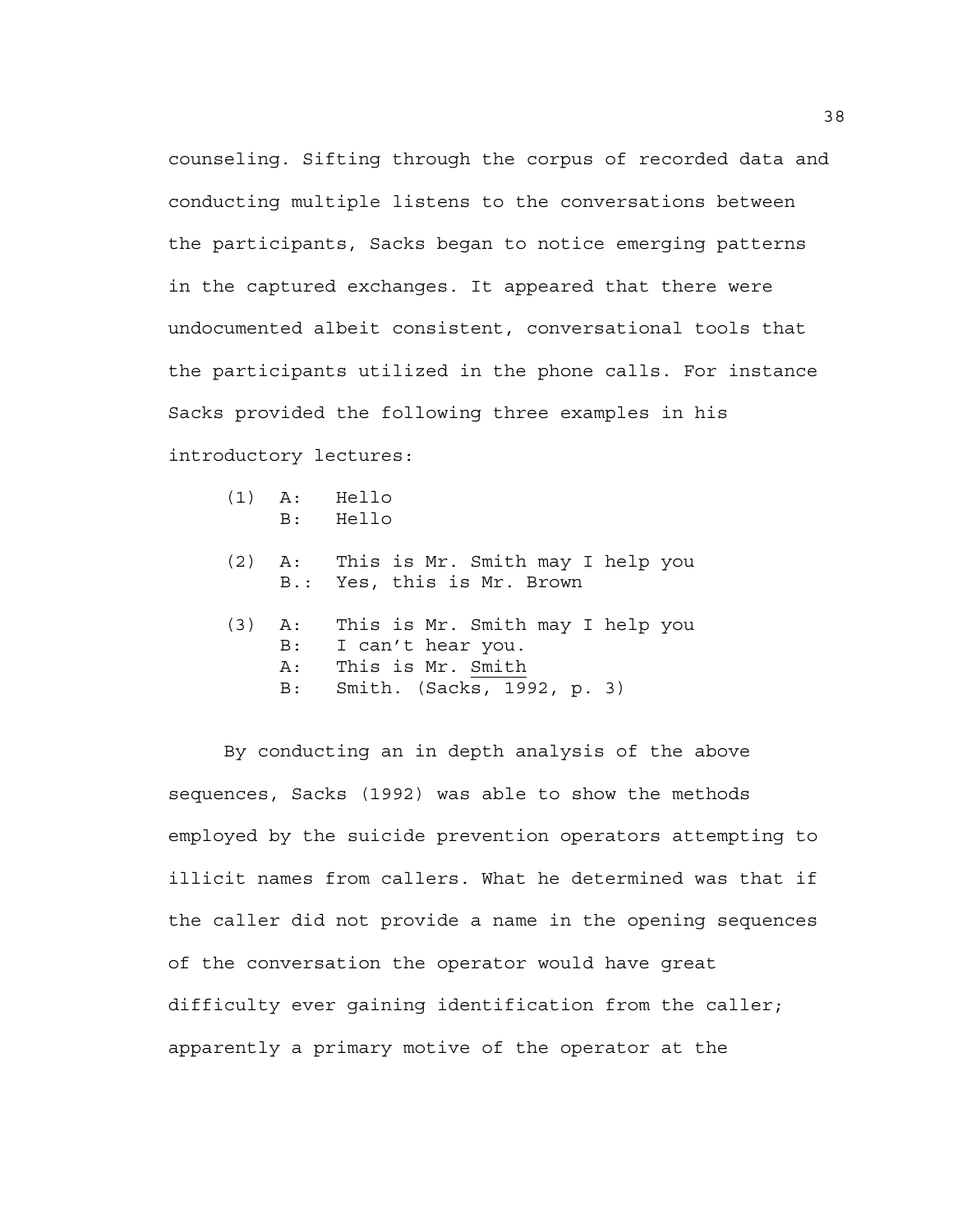beginning of the conversations. Critical here was the notion that conversation occurs in a system of provided slots whereby utterances are organized and turns are taken in a mutual unfolding of give and take. Further, the participants utilize the slots and the organization of sequence exchanges as a method to complete an action or task through their talk (p. 144). A theory for looking at talk as a method for accomplishing tasks rather than inconsequential, random occurrences had begun to emerge as did a method for making talk explicit and its work demonstrable.

Regarding example (1) above, Sacks (1992) determined that if ever the operator deployed "Hello" in an opening slot, the caller would never reveal his or her name in response. Rather, the response would repeatedly be "Hello" (p. 6). He found based on the data that the most predictable method for gaining a caller's name without directly asking for it was for the operator to provide his or her own name in the opening sequence as in example (2). At the root of Sacks's discoveries is the notion that the conversation occurring in slots and sequences are to be looked at as "social objects" (p. 10) deployed to complete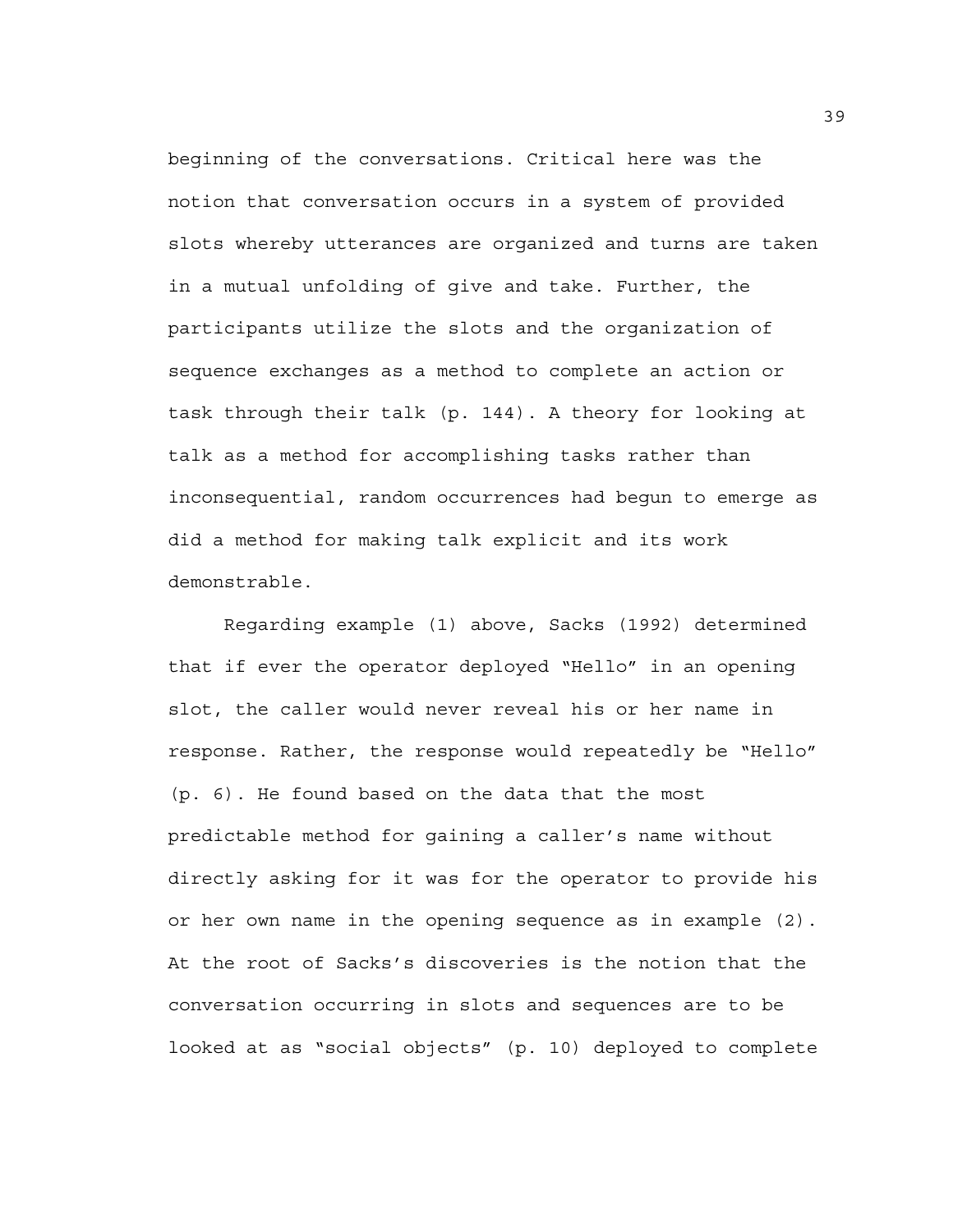certain tasks. Through this very early work Sacks began to build confidence in the idea that conversation, no matter how apparently ordinary and mundane, was rich with organization, meaning, intent, and identifiable action. The stage became set for looking at conversation through a lens of action identification and categorization as data unfolds in the social milieu. The philosophy of CA built its foundation on the principle that conversation and interaction cannot be looked at with an a priori set of notions and categories due to the mutual creation and unfolding action that conversation takes in situ, in a particular context. Further, the categories that participants ascribe to or affiliate with also become a focus and critical factor of the work they complete through their talk.

Sacks's (1974, 1992) colleagues Schegloff (1974, 2007) and Jefferson (1974) helped to provide sound academic documentation of these early ideas. In a paper that the three scholars co-authored nearly 10 years after Sacks' lectures in California, a systematic approach to understanding and analyzing the organization of recorded data was made available to the field. In this work the turn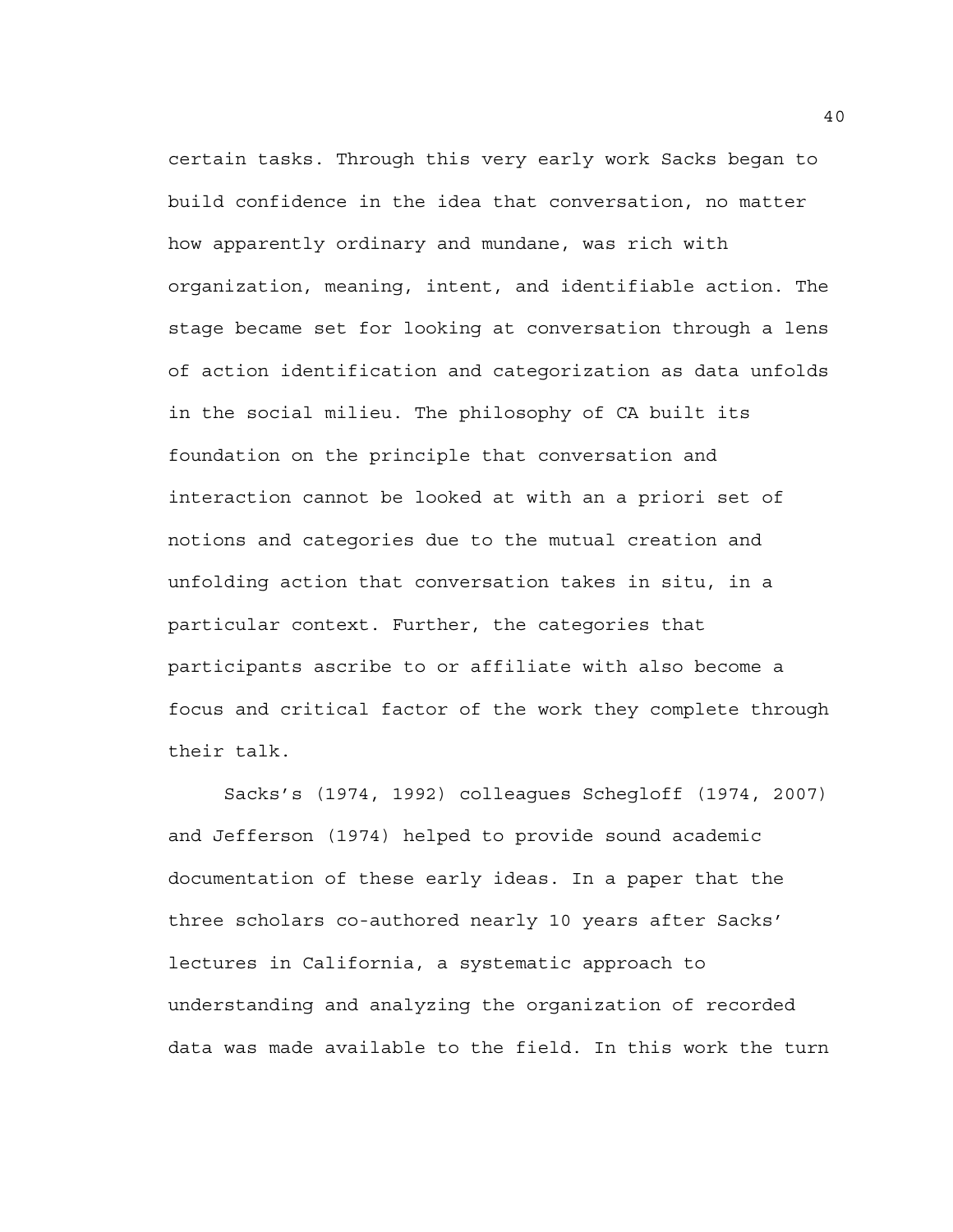taking system observed in talk by conversation analysts was provided with a crystalline documentation and a collection of rules employed by participants in their respective situations. The scholars made the case in their paper that conversation is not only organized in a turn taking, sequential manner, but is also "locally managed, partyadministered, interactionally controlled, and sensitive to recipient design" (p. 696). This appeared as a departure from the field of linguistics led by Chomsky (1957) and others, which at the time seemed less concerned with action as it unfolded in situ, and more with preordained, a priori rules governing sentence syntax and structure in speak and the written word. The view tended toward utterances as singular occurrences seemingly unrelated to the conversation occurring prior to and immediately following an utterance.

The field of sociolinguistics had been primed by Sacks's (1992) initial discoveries and lectures but until this seminal work by the three scholars, a structural set of rules and methodology for following the CA approach was not precisely documented. Researchers now had an extensive set of rules as well as a philosophical understanding of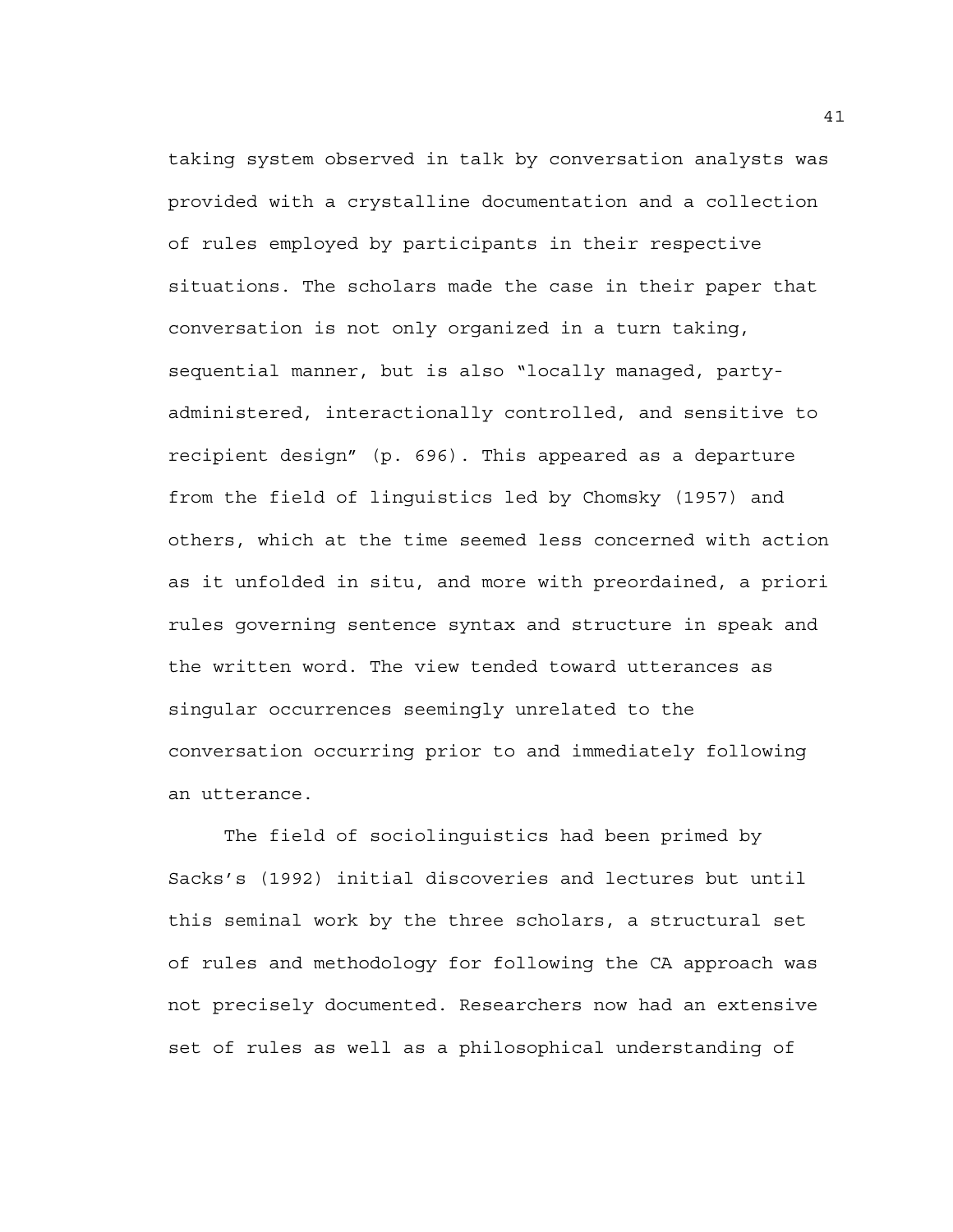the factors present in conversation across a continuum of conversation formality (p. 730). Not only were normed rules established for the co-creation of meaning between participants in conversation, but rules governing appropriate practice for conversation analysts were substantiated as well. The importance of a regard for conversation as it is happening as the rich data for which the analyst seeks, as well as the reliance of audio recording devices for capturing the data, would prove to be significant foundational milestones of this early effort. Jefferson's (1974) contribution to this foundational article solidified methods for transcribing conversation and her comprehensive appendices regarding symbols that detail inflection, sequence organization, intonation, and pitch as the standard for CA data analysis to the present day.

Though Sacks died shortly after the publication of the above-mentioned article, his colleagues continued to push, refine, and defend the practice and philosophical underpinnings of CA which expanded its popularity and stretched its application across fields of interest. Schegloff (2007) published a miniseries on CA which further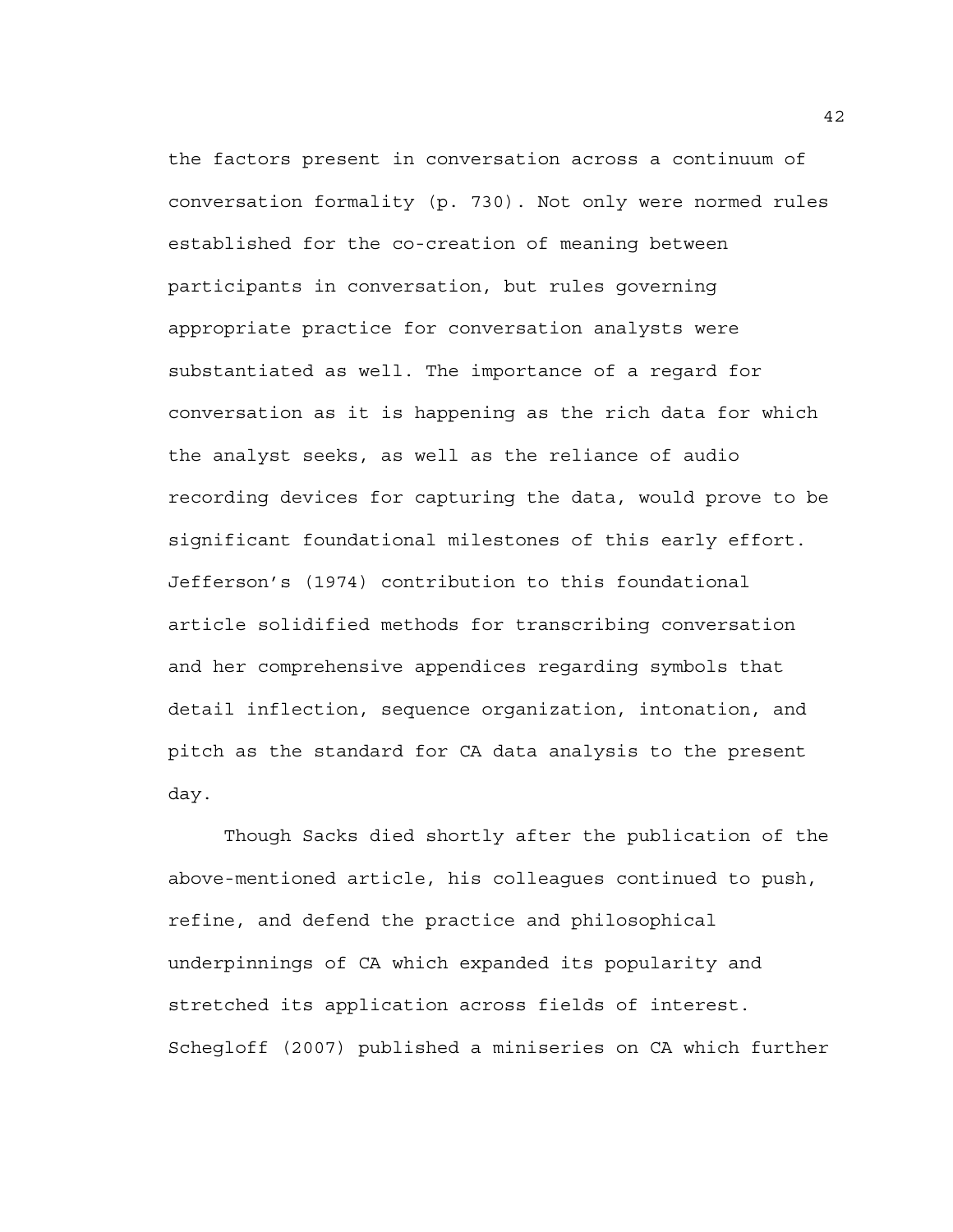outlined what he described as a "primer in conversation analysis" (p. xi) and Jefferson continued a rich focus on utterances which further turned what may have been considered insignificant occurrences into objects of great analytic respect (Jefferson, 1985). Both pieces were used to inform the analysis of the conversation data collected in this study. Several researchers in the field of linguistics, sociology, and anthropology have begun to apply CA to speech exchanges in various contexts providing more depth and research on the work co-created in interactions. In the time since the piece written by Sacks, Schegloff, and Jefferson (1974), several resource books have attempted to capture and present CA in an application context for researchers interested in understanding and employing this qualitative methodology in varying fields.

 CA resource books by Psathas (1995), Hutchby and Wooffitt (2006), and Ten Have (2006), were considered in this study for clarifying the foundational and theoretical construct of CA while also providing direction for the application of the methodology. They were chosen based on repeated citing of the respective works in current peerreviewed research as well as their relatively current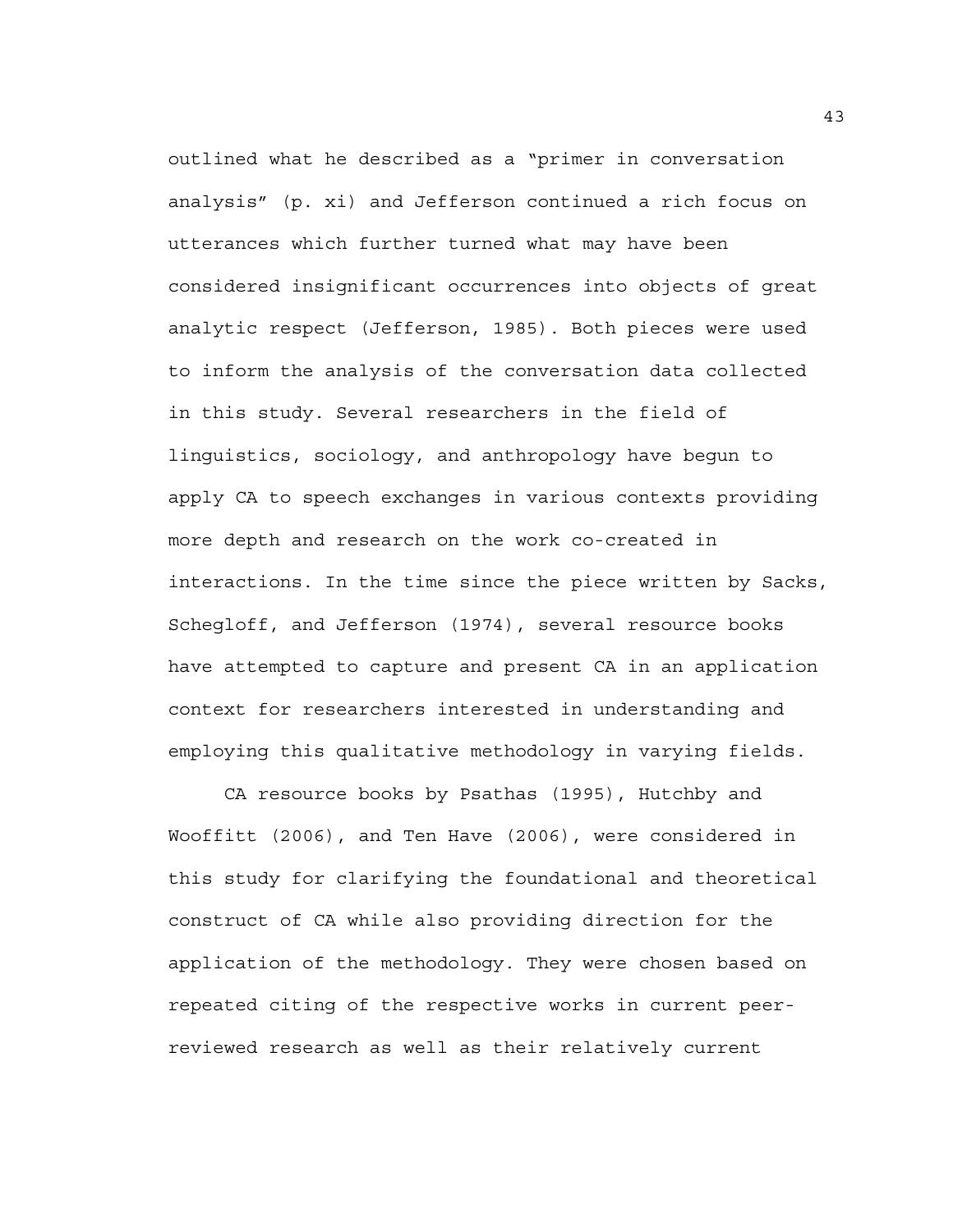publication dates. Though all three of the books were originally published nearly 10 years ago, Hutchby and Wooffitt and Ten Have's editions have been reprinted every year through 2006 providing this research with the most current CA practical guidance materials.

 A synthesis of the three books yields common elements regarding the theoretical underpinnings as well as methodology. Interestingly, slightly different language is used across text regarding the interactions between participants in conversation. Though similar in theory regarding the emphasis CA places on the product of participants in situ the authors diverge with regard to categorizing the outcome of the interaction. This divergence appears to mirror slightly the shift in the field of CA research from its early roots in ordinary or mundane conversational focus, to methods suited for interaction in the institutional setting. The theoretical construct of CA outlined in Psathas (1995) focused on the "orderliness" (p. 8) of the participants' in-turn interaction. The author highlighted the order arrived at in turn-by-turn interaction as phenomena worthy of attention by the CA researcher claiming, "It remained for the analyst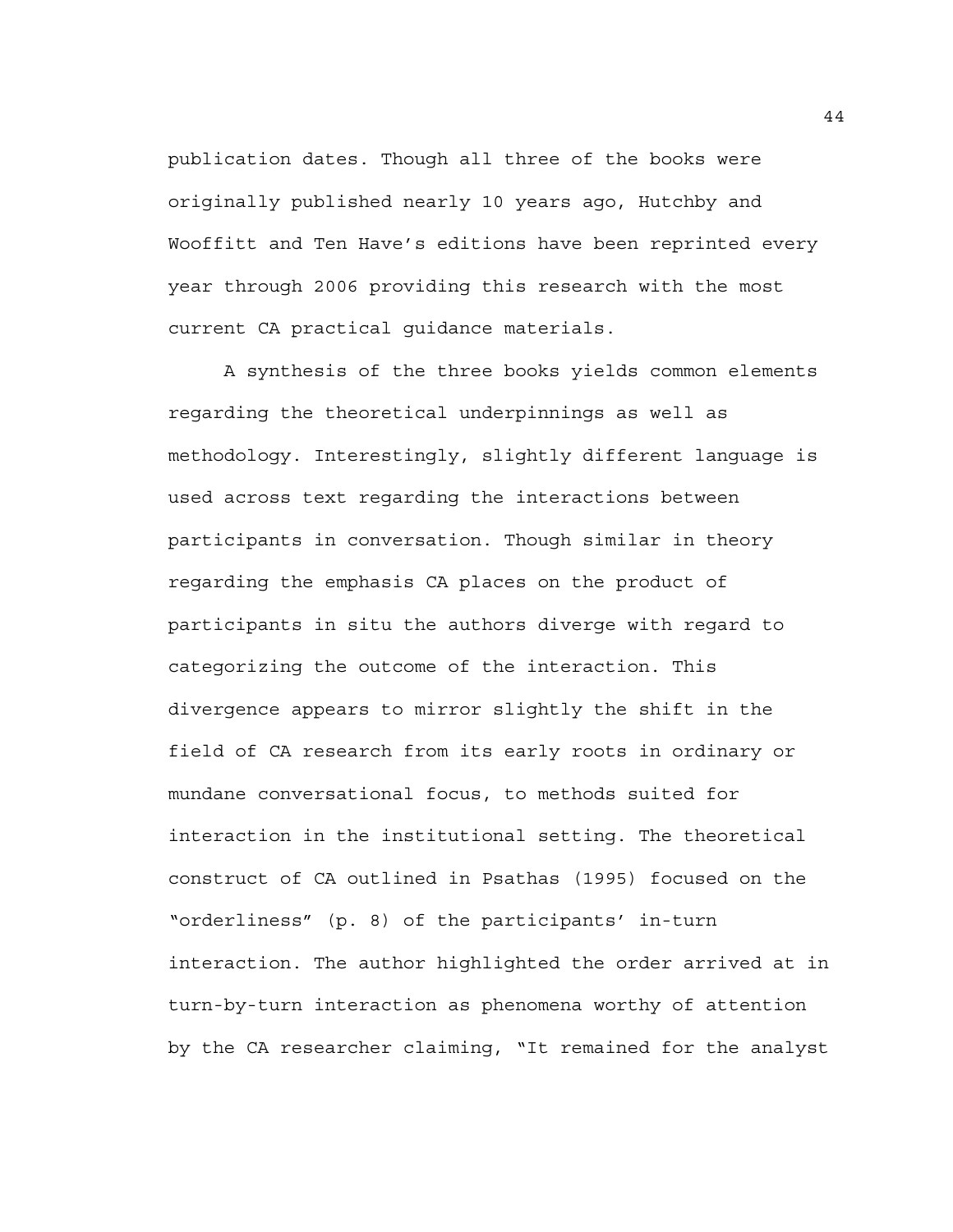to discover that order, not impose an order on phenomena based on a preconceptualized category system" (p. 8).

 Though Hutchby and Wooffitt (2006) appeared to concur with Psathas's (1995) interpretation when they concluded, "CA can be accurately described as a research program, whose aim is to describe the methodic bases of orderly conversation in talk-in interaction" (p. 36), Hutchby and Woffitt focused much more on the identification of the meaning constructed between participants as the crux of an applied methodology. Specifically, the authors used the word "machinery" (p. 35) to describe the resources utilized by participants as they organize their interaction. Similarly, Ten Have (2006) focused on "action"(p. 37) when describing the phenomena that occur between participants engaged in conversation. In work published just a year prior to the re-print of his co-authored book with Hutchby (2006) and Wooffitt (2005) concluded:

It is important to focus on the idea that there are slots in interaction where specific kinds of actions are appropriate, or expected. This is because it allows us to grasp the idea that verbal interaction has a structure, an architecture which can be formally described by reference to the relationship between the actions our utterances perform. (p. 6)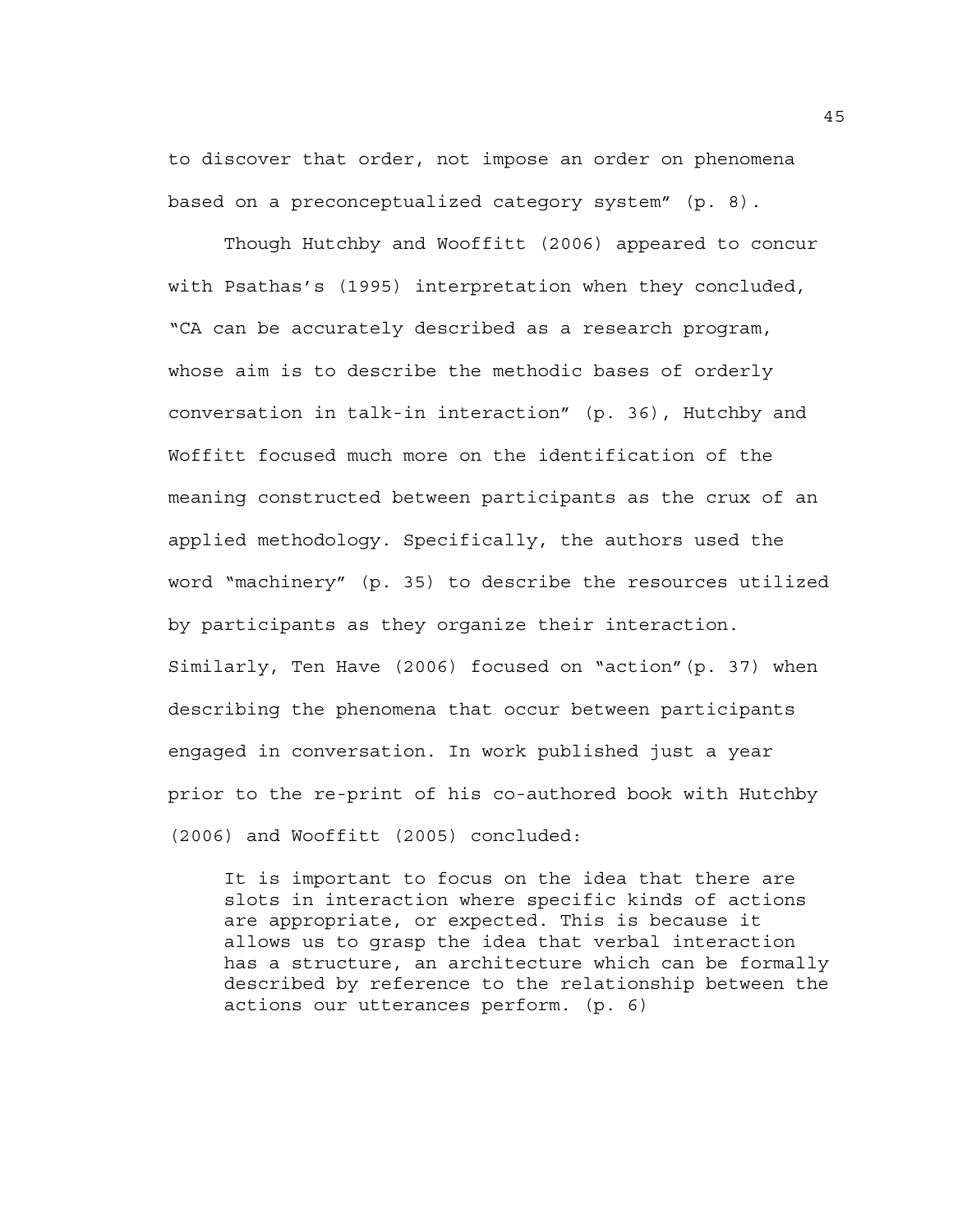The move from CA as being concerned with simply the orderliness of conversation and the action that is created between participants to the importance of context and asymmetries brought to bear on that action in the institutional setting becomes key to understanding the evolution of CA into a methodology currently applicable across fields of study, specifically in the applied institutional context. Ten Have described this evolution as a move from "pure to applied CA" (p. 161). The author asserted, "The expression 'applied CA' can also be used to denote the implicit or even explicit use of CA-inspired studies to support efforts to make social life 'better' in some way, to provide data-based analytic suggestions for, or critiques of, the ways in which social life can be organized" (p. 162). This view seemingly echoed in Hutchby and Wooffitt (2006) becomes important in recognizing the shift in CA from the original work of Sacks which appeared concerned largely with legitimizing the practice of analyzing mundane conversation for its own sake, to a blossoming practice across disciplines which can be applied with the purpose of not only understanding conversational phenomenon, but expanding the understanding to positively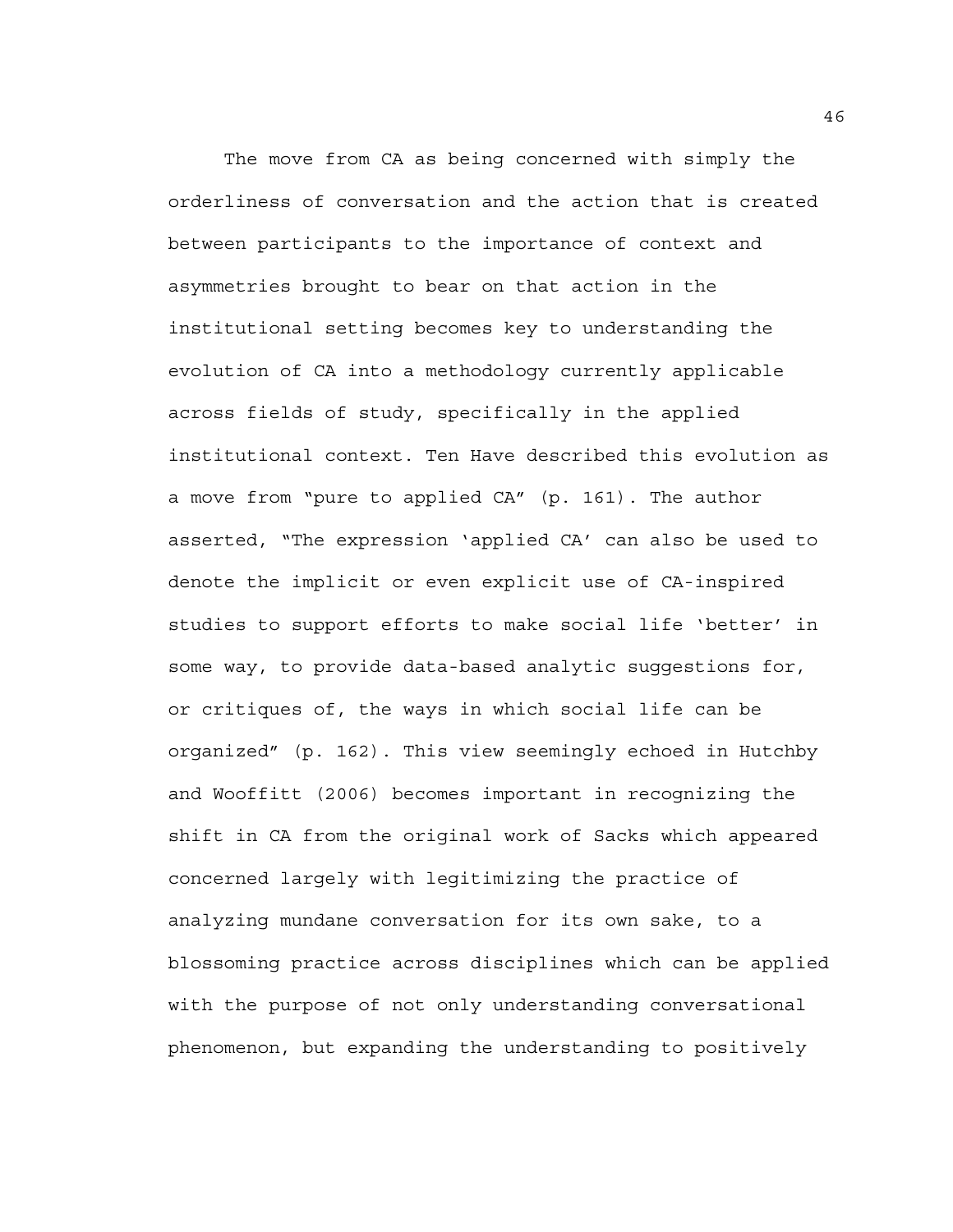impact practice and social change. Beach (1990) concluded, "Conversational structures, however revealing, are not end products in and of themselves but instruments to be utilized in a more encompassing ethnographic enterprise" (p. 358).

 Understanding the divergence that CA took in the early nineties is critical for framing the context of this current study. It will be with the corpus of CA text and research studies that are concerned with applied CA, or CA in the institutional setting, that this current work will be aligned. The shift as characterized by Ten Have (2006) and Hutchby and Wooffitt (2006) can be found in work conducted by Drew and Heritage (1992), and Antaki and Widdicombe (1998) and others who looked specifically at the meaning created by participants in talk-in-turn interaction as did the earlier CA work. However, these authors were concerned also with the important role that the institutional context and identity play in the ways that participants orient their conversation. In the following sub-section, the institutional context for the Individualized Educational Program (IEP) will be framed.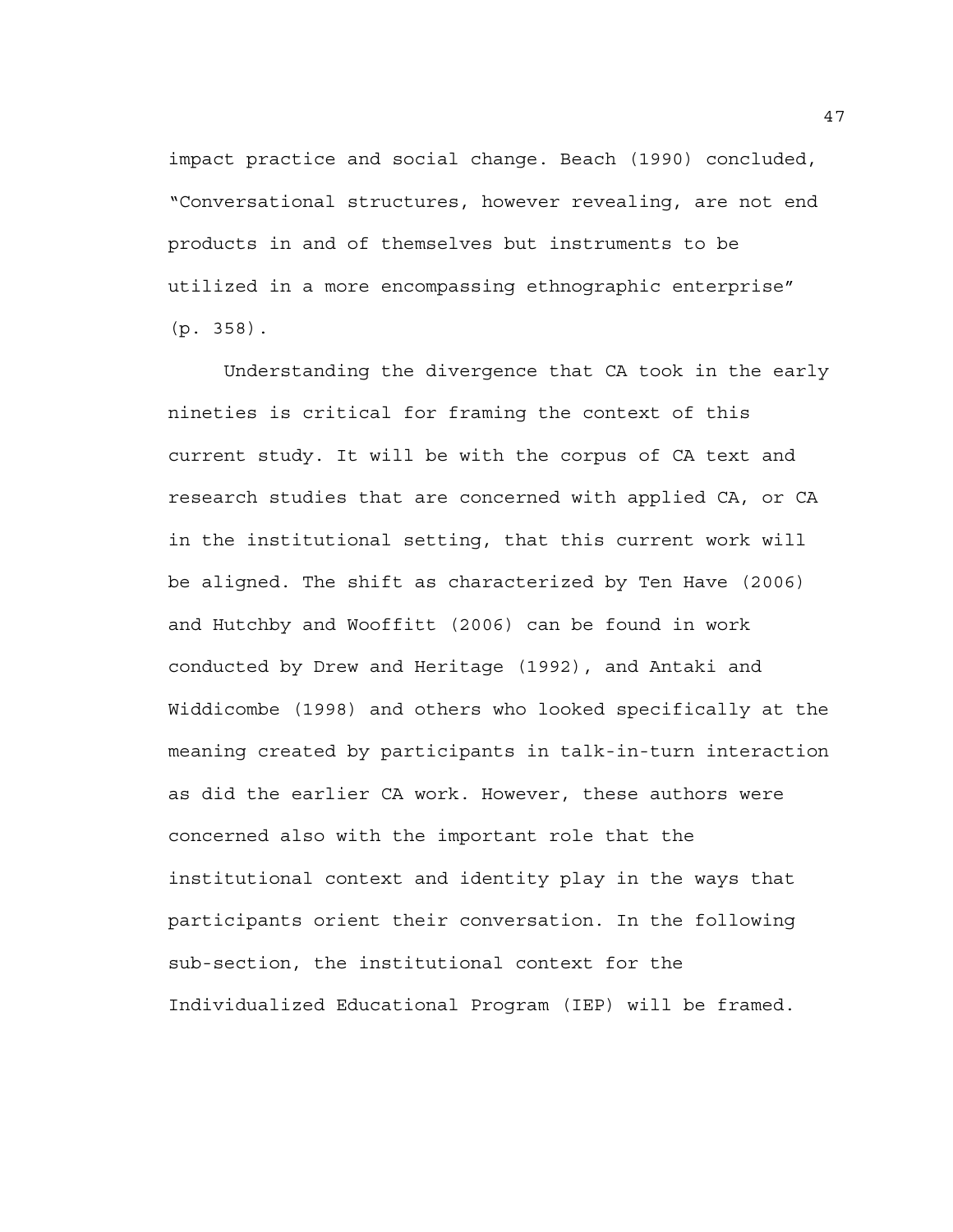This context is best understood beginning with an analysis of the law that mandates its function.

# *Foundational Literature: IDEA*

 On November 29, 1975, the Education for All Handicapped Children Act (Public Law 94-92) was passed to provide rights to children and families of children with disabilities protection from discrimination in schools based on ability. The act intended to mandate and support state involvement in monitoring the education of all children with disabilities. According to federal archived information on schools, "in 1970 educated only one in five children with disabilities, and many states had laws excluding certain students, including children who were deaf, blind, emotionally disturbed or mentally retarded, from its schools" (USDE Archive). The law was amended and renamed and in 1997 IDEA had as its primary intent, FAPE or a free and appropriate public education for all children and a push for students to receive the same education as students in general education to the greatest extent possible in the least restrictive environment.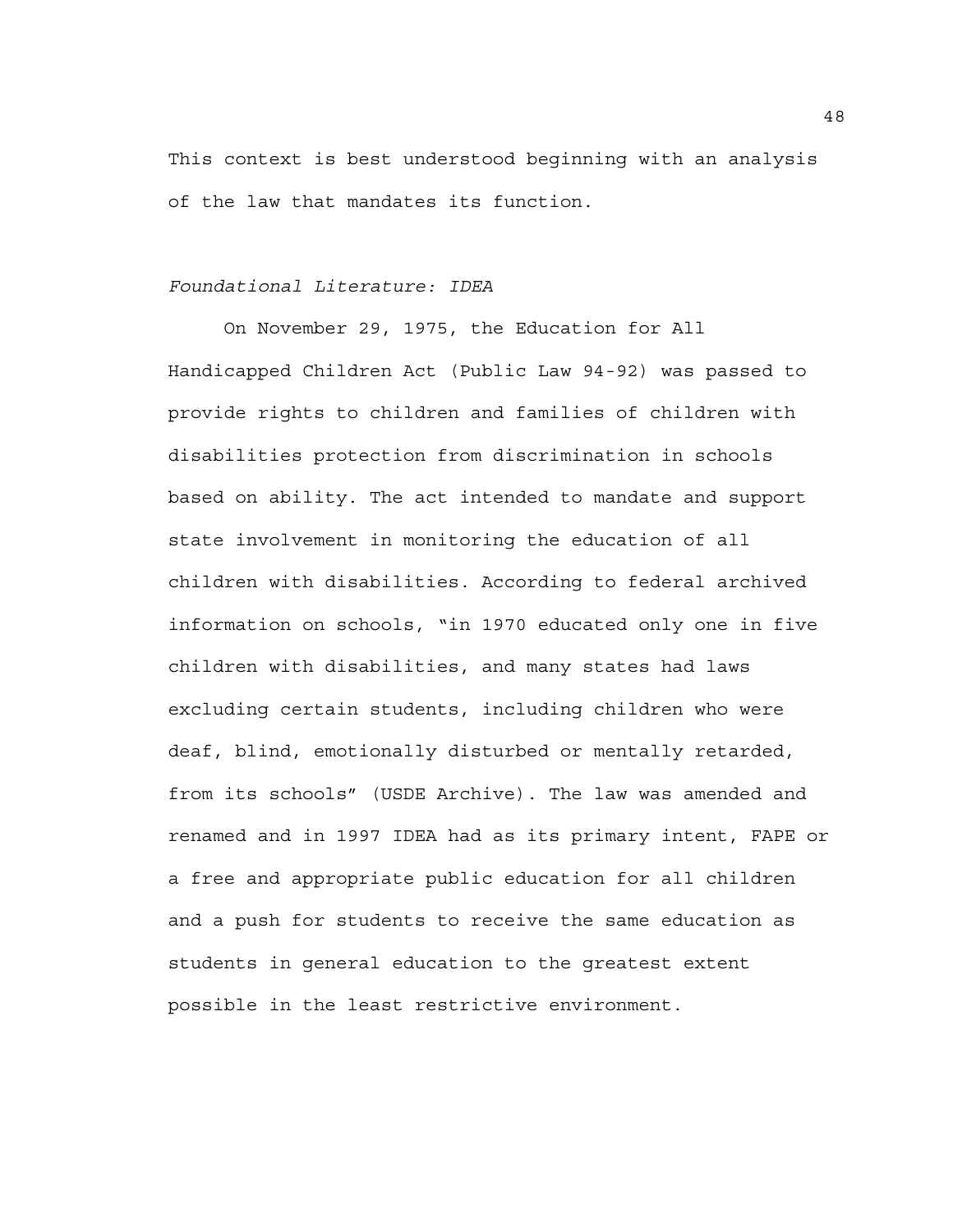On December 3, 2004, IDEA legislation was reauthorized by Congress and amendments signed into law by President George W. Bush (Public Law 108-446-Dec. 3, 2004). This reauthorization sought to hold states to a higher level of accountability regarding not simply the inclusion of students with special needs into the population of schools but also that students achieve at continuously improving academic levels in concert with the Federal No Child Left Behind legislation. A specific focus of the 2004 amendments was the additional requirements placed on schools to successfully implement the Individualized Education Program (IEP) process for students. Technically, the IEP as defined in the law is, "a written statement for each child with a disability that is developed, reviewed, and revised" (p. 2707). The law outlines the procedures for the following: applicable and appropriate assessment measures for a child with a suspected disability, indicating the child's current level of academic performance, the academic goals for the child based on the assessment results, and determining educational placement of the child (p. 2708).

 The focus of the current study involved the implementation of that section of Public Law 108-446- Dec.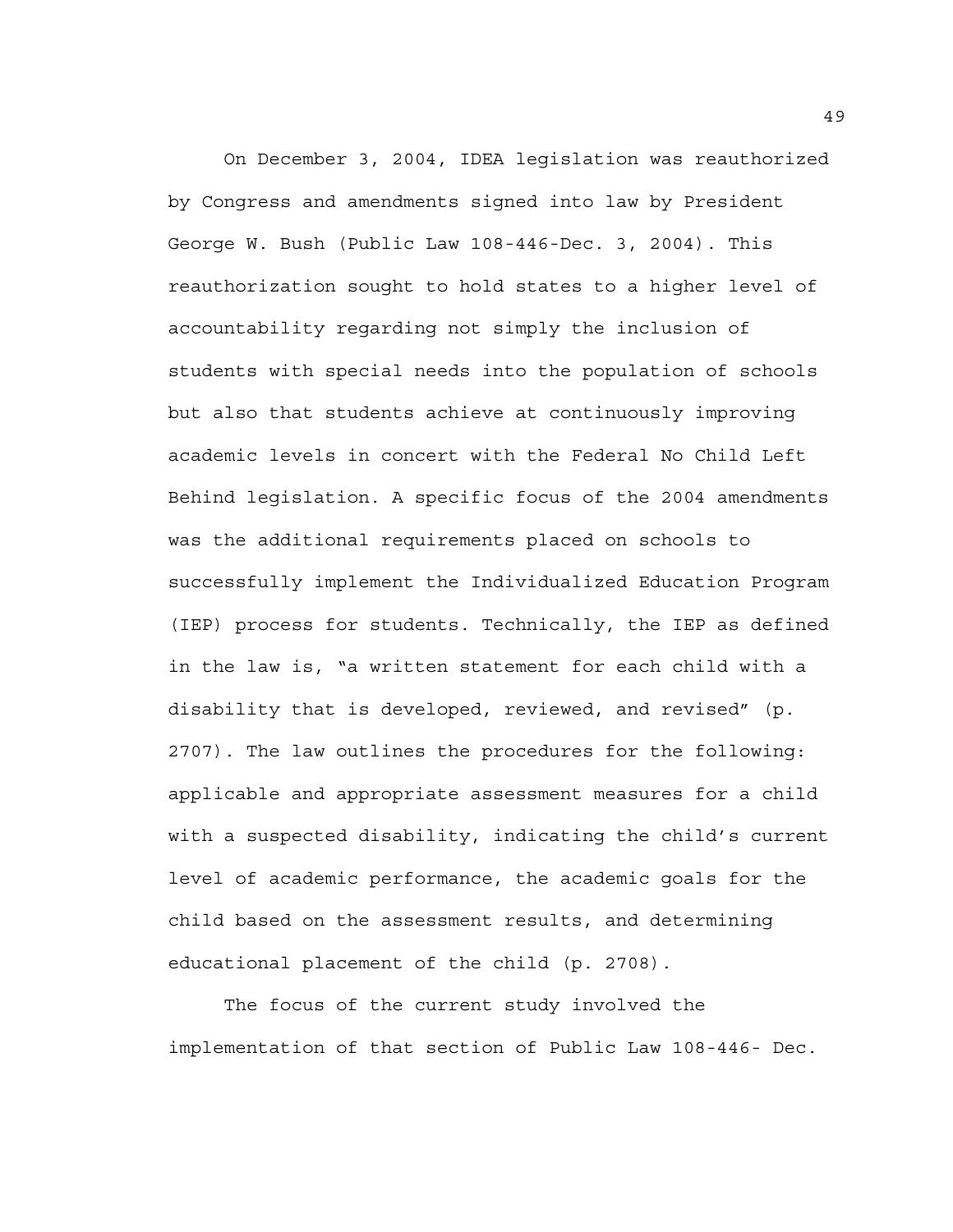3, 2004, which mandates the convening and collaboration of the "IEP team" (p. 2709) to discuss a child's disability, assessment results and ultimately determine the appropriate educational placement of a child. The IEP Team is defined in Public Law 108-446 (2004) as

a group of individuals composed of- (i) the parents of a child with a disability; (ii) not less than 1 regular education teacher of such child (if the child is, or may be, participating in the regular education environment); (iii) not less than 1 special education teacher, or where appropriate, not less than 1 special education provider of such child; (iv) a representative of the local educational agency…(v) an individual who can interpret the instructional implications of evaluation results…(vi) at the discretion of the parent or the agency, other individuals who have knowledge or special expertise regarding the child…(vii) whenever appropriate, the child with the disability (p. 2710).

 Public Law 108-446- Dec. 3, 2004 further outlines the development of the IEP for a student through the consideration of the child's strengths, the parent's concerns regarding the education of the child, and careful review of the child's evaluation results. Though not explicitly stated in the statute, it can be assumed that in verbiage in the law such as "a member of the IEP Team, shall to the extent appropriate, participate in the development of the IEP of the child" (p. 2712),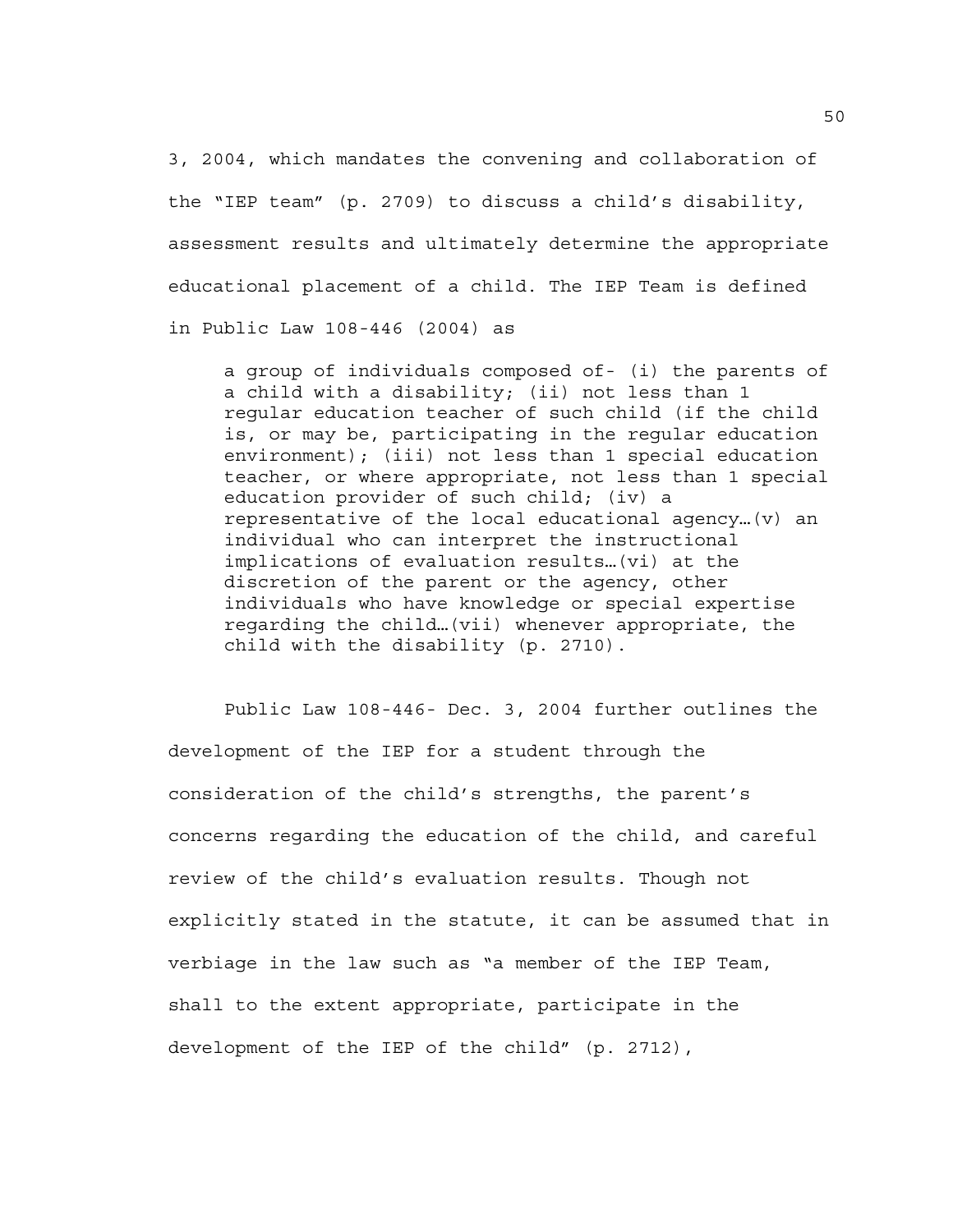"participate" refers to active collaboration among team members in a meeting or other communication exchange system. Other language in the law appearing to infer the verbal interaction and discussion among team members are the words, "consider," "review," and "determine," (p. 2713). Guidance provided to states and stakeholders by the U.S. Department of Education, Office of Special Education Programs (2006) on the legislation and the IEP appears more specific regarding the interaction of team members by explicitly stating that required team members meet and discuss evaluation results, parent concerns, student strengths, etc  $(\P 4)$ .

The U.S. Department of Education published a document co-authored by the National Association of State Directors of Special Education and the U.S. Office of Special Education Programs entitled, Dialogue Guide: Facilitator's Handbook, which has as its central aim, "the IDEA Partnership provides opportunities for stakeholders to move beyond information and build shared meaning; to go beyond dissemination to joint understanding and action" (2005, p. 1). The guidance stresses the importance of reflective, collaborative, generative, dialogue which draws members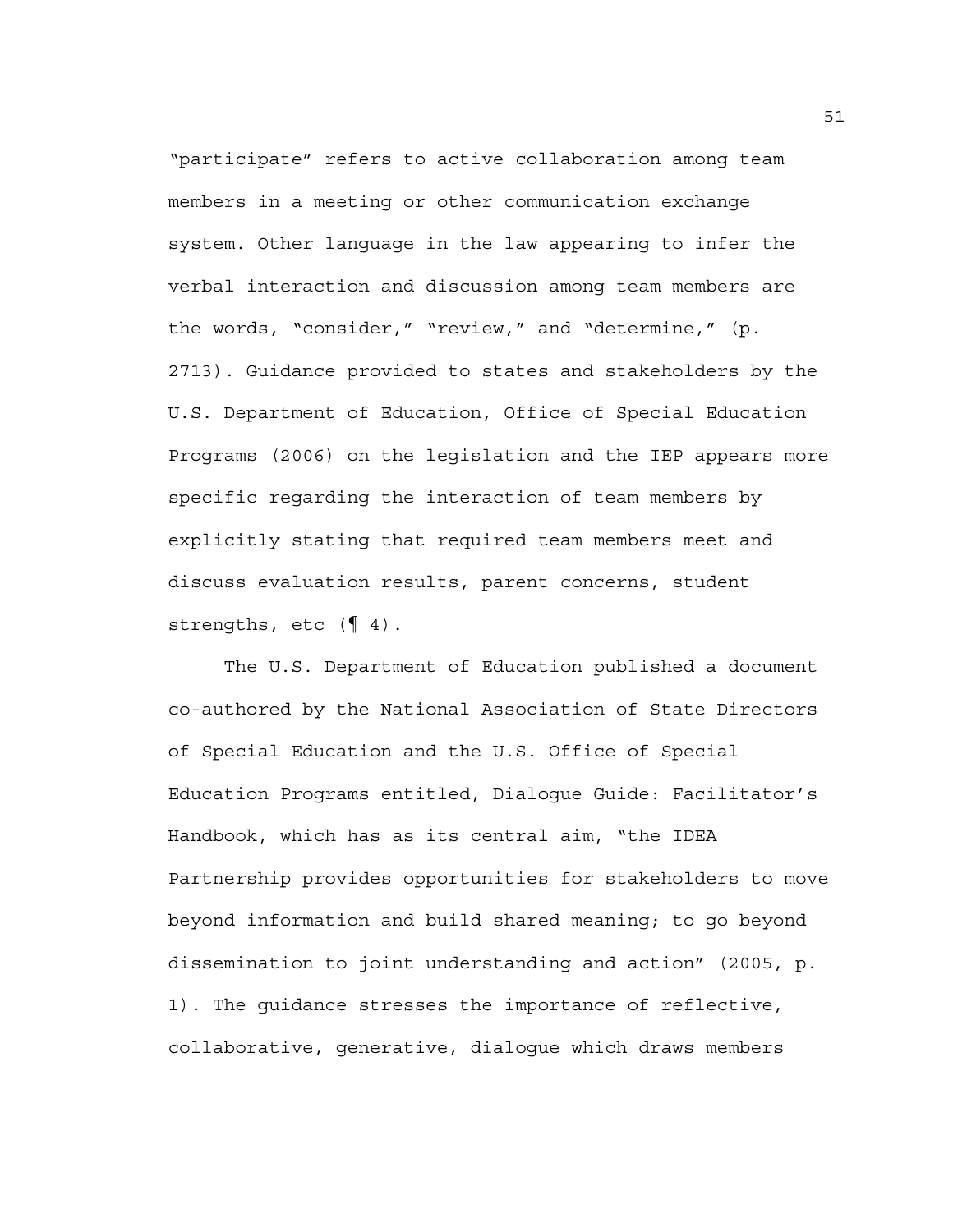together rather than divisive debate or surface level majority rule discussion (p. 6).

The focus of the current study was not to measure the appropriateness or effectiveness of the conversation taking place in the IEP setting set against the framework of the dialogic guidance provided or the word of the law. Rather, the study employed the CA methodology in the institutional context of the IEP setting. This research, it is hoped, will fill a current gap in the research literature regarding the actual conversation occurring in the IEP and an analysis of the meaningful constructions as they unfold in real time between participants. To date, the body of current research on the IEP largely centers on the perceptions of participants as to the effectiveness of the IEP after the meetings have concluded and decisions regarding a child's placement are made.

### *Current Research on the IEP*

 The impact, perceived effectiveness, usefulness, and structural processes of the IEP team meeting have appeared to be a particular focus in the field of education research since the process became mandated by federal law in the mid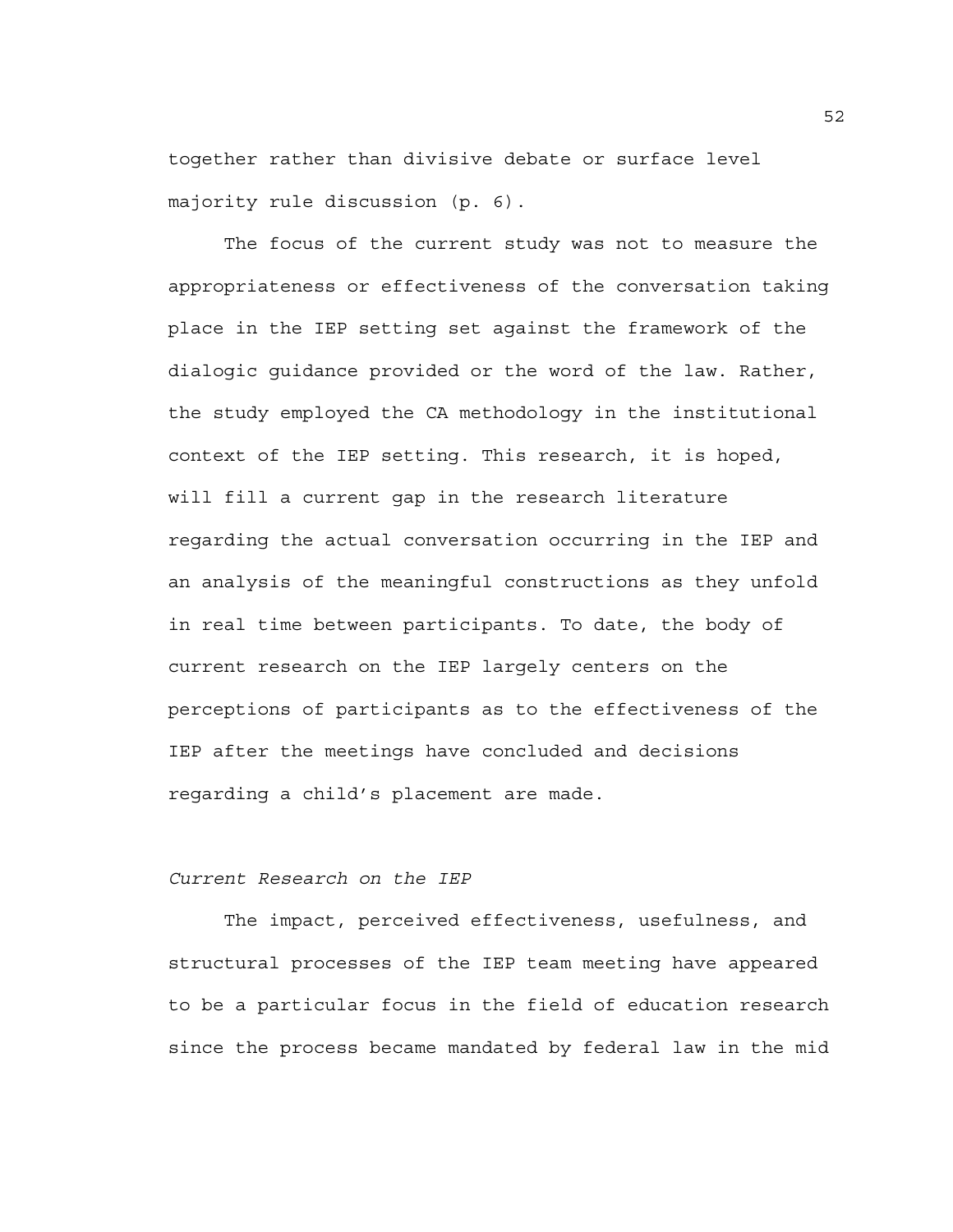1990s. Specifically, research in the last 5 years has appeared to focus primarily on the mandated participants in the meetings, their roles, responsibilities, and perceptions. The significance and perception of the special education teacher has been well documented (Arivett, Rust, Brissie, & Dansby, 2007) as has the role of the administrator also been considered as having significant bearing on the positive or negative outcomes of the IEP meeting (Rafoth & Foriska, 2006). However, perhaps due in part to the specific language in the law outlining the parental procedural safeguards and protections throughout the IEP process, parent participation appears to continue to dominate much of the current research in the field surrounding the effectiveness of the IEP.

Keyes and Owens Johnson (2003) articulated this distinction through a case study methodology citing the reauthorization of IDEA (1997) as a basis for a shift in delivery paradigm (p. 145). Their case study involved a process for creating guidance, the person-centered planning (PCP) encouraging, "greater involvement from students with disabilities and their parents or guardians and more effective transition plans that accurately reflect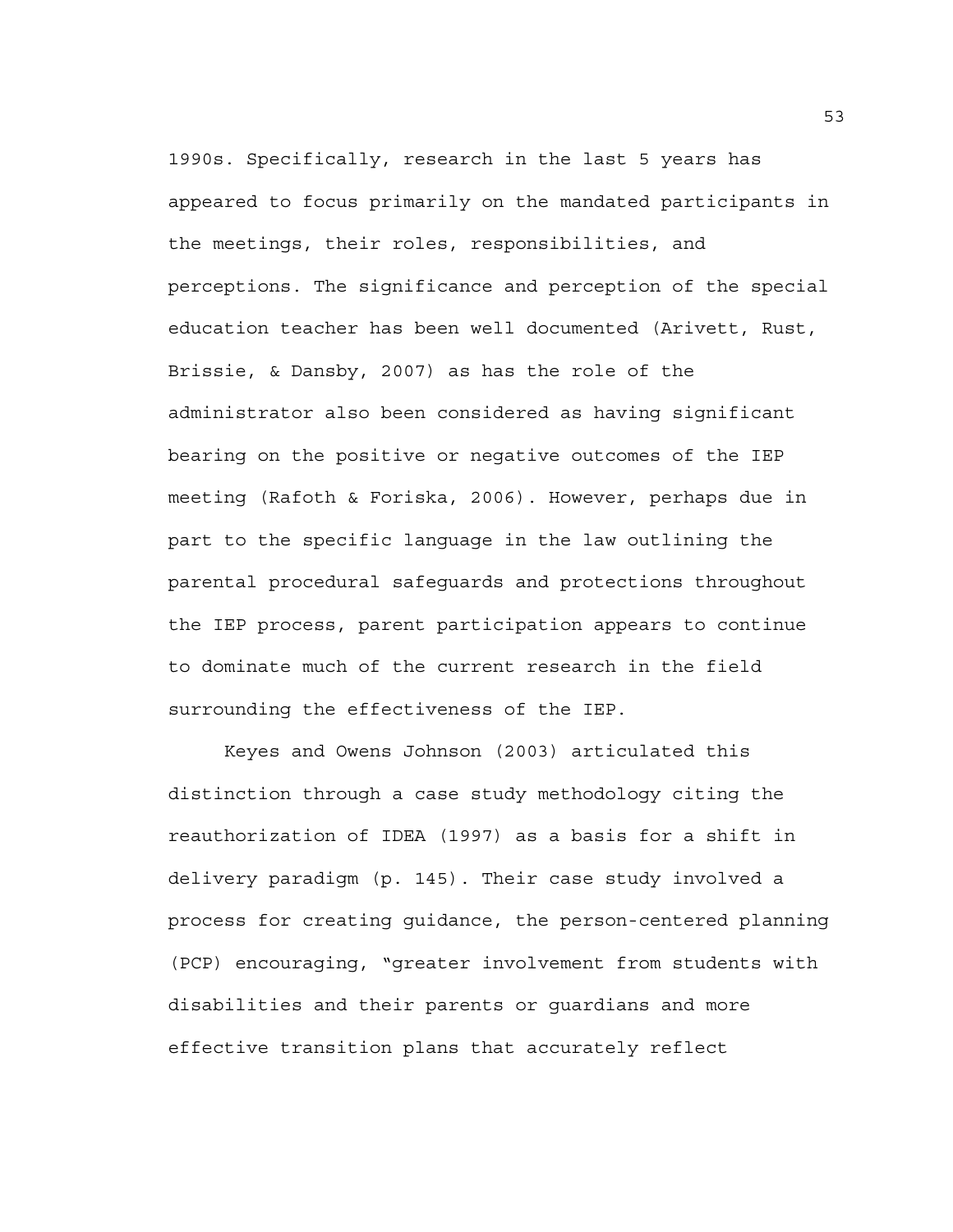students' preferences" (p. 146). The authors presented two case studies where the IEP was implemented through a framework that put the needs of the child as articulated by the child and parents, goals of the child, and talents first in IEP planning.

According to the authors, rather than simply checking boxes on the IEP form, the person-centered approach allowed for a framing that was inclusive of all members and involved questioning that inspired discussion and realization (Keyes & Owens Johnson, p. 150, 2003). Problematic in this two-case study was that the analysis appeared to involve the recollection of the researcher as to the effectiveness of the programs and assumptions regarding the reactions of participants (Keyes & Owens Johnson, p. 150, 2003). The piece although inspiring, lacked scientific rigor while inadvertently providing justification for a research approach such as CA which would remove the historical bias of the researcher and provide analysis of actual conversation as it occurs in context. In the analysis the authors concluded, "Through this discussion, the critical role members of his support network would play and the ways in which they would be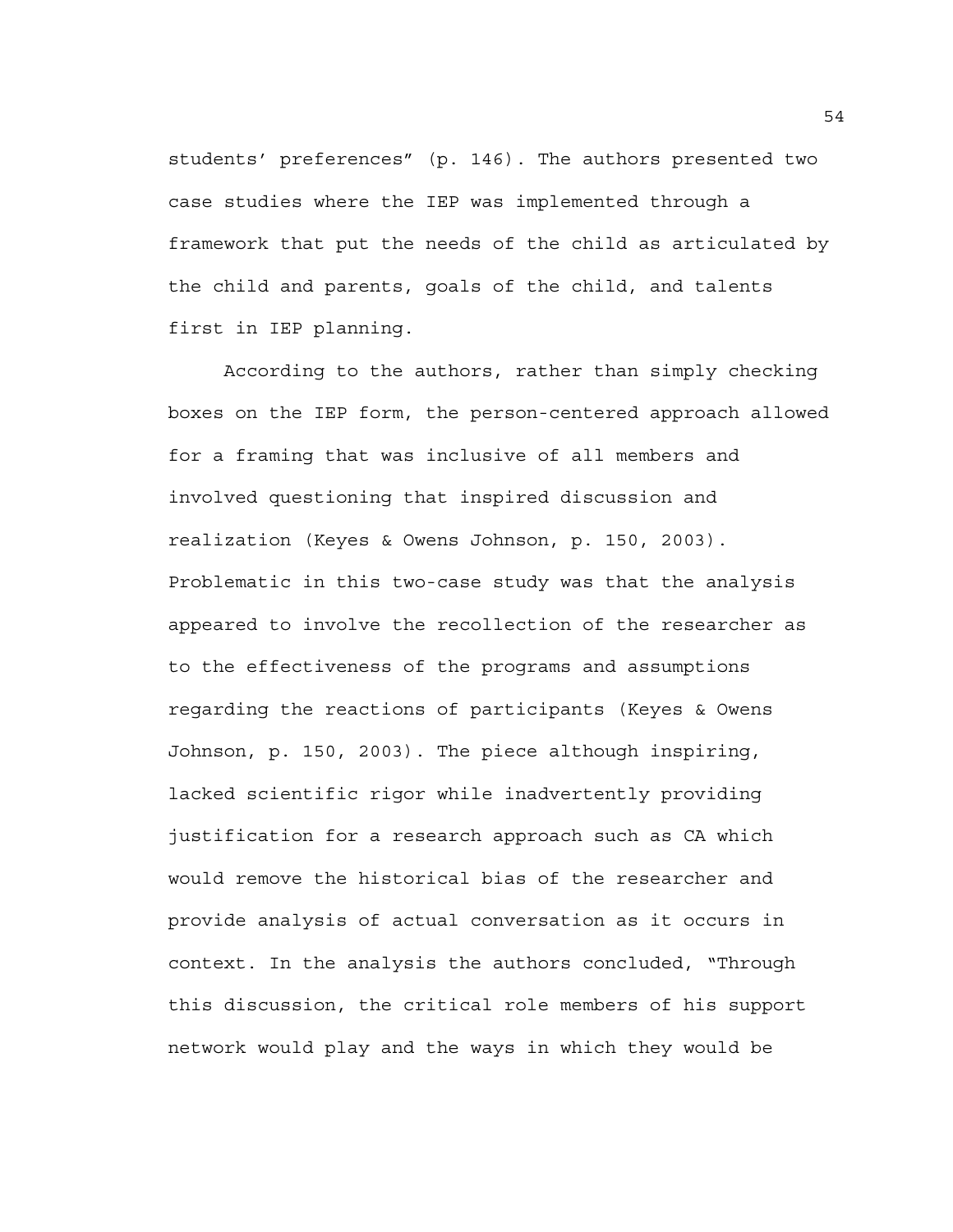willing to offer care, support, and guidance made Paul sit up and take notice. Paul was learning one of the most fundamental lessons to developing effective plans" (Keyes & Owens Johnson, p. 150, 2003). The evidence as to what Paul, a student, was learning, what was happening in discussion and what led up to his sitting up and taking notice was missing in the piece. The missing element in this work typified what appears as a gap in most studies of IEP implementation. This is the type of element CA would potentially account for.

In research conducted by Dabkowski (2004), the author stressed the importance of culture as a determining factor in IEP effectiveness. The author concluded, "Though all IEP teams come together for the purpose of developing the IEP, team culture usually dictates that process by which the meeting takes place" (p. 34). The influence or presence of culture in the IEP is demonstrable by the sharing that takes place in the meetings, the speech exchanges, "How influential their perspective is in making decisions, the recommendations people make" and "expressed beliefs about instructional strategies and their effectiveness" (p. 34). The issue of where and when in the meetings participants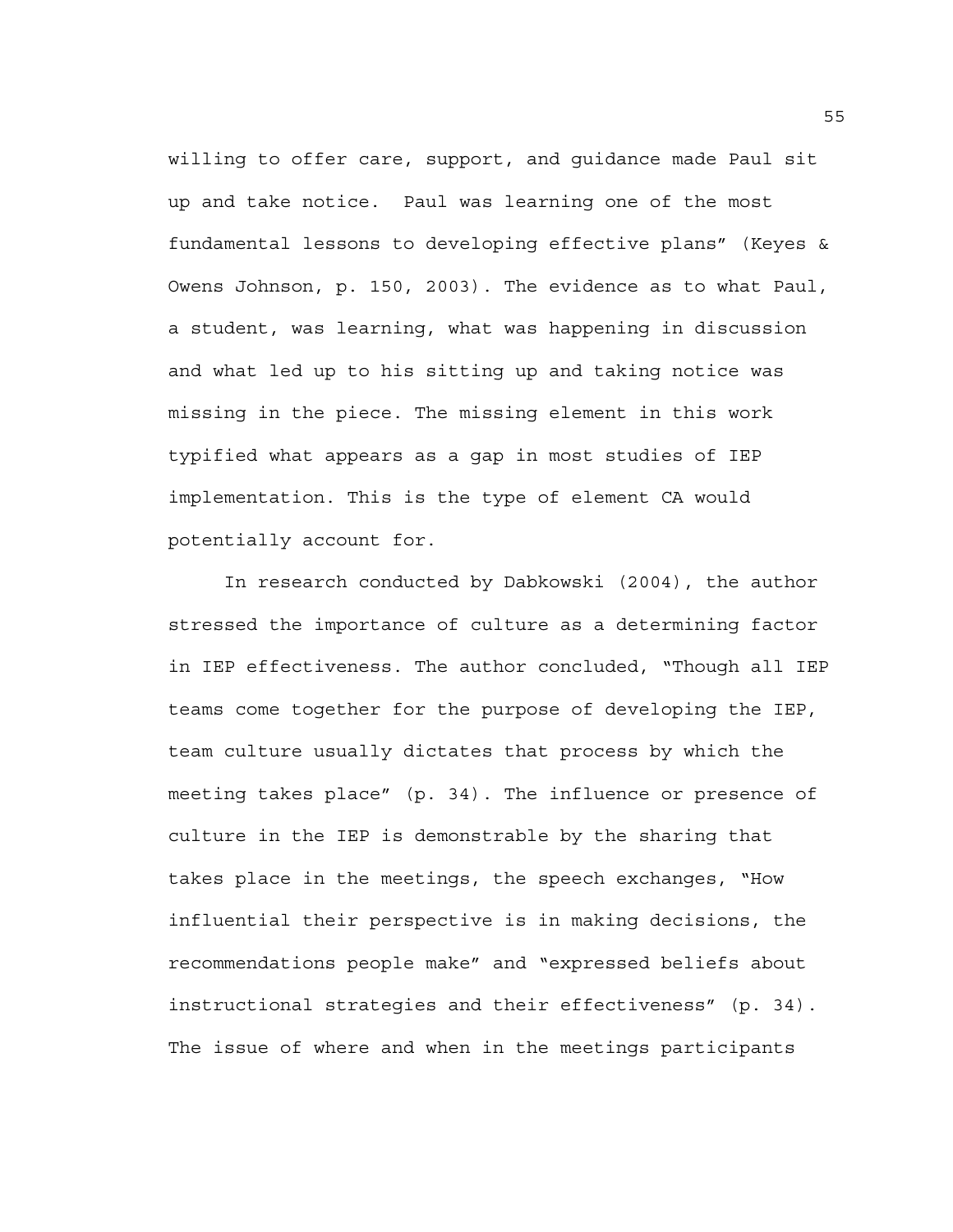are asked their opinions was raised and it was concluded that the environment, word choice, and the facilitator largely influence the culture of the meeting; in turn affecting the participation of others (p. 34). Physical space was cited as revealing much to participants as to the focus and organization of the meeting as well as impacting the comfort level of those involved in the IEP (p. 35).

Dabkowski (2004) highlighted findings suggesting that for several reasons, parents had not felt a true part of the IEP process even though participation was a federal mandate per IDEA 1997 (p. 36). Revealing the tension existing between the insistence of participation and the inconsistency in implementation, the author stressed, "opportunities for parent participation in making decisions can vary considerably. Such participation may vary not only from one school district to another, but also from school to school" (p. 35). The implications of the research suggested that in order to truly be collaborative in the IEP process, teams must focus not only on the compliance issues surrounding the meeting, but also the actual effectiveness of meeting processes (p. 37). The following recommendation underscores this point, "Teams can set up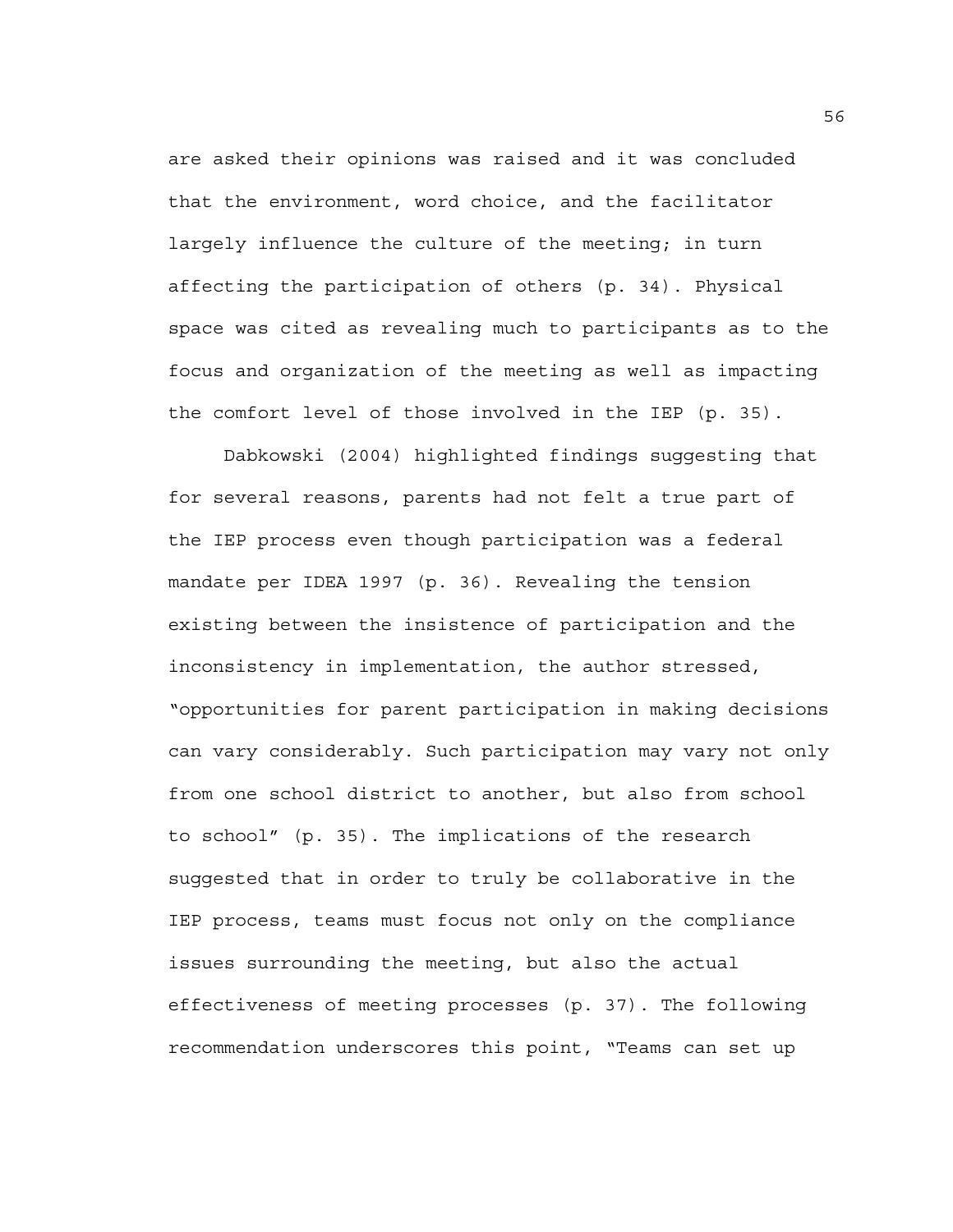parent workshops or individualized pre-meeting planning sessions to inform parents as to who will be in attendance, how people will share information, when and how the team will give parents opportunities for input" (p. 38).

"Stress, powerlessness, and alienation" (Ditrano & Silverstein, 2006, p. 359) are the reported findings of an action research study focusing on IEP perceptions in participants. In the study, the authors present specific action initiatives for parents to become empowered participants in the IEP process. The authors concluded, "Family-school collaboration is an approach that virtually everyone supports but few know how to implement successfully" (Ditrano & Silverstein, 2006, p. 359). Their study supported the notion that through a deliberate threephase research, education, and action process, parents become aware of their rights and responsibilities in the IEP and truly help shape the outcomes of the meetings. Further, the authors concluded that although the state of the IEP remained largely unchanged in terms of the often adversarial relationship between participants, the parents in the study overwhelmingly felt accomplished and empowered as a result of the implementation of the participatory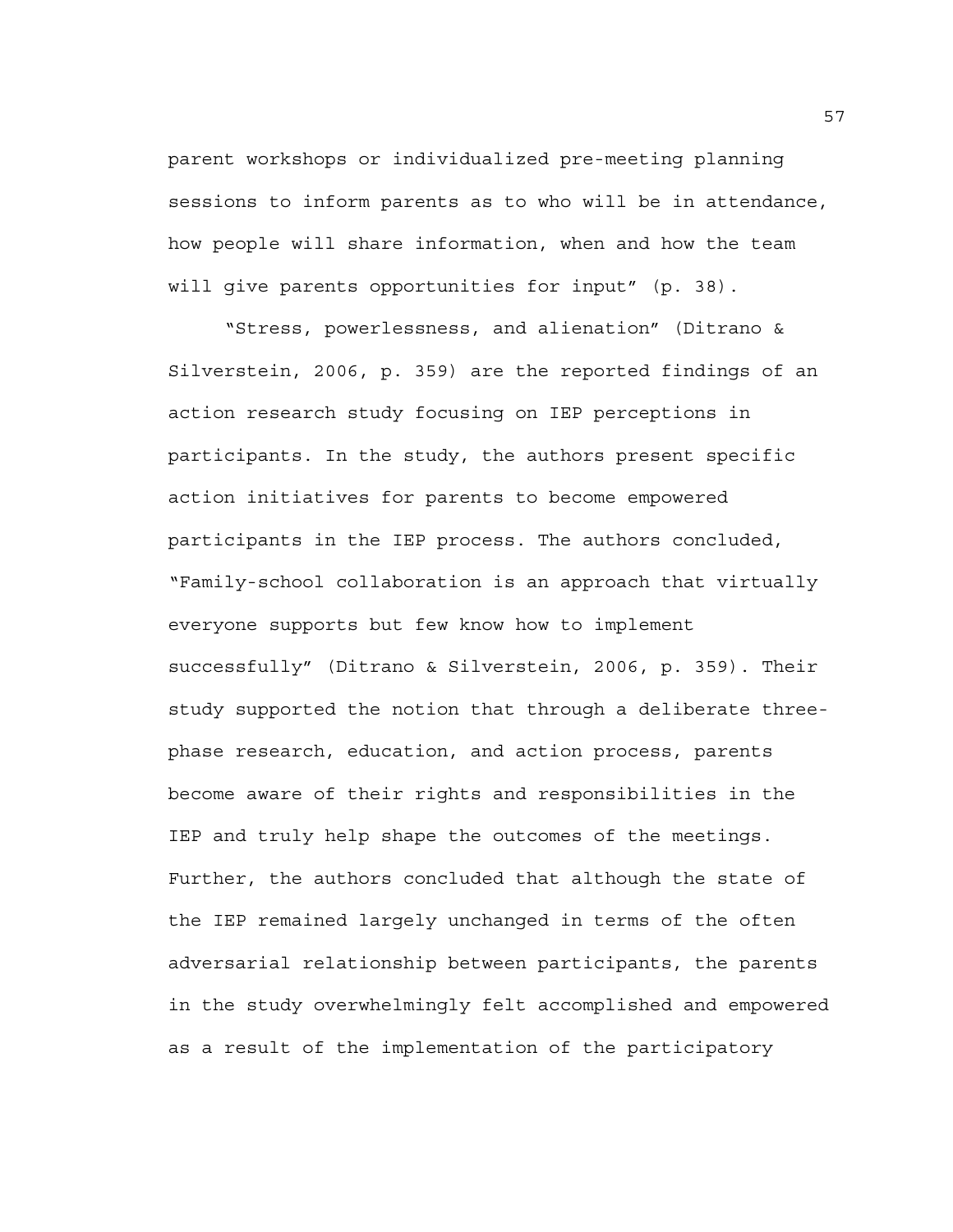action research or PAR (Ditrano & Silverstein, 2006, p. 359). The lasting message in the piece is largely one suggesting that the system is broken due to participants feeling unsupported and uneducated in the IEP process. It can be argued here that a real-time analysis of the conversations in the IEP meeting could potentially shed light on miscommunications and/or conversational misdirection occurring in the meetings which lead to misunderstanding and disempowerment. Again, this type of outcome would likely require a methodology which investigates the tacit, organized exchanges between participants through analysis of their interaction.

In a 3 year study of participant perceptions at the IEP meeting, Marshall Martin, & Sale (2004) identified a gap in the research at the time. It appeared that much work had been done since the inception of IDEA (1997) to identify the amount of time various IEP team members participated in the IEP and provided some speculation on why members spoke as often as they did. To be sure, Martin et al. found it troubling that earlier studies presented striking findings that teachers and parents spoke most often in the IEP meeting however, there was an absence of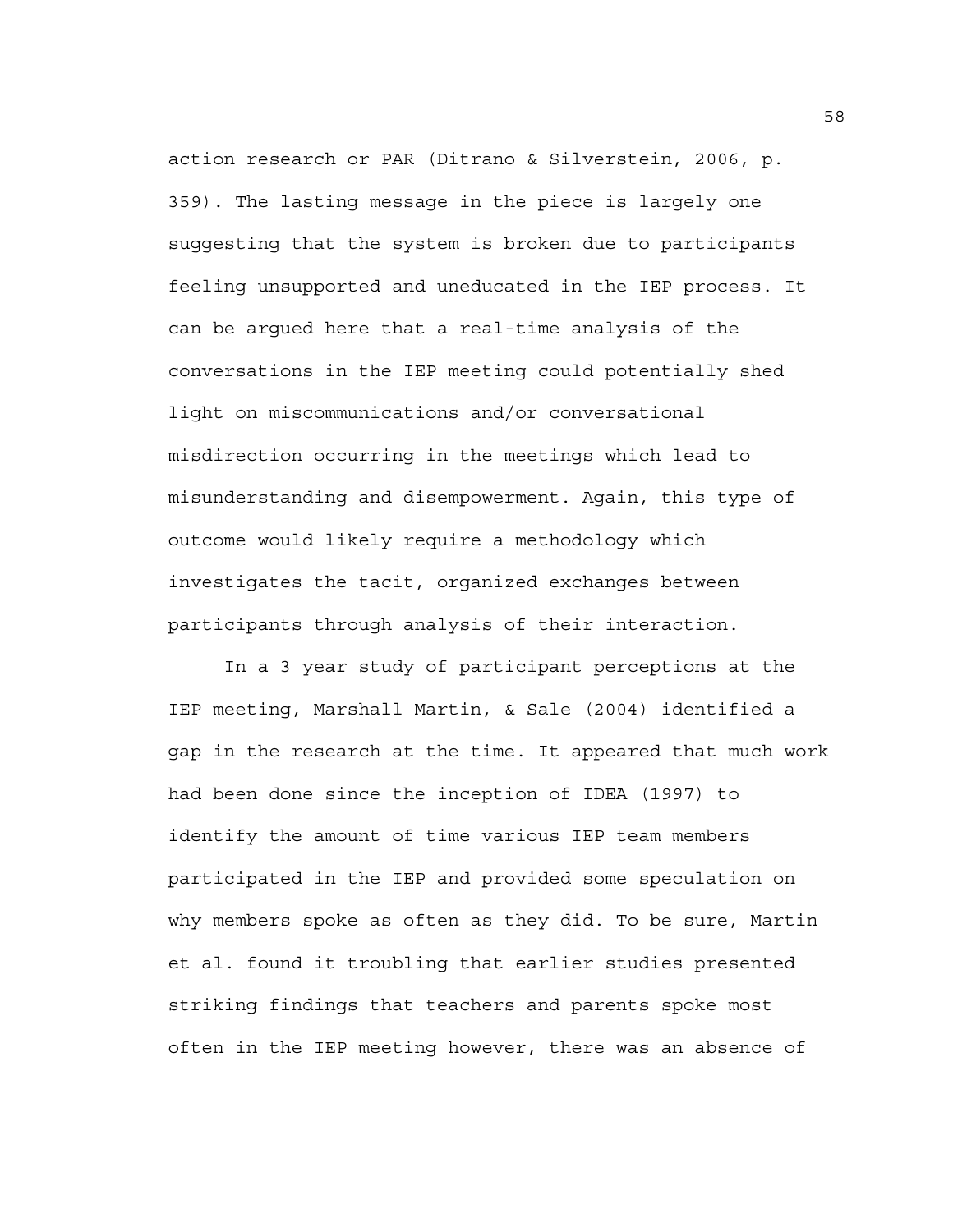perceptual data which would provide insight into why these particular stakeholders spoke so often in the meetings, or an account of what was actually said. The study attempted to replicate some of the earlier research although with the inclusion of additional variables, adding the student participation to the IEP as well as survey data to capture the perceptions of participants (p. 290).

Findings from the study suggested that involving the student in the meeting process boosted the participation of other stakeholders, namely the parent, and provided participants with a sharper perception as to why the meeting was important and meaningful. Due to survey results which indicated that members tended to not feel that meetings were worthwhile and did not tend to feel "good" (Marshall, Martin, & Sale, 2004, p. 295) with regard to IEP meeting outcomes, the authors provided implications mirroring Dabkowski's (2004) suggestions for increased emphasis on pre-IEP training for all participants including the child (p. 295). This training it was argued would ultimately allow participants to, "learn their new roles and become acclimated to the IEP process" (p. 295). Further, the authors concluded, "Personal and value-added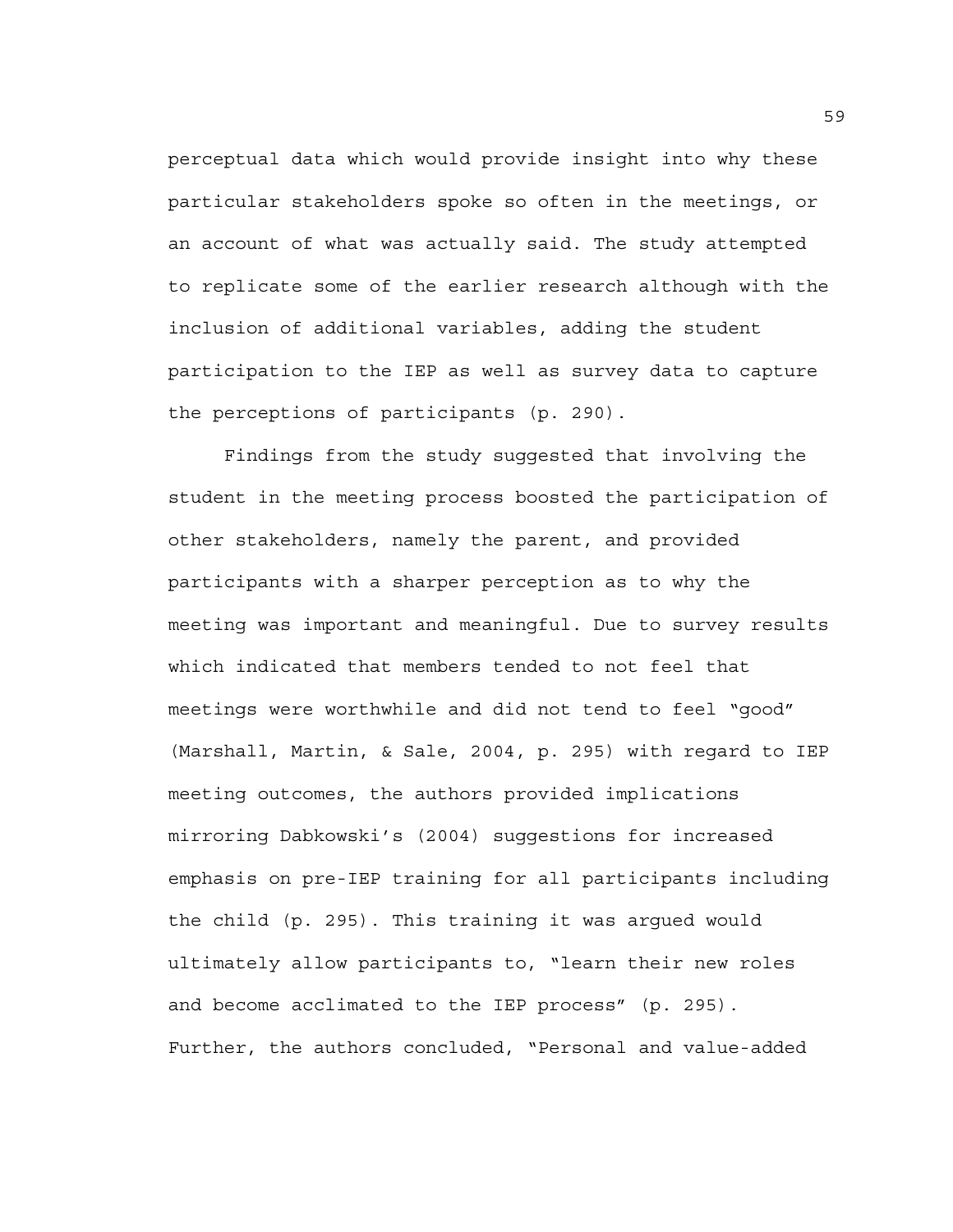benefits will most likely be enhanced when students and general educators learn to actively participate in the IEP meetings," (p. 295) and that participants all perceive that they have gained acceptance on the meeting team.

In a follow-up study 2 years later, Christensen, Gardner, Greene, Lovett, Martin, Van Dycke, & Woods (2006) investigated further the impact on the collaboration of members in the IEP team meeting when a student was involved in the planning process. Their findings echoed the earlier work which placed the role of the student as a pivotal piece of IEP success (p. 188). Participants reported feeling more comfortable and the meeting tended to focus on the child under study. However, the authors concluded, "Despite the benefits of student and general educator presence, the meeting participants remained unclear about their role in the process" (p. 188). Though both studies in this series by the authors over a number of years appear concise, scientific and well designed, the gap that remained glaring was a focus on the disconnect between perceptions of meeting importance regarding meaning and overall comfort level in IEP meetings. In other words, the authors continued to arrive at findings suggesting that the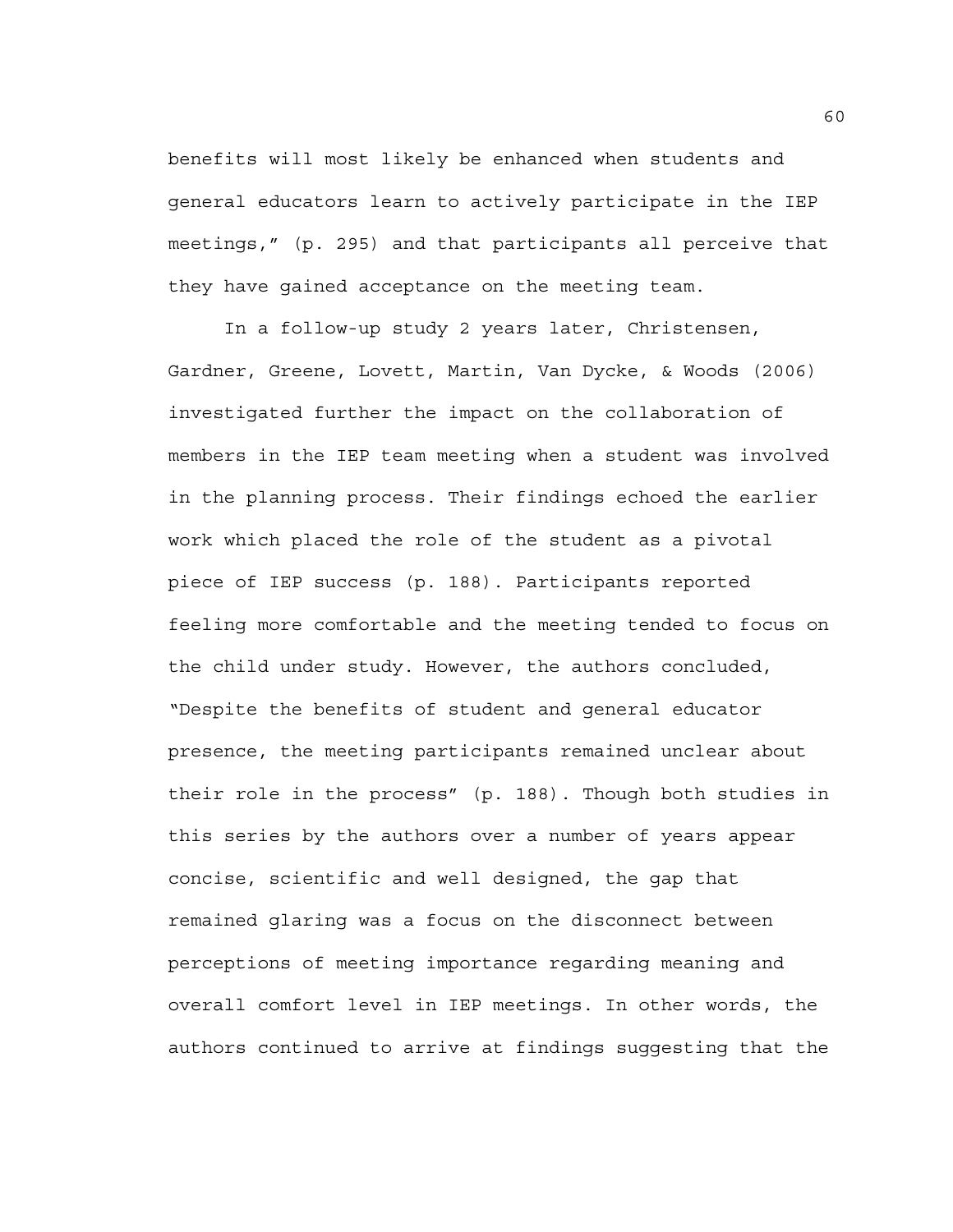addition of the child in the meeting increased the number of minutes each participant spoke in the meetings giving the appearance that collaboration was happening. Yet, survey data revealed participants still left the meetings unclear as to what actually was discussed and arrived at in the IEP meeting (p. 196).

Christensen, Gardner, Greene, Lovett, Martin, Van Dycke, & Woods (2006) reported that "almost 40% of the special education teachers and family members believed that students participated a lot during the IEP meeting direct observations of the meetings indicated that students talked only 3% of the time" (p. 196). The authors called for future research that addresses some way the reason that this over reporting and perception exists. The current study addresses the assertion made by Martin et al. (2006) and focuses on potentially illuminating the reason for this discrepancy by transcribing and analyzing the conversation that is happening in the IEP meeting, further investigating their findings that, "presence at IEP meetings does not equal participation" (p. 199). It is argued here that there currently exists a paucity of research that focuses on the actual conversation between members in the IEP team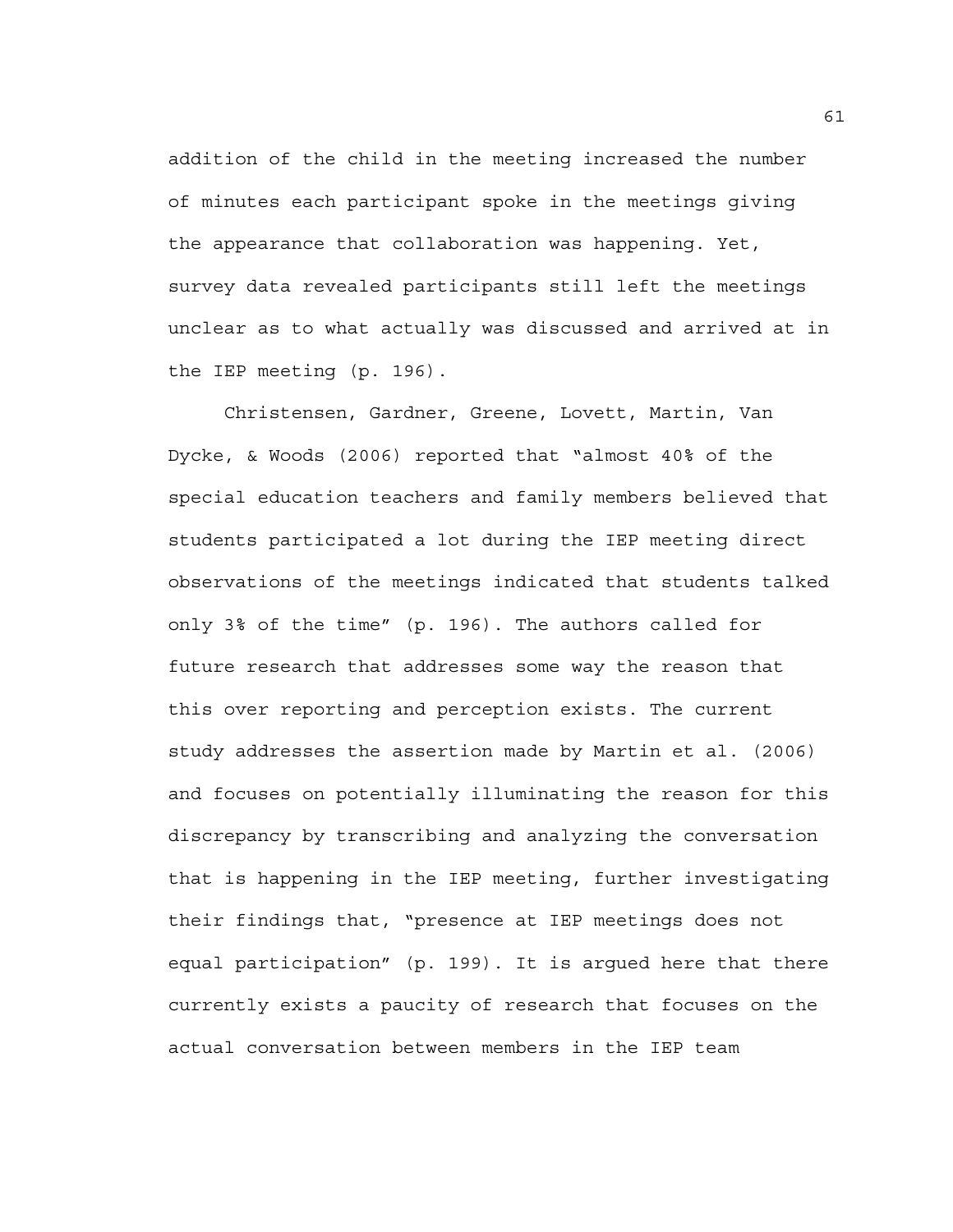utilizing a conversation analytic approach and transcribing methodology, and that such an approach is warranted.

One piece, a dissertation written by Peters (2003), attempted to consider not only the perceptional data of IEP participants as had the authors discussed above, but also to look deeply at the social cultural forces impacting the interaction and power dynamics in the meetings themselves. The author stated, "power asymmetry co-constructed by IEP team members during IEP meetings is the logical, predicable consequence of the implementation of the existing IEP policy and that social interactions play a more significant role in the local implementation of the IEP process than had been previously considered" (p. vii). As Peters accurately assessed, there exists an insufficient amount of work in the field of educational research centering on the interaction between participants in the IEP setting. Though replete with studies which focus on the perceptions of participants and length of time each participant speaks in meetings, the look that CA provides, a keen deliberate analysis of conversation formation and its implications in context, is seriously lacking (p. 3).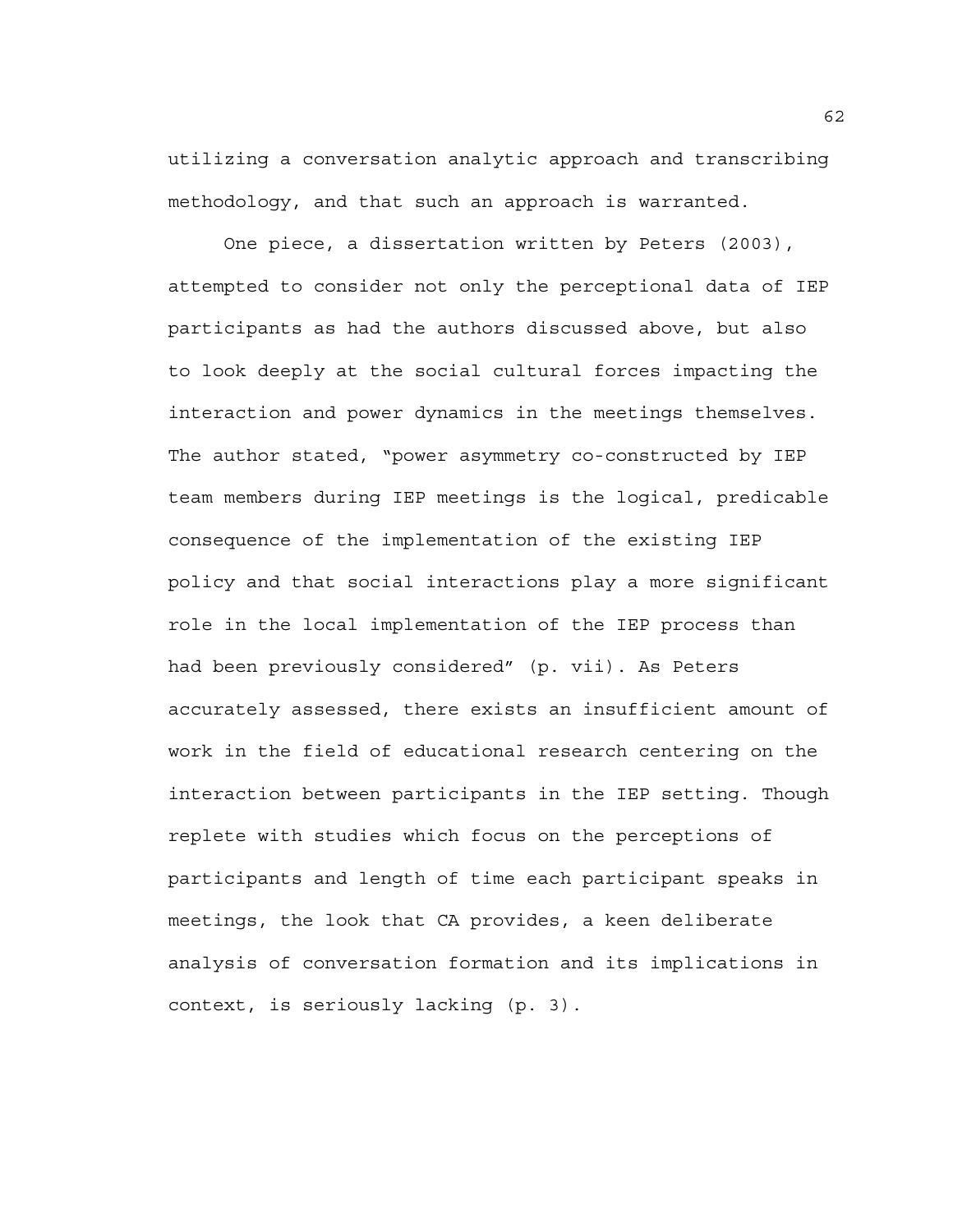Peters's (2003) case study of four IEP teams made multiple claims and utilized several data types ranging from interview, observation and conversation analysis data. It is argued here that the author's commitment to multiple methodologies provides the current research with an entry point which focuses exclusively on the conversation analytic approach. In the limitations section of her work, Peters concluded that her reliance on observation of the IEP team meetings coupled with the relationships she had formed with members of the team could have ultimately colored her analysis. Reflecting on the resource materials provided by Ten Have (2006), and Hutchby and Wooffitt (2006) it is repeatedly stated that unequivocally, "CA is the study of recorded, naturally occurring talk-ininteraction" (Hutchby & Wooffitt, 2006, p. 14). Peters, to the author's credit, admitted that both of these fundamental CA conditions were not met in her study of IEP conversation (Peters, 2003, p. 90).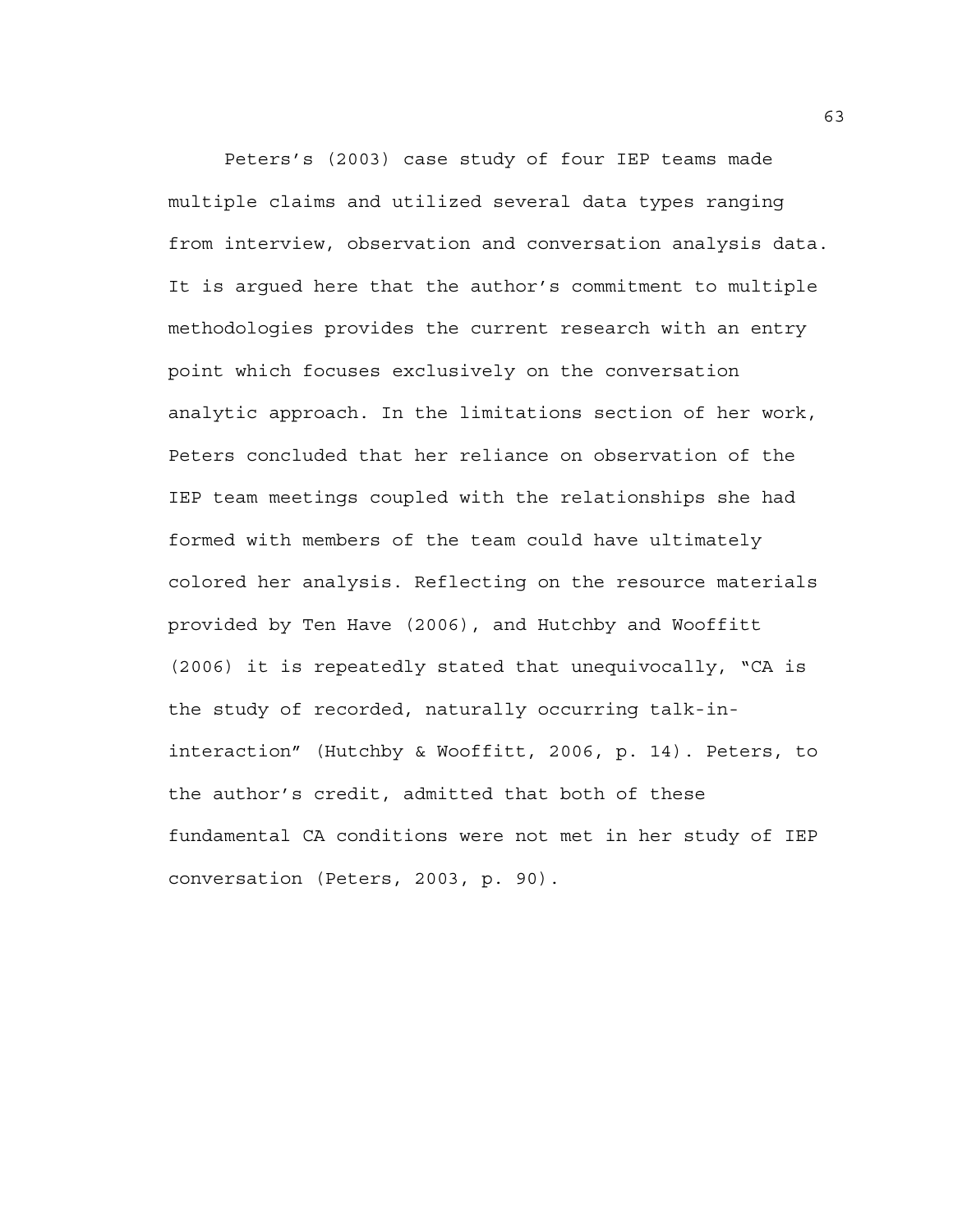#### *Current Applied CA Research*

 As indicated throughout this study, there exists in the field of education research, a paucity of work regarding the analysis of conversation in the IEP meeting setting. So too are there gaps in the research regarding the utilization of the CA methodology in the larger context of the school setting. Interestingly, the work identified utilizing the CA methodology in the school and classroom centers largely on English language learners' interactions with their instructors (Weiyun HE, 2004). Thus, for the purposes of the current study attention was turned to the clinical setting where there was evidence of the CA methodology in practice; specifically in the interview and institutional exchanges between doctor and patient and provider and client. The parallels drawn between the interactions in these settings and those in the dynamic of the IEP context are touched on below.

 Seemingly closest to the IEP setting, was CA work conducted by Friedland and Penn (2003) on mediated interviews between clients and their speech pathologists. In the piece, the authors determined utilizing CA that there were identifiable facilitators and inhibitors in the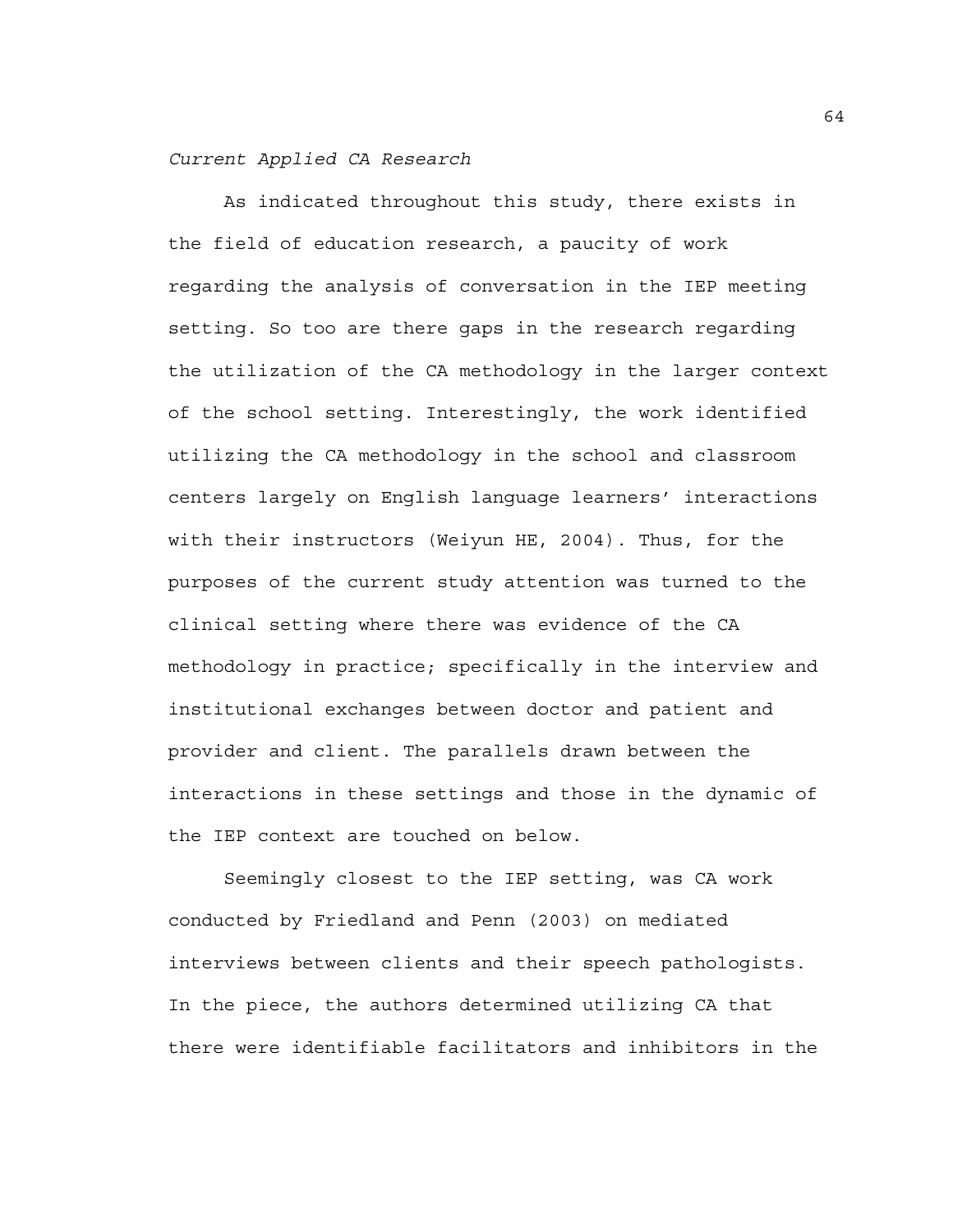language used in mediated interviews. In order to locate and identify this language the authors asserted that the "detailed microscopic" (p. 95) analysis that CA provides proved to be the appropriate methodology. Further, in an effort to propose and support proper mediated interviewing technique, the authors concluded that CA provided insight into describing and framing a successful, mediated interview between client and provider (p. 96).

 This work informed the present study in myriad ways. On the surface, there can be a clear connection drawn between the IEP meeting as a quasi patient-client setting, and the interview context investigated in Friedland and Penn (2003). Additionally, the methodology utilized in the design of the authors' study parallels that undertaken in this current work. The authors utilized a system of member checks to provide comparison data to that which emerged out of interview recordings. Like the current study, the authors suggested that, "the aim here was to combine these themes to validate their reality against the dynamic as unfolded by the CA and to check their emergence in the actual data" (p. 98). Further they reasoned, "This aspect highlights a critical advantage put forward by the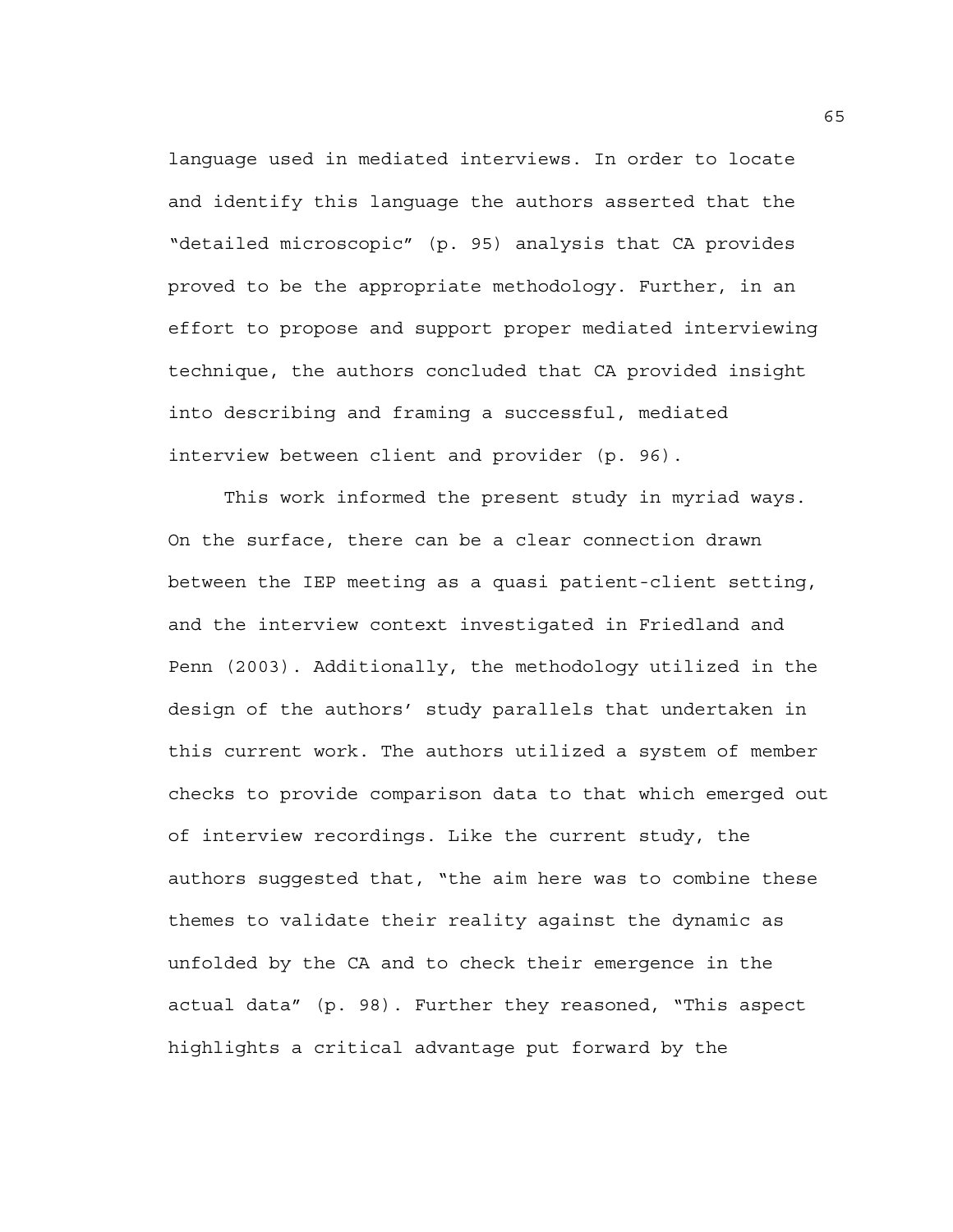proponents of CA and that is that the evidence lies in the data itself and does not rely necessarily on the imposition of a subjective framework analysis by the researcher, a pitfall in so many other areas of qualitative research" (p. 98).

 Unlike the current study, Friedland and Penn (2003) reported that they were unable to capture video recorded data during the interviews under study (p. 110). The practice of video taping has, according to Ten Have (2006) and others strengthened the CA methodology to some degree by adding a nonverbal dimension to the data which unfolds during interaction (p. 8). Keeping in mind the reflections of Friedland and Penn as well as the recommendations of Ten Have in the CA literature, the current study utilized video footage as a compliment to the audio recorded data in the IEP setting. It was hoped that by utilizing the available digital technology in analysis, that further insight into the interactions between IEP members and implications for improving meetings could be gained.

 In two years following the work by Friedland and Penn (2003), three more contributions to the field of institutional CA were made. Maynard (2005), who had been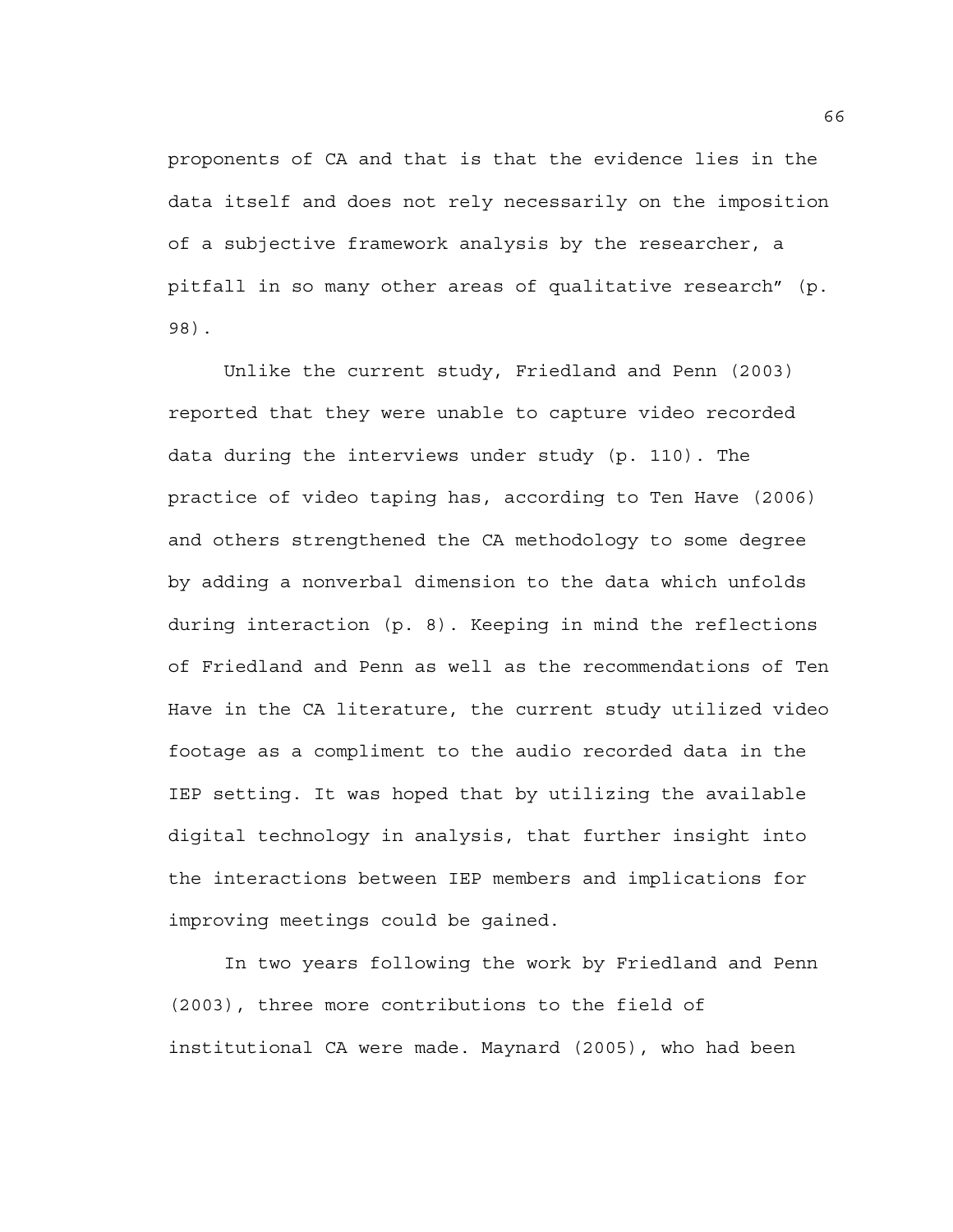working for years with CA as a methodology in doctorpatient interactions, conducted a CA study of the medical interview as naturally occurring conversation. Maynard's experience with CA allowed the type of study which focused specifically on the meaning co-constructed between members in situ, as well as strict adherence to the CA recording and coding systems (p. 428). Curiously informative for the present study, Maynard's work shed light on the framing of interaction by the individual, in this case the physician, based on the diagnosis yet to be delivered to the patient. Implications of Maynard's research provided useful context for this IEP study in that he concluded, "doctors can learn how their practices for soliciting concerns and problems have consequences for patients' perceptions of doctors' competence and credibility" (p. 431). It was found in the study that this perception built through the conversation in the medical interview had implications reaching into not only patient satisfaction, but also the likelihood that treatment regiments would be followed by the patient in the future (p. 431).

 Strong (2005) found that CA provided empirical focus for looking at the counselor patient interaction. Useful to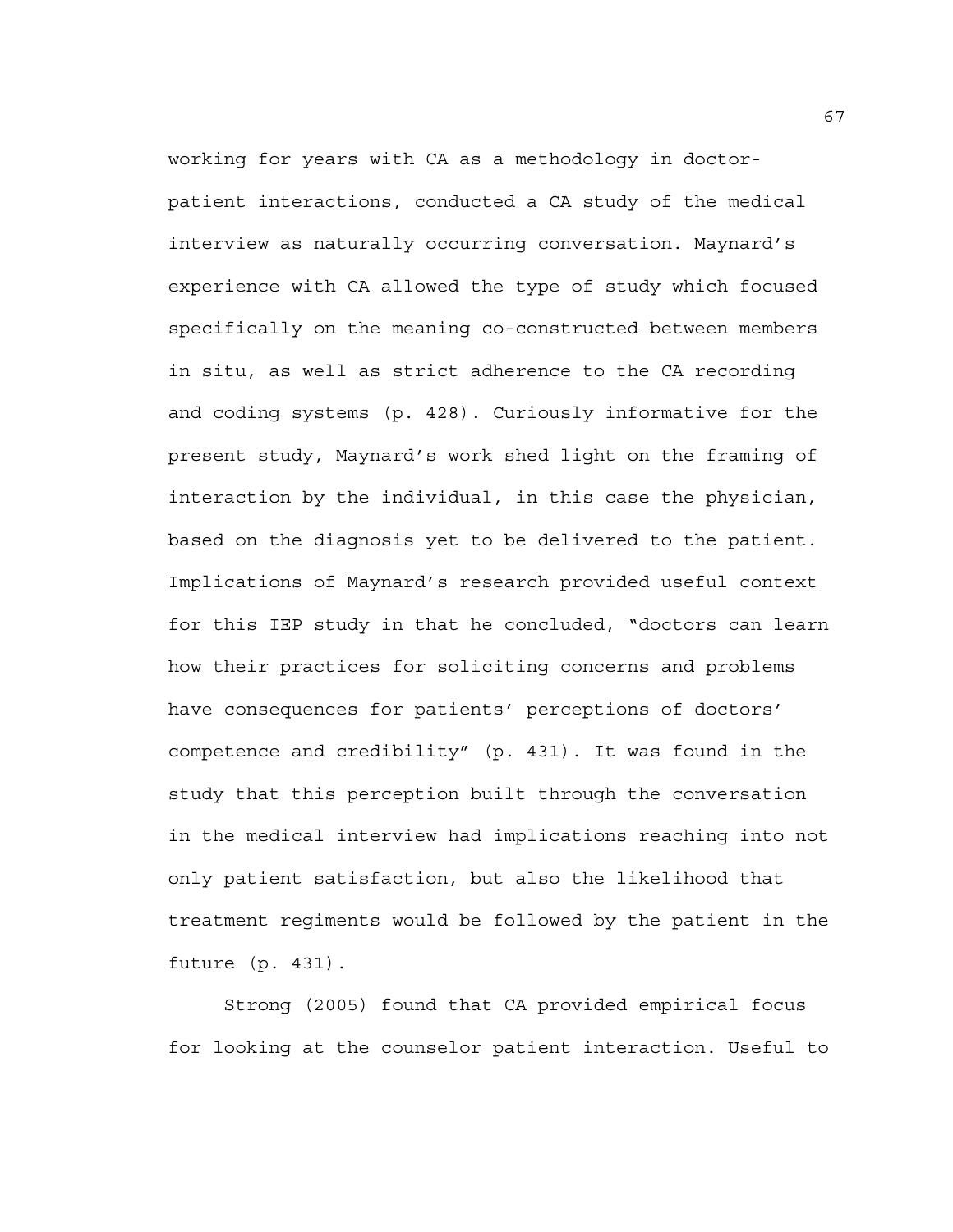the present study was the author's focus on the issue of repair sequences (p. 529). Findings suggested that individuals attempted to understand each other even in the wake of apparent misunderstandings which seemed to occur often in the counselor/patient conversation (p. 529). Key to the findings in this work was the notion that through a cycle of misunderstanding and repair, the relationship between participants in conversation actually strengthened (p. 530). This work provided a backdrop for the implications arrived at in the current research and further gave credence to the use of CA as a tool for investigating talk in the institutional setting, as imprecise and misunderstood as it might be.

 The Piece by Strong (2005) had as a foundational element, the assumption that the participants in the interactions studied had understanding as a mutual primary goal even when misunderstanding was prevalent (p. 530). In a CA study of patients with disabilities and their interactions with care givers in the residential setting, Antaki, Finaly, and Jingree (2006) determined that power and identity was an ever-present factor coloring, facilitating or impeding understanding between participants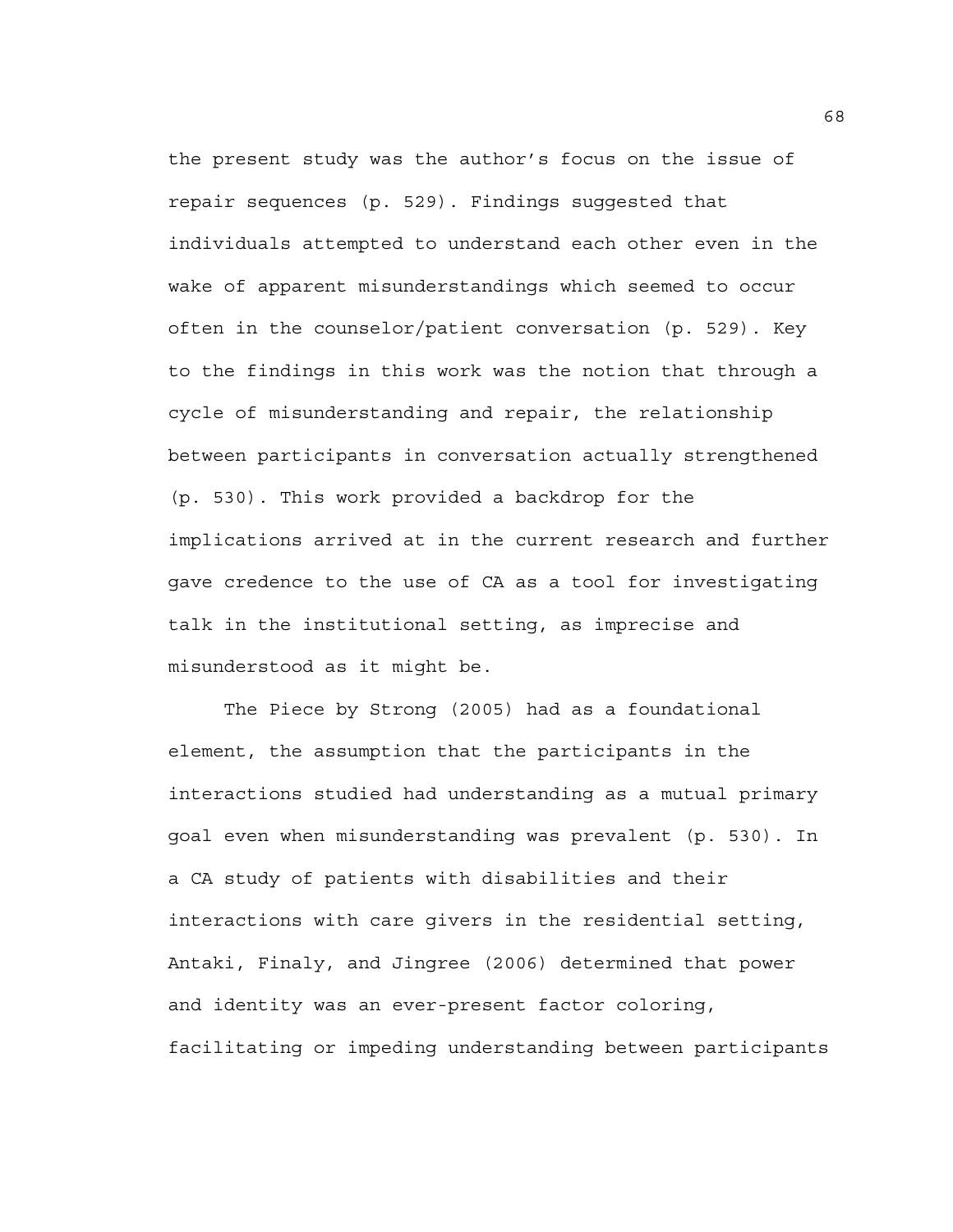in interaction. In their work, the authors observed through CA transcribed data the lack of sensitivity that care staff had for patient responses during interaction, highlighting the asymmetry that historically exists between professionals and patients. The authors coded such instances where staff ignored or clearly misunderstood patient responses as, "non-uptake" (p. 216). A further implication in the research was the, "tension between staff encouraging residents to make their own choices and shepherding them towards choices which the staff, for various reasons, might prefer" (p. 220). These implications informed the current research of IEP meeting interactions and provided a critical perspective with regard to approaching the data and analyzing for significant patterns of interaction.

 Further work by Antaki (1994) and Antaki and Widdicombe (1998) proved invaluable for the current study. Focusing on how participants in interaction in the institutional setting orient to specific identity categories, Antaki and Widdicombe's collection of pieces by several authors across disciplines underscores the import of identity as it is oriented to and used as a resource to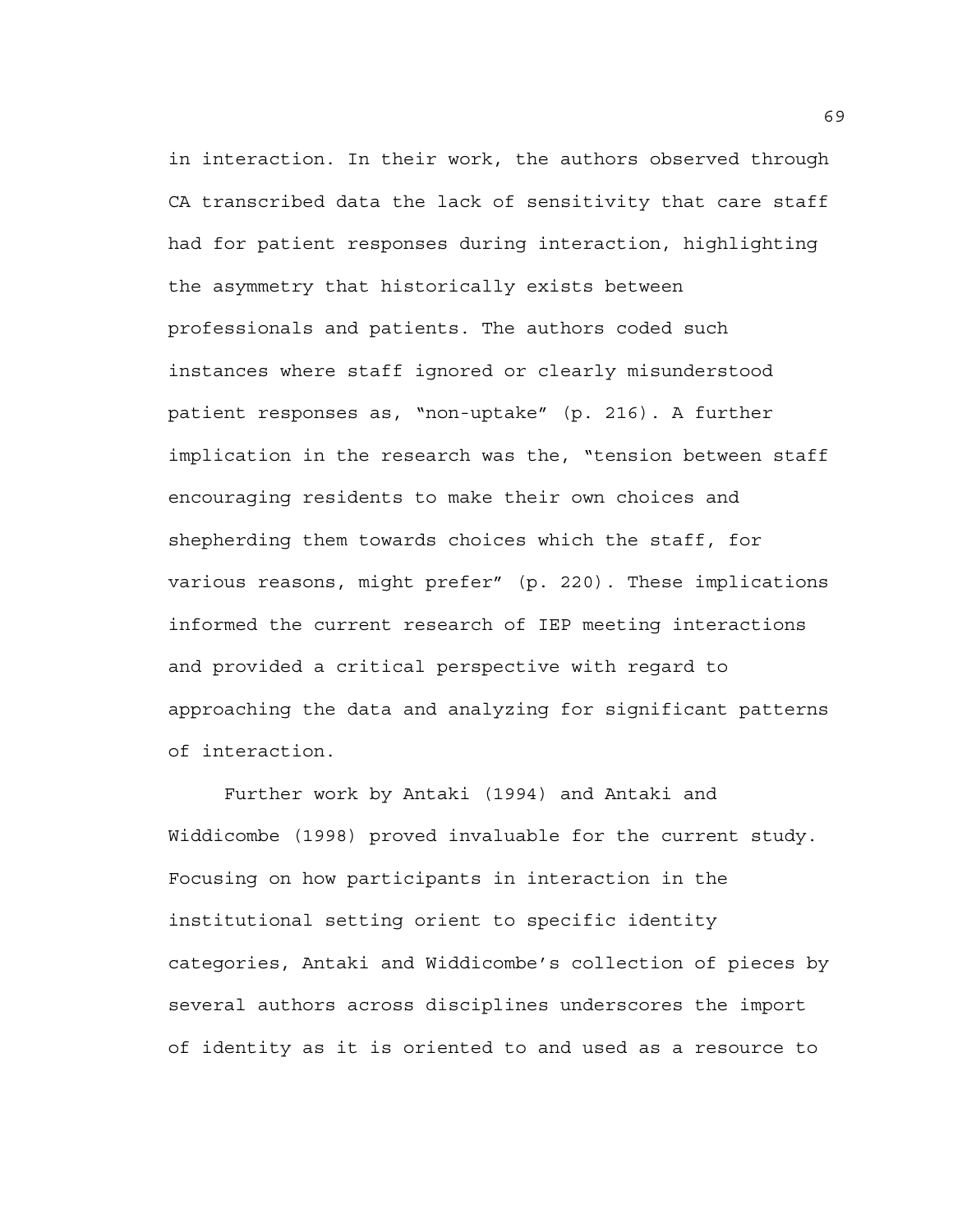complete tasks through talk (p. 10). The work highlights category ascription by participants in situ, how category is affiliated to by participants themselves or by others. Of critical import to this study was the work by Hester (1998) in Antaki and Widdicombe (1998), where categories ascribed to students as 'deviant' by professionals in schools came to bear on decisions on disciplining and managing student behavior (p. 135). Additionally, the power asymmetries made explicit through the talk of the professionals in the school setting resonated with asymmetries found in schools historically as outlined in the IEP literature above. The current study reflects deeply on the issue of membership category in the IEP setting for both the participants in the meeting as well as ascriptions to the children for whom the IEP is being conducted.

 In Zimmerman (1998) in Antaki and Widdicombe (1998), the author wrestled with the notion of interaction as it shapes the social context. Two notions of interaction and identity are revealed that helped crystallize the direction of the current study with regard to a construct for identity and interaction. The author asserted that there are two identity domains to which participants in the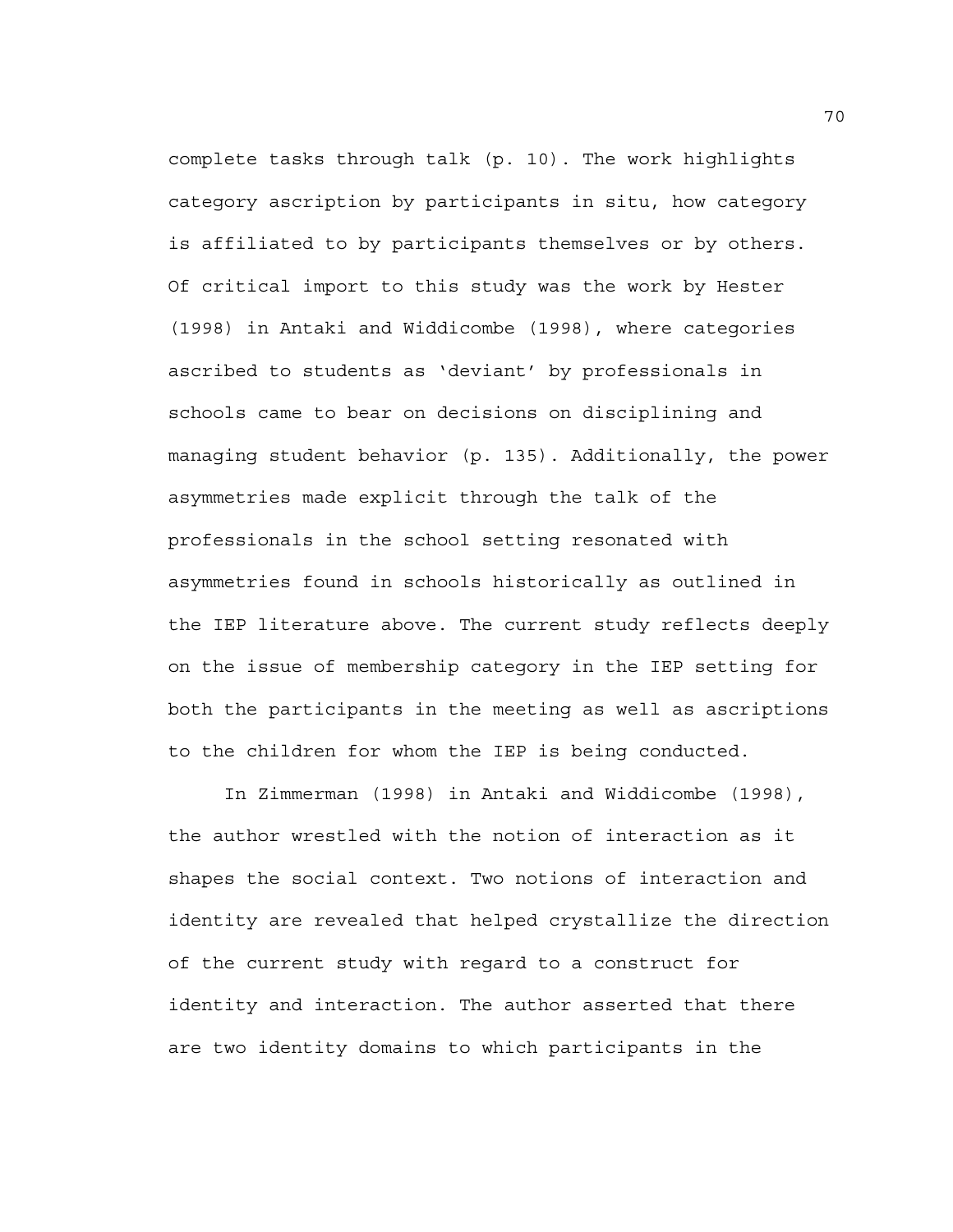institutional interaction will orient. First, there is the notion of interaction in the proximal domain (p. 88) in which interactants orient to the identity relevant to sequential interaction in its own right (e.g. questioner/answerer, repairer, story teller, etc.)(p. 88). It is in this orientation that the basic building blocks of interaction can be analyzed. It is important to understand how participants orient to this sequential context to grasp a larger picture of the context in which interlocutors participate.

 In the distal domain, the participants in interaction orient to their context and to the factors, agendas, etc. impacting that context. Zimmerman (1998) referred to this orientation as the:

Oriented to- 'extra-situational' agendas and concerns accomplished through such endogenously developing sequences of interaction. Discourse identities bring into play relevant components of conversational machinery, while situated identities deliver pertinent agendas, skills, and relevant knowledge, allowing participants to accomplish various projects in an orderly and reproducible way (p. 88).

Chapter 3 of this dissertation will address the above mentioned domains as they relate to participants in the IEP context. The precise focus that CA provides will allow the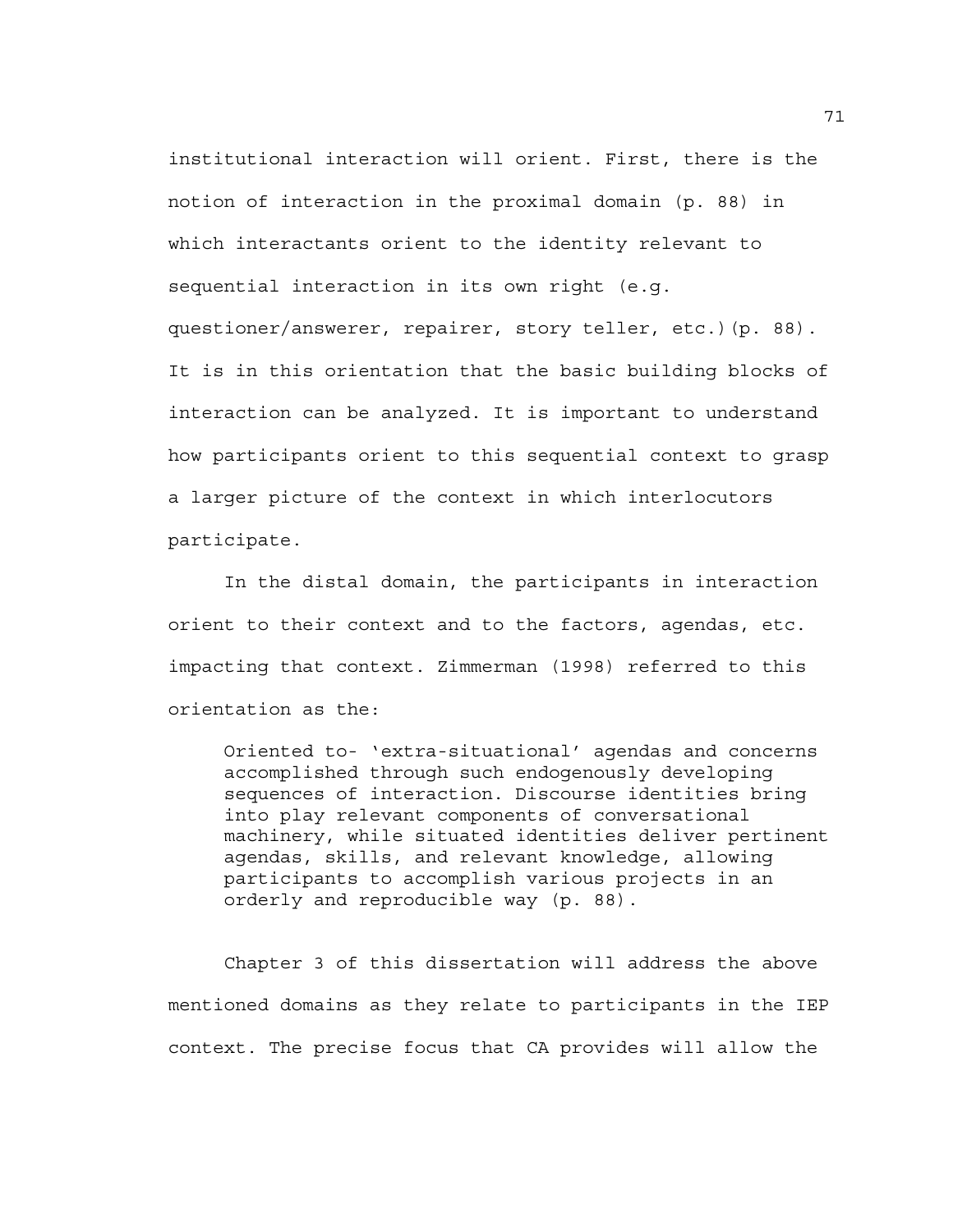researcher to gain access to the orienting occurring in the IEP setting in a way that simply cannot be accessed through historic scientific approaches. "In the interaction we can see how such membership categorizations continue or change, how they are confirmed and validated, or not accepted, and how they may relate to activities, competencies, motives, obligations, rights and the rest" (Psathas, 1995, p. 154).

Finally, adding a level of granularity to the analysis of data in the current study, the work of Antaki (1994) regarding explanation as it is unveiled through conversation proved extremely useful. The context of the IEP as we have seen from research in the field is predicated on assumed participation and cooperation that, based on reactive research literature, either occurs in the meeting or does not. Regardless, the current study acknowledges that IEP meeting participants are mandated to participate in the design of an appropriate educational placement for children based on explanations from evaluative data and stakeholders who interface with the child at home and school. Antaki's contribution to the CA literature provides a construct for looking more deeply at first and second pair parts in IEP interaction and to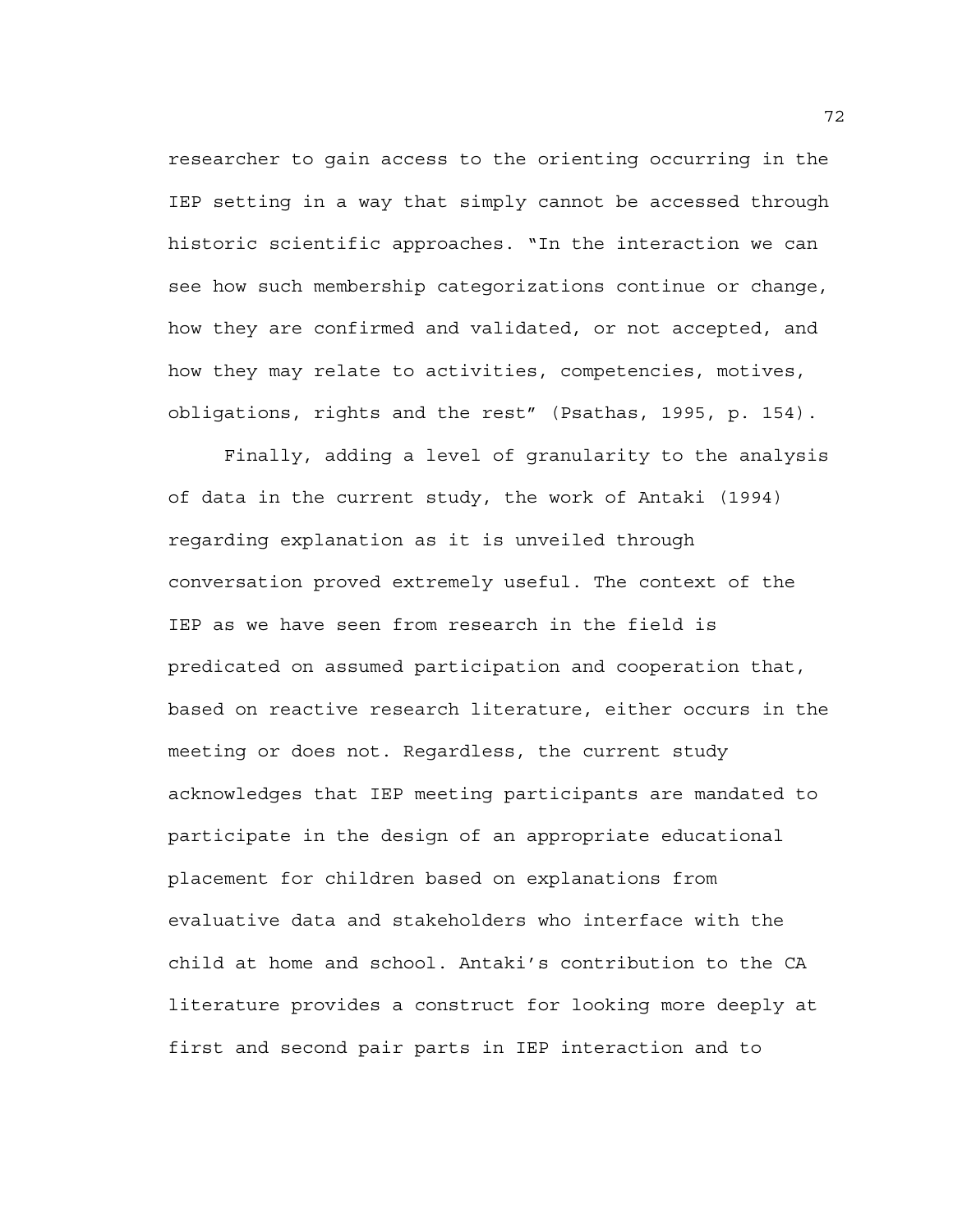become evaluative of participants' work of providing and filling "explanation slots" in their interaction in the meetings (p. 74). The author's work proved fruitful in helping formulate an analytic construct for the IEP data preceding a placement decision in the meetings. The CA categorizations of explanation devices and responses (e.g. noticings, my-side-tellings, puzzle-pass-solution-comment, and problem settings) are useful for looking at the specific stretches of talk leading up to and immediately following the decisions reached in the IEP meeting.

# Summary and Conclusions

 This section had as a primary focus, a review of the literature which provides a foundational backdrop for the conversation analysis methodology. It was argued that, critical to understanding the CA approach would involve a review of the lectures by Sacks (1992), as well as pioneering papers written by Sacks, Schegloff, and Jefferson (1974). The agreed upon methodology for the transcription of data in an interaction was attributed to Jefferson (1974), and subsequent work by Jefferson and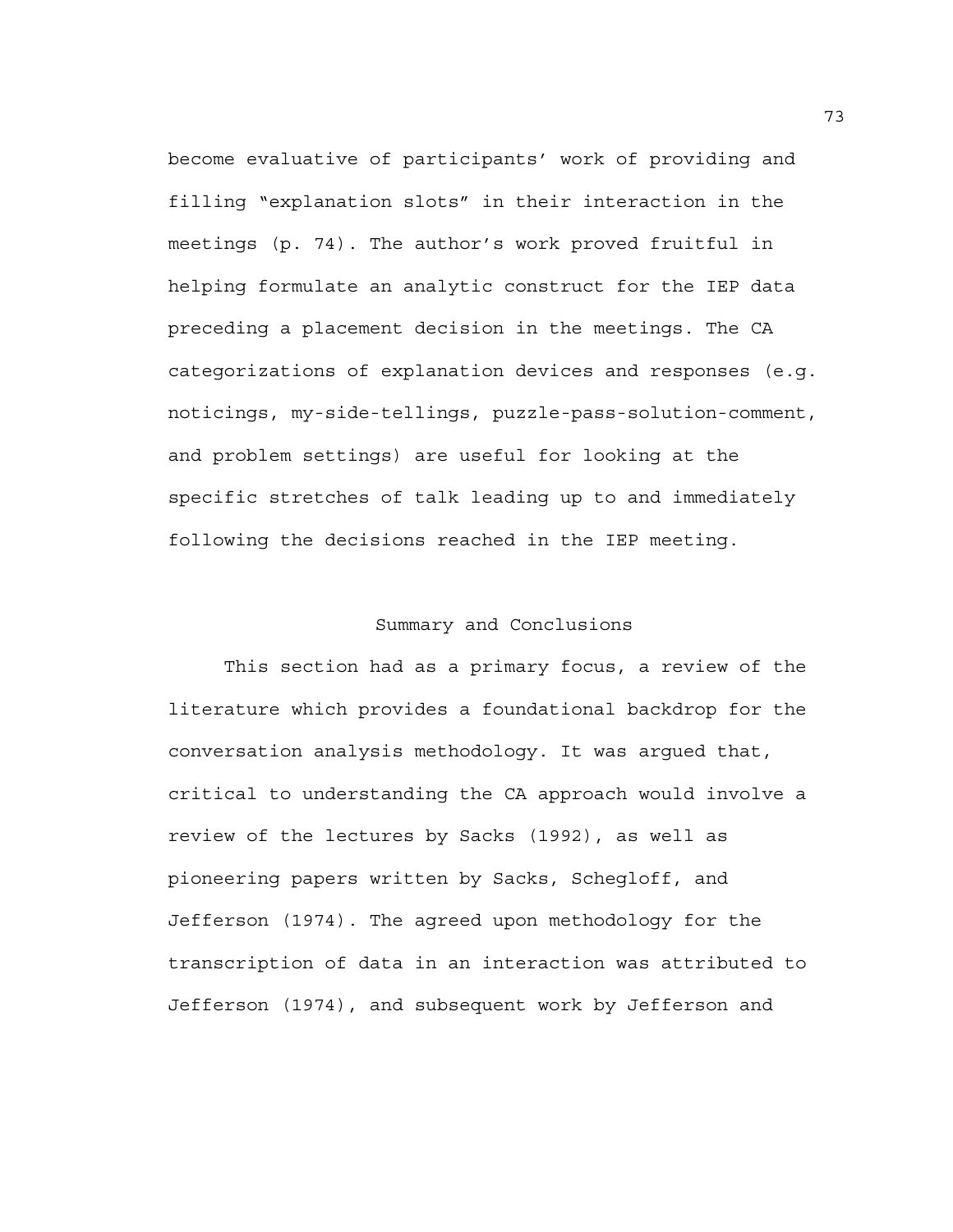Schegloff were referred to and will be investigated in earnest in the methodology section of this dissertation.

 In addition to the foundational literature which provided the historical and theoretical context for this CA study, CA reference materials were also included in this literature review. The work of Ten Have (2006), Psathas (1995), and Hutchby and Wooffitt (2006) were reviewed and their major intersections synthesized. A brief discussion of the language used in each regarding the co-construction of meaning was provided.

 To frame context for the current study of the IEP program, a review of the IDEA legislation was outlined. A discussion of the Individualized Education Program as a specific mandated element in the law was provided and its definition explored. Current research in the field regarding the IEP and its perceived effectiveness was provided as was the assertion that the present gap in the IEP research cannot be filled without a detailed examination of the conversation occurring in the IEP meeting between participants. It was argued that the current study addresses this need.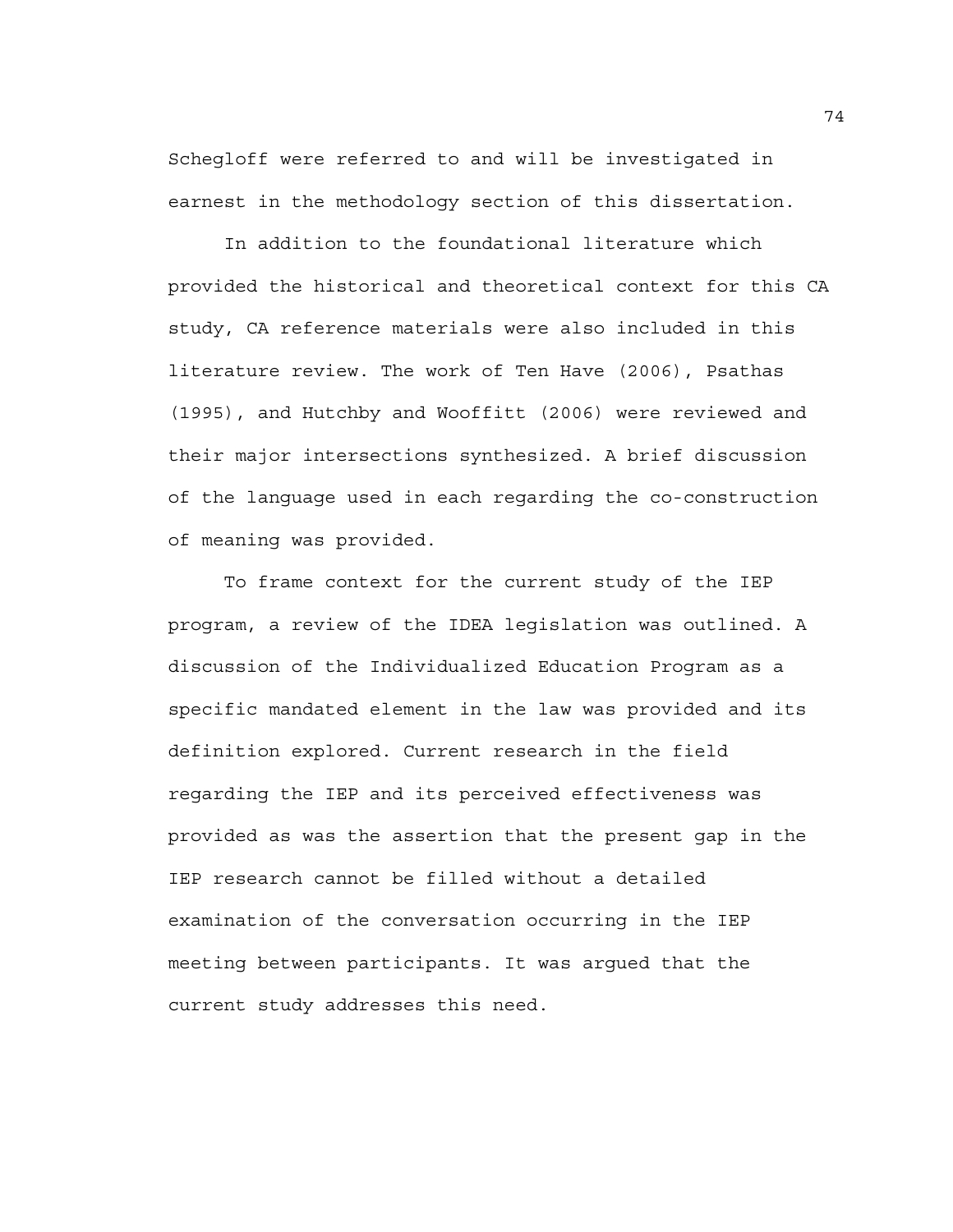Finally, current research across fields utilizing the CA methodology was reviewed. Based on the nature of the current study, research specifically focusing on the utilization of the CA methodology in the institutional setting was explored and implications drawn from each. It was argued that due to the current paucity of research utilizing CA in the educational context, both CA in the clinical setting and the counselor/patient interaction setting provide useful insight into approaching the context of talk-in-turn interaction, explanation, categorical ascription and power asymmetry in the IEP setting. In the section that follows, the specific methodological approach to this CA case study will be outlined in depth.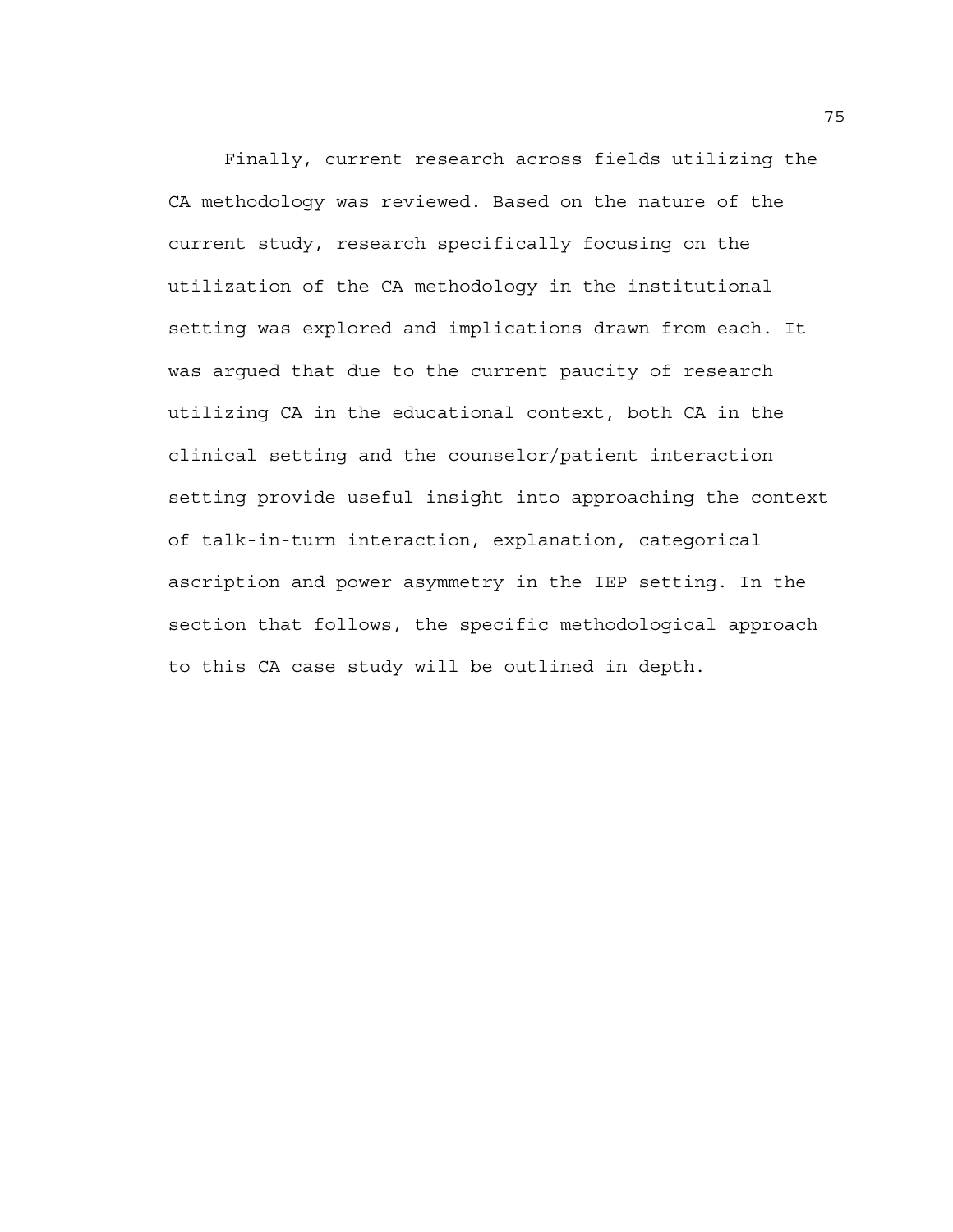# CHAPTER 3: RESEARCH METHOD

#### Introduction

The purpose of this collective case study was to capture and investigate the talk-in-interaction of participants collaborating in Individualized Education Program (IEP) team meetings in urban Detroit K-8 charter schools. The study investigated how participants in Individualized Education Program meetings, converse, cocreate meaning, employ elements of interactional strategies to assert points, understand each other, identify with and orient to different membership categories relevant to the meeting, as well as highlighting evidence of power asymmetries in the meetings. Of interest in the present study was the interaction occurring just prior to the decision to place a child into special education, disqualify a child, or alter a child's existing special education placement. Along with the interaction of the participants in the IEP meeting, the identity categories demonstrable through interaction, the orientation of the participants to visible asymmetries in the conversation was also considered in analysis.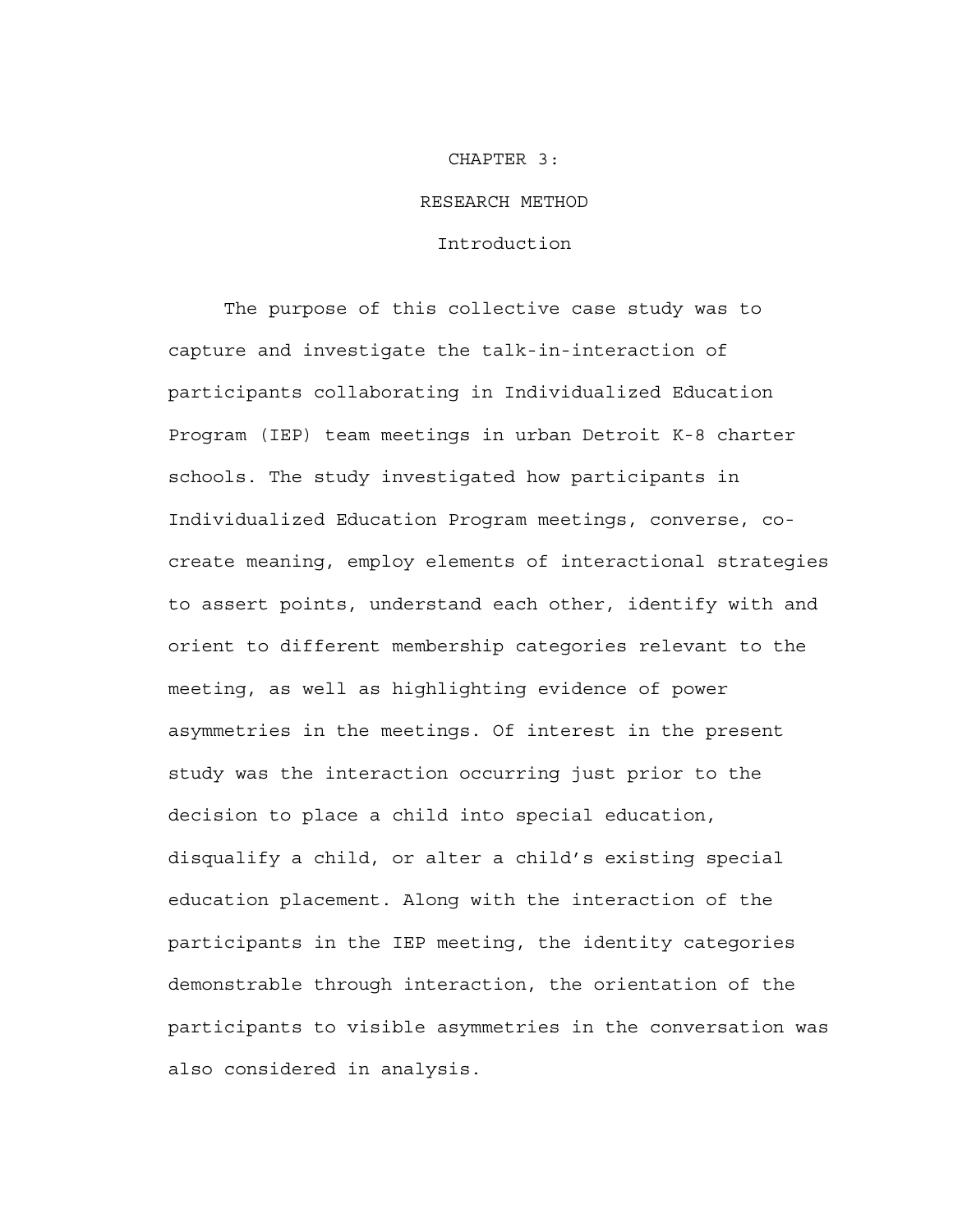The study, involving analysis of approximately 6 hours of audio and video recorded footage, attempted to utilize conversation analysis (CA) as a unique method of providing insight into the actual interaction occurring among participants in IEP meetings. The current chapter outlines the design of the research undertaken; highlighting the paradigm and tradition employed as well as rationale for the rejection of designs historically utilized in IEP research studies. A restatement of the research questions is also provided to frame the methodological approach to the study.

The second major section of this chapter centers on the methodology employed in this research. A description of the participants in the study is provided and the researcher's role revealed. The data collection procedures are identified as are the steps taken to accurately capture and analyze data. The data analysis and interpretation plan is presented in this section, which highlights the utilization of conversation analysis as it was employed in this study. Threats to quality utilizing CA are examined, and the feasibility of this research assessed and ethical issues addressed.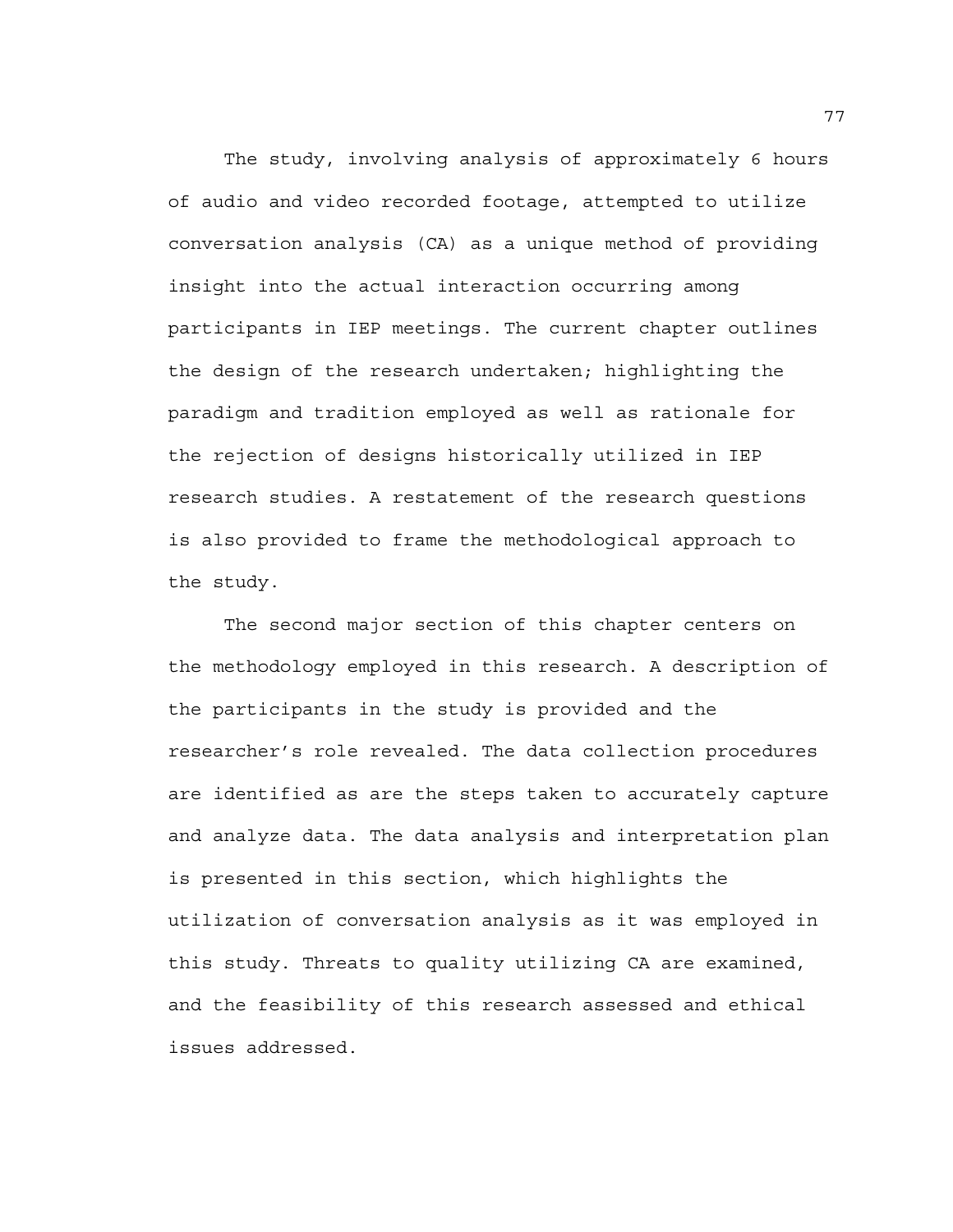#### Study Design

 The current research is best described as a qualitative, ethnomethodological collective case study of IEP teams in schools in the greater Detroit, MI, area. According to Creswell (1998):

Qualitative research is an inquiry process of understanding based on distinct methodological traditions of inquiry that explore a social or human problem. The researcher builds a complex, holistic picture, analyzes words, reports detailed views of informants, and conducts the study in a natural setting. (p. 15)

 The current study was oriented in a post-positivist paradigm (Hatch, 2002, p. 22) as it attempted to view participants in a naturally occurring social system, where interactions were not in any way contrived for the sake of scientific research. It was the aim of this study to gain as accurate a picture as possible of participant conversation in the IEP setting, through rigorous utilization of the conversation analytic (CA) approach. The researcher's intent was to analyze conversation as it could only unfold in the natural setting while participants interact and create meaning surrounding the informed educational placement of a child. Creswell (1998) provided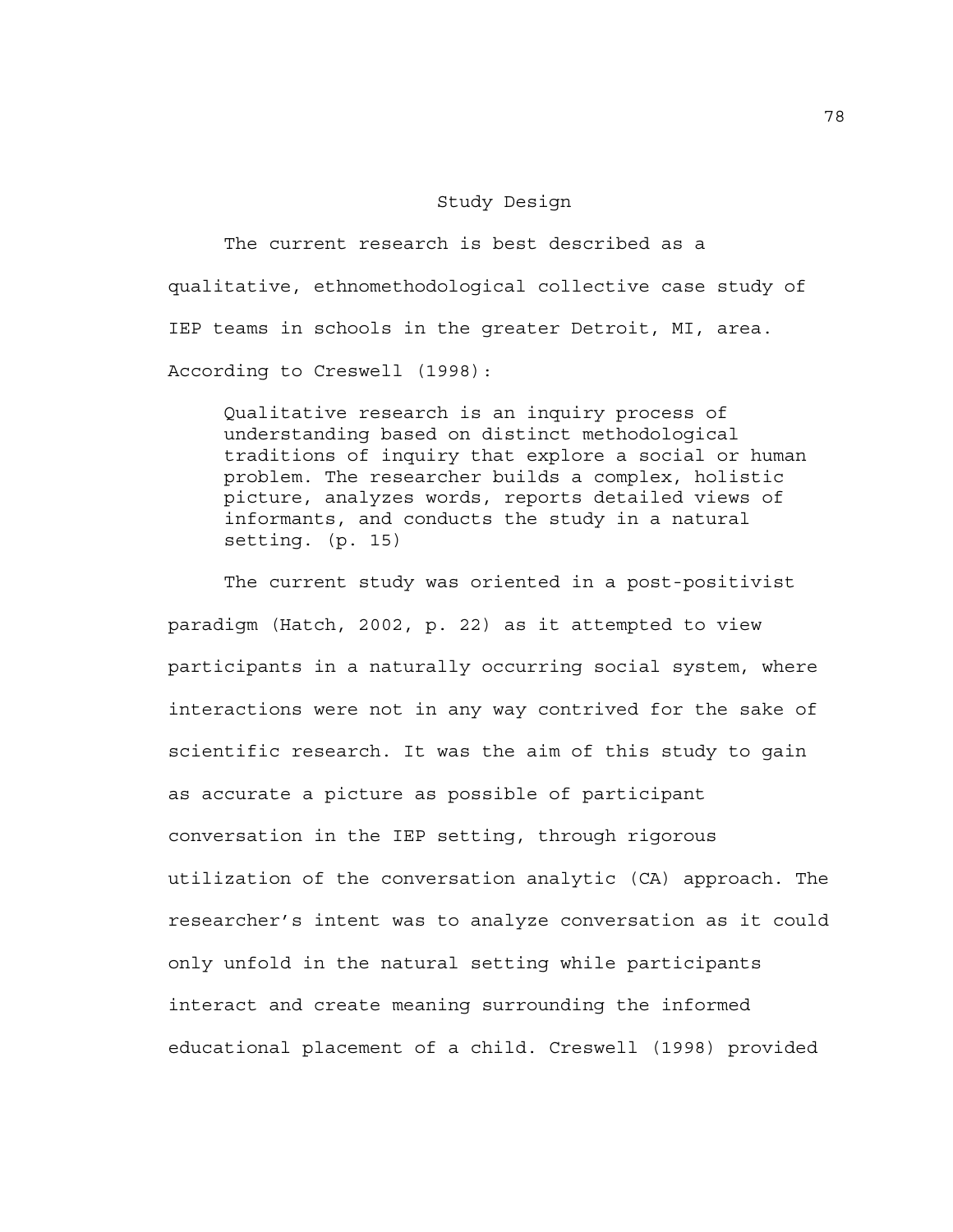that qualitative research has words as its primary focus, versus quantitative research, which relies heavily on the analysis of numbers. The current study had as its exclusive concern the actual words used by real people in their exchanges with one another in the context of the IEP meeting. Any impulse by the researcher to infuse meaning and/or embellish the words chosen by participants in situ in the IEP meetings under study was restricted and resisted.

 The current study was bound by time, site, and participants, meeting the criteria for the case study tradition (Hatch, 2002, p. 30) and because more than one case was studied, the approach was considered "collective case study" (Creswell, 1998, p. 62). The specific number of ten hours was selected as a means for ensuring adequate audio and video data collection sufficient for robust analysis. Though only 6 hours were eventually captured, it was determined that saturation was reached and findings were substantiated. The study is ethnomethodological (Garfinkel, 1996) in nature in that it relies on rich data and description and the study of participants as they interact in their natural setting. The study attempted to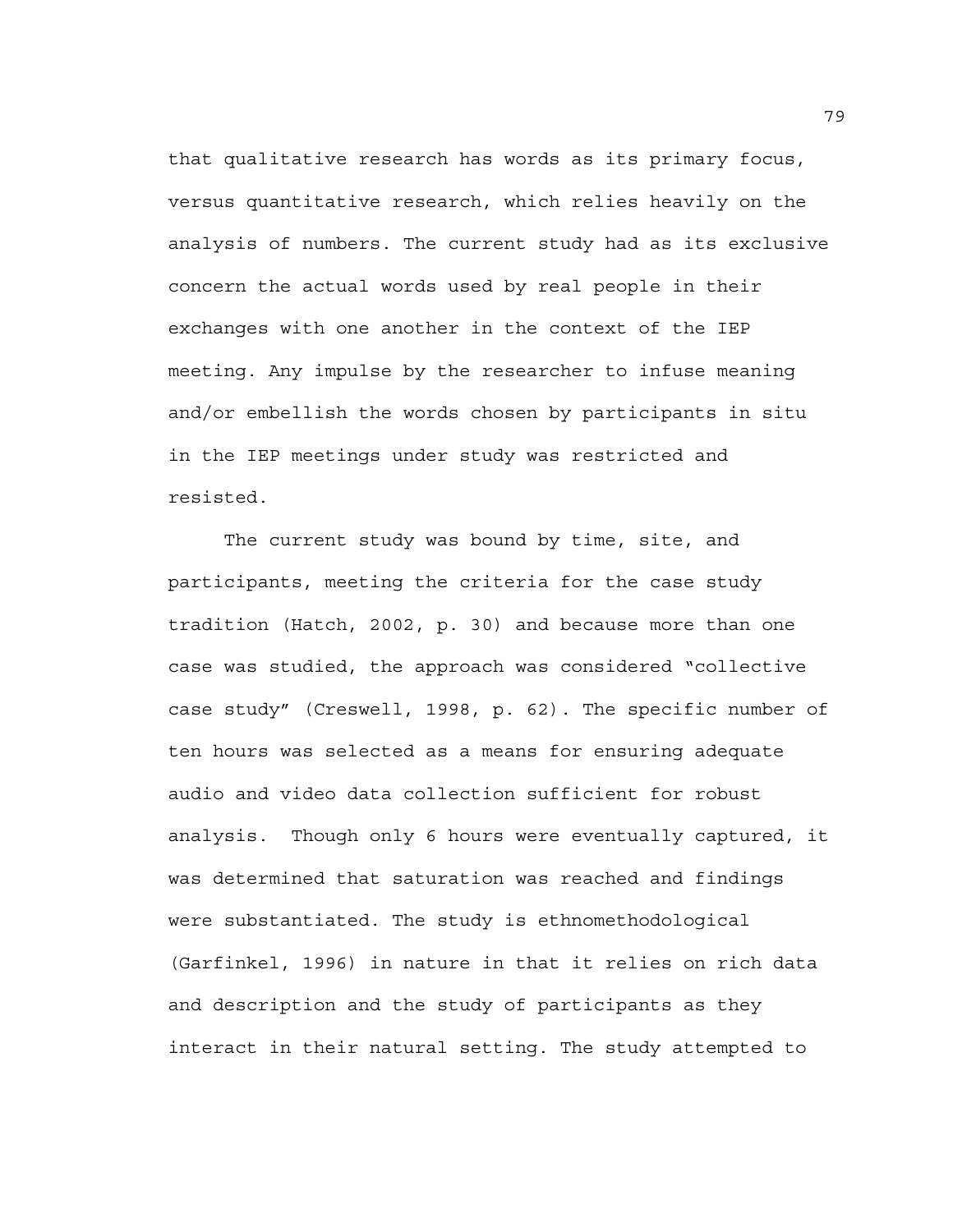deeply analyze data and reflect on recurrent patterns using only the words of the participants.

The case study model was chosen to provide variety across teams and meeting protocols in two schools, adding rich, and varying dimensions to the corpus of collected audio and video data. Though initially considered, a quantitative research design was rejected for the current study as it would inadequately reflect the real time unfolding of conversational data in the IEP meeting. A research tradition was sought that would allow for capturing data as it was revealed and permit recurring analysis of recordings and transcripts. Due to heavy reliance on interview data and the careful selection of study participants, the phenomenological study design was rejected. Similarly, grounded theory was also a considered design but was rejected due to the strong reliance on interview data rather than strict observation which CA requires (Creswell, 1998, p. 56). It is argued here that the case study tradition was the best suited for this current work as it provides a framework for establishing logical boundaries, the researcher in observer role, and data collection in a naturally occurring context. This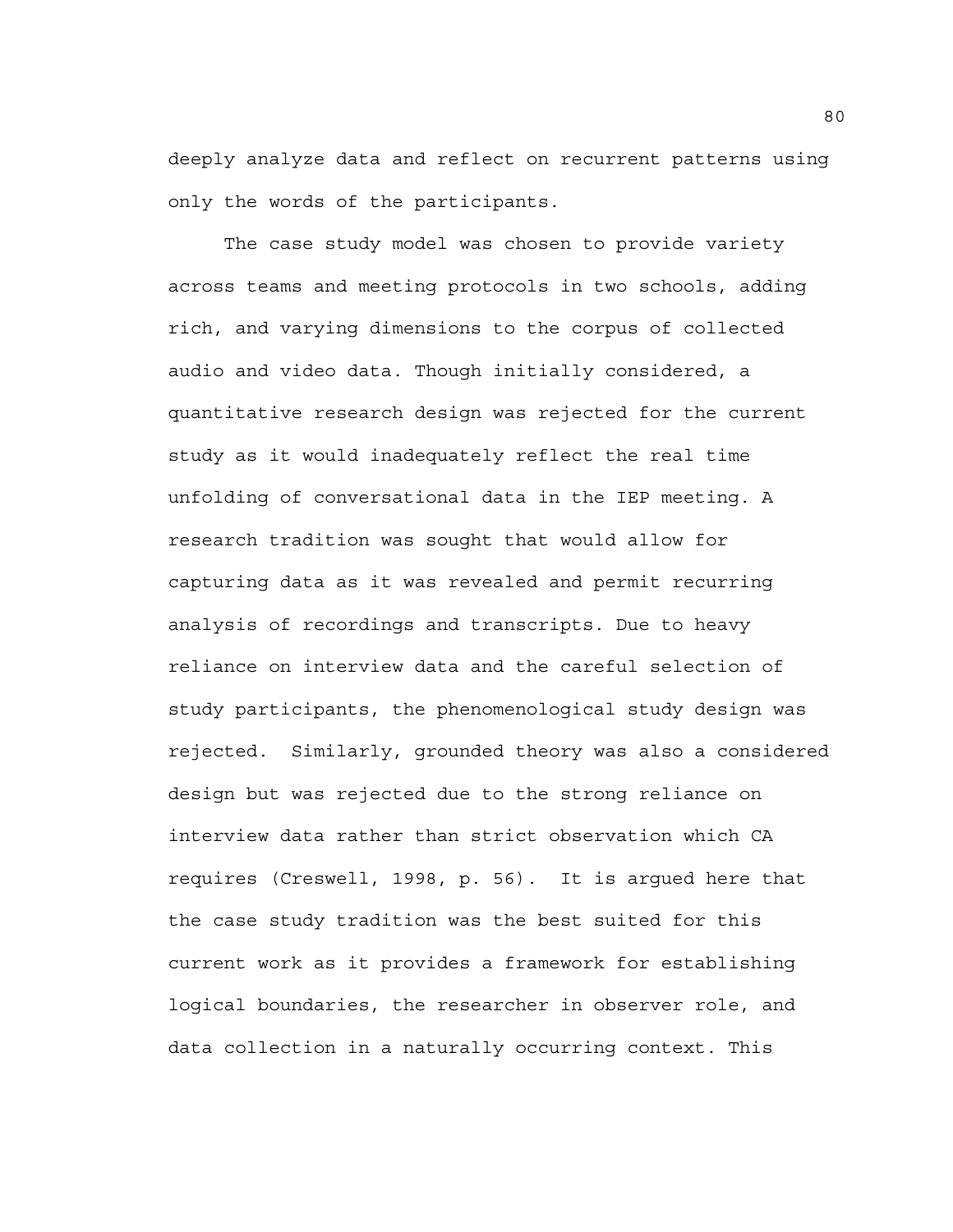study attempted to ask *how* meaning is constructed and potentially reveal *why* participants interact the way that they do through analysis of their conversation. In this way, these fundamental questions provided a rationale for utilizing the case study methodology (Yin, p. 6, 2003). The research questions for the current study follow:

## Research Questions

1. What conversational structures are evident in the delivery of information to participants on which decision of placement is based (e.g., Greeting/reciprocation, Summons/acknowledgement, Request/compliance, Assertion/agreement)?

 2. How are turns allocated and questions asked and answered (e.g., Question/answer, Invitationacceptance/declination, Assessment-agreement/disagreement)?

 3. How do participants in the IEP make relevant their membership to categories: professional, parent, general education teacher, special education teacher, school psychologist or other qualified examiner, and so forth?

 4. How do membership categories function in establishing interaction leading to the decision of placement (analysis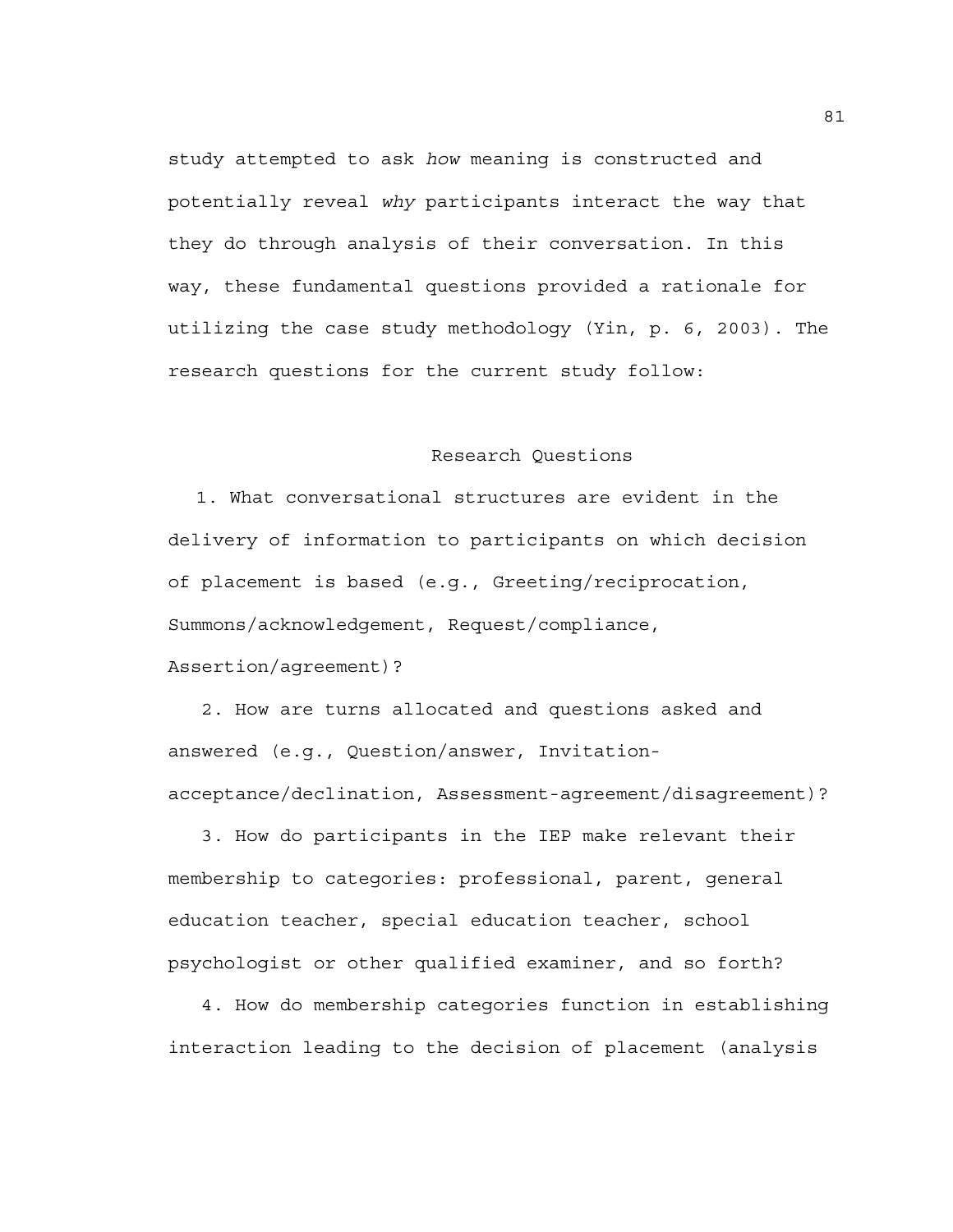will include associations to the above categories through evidence of feelings, beliefs, assertions, obligations, and so on, relevant to the context of the meeting and the act of placing the child)?

 5. How do participants orient to the asymmetries inherent in the institutional setting of the IEP demonstrable through their talk (asymmetries commonly associated with institutional setting involving parents and professionals was explored)?

 Each of the above questions will be addressed in chapter 4 using CA methodology supported by previous conversation analytic research and foundational CA transcription and documentation.

#### Methodology

 Participants included in this study were the members of IEP teams from K-8 schools in the greater Detroit, MI, area. Teams selected for this study in the schools were required to have membership commensurate with the federal mandate outlined in Public Law 108-446 (2004). Teams considered needed to include the following: the parent(s) of a child with a disability, at least one regular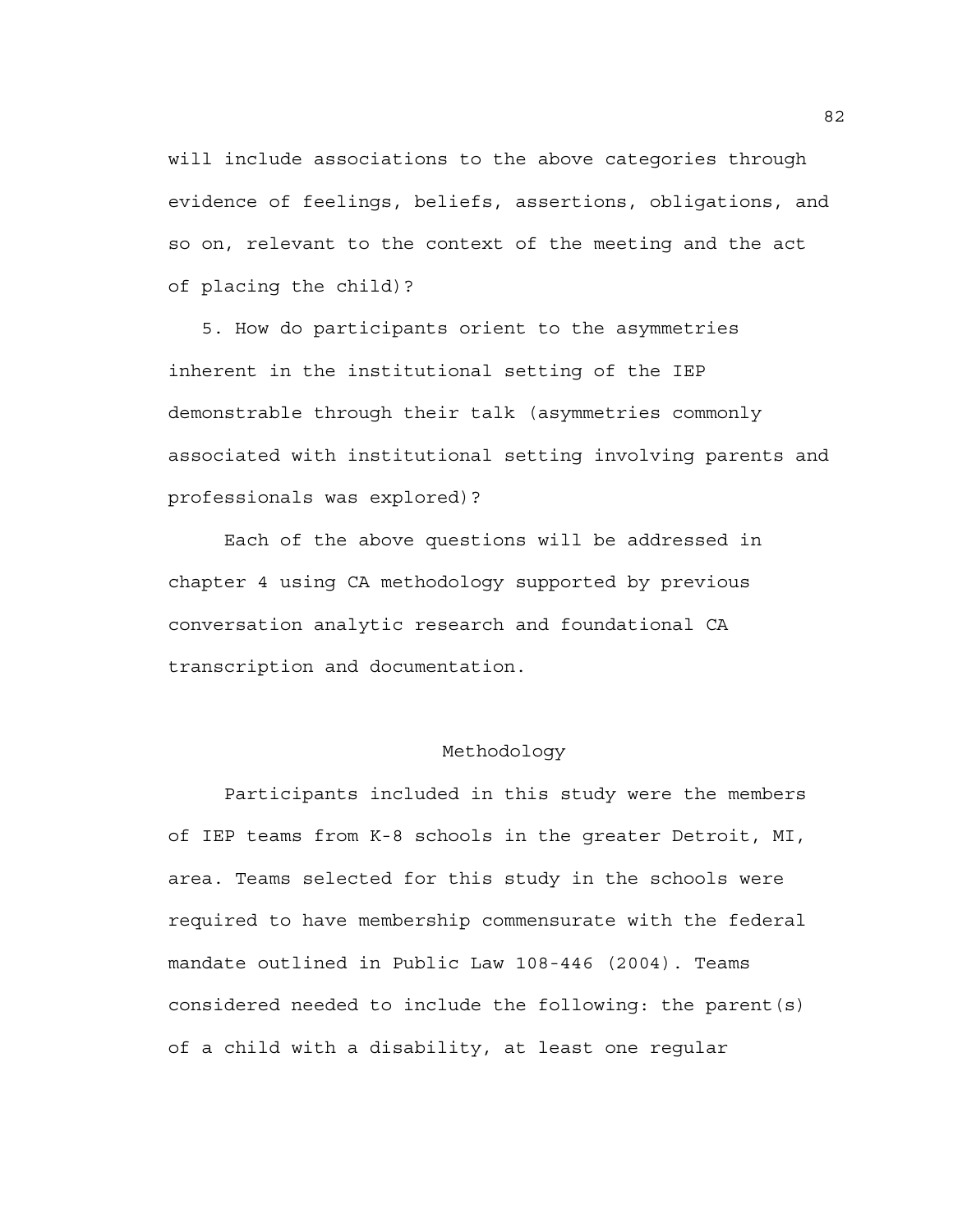education teacher of that child, at least one special education teacher, a school administrator or representative, a school psychologist, and the child if age 14 or older. The sample for the current study involved 13 teams consisting of the parent(s) of a child suspected of a disability, not less than one special education teacher, general education teacher, administrator, and any other individual relevant to an appropriate educational placement of a child (Public Law 108-446, 2004, p. 2710). Teams were organized by the special education administration in the schools where they function in accordance with Public Law 108-446 (2004). Because some teams met less than one hour and some longer than one hour, capturing data from 13 IEP teams ensured that 6 hours of digital footage was available for analysis. Though 10 hours of footage was initially sought for analysis in the current study, saturation was obtained at 6. As noted and explained in the limitations identified in chapter 5, the initial goal of ten hours of data was not achieved and six hours of data were obtained. While collecting additional data in future studies is encouraged in the recommendations for further research in chapter 5, the six hours of data did provide a rich block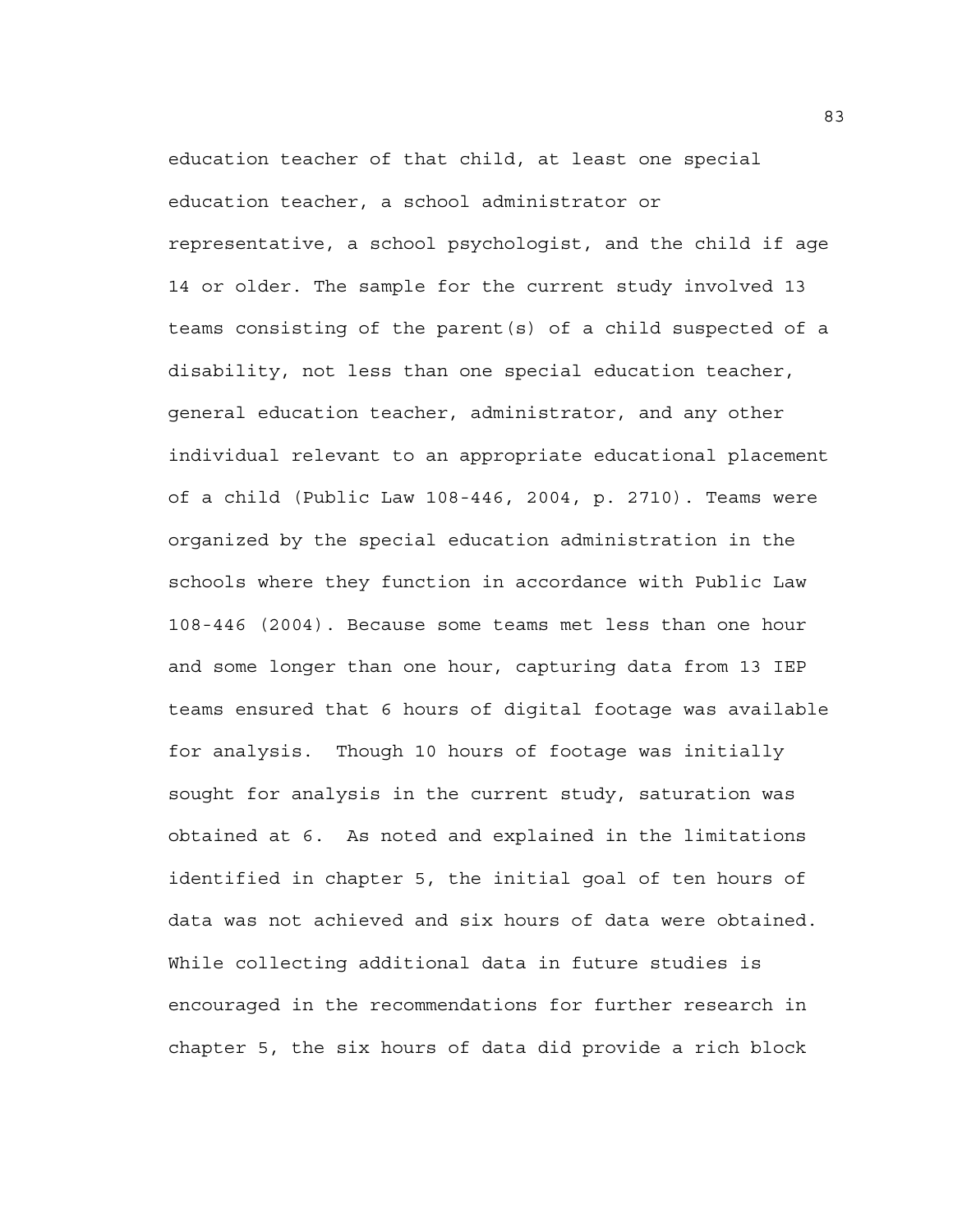of information for analysis and approached saturation. Saturation occurs when no new information seems to be emerging from the data. Saturation is a matter of degree and researcher judgment, as there is always the potential for new information to emerge. Further, as allowed by Corbin and Strauss (2007), saturation may relate to practical issues, such as resources to conduct the research and/or availability of participants. In this study, saturation occurred not only because of the richness of the obtained six hours of data but also because of the lack of availability for participants for further data collection.

 According to Yin (2003), the role of the researcher is critical to establishing sound case study research. Specifically, the researcher must be able to ask good questions, remain objective, practice good listening skills, remain flexible, and maintain a global perspective outside of simply the case being studied (p. 61). The goal of the researcher in the current study was to (a) operate in the IEP meetings as discretely as possible, (b) remain unbiased, establishing no personal contact with the participants beyond that necessary for informed consent, (c) transcribe the data in the traditional, recognized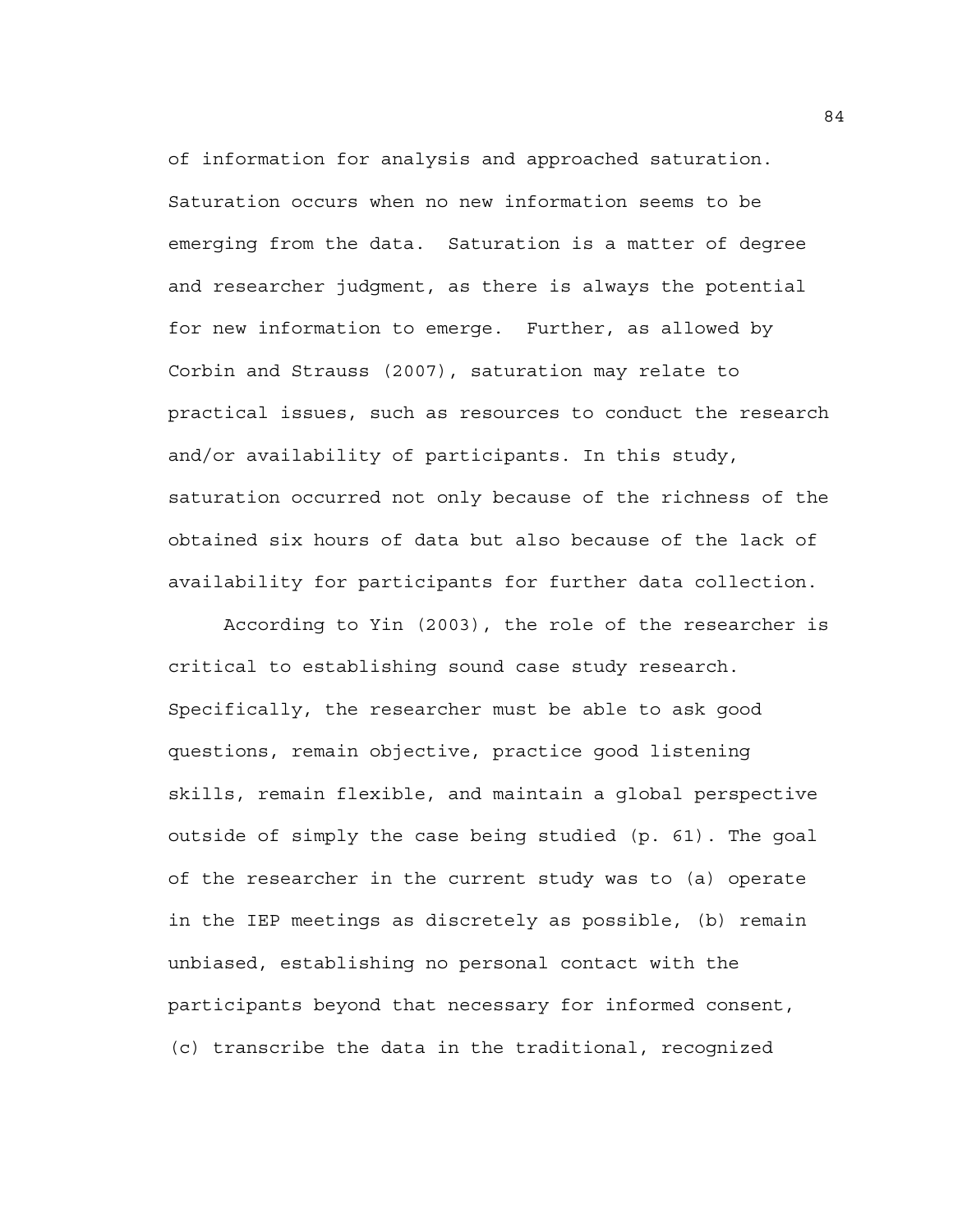Jeffersonian CA notation, and (d) conduct detailed, thorough analysis of transcribed data for report and presentation.

 Regarding CA ethnomethodology and the role of the researcher, there exist additional responsibilities to those in perhaps a typical case study. Garfinkel (1996) stated, "Ethnomethodology (EM) is proposing and working out 'what more' there is to the unquestionable corpus status of formal analytic investigations than formal analysis does" (p. 6). The focus on what is demonstrable in the data collected of participants in situ is what governed the role of the researcher in this study. The researcher acted exclusively as objective observer, to the greatest extent possible, as to not interfere with participant interaction as it naturally occured. Through data capturing mechanisms acceptable in the CA methodology (Hutchby & Wooffitt, 2006, p. 73), it was the researcher's role and responsibility to operate the digital audio and video recording technology, to appropriately and ethically capture the conversational data in the IEP meeting, and to transcribe data in the acceptable Jeffersonian transcription method. Hutchby and Wooffitt (2006) reported, "Transcription is a necessary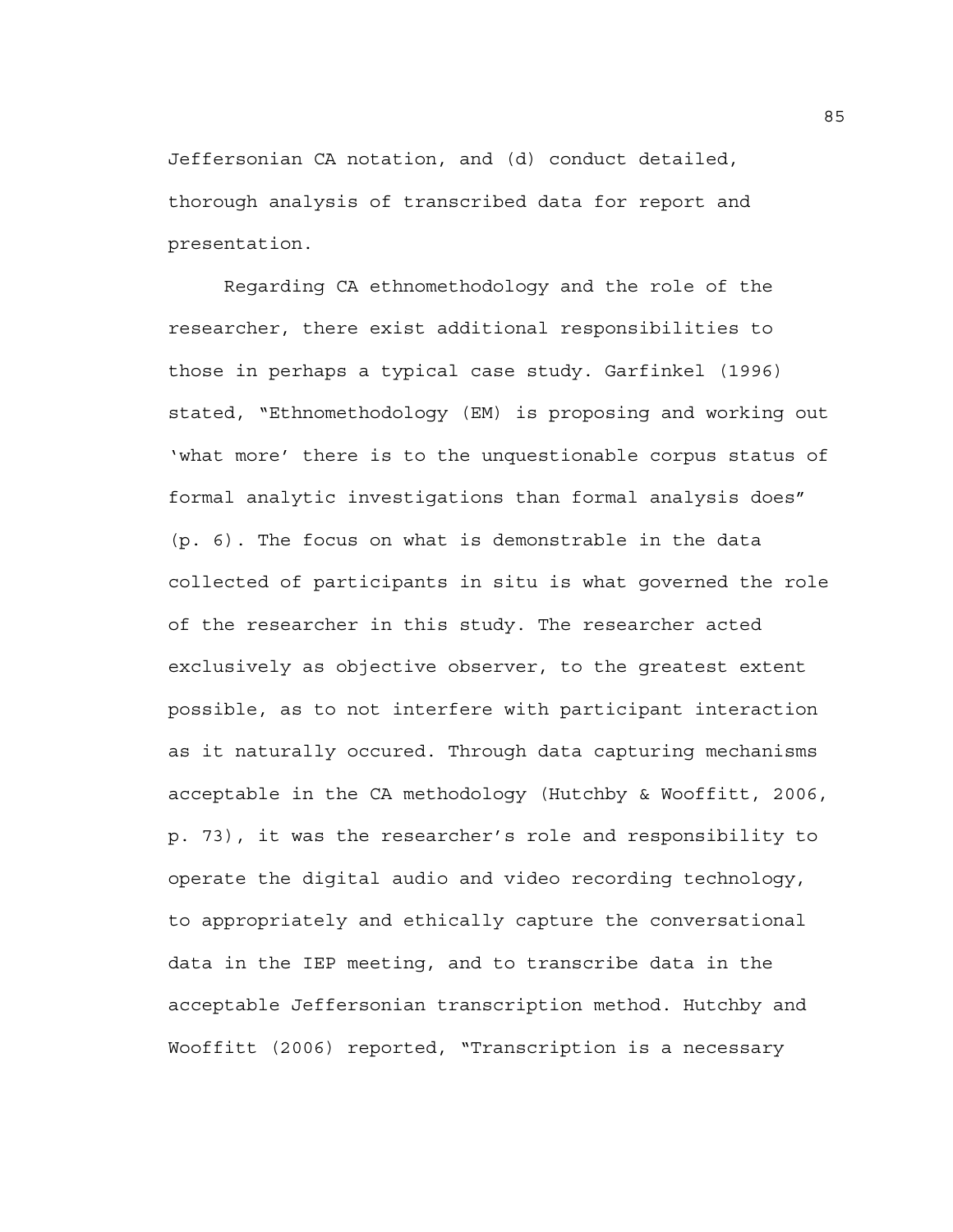initial step in making possible the analysis of recorded interaction in that CA requires the practice of transcription and production of a transcript represents a distinctive stage in the process of data analysis itself" (p. 73).

 The role of researcher approaching analysis was critical to the patterns which eventually emerged. The researcher was required to repeatedly review the corpus of transcribed data, looking at and thinking deeply about the way that participants orient themselves to one another, the elements governing the meeting and the context in which the interaction is taking place. Through this analysis, patterns began to crystallize beyond simply those which naturally govern interaction. In the case of CA in the applied context, meaning analysis of interaction occurring in formal or institutional settings, patterns will begin to emerge in data which reveal orientation to and influence of the context of the setting. Drew and Heritage (1992) reported, "the CA perspective embodies a dynamic approach in which 'context' is treated as both the project and product of the participants' own actions and therefore as inherently locally produced and transformable at any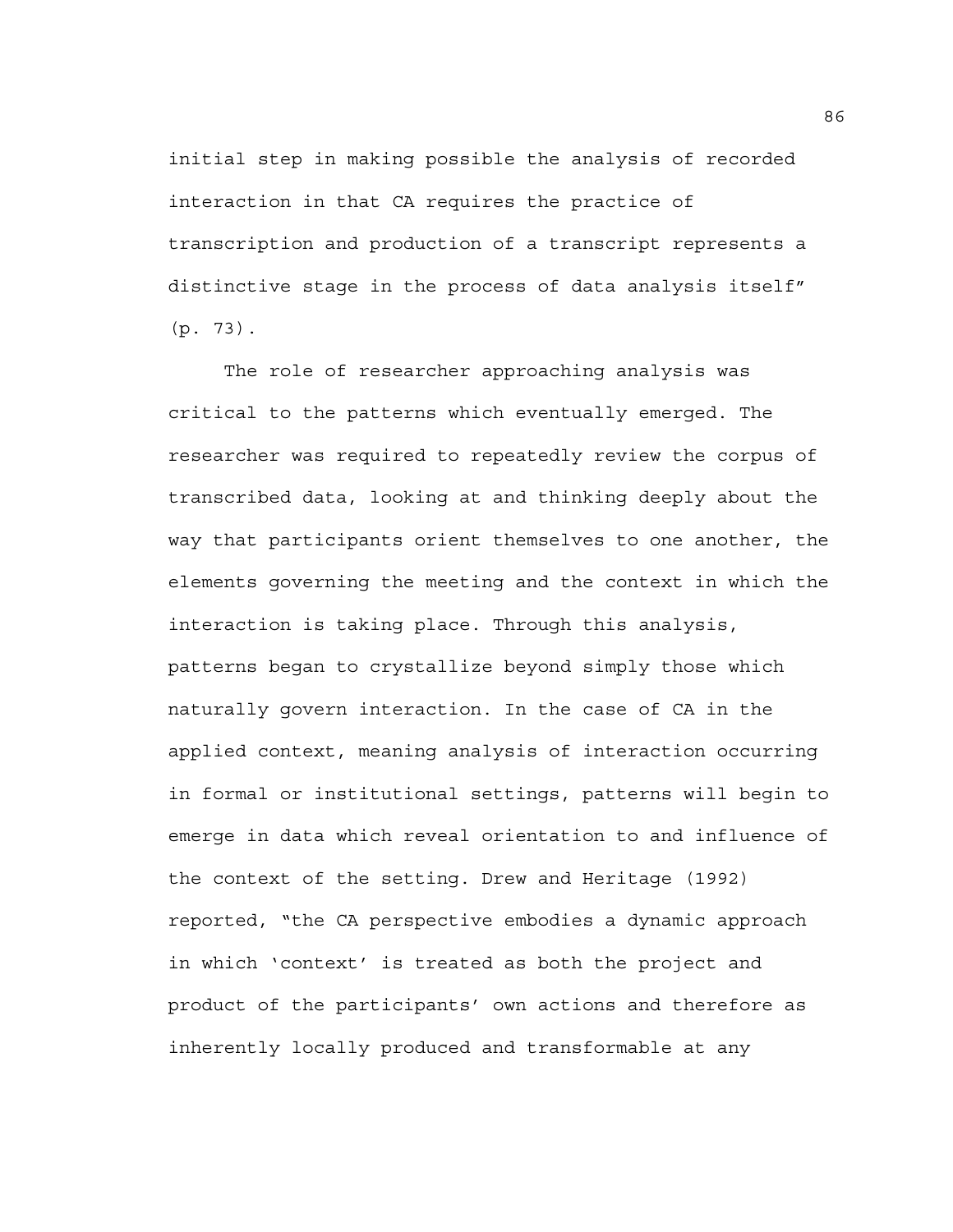moment" (p. 19). It is the researcher's responsibility to be sensitive to the subtleties in the data, to record as accurately as possible and look at data with objectivity allowing patterns to emerge demonstrably in the transcriptions.

## *Data Collection Tools*

 According to Ten Have (2006) there are three possibilities regarding the collection of data in CA studies: copying broadcast of interactions, using existing recordings, or the creation of a researcher's own recordings (p. 60). The current research employed the final method in Ten Have's list utilizing a digital audio recording device. Additionally, the audio footage captured was complemented by video footage to collect any subtleties evident involving non-verbal communication. Both digital devices, audio and video, were employed simultaneously allowing for two collection approaches to the same interaction. Data from both devices were be downloaded into a personal computer utilizing USB technology. Audio data were transcribed by the researcher in Microsoft Word using Jeffersonian notation (1974). Once transcribed, the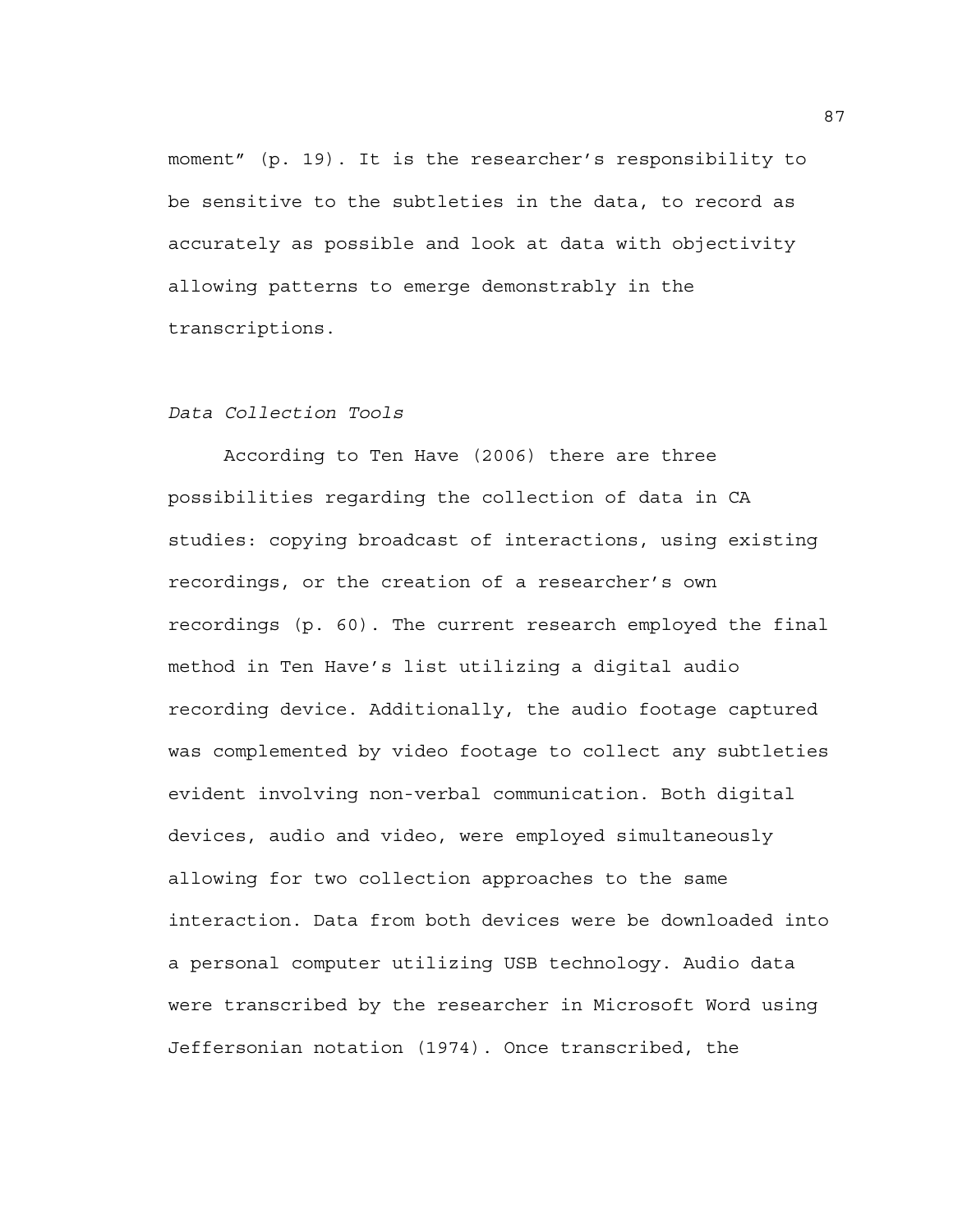transcriptions, audio and video footage were uploaded into Transana software which will allow for systematic analysis of data and coding of significant sequences, spates of talk, and emerging and recurrent patterns. Lastly, data was organized into a conceptually clustered matrix indicating conversational devices employed by participants as they related to the research questions in the study. This, according to Miles and Huberman (1994), allows data to be presented in a systematic, centrally organized manner (p. 127).

 Reliability and validity in the CA methodological approach is best approached by keeping the data and analysis procedures transparent to participants. The current research involved full disclosure of data to participants. Further, member checks were employed in post-IEP data collection sessions. All transcribed data will be retained for five years in a secured location with the researcher.

To strengthen validity, sections of transcripts were shared with other conversation analysts providing multiple perspectives and strengthening claims regarding analysis. Steffi Hemling and Alicia Walsh, graduate students of Wayne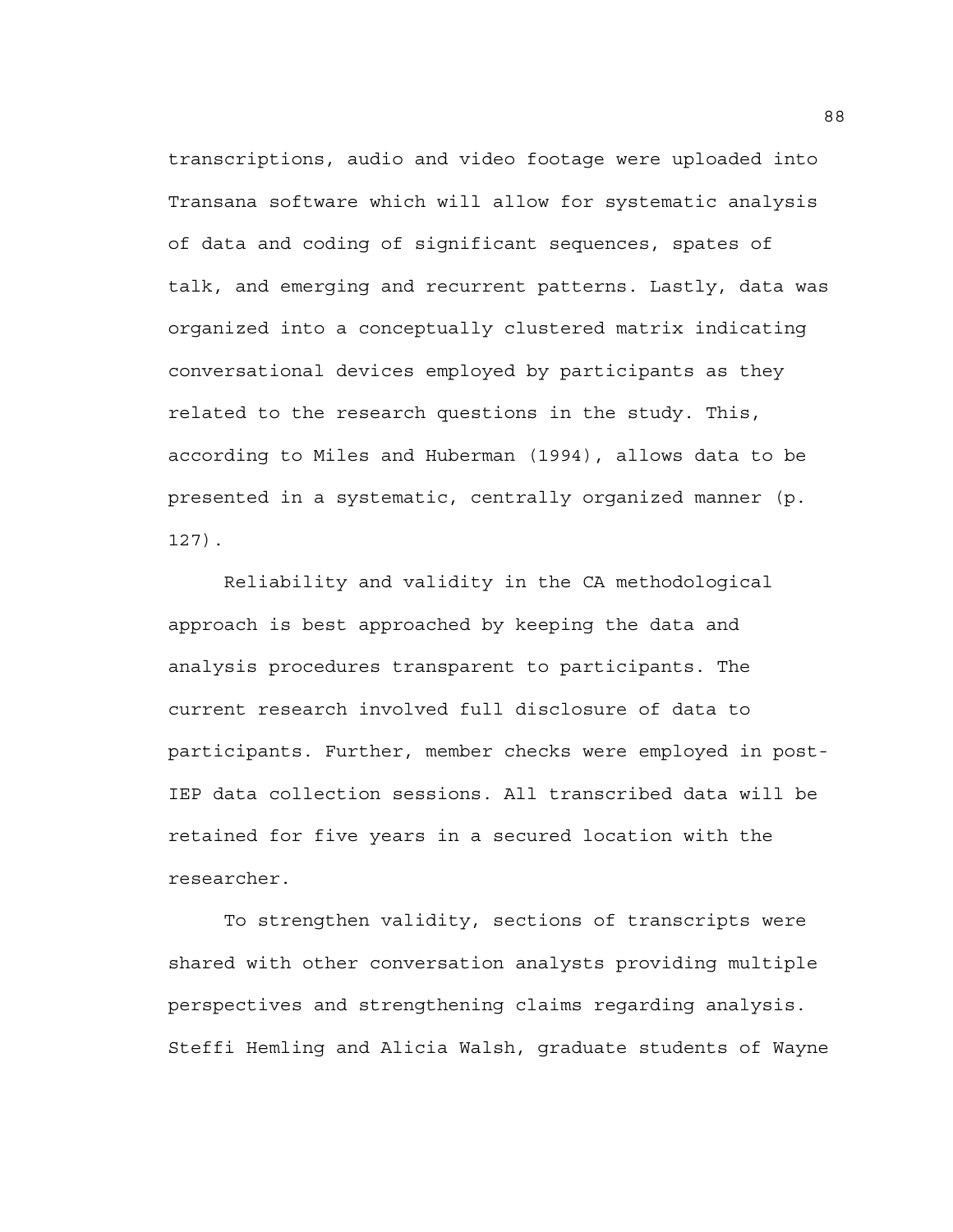A. Beach at San Diego State University in California agreed to participate in peer review of the data in this current study. Through their work implementing CA in the field of communications, particularly regarding the doctor patient relationship, their keen insight proved invaluable in the analysis phase of this research. Similarly, Dr. Gary David, from the Department of Sociology at Bentley College in Massachusetts has graciously agreed to participate in shared data analysis discussion. This type of collective analysis is reflected in the foundational CA research literature as a means of providing depth, rigor and impact of research findings. Hutchby and Wooffitt (2006) argued regarding researcher's sharing transcribed data, "An important aspect of this is that analyses produced by one researcher do not amount merely to idiosyncratic and untestable assertions about what is going on in a stretch of talk. Rather, the analysis is projected into a public area in which it can, if necessary, be challenged and even altered" (p. 92).

 Regarding reliability, it is noted in Ten Have (2006) that participants can potentially react negatively to being recorded during data collection (p. 61). This, the author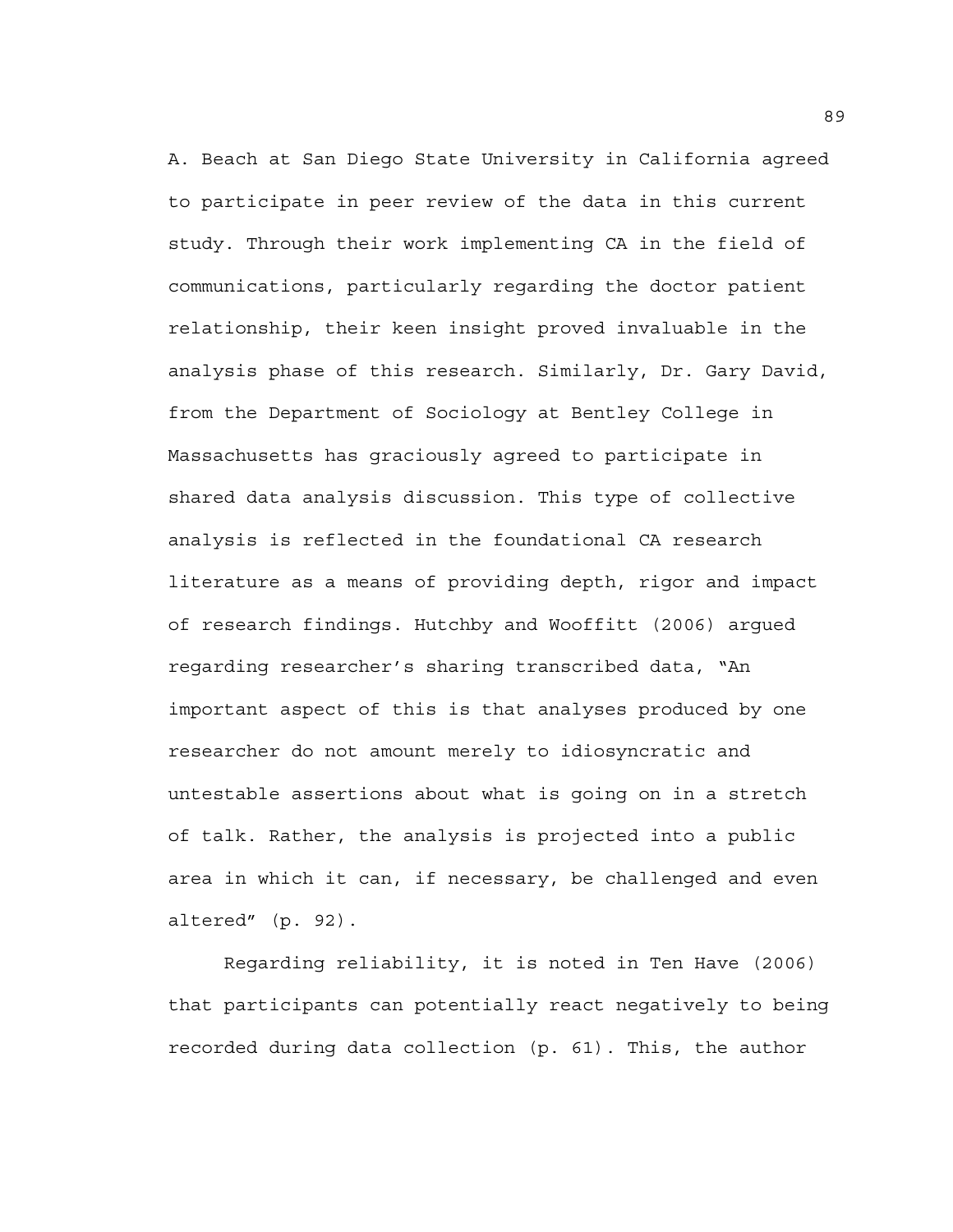revealed, can often be combated by selecting participants and settings with which the researcher is not personally involved. To best maintain the integrity and objectivity of the research in this study, the schools chosen for this study are not schools that the researcher is in any way affiliated beyond the proximity necessary to capture the dialogue occurring in the research setting.

## *Data Collection Procedures*

 Hatch (2002) explained that in the design phase for qualitative data collection procedures it is imperative that the researcher indicate what, how, when, why data will be collected (p. 52). Why this particular data is critical for the current study has been highlighted above. Each of the remaining elements outlined in Hatch will be addressed as follows. The data collection procedures for this research centered on recordings of interaction in the IEP meeting among participants. The procedures remained as transparent to participants as possible. All participants asked to participate in the study received information on the study, a consent form, and understood that their names and identifying information would remain confidential.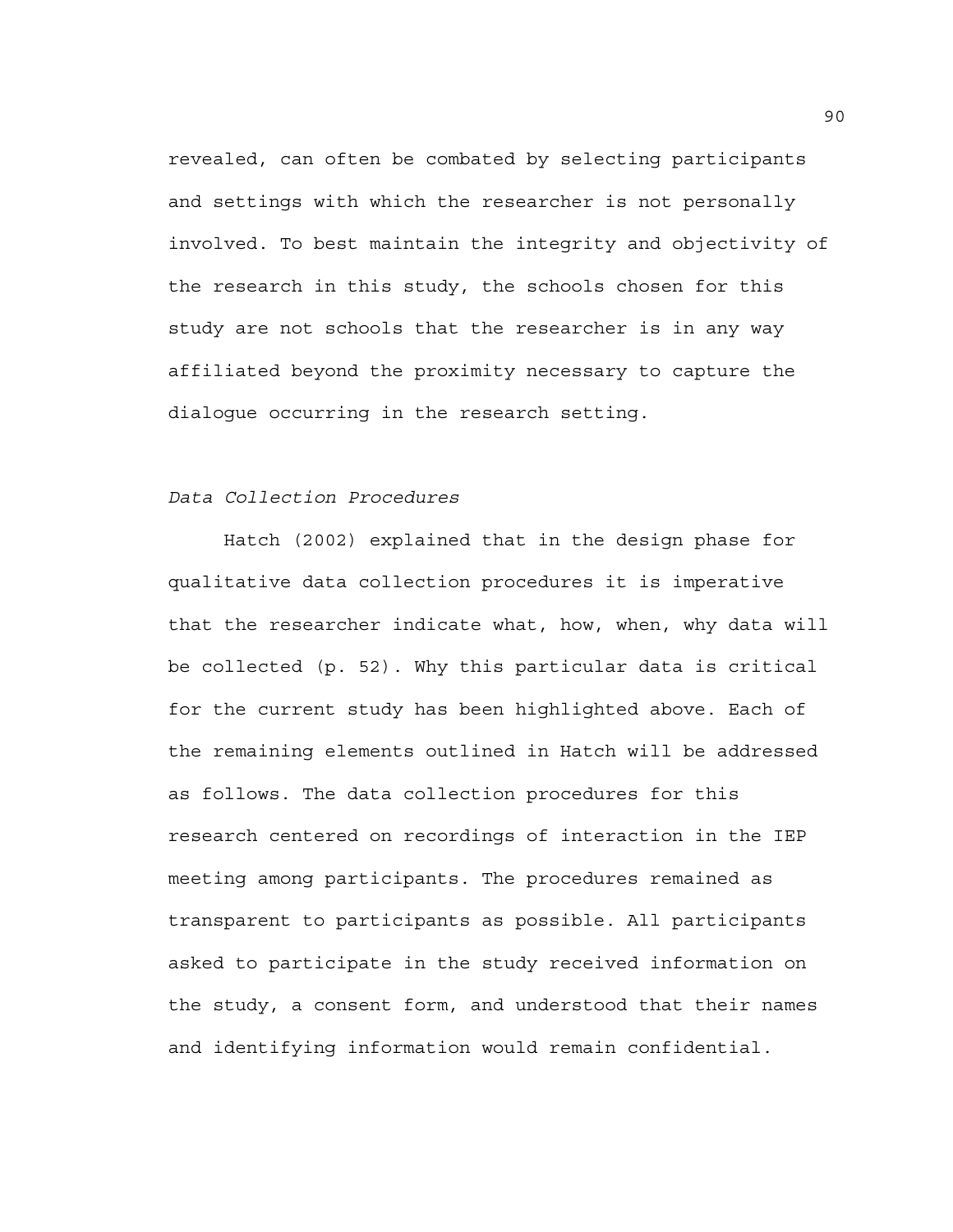Questions for agreement (Miles & Huberman, 1994) were answered for participants such as time involved, data collection employed, voluntary nature of participation, design of study, confidentiality, anonymity, how results will be produced, member check procedures, and benefits to participating (p. 48). Participants were made fully aware of the digital audio recording device that was employed as well as the digital camera. Both tools are very small and the researcher made every effort for the tools to remain innocuous.

 Every effort was made for the IEP meeting to happen as it would naturally without the recording devices or the researcher present. Few words were exchanged between the researcher and participants throughout the entire IEP process. The researcher made clear prior to the commencement of the IEP as well as in the disclosure and consent forms that the researcher would in no way interfere with the interaction between IEP members and would remain silent during the IEP session even if called upon to interact. In the event that interaction with the researcher occurred, and or any other unforeseen interruption, the data collected during interruptions was excluded from the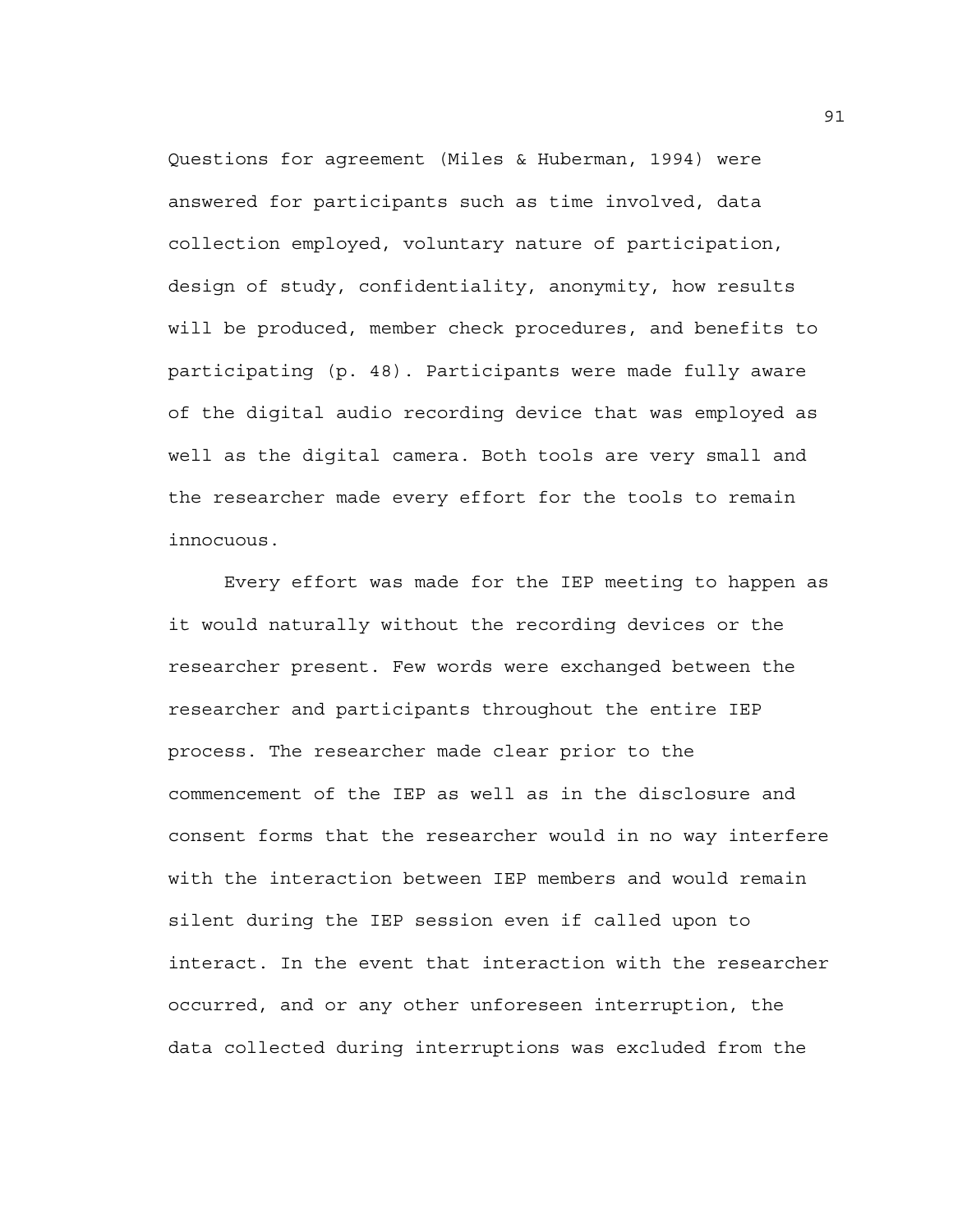study. In the event that sessions were interrupted for significant amounts of time, those specific meetings were not included in the study. The target dates for the collection of data ranged between March and May of 2008.

## *Data Analysis and Interpretation Plan*

 Data analysis began during the transcription process, and it was the researcher who completed transcription of audio/video data. Though different authors have varying names for describing the notation system (transcription conventions in Ten Have, 2006, transcription symbols in Hutchby and Wooffitt, 2006, to name two) the notation system is recognized as being created by Gail Jefferson (1974). A brief list of the notation system used in the current research is indicated in Table 1.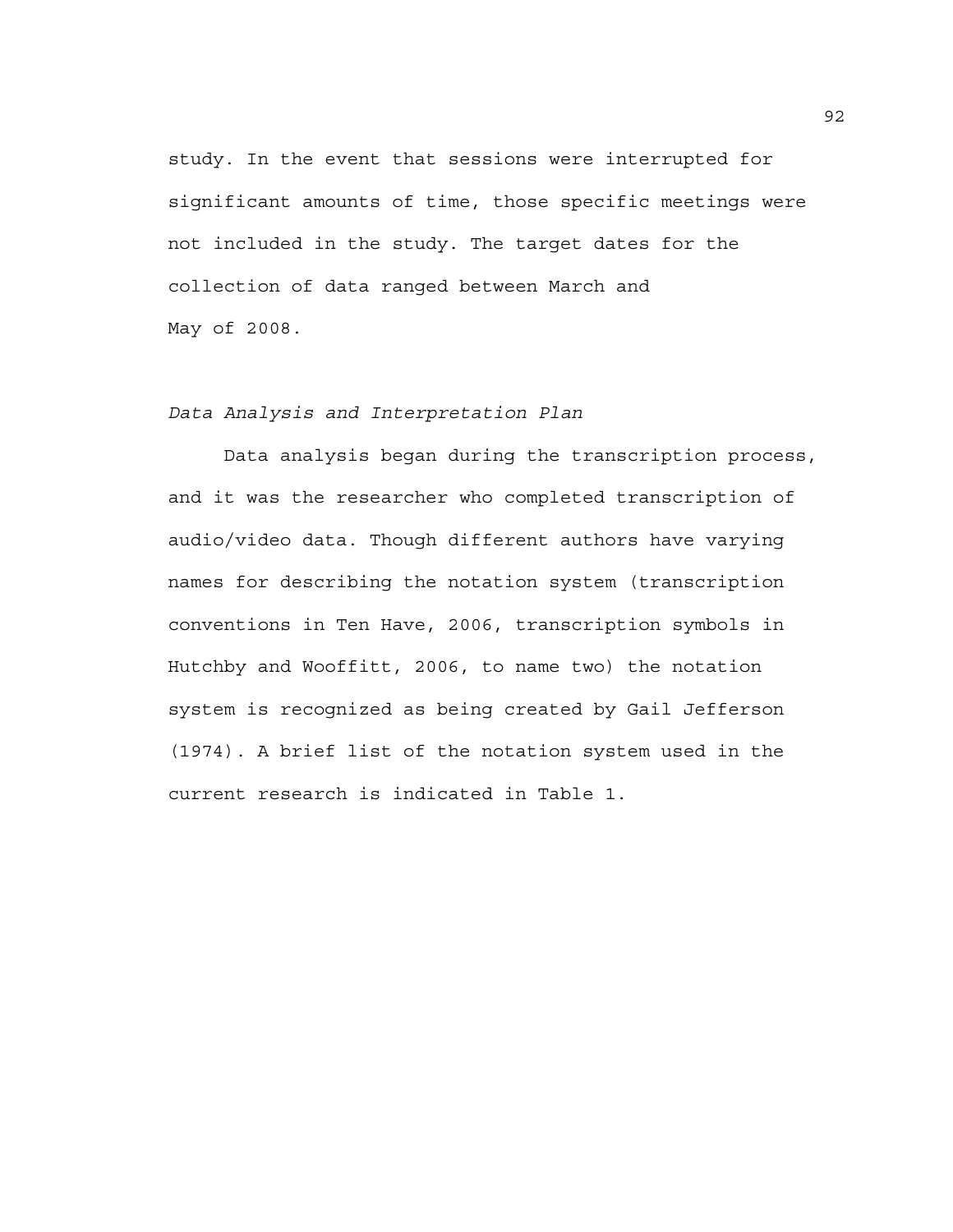Table 1

*Jeffersonian Notation*  (0.0) Time gaps in tenths of a second in transaction (.) Pause in talk less than two-tenths of a second = Latch between utterances [ ] Overlapping talk .hh In breath by a speaker Hhhh Additional h symbols indicate lengthy in breath by speaker Lau(h)gh h in parentheses indicates breathy word; a laugh or cry (()) Nonverbal activity - Cutoff of prior word or sound : Stretched sound ! Animated tone () Unclear sound (sound) Word in parenthesis indicates a guess by the transcriber . Period indicates decreased tone not necessarily end of turn , Continuing intonation ? Rising inflection not necessarily question Utterances bracketed by degree signs indicate quieter tone than surrounding talk *Word* Underline or italics indicates stress in tone or intonation >< Talk produced is quicker than rest of utterance Significant piece of conversation selected for  $\rightarrow$ discussion Rising and falling intonation in an utterance  $\downarrow$   $\uparrow$ a: Decrease in pitch in the middle of a word a: Rise in pitch within a word Inhibited pronunciation of a following section of talk

Transcribed data was placed into Transana software which supports Jeffersonian transcription. The software allowed the researcher to assign video clips to transcriptions and aid in the coding process. Transana also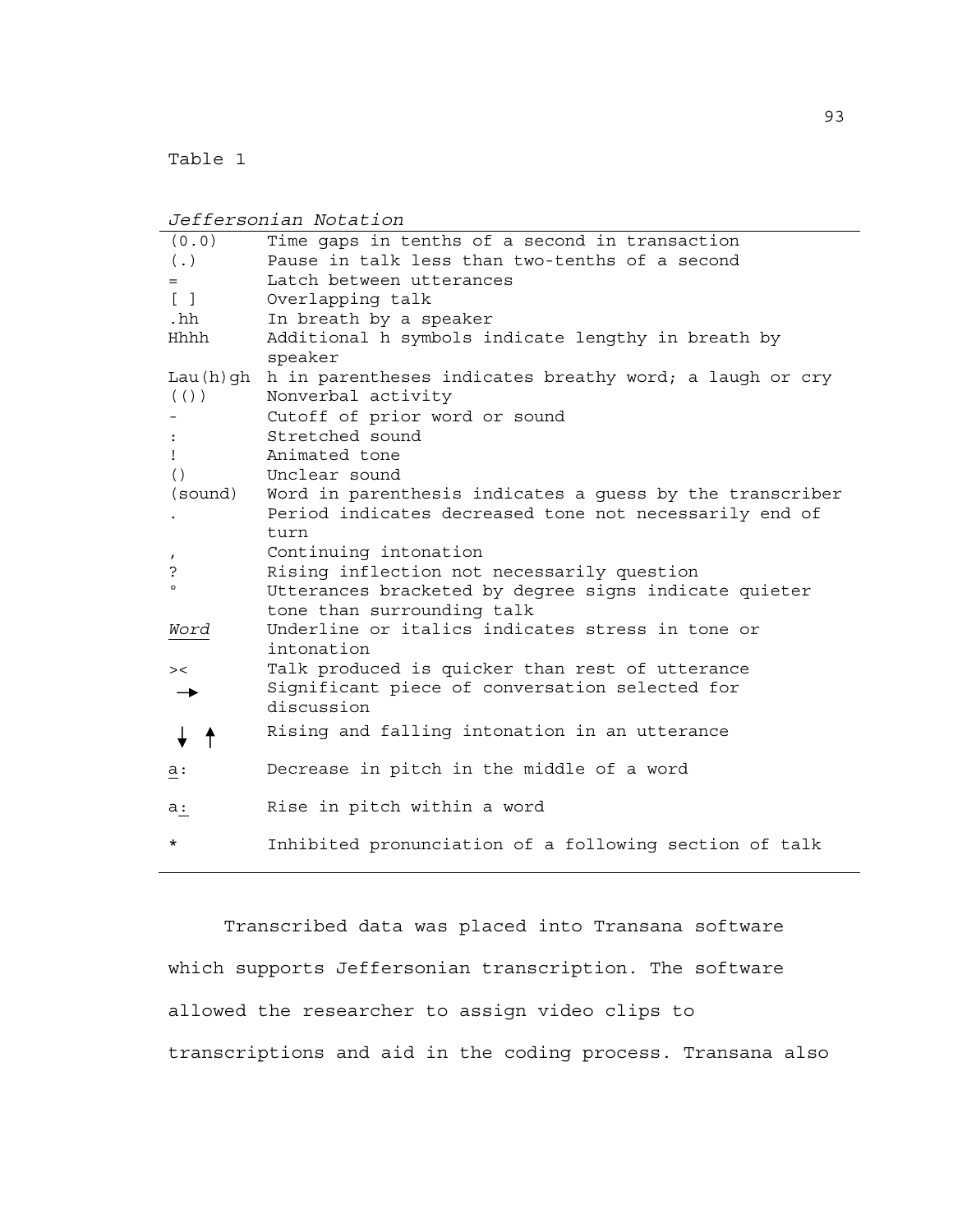allows for note taking and memos that the researcher could refer to at a later date. The program supports the search and retrieval of data. It is believed that utilization of this software in the present study satisfied Hutchby and Wooffitt's (2006) 3-stage model for building analytic accounts including, "First identify a potential object of analytic interest- a conversational device or a sequence type; Second, produce a formal description of an empirical example, concentrating in particular on the sequential environment, in order to try and define what the device or sequence type is *doing*; Third, return to the data collection to refine the description until it becomes a generalized account" (p. 110).

A conceptually clustered matrix table organized by key words, was completed (Miles & Huberman, 1994, p. 182) which allowed the researcher to track and organize specific recognizable interactional devices, what task the device appears intending to do, a field for a specific piece of talk that illustrates the device in action, and researcher comments on stretches of talk. This organization fulfilled the charges set forth in Hutchby and Wooffitt (2006). Lastly, a general chronological research log was kept to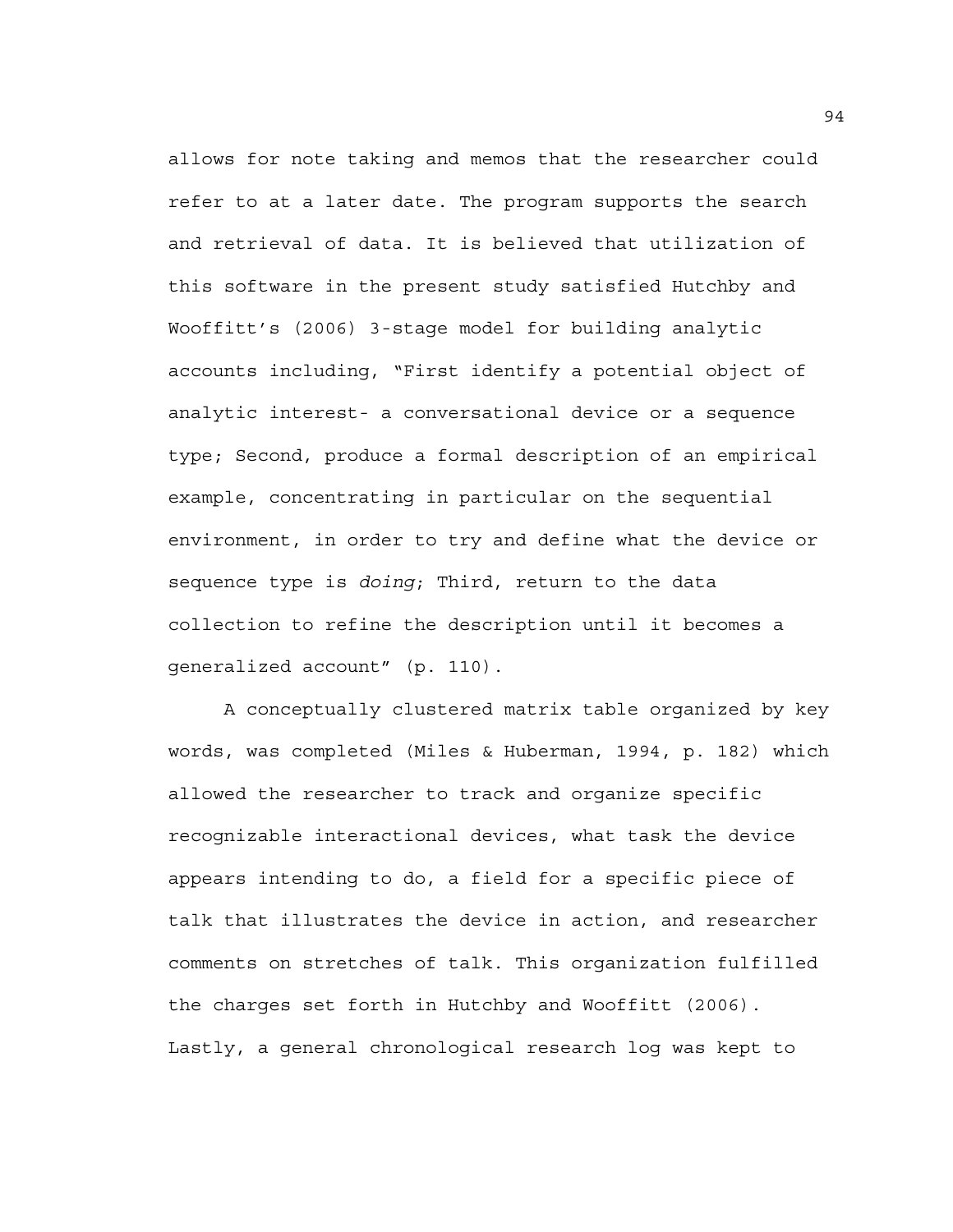document, track, and organize data collection and analysis procedures, as well as reflections on member checks.

Analysis was driven by the CA conventions of talk-ininteraction as well as the devices coined by analysts in the field of institutional CA established through accepted, peer reviewed CA research. The current study maintained as its focus first an acknowledgement of evidence of the widely-accepted CA conventions regarding sequential organization outlined in Schegloff (2007) and others. Second, the data was analyzed for evidence concerning the means by which participants oriented to various categorizations inherent in the mandated structure of the IEP. It is known, based on the legislation outlined in IDEA that certain membership categories are mandated to be present at a legal IEP meeting; the current study looked for the ways in which participants were categorized by others or categorized themselves through their talk. Antaki and Widdicombe (1998) suggested, "The identification of an identity as being relevant to analysis is that which appears relevant to the participants in and through their interaction. In other words, identity must be visibly consequential in the interaction" (p. 5). The corpus of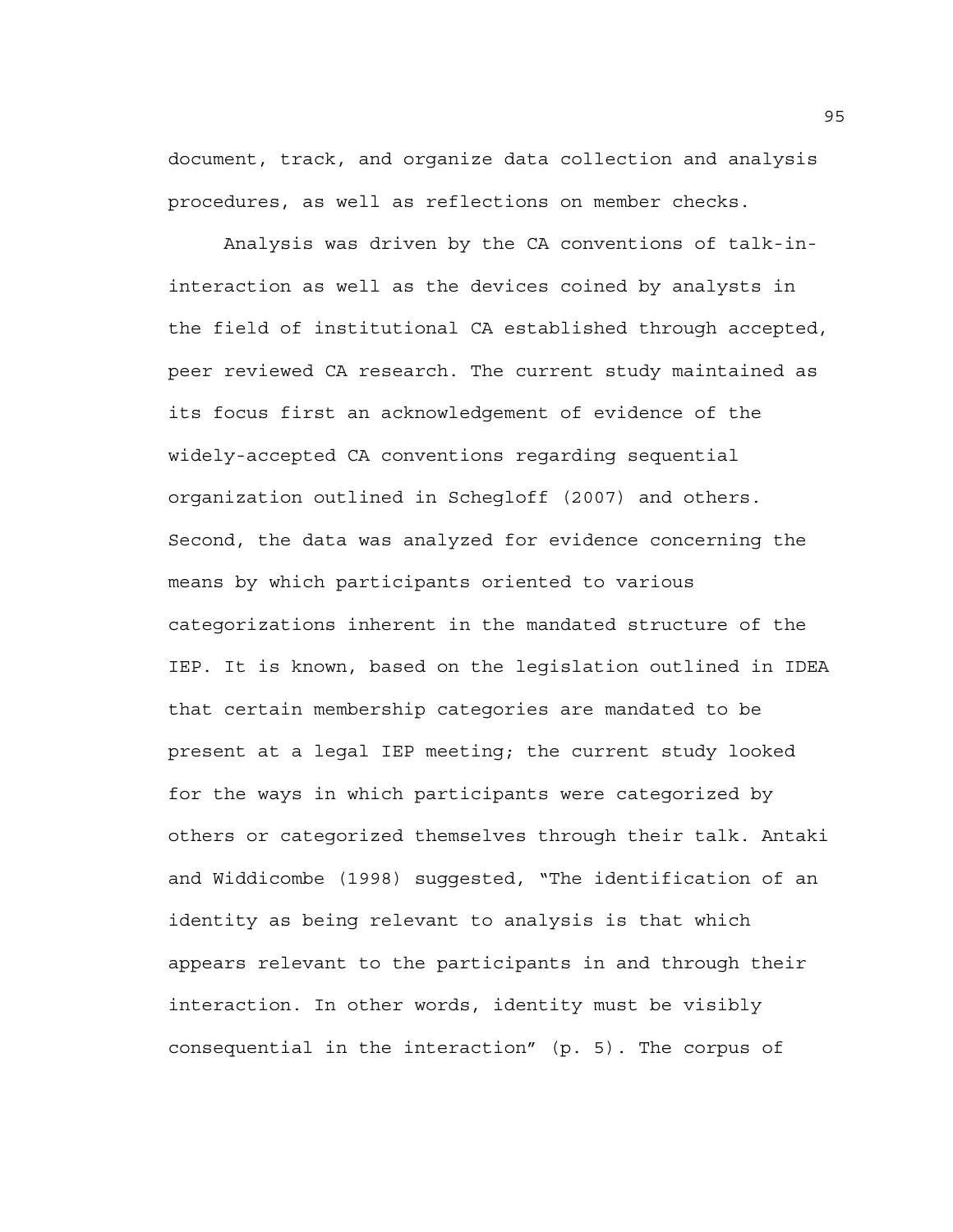research in the field regarding IEPs presents quite clearly the asymmetries inherent in the institutional context. Data in the current study was analyzed looking for the ways in which these asymmetries were evident and demonstrable through the talk of the participants.

The following list of constructs provided a foundation to begin rigorous analysis of transcribed data. It should be mentioned that the list was not exclusive and any and all changes or additions to the list based on what the data reveals were highlighted. The comparison of the actual data to the established list of conventions along with the stretches of talk which reflect the specific interests of the research remained the basis for analysis. Stretches of talk revealed participant orientation to both the proximal domain (e.g. roles in discourse) and how orientation to the distal domain (e.g. roles in the situational, institutional context of the IEP) became demonstrable through talk (Zimmerman in Antaki and Widdicombe, 1998, p. 87). Of particular import in the approach to the data was how and what the orientations of participants in the IEP brought to bear on the decision of student placement.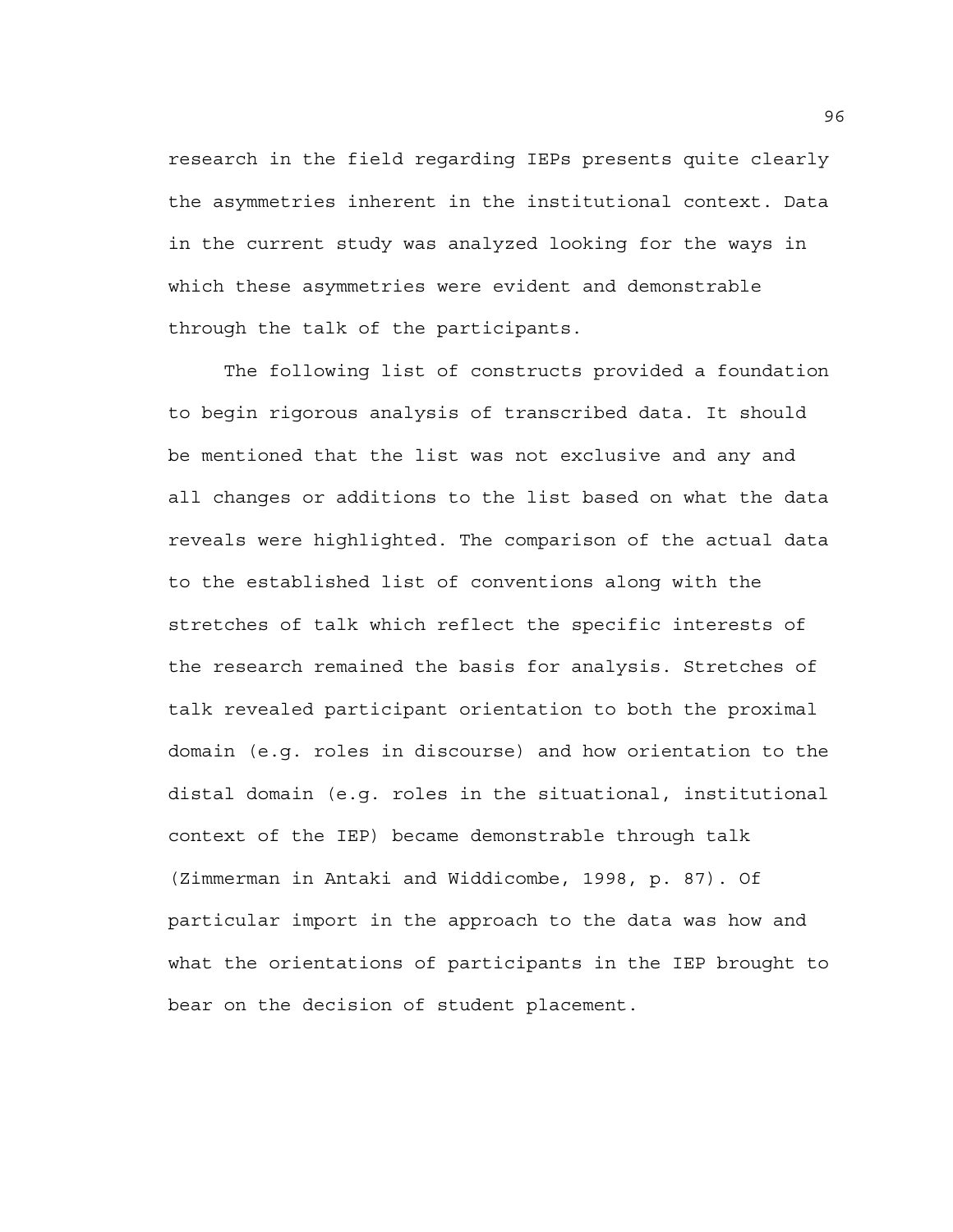*Core CA utterances/interaction devices (Proximal Domain):* 

Greeting/reciprocation Summons/acknowledgement Request/compliance Assertion/agreement Question/answer Invitation- acceptance/declination Offer-acceptance/declination Assessment-agreement/disagreement Uptake Reformulation Openings Pre-requests Closings Active response tokens- yes, uhhuh, mmmhmm, right (Hepburn, 2005, p. 266) Silence- pauses, non-uptake or allowing one to finish a story (Hepburn, 2005, p. 263)

*Categorical membership indicators (Distal Domain)* 

Evidence of feelings Associations Obligations Affiliations

 *Asymmetries made visible (Distal Domain)* 

```
Professional non-professional roles referenced 
Power asymmetries hinted at 
Blatantly displayed asymmetries 
Signs of acquiescence by non-professionals 
Signs of shepherding by professionals
```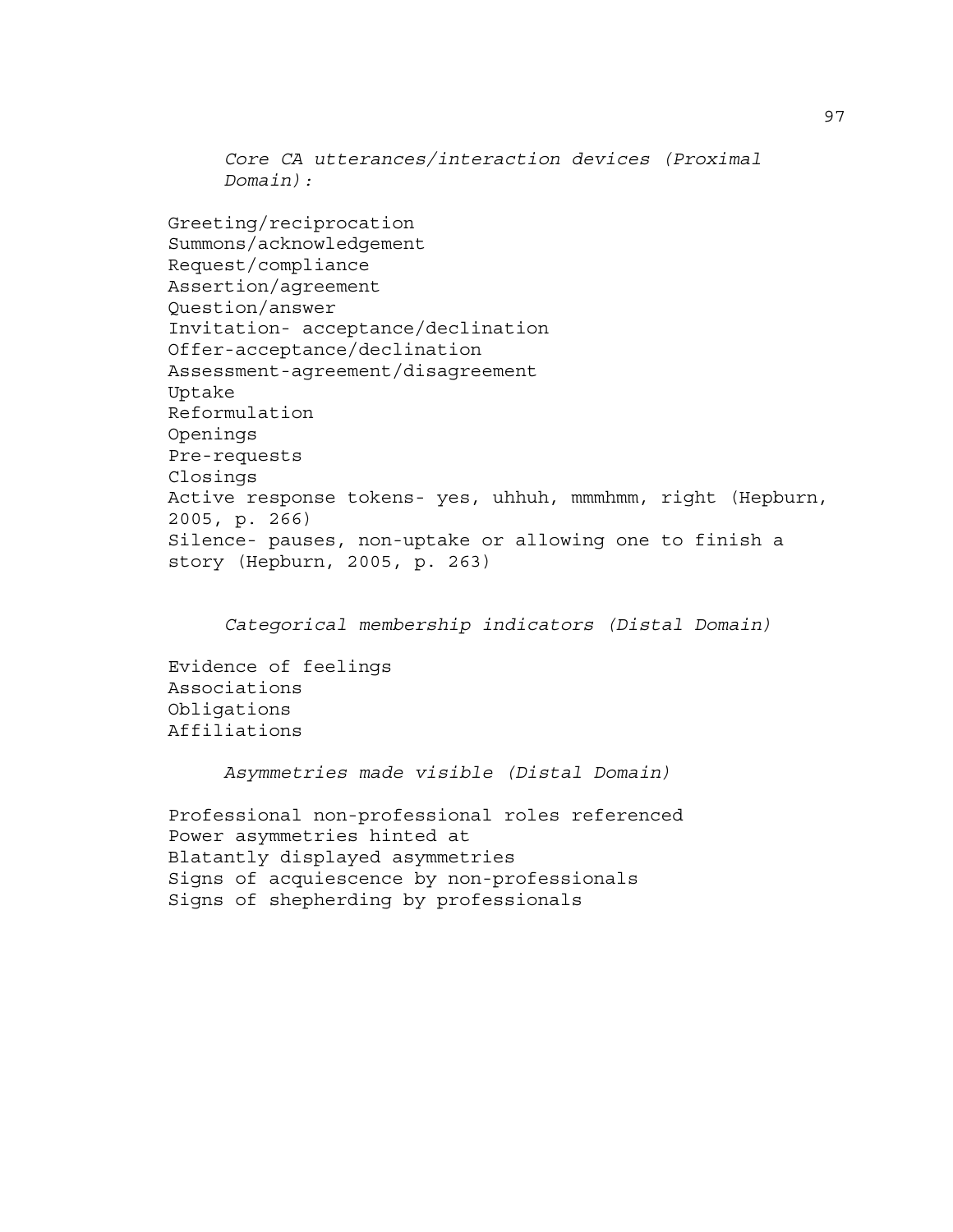*Threats to Quality* 

 Merriam (1998) stated, "All research is concerned with producing valid and reliable knowledge in an ethical manner. Being able to trust research results is especially important to professionals in applied fields, such as education" (p. 198). The current study attempted at each step in its process to remain true to the charge presented by Merriam. By so doing, the study attempted to meet Merriam's steps for ensuring internal and external validity, and reliability. The study took steps to ensure that all research, treatment of participants, and data was handled in an ethical manner.

 It is suggested in Merriam (1998) that internal validity can be ensured by triangulating data, employing member checks, providing for long-term observation, peer examination, participatory or collaborative modes of research, and accounting for researcher's bias (p. 205). The current study employed all of the above listed means in the following manner. Multiple methods were used to confirm findings emergent in the data. Emerging findings were shared with participants when possible to confirm the validity of the assertions of the researcher. Also, peer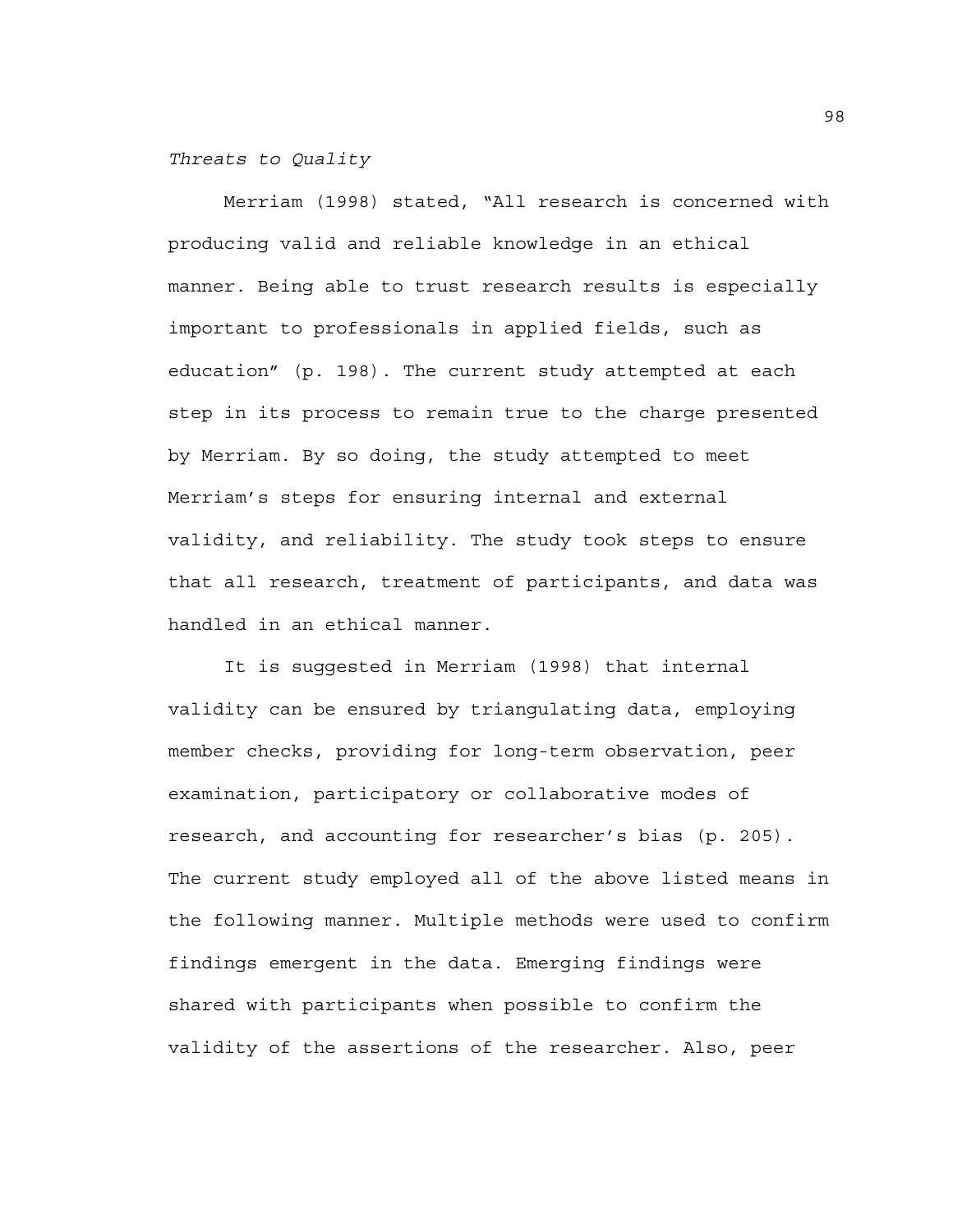examination was utilized as other members of the conversation analytic community were called on to review stretches of conversation to confirm the validity of the findings. The collection of analysts pouring over initial findings and assertions strengthened and deepened emergent findings and added value to the research.

 From the point of conceptualization, this study has involved the participation of professionals in the field of special education programming, parents of students with disabilities and leading conversation analysts. The main interest in the study arose from discussions with professionals dissatisfied with the nebulous, moving target which is the successful IEP. The need and interest for the study has been confirmed by others in the field of conversation analysis based on discussions of the practice and what the current research in the field of education has yielded in the past five to seven years. There has been support from conversation analysts contacted regarding the current study and a commitment from practitioners to aid in whatever way possible to help the study become a strong contribution to the field. With the number of eyes on the project as well as the hands involved from participants to

99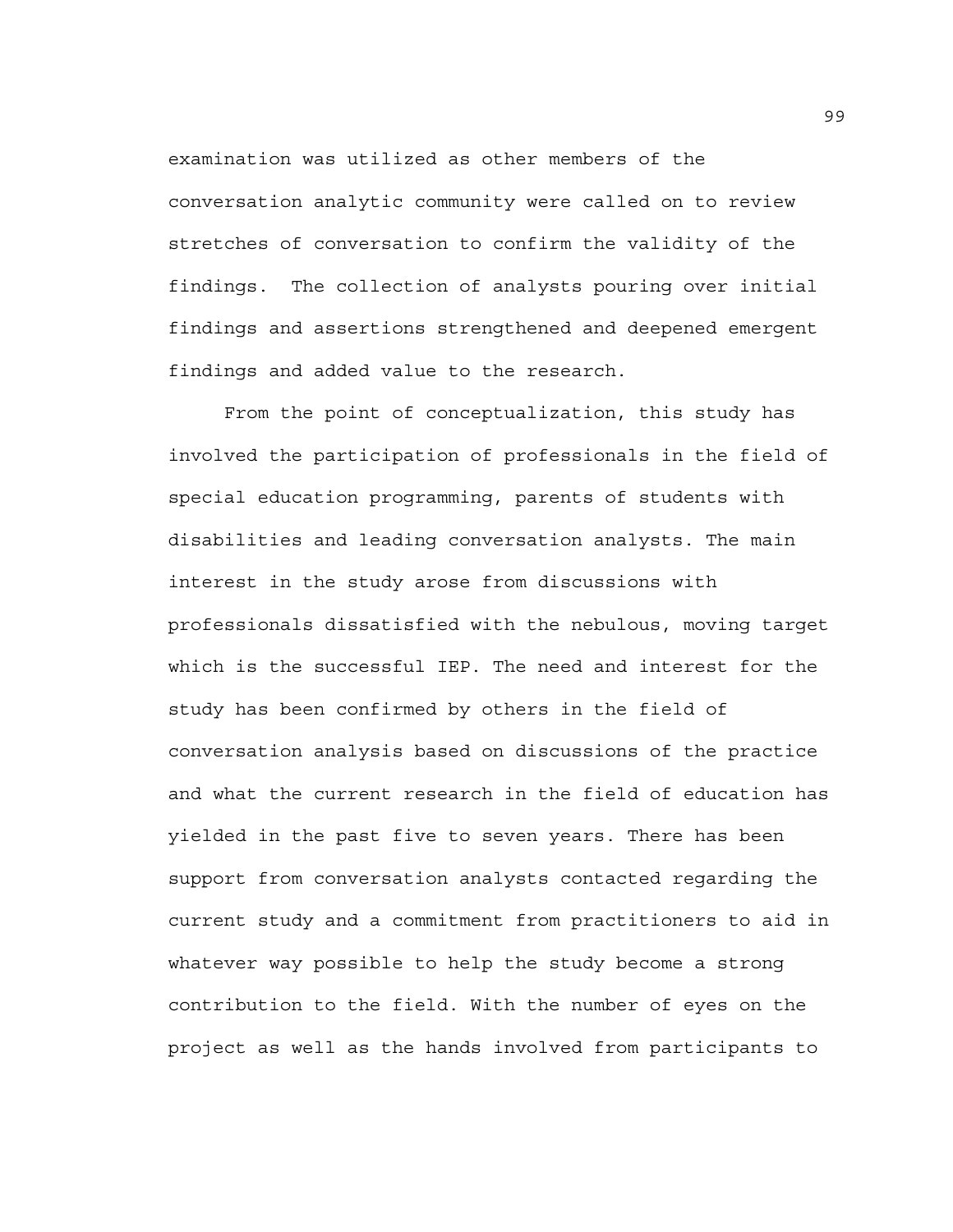practitioners, it is believed the research will produce internally valid results.

 Merriam (1998) pointed to difficulties inherent in achieving external validity in qualitative case study research due to the lack of clear generalizations to other settings (p. 209). This is especially true in the case of CA studies which maintain as an expressed focus, the tacit, locally constructed, context specific nature of talk-ininteraction (Ten Have, 1999, Hutchby & Wooffitt, 1998). It is recognized that external validity in the current study would ultimately be difficult to achieve. Thus, the research made no claim that findings can and should be generalized to other settings with different participants.

Reliability with respect to qualitative research has as its focus not the generalizability with outcomes in other studies and cases, but rather, a dependable and replicable set of outcomes based on the data within the study (Merriam, 1998, p. 206). In other words, the findings of the current study should hold true after repeated analysis of the data by multiple researchers. Again, it was hoped that extensive and multiple looks at data would provide solid, reliable conclusions on what the data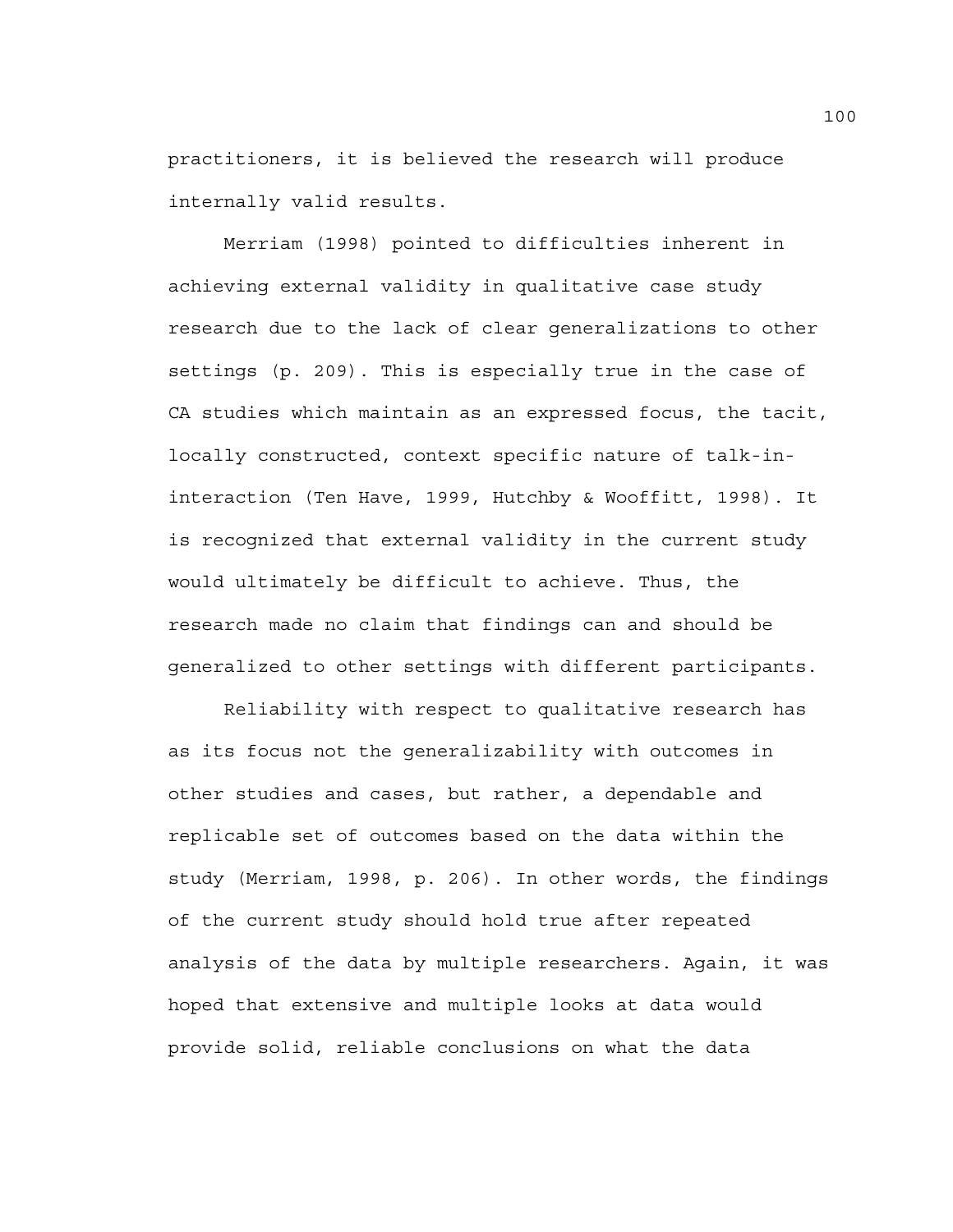yields. The work of the conversation analyst relies heavily on the researcher's ability to apply objective, common sense knowledge to data sets in the study (Hutchby & Wooffitt, 2006, p. 112). Multiple analysts looking at the same data only strengthened the current study in this regard.

### *Feasibility*

 The current study recognized the inherent biases that exist in cases where the researcher is conducting research in their own familiar context. Hatch (2002) argued that, "It is just too difficult to balance the sometimesconflicting roles of researcher and educator when the enactment of both roles is required in the same setting. It is just too difficult for educators to pull back from their insider perspectives and see things with the eyes of the researcher" (p. 47). The context identified as suitable for the current study was indeed the IEP meeting setting, however, IEP meetings which occur in buildings personally unfamiliar to the researcher. The meetings in buildings chosen for study in the current research were those accessible to the researcher but not personally or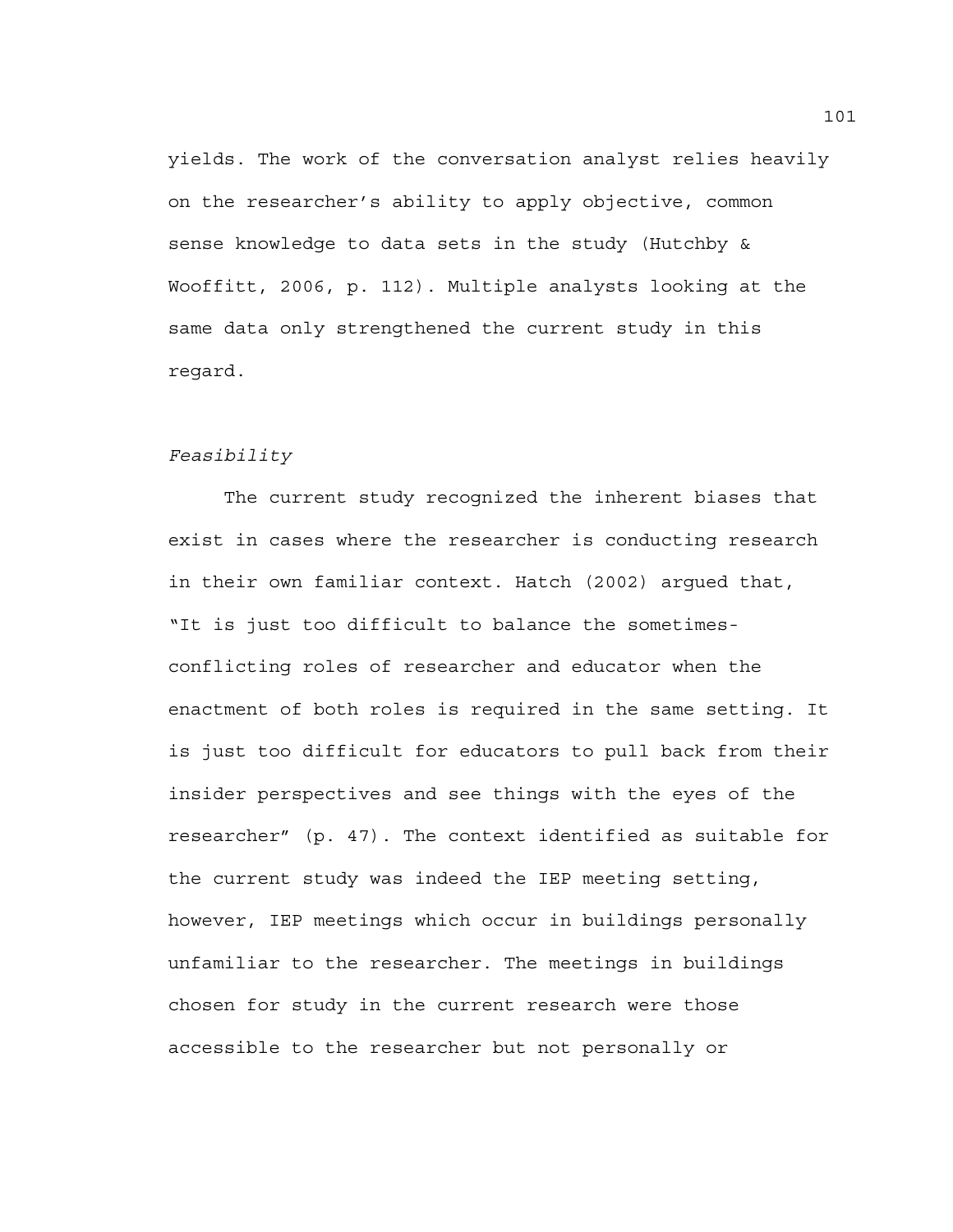professionally related to, or impacted by, the researcher in any way.

## *Ethics*

 This study maintained as a primary concern the fair and ethical treatment of participants at every stage of the research. In the current study, the researcher filled the role of inactive observer. Because the researcher in no way reacted to, responded to, or interacted with participants, risk to participants during data collection was drastically minimized. Throughout the data collection and analysis phases of the study, data remained transparent to all research participants to maintain confidence that contributed words were not misrepresented in any way. All university, professional, and federal regulations regarding safe research practice were adhered to and maintained throughout the course of the research. All Walden University Institutional Review Board guidelines and procedures were understood and followed as well as the rights of participants' educational records and placement respected by means of the Family Educational Rights and Privacy Act(FERPA) (34 CFR § 99.31). Due to the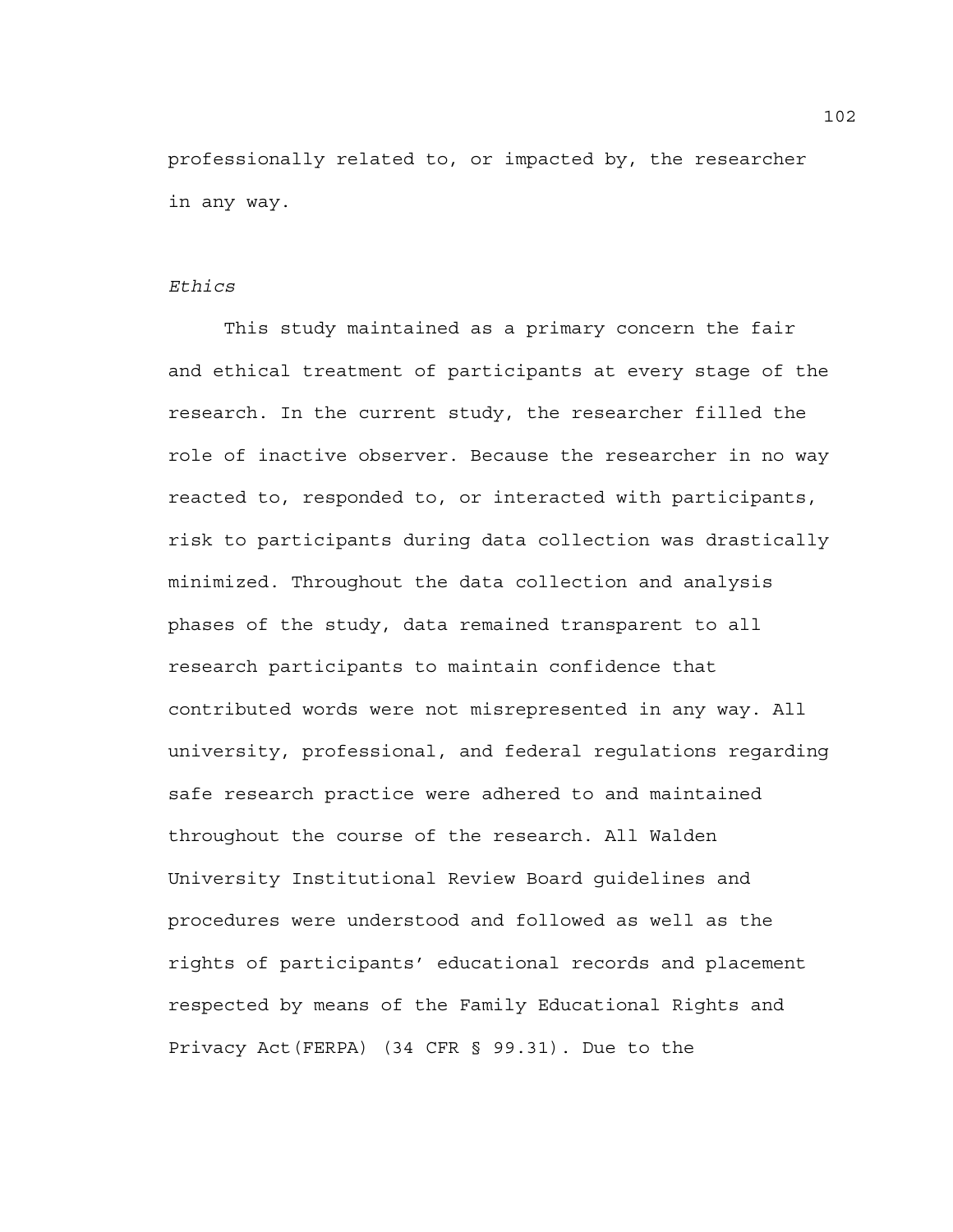confidential and personal nature of the students' educational placement, anonymity was maintained throughout the data collection, analysis, and reporting process.

 It was recognized that ethical dilemmas are present in the data collection phase of research, particularly pertaining to researcher in the observation role. Merriam (1998) suggested that the researcher's presence can in many ways shape the outcomes of the very events under study (p. 215). The researcher in the present study recognized the potential impact of researcher presence in the IEP meeting and established as clearly as possible at the time of consent that: 1) The researcher would in no way interact or interfere with the participants and proceedings in the IEP meeting; 2) The researcher's intent was to objectively capture the words and actions of participants in the meeting as they themselves intended them, 3) The research questions were visible to the participants and would be explained at anytime prior to or immediately following the IEP meeting.

103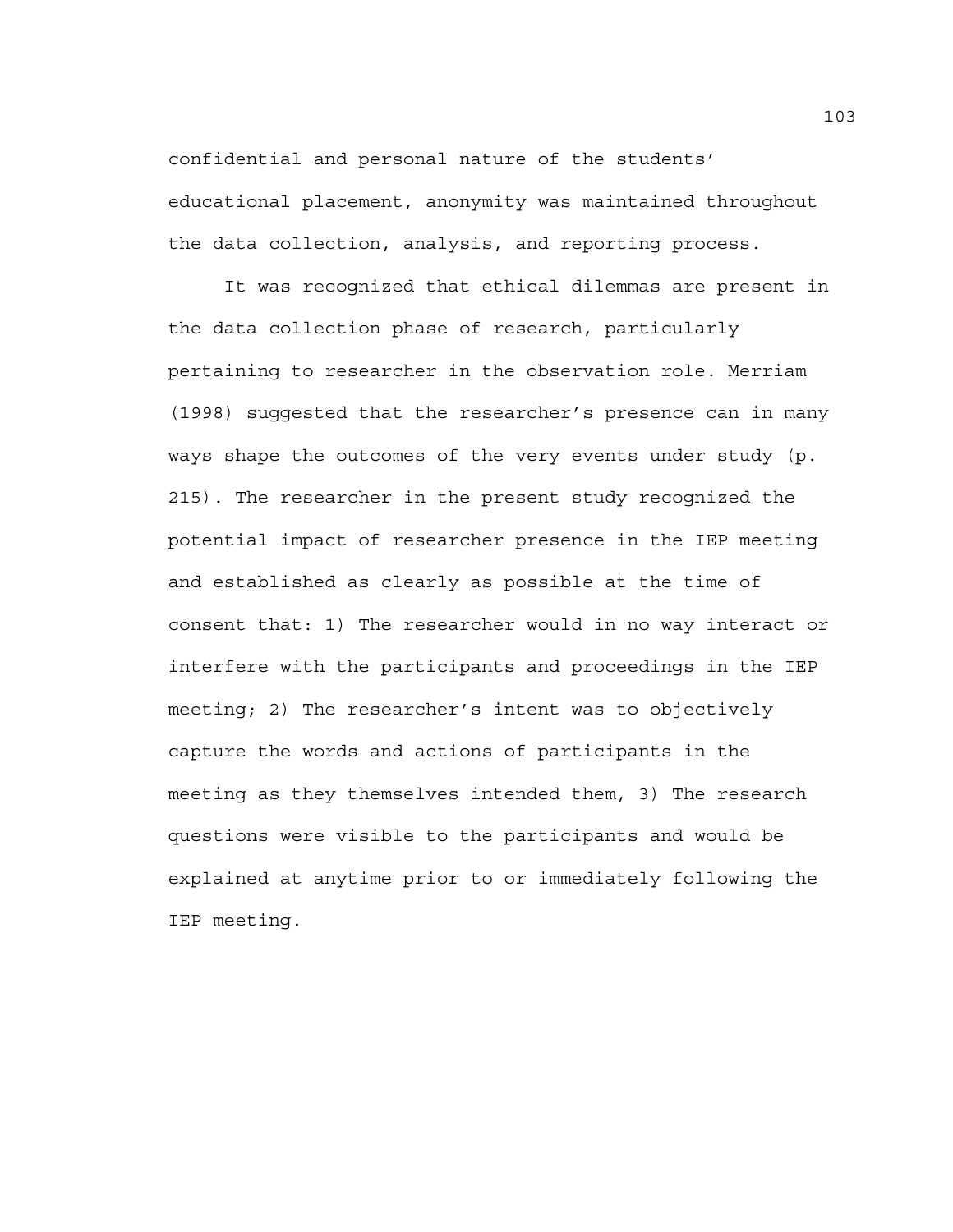#### Summary

 The preceding chapter has had as its primary aim the grounding of the current research in the qualitative design and case study tradition. An argument was provided for the framing of this research in the qualitative design expressing the necessity of such an approach due to the tacit, personal, locally produced data that CA methodology requires. The case study tradition was presented for what appeared to be an obvious adherence to the guidelines presented in Merriam (1998), Hatch (2002), and Creswell (1998). The quantitative design was rejected, with rationale, as an appropriate research method given the nature and concerns of the current study.

 The current chapter attempted to outline the methodological steps that were taken in the current study outlining the participants necessary to complete the research as well as the researcher's role throughout the data collection process. The digital audio and video tools were revealed that captured the interaction of the participants in the IEP meetings. The data collection and analysis procedures were presented along with a plan for organizing emergent themes and patterns as well as the

104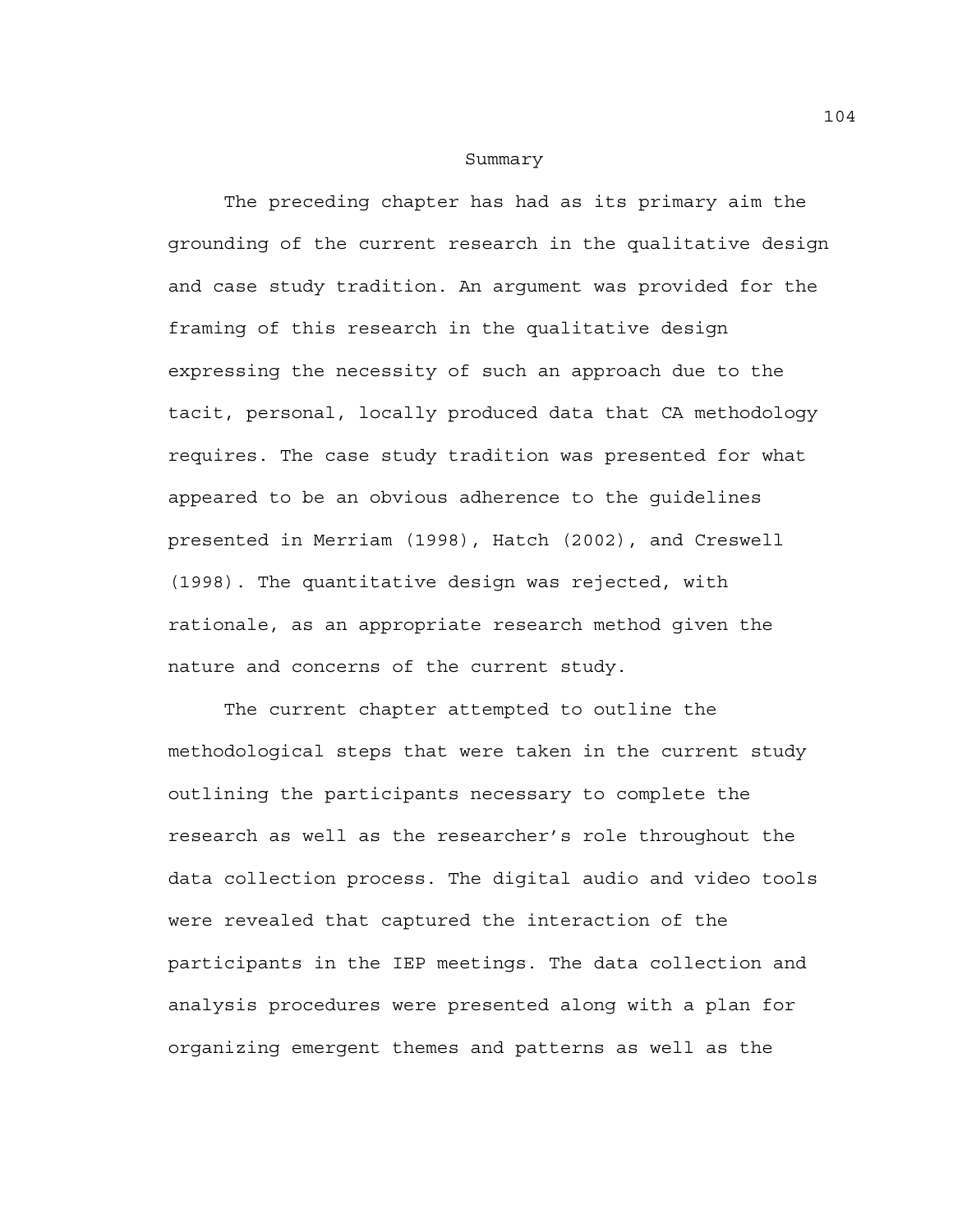research log that contained the researcher's thoughts and reflections as the research proceeded.

 Threats to quality were explored and responded to. The issues regarding internal and external validity were discussed with the particular concerns of the CA methodology expressed. The issue of reliability was addressed and the deficits of qualitative case studies in producing cross-context generalizations wrestled with. The chapter presented the notion of producing research that is reliable not necessarily across contexts, but rather, yields results that are replicable locally when looking at the same data set. The benefits of multiple analysts looking at the same data when determining significant analytic results was also considered as a strength in maintaining a quality, rigorous study.

 A discussion regarding feasibility in the current study was outlined and a rationale for the participants for the case study provided. Based on the guidance provided in Hatch (2002) regarding feasibility, it was indicated that though accessibility to the researcher's place of employment would provide some ease in conducting the initial phases of the research, there would be inherent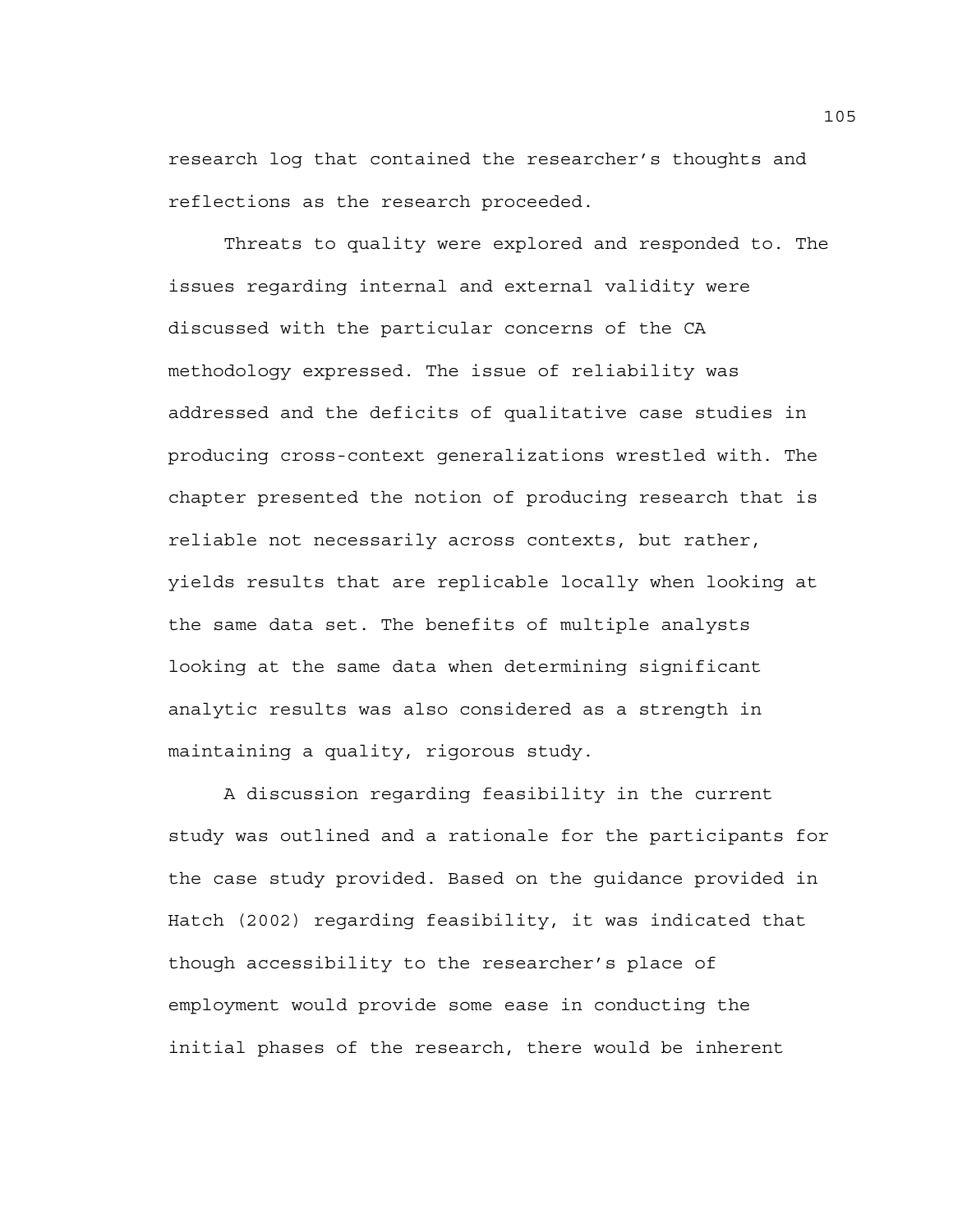biases and other issues concerning this choice. It was therefore indicated that the current research would be conducted at various sites in greater Detroit, MI that are in no way affiliated with or professionally or personally connected to the researcher. According to Hatch, "Capturing what insiders take for granted is one of the objectives of qualitative work. If the researcher is also an insider, that which is taken for granted may never come to the surface" (p. 48).

 Chapter 3 of this dissertation addressed the ethical issues inherent in conducting research involving human subjects. Specific to the case study tradition where the researcher acts as observer, issues abound whereby participant confidentiality could be breached and or participants could be directly or indirectly harmed by the research conducted. In response to these issues, it was indicated that in the current study research would not be conducted until proper university IRB approval was granted. Due to the nature of the research involving the confidential educational lives of children all FERPA guidelines would be strictly adhered to. The issue of the researcher in observer role was addressed by outlining the

106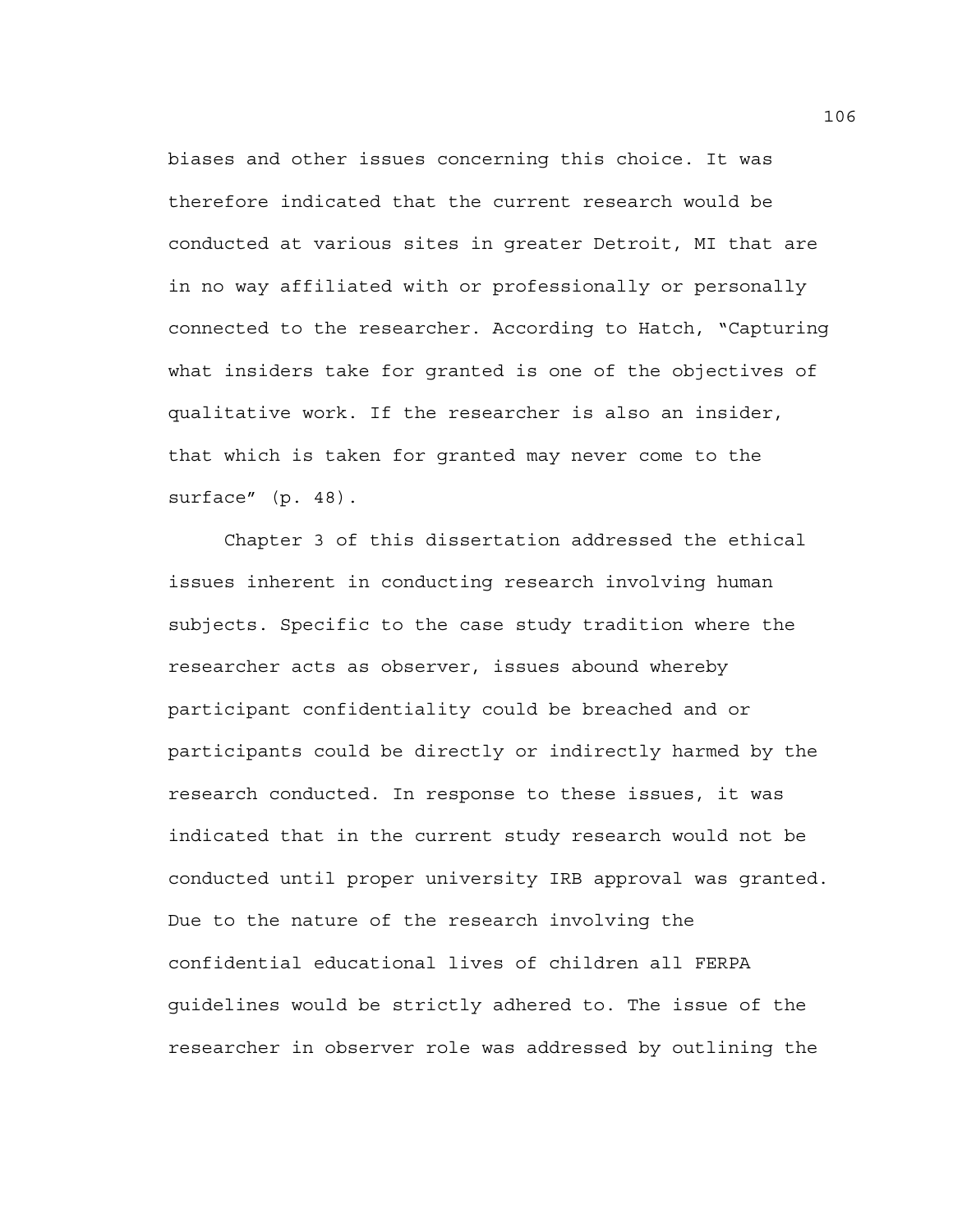steps which will be taken to inform participants as to the nature of the research as well as clearly establishing the researcher's part in the process. The researcher intends to keep all data as accessible to participants as possible as to assuage any fear that words are misconstrued or that the participants themselves might in any way be misrepresented.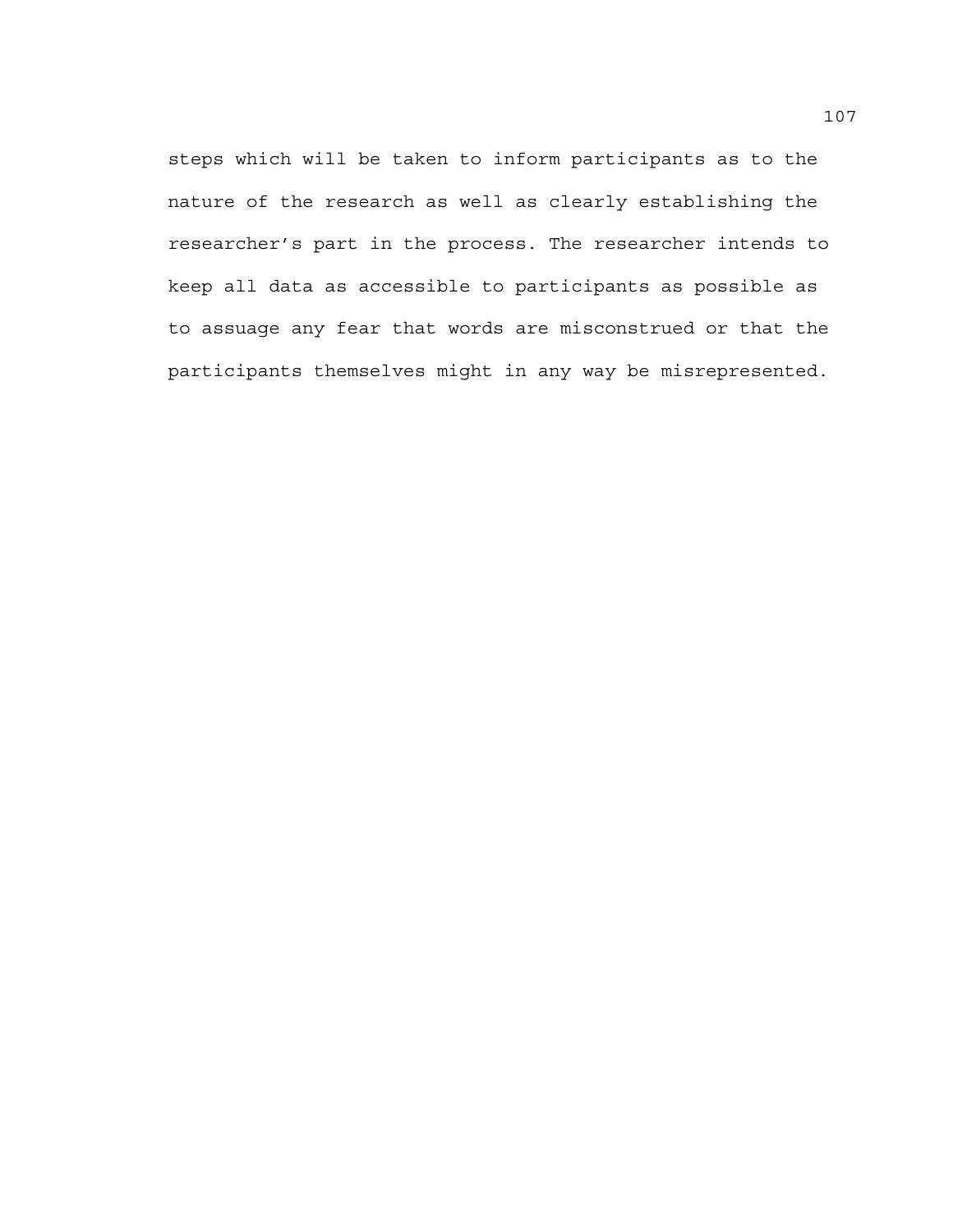#### CHAPTER 4:

#### RESULTS AND FINDINGS

## Introduction

 Chapter 4 begins with a restatement of the purpose of the current study, followed by the research questions. A discussion of the data collection and initial analytic procedures highlights the process by which data were captured, catalogued, and finally coded into collections suitable for analysis. A summary table of coding is presented indicating the number of clips that were assigned to each code as well as the duration of each clip included. The list of established conventions outlined in chapters 1 and 3 form the basis for comparison with the patterns and phenomena which emerged during analysis. Stretches of talk which provided evidence for findings are presented with explanation, and the research questions which drove the collection of data are each addressed with responses framed by emergent findings through analysis.

## Purpose of the Study

The purpose of this case study was to capture and analyze the conversation among participants collaborating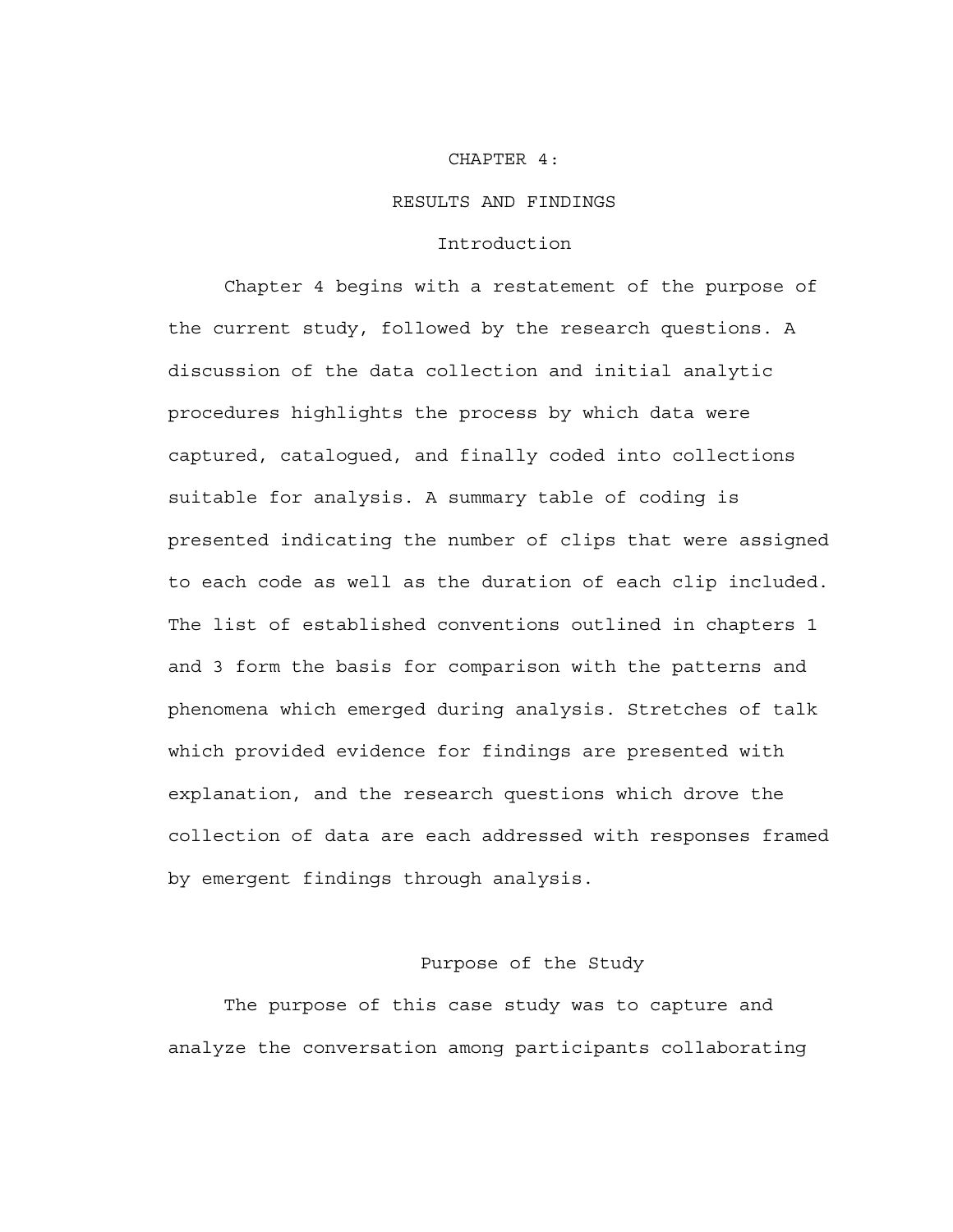in IEP team meetings in urban schools in the greater Detroit area. The study investigated how participants in IEP meetings converse, co-create meaning, employ elements of interactional strategies to assert points, understand each other, identify with and orient to different membership categories relevant to the meeting, as well as highlighting evidence of power asymmetries in the meetings. Of interest in the present study was the interaction occurring just prior to the decision to place a child into special education, disqualify a child, or alter a child's existing special education placement. Along with the interaction of the participants in the IEP meeting, the identity categories demonstrable through interaction, the orientation of the participants to visible asymmetries in the conversation was also analyzed.

The commitment of the current study remains to the qualitative tradition with a focus on conversation analysis as a means of capturing the interactional data. To push Peters's (2003) work a bit further, the current study attempted to objectively capture examples of how participants orient to the social milieu and structure, as well as the asymmetries potentially found therein. The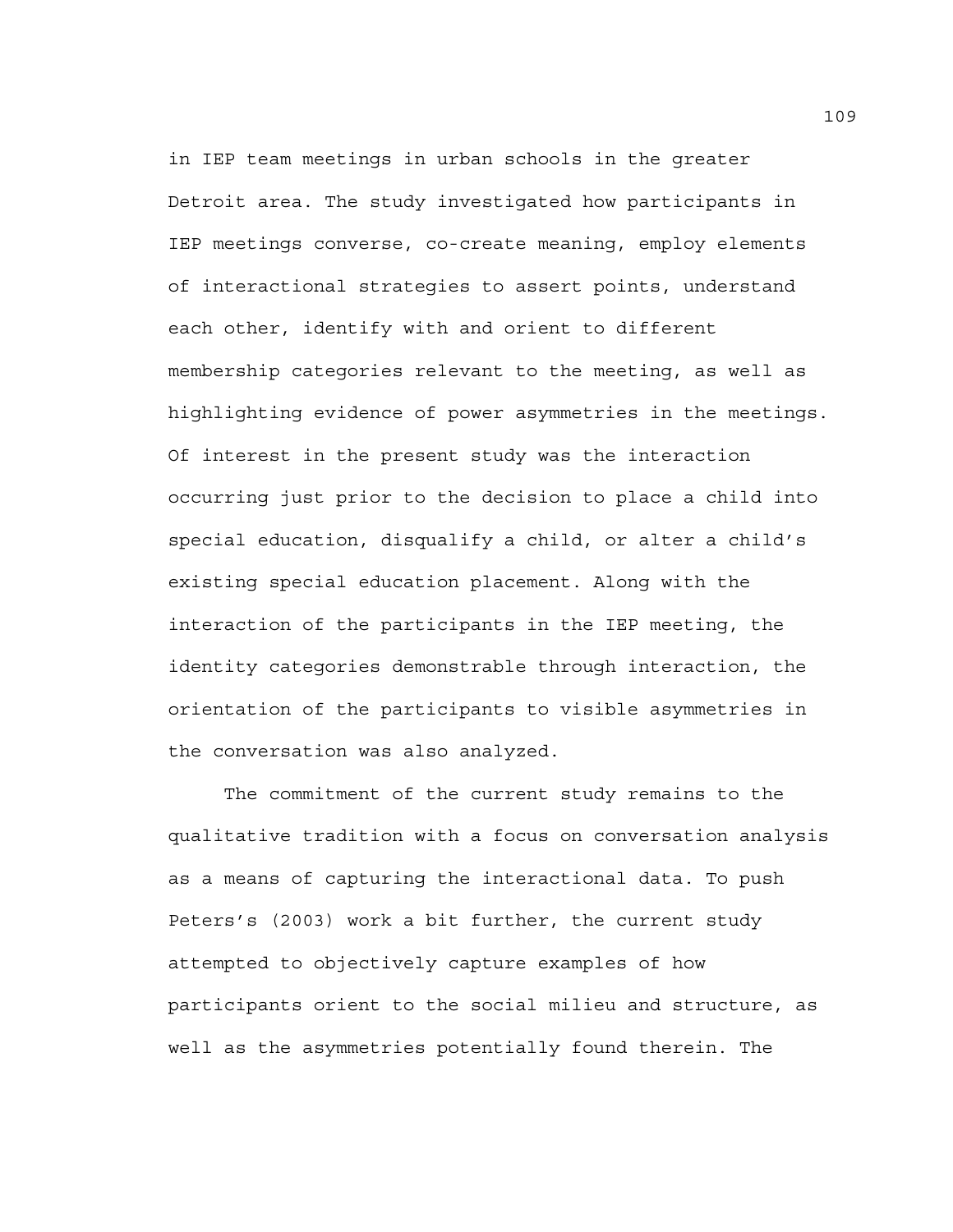study analyzed the data in the applied CA methodology and ultimately revealed the turn-taking behaviors, perspective displays, and repair structures employed by participants, in situ.

### Research Questions

 1. What conversational structures are evident in the delivery of information to participants on which decision of placement is based (e.g., Greeting/reciprocation, Summons/acknowledgement, Request/compliance,

Assertion/agreement)?

 2. How are turns allocated and questions asked and answered (e.g., Question/answer, Invitationacceptance/declination, Assessment-agreement/disagreement)?

 3. How do participants in the IEP make relevant their membership to categories: professional, parent, general education teacher, special education teacher, school psychologist or other qualified examiner, and so forth?

 4. How do membership categories function in establishing interaction leading to the decision of placement (analysis will include associations to the above categories through evidence of feelings, beliefs, assertions, obligations, and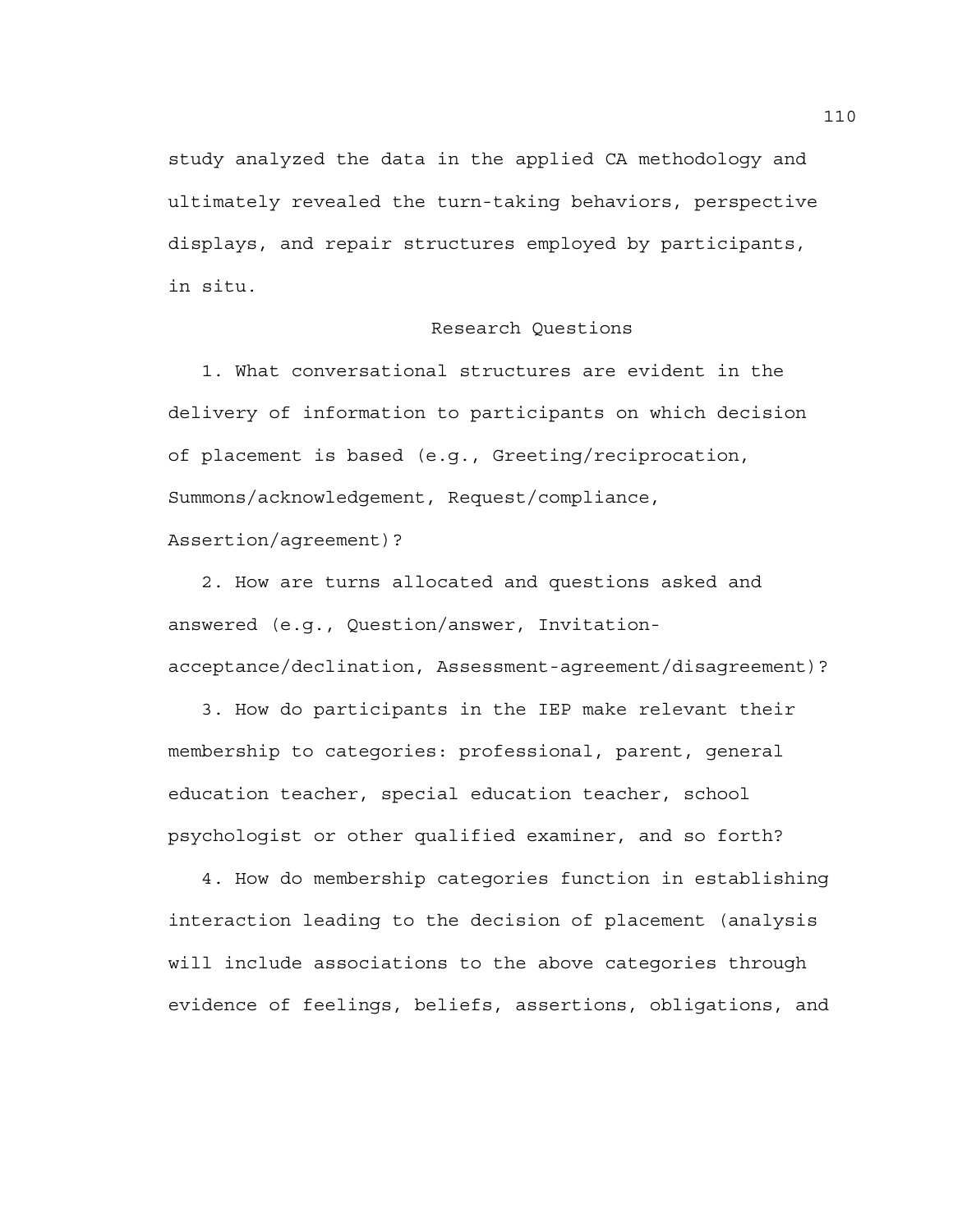so on, relevant to the context of the meeting and the act of placing the child)?

5. How do participants orient to the asymmetries inherent in the institutional setting of the IEP demonstrable through their talk (asymmetries commonly associated with institutional setting involving parents and professionals was explored)?

# Data Collection

The goal of the current study was to capture the conversation among participants in situation during IEP meetings as it naturally unfolds. Approximately 6 hours of data from 13 IEP meetings occurring at three urban schools in the greater Detroit area, was captured utilizing digital audio and video recording devices, and the researcher remained an objective, silent, passive participant in the data collection process. Data collection began after all consent and cooperation documentation was collected, and conversation began to unfold. Data collection ended at formal close of the IEP meeting, or at which time the participants indicated that they wanted to discontinue recording. Participants were asked if they wished to view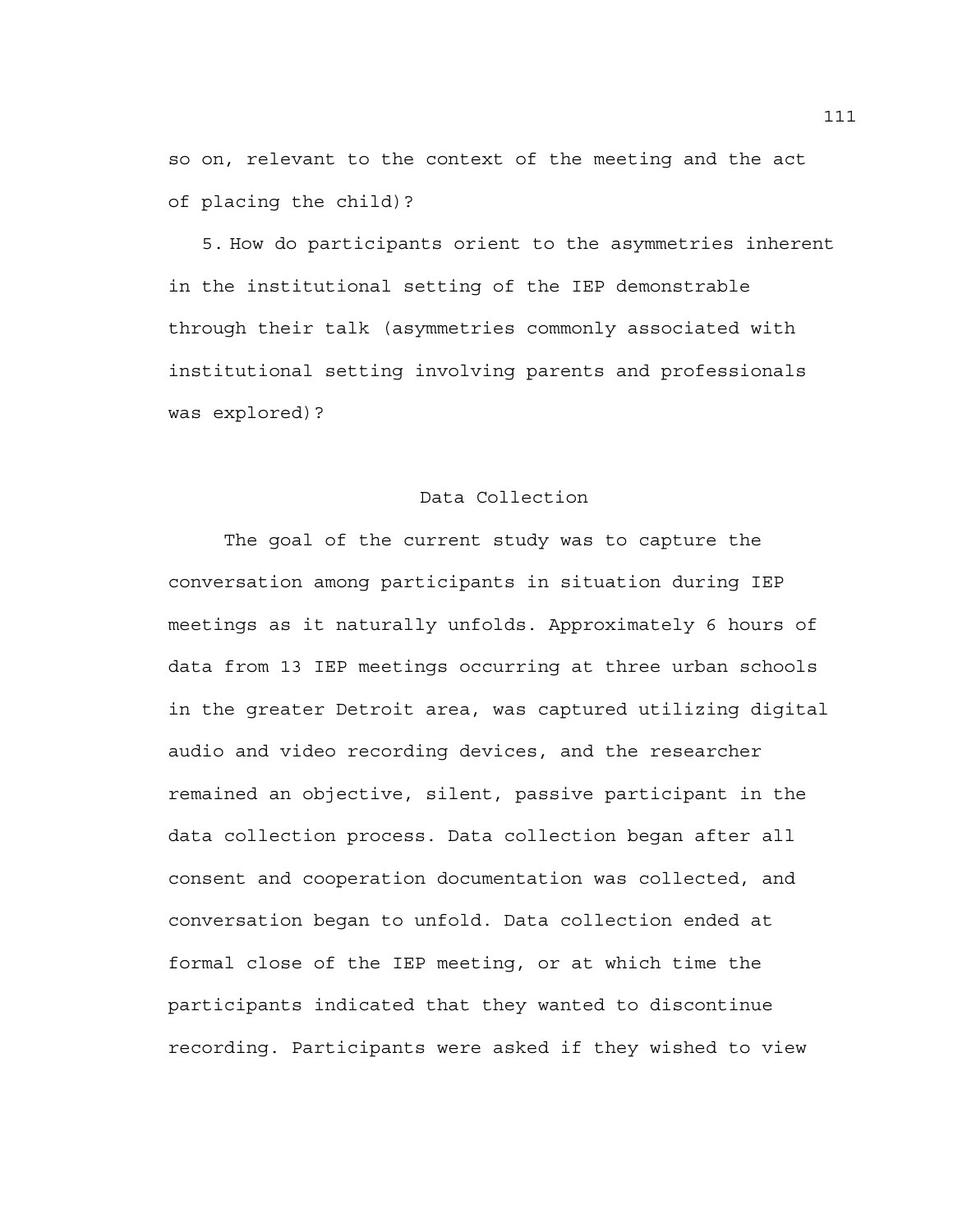the data and participate in the member check process. In the current study, only the school psychologist, who was present at all of the meetings, agreed to participate in the member check process. Transcripts were reviewed and validated by the participant.

### Data Analysis

The foundational work in conversation analysis by Sacks, Schegloff and Jefferson, provided the tools for considering the turn-by-turn interaction of participants in IEP meetings. Conversation analysis requires a careful consideration of the sequences in talk as they unfold naturally in conversation. The work that is accomplished between participants in talk is the rich data sought by conversation analysis as it yields the information necessary to draw conclusions regarding what participants hope will be accomplished through their efforts. Later work in CA by Drew, Heritage, Hutchby and Wooffitt, Antaki and others considered the context in which conversation takes place as having specific bearing on the work accomplished. In the current study, it was the IEP meeting; the mandated, presumably collaborative gathering of professionals and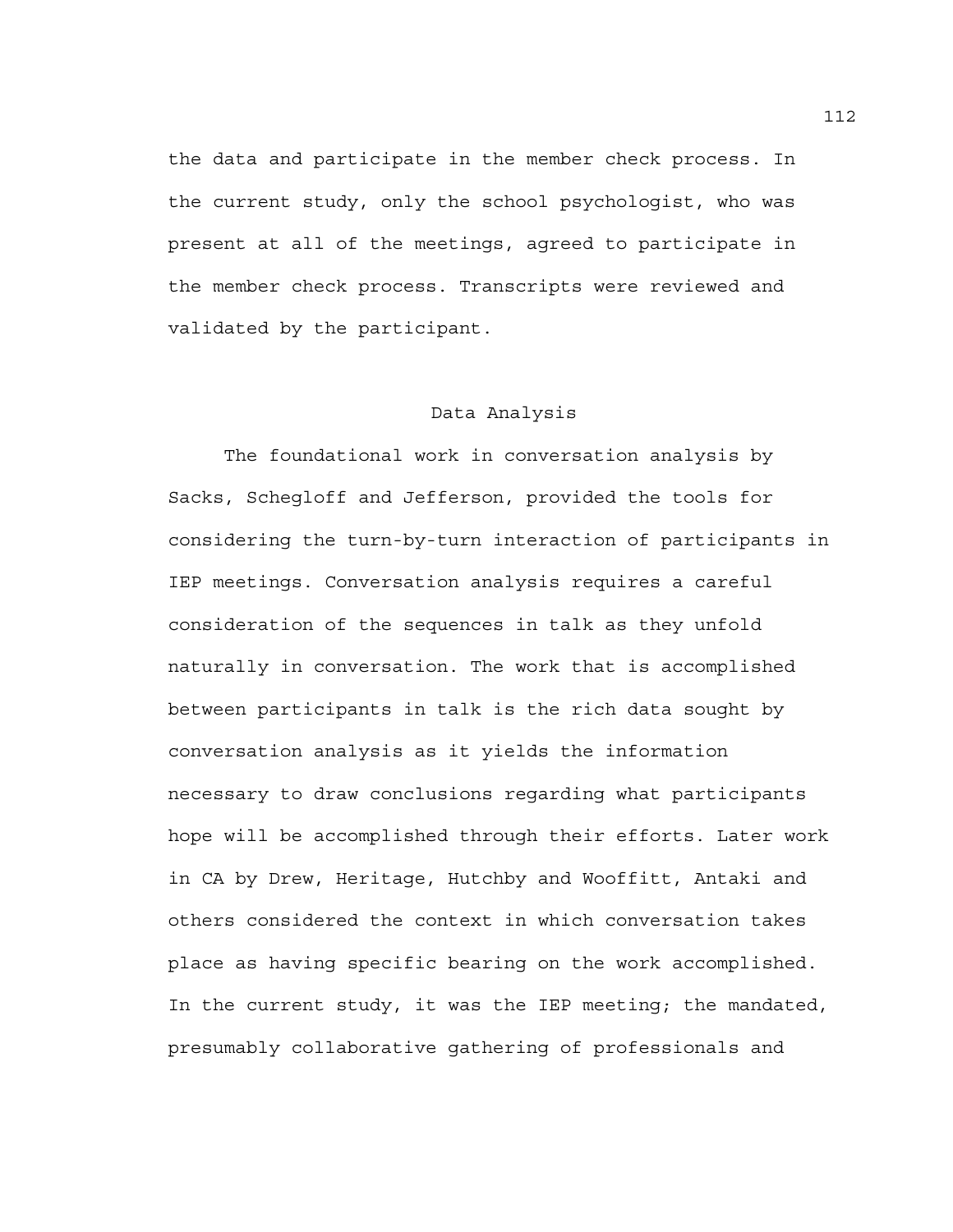parents charged with the educational placement of a child, that was the context of analysis. All captured data was transcribed by the researcher in the Jeffersonian notation method; a preferred CA notation system, and audio, video, and transcriptions were uploaded into Transana 2.22 developed by Fassnacht and Woods (2008) at the University of Wisconsin.

Once in Transana, data were viewed multiple times by the researcher as they pertained to what Zimmerman (1998) referred to as the proximal and distal domains. Core CA utterances were observed and noted, categorical membership indicators were highlighted and instances of visible asymmetries inherent in the institutional context were coded and assigned to collections. The research questions presented in chapters 1 and 3 along with the focus of the decision of student placement provided the context for analysis of interactional and situational participant talk.

Reflective journaling took place throughout analysis to capture the researcher's thinking and rationale behind the selection of coding of phenomena as they emerged (see appendix for complete time-stamped notes). Over 150 conversation clips were captured and organized into coded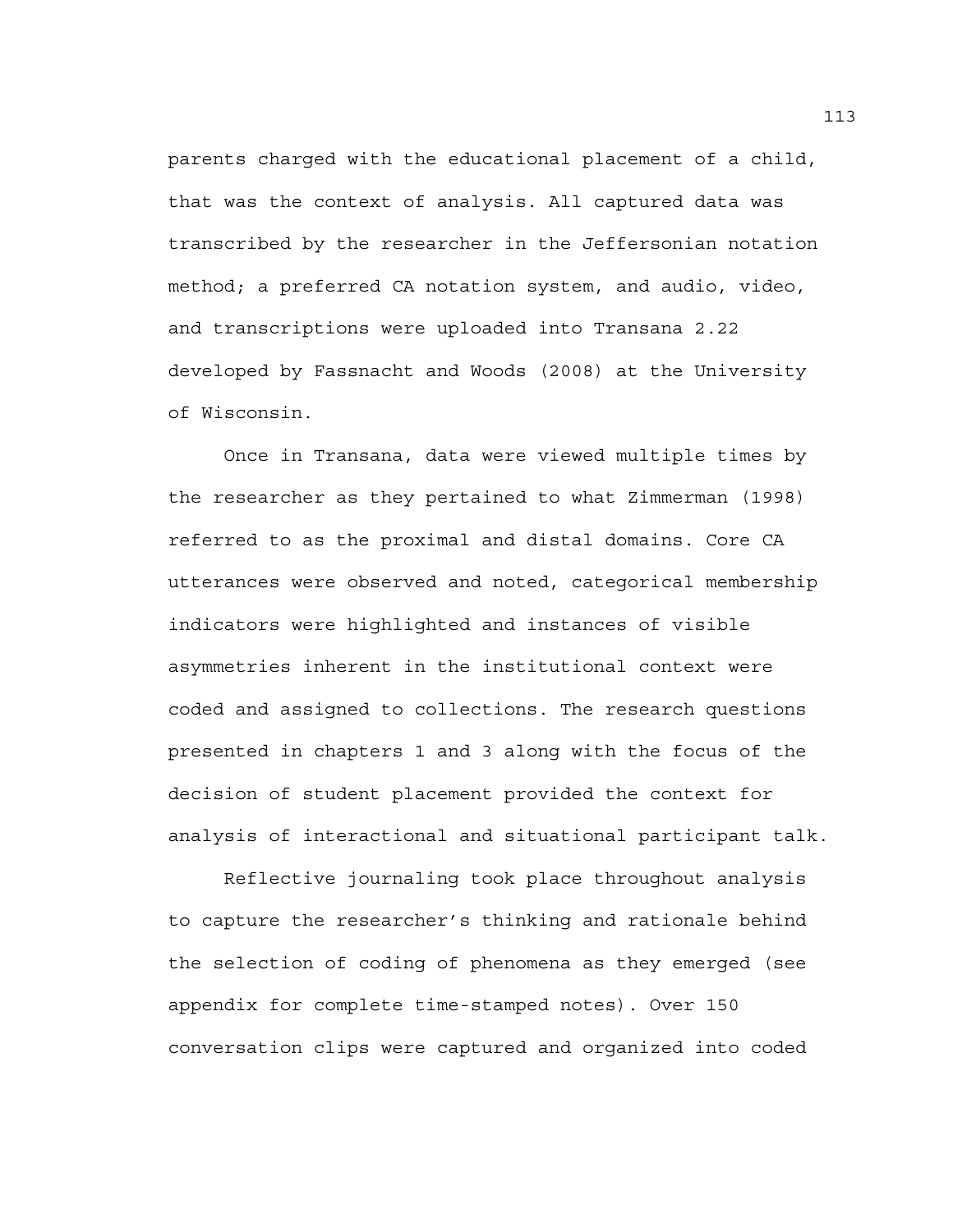collections. A "clip," as it is used here, refers to pieces of video and corresponding time-stamped transcription which were analytically significant to the purpose of this study. Table 2 provides the codes to which clips were assigned and categorized as well as the number and duration of clips in each code collection. A key is included as reference to the participant titles in the IEP meetings.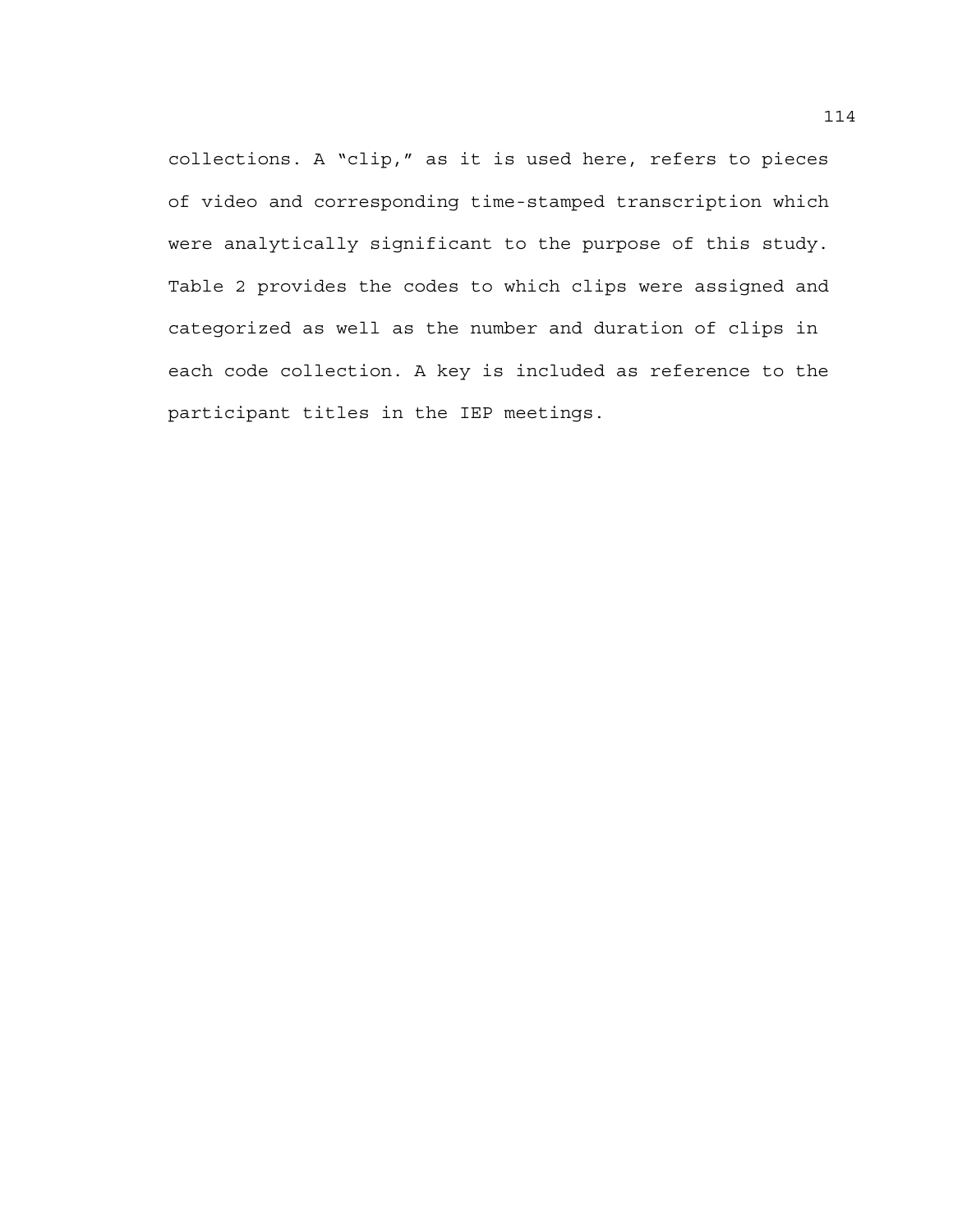Table 2

*Code Collection Report Summary* 

**Sp: Special Education Teacher** 

```
T: General Education Teacher 
Psy: School Psychologist 
P: Parent 
Gp: Grand Parent 
Sw: Social Worker 
Ad: Administrator 
0:00:00.0 Time stamp indicating total length of clips in each coded 
collection (hours:minutes:seconds.tenths of seconds) 
Category Title Clips Per 
and Duration Category 
 Category membership indicator : "us" or "we" inclusionary 2 
0:01:16.7 
 Category membership indicator : "we" exclusionary 4 
0:02:32.1 
Category membership indicator : P orienting as T role 2
0:01:23.0 
Clarifying questions : Sp 2
0:00:42.3 
 Clarifying questions : clarifying question 12 
0:05:11.7 
 Clarifying questions : parent question 7 
0:03:43.3 
 Clarifying questions : psy 2 
0:01:00.8 
Clarifying questions : teacher 2
0:00:44.5 
Power asymmetry visible : role reference psy 40:03:53.9 
Shepherded Parent : "any concerns?" 1
0:00:20.9 
Shepherded Parent : through story and empathy 1
0:03:11.9 
advocating : Sw 1
0:00:15.7 
advocating : family advocating 2
0:00:52.8 
affirming diagnosis : not qualified 3
0:01:39.8 
 disagreement : Psy disagreement with team member 1 
0:01:44.5 
disagreement : disagreement with diagnosis 10:00:31.5 
disagreement : disagreement with goals 1
0:00:44.6
```
 $\overline{\phantom{a}}$  , and the contribution of the contribution of the contribution of the contribution of the contribution of the contribution of the contribution of the contribution of the contribution of the contribution of the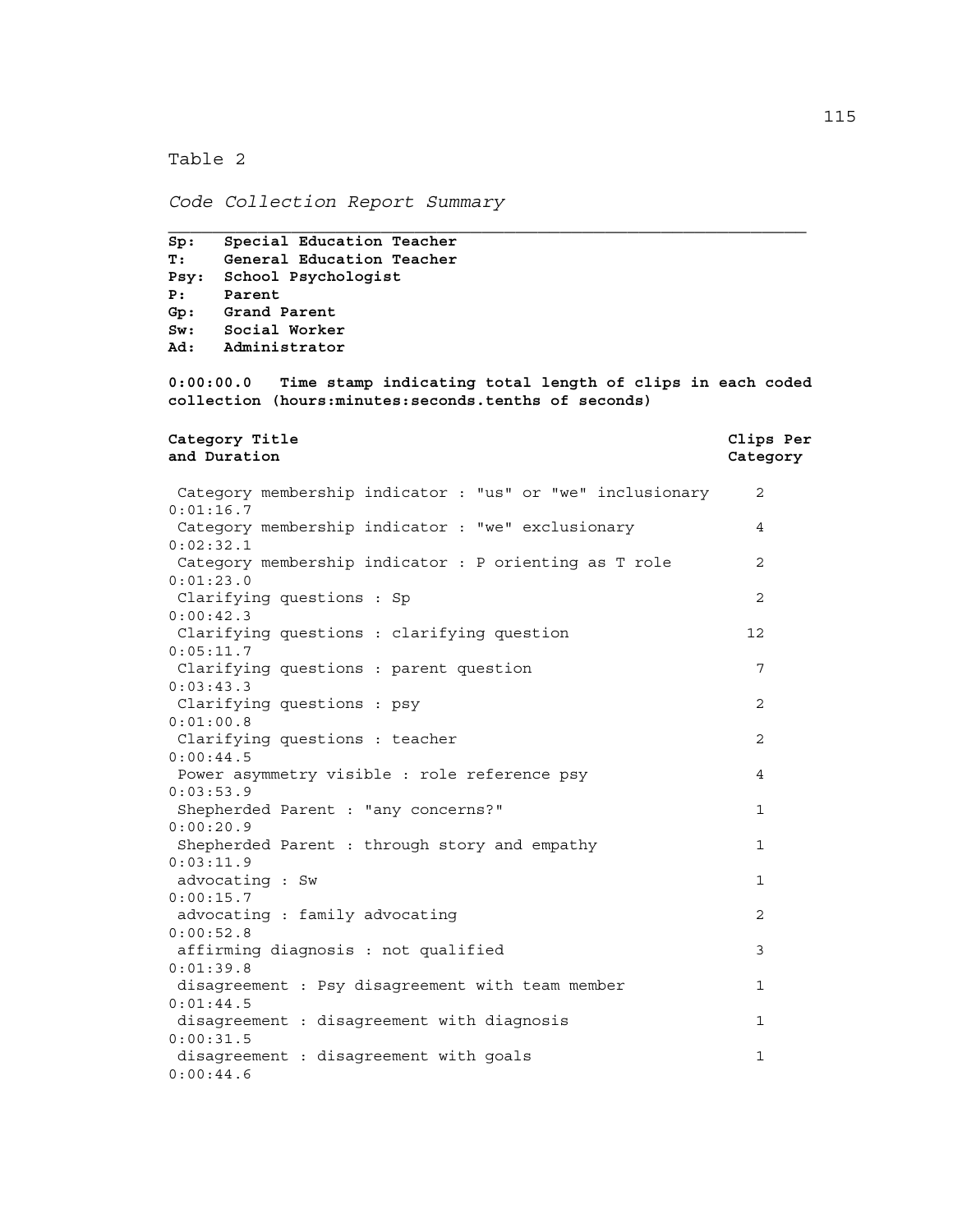| evidence : Admin                                  | 1  |
|---------------------------------------------------|----|
| 0:00:32.1                                         |    |
| evidence : Parent                                 | 1  |
| 0:00:32.1                                         |    |
| evidence : observations                           | 9  |
| 0:04:19.5                                         |    |
| evidence : teacher                                | 1  |
| 0:00:24.5                                         |    |
| explaining results : Psy discouraging interaction | 1  |
| 0:01:38.1                                         |    |
| explaining results : Psy explaining results       | 13 |
| 0:38:20.2                                         |    |
| explaining results : Sp explaining results        | 1  |
| 0:00:54.9                                         |    |
| for parent : parent                               | 3  |
| 0:00:51.1                                         |    |
| humor : Ad humor                                  | 1  |
| 0:00:23.8                                         |    |
| humor : P humor                                   | 1  |
| 0:00:19.0                                         |    |
| humor : Sp humor                                  | 1  |
| 0:00:19.0                                         |    |
| humor : Sw humor                                  | 1  |
| 0:01:33.6                                         |    |
| humor : no uptake                                 | 1  |
| 0:00:45.2                                         |    |
| humor : Psy humor                                 | 22 |
| 0:11:07.0                                         |    |
| informed parent : behavior                        | 3  |
| 0:01:45.3                                         |    |
| informed parent : informed medical academic       | 12 |
| 0:11:34.7                                         |    |
| openings : perspective display sequence           | 5  |
| 0:05:56.3                                         |    |
| openings : trajectory                             | 5  |
| 0:05:56.3                                         |    |
| overtalk : Psy<br>0:00:33.1                       | 1  |
| overtalk : Sw                                     |    |
| 0:00:12.8                                         | 1  |
| overtalk : T                                      | 1  |
| 0:00:21.7                                         |    |
| overtalk : overtalk                               | 8  |
| 0:03:37.0                                         |    |
| psy venting : inadequate services                 | 1  |
| 0:00:09.6                                         |    |
| questions to the team : Sp                        | 2  |
| 0:00:27.2                                         |    |
| questions to the team : questioning team          | 4  |
| 0:01:33.9                                         |    |
| repair displays : repair                          | 3  |
| 0:00:39.0                                         |    |
| strategies : humor                                | 1  |
|                                                   |    |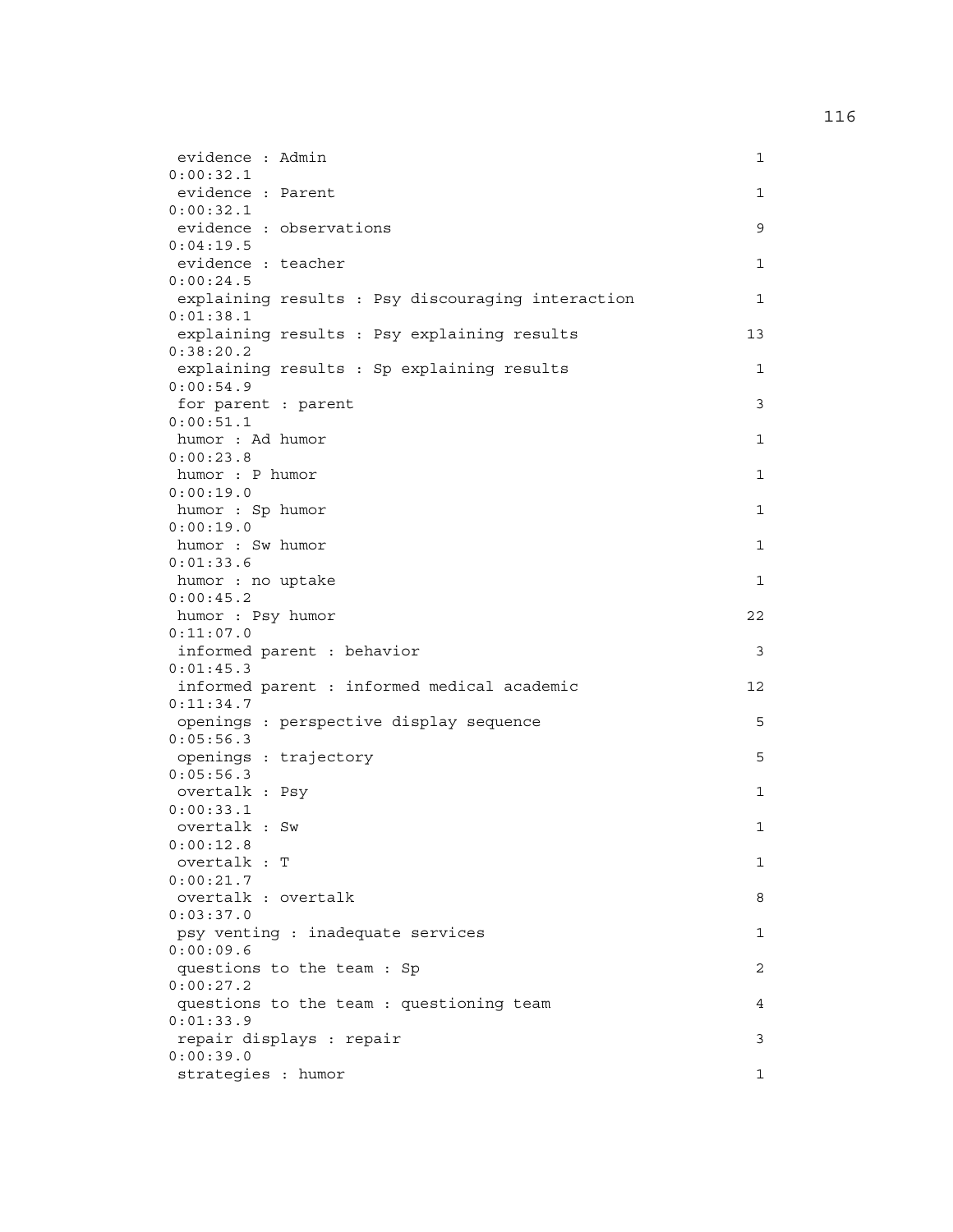| 0:00:11.9                            |                       |  |
|--------------------------------------|-----------------------|--|
| third person : third person          | $\mathbf{1}$          |  |
| 0:00:17.4                            |                       |  |
| uniformed parent : uninformed parent | 3                     |  |
| 0:02:46.7                            |                       |  |
| venting : P blaming                  | $\overline{2}$        |  |
| 0:01:05.7                            |                       |  |
| venting : P venting                  | $\mathbf{1}$          |  |
| 0:00:40.3                            |                       |  |
| venting : Psy venting                | 2                     |  |
| 0:01:30.3                            |                       |  |
| venting : blame                      | 4                     |  |
| 0:03:02.0                            |                       |  |
| venting : sp venting                 | $\mathbf{1}$          |  |
| 0:00:25.6                            |                       |  |
| venting : teacher venting            | 13                    |  |
| 0:11:53.6                            |                       |  |
| vignette : Parent                    | 2                     |  |
| 0:02:37.0                            |                       |  |
| vignette : Psy                       | 2                     |  |
| 0:01:19.7                            |                       |  |
| vignette : Teacher                   | $\mathbf{1}$          |  |
| 0:00:52.5                            |                       |  |
| vignette : social worker             | $\mathbf{1}$          |  |
| 0:00:15.7                            |                       |  |
|                                      |                       |  |
| Clips:<br>152                        | Total Time: 2:05:08.7 |  |

 Keywords were assigned to each coded clip to aid in the search process for each clip once organized. The keyword summary report allowed for organization of keyword definitions and identifying and describing coding sets. Table 3 displays the keyword summary. Included are definitions to aid the researcher in connecting keywords for phenomena to reflective journal entries, useful when revisiting data throughout analysis. Under each bolded keyword group is a list of sub-keywords which added an additional level of analysis and organization of clips into categories.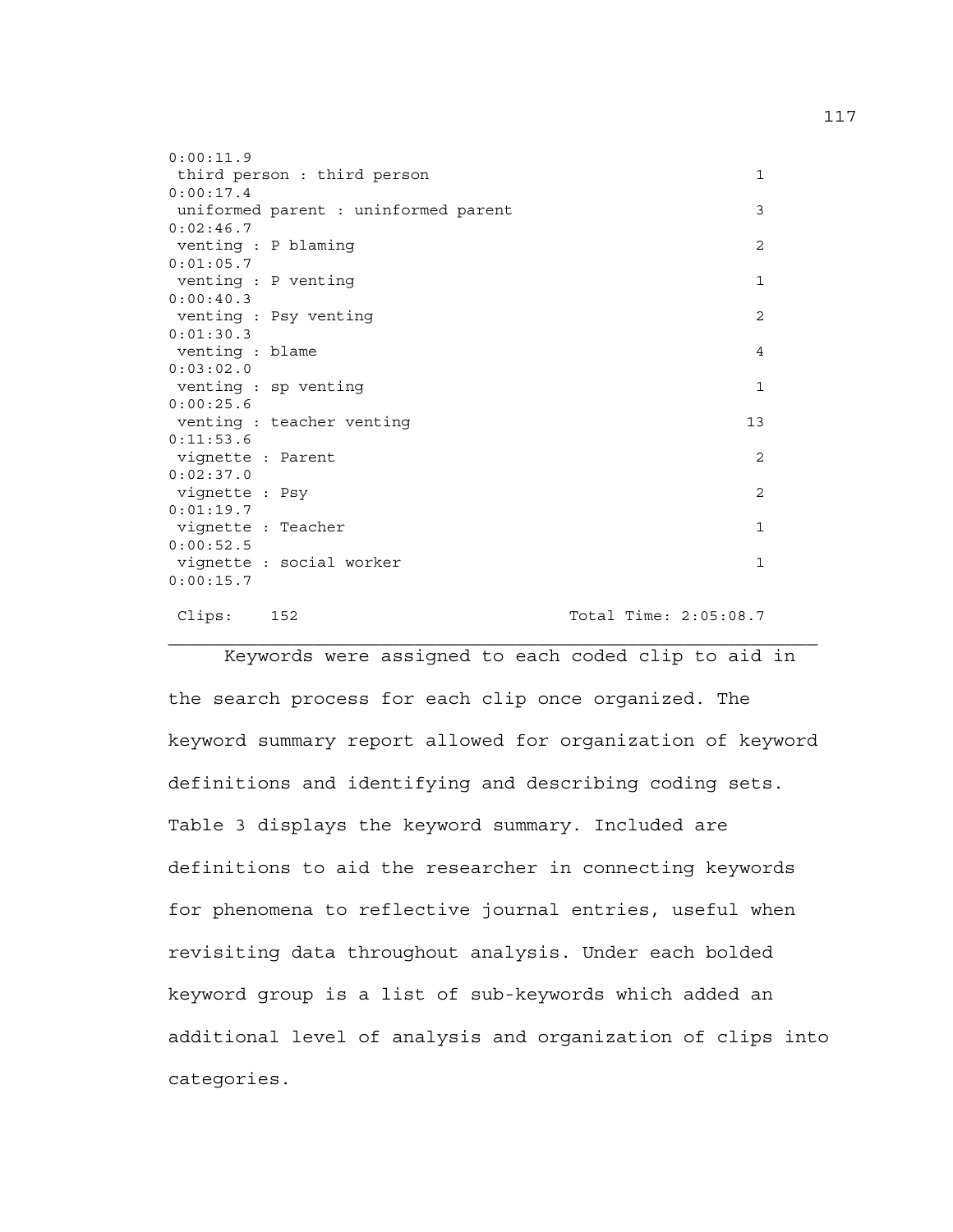Table 3

*Keyword Collection Summary* 

Bold words indicate keyword collections followed by keywords in each collection

\_\_\_\_\_\_\_\_\_\_\_\_\_\_\_\_\_\_\_\_\_\_\_\_\_\_\_\_\_\_\_\_\_\_\_\_\_\_\_\_\_\_\_\_\_\_\_\_\_\_\_\_\_\_\_\_\_\_\_

```
advocating 
 family advocating 
 Sw 
affirming diagnosis 
 not qualified 
Category membership indicator 
  "us" or "we" inclusionary 
  "we" exclusionary 
  use of we by a professional which affiliates the professionals at 
      the table and 
       excludes the parent 
  P orienting as T role 
Clarifying questions 
 clarifying question 
 parent question 
 Psy 
 Sp 
  teacher 
disagreement 
 disagreement with diagnosis 
       any participant directly or indirectly suggesting that a 
      diagnosis is inaccurate 
 disagreement with goals 
 Psy disagreement with team member 
evidence 
 Admin 
 observations 
       tactics used in conversation when explaining or rationalizing a 
      diagnosis or placement decision for a child 
 Parent 
 teacher 
explaining results 
 Psy discouraging interaction 
 Psy explaining results 
 Sp explaining results 
for parent 
 parent 
humor 
 Ap humor 
 no uptake 
 P humor 
 Psy humor 
 Sp humor 
 Sw humor
```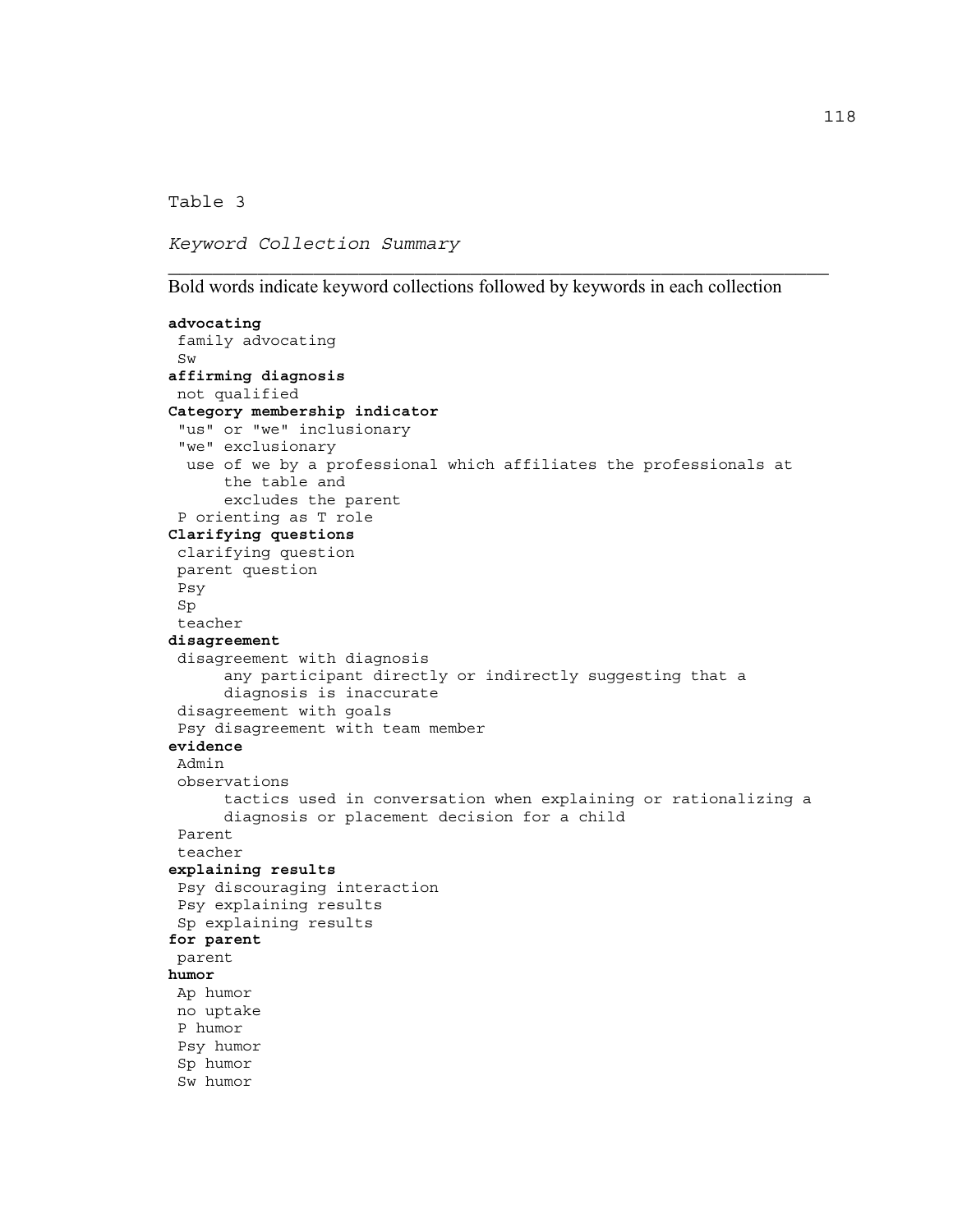```
informed parent 
 behavior 
  informed medical academic 
openings 
 perspective display sequence 
 trajectory 
overtalk 
  overtalk 
       when one individual is talking over another participant's turn-
      not hearing their response or interjection. 
  Psy 
 Sw 
 \mathbf{T}Power asymmetry visible 
 role reference psy 
psy venting 
  inadequate services 
questions to the team 
  questioning team 
 Sp 
repair displays 
  repair 
       where a participant makes a comment or statement and corrects 
      based on non-uptake or the realization that error has been made. 
Shepherded Parent 
  "any concerns?" 
       This is demonstrably the last major formal question asked of 
      parents when completing the IEP forms. 
  through story and empathy 
strategies 
 humor 
third person 
  third person 
       when a parent or professional refers to themselves in the third 
      person on the team 
uniformed parent 
 uniformed parent 
venting 
 blame 
  P blaming 
  P venting 
 Psy venting 
 Sp venting 
  teacher venting 
       a teacher venting using exasperated language, exclamations, etc. 
      showing emotion regarding the child 
vignette 
  Parent 
  Psy 
  social worker 
 Teacher
```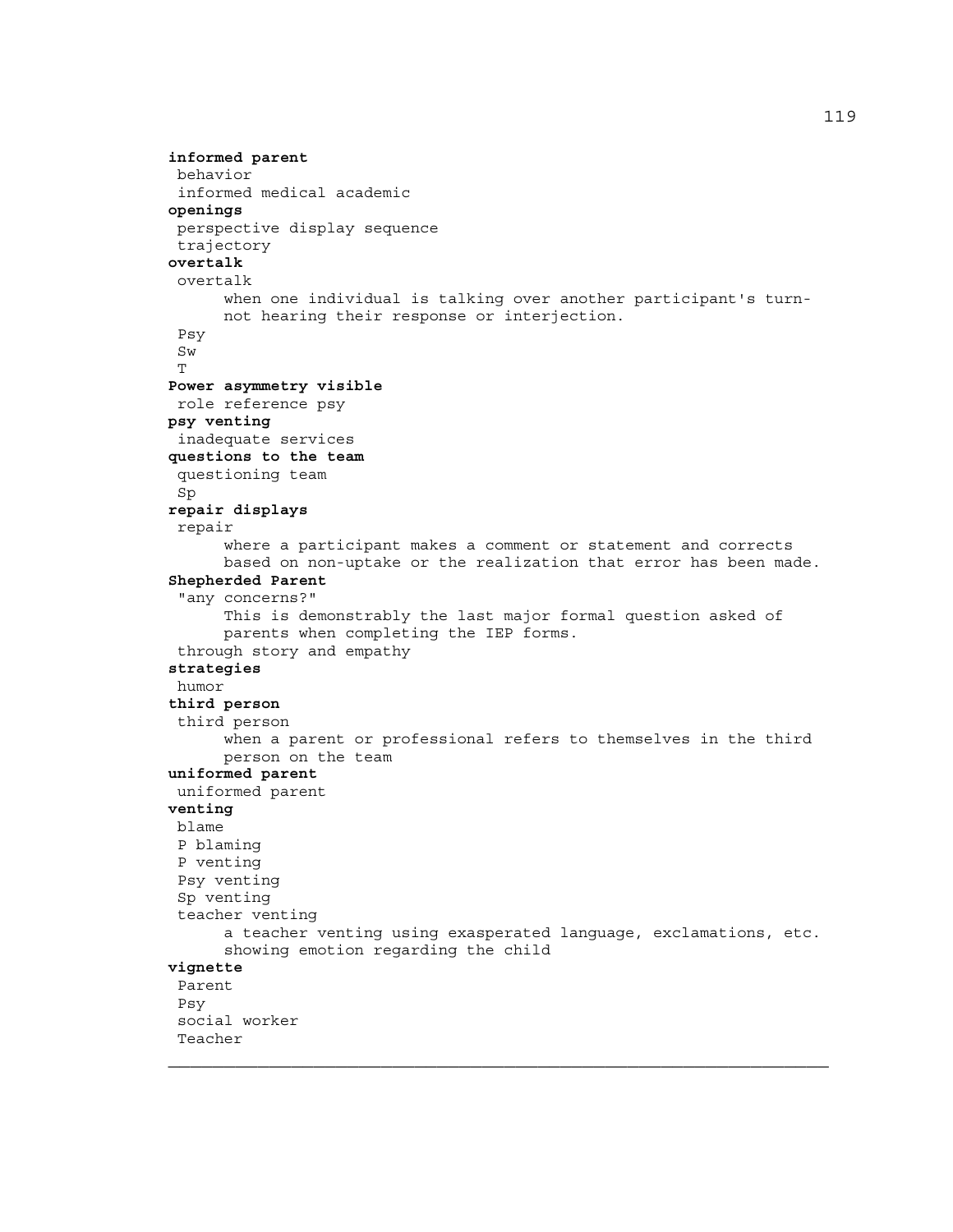*Analysis of core CA utterances/interaction devices* 

*(Proximal Domain)* 

 For conversation analysts, the most basic unit for analyzing sequences in interaction is the adjacency pair. Schegloff (2007) defines the adjacency pair as having the following common features:

It is: (a) composed of two turns, (b) by different speakers, (c) adjacently placed; that is one after the other, (d) these two turns are relatively ordered; that is, they are differentiated into 'first pair parts'and 'second pair parts'(e) are pair type related; that is, not every second pair part can properly follow any first pair part. (p. 13)

Naturally occurring sequences of adjacency pairs listed in chapters 1 and 3 were expected to be found in IEP data collected in this study. In large part, this was indeed the case. Though greetings/reciprocations were present in the majority of the IEPs that took place throughout the study, often because they occurred prior to coming into the IEP meeting and beyond the field of the recording devices not many were captured. However, clearly evident in the data was the request/compliance, or assertion/agreement adjacency pair sometimes following an opening sequence surrounding questions of a parent new to the process. For example:

120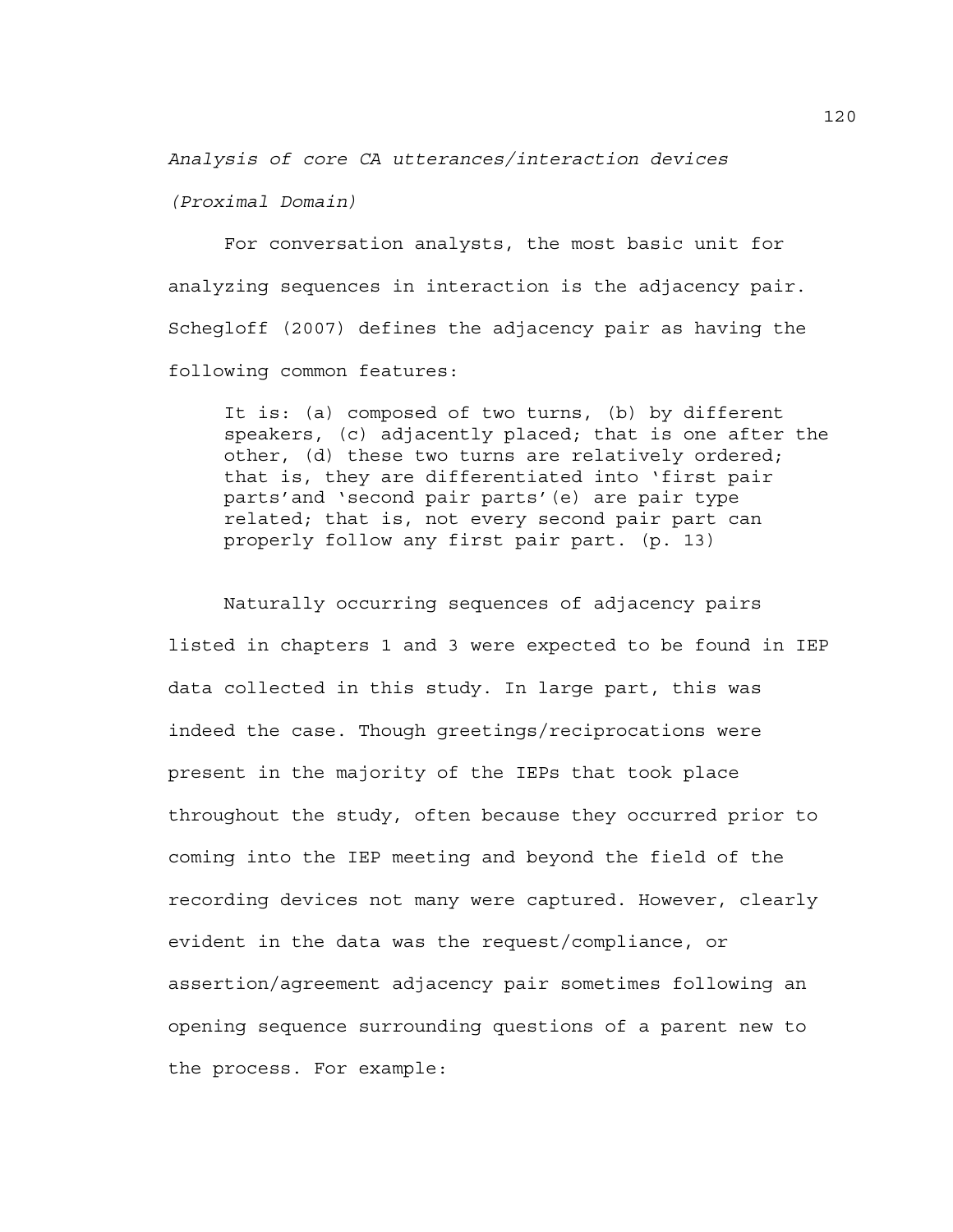- Psy: A couple of things moms and I am going to be very honest with you. We have got another IEP comin in at 3:30. So: ahm I ↑think what we're gonna DO ah I'm going to explain the results so it can be if- Ya know it will look all nice on camera=
- Psy: =and then what I'll do u:m I can fill this OUT >tshu-tshu-tshu<and have it for you in the MORning? SP: We have hav- we have a half an hour so. We could do

as much as we ↑can

Psy: [You wanna just do that?]

This example of a stretch of talk provides evidence of an assertion by the school psychologist. The agreement occurs silently and without verbal uptake. Because the same school psychologist was present in each of the 13 meetings, a longitudinal glance at his interactive devices was possible. The above proximal example is an assertion that morphs into a request to the parent regarding having the forms available by morning. An example of assertion with uptake in the form of agreement at 1:42 in IEP 2, although agreement with softer volume indicating perhaps a lack of confidence or understanding: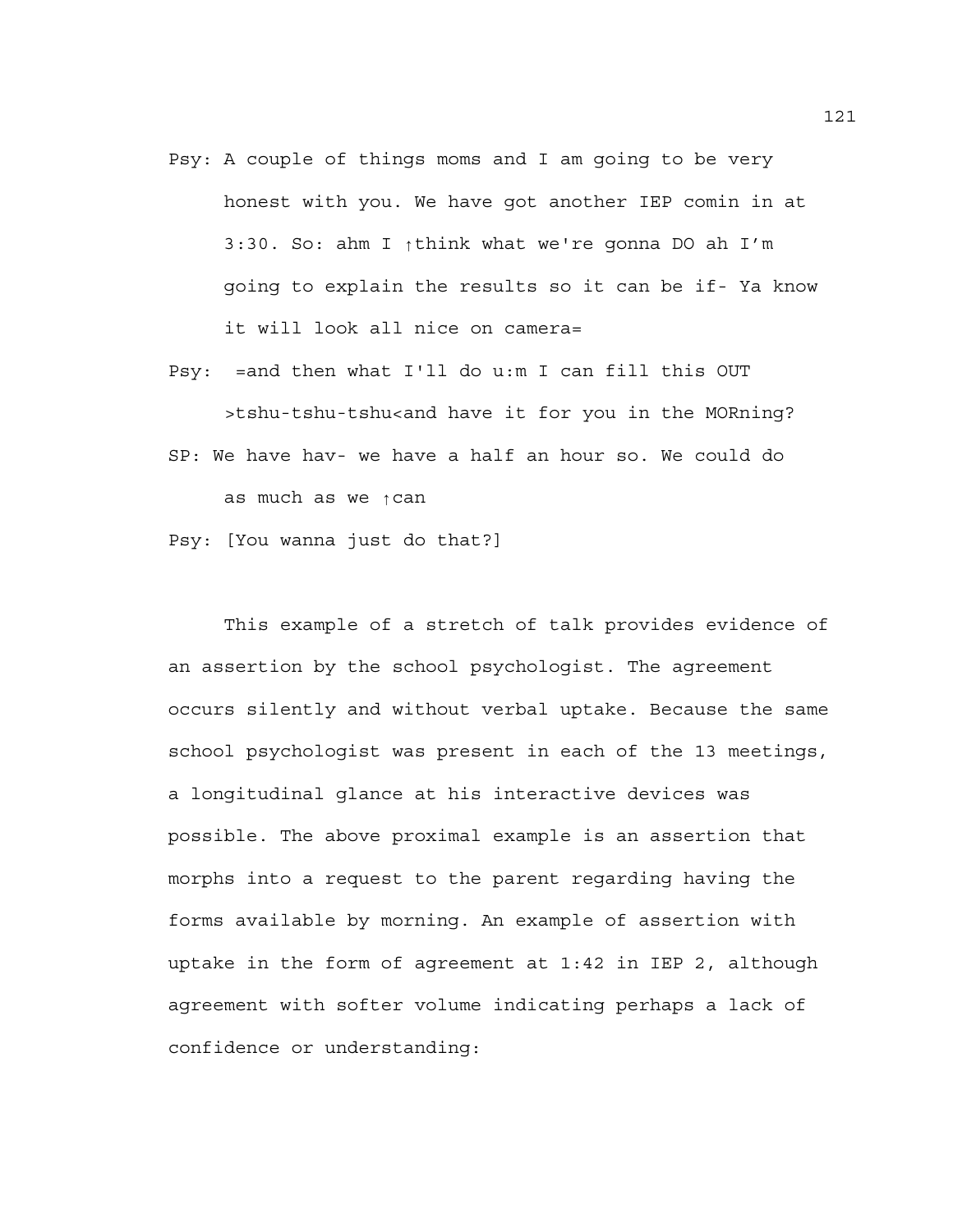Psy: And I think what we'll d:o ah:m (0.1) we'll start off with the social worker talking a little bit about his progress ahh (0.2) ahh a:nd uh what she's working on and then ah I'll (0.1) talk a little bit bout uh the PSYCH and we'll have the ↑teacher (0.2) talk a little bit about her ahh bout the general ed information okee ↑doke?

### P: ºokº

 Throughout the data analysis process, utterances and interactive devices shifted among participants. Questions were asked and answered, offers were made to parents and acceptance was generally garnered, uptake was recognized through nods and active response tokens such as *ihim, yes, yup,* and so forth. Assertions were made about student academic performance and behavior in the classroom, parents agreed, provided evidence of uptake or asked clarifying questions. In this way, participants moved back and forth through discourse identity showing recognizable signs that they understood the rules of relevance regarding turn taking and repair if and when meaning was noticeably not acknowledged by another participant. The IEP meetings opened had substantive conversation throughout, and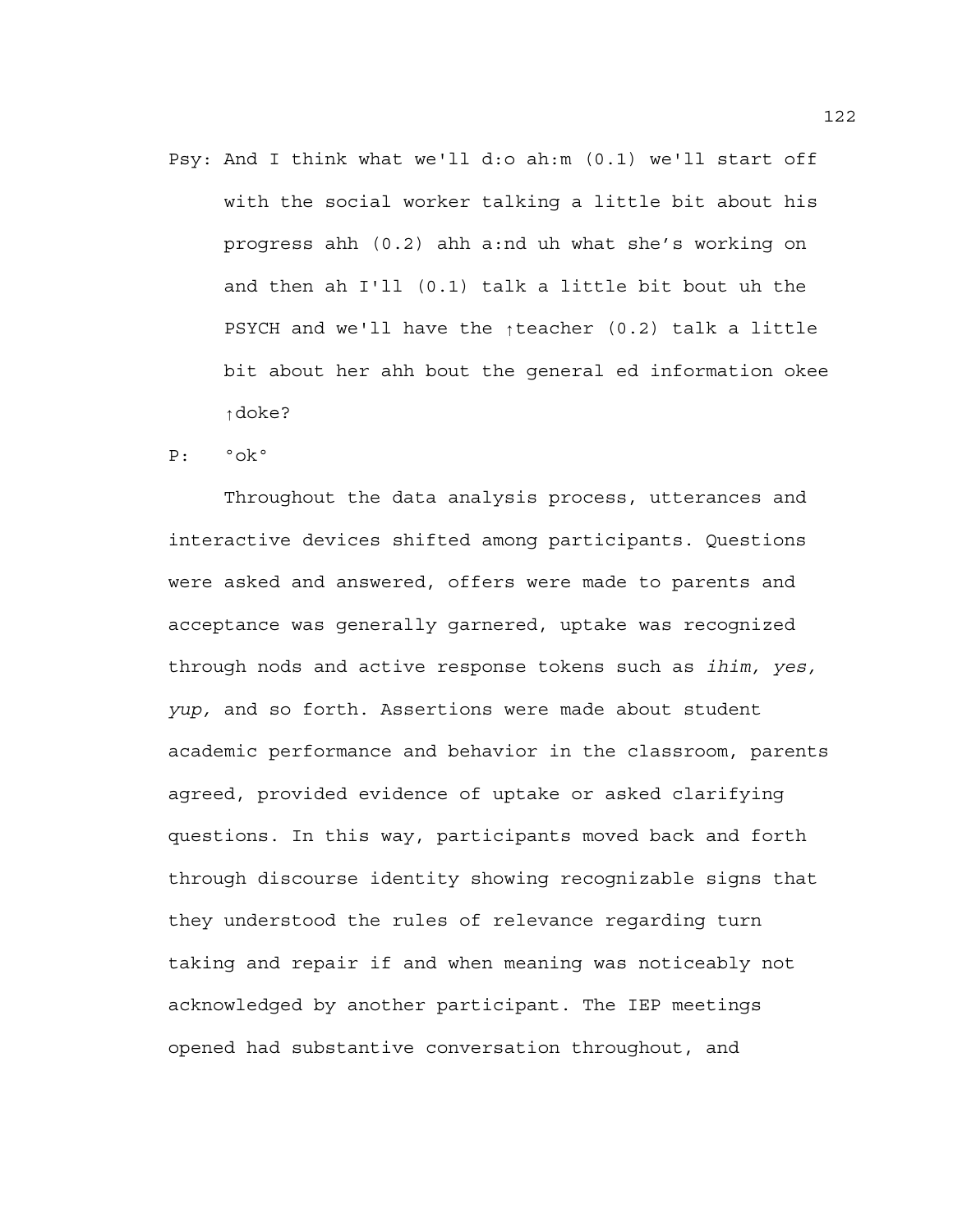typically closed with "Thank you ma'am" or a closing over the course of a few turns such as IEP 5 at 19:41.2: Psy: And then we:ll then I'll have you sign the last page cause then we're gonna have the behavioral things addressed as well and we'll just have one one complete plan. Okay? P: Sounds like a winner. Psy: Thank you sir↑ thank you.

P: Is that it?

Psy: yup! that's it!

P: Heheo kay↑

# *Findings Related to Research Question 1*

These discoveries in the data provided sound information addressing Research Question 1 in this study. Question 1 asked: What conversational structures are evident in the delivery of information to participants on which decision of placement is based? Examples of request/compliance, assertion/agreement were given as possible outcomes once data was collected. Though providing examples of what could possibly be found seemed to violate Garfinkel's (1996) early assertions regarding looking at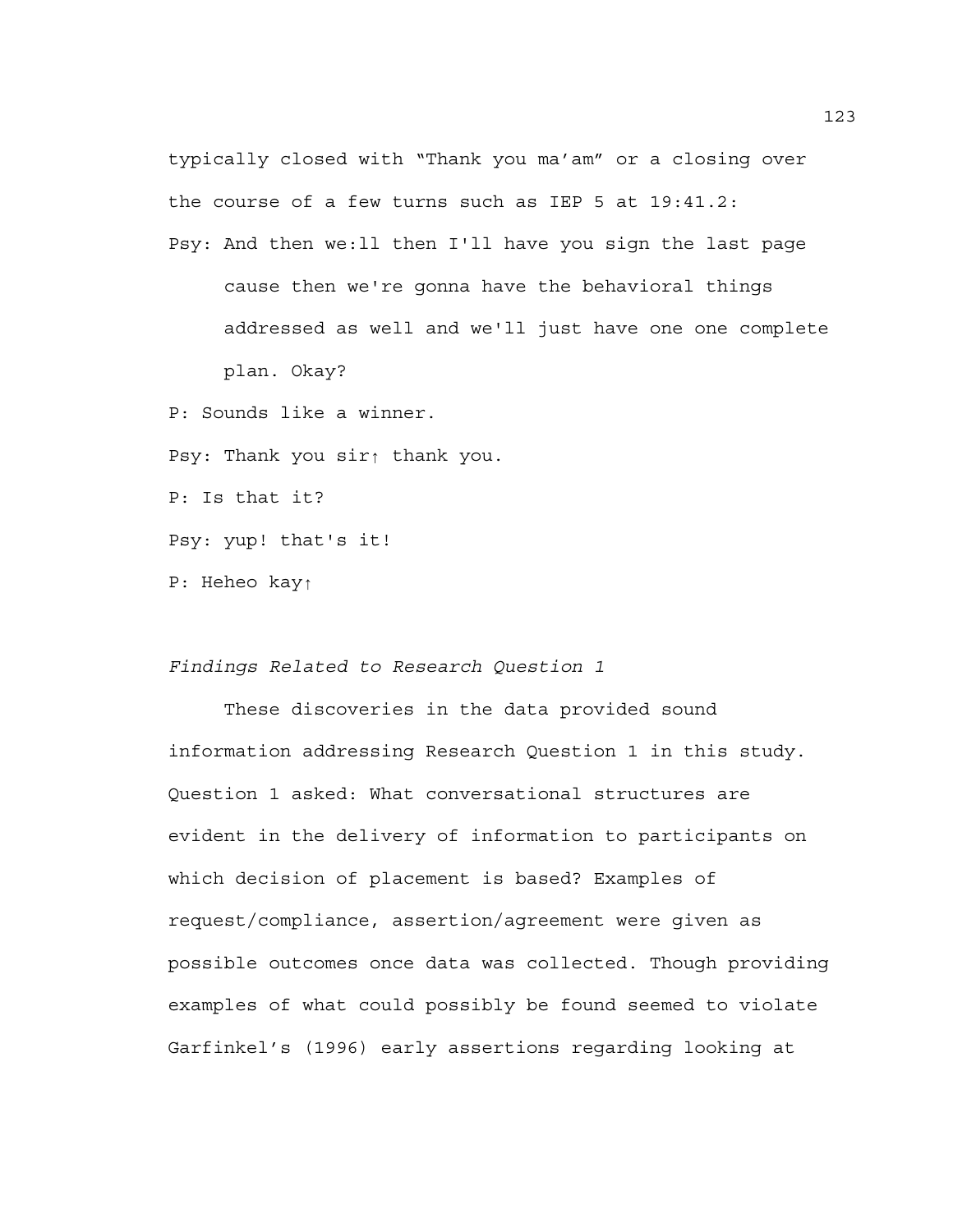data without preconceptions, it seemed necessary to set an analytic backdrop by which what was found could be identified.

In response to Question 1 the data revealed an absence of first pair part-second pair part interaction immediately leading to the decision of placement. Though length of time that participants took the floor in the meeting was not an initial concern in data analysis, the time the psychologist held the floor became telling, particularly just prior to delivering diagnoses and placement. The amount of time the psychologist spent in explaining test results was substantial relative to other professionals sharing evidence and conclusions, roughly 13 clips at 38 minutes.

Interestingly, the school psychologist used humor often directly following the explanation of diagnostic testing results and placement. The data revealed that often the humor appeared to be taken up and shared by other participants at the meetings. Overall, this device appeared to be disarming in most of the episodes.

In summary, the conversational structures evident surrounding the placement decision of students in the meeting were one-sided assertions, most often by the school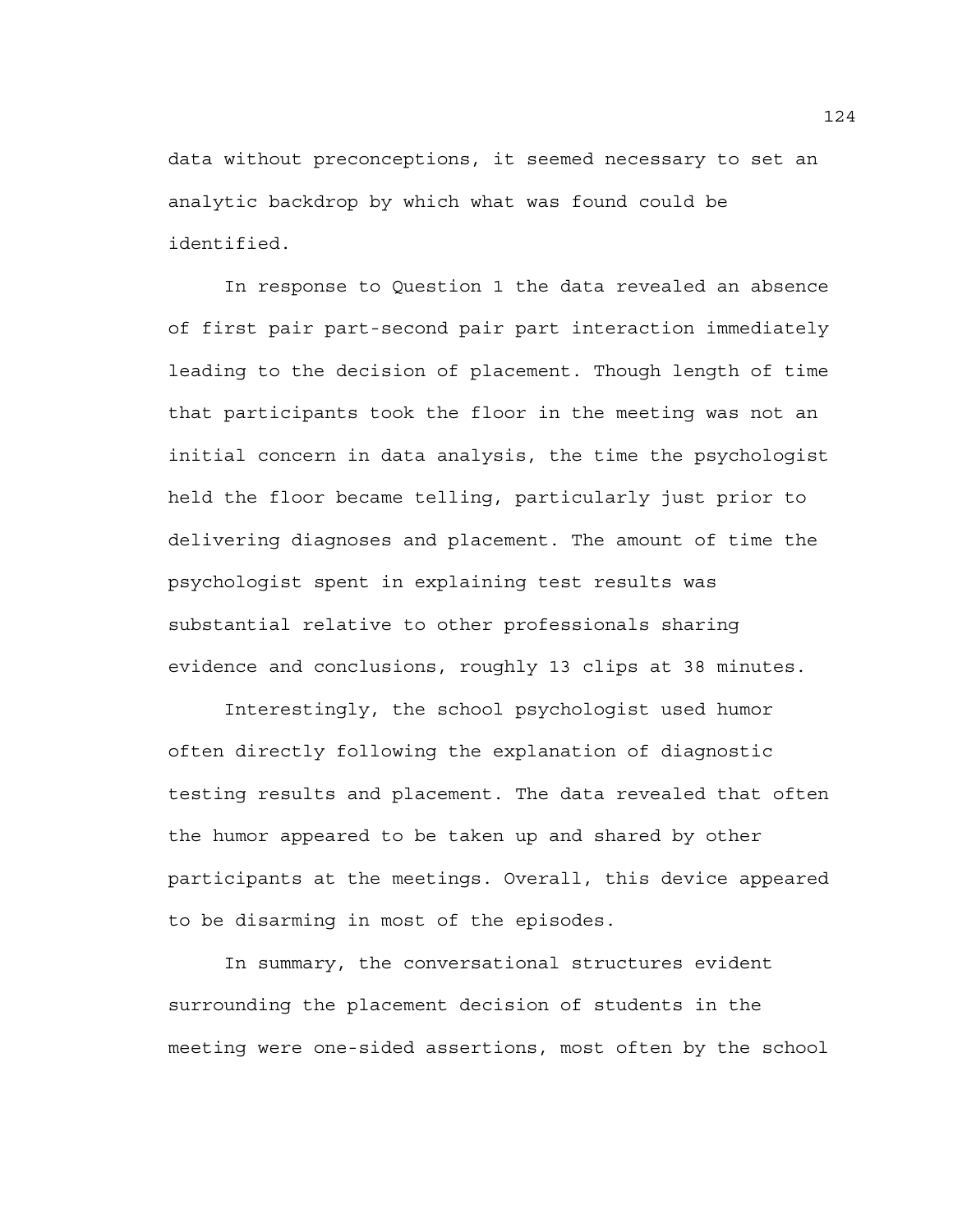psychologist. In episodes when there was uptake by parents or grandparents, the response was typically a positive response token, such has *ihim,* or *okay*. Again, it was the delivery of the response tokens that began to provide evidence that there was a discrepancy between the policy of the IEP as a truly collaborative venture, and the actual practice of the IEP as it unfolded. Research Question 2 provided more evidence of an emerging phenomenon that there was an assumed social order in the meetings.

# *Findings Related to Research Question 2*

Research Question 2 asked, How are turns allocated and questions asked and answered? Again examples were provided of what the data would potentially reveal: Question/answer, Invitation- acceptance/declination, Assessment- agreement disagreement. The data revealed that often clarifying questions were asked in the meetings, sometimes by parents, often by other professionals regarding placement. The following example provides evidence of clarifying questions being asked by both parent and professionals in the same stretch of talk. This clip occurred at 37:56.4 into IEP 10: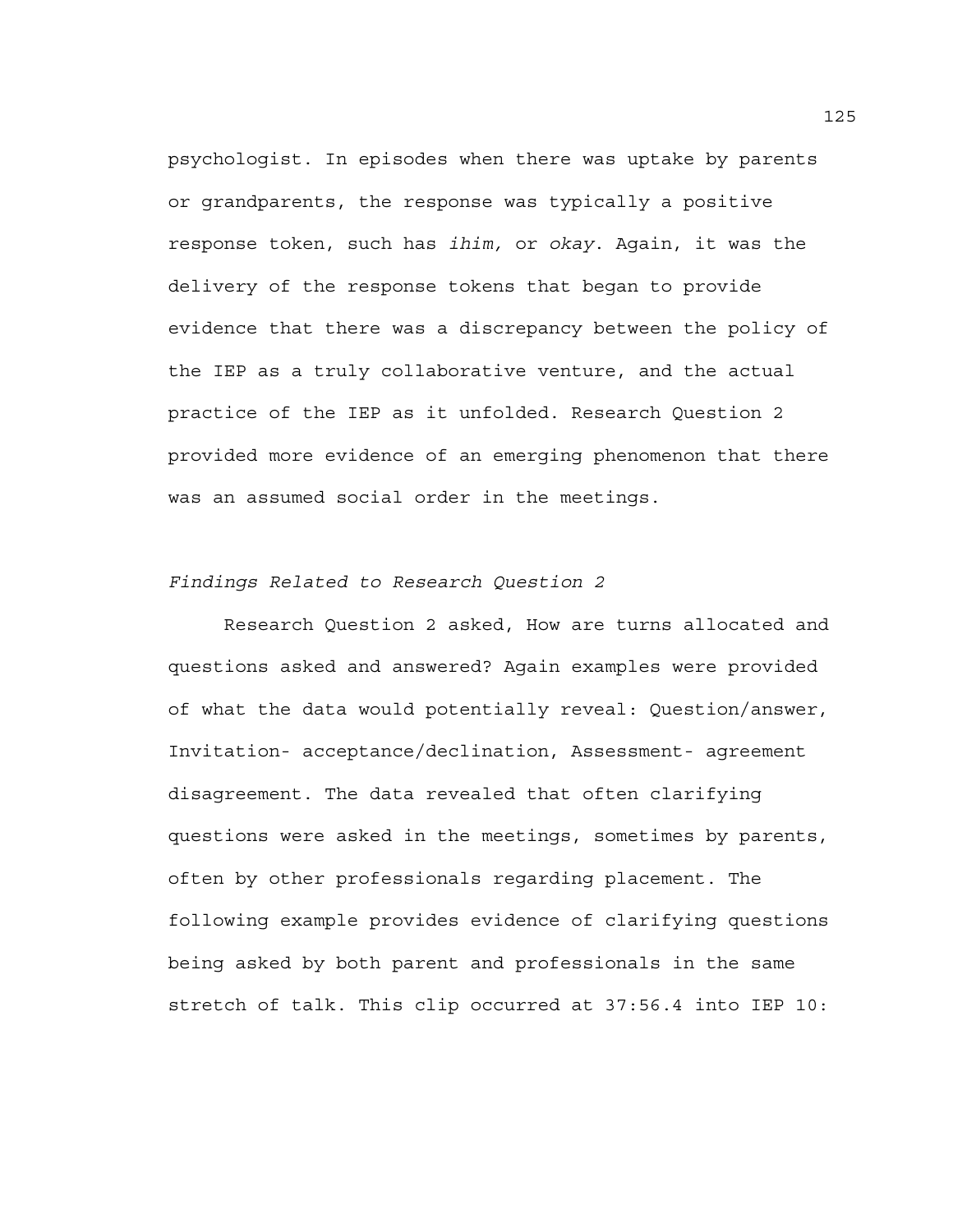Psy: that'd be: no↑ and its not departmentalized↑ um (2.0)

how many: (2.0) what'd you say again? thirty minutes? er: what's your frequency? Sw: (3.5)thirty minutes twice a week. Psy: thirty minutes (2.0) Sw: you think they need more? Psy: no that's fine I'm just askin um (4.0) P: What's that for? Sw: Social work services the amount of time that he'll be

workin with me?

In the clip above, the psychologist is getting close to wrapping the meeting and is completing the IEP form documentation. He is filling in fields which require that the number of hours for a particular service are indicated. In this clip he is addressing the social worker with a clarifying question regarding the agreed upon hours that she will be seeing the student. The parent asks the clarifying question, "What's that for?", which the social worker assumes the second-pair part with her response. She likely feels able to assume the responder role in discourse due to her ascription to the category of informed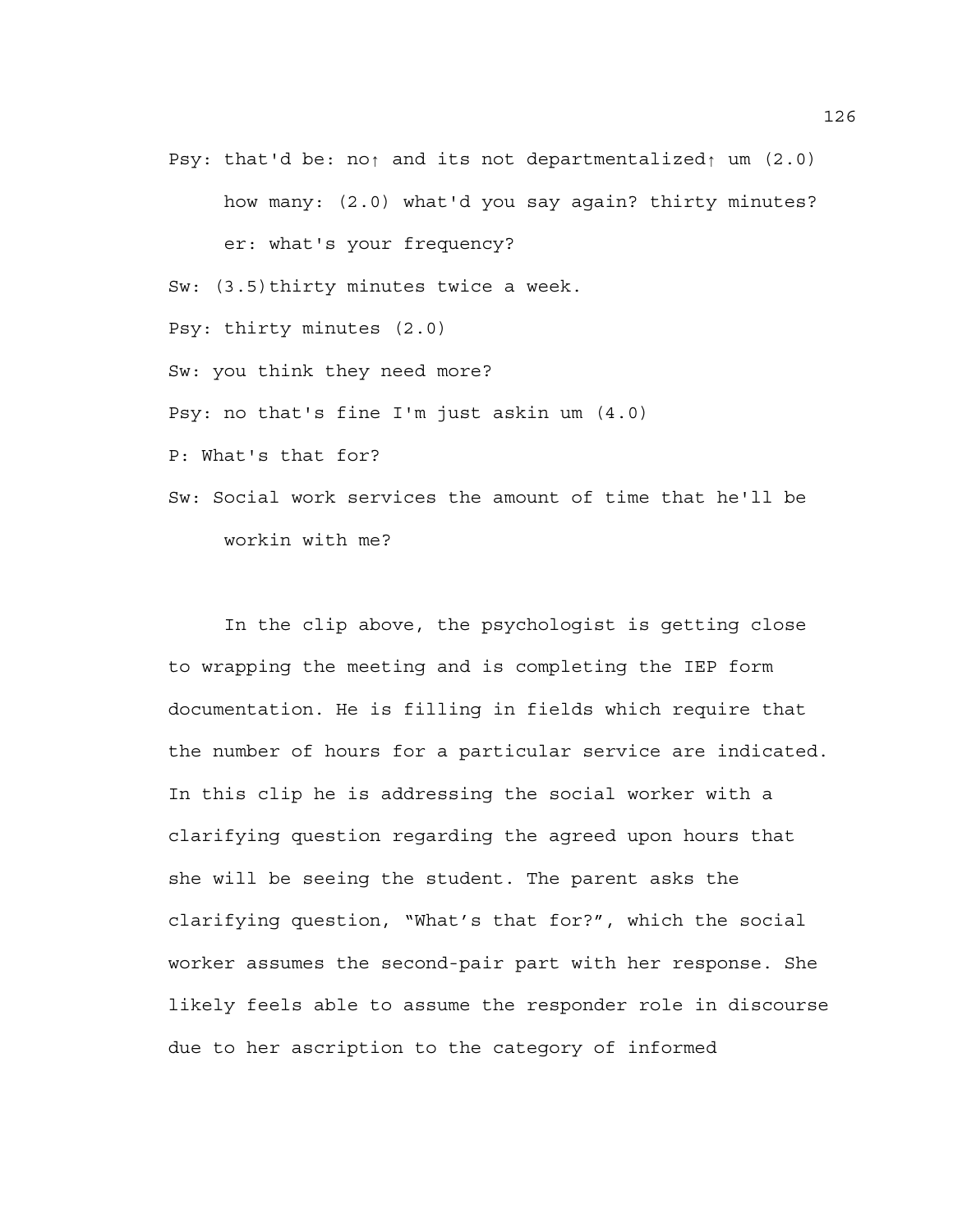professional in the meeting. This categorical ascription leads to a deeper analysis addressed in research questions 3, 4, and 5.

*Findings Related to Research Question 3* 

Research Question 3 asked: How do participants in the IEP make relevant their membership to categories: professional, parent, general education teacher, special education teacher, school psychologist, and so forth?

Because the focus of the current study was the interaction between members of the IEP team whose institutional function is to arrive at a child's placement, a look beyond simply the naturally occurring sequences in conversation was taken. The work conducted and the accomplishments of the members of the team through interaction was analyzed and a sequential map emerged leading to the placement decision of a child. Analysis of discourse identities which provide the foundation for the work conducted between the interacting members of the team cannot stand alone as a means to address the remaining research questions in this study. As Zimmerman (1998) and others have concluded, discourse identities shift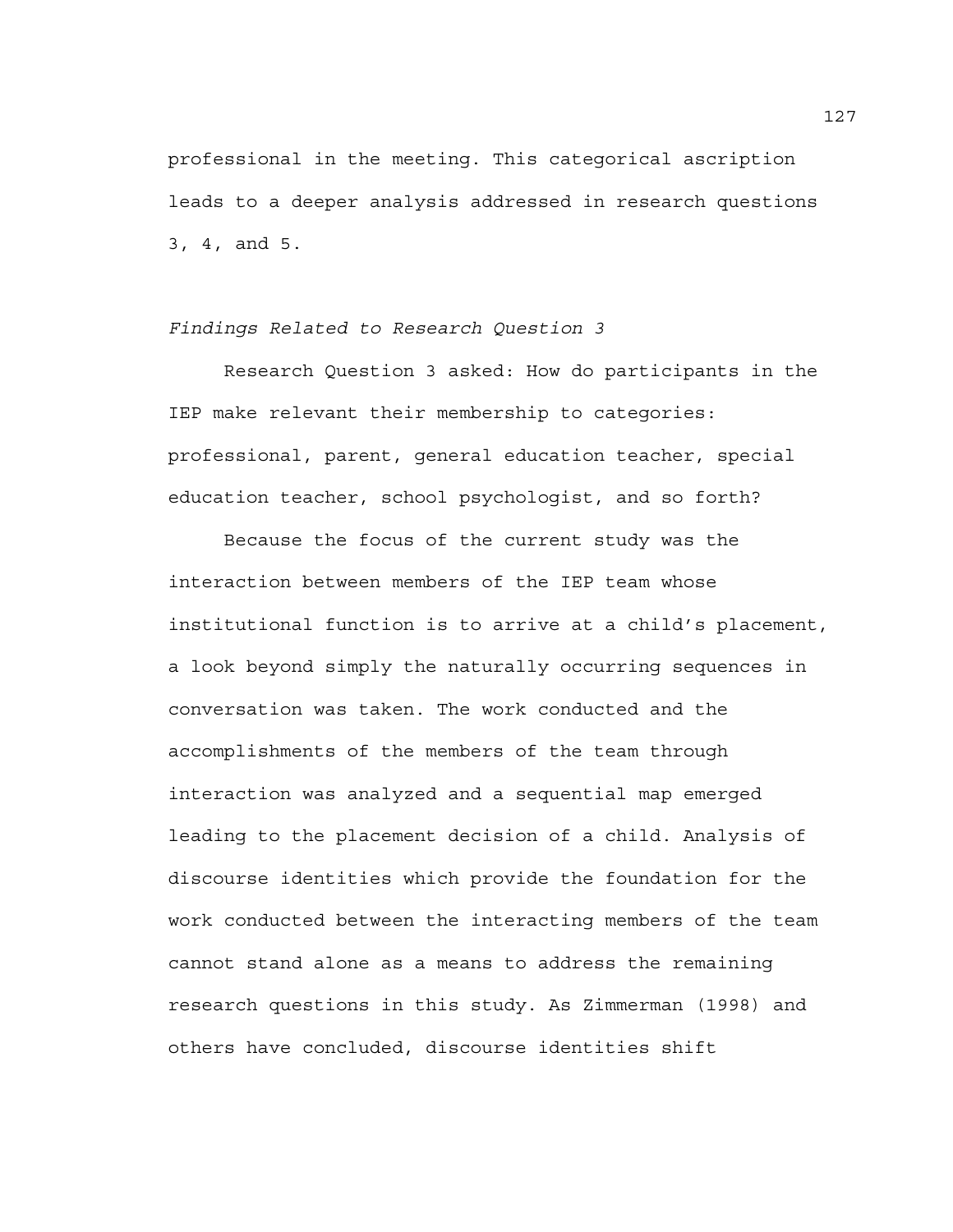throughout conversation as interlocutors weave through the work accomplished (Antaki & Widdicombe, 1998, pg. 94). Zimmerman stated in Antaki and Widdicombe, "This play of discourse identities is tied to the situated identities of the parties, which in turn link these local activities to standing social arrangements and institutions through the socially distributed knowledge participants have about them" (p. 94). It was the situated, categorical membership indicators (distal domain) as well as the visible power asymmetries which became telling in the emergent data in this study; the manifestation of the IEP professionals' apparently hidden goals in the conversation occurring in the meeting.

 Drew and Heritage (1992) recognized that discourse occurring in the institutional setting tend to take a predetermined shape based on the anticipated outcome of a meeting. "The activities conducted in many kinds of institutional interactions are often implemented through a task-related standard shape. In some instances that order may be prescribed, for instance, by a written schedule or formal agenda" (p. 43). Throughout data analysis in the current study, time-stamped notes and memos were kept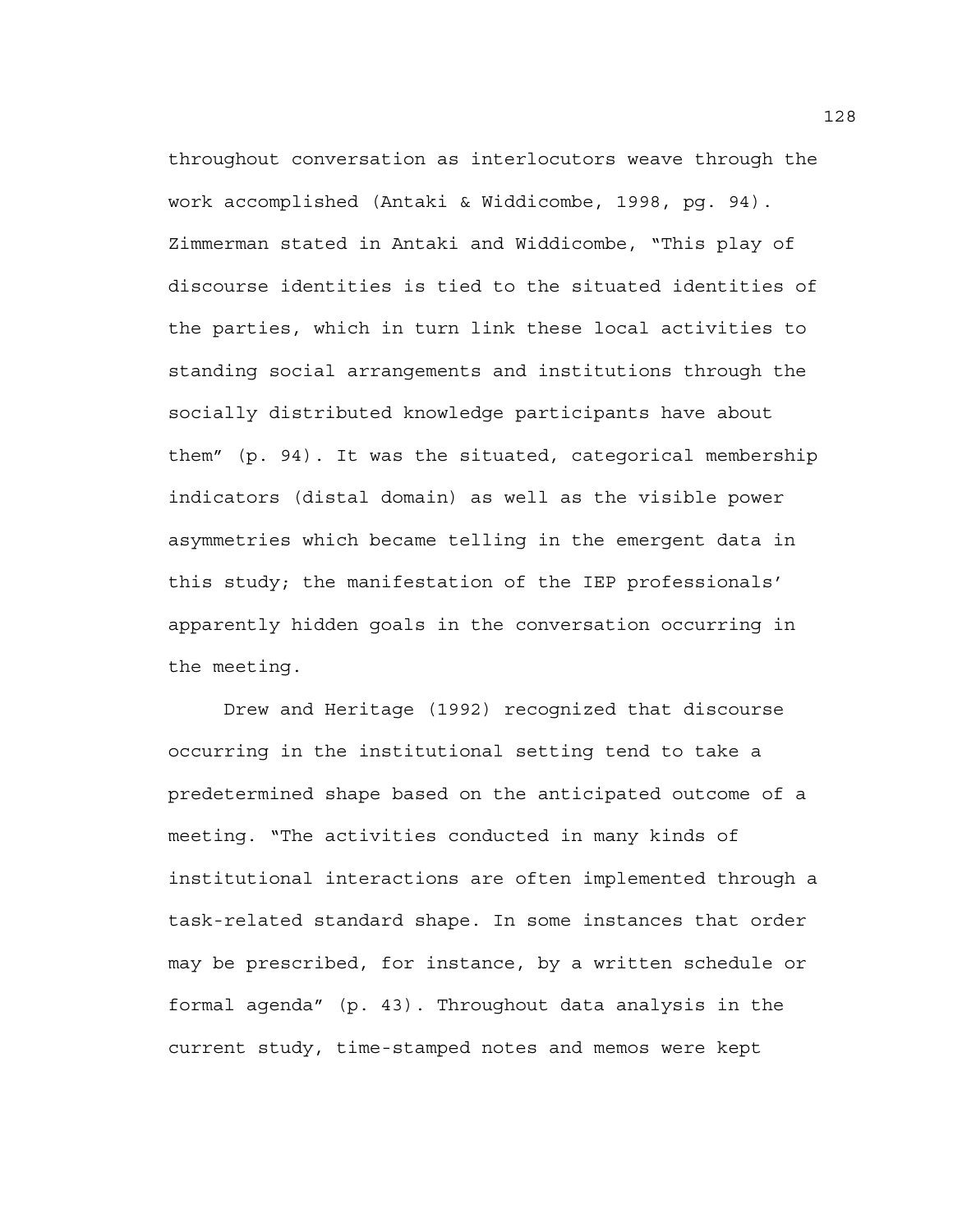allowing the researcher to collect and organize thoughts and insights regarding phenomena occurring across episodes, in transcripts and clips. As analysis progressed decisions regarding the building of collections of clips were also noted as well as decisions to continually re-examine the corpus of data in search of recurring patterns. Evidence supporting an overall structural organization in the following stretch of talk between the school psychologist and parent at 6:20.0 into IEP 7 emerged:

Psy And and and so with the IQ now I'm gonna give you the achievement. These that your baby (1.0) he has the word knowledge he is able to verbalize an understanding of of of you know his lessons↑ and things of that↑ sort↑ -h but as far as h you know actually putting toGETHER (0.2) you know that's where he has a problem↓ you know as far as if I were to give him- h well↑ you=

```
P [now how come?]
```
Psy =know what? Some of it (1.0) maybe (0.1) with pret se dent (1.0) you know: sometimes I think some kids are very good at having an understanding of certain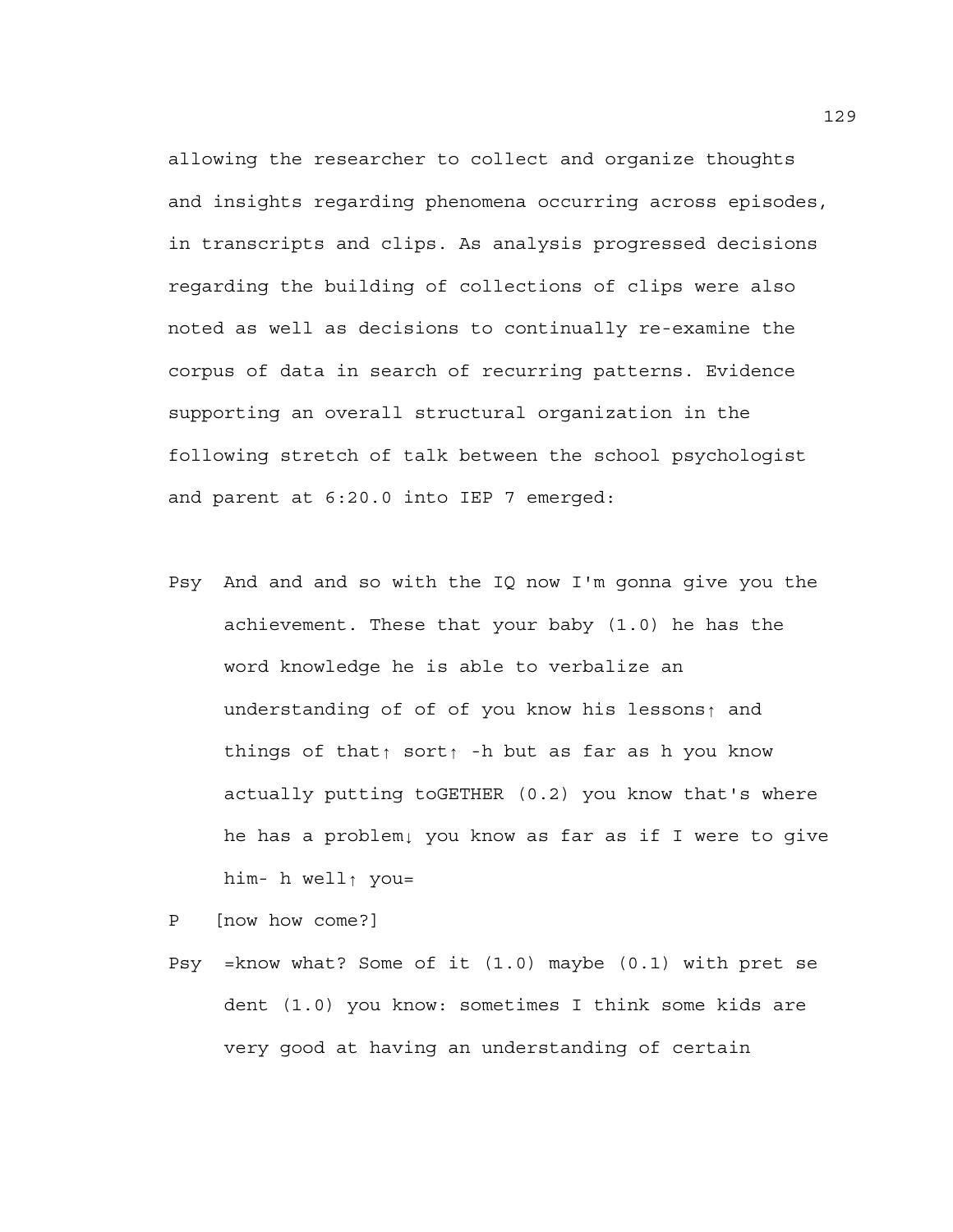things↑ but when you give them the test↑ or doing it↑ you know that's where his problem is. -h and some of that maybe just pret se dent. I think sometimes we ASSUME (1.0) that kids can strategize and and and and (0.1) and have an underSTANDING of how to re-solve a problem and a lot of times that's not the case. (1.0) and I'm gonna get to the point of how we  $(1.0)$  how we RESOLVE it but I'm just lettin you know the deficits and we gonna get↑f- you're a little bit EARLY ON THAT! I gotta little script ((fingers draw box in the air)) you got it goin ahead a the game [HAHAHHA]

- P ((nodding)) [right ehehe its just that its taken so long you know cause for years I've 1.0) I mean I've (2.0) VERBALLY (2.0) told his teachers (2.0)
- Sp [hahahah!] ((Sp looks up at P)) [RIGHT cause its getting down to the (1.0) bottom of it] [hahaha]
- Psy [haahah] Really? SO WE'RE ON THE SAME PAGE HERE that's WE'RE ON THE SAME PAGE

P AbSOLUTELY!

Psy [WE'RE ON THE SAME PAGE]

P And I want it FIXED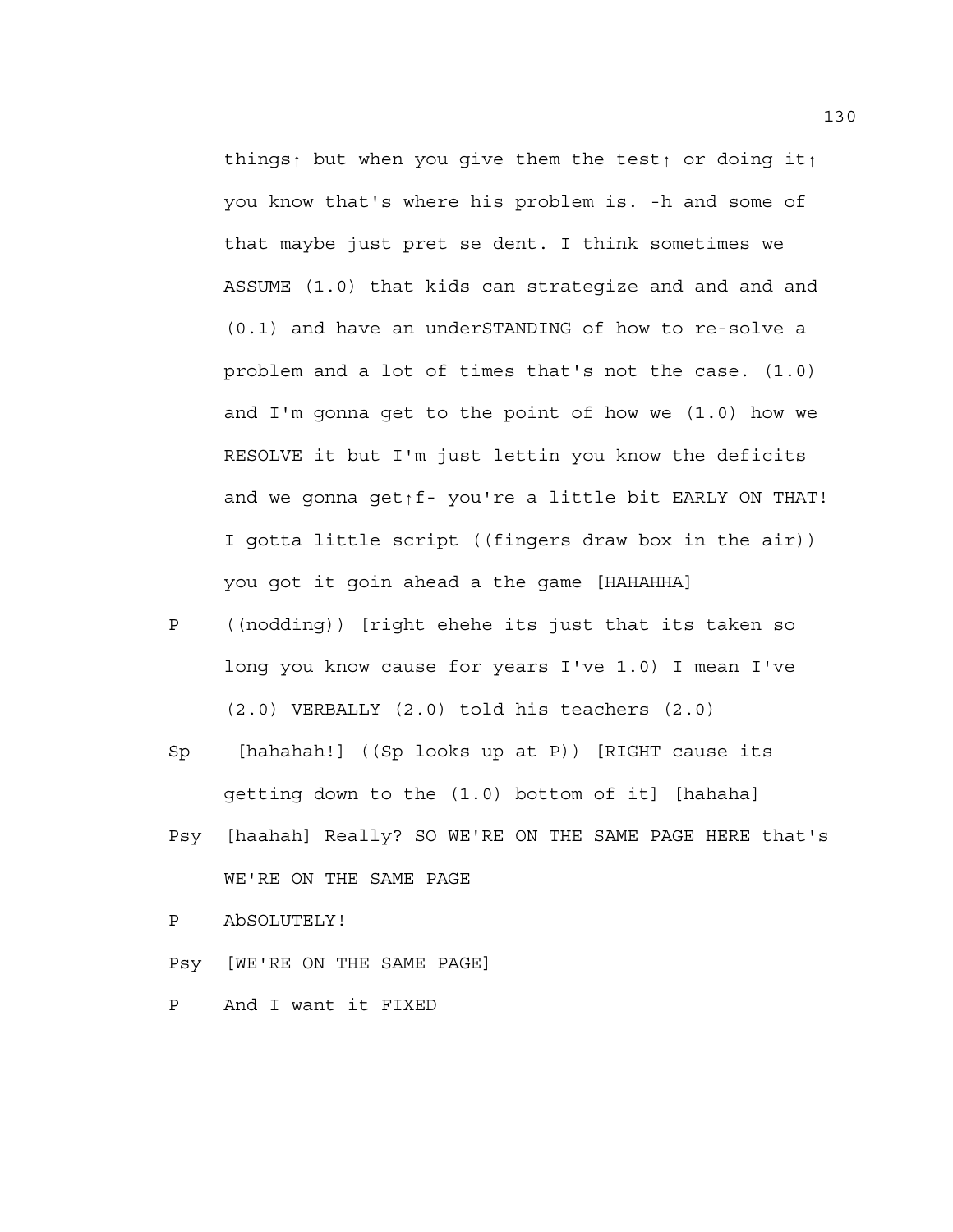Psy We bout to (0.1) we gonna come with a game plan on how we bout to FIX it.

P Okay-

```
Psy But I got to stick to the script cuz if I gotta script 
    caus I'm on on I'm getting h video taped and recorded 
    so I gotta script! Alright. So we get back to the= 
P [ok I understand]
```
Psy =script here.

```
P [Okay]
```
Psy Alright. SORRY but you didn't know. Alright ha aha ah ha!

After encountering the stretch of talk above where the psychologist is clearly thrown by the simple question, "Now how come?" the corpus of data was revisited to identify further evidence that there was indeed a hidden structure or institutional "script" that the psychologist and/or team followed often with a predetermined outcome. The following analytic note was recorded in the research journal:

In a clip in the explaining results collection, some evidence emerges of the Psy discouraging conversation during the explanation of results. What appears to be emerging while looking longitudinally at the data is that there tends to be more uptake and participation by parents at the top and conclusion of the IEP. This seems to be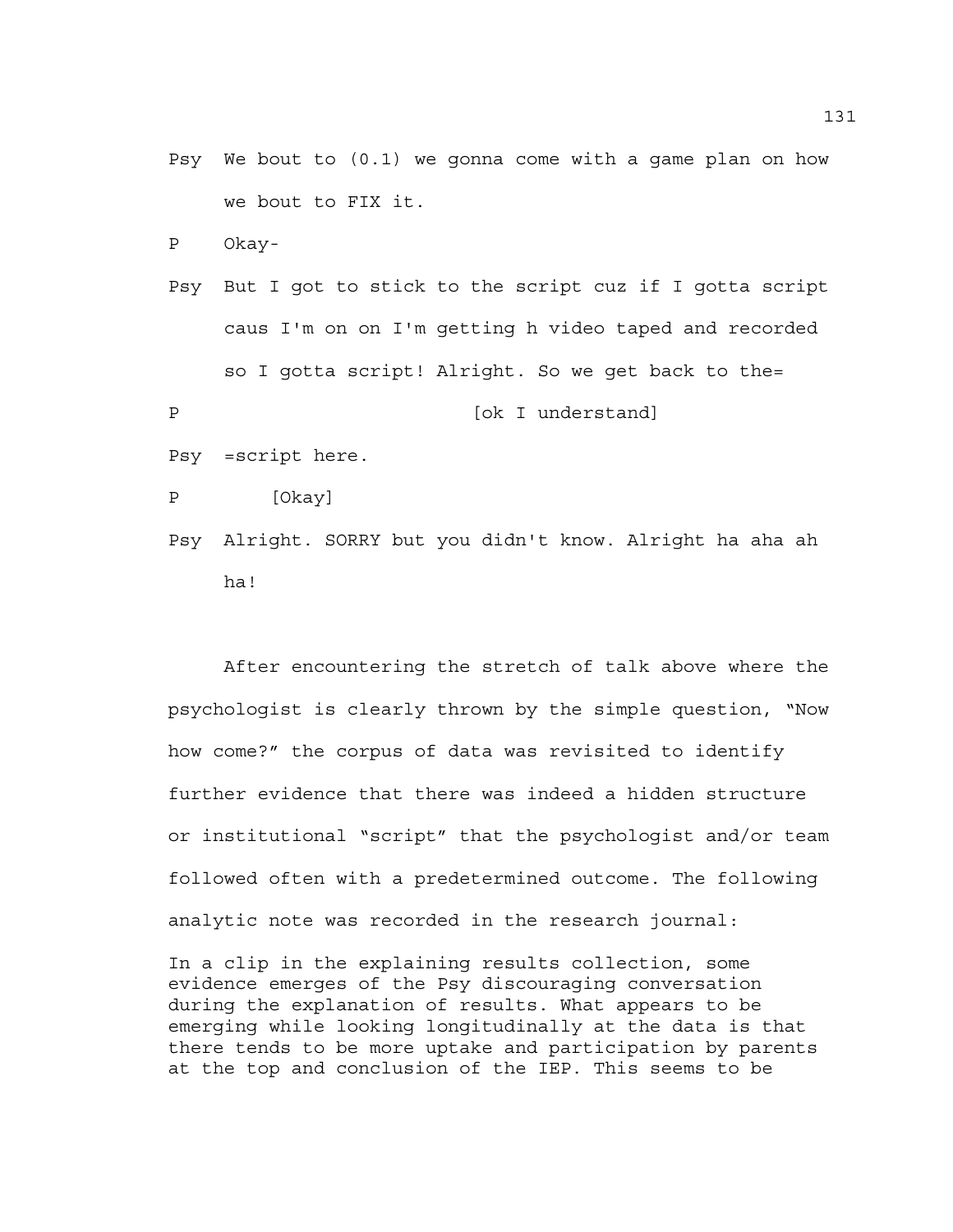encouraged. It appears that this type of structure is a hidden shepherding technique utilized by the Psy to ensure that the IEP concludes with an intended placement. At 6:20 in IEP 7, the P breaks the lengthy flow of the test results and explanation by asking simply, "now how come?" This seems to derail the Psy. He begins a formulation that has no uptake and no clear meaning then retracts and uses humor while explaining that the parent has gotten ahead of him and relegates her back to a listener uninformed parent role. It would appear that uptake is encouraged at some points in the IEP but not during the explanation of test results.

 Though the clip was initially coded as an example of parent asking a clarifying question, and the psychologist utilizing humor as a device, there was clearly something else going on here. The above clip provided evidence of what Garfinkel (1968) referred to as a breach. In the social order of the IEP meeting, with assumed roles and policies, the parents question, "Now how come?", though acceptable in the policy governing the meeting, was a disruption in the practice of IEP meeting in this institutional setting. The insight above regarding a potential pre-determined overall structure in IEP meeting data shifted focus in analysis from identification of discourse identity ascription in the data toward the detection of a recognizable institutional structural organization of the IEP of which discourse identities,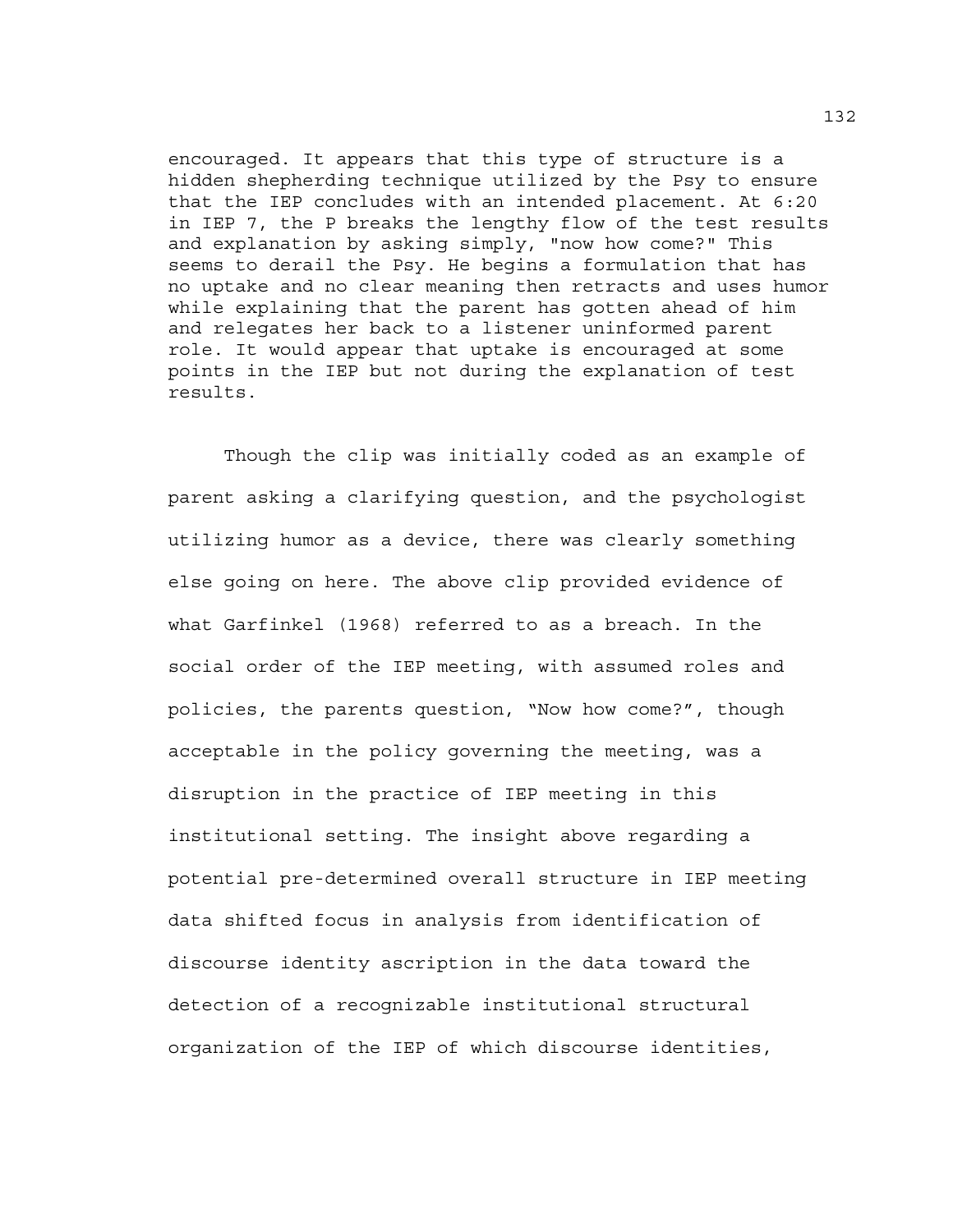situational identities and evidence of power asymmetry among participants sustains. This redirection rooted the research questions of the current study in an argument regarding an implication for positive social change regarding the IEP process which will be discussed further in chapter 5 of this dissertation.

# *Categorical Membership Indicators (Distal Domain)*

 This level of analysis was concerned specifically with participants' identification and ascription to different membership categories relative to the work accomplished in the context of the IEP. These categories were not predetermined and emerged in the data based on the interaction as it unfolded in the IEP conversation. Membership and identity ascriptions were identified in the data based on evidence of feelings, associations, obligations, and affiliations. In the IEP data analyzed, the psychologist or special education teacher often engaged the team in a manner which funneled or focused utterances toward the parent participant in a narrative, request for narrative by other team members, or report-like format. For instance in IEP 2, two utterances illustrate this point:

133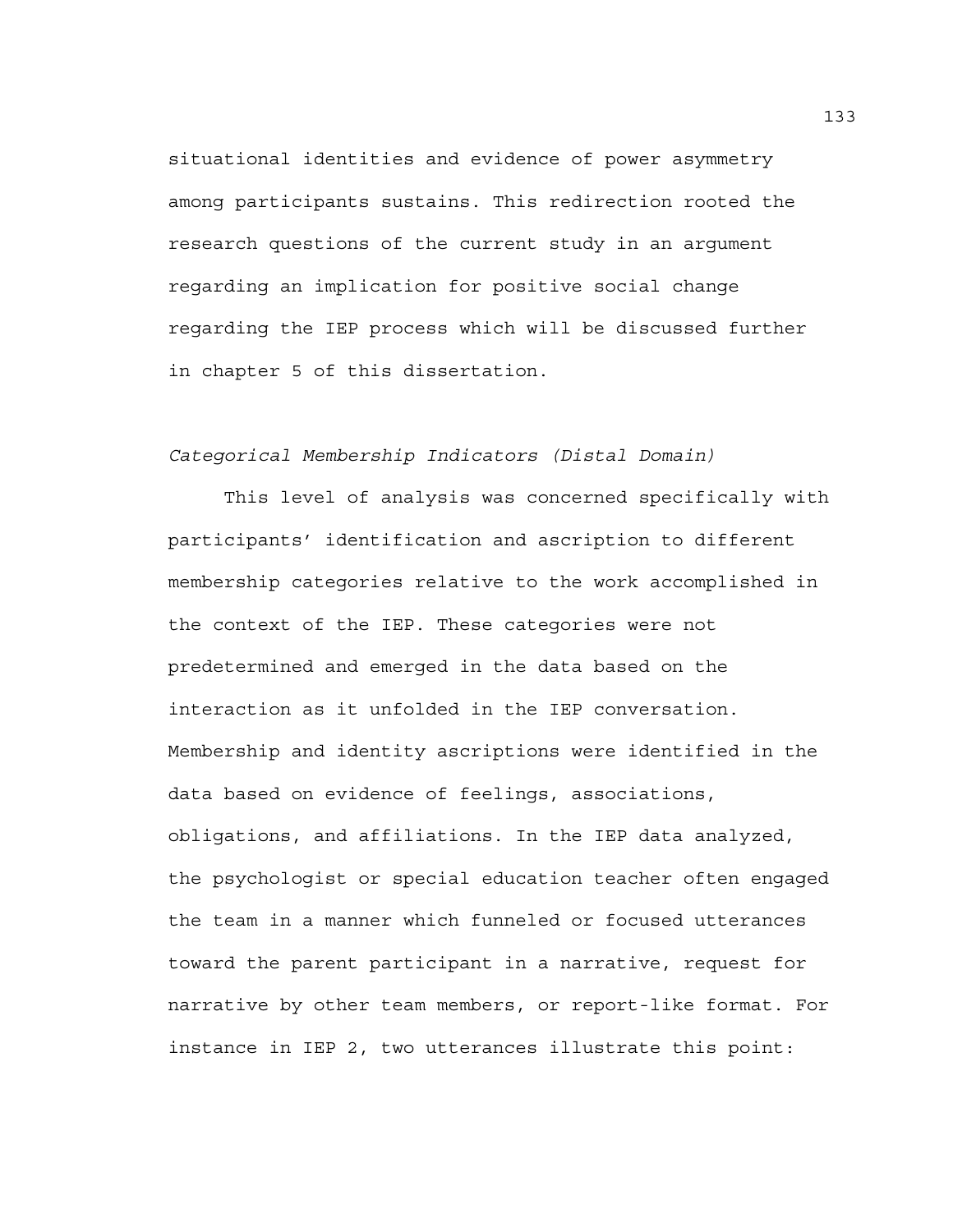At 33:00.1 into IEP 2

SP: Ahh k Ms. J-. This is something that we give at the beginning of each IEP↑ these are the procedural safe<sub>↑</sub>quards↑- and THESE this is a list of the parent organizations. So you can just have that for your records.

At 1:41.0 into IEP 2

Psy: And I think what we'll d:o ah:m (0.1) we'll start off with the social worker talking a little bit about his progress ahh (0.2) ahh a:nd uh what shes working on and then ah I'll (0.1) talk a little bit bout uh the PSYCH and we'll have the ↑teacher (0.2) talk a little bit about her ahh bout the general ed information okee ↑doke?

P: ºokº

SW: OK um as you know J comes to see me once a week for a half an hour (0.2) and ah he's been doin quite ↑good actually and I am quite pleased with his progress. At first (0.1) we had a lot of things to work on as you know when we first attached social work services to this IEP.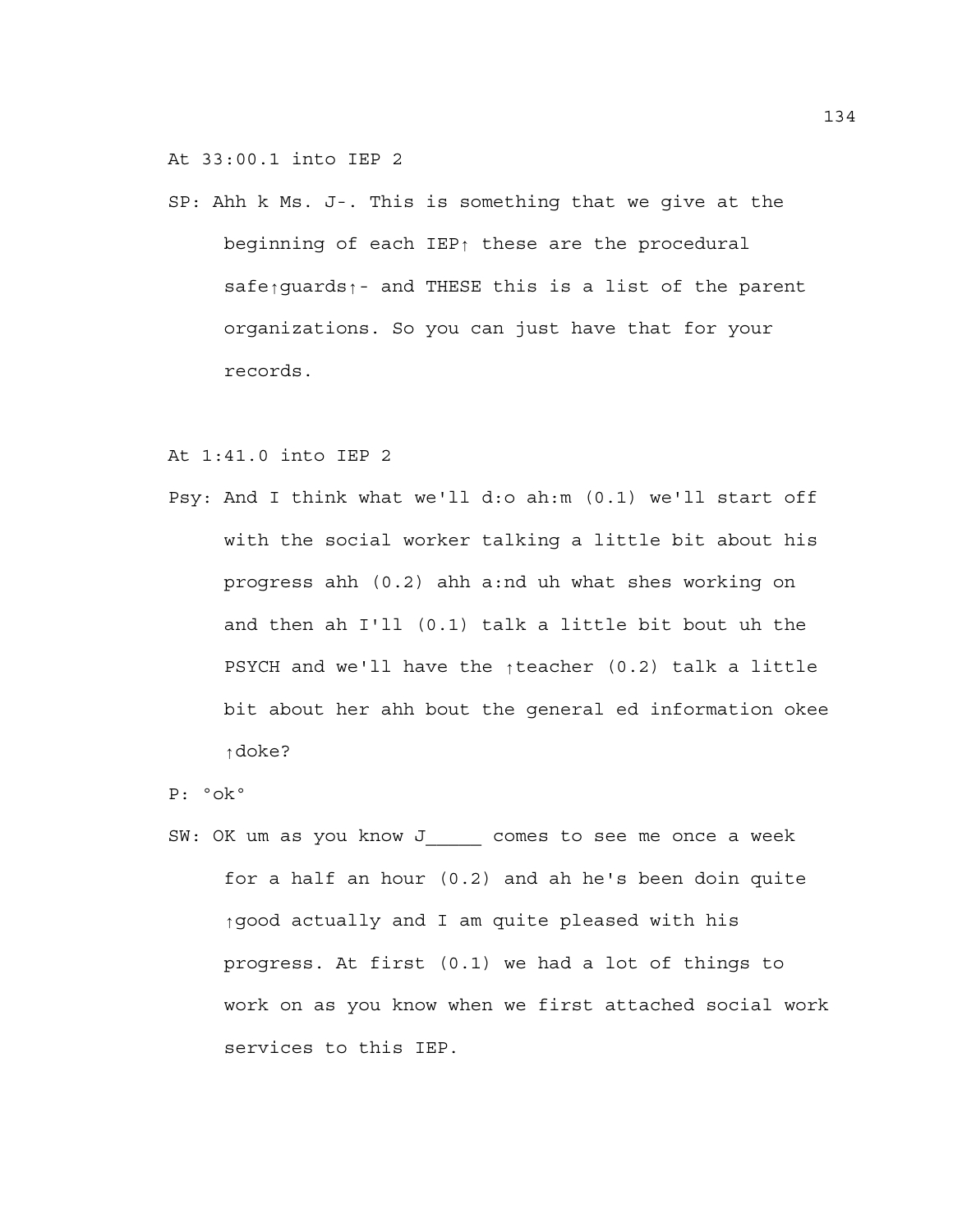# P: ((nodding))

 The report-type opening by the professional immediately establishes an orientation to "authority" membership. In example 1, the special education teacher begins the meeting by sharing a procedure with the parent establishing the professional as information giver and parent as information receiver. This sets a tone for the IEP session as a meeting in which the parent has attended to receive the institution's information and decision regarding the placement of the student in question. In example two this point is illustrated through a foundational statement regarding the agenda for the meeting by the school psychologist. The agenda for the meeting is outlined as a report-to-parent exchange. The informality of the question, "okee doke?" reveals that the parent is not being asked if they are in agreement with the agenda but rather, are they ready to get started with a predetermined trajectory. In other words, the information deemed pertinent to share with the parent and ultimately the placement of the child has been preemptively established; the parent is simply attending to receive the information.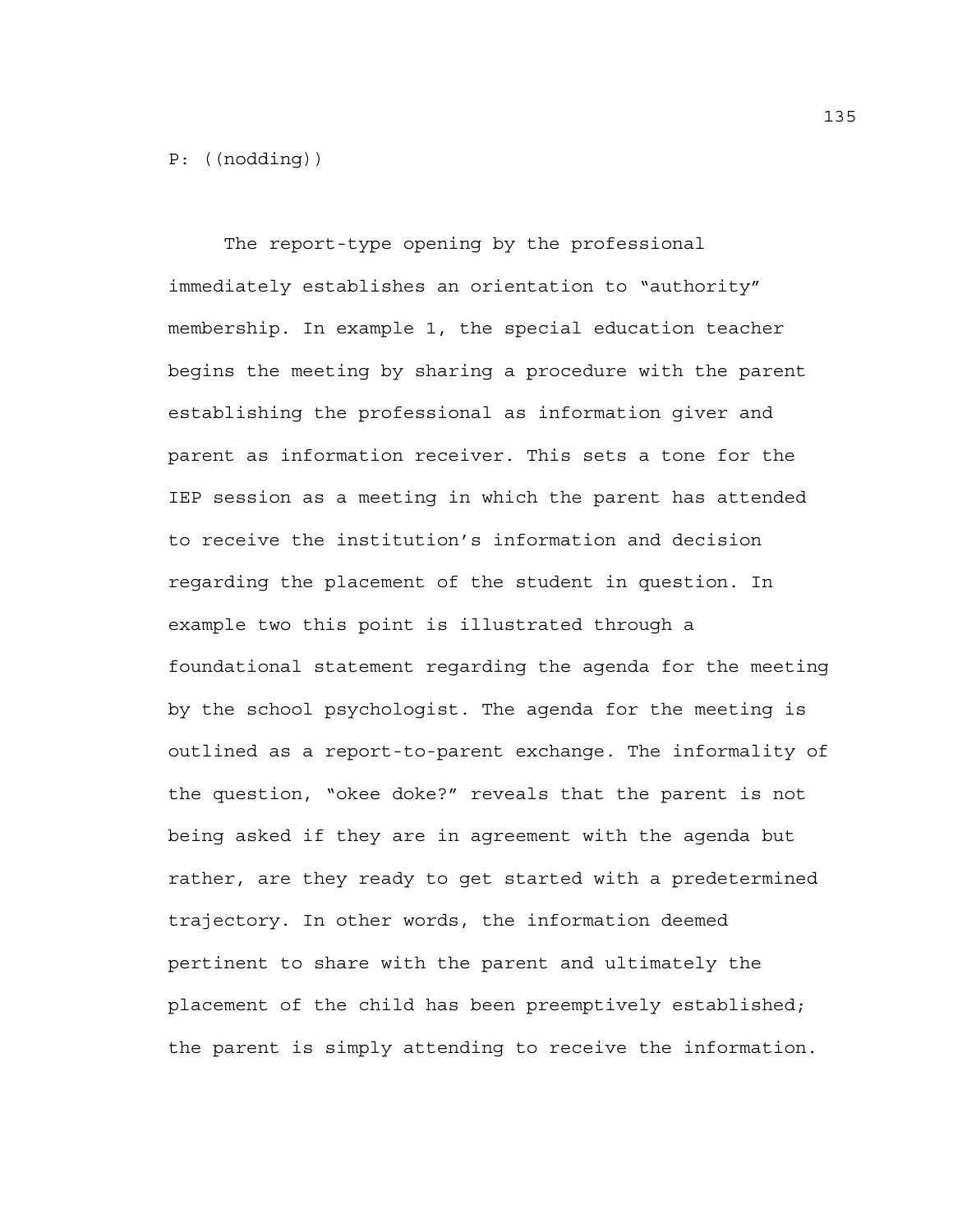The parent's low-volume ok, and non-verbal acceptance with the nod indicate an ascription to information receiver role and to continue with the report on her child.

 In summary, analysis of the corpus of data in the current study revealed multiple examples of ascription to categories and roles which sustained the institutional structure of the IEP across schools with the exception of one episode. Hutchby and Wooffitt (1998) stressed the importance of identification of deviant cases as a means by which more robust, generalizations can be made across episodes (p. 94). In IEP 1, the parent oriented to an informed-parent role unlike other instances in the corpus. It was revealed in IEP 1 that the parent was actually a special education teacher herself. Through turns, she identifies with an insider orientation through ascriptions by others such as this exchange at 3:31.1 in IEP 1:

ALL: he-he-he-huh

SP: Ok let's see down here (directing parent attention to signature form). You're informed- you know that you have the right to- rights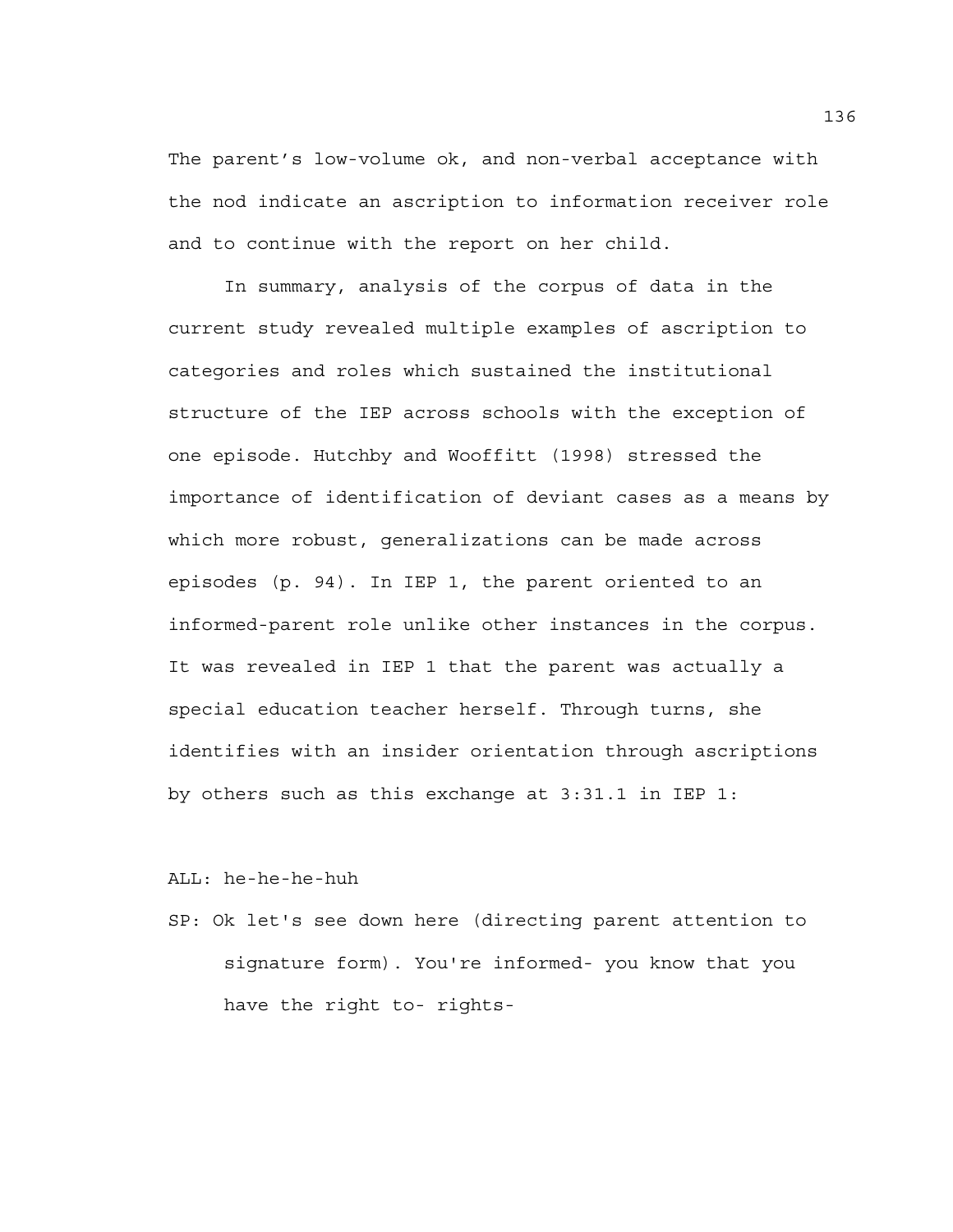P: [ihm him] its funny when your on THIS side.

SP: Right RIGHT (hmm him hmm hm).

It is evident that first the special education teacher ascribes this role to the parent by indicating, "You're informed- you know that you have the right to- rights-". The parent's comment regarding how it feels to be in the role of parent on the other "side" indicates that she is well aware of the potentially conflicting roles she has membership in and a clear understanding of the parent category membership, regardless of how informed, remains separate from the institution professionals at the meeting.

Continuing on in IEP 1, the professional running the meeting appeared to ascribe a team role to the entire group. For instance at 4:02.0 in IEP 1 the following sequence occured:

SP: Ok hum any other concerns? The team? You guys would

like to discuss at this time? AP: Have we covered everything? T: Covered everything? AP: Great↓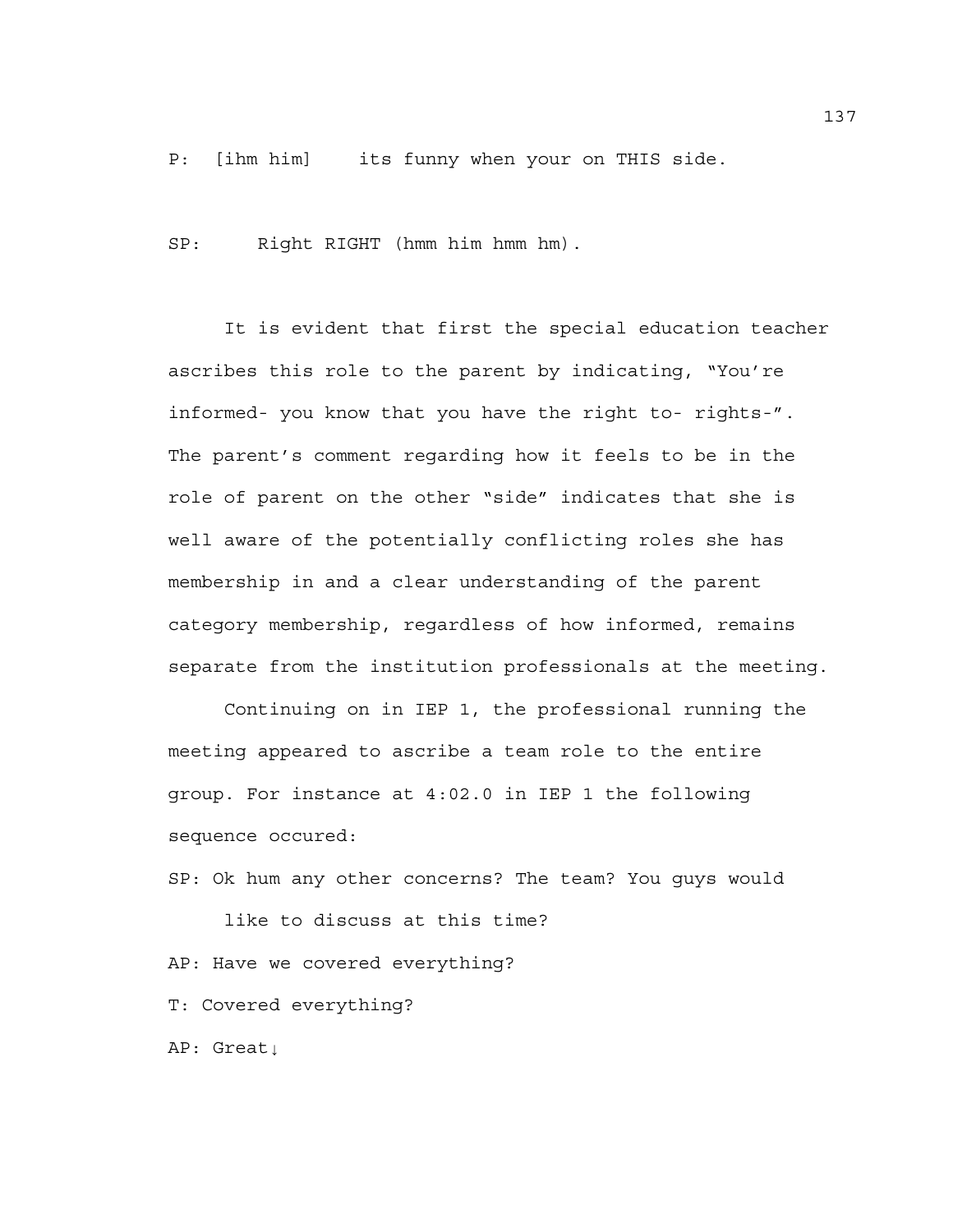SP: Ok well I would like to THANK everyone for

participating

P: Ok.

 It should be noted that though the deviant case in IEP 1 was examined, the institutional structure of the IEP as reporting to the parent based on professional results gathered by the institution remained intact. The parent, though oriented to informed parent role, appeared to acknowledge this through the accomplishment of the IEP via a contribution of turns. Several other examples of the parent orienting to informed parent role were evident throughout the corpus of data although in differing ways. A detailed list of clips from the data regarding category ascription and information regarding their duration and location in the data is available in Table 2. Table 4 includes a list of categorical affiliation codes identified in the data, the keyword assigned to a clip, and the number of clips in each coded collection: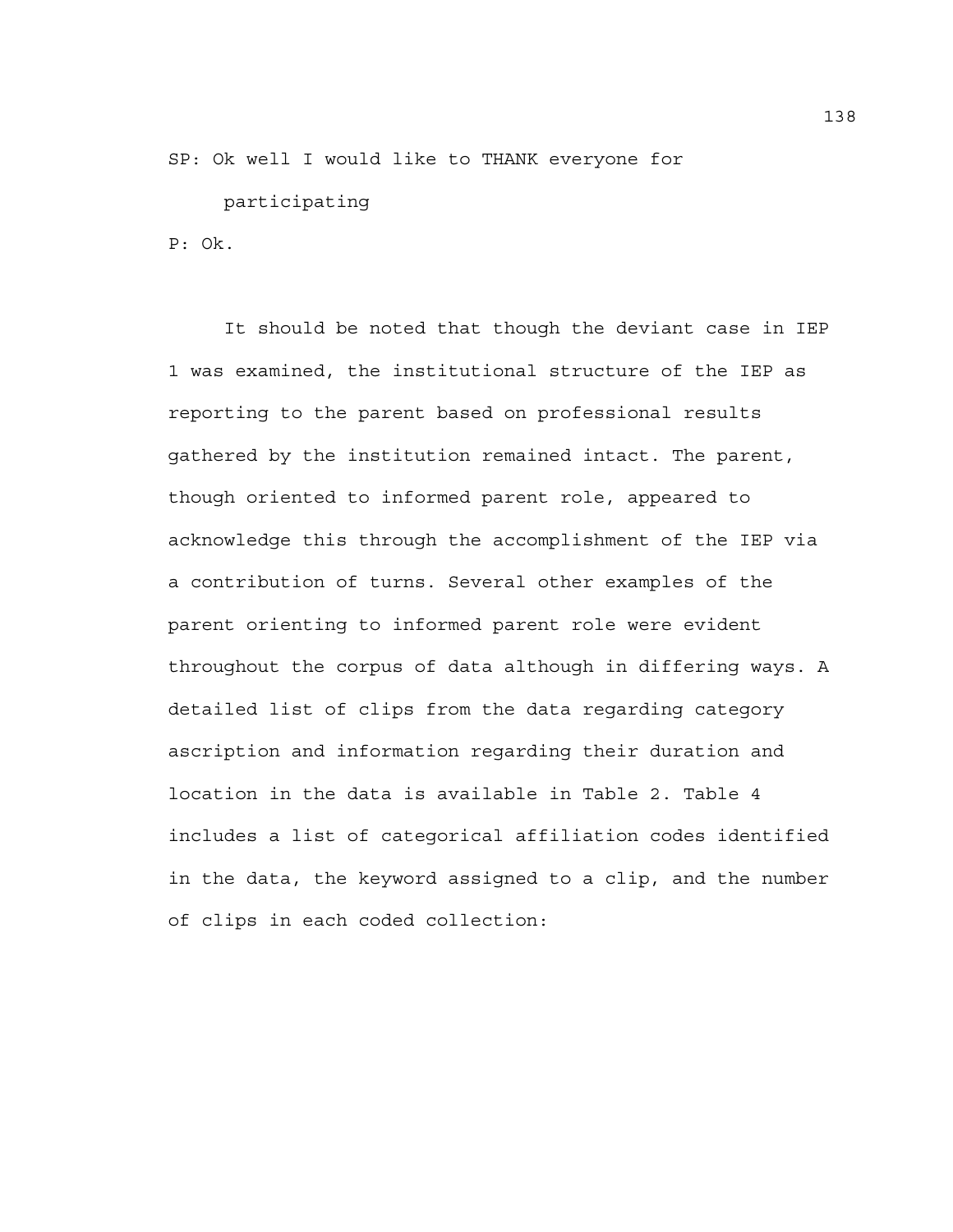Table 4

*Categories Made Relevant* 

\_\_\_\_\_\_\_\_\_\_\_\_\_\_\_\_\_\_\_\_\_\_\_\_\_\_\_\_\_\_\_\_\_\_\_\_\_\_\_\_\_\_\_\_\_\_\_\_\_\_\_\_\_\_\_\_\_\_\_ **0:00:00.0 Time stamp indicating total length of clips in each coded collection (hours:minutes:seconds.tenths of seconds)**  Category Title **Clips Per and Duration Category**  Category membership indicator : "us" or "we" inclusionary 2 0:01:16.7 Category membership indicator : "we" exclusionary 4 0:02:32.1 Category membership indicator : P orienting as T role 1 0:00:24.3 Power asymmetry visible : role reference psy 2 0:02:16.0 disagreement : Psy disagreement with team member 1 0:01:44.5 explaining results : Psy explaining results 1 0:01:44.5 informed parent : behavior 3 0:01:45.3 informed parent : informed medical academic 11 0:10:35.9 uninformed parent : uninformed parent 3 0:02:46.7

Clips: 29 Total Time: 0:21:24.2

 $\overline{\phantom{a}}$  , and the contribution of the contribution of the contribution of the contribution of the contribution of the contribution of the contribution of the contribution of the contribution of the contribution of the

#### *Findings Related to Research Question 4*

Research Question 4 asked, How do membership categories function in establishing interaction leading to the decision of placement? There were several membership categories identified in data analysis. As mentioned above, several stretches of talk revealed parents ascribing to the roll of the informed parent at the IEP meeting. It became evident that the informed parent would generally ascribe to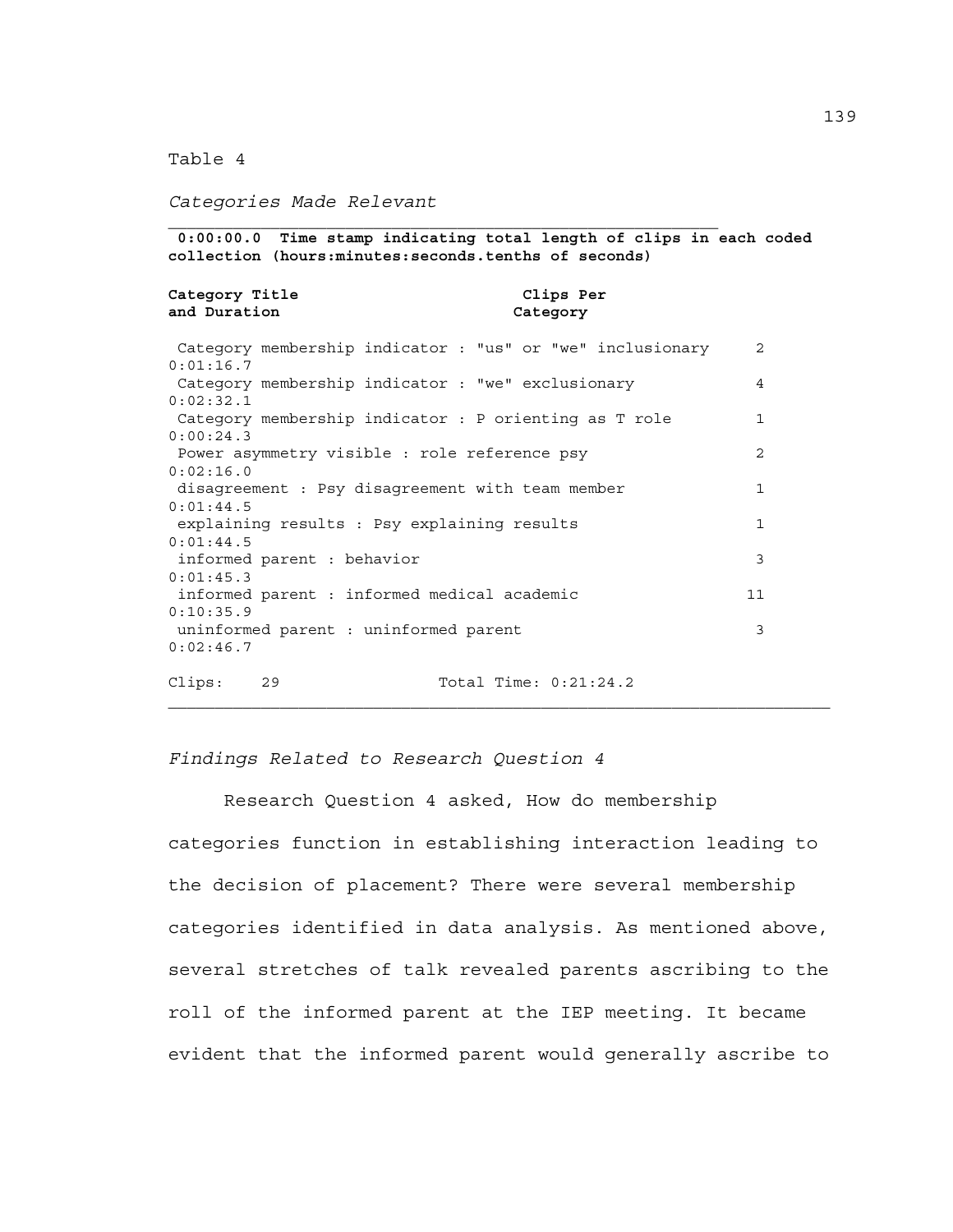a role of parent being knowledgeable about their child's academic or contributing medical challenges. An example is provided which emerged at 24:04.6 into IEP 6 of a parent ascribing to informed parent role:

- Sp [Ihim↑] and I'm glad we caught it when we did I mean its not too late but you know.
- Psy [YEAH I'm glad we did too!]
- Sp I think the timing was good. We could have caught it earlier but (1.0) we still have we have two more years of middle school you know.
- $\rightarrow$ P Eh and that was my main thing its like I don't want to go to high school ◦worryin about this◦.
- →Psy No↑ no↑ we don't want you to either. (2.0) okay dad↑ what Im gonna do (1.0) I'm gonna be fillin out stuff and givin it to you and explain as I'm fillin it out okay?

P Ihim

The two indicated lines display a sequence where the parent asserts that he wanted problems his daughter is having in eighth grade addressed before she enters high school. The first part of the line, "That was my main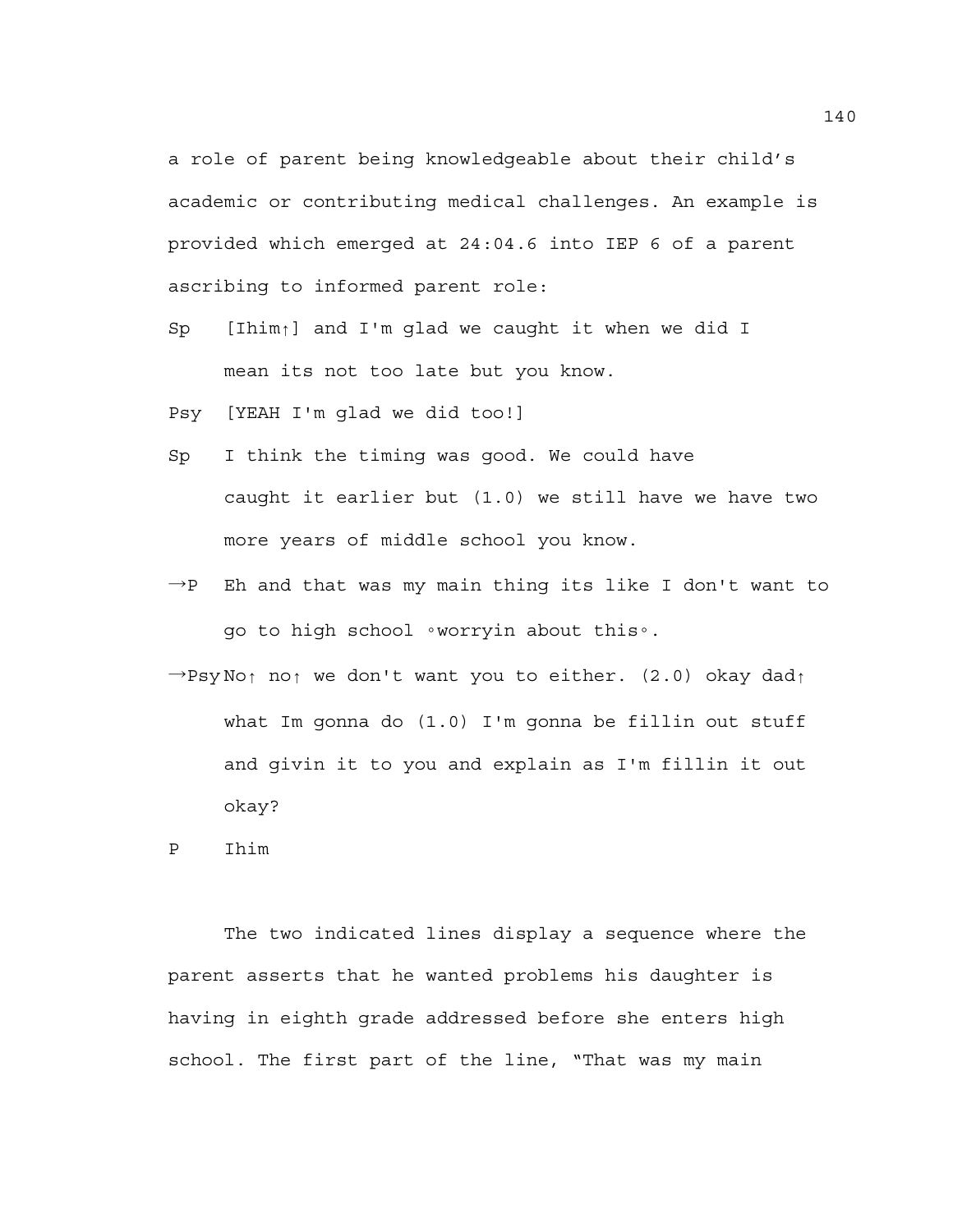thing" indicates that he is informed about her troubles, knew that she was having difficulty and is looking to the school to have it resolved. The psychologist offers an affirming response acknowledging the parent's self-ascribed role, just prior to a segue into the forms phase of the IEP meeting where the parent is ascribed the uninformed parent role as the pertinent information will have to be explained to him.

Another example of the informed parent role ascription is visible at 16:12.9 in IEP 5:

P: You know what? And and and I'm sayin this(1.0) in truth I think he has a problem with women tellin what to DO.

Psy: Really.

- P: Yup. I'm not jokin bout this because his MOM will tell him different things (0.1) and I would have to go behind her and (0.2) you know (1.0) somewhere chastise him to do what your mother said (1.0) now most of the teachers that D- has that are male teachers↑ I really don't hear from them too much. reports out of em-
- Psy: And the females: YOU KNOW WHAT? That may be somethin that we can ahm: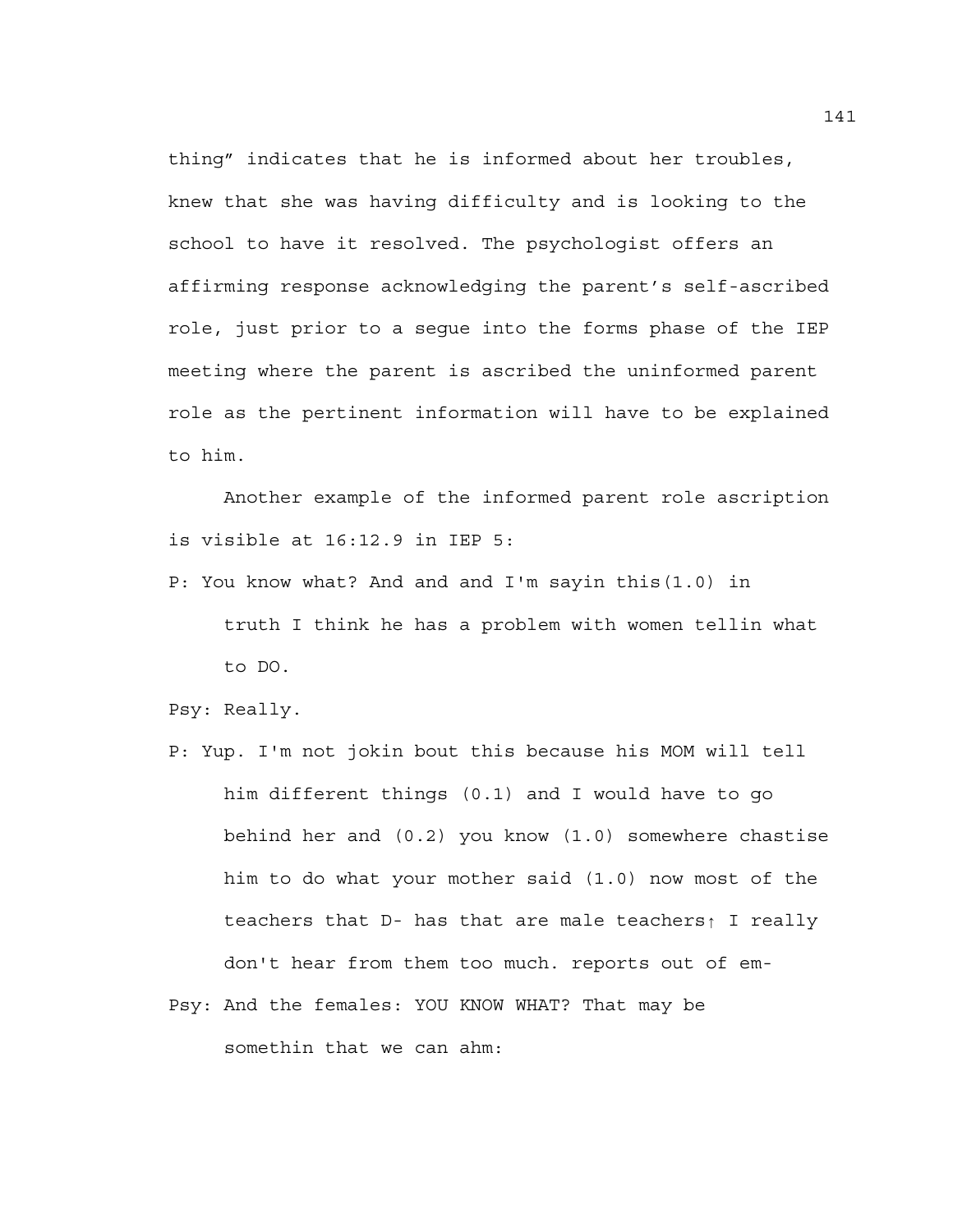- $\rightarrow$ P: [you know I am very curious about that]
- Psy: You know what? I wanna bring that to the social workers ahm attention and then we'll go we'll review that because I think she can go around and see if that's the kinda thing that it IS and maybe that's somethin that we can address h uhm with social work goals.
- →P: Has D- ever been disrespectful in your class? ((to T2))
- Psy: ((to Sp)) [he's sayin that he might have a problem with with FEMales]

T2: YES

 In this stretch of talk, a visible building of confidence in the role of informed parent ascription is evident. The parent begins with a theory about his son's behavior around females. There is uptake by the school psychologist with the comment, "really." The uptake with flat intonation sends a message back to the parent to continue with the informed role which he does. The psychologist takes up the theory from the informed parent and presents a statement of action which further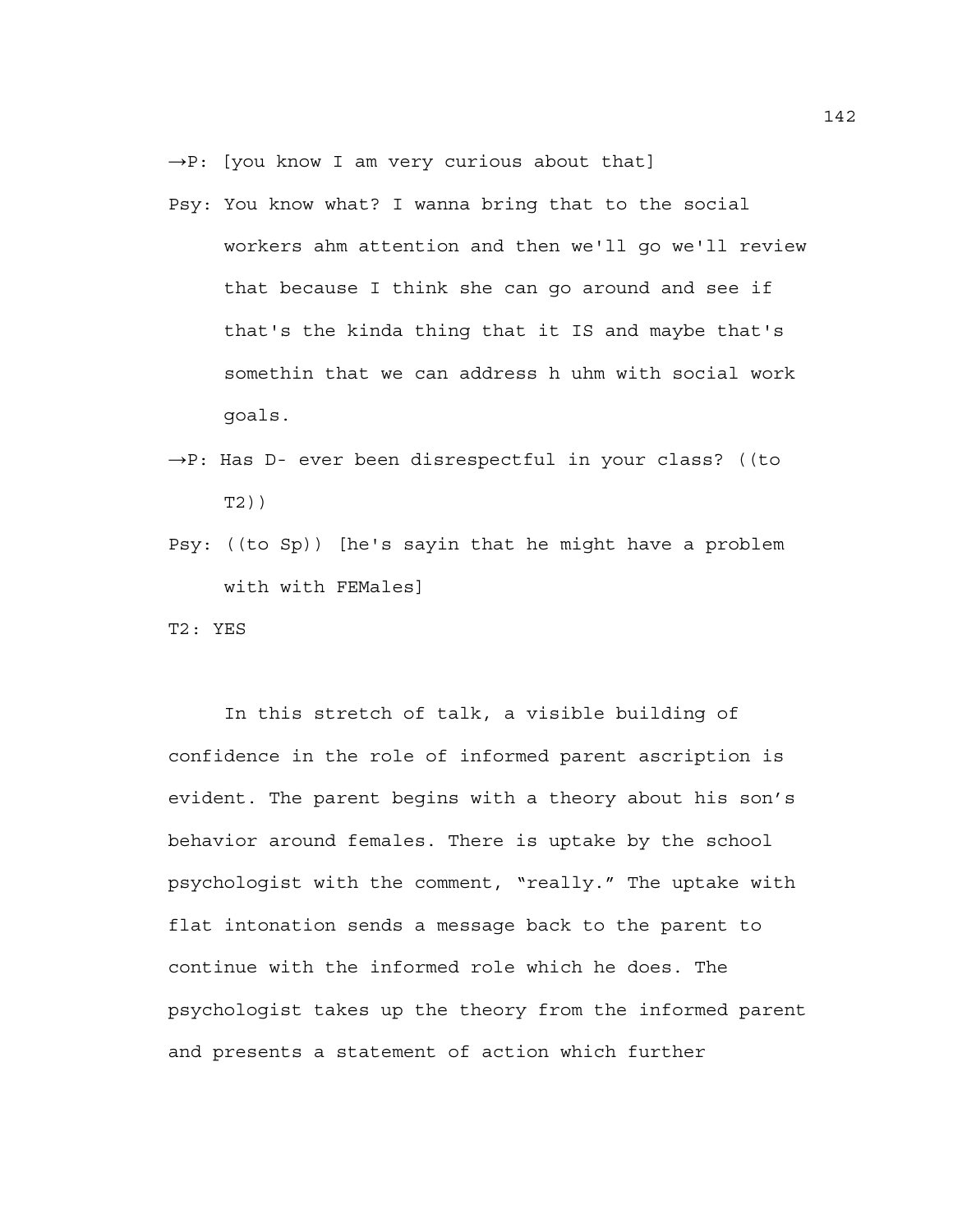strengthens the informed parent role. Near the end of the exchange, the parent is emboldened to redirect conversation to a male teacher at the meeting and seek further evidence for his theory regarding his son's behavior toward females. The IEP concludes with the placement which apparently had been predetermined by the team of professionals, however with included goals for a social worker who would begin to observe the child's behavior in classes with female teachers.

 As the IEPs unfolded, it became evident that telling personal vignettes, or using outside examples by the adults on the team became a powerful tool in expressing concerns, justifying a placement, and making a case for placement of a child. The following clips provide examples of this tool in action by the professionals. In the first two examples, we see the professional utilizing the vignette tool. In example one at 16:05.9 in IEP 11 the school psychologist uses the tool to help the parent understand things from the child's perspective. It has just been revealed in the IEP discussion that the family is in the midst of a bitter divorce: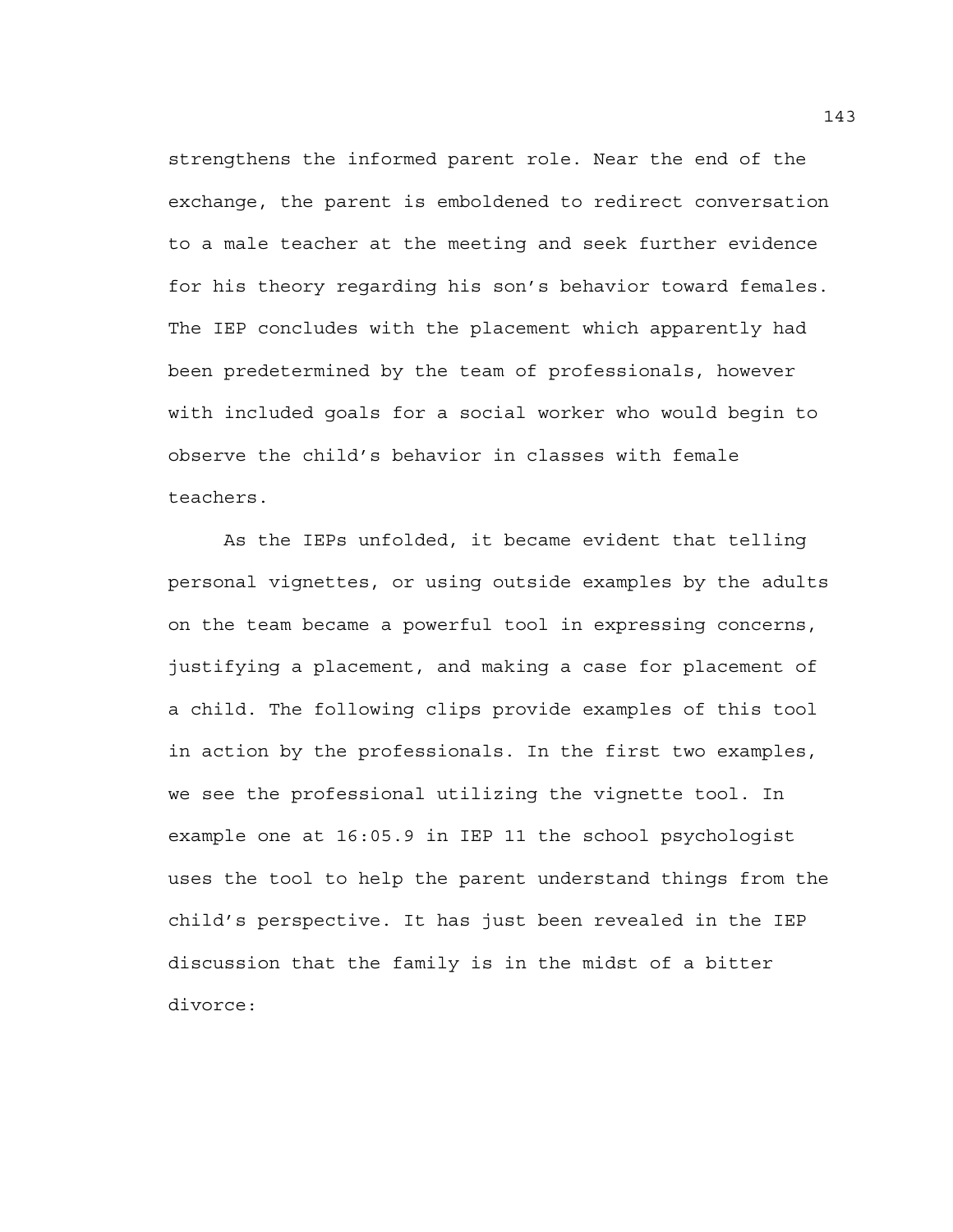- Psy: and you know what↑ ma↑ and that's really significant because kids they they don't have the the capability yet you know how we as adults↑ we have issues and we can block it out? an den still go to work↑ and you you know what I'm sayin?
- P: Ihim↑
- Psy: and deal with things↑
- T: yeah
- Psy: kids that aint happenin
- $\rightarrow$ P: It would be really hard for them
- Psy: [you know] becuase if if how can you concentrate if your thinkin about mom and dad and -h an and that's probably why its so inconsistent like the days where she's thinkin about it

In this example, the school psychologist was using the personal vignette tool to get the parent to look at the child's situation empathetically. In this particular case, the child did not qualify for special education services and the team was setting up supportive alternatives for the parent in the event that she did not agree that the child should not receive services. By building the case for it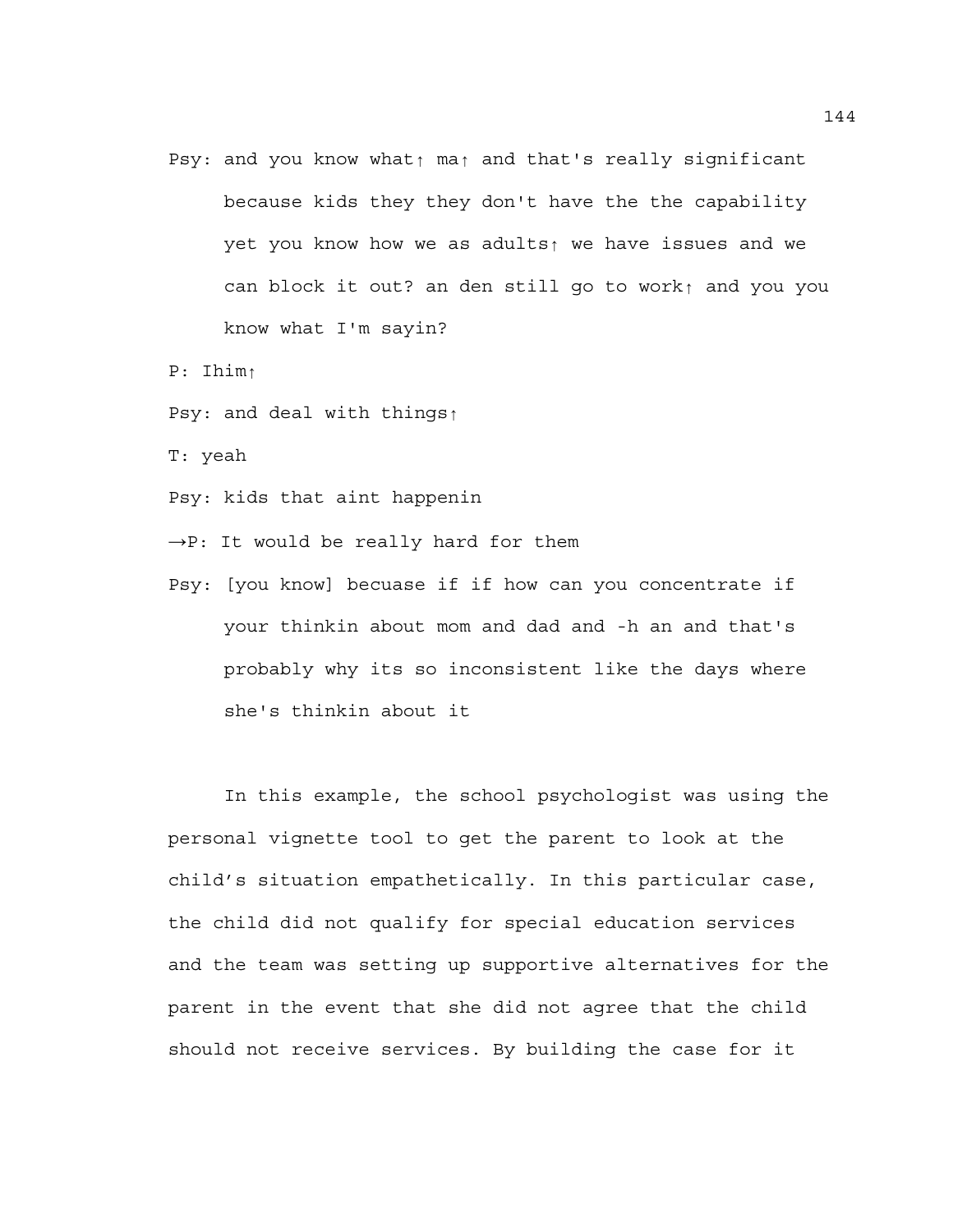being difficult for the student to deal with the family issues, and this as the potential cause for the child's inconsistent performance, the parent slowly came to the realization that the child has ability but external circumstances are to blame for her deficiencies.

The same IEP revealed a similar use of the personal vignette as a placement tool. However, a stalemate ensues when the professional's vignette is met with the parent's opposing view through a vignette. Though lengthy, the clip reveals some very deliberate work being completed between the parent and teacher as they negotiate a middle ground for retention of the child in her current grade:

- P: She was (5.0) she started when she was five when she started
- T: okay
- P: Cause she went to preschool at four-
- T: okay it could be↑ it could be too that she just needs another year to get some brain growth and skill growth and get her feet under her to be you know to be more successful in class (1.0) sometimes -h over the years now I'll tell you over the years when I've had um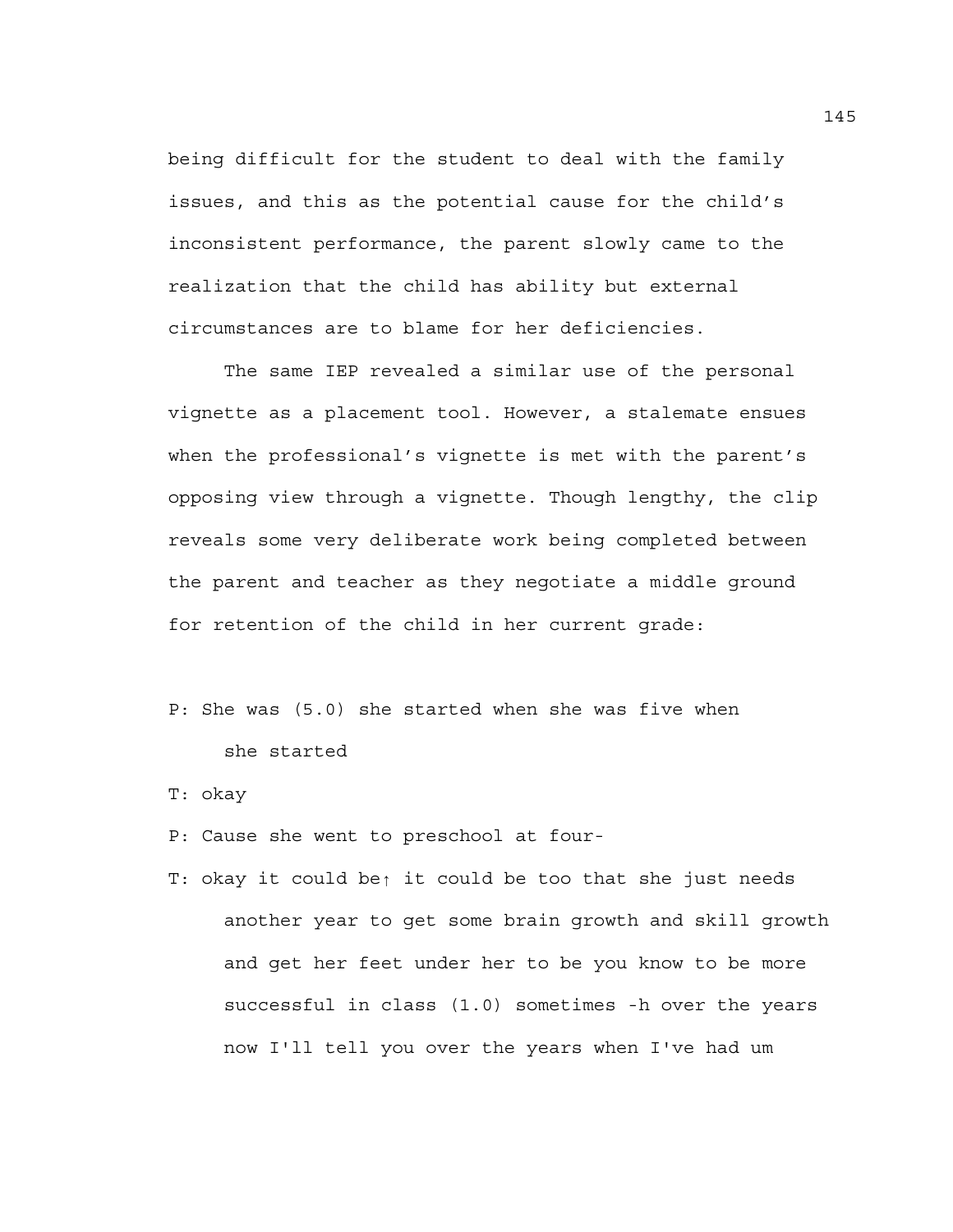parents↑ -h have the child take the grade again I've only had one instance where it turned out to not be a good thing (1.0) I me- you know overall the majority and MY son repeated my son repeated a grade

- P: See S- repeated the eighth as the years went as time went on I wish I hadn't I wished I would've just got her the help that she needed
- T: [okay] right
- P: And I wasn't thinkin like that at that time I

really really wished I wouldn't have held S- back

- T: what was the what was the drawback for S- was it the age? was she that made her older? or
- P: The it (3.0) her repeated↑ but it was third grade
- T: uhuh⊥
- P: She really (1.0) as time went on I just really wished I hadn't I wished I would have just got her help
- T: in what what in what way what was the biggest (1.0) problem areas?
- P: [like] °oh my god°

T: huh?

- P: It is just so long ago hahaha
- T: oh okay I was just wondering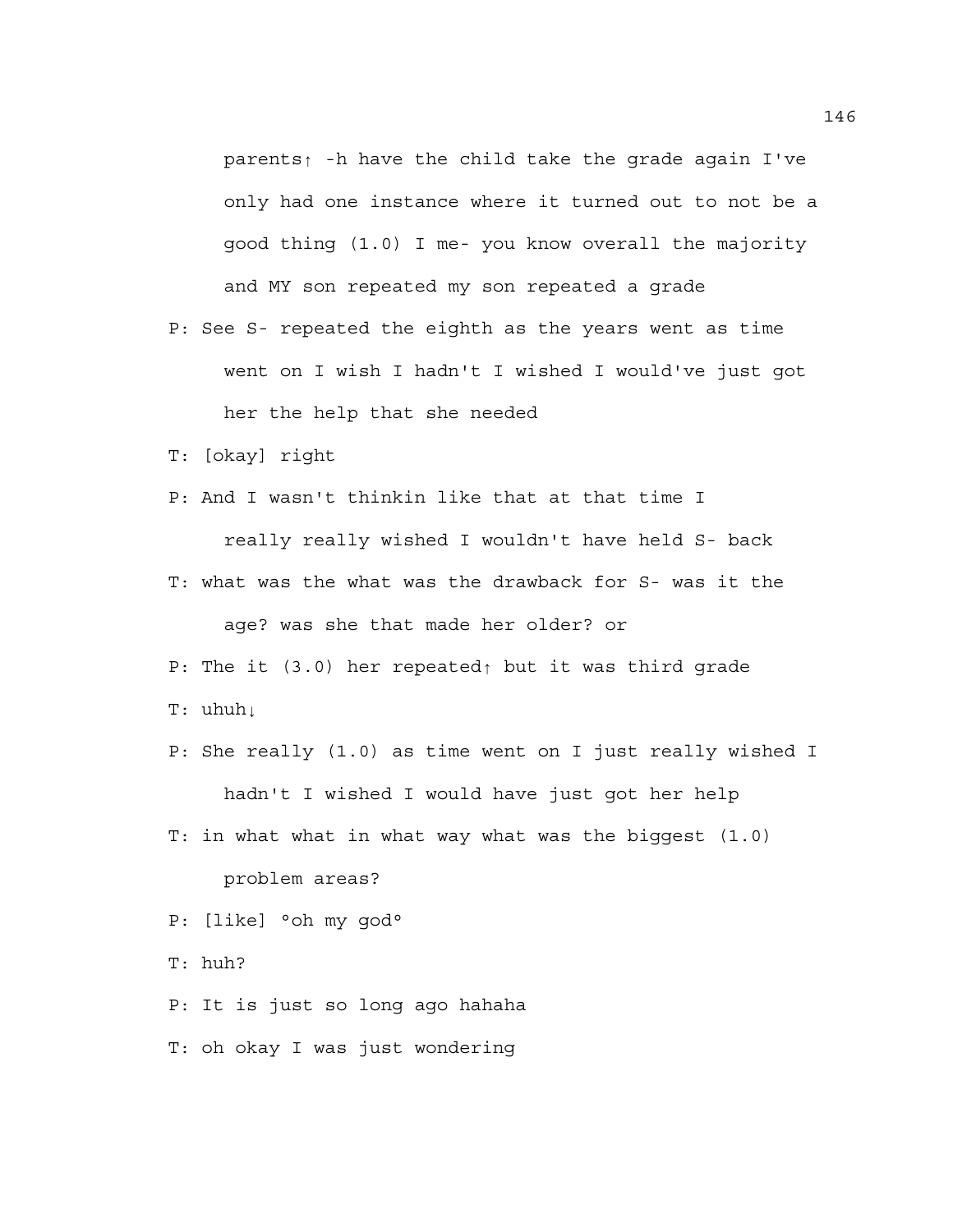- P: hah that was third grade she's in the ninth or tenth grade now -hh um
- T: but uh did she do weh↑ did she do better the next year though↓
- P: Yeh I mean
- T: She did she did better academically ↓
- P: Little bit but I had gotten her help then
- T: You got so she repeated and you got her help?
- P: yeah and I wish I would have just got her help period and not held her back and let her go to the fourth grade and and got help.
- T: so you don't think that it would have been enough the you don't think that just-
- P: just repeating↑
- →T: Just one or the other wouldn't have been enough I mean if you would have just got her help would she have been as secure as she was when as she for repeating the whole grade and coming in knowing fifty percent of the grade when she walked in the door?¤ that's the big thing D- will know a good percentage of the fifth grade stuff when she comes in and she can only build up from there (1.0) you see what I'm sayin? that's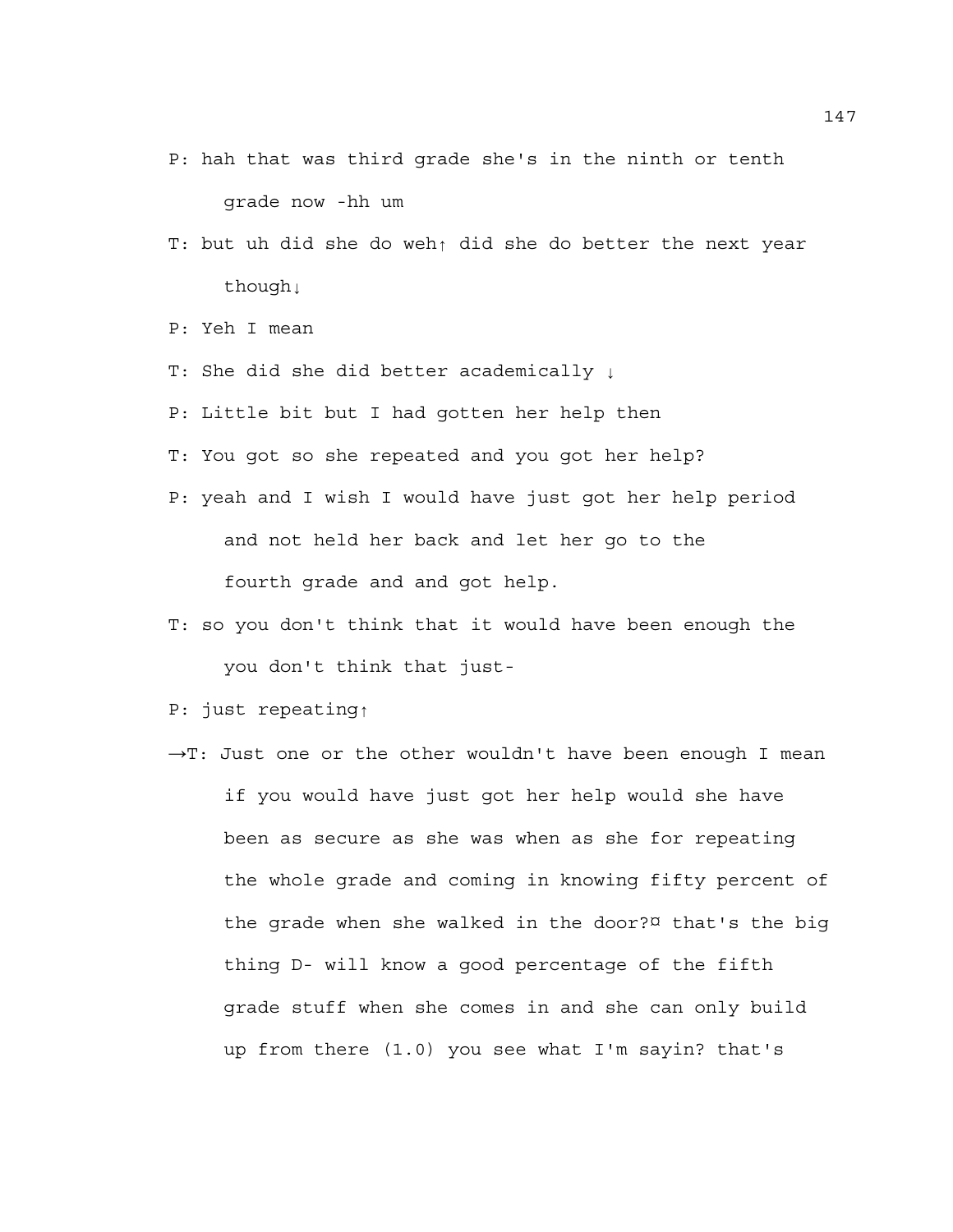that's the that's the one thing you know on on the one hand one aspect of the decision (1.0) you know (1.0) ta me (3.0) well if you need↑ if you need a few days↑ to make a decision I can wait and turn her report card in later but I have ta- I'll have to know before the end of the week though -h so I can turn the report card in to Ms. H- -h but I can wait cause as you can see I didn't put any placement or anything on here yet on hers cause I knew we had to talk (2.0) so I'm not you know (1.0)

- P: I definitely understand exactly what you're sayin I-I definitely do
- T: and I know and I know its a hard decision (.5) but I think that (1.0) you know ah when I've seen kids take it the second time they come in with more confidence because they know that they know some of the stuff already and they only have to work on the half they don't have(2.0) already you know so

P: himimimmm

T: but that↑ you know I know its a hard decision especially at this age because the especially with the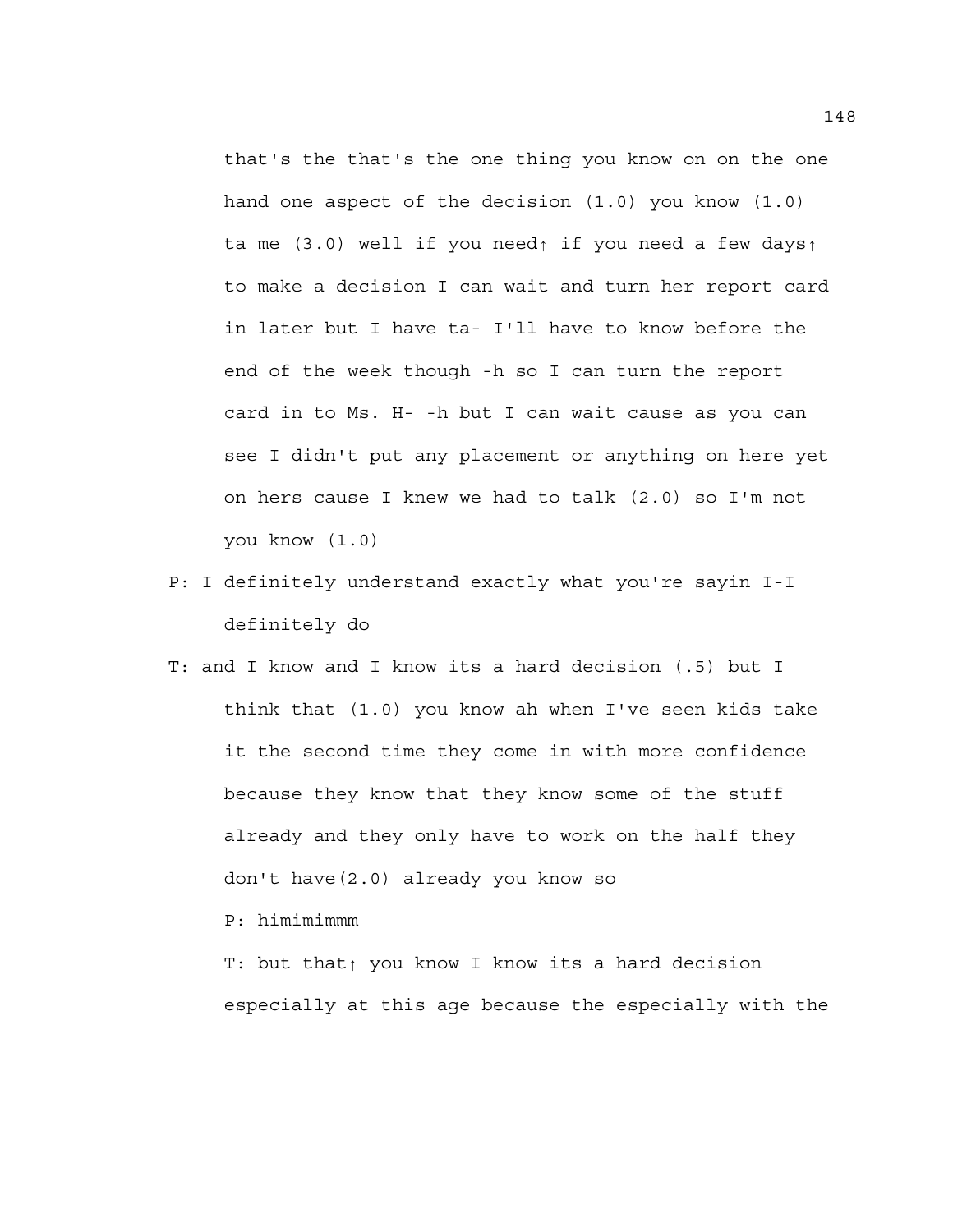girls because they're so (1.0) touchy about all the social things and all that (.) too but P: So as far as that social stuff I don't care about T: Okay

 The above clip is very rich with intricately woven work that the two interlocutors engage in. There is a shift in category membership in informed to uninformed participant by both the teacher and the parent. The teacher stressed that she has had great success in the past with students who have repeated. She orients to the teacher as empathetic parent role when she explains that her own son has repeated and been successful. There is very much in tone and turn suggesting that the teacher is informed and knows what the best decision is for the parent. The parent returns with a vignette of her own. Orienting to the informed parent role, she explains that she has held another daughter back and has always regretted the decision. The strong language leads to the teacher shifting roles toward discussion which seems an attempt to justify her position on retaining children as much as it is concerned with supporting her placement decision for this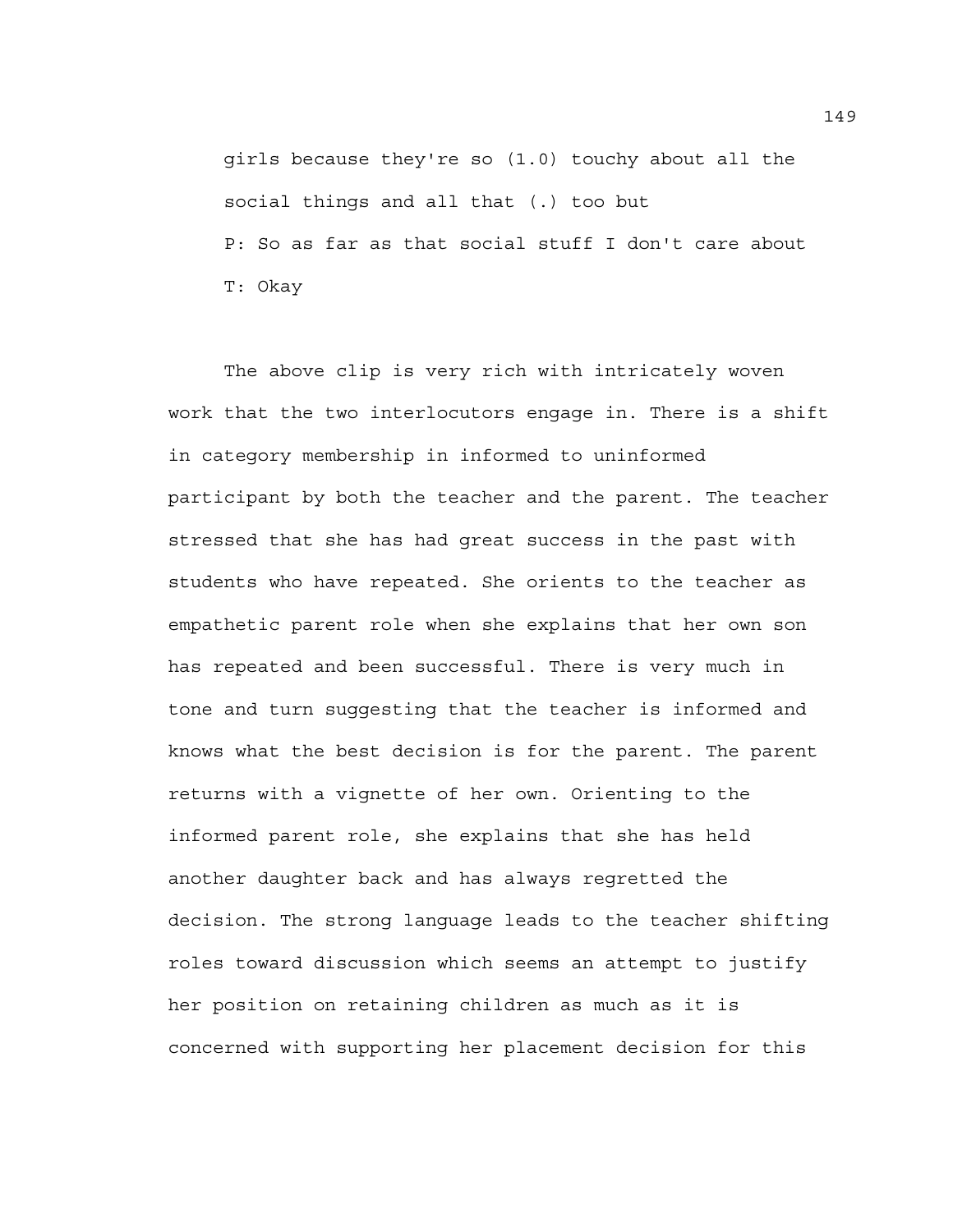particular child. The teacher begins to recoil when she realizes that mom has shifted in orientation from informed to uniformed parent. The parent admits that she fails to recall certain details and thus her stance weakens. Sensing this opening, the teacher continues with what Bergmmann in Drew and Heritage (1998) referred to as "fishing" (p. 140). She makes what seems like an assertion that simply helping the child academically without retaining her would not have been enough. A shift happens directly after this line where the teacher turns a line of questioning into an assertion about the placement of the student they are meeting about.

She continues with an extended stretch of talk which concludes with giving the parent a chance to make a decision in a "few days" though places a restriction on the amount of time the parent has to make the decision. Placing bounds on decision making such as the above example and the utilization of the informed professional role or taking advantage of the uniformed parent role highlight asymmetries commonly found in the institutional setting.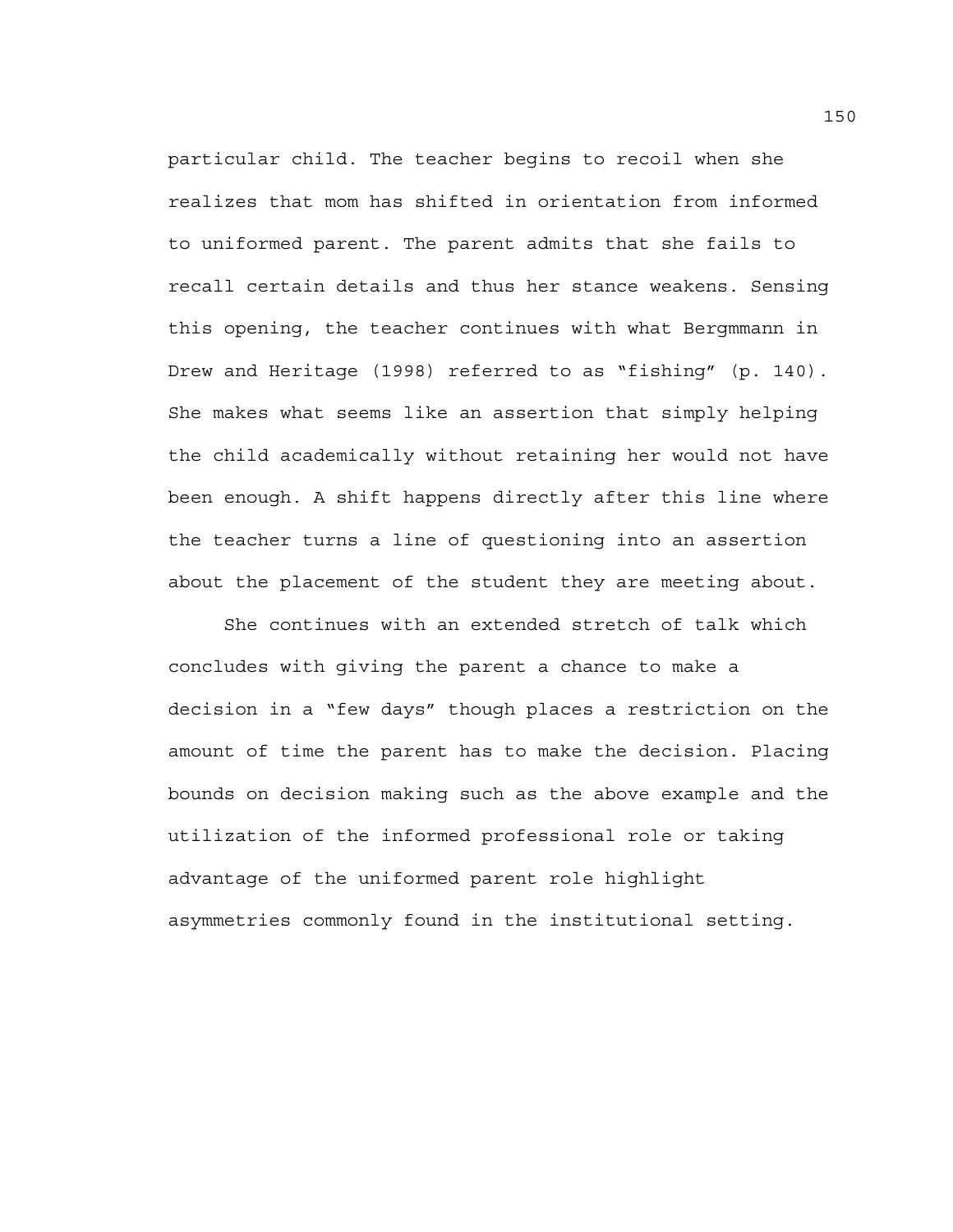*Findings Related to Research Question 5* 

 The fifth research question in the current study asked: How do participants orient to the asymmetries inherent in the institutional setting of the IEP demonstrable through their talk? Analysis revealed several examples of institutional asymmetries inherent in the IEP setting. Mostly, a hierarchy emerged where the psychologist, the keeper of the diagnostic assessment data of the child and who appeared to run the majority of the meetings, set the agenda and kept the meeting moving toward an end with an anticipated placement decision. However, the psychologist oriented to a perspective-display sequence commonly found in settings where clinicians are delivering diagnostic news to their patients (Maynard in Drew and Heritage, 1998, p. 333). Maynard outlined a display series in three turns: Opinion-query, or perspective-display invitation; recipients reply or assessment; and clinicians report and assessment (p. 333). Differing slightly from the context in Maynard (1998) due to the fact that there are several participants in the IEP meeting rather than the traditional clinician-patient one-on-one meeting, the IEP meeting included the same sequences with professional reply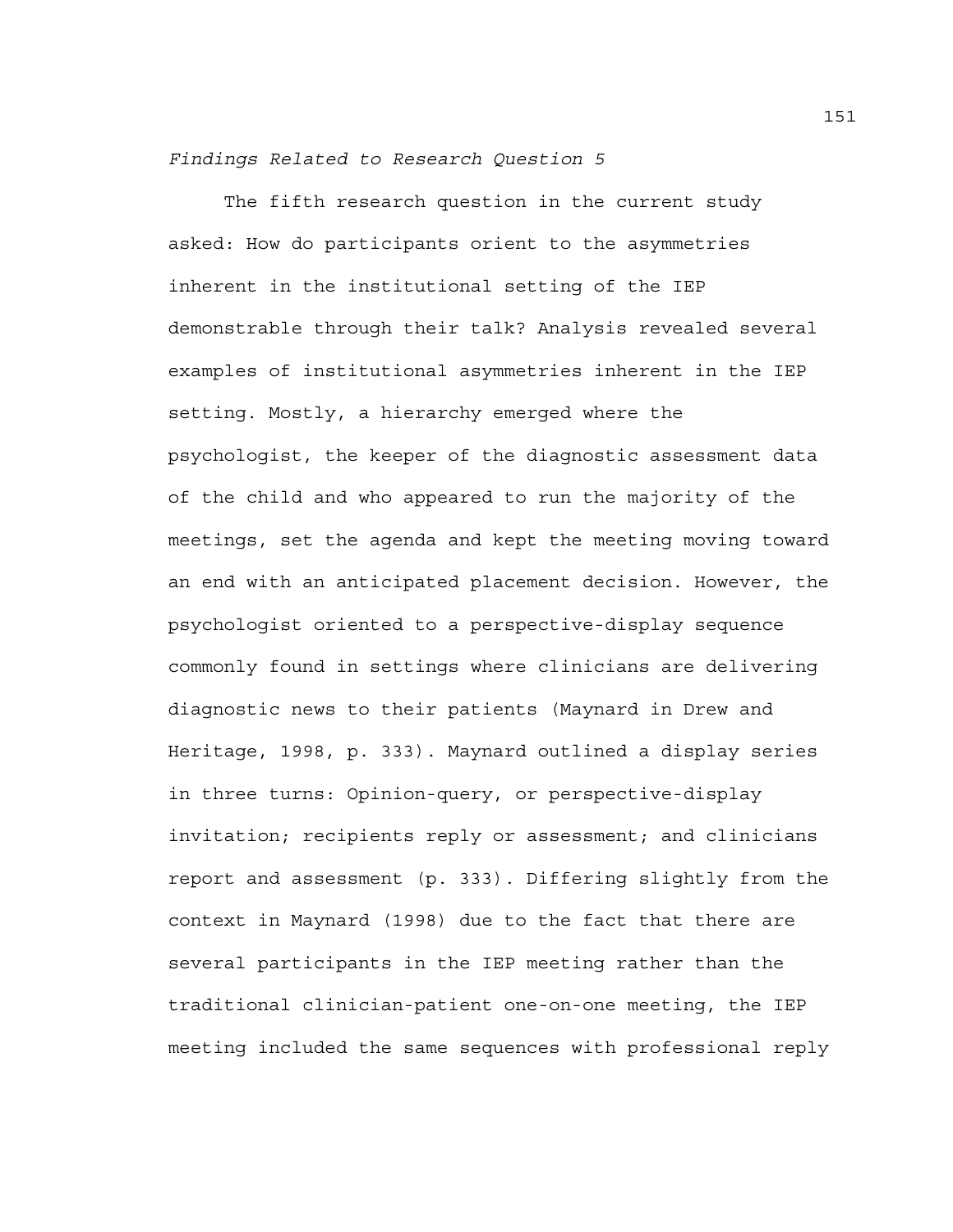or assessment. In this way, the psychologist remained in a power position by steering the meeting, the professionals and parents were recipients but often it was the professionals who were queried first prior to revealing assessment results. The parent was able to reply or assess after the clinicians report and assessment. The data presented a cautious display sequence where the psychologist used conversational tools to set the sequence in motion or keep it on the intended institutionally bound trajectory.

 In the display-sequence, as Maynard (1998) suggests often occurs in the clinical setting, the psychologist oriented to the meeting-leader, diagnostician role by asking "unmarked questions" (Maynard, 1998, p. 337) of the professionals in the meeting. Meaning, the data shows presequences where the psychologist asks the teachers, special education teachers, social workers what they observe when the student is with them, without revealing any formal diagnostic news to the parent. Below are some examples of openings in the data. Prior to example one which occurs at 1:26.9 in IEP 6, the parent is made aware of the referral process very generally, and then the meeting begins. No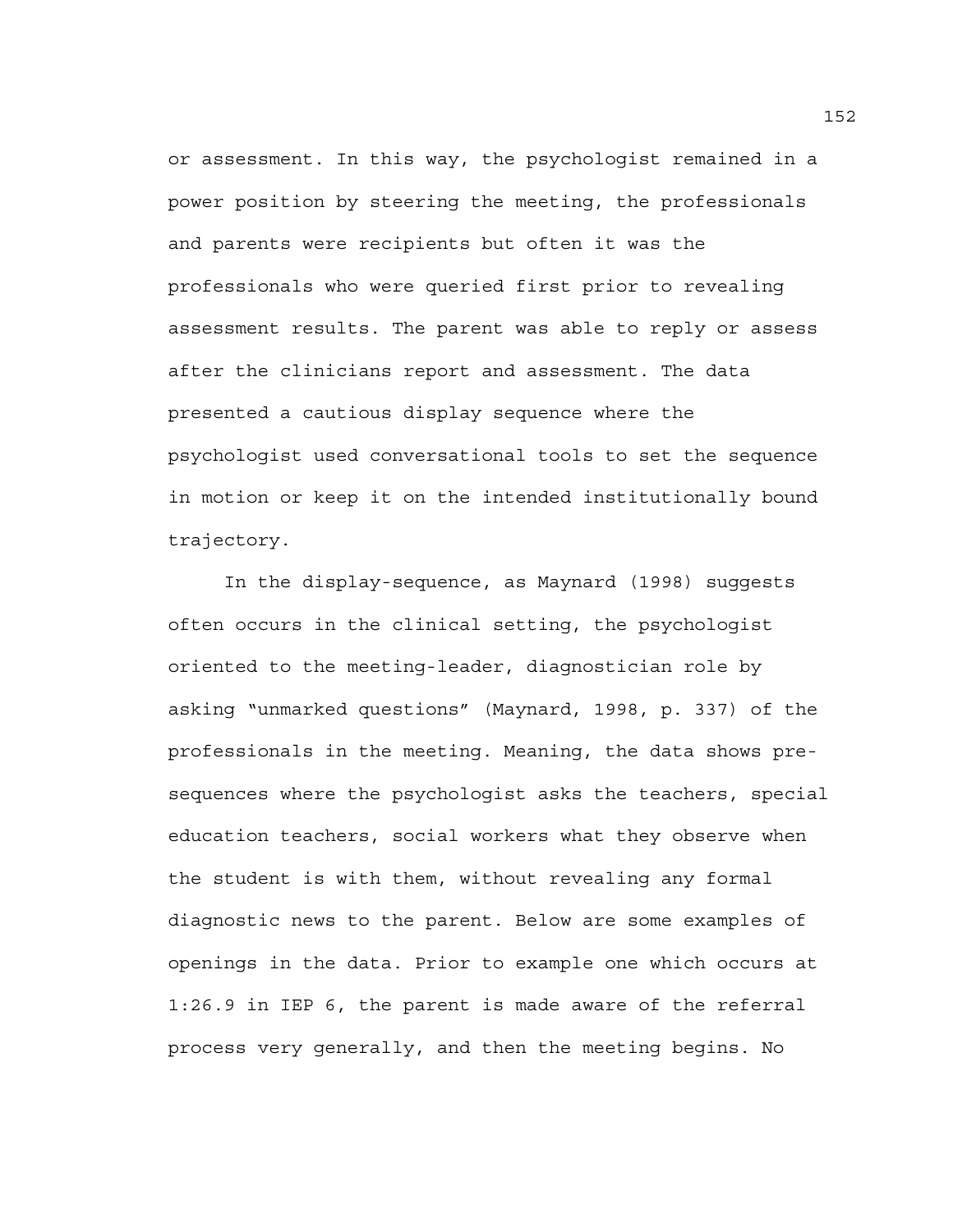mention of the child's diagnosis or specific disability is revealed at this time.

- Psy What happens is that uhm  $(1.0)$  ah a child↑ is identified by the teacher as (1.0) of uh of having maybe some some deficits or things of that sort. Then usually what happens is its brought to what we call child study team. Where you would have uh a psychologist↑ social worker↑ resource room teacher↑ and a administrator. (1.0) and then what they would do is they would look at the the work↑ the accommodations and the things of that sort. And then make a recommendation for tutoring↑ or where they would see me the psychologist to evaluate. And I think↑ and I don't know↑ if you guys did tutoring↑ or anything↑ and said that didn't work? Or-
- T She had tutoring-
- P Yeah she had some in house tutoring and things of that nature Psy
- [okay] so (1.0) after the tutoring if they see that there still theres no PROgress then they they call me in. (1.0) and then what happens is(1.0) you sign a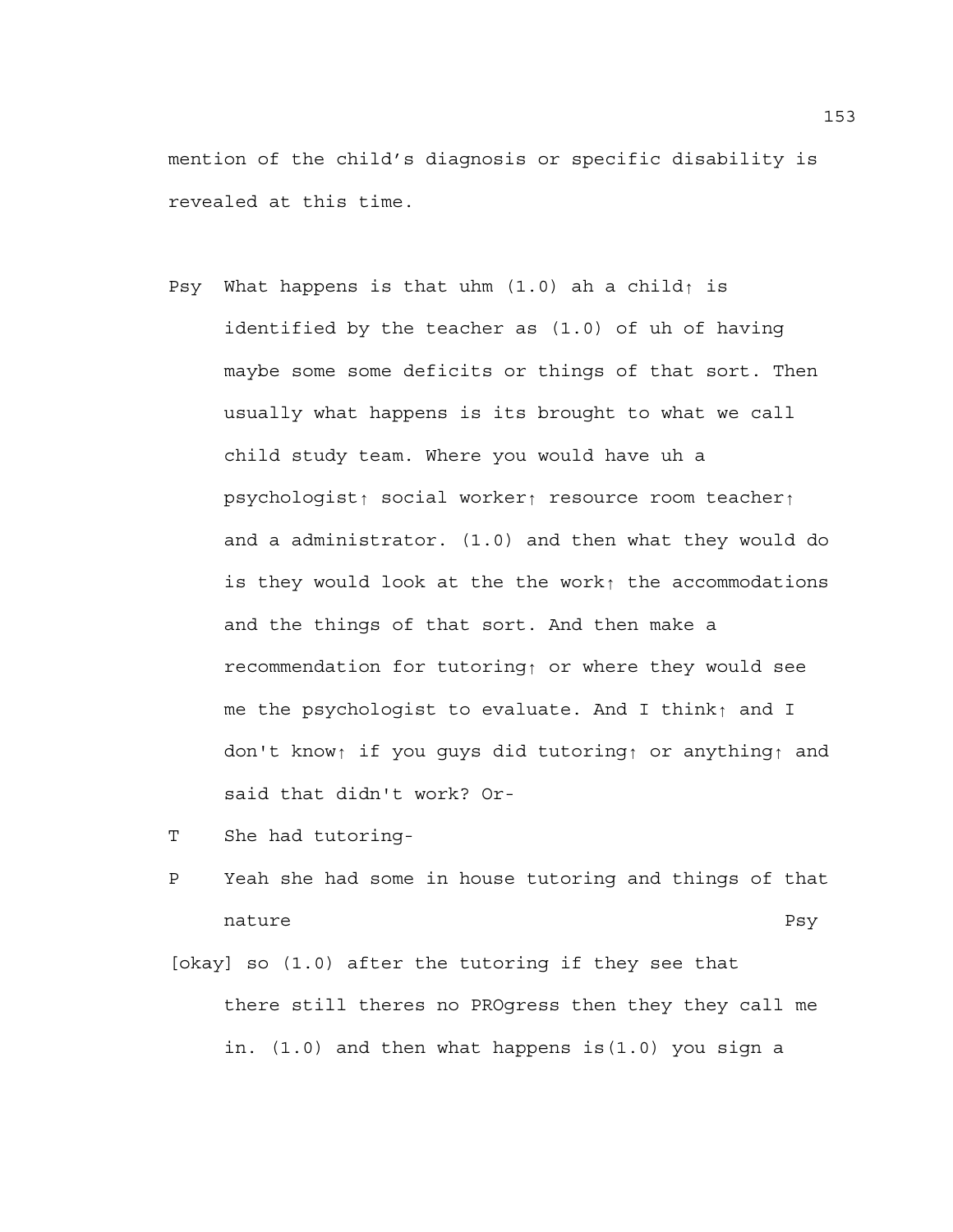consent. Where you give me permission to evaluate you know your baby. And what happens when you sign a consent we have thirty days in order to get it complete. (1.0) and this is the thirty day timeline where I meet with you I: go over↑ the results and then you say yay or nay if you agree with em h as it relates to us providing services or not providing services. So this is where we are right now were where I discuss↑ the findings (0.1) the teacher discuss h uhm her findings and and her observations h and then from there (0.1) uhm if your baby is eligible then you would say what you wanted to do in order ta help her with her deficits.

P Ihim

Psy Em r-

P Okay

P Alrignt↓

- Psy Coo? (1.0) alright you ready? ((to Sp)) alright. (1.0) alright so: you can go first ((to T))
- T Okay. Uhm: you know the past several months that I've been with M- -h she really hasn't made too much

Psy [okay?]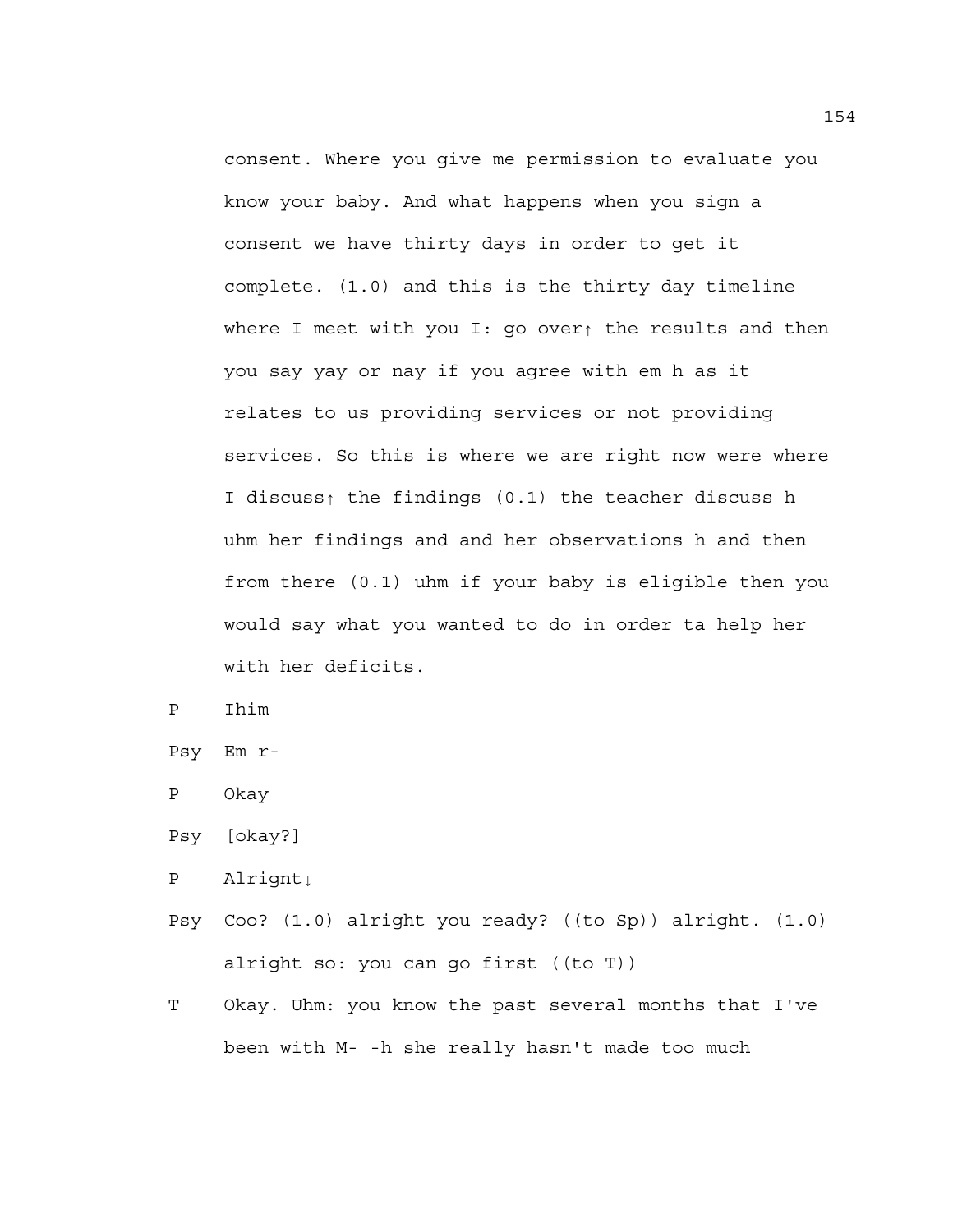progress as far as her writing↑ h and as far as her reading comprehension↓(1.0) ahm she's a daydreamer↑

Another example of this type of opening is found at 1:41.0 into IEP 2:

Psy: And I think what we'll d:o ah:m (0.1) we'll start off with the social worker talking a little bit about his progress ahh (0.2) ahh a:nd uh what shes working onand then ah I'll (0.1) talk a little bit bout uh the PSYCH and we'll have the ↑teacher (0.2) talk a little bit about her ahh bout the general ed information okee ↑doke?

P: ºokº

SW: OK um as you know J\_\_\_\_\_ comes to see me once a week for a half an hour (0.2) and ah he's been doin quite ↑good actually and I am quite pleased with his progress. At first (0.1) we had a lot of things to work on as you know when we first attached social work services to this IEP.

P: ((nodding))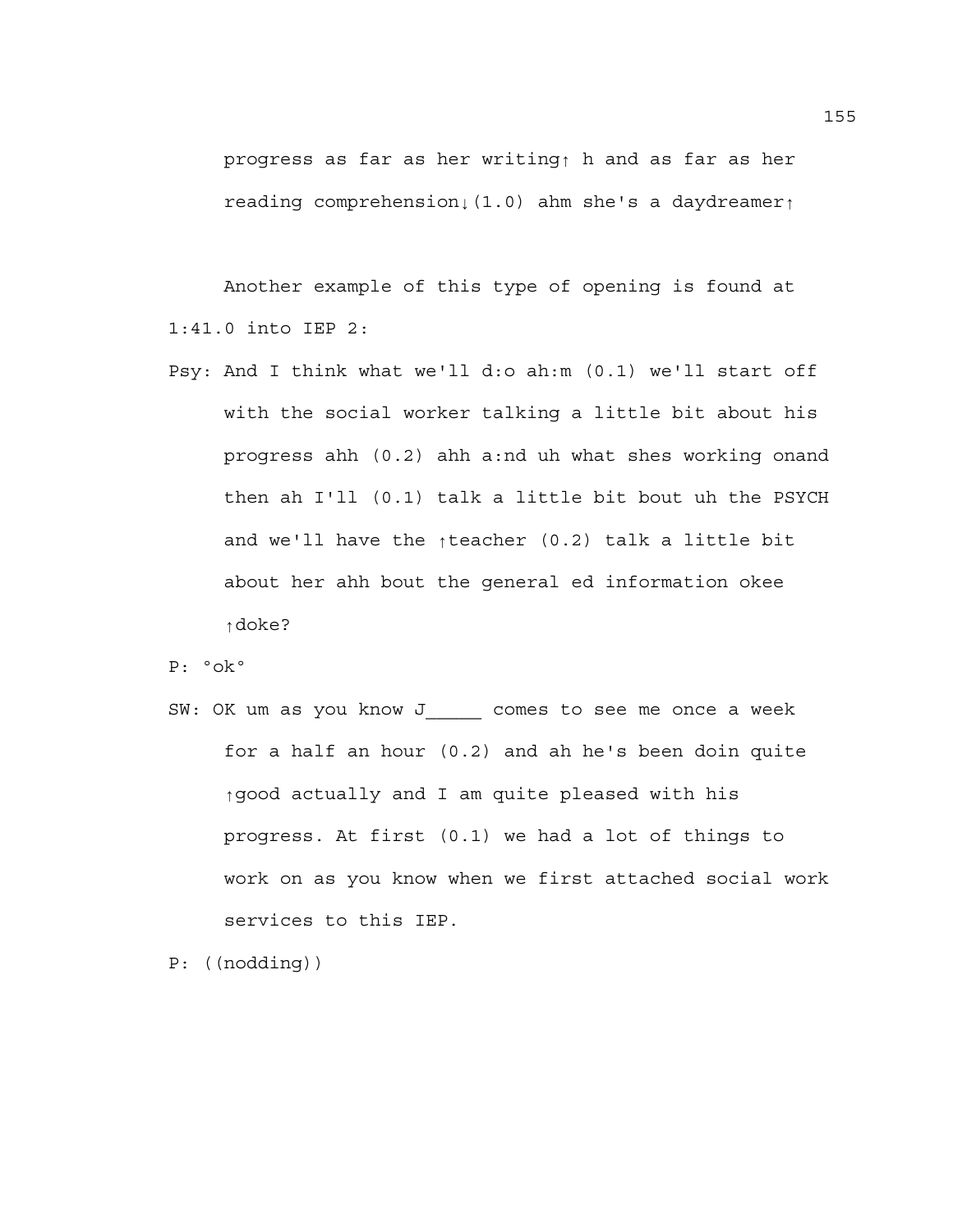00:4.5 into IEP 4

- Psy Ok. So what we're gonna do is I'm gonna have the teachers uhm (2.0) mother↑ this is your first iep? P yes
- Psy Okay well you know what? Let's do this then. Lemme jst lemme rewind it back. (1.0) uh:m
- T Cus I was unaware that he had a-
- Psy No he doesn't so this is this is initial. So: uh:m  $(2.0)$  uhm  $(1.0)$  what happens is that that  $(0.1)$  ah (1.0) usually ah ah child might display certain deficits. And the teacher would bring it to what they ca:ll ah a child study team↑ meeting↑ and they would look at certain interventions and after so much time (0.1) h-the:y woul:d bring them to me. Whe:re I evaluate them to rule out their you know >quote unquote< disability↓.

```
P °all right°
```
Psy A:nd what happens is use you would sign a consent.

P Yep

Psy A:nd within that consent (0.1) we have to get everything done within thirty days.

P ºOkayº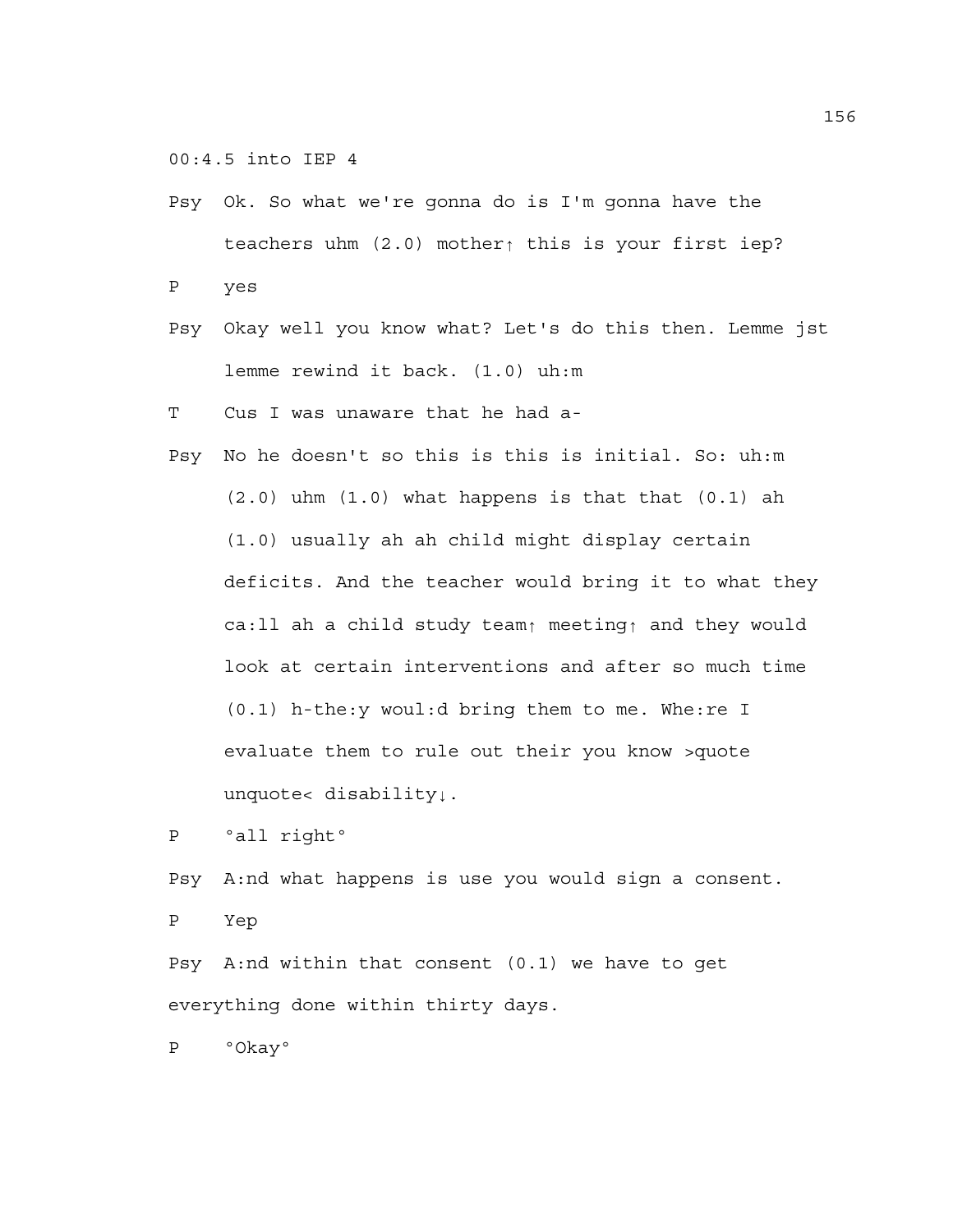Psy A:nd so: that's the reason why we're meeting today in order to get that done. (1.0) and during that ti:me (0.1) uhm (1.0) I can discuss ah the findings from the ya know from the evaluation results↓.(1.0) a:nd if your child is eligible then we : uhm we work on uhm how can I sa:y progress uhm uhm (1.0) GOALS as it relates to strengthenin him in areas that that I designate fo:r ((phone ringing)) it hasn't rung ALL day and now its ringing. U:hm for the areas thheheh-at that the child has a deficit in. (1.0) so: what I'm gonna do I'm gonna go into it a-and I'll explain everything cuz it's a legal document and I'll explain everything so the first thing I don't know if you got this-

```
P hmm↑ ºeh I yeahº
```
Psy This is the: different programs that are available

The previous examples make visible the presentation of the meeting agenda to the parent. Immediately, the parent orientation is to the receiver of information asymmetrical role prevalent in the institutional setting involving delivering diagnoses. True to Maynard's (1998) findings,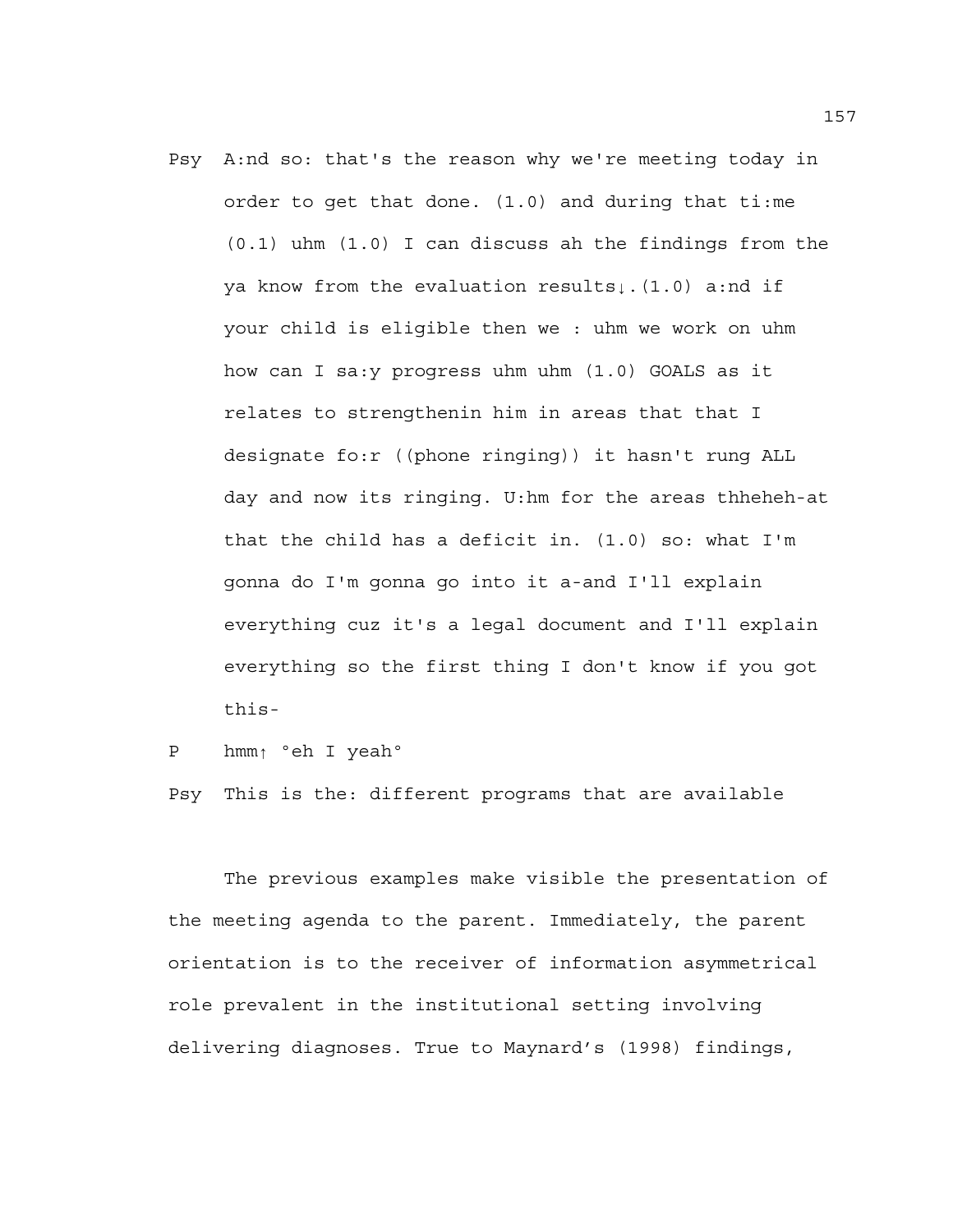trajectory in the IEP diagnostic delivery sequence ensured that diagnosis would serve as confirmation of the observations, feelings and opinions of the participants. In the deviant cases where it didn't, the psychologist's orientation to the informed clinician cleanly kept the trajectory on course. In the following example, the parent makes a suggestion regarding a potential disability not diagnosed by the psychologist, and thus not accounted for in a predetermined placement decision. As the following sequence unfolds, the psychologist continues filling out the IEP form with the required diagnostic information, goals, and placement recommendation.

19:43.8 in IEP 6

- P (2.0)and that's fine um two things are the um (1.0) Ms. C- said that that struck me-
- Psy ((To Sp)) give me another fifth sheet.
- P And um-
- Psy [or white out] go ahead dad.
- P That that I might discuss with her doctors my oldest son has um Ad hd.

Psy ihim↑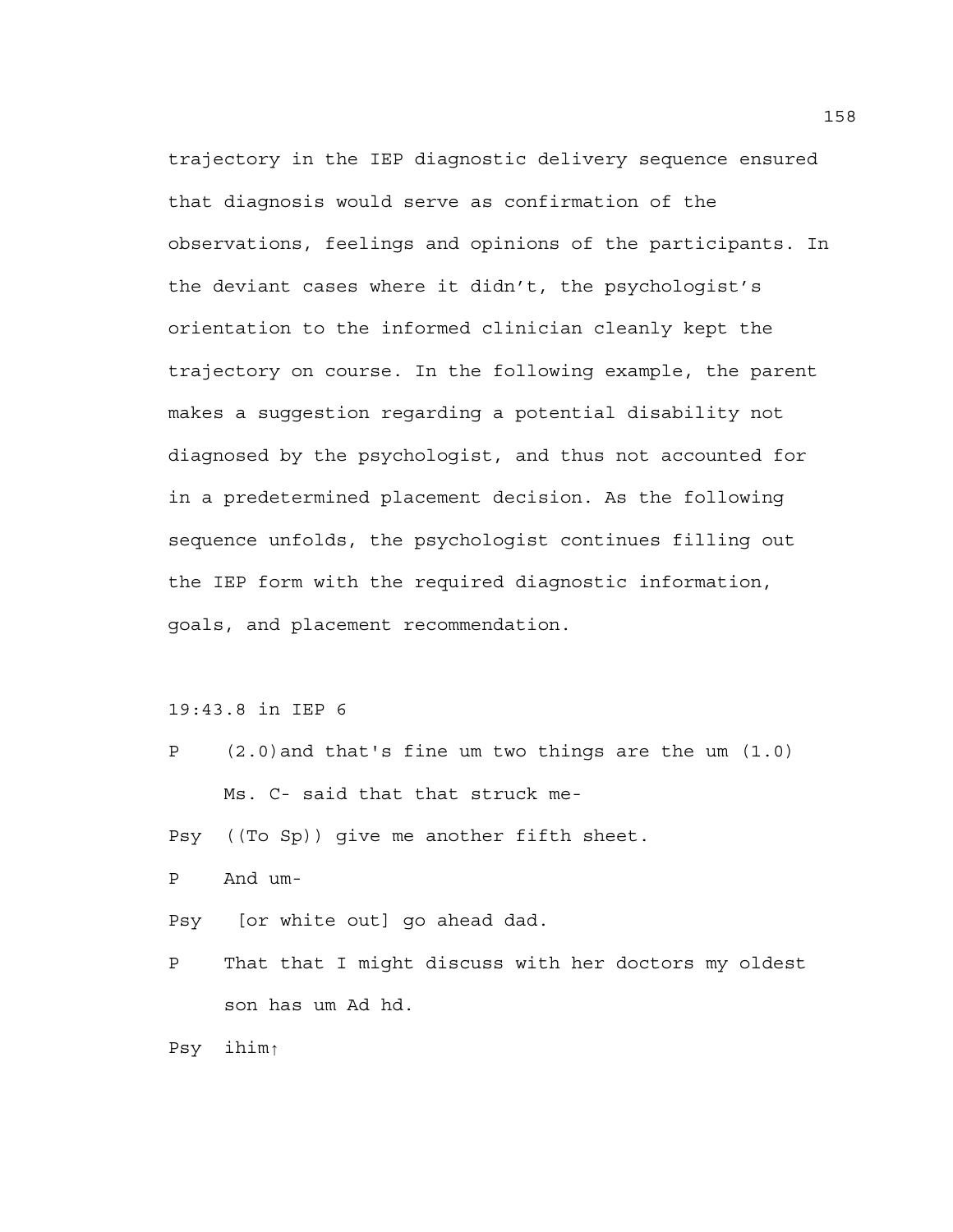- P Um and is um you know and those were some of the things that made me have him looked at he didn't have none of the problems that she havin readin and writing none a dat um when whenever he got busy he was fine. h you know and so the day dreaming and not organizing you know-↓
- Sp You mean a lack of focus?
- Psy WELL but then AGAIN though if she↑ if she↑ had that she wouldn't have scored so high on the on one of the scales. Sp [on which Sp [on which Sp ] scale?]
- Psy I don't to be quite honest with you dad? I really don't think with your baby (1.0) I don't think its lack of focus I really think that i-i-its it's a it's a common thing h if you have a certain deficit (0.1) you do other things to avoid that. You know what I mean?

P Yeah

- Psy So if you have a weakness in reading (0.1) you gonna chehehe
- $\rightarrow$ P [avoid somethin]
- Psy Or act OUT. Y-your baby (0.1) trust me.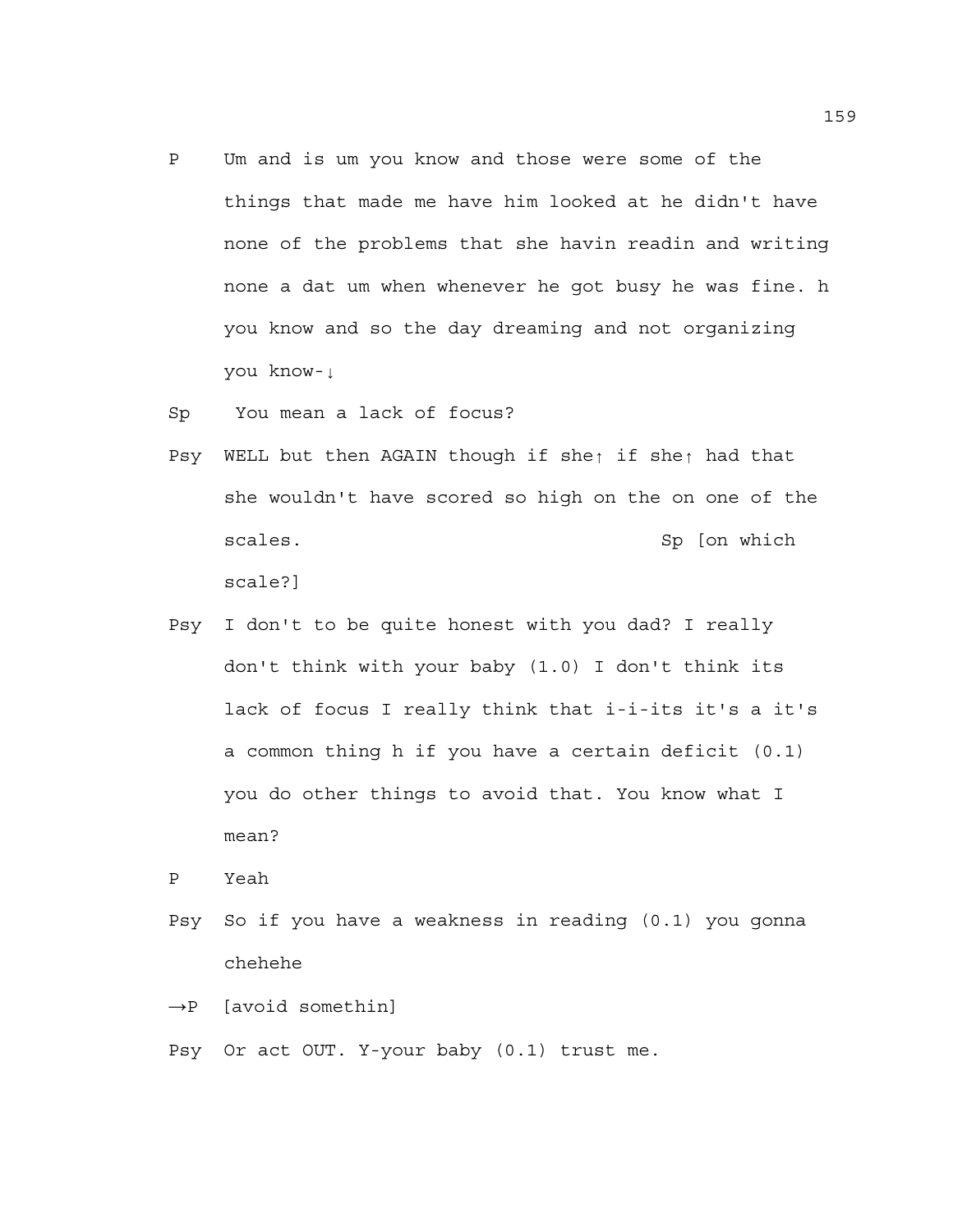A confirmation by the parent that the psychologist's reformulation is on point is revealed in the line indicated by an arrow above. This indicator that the parent will be led by the psychologists trajectory is found in a phenomenon presented by Maynard (1998), "If the parents formulate some problematic condition that is perceivedly close to the clinical position, then the confirmation will be accompanied only by a reformulation and technical elaboration of the parent's version" (p. 336). In the case of the exchange above in IEP 6, the parent is reformulating a prior statement by a teacher regarding the child's distractibility. The psychologist reformulates the parent's observation into one which supports confirmation of the diagnosis he has presented. Ultimately, it is the diagnosis sequence across the entire IEP corpus which drives the decision regarding placement, regardless of those at the team receiving the news.

### Summary and Conclusion

Thorough analysis of the data looking at a collection of 150 clips of conversation in 6 hours of IEP footage, it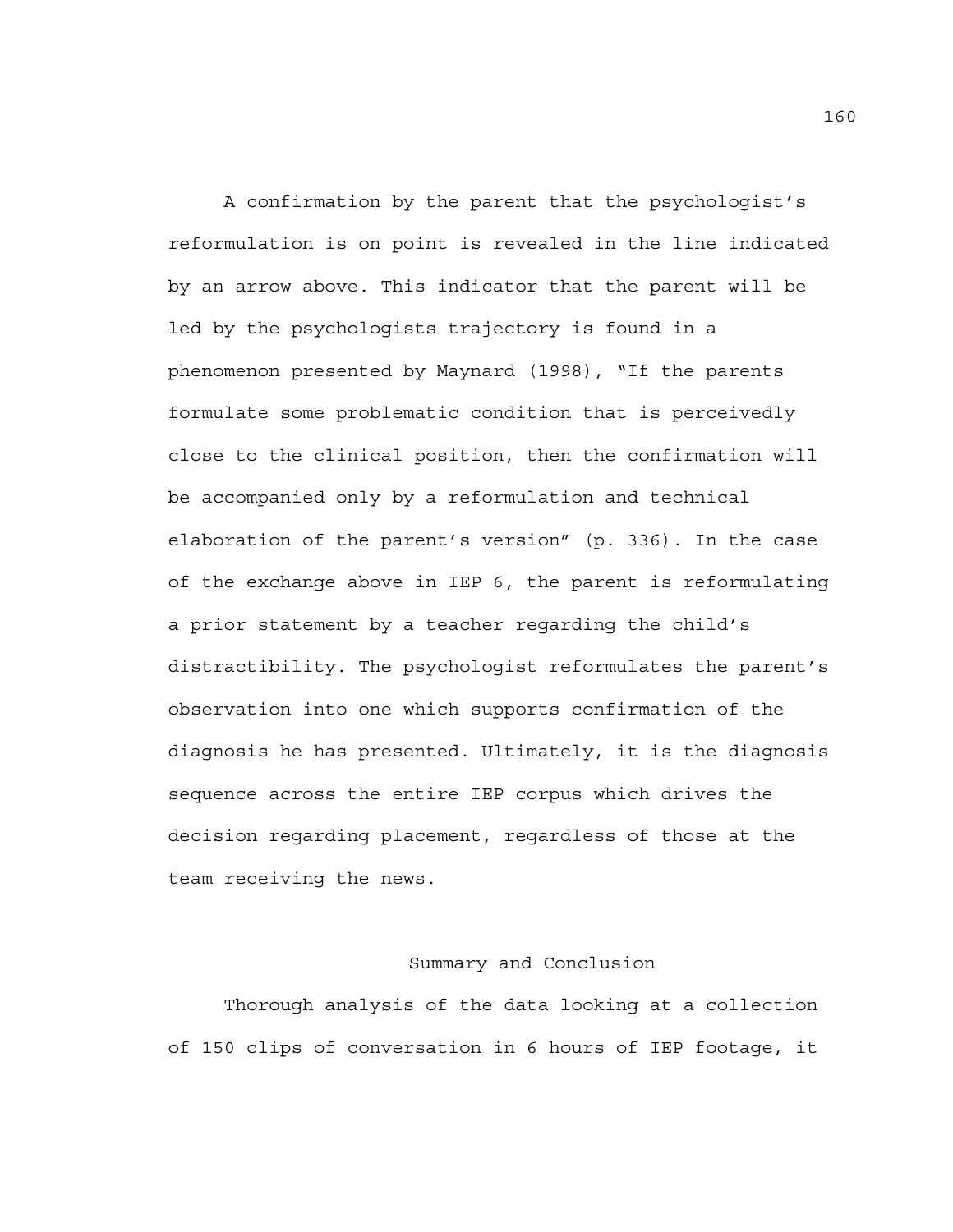became evident that agenda setting, meeting maintenance, maintaining the social order of the IEP, and ultimate decision making is ascribed to the role of the school psychologist. Though this decision was likely orchestrated by administration prior to the meeting, the psychologist was the gatekeeper. It was largely the school psychologist who ascribed roles leading to decision making, engineered discussion, and made assertions regarding placement of a child. When parents or professionals did self-ascribe roles utilizing observation, blame, knowledge of medical illness history, these ascriptions and their influence in the fabric of the conversation appeared in the data to serve more the purpose of negotiation with the psychologist's findings, than as a collaboration regarding the placement of a child. The diagnostic assessment data, retained by the psychologist set against the institutional agenda of the IEP shepherded the meetings and the talk that ensued toward a predetermined end. This discovery is further discussed in chapter 5. Implications for further research are explored, limitations to the current research examined, and a case for positive social change regarding IEP implementation is made.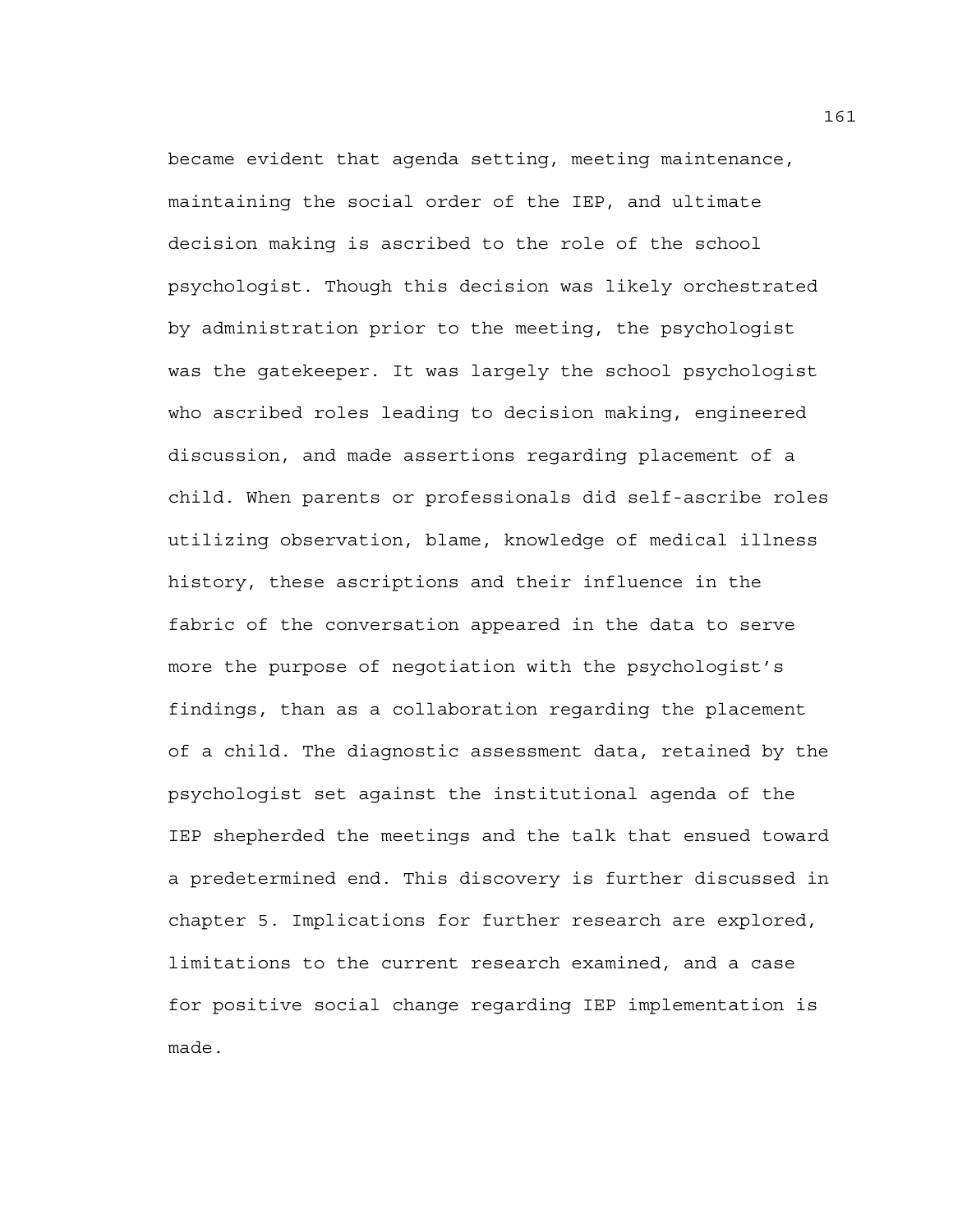#### CHAPTER 5:

#### SUMMARY, CONCLUSION, AND RECOMMENDATIONS

### Overview

 The current study had as its central aim, to explore the intricately woven conversation between members of Individualized Education Program (IEP) teams utilizing the conversation analysis (CA) methodology. To date several studies have been conducted which explore the IEP meeting, examine participant reactions to decisions made in the meetings, and analyze the amount of talking time shared by members of IEP teams. The current study attempted to further work initiated by Peters (2003), which utilized CA in IEP meetings in an urban school in New Mexico. Though Peters utilized CA as a point of departure for her study, circumstances limited its successful implementation; namely, fundamental CA protocol was not followed. The current study followed CA protocol closely and utilized the analysis methodology suggested by Ten Have, Antaki, Hutchby and Wooffitt, and others as foundation for research questions, analysis, and ultimately as a context framing the findings.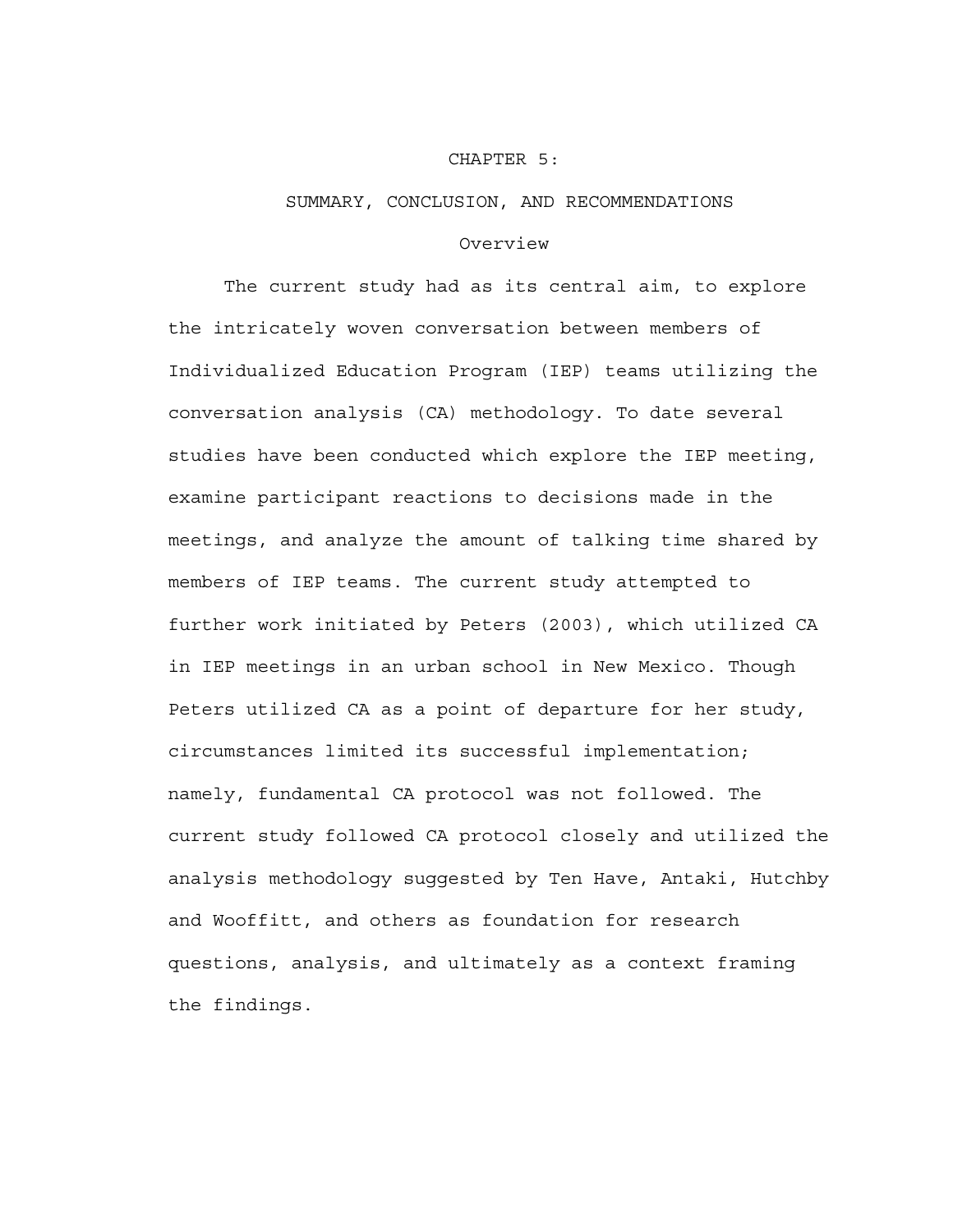### Summary of Findings

 Five research questions created a conversation analytic lens through which the IEP meeting could be studied. Data were approached from two domains: One focusing on the line-by-line turns taken in conversation between participants in the IEP setting, and the other concerned with categorical membership and evidence of power asymmetry in the IEP as an institutionalized setting. Thorough analysis of transcribed data revealed evidence of locally produced, turn-by-turn interaction between members of the IEP meetings, evidence of categorical membership ascriptions, and a hierarchical order regarding power relationships between members in the meetings. Deeper analysis revealed empirical insight into how the IEP meetings were socially organized and maintained through the conversational tools utilized by participants in the meetings, and how conversation and categorical affiliations demonstrable through talk came to bear on the conversation and social structure of the meetings. The data provided evidence of that which was not seen in the IEP prior to examining the data through the CA lens. This social order or social structure as it is referred by Schegloff in Drew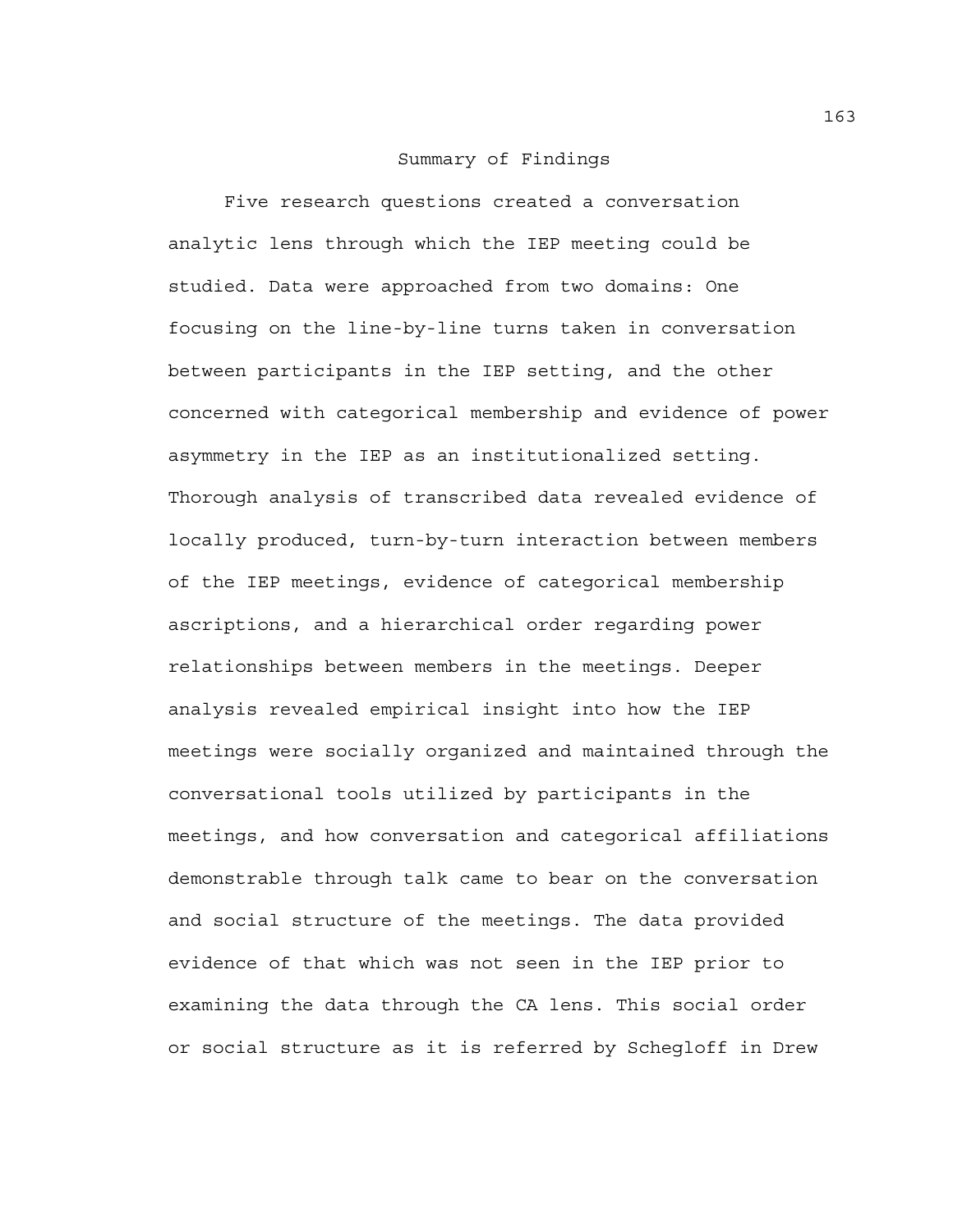and Heritage(1992) "includes as well a concern with the structured social relations which comprise organizations and occupational practice and the institutional sectors with which they are regularly identified" (p. 103).

# Interpretation of Findings

As the data were analyzed in the current study relative the research questions, more and more was revealed regarding the social order of the IEP meeting and methods by which that order was maintained by participant collaboration. Ultimately, collaboration as it was identified through the data became more focused on maintaining the social order of the meeting, than legitimately sharing information which would lead to the placement of the child. As the data revealed, members participated by asking questions and making assertions, however, when it became clear that placement decisions were predetermined, deviations from that decision became negotiations rather than a culmination of data from participants on which a decision for placement was made. The tools utilized by the psychologist were revealed as methods for acquiring agreement with the diagnosis. The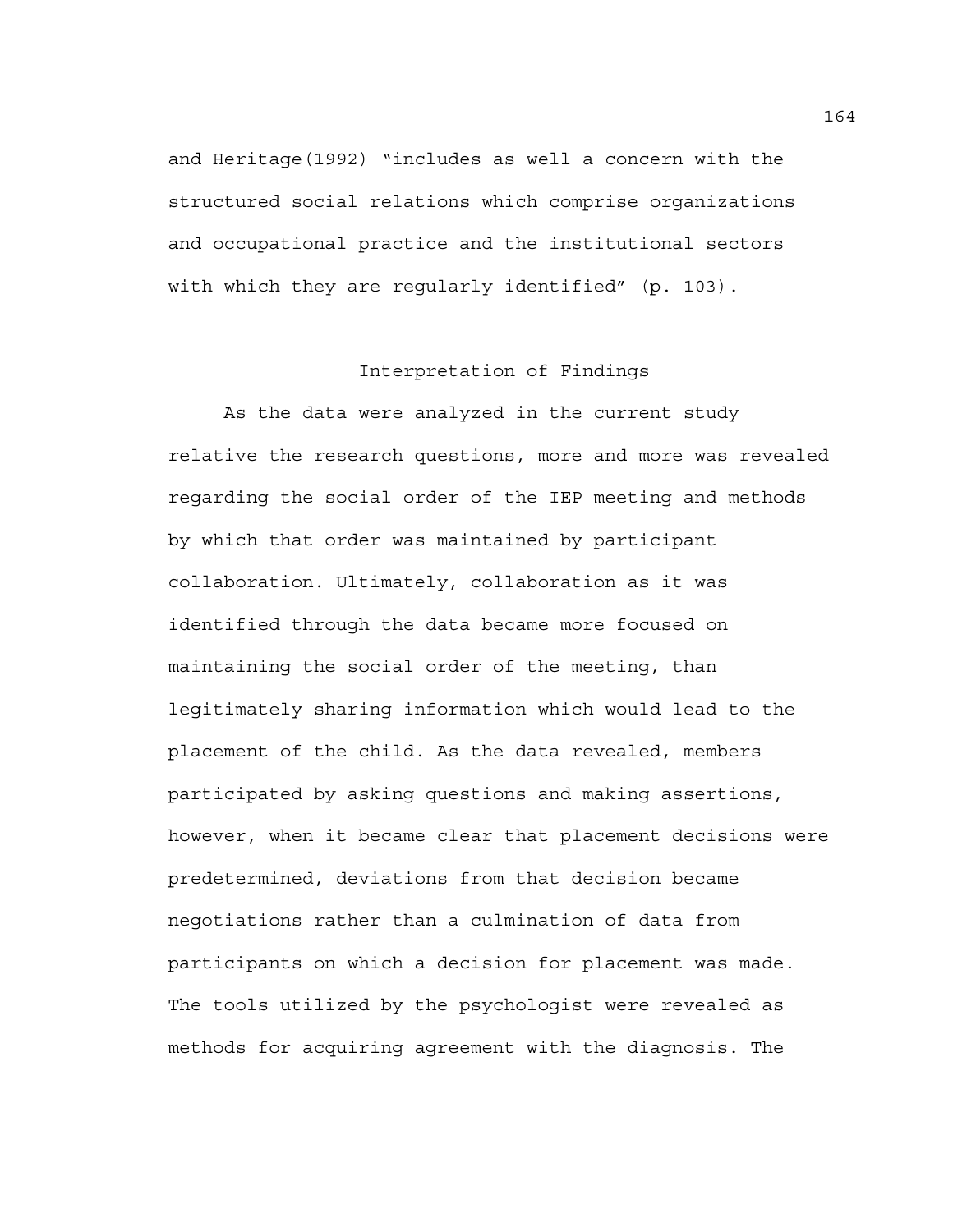Research questions asked in the current study are presented below followed by an interpretation of findings from each.

# *Interpretation of Findings for Research Question 1*

Research Question 1 asked: What conversational structures are evident in the delivery of information to participants on which decision of placement is based (e.g. Greeting/reciprocation, Summons/acknowledgement, Request/compliance, Assertion/agreement)? Findings related to Research Question 1 were set against conversational structures typically found in mundane conversational settings. Although breaking with traditional CA ethnomethodological approaches to analyzing naturally occurring talk, it was determined that it would be important to preemptively provide conversational structures that could be expected in the IEP setting. Predictably, such was the case.

Though the conversational circumstances my have been unusual in that IEP interlocutors were not engaged in mundane conversation in a non-institutional context, mundane conversation did occur in the meetings. The data revealed turn taking and conversational structures flowing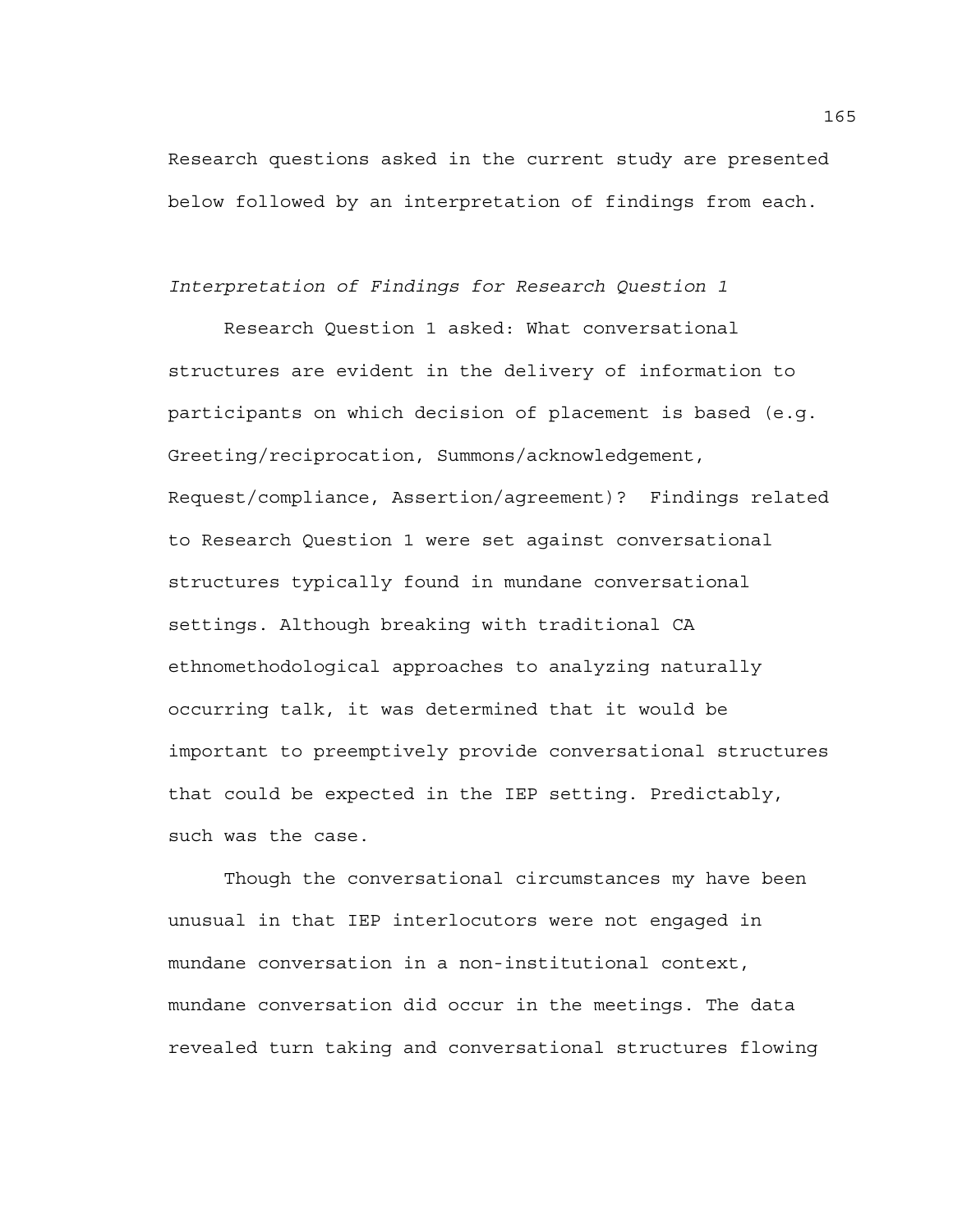between members. Questions were asked and answered, and in several cases, conversation would weave in and out of the formal context of the IEP setting during the meetings. The data did reveal however, that the school psychologist drove the conversation leading to the placement decision of the student. However, as was also revealed in the data, the social order of the IEP was not merely imposed by the school psychologist, but rather was a jointly constructed order supported by the utterances of all participants.

Assertions were made regarding placement based largely on diagnostic assessment results. The psychologist would routinely explain the diagnostic results after other school personnel had provided observational, vignette, and often venting discussion regarding a student. After this discussion, whether there was uptake, compliance, agreement or disagreement revealed through the interaction by the parent, the psychologist would levy a placement decision based on the findings of his diagnostic tests. Subsequent turns by participants enabled the meeting to move forward on a course that appeared predetermined. Based on the reaction by the parent to the preceding discussion, reflections, and observations of the other professionals,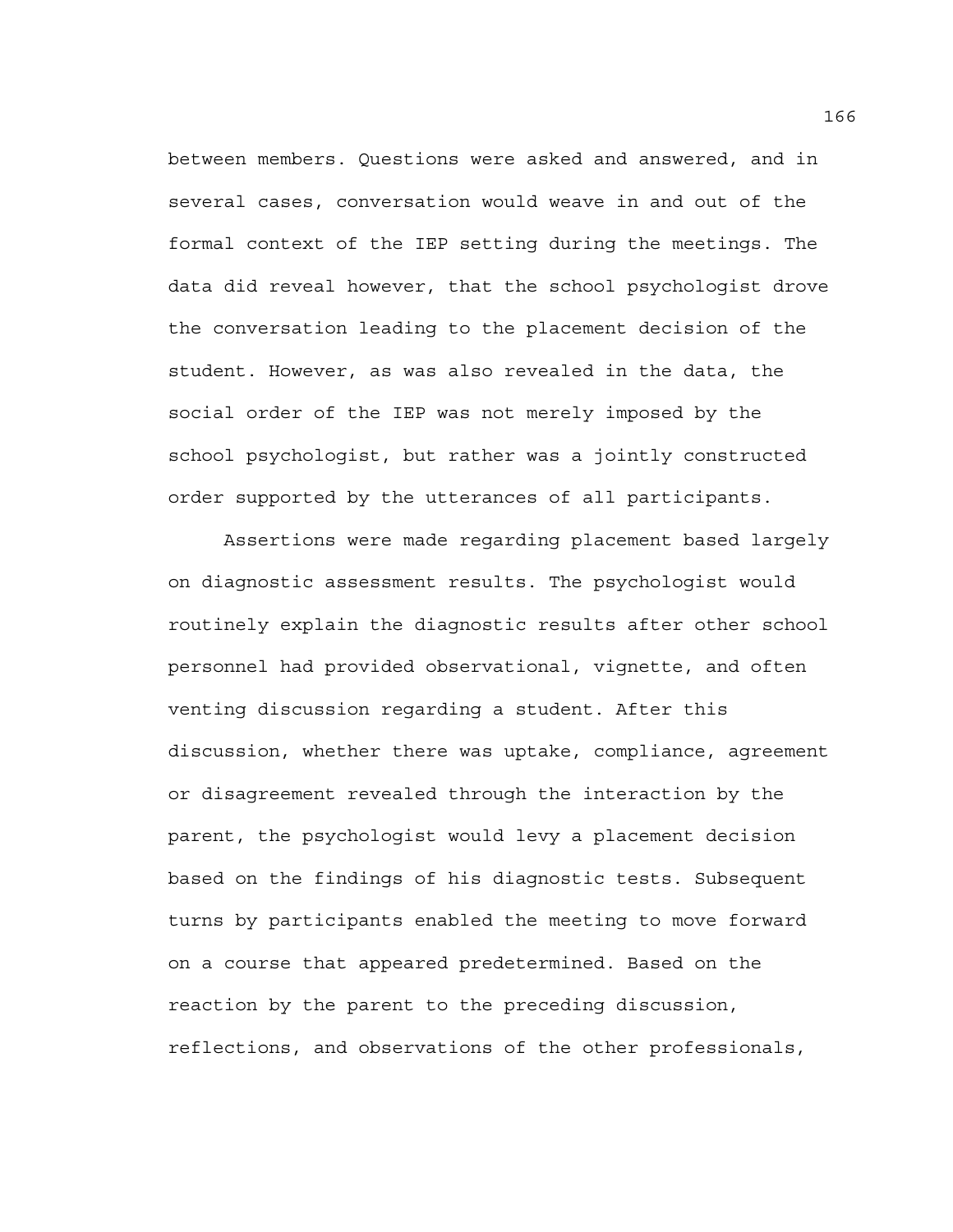the psychologist would use devices such as humor, if necessary, to placate or comfort parents while outlining a child's disability based on assessment results.

 In summary, the findings suggest that mundane conversation and typical conversational turn-taking did occur in the IEP meetings studied. However, the conversational structures evident in analysis revealed a social order in the IEP governed by the school psychologist. Further evidence of the IEP social order was exposed through analysis relating to Research Question 2 in this study.

*Interpretation of Findings for Research Question 2* 

 Research Question 2 asks: How are turns allocated and questions asked and answered (e.g. Question/answer, Invitation-acceptance/declination, Assessmentagreement/disagreement)? This question focused primarily on the governance of the meeting driven by questioning. Findings revealed that turns were allocated by the school psychologist. Predictably, questions were asked by different participant members at varying times; sometimes seeking clarification regarding diagnoses by professionals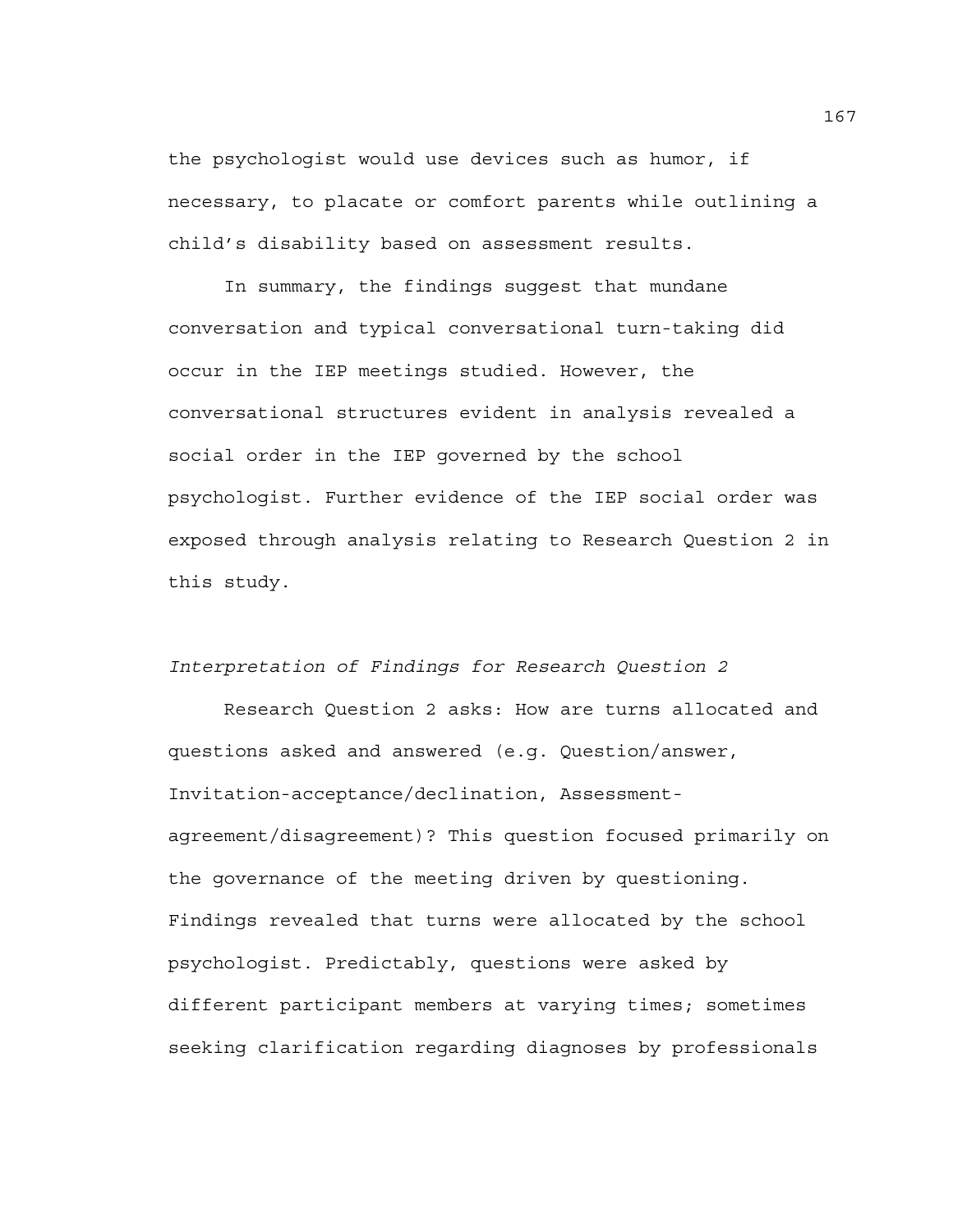but most often in the form of invitations by the school psychologist to other professionals to share their observations. On the surface, it appeared as though questioning unfolded naturally across meetings; both formally regarding placement and service hours spent with students as well as informally as in this stretch of talk between the school psychologist and a parent at 0:00:04 into IEP 7:

- Psy: OH I heard that's really good. Cause the reason I go to TorONto is so its here↑ now?
- P: It starts here.
- Psy: I wonder how long is it going to be here for I wanna take my wife there I heard its really good too
- P: Its a couple weeks I think its going to be a couple weeks.
- Psy: Really? Ok. Well (1.0) I'm ready to get started whenever you are. Um: and we can take it from there. (2.0) ahm (2.0) you ready man? (3.0) oh okay. Um let's go over here.
- P Okay.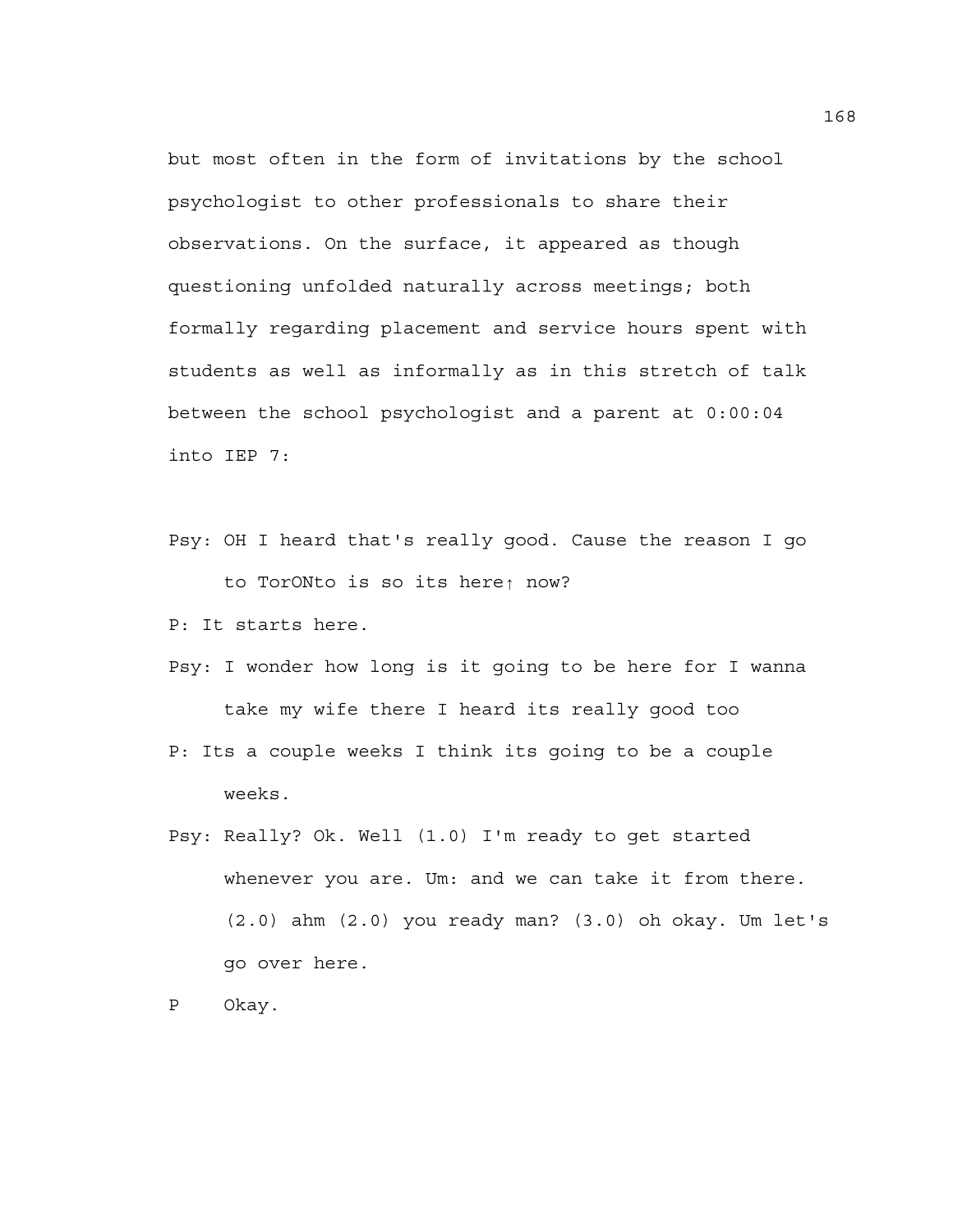- Psy Um I don't know let me ask you a question.(2.0) what↑ did you're your fif- husband convey to you? We sat down and talked about a hour so what↑
- P Well he said with the testing they didn't determine that he was(2.0) ah had a learning↑ disability.

Psy Okay. All right. And that's pretty much about all?

 This stretch of talk reveals the type of informal questioning that arose periodically throughout the data but also reveals tools utilized by the psychologist to maintain the social order of the IEP meeting. The personal questions at the top of the IEP had a disarming affect on the parent. As is revealed in subsequent lines, the IEP had formally begun at another time with the participant's husband. The psychologist utilizes humor immediately following the above stretch of talk with self-deprecating comments regarding a typical husband's lack of attention to detail. This elicits laughter from the parent and other participants and the psychologist launches into the explanation of diagnostic test results indicating that the child did not qualify for special education.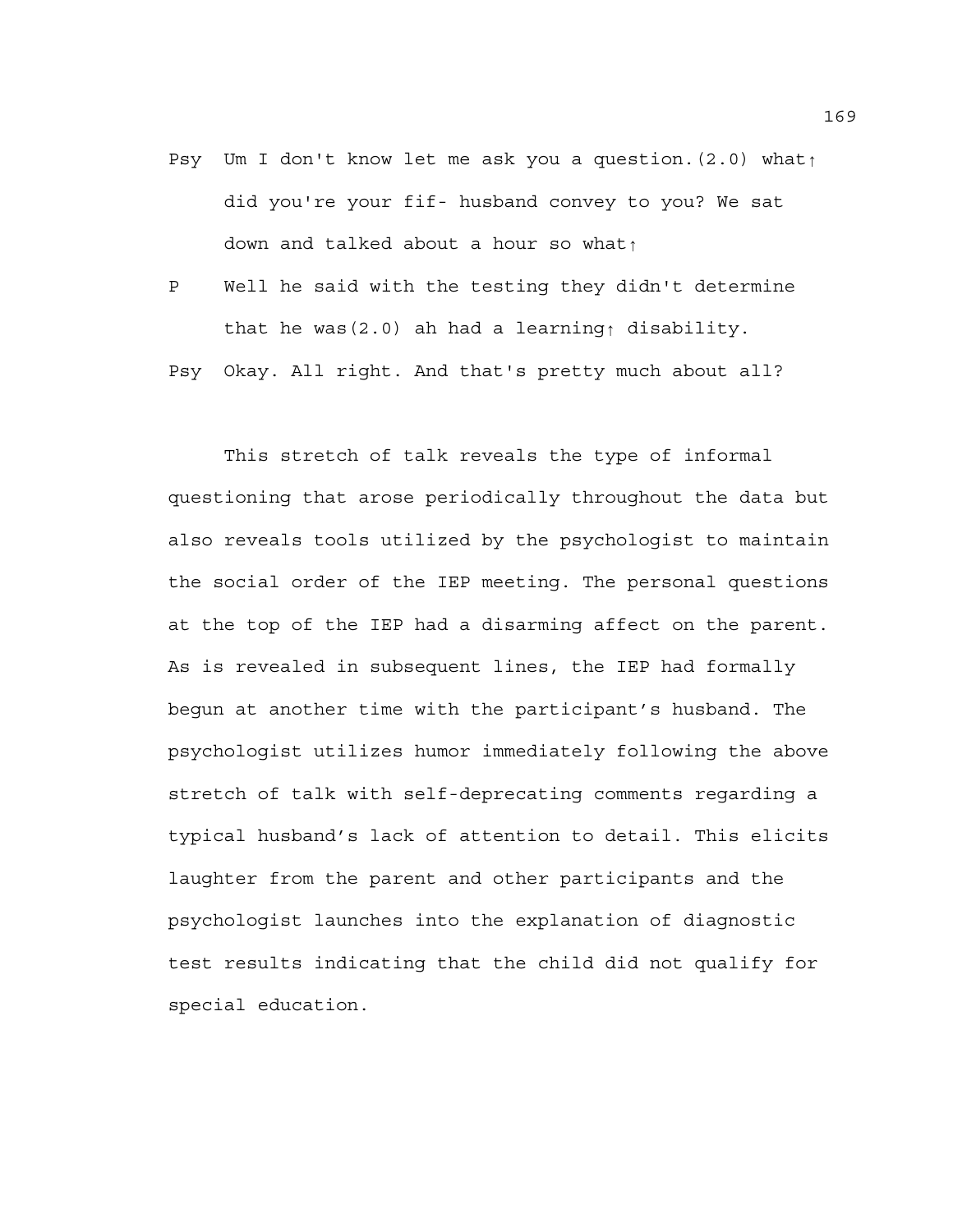The use of the above devices of personal informal questioning and humor are interpreted as tools used by the school psychologist to maintain the social order of the IEP and to limit disruptions when the explanation of results and the placement decision is made. This is done through probing to ascertain the parent's position, or possibly, comfort level prior to delivering diagnostic and placement news. The psychologist asked the series of questions apparently attempting to gauge the mother's position on the placement of the child against his previous meeting with the father. Similar types of maneuvers have been found in CA studies focused on the delivery of diagnostic news by physicians to patients (Maynard, 1991).

### *Interpretation of Findings for Research Question 3*

 Research Question 3 asked: How do participants in the IEP make relevant their membership to categories: professional, parent, general education teacher, special education teacher, school psychologist, and so forth? The findings in the current study suggest that there are multiple ascriptions, both imposed by participants on themselves and one another. Examples were given of parents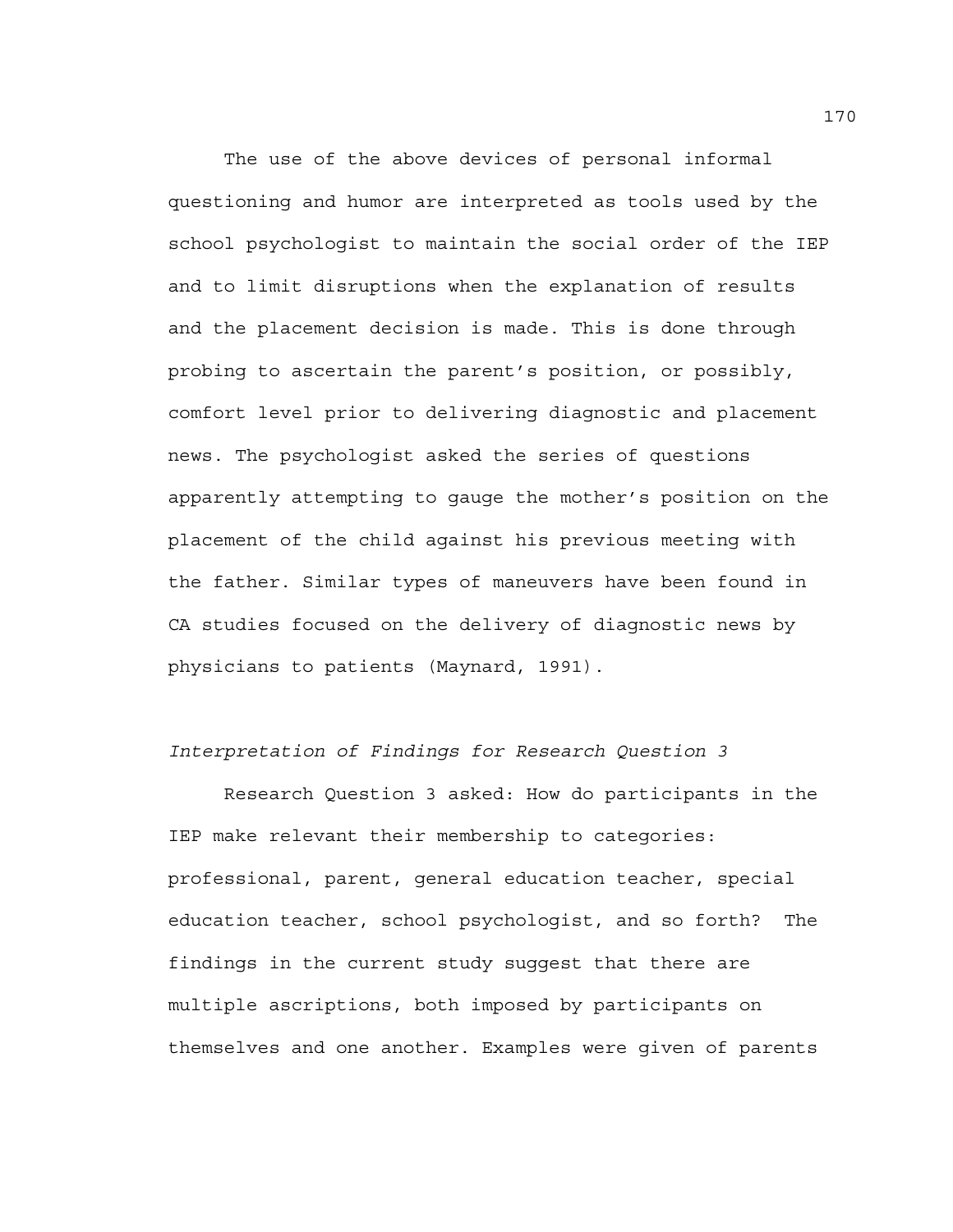ascribing membership to informed and uninformed parent roles. Likewise, other professionals in the meetings moved from different categorical ascriptions as the conversation unfolded and the teams moved toward the decision of placement. The current study was concerned with those memberships which proved to become relevant in the context of the IEP.

 It was through analysis relating to Research Question 3 that some of the more startling discoveries were made regarding the social order of the IEPs studied. An examination of the deviant case of the professional/parent in IEP 1, and the breach indicated at 6:20 into IEP 7 became extremely telling. Regarding the deviant case, the parent in this IEP was the only parent who revealed she was also a special education teacher and thus had experience in and perspectives from both categorical roles. The data revealed that regardless of her ascription to the professional role, the conversation between members of the IEP team moved about in very much the same way as in the 12 other IEPs in the study. Namely, it was clear that the decision of placement was made and that the IEP was largely a formality.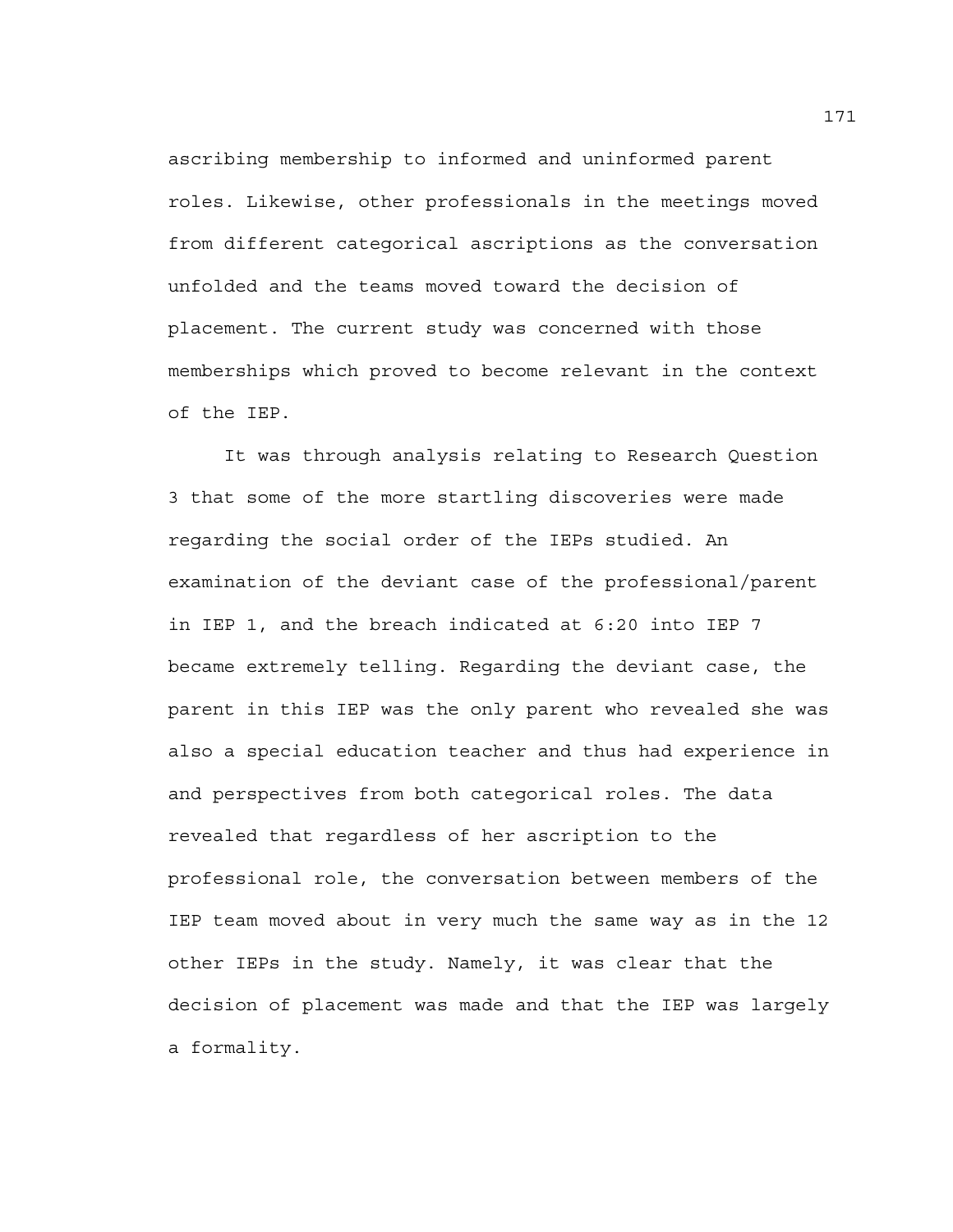The episode involving the breach was perhaps the most compelling phenomena which emerged from the data. The psychologist has ascribed to the professional diagnostician role and was explaining the assessment results to a parent on which the placement decision was based. In the middle of the explanation the parent asked, "Now how come?". The transcription reveals that the question is asked as the psychologist is speaking. He is visibly thrown off and subsequent turns reveal that it is difficult for him to recover. He eventually explains while using humor as a device to deliver the message, that he has a script that he follows and that the parent is inhibiting him from following the script. This episode was interpreted as a breach in the social order of the IEP and sheds light on a deeper argument that will be necessary to confront the discrepancy between practice and policy in the IEP setting.

### *Interpretation of Findings for Research Question 4*

 Research Question 4 asked: How do membership categories function in establishing interaction leading to the decision of placement? Again, it was a focus on relevant categorical ascription by members to themselves or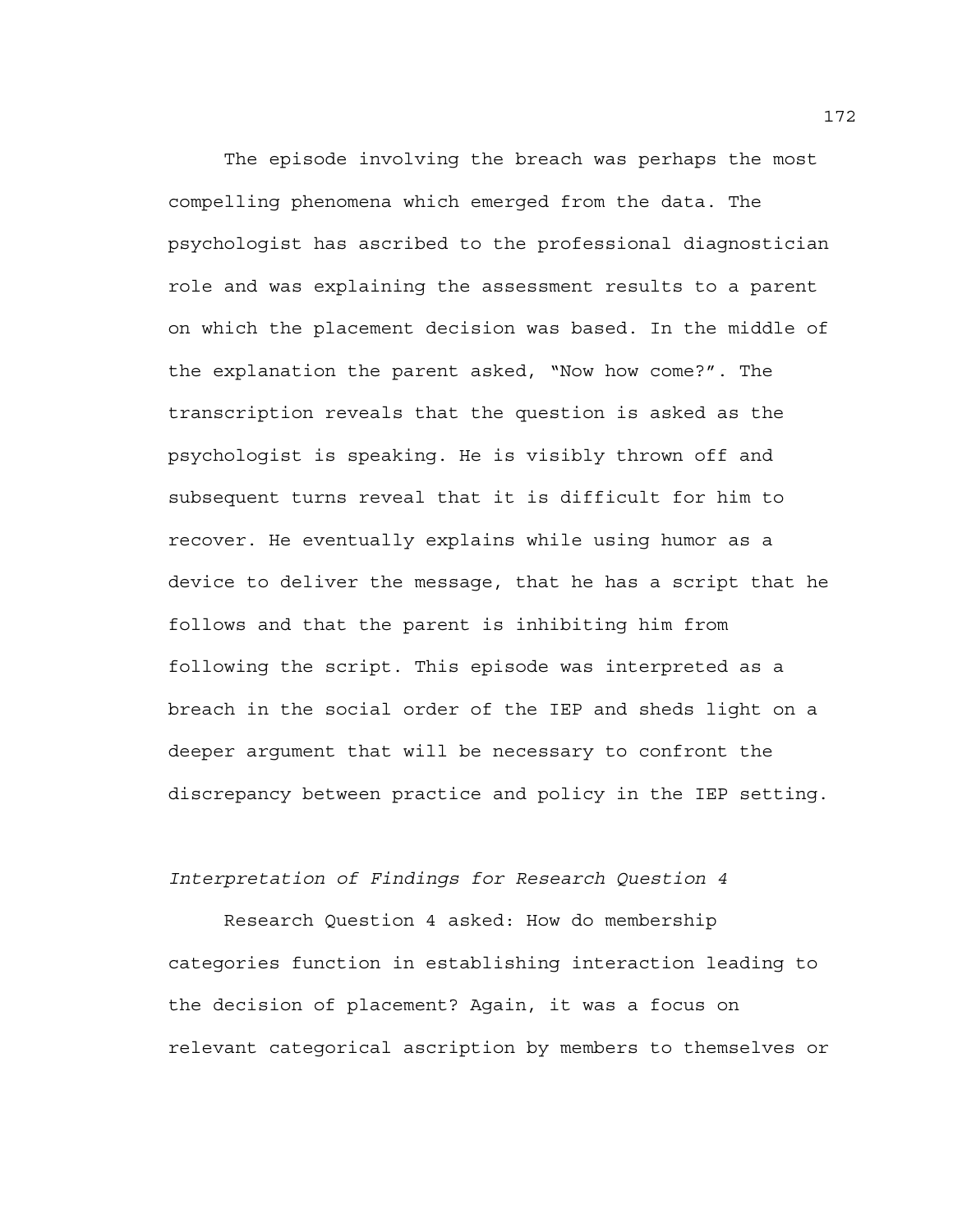to one another that became important to data analysis relating to the question. Specifically, analysis focused on what categorical membership ascription brought to bear on the decision of placing a child in an educational setting. Analysis of the data in this study suggests that there are many categorical ascriptions at play as the conversation in the IEP meeting turns toward placement.

The telling phenomenon which emerged at this point in analysis occurred in IEP 11. In chapter four a stretch of talk is presented between the general education teacher and parent regarding placement of the child. The example of the two interlocutors intertwined in a struggle of assertions over possible retention was presented. Significant was again the evidence of the social order governing the IEP, and how categorical membership and ascription was made relevant to participants in the meeting. At the time that the professional and parent are engaged in the conversation regarding placement, the remaining members of the IEP team were completely disengaged. The meeting opened, discussion and observations ensued, the diagnostic assessment results were explained and the placement for general education was delivered. To the school psychologist and special education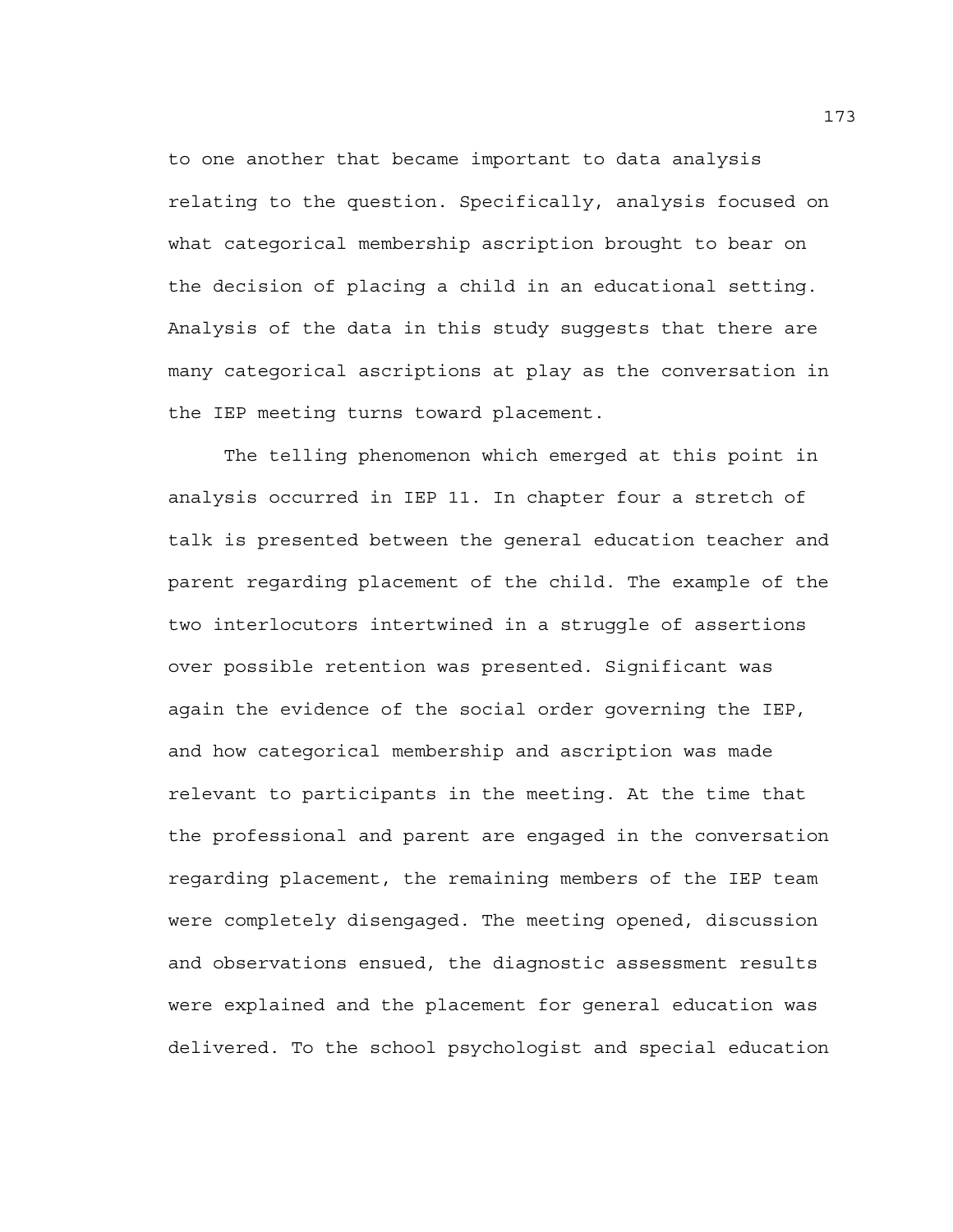staff, this apparently signaled the end of the meeting; subsequent categorical ascriptions appeared no longer relevant to the work accomplished in the meeting. The parent had signed that she agreed with the disconfirming results regarding special education qualification yet the actual placement of the child was not determined. This decision, subsequently left undetermined, was not on the table to be made in a participatory or collaborative way; the parent was on her own. This was interpreted as evidence rooted in the interaction of the participants, which strengthens an argument that there exists a gap between the policy of the IEP as mandated and the practice which occurs in meetings; even those where there appears to be collaboration and cooperation.

### *Interpretation of Findings for Research Question 5*

Research Question 5 asked: How do participants orient to the asymmetries inherent in the institutional setting of the IEP demonstrable through their talk? As indicated in chapter 4 of this study, several examples of power asymmetries emerged from the data and were demonstrated through the turns taken by participants. However, analysis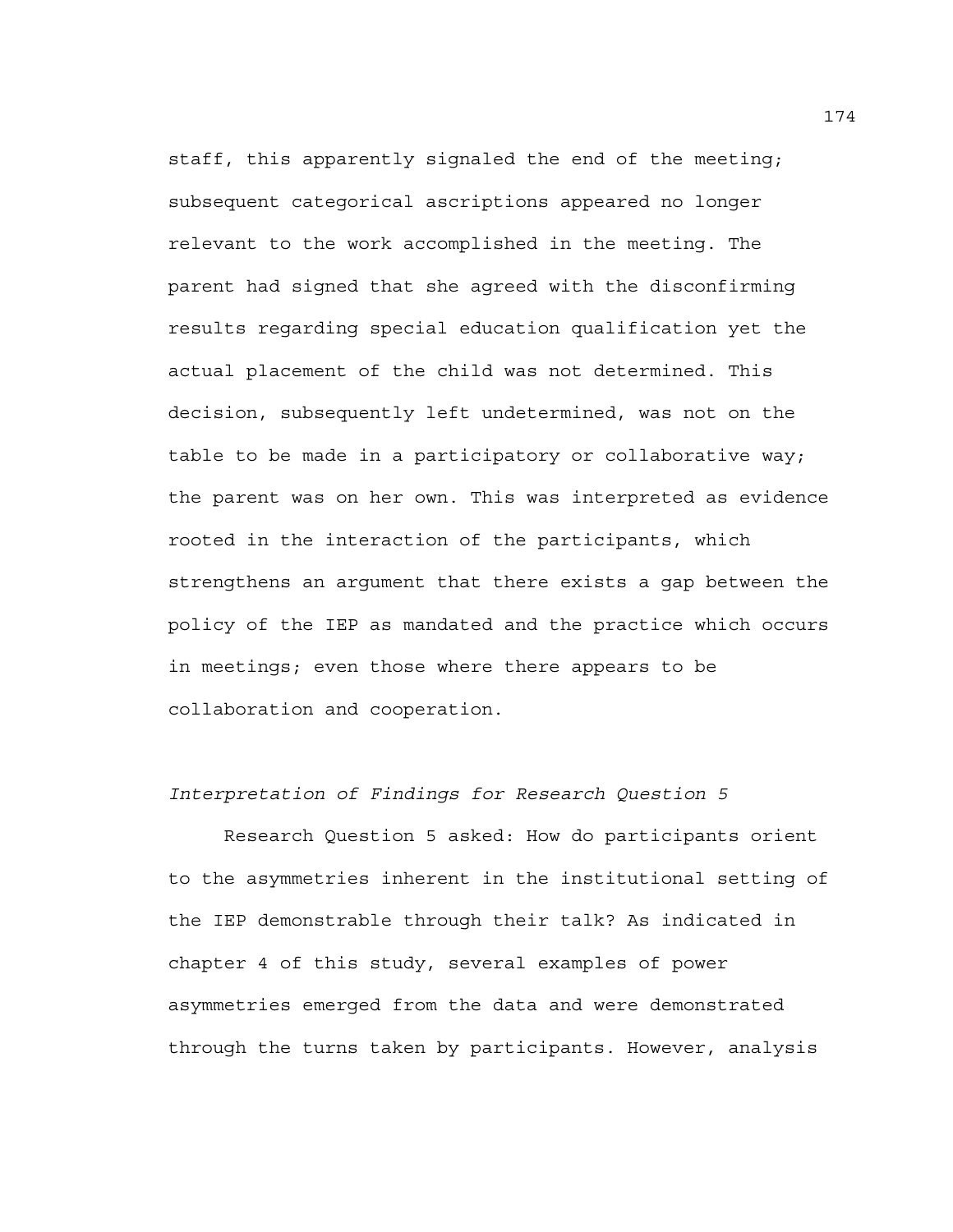shifted toward the maintenance of social order in the IEP setting once it was revealed; specifically, the power position held by the school psychologist.

The findings revealed that from the opening of the meetings the psychologist acted as gatekeeper of the diagnostic information. Diagnostic assessment information appeared to be withheld until all of the professional parties gave their observational data to the parent at the meeting. This finding reveals not only that power asymmetries existed as predicted, but that the asymmetry that was established in the meeting between the psychologist and all of the other members was a contributing factor to the maintenance of the social order of the IEP. This was also revealed in the IEPs where the parent failed to show up. The meeting centered on the completion of paperwork and discussion between professionals appeared informal and minimal. Again, the psychologist held the power of the information and the professionals largely cued off of him through the completion of goals and in the placement decision of the child.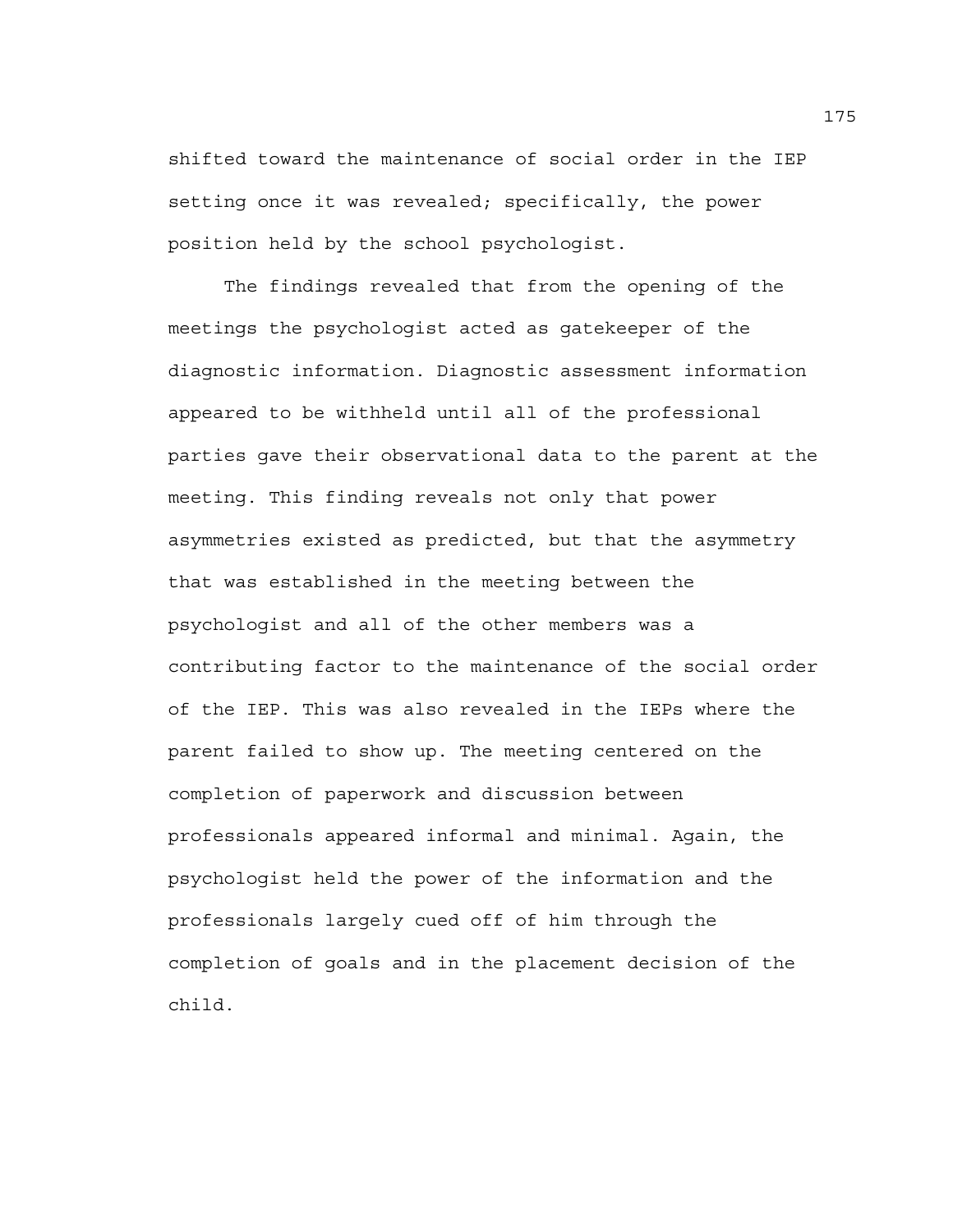### Recommendations for Action

A central finding in the current study of 13 IEP meetings was the revealing of a social structural organization governing the meetings through the turns of talk between participants, their categorical memberships, and the power asymmetries which became visible in the meetings. Due to the fact that the concern of the study was with the phenomena which emerged specific to the meetings recorded, it becomes difficult to generalize findings to other IEP meetings in other settings. However, the current study joins conversation analytic studies of other institutional settings which reveal locally constructed and maintained social structures and order. Further, the findings of the current study specifically highlight the social order evident in the thirteen meetings studied and implicitly draw attention to a gap that exists between policy and practice.

Though a critical examination of current policy regarding the IEP may be necessary when addressing potential policy practice gaps, it has not been a concern of the current study. Of focus here is the practice governed by a social organization which is preserved and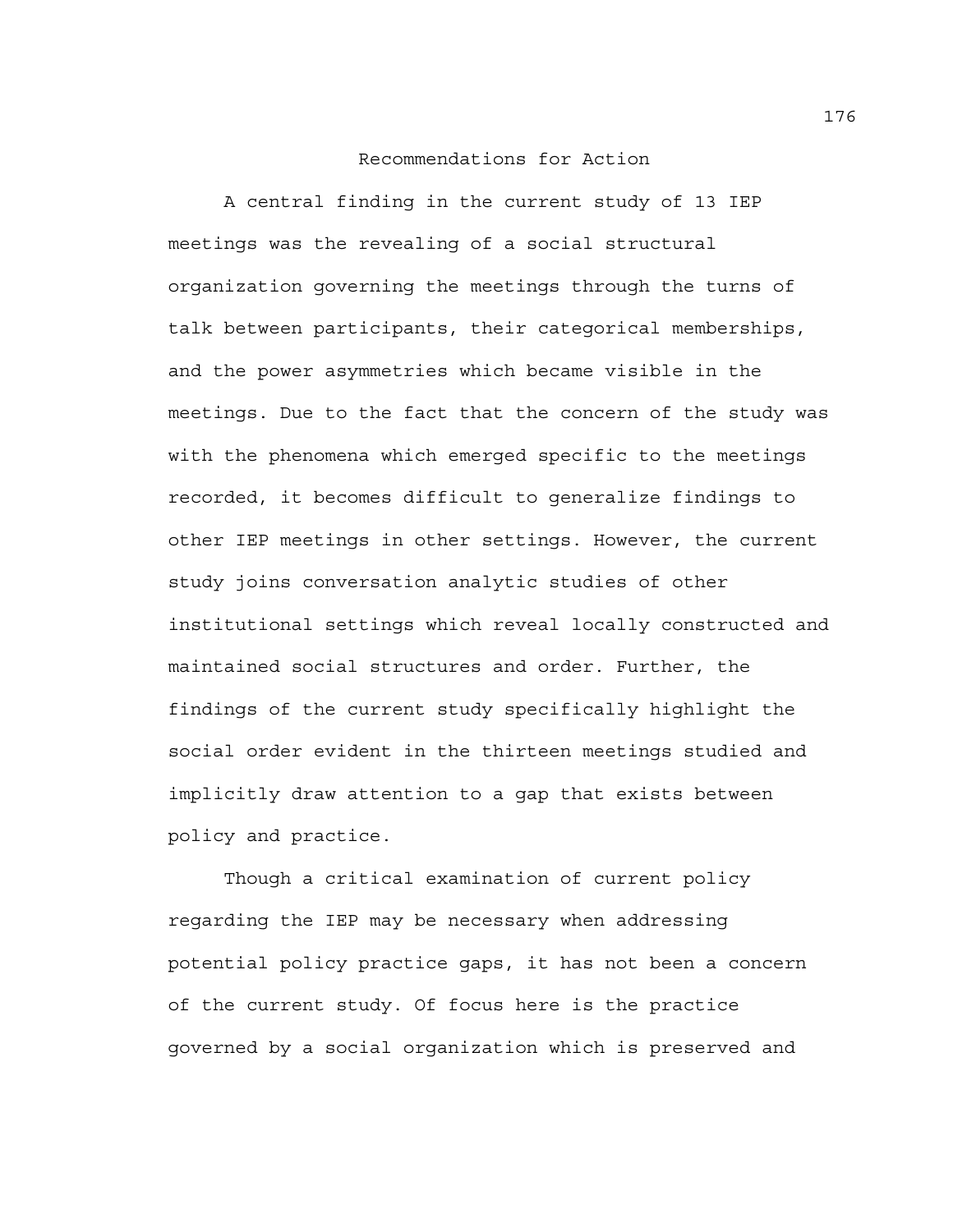sustained by the actors in the milieu through their conversation. An outside observer looking in to the conducted IEPs in the current study would see meetings taking place at scheduled times, participants, for the majority of the meetings, present and contributing. Members of the team shared observational and assessment data, decisions were made regarding placement, often participants departed the meeting cordially having signed all necessary forms and apparently in full agreement with the placement decision. Looking strictly at the procedural aspects of the meeting, the meetings were successful. The challenge henceforth is for schools and districts to look more deeply at what is not immediately seen when observing IEP meetings in their respective settings; to approach meetings without presumption nor anticipation of certain findings. Those whose aim might be to get to the root of assessing the true participatory nature of IEPs in their building must approach the meetings looking for, "the achieved phenomenon of order" (Garfinkel, 1996, p. 6)

It is recommended here that practitioners and professionals responsible for the conducting of IEP meetings in schools and districts begin to uncover the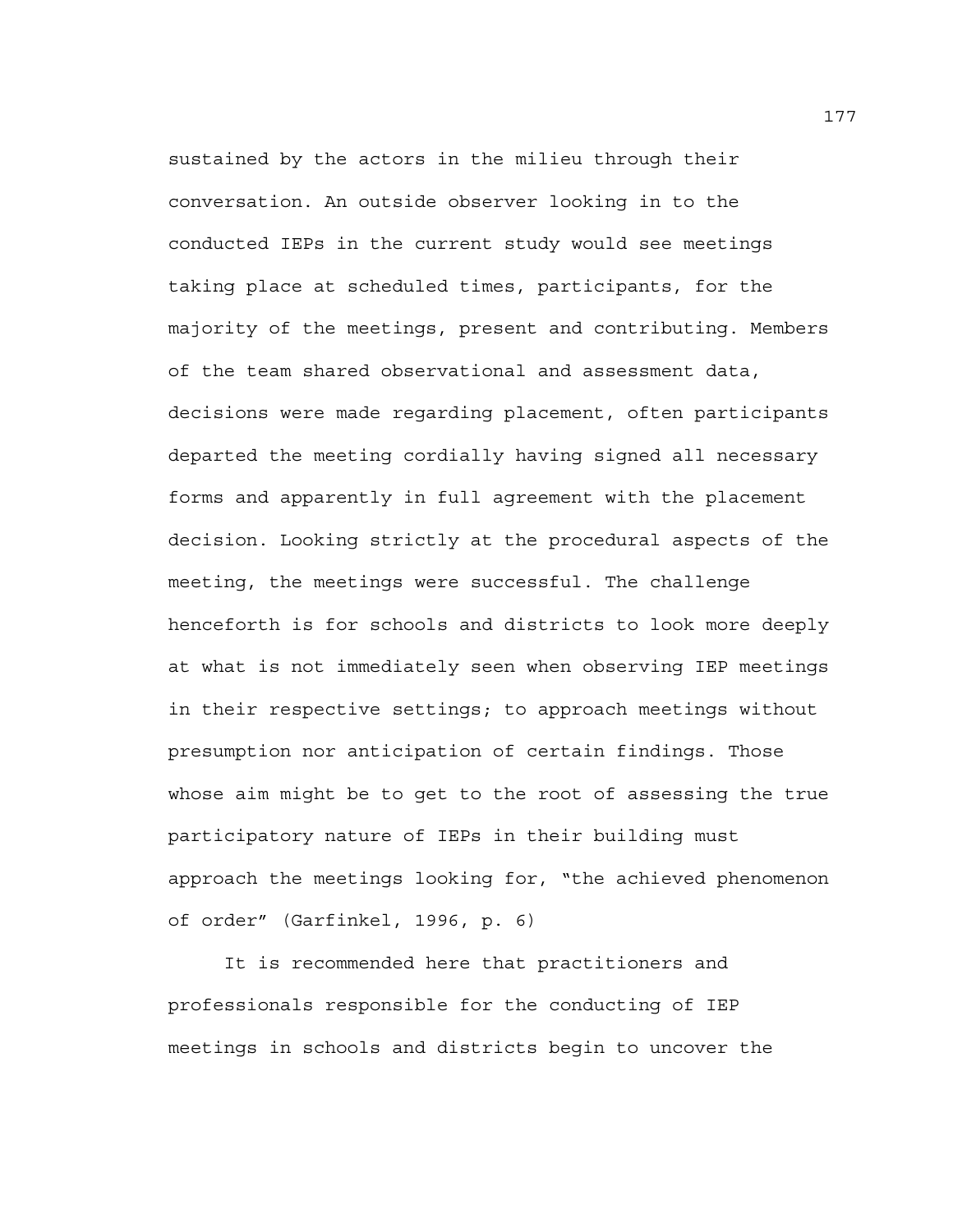social organization governing their meetings. The current study provides an argument for CA as a method for uncovering the social order of the IEP meeting and beginning the challenging work of addressing the policy practice gap that may exist in IEP meetings in schools. It is hoped that practitioners would take the findings from the current study and begin to ask the questions of their teams, "What are the conversational structures that are evident in our meetings?" and "How are questions asked and answered?" Further, conversation between administration and the school psychologist should not be discounted. Though the findings presented here identify the school psychologist as maintaining the power in the IEP meeting, the question must be asked, "Who or what is influencing the school psychologist's decisions prior to the meetings taking place?" It must be understood that participants in the IEP meetings have differing levels of accountability: the administrator to local, state and federal mandates; the psychologist to the administration; the teachers to the psychologist and administration, and so on. With this type of asymmetry influencing the social order of the IEP,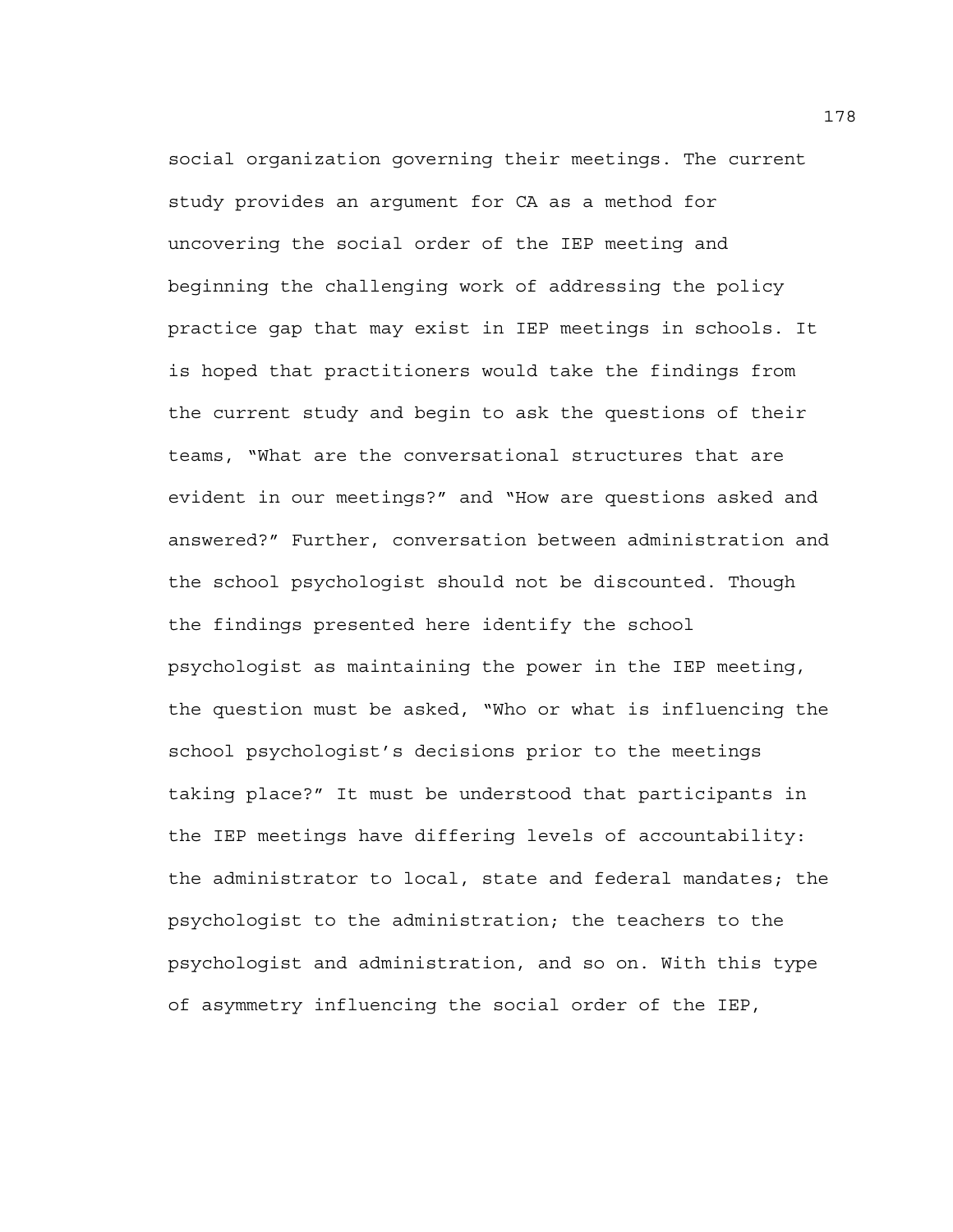unfettered cooperation and collaboration regarding student placement will remain difficult to achieve.

The current study also makes a recommendation that IEP professionals examine how, when, and by whom the diagnostic information, which appeared to be the central piece of evidence on which placement was decided in the IEP meetings in this study, is unveiled. It is suggested here that teams receive training allowing them to explore delivering the diagnostic information in ways that would appear to disrupt the current social order of their meetings. One tactic is removing the school psychologist from the role of gatekeeper of the diagnostic information regarding a child's disability. Teams may explore the possibility of having a school psychologist who did not conduct the diagnostic testing and who cannot anticipate the ultimate decision regarding placement, participate in the IEP meeting. This will neutralize the power asymmetry associated with the gatekeeper role and will allow the team to uncover the diagnostic information together with the psychologist acting in the professional interpreter role.

In this scenario, the meeting could be conducted in much the same way as those under study here; the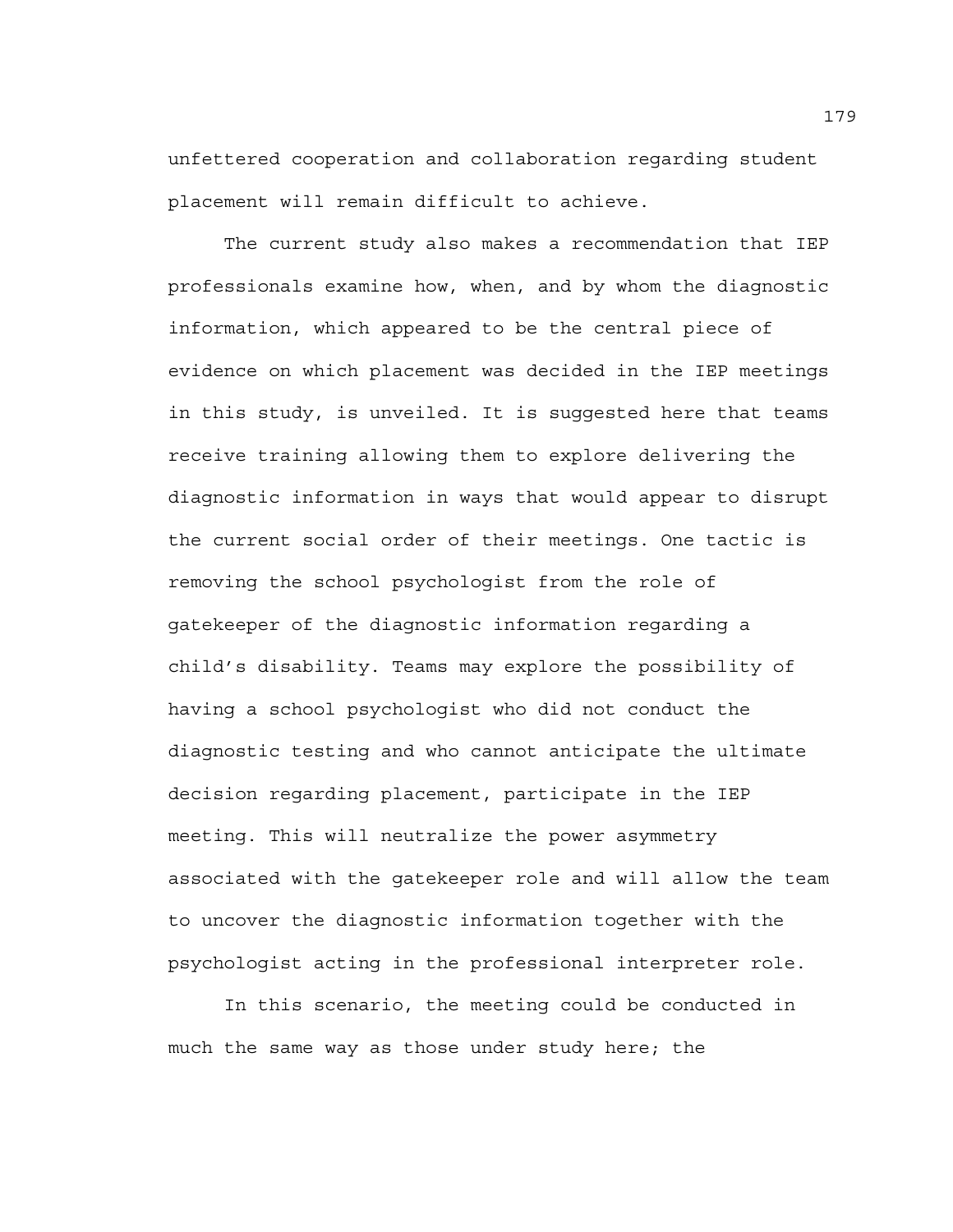professionals at the meeting could be asked for their observational data, the parents could report out on their concerns regarding the child's progress, and then together the team could look at the diagnostic results and collaboratively work through alignment and discrepancy issues. In this way, data are gathered and discussed while limiting the potential for the school psychologist to drive the meeting with hidden knowledge, influence by administration, or premature placement ideas based on assessment data and diagnosis.

### Limitations

 One central limitation of the current study was the number of hours of footage collected, transcribed, and analyzed. The proposed study had ten hours of digital audio and video footage as its initial target. However, due to the difficulty professionals face in scheduling IEPs to include all of the necessary participants required, there were instances where scheduled IEPs simply did not happen. Further, one of the schools initially slated to participate in the study withdrew in the spring 2008, leaving the researcher with few options available to gather the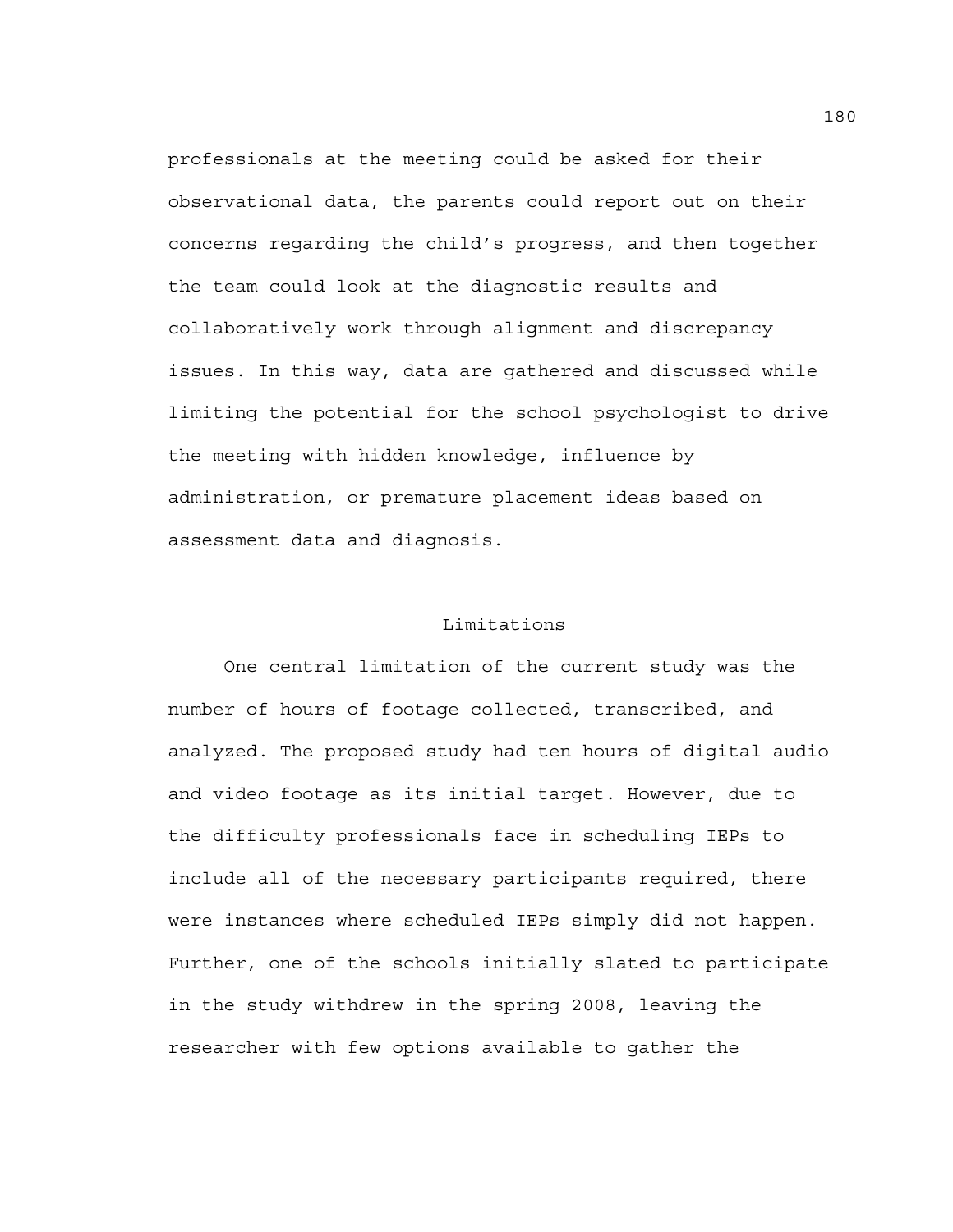requisite data. In spite of this limitation, it is argued here that saturation with the 6 hours of collected data was reached. Namely, the data proved adequate to reach the conclusions of the study and provided ample illustrations and evidence of the social order that was present in the IEPs under study. As mentioned earlier in this study, saturation is a matter of degree and researcher judgment, as there is always the potential for new information to emerge. Further, as allowed by Corbin and Strauss (2007), saturation may relate to practical issues, such as resources to conduct the research and/or availability of participants. In this study, saturation occurred not only because of the richness of the obtained six hours of data but also because of the lack of availability for participants for further data collection.

 One less obvious limitation but important to note here is the notion that the interpretation that the researcher brings to the recorded data is in itself limiting the data. Central to understanding CA methodology is the idea that the transcriptions of the data are not the data but rather an interpretation of the data by the researcher. The talk that occurs between members of the team is the truest form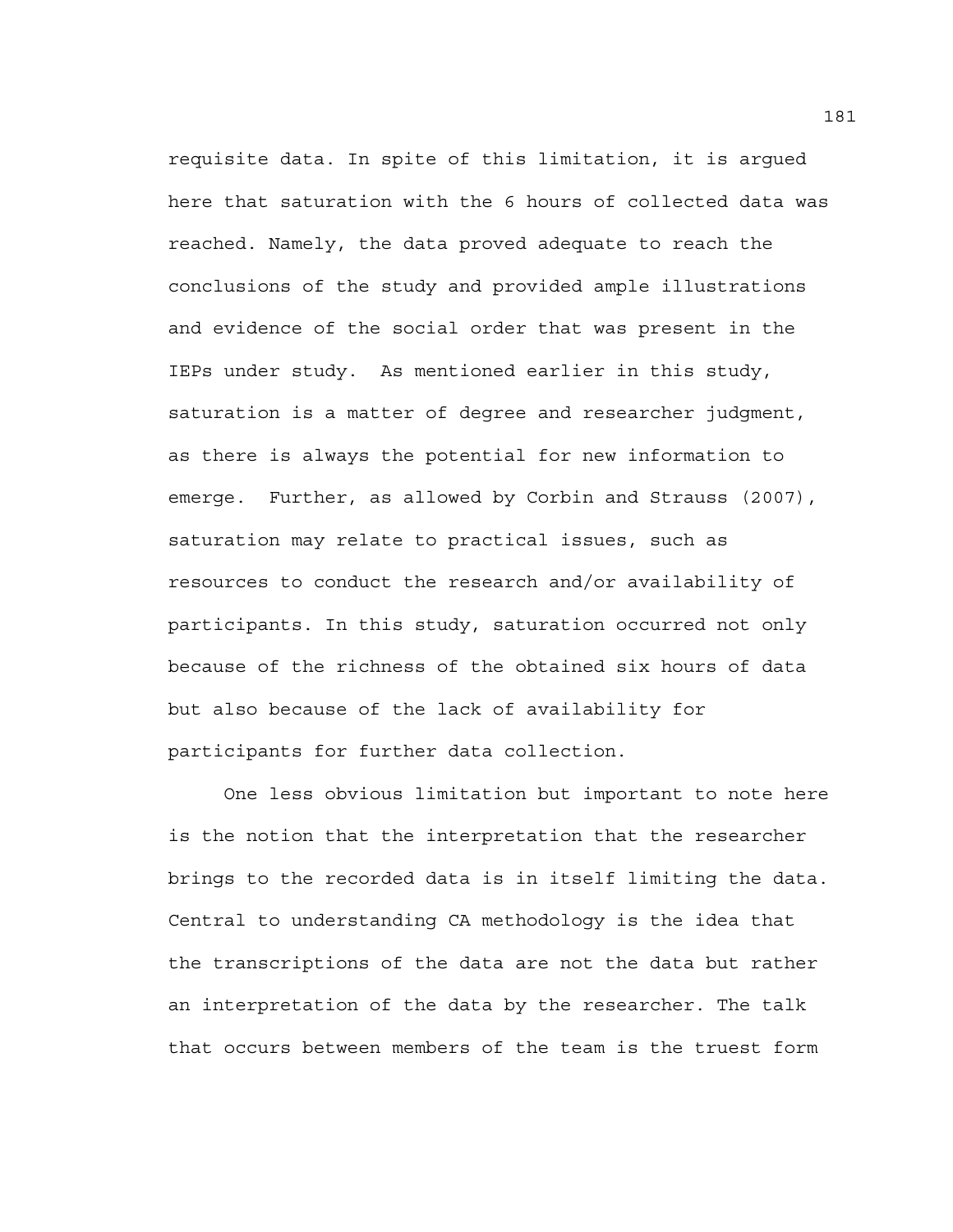of the data; the recordings and subsequent transcriptions unavoidably color the data. In the current study the use of the member check was utilized to minimize discrepancy between the data and the interpretation of the researcher. Unfortunately, member check participation was minimal in the current study. Other than the school psychologist, there was little interest shown by participants who were asked to remain and view the footage and notes to review the data. In hindsight, contact information would have been collected prior to the meetings by the research so that member checks could have occurred at a later date.

# Recommendations for Future Research

Identifying conversational devices, categorical ascriptions, and power asymmetries utilizing the CA methodology in 13 IEP meetings proved to shed light on the accomplishments of participants through their talk. However, it must be stressed that generalizing to other meetings, in other settings is difficult due to the specific outcomes only accomplishable by participants in one setting at one point in time. Rather, it is recommended that a similar methodological approach is utilized in other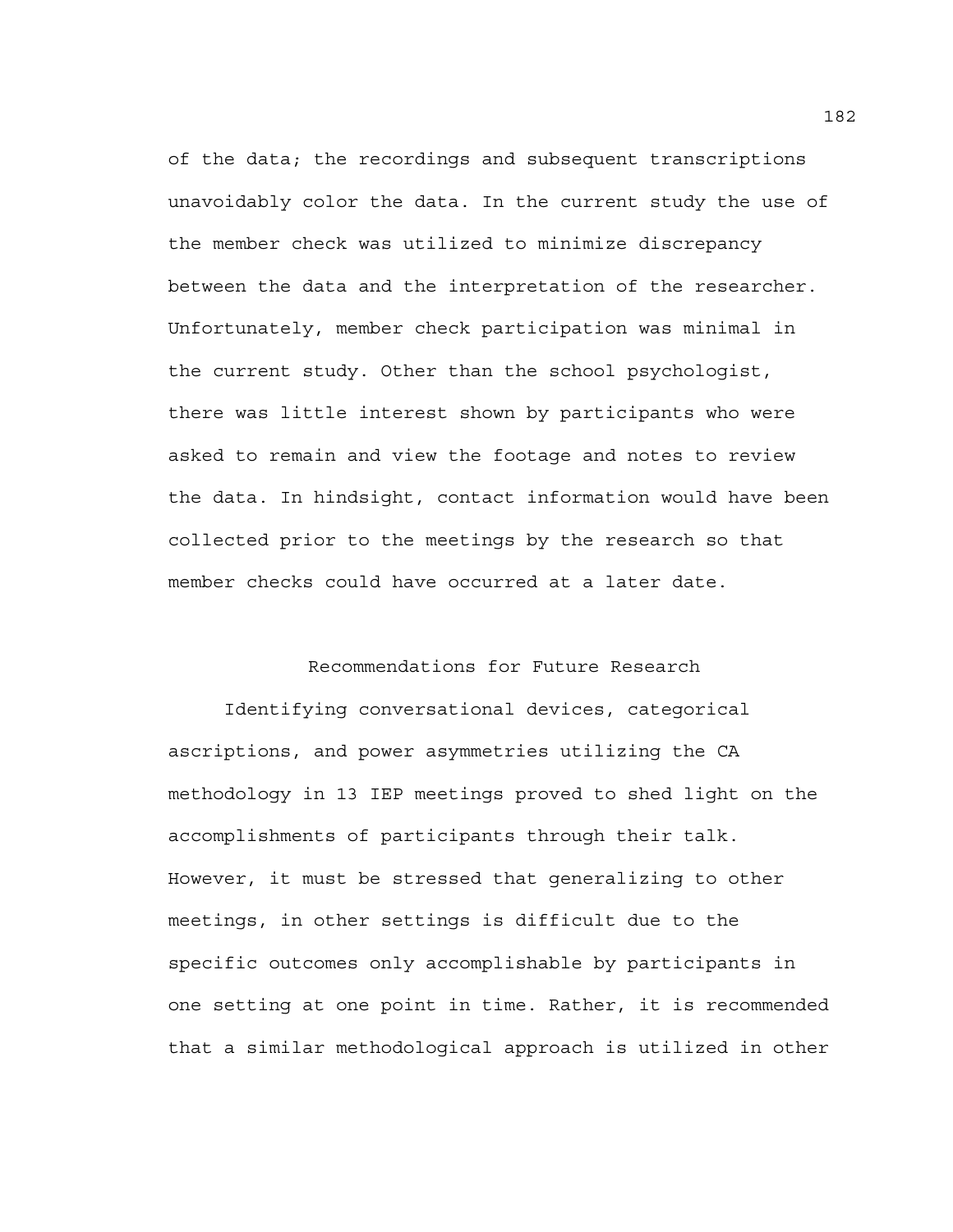specific settings to uncover the true participatory nature of IEP meetings; one school at a time. The findings presented in this study identify only that a social order is present, not necessarily how it was created or influenced prior to the meetings recorded. This will likely differ from school to school and should be explored on a case-by-case basis. It is also recommended here that, where possible, further studies increase both the number of teams and hours of footage collected for expanded analyses.

Federal guidance outlining the implementation of participatory and collaborative IEP meetings could potentially be redesigned to include tools for disrupting the social structure of the IEP in a school setting by the participants so that deeper, more meaningful collaboration is possible. Subsequent longitudinal studies of schools attempting to improve collaboration and participation working to disrupt and later redefine the social organization underpinning the IEP meeting would provide a basis for a more general discussion of making systemic improvements to the practice of the IEP. This type of work would be beneficial for policy makers struggling with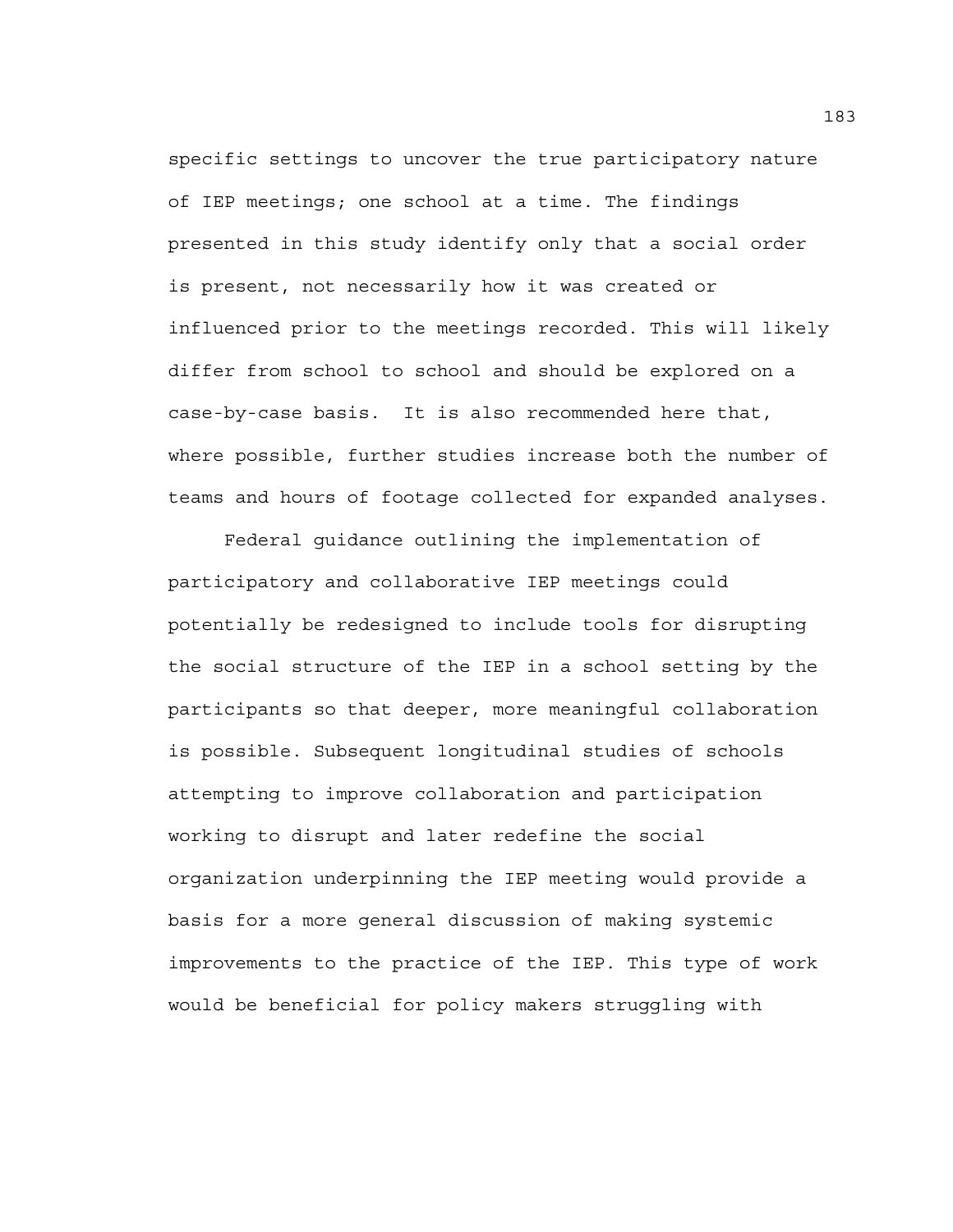creating guidance to support collaboration and participation training surrounding IEP implementation.

Studies using the CA methodology in schools outside of the IEP setting would also benefit practitioners concerned with school reform and transforming practice. Using CA should be expanded in the school setting to include parent teacher meetings, administration meetings, and teacher evaluation conferences with administration. Any meeting with parallel policy aims of collaboration and participation could be looked at through the CA lens.

# Implications for Social Change

 As the rate of students referred to and qualifying for special education in public schools continues to climb each year, many districts and schools must begin to look very critically at the policy, processes, and procedures governing placement. To its credit, the IDEA legislation mandates the empowerment of participants in the collaborative process of a child's educational placement. However, as the findings of the current study suggest, empowerment through collaboration and participation in a meeting does not necessarily equate to empowerment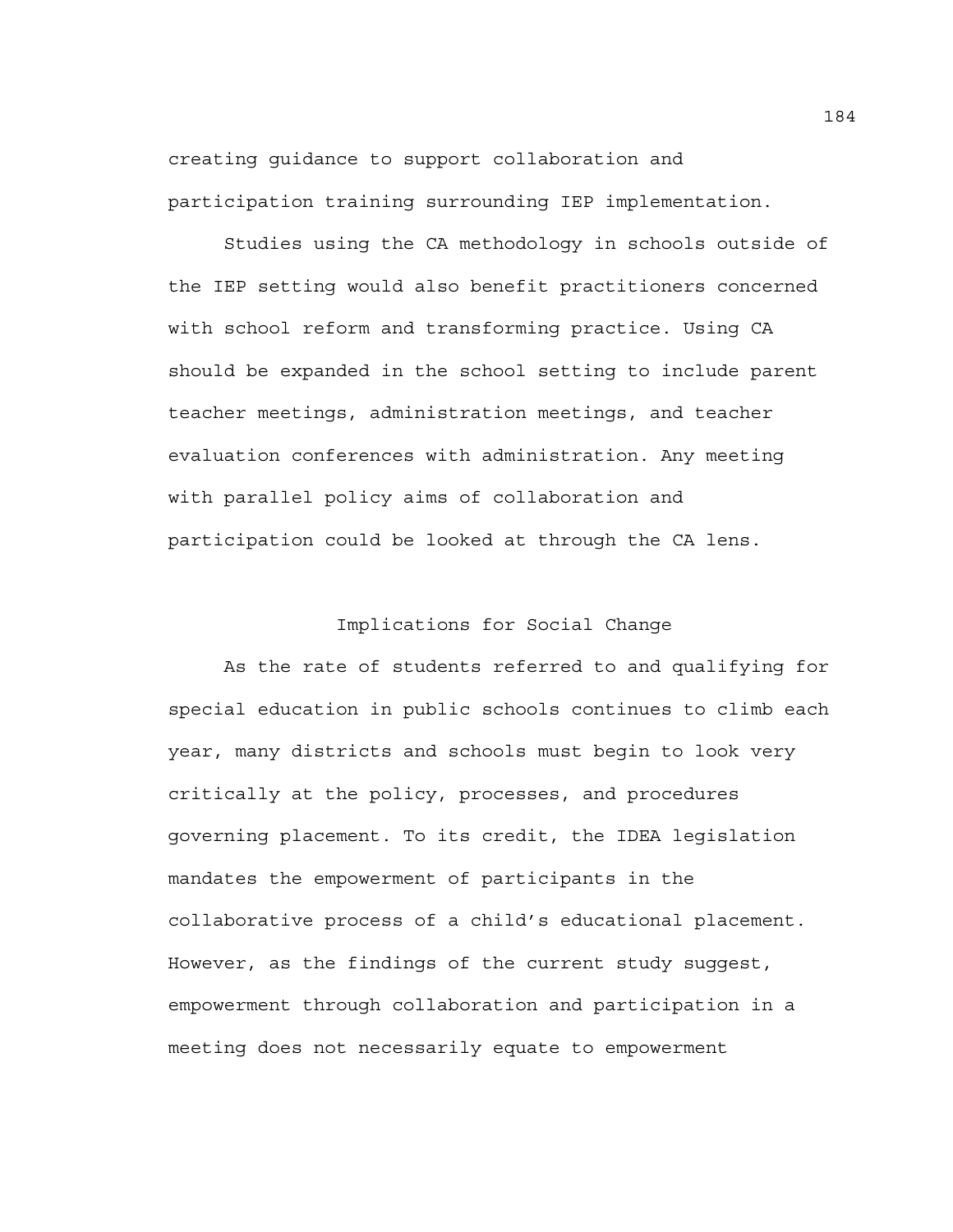regarding the ultimate placement of a child. The findings in the current study must serve as a point of departure for a deep conversation regarding the policy of the IEP procedure and the actual practice which takes place in schools across the country.

The findings regarding the social organization of the IEP practice in schools provide sobering evidence that even in meetings which follow protocol and policy regarding participation and collaboration, there is social structure supported by power asymmetries which may, in many cases, have already determined the placement of a child. It is the hope that this study will spur participants, professionals, and administration to look deeply at practice and identify the social organization of meetings and other educational settings, and attempt to equalize the power asymmetries that may have a life-changing impact on learners in America.

# Reflections of the Researcher

 Reflecting on the research conducted in the current study, what immediately comes to mind is the multiple hours of painstaking transcription, the seemingly endless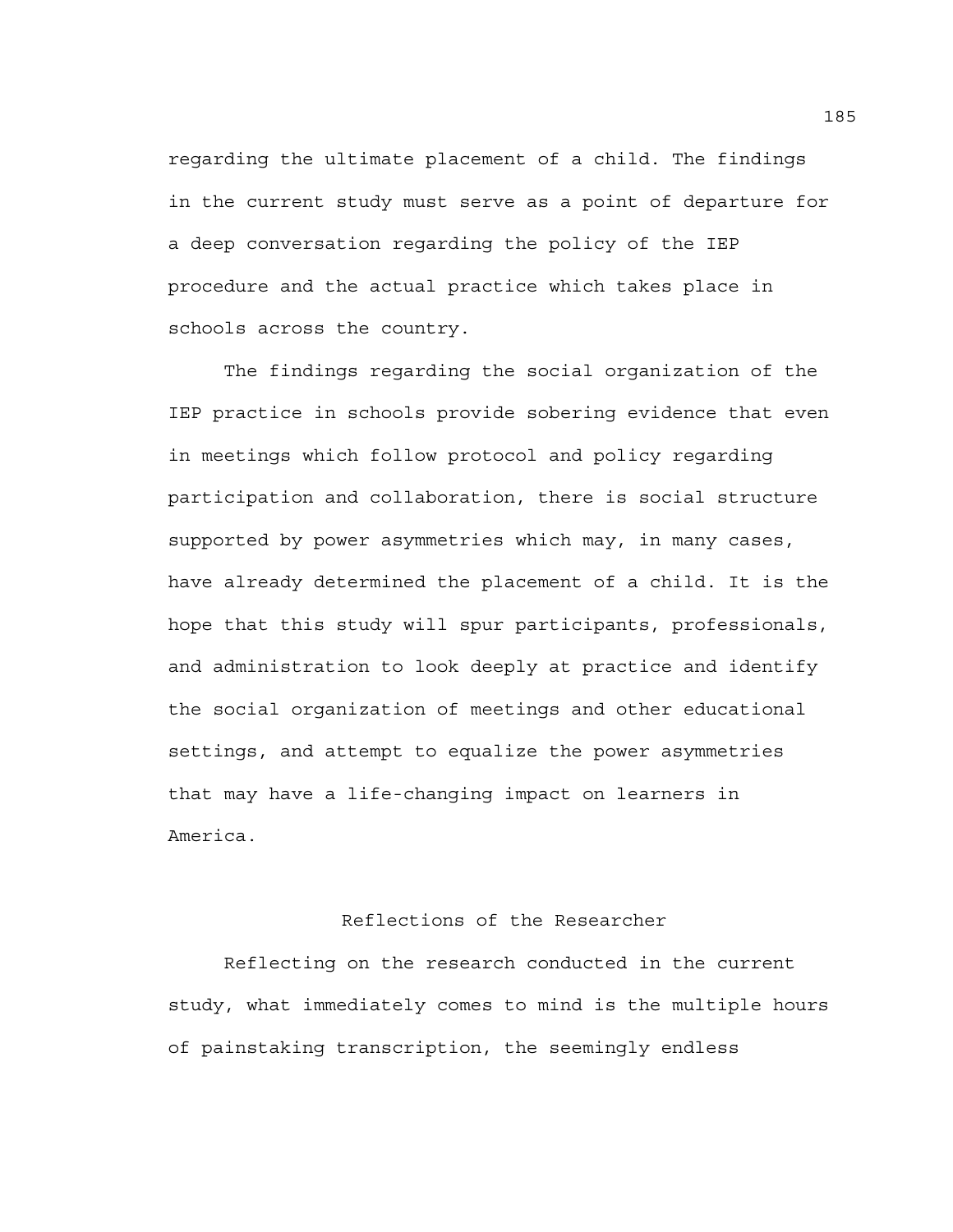logistical challenges, IEP meeting cancellations,

unforeseen circumstances, and struggling to understand CA as a methodological language. However, it can be said with confidence that if given the opportunity, this researcher would not have changed a thing. This process revealed phenomena that simply would not have been noticed with a more traditional, formal, quantitative research methodology. The discovery of the systematic social organization in the IEP meetings under study and the accomplishments of participants through talk in the meetings would simply have gone unnoticed employing checklists, focusing on reflective perceptual data of the participants, time of talk, or any combination thereof. CA allowed for the researcher to see "what more" (Garfinkel, 1996) was naturally happening in the meetings than could have been garnered any other way.

The CA methodology proved to be not only an extremely insightful research and analysis tool, but also a complex intellectual challenge. Through a conscientious analysis and synthesis of the foundational literature, review of current CA studies, and having conducted one of my own, I still believe there is a tremendous amount to learn about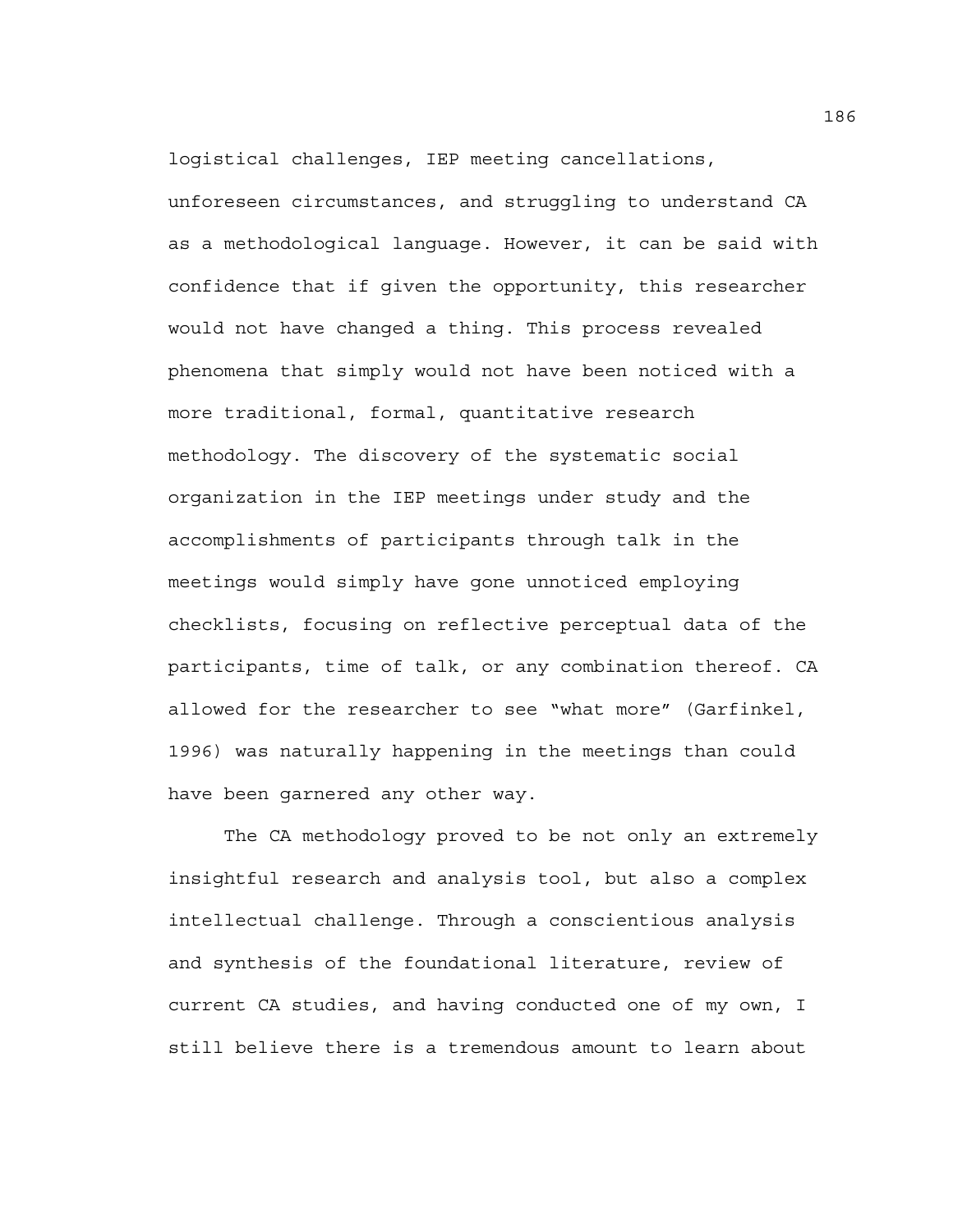the power of conversation analysis. As the analysis unfolded and I began to notice the phenomena emerge, it became difficult to focus on only a few elements of what was found. Specifically, it appeared that an entire chapter could have been written on the use of humor as a tool in the meetings, as well as the method by which the meetings opened and closed. The richness in this methodology looks beyond simple observations and reflections and gets at the heart of what is actually being accomplished between participants in the milieu.

# Conclusion

 Regarding the consideration of CA as a chosen methodology, Sacks, Schegloff, and Jefferson (1974) asserted, "An investigator interested in the sociology of a turn-organized activity will want to determine, at least, the shape of the turn-taking device, and how it affects the distribution of turns for the activities on which it operates" (p. 696). The current study met its intended aim of revealing the turn-by-turn organization of 13 IEP meetings, the categorical ascriptions and the power asymmetries demonstrable through the naturally occurring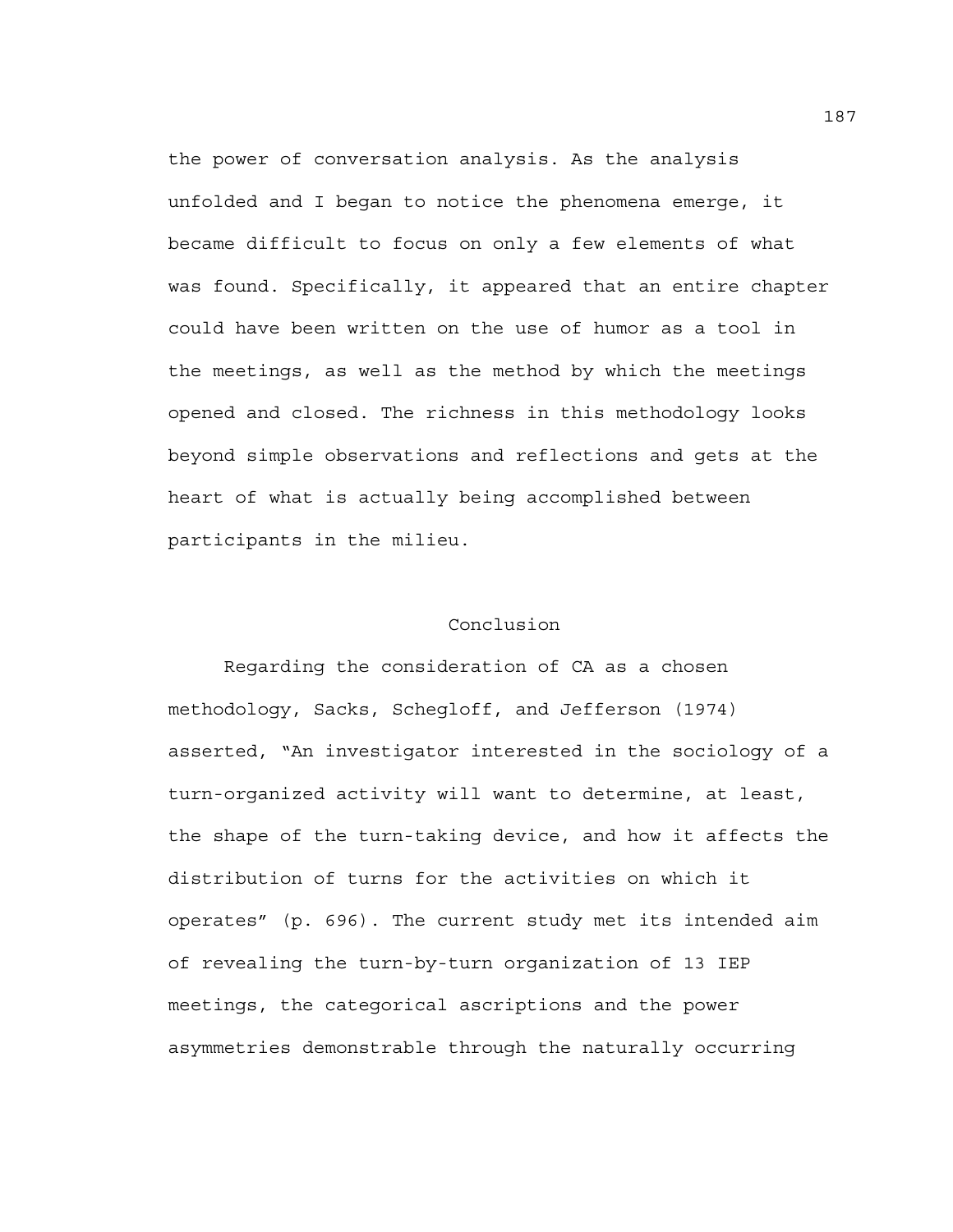talk of the participants. Further, a focus on the social organization of the 13 IEPs studied has the potential for providing a scientific foundation upon which systems and policy discussion surrounding the educational placement of students in U.S. schools can and should depart.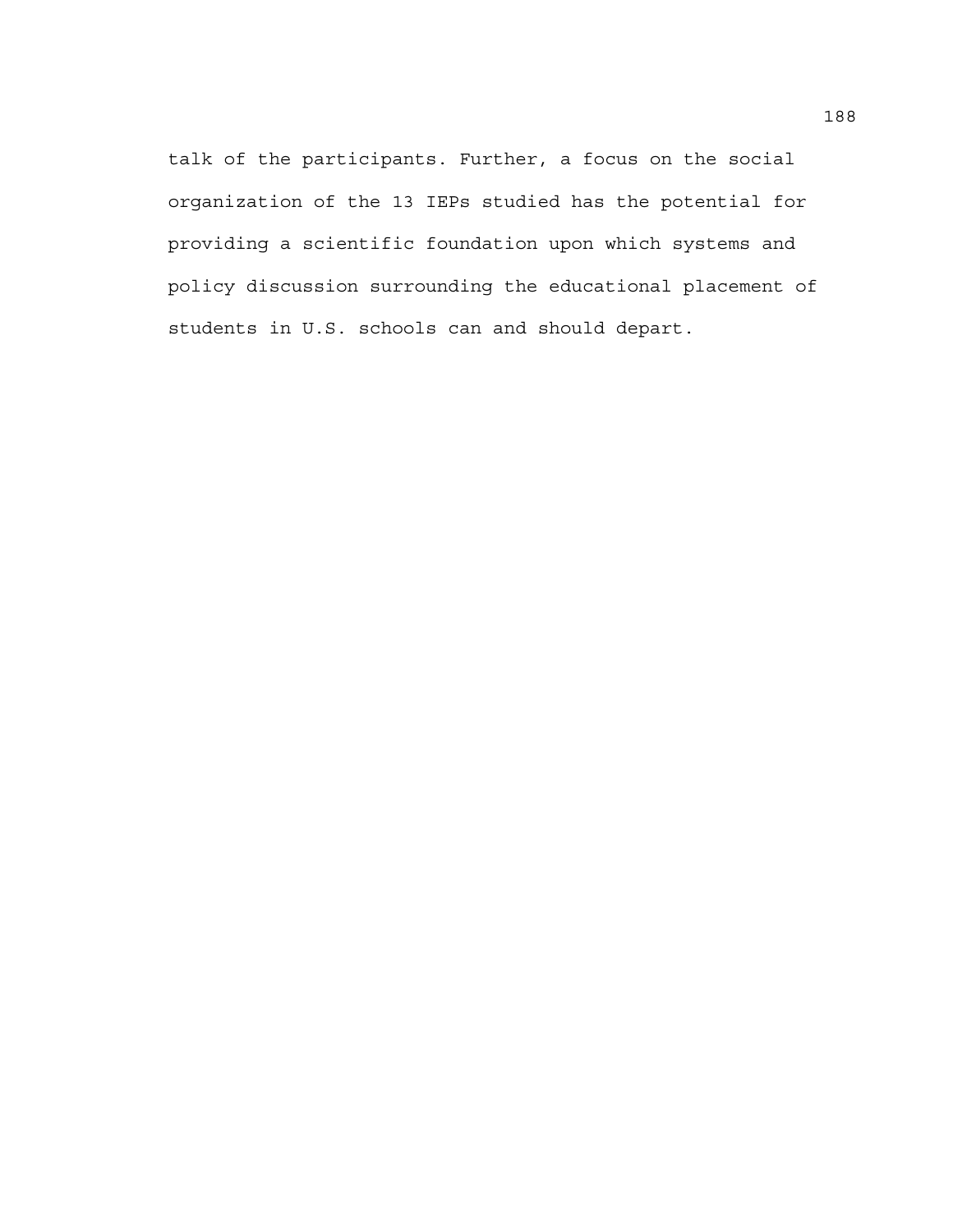#### REFERENCES

- Antaki, C. (1994). *Explaining and arguing: The social organization of accounts*. Thousand Oaks, CA: Sage.
- Antaki, C. & Widdicombe, S. (1998). Identity as an achievement and as a tool. In C. Antaki & S. Widdicombe (Eds.), *Identities in talk* (pp. 1-14). Thousand Oaks, CA: Sage.
- Arivett, D. L., Rust, J. O., Brissie, J. S., & Dansby, V. S. (2007). Special education teachers' perceptions of school psychologists in the context of individualized education program meetings. *Education, 127*(3), 378- 388.
- Beach, W. (1990). Searching for universal features of conversation, *Research on Language and Social Interaction, 24*(1), 351-368.
- Chomsky, N. (1957). *Syntactic structures*. New York: Mouten de Gruyter.
- Corbin, J., & Strauss, A. (2007). *Basics of qualitative research: Techniques and procedures for developing grounded theory* (3rd ed.). Thousand Oaks, CA: Sage.
- Creswell, J. W. (1998). *Qualitative inquiry and research design: choosing among five traditions*. Thousand Oaks, CA: Sage.
- Dabkowski, D. M. (2004). Encouraging active parent participation in IEP team meetings, *Teaching Exceptional Children, 36*(3), 34-39.
- Ditrano, C. J. & Silverstein, L. B. (2006). Listening to parents' voices: participatory action research in the schools, *Professional Psychology: Research and Practice, 37*(4), 359-366.
- Drew, P. & Heritage, J. (1992). *Talk at work: Interaction in institutional settings*. New York: Cambridge.
- Education for All Handicapped Children Act of 1975, 20 U.S.C. § 1401 *et seq*.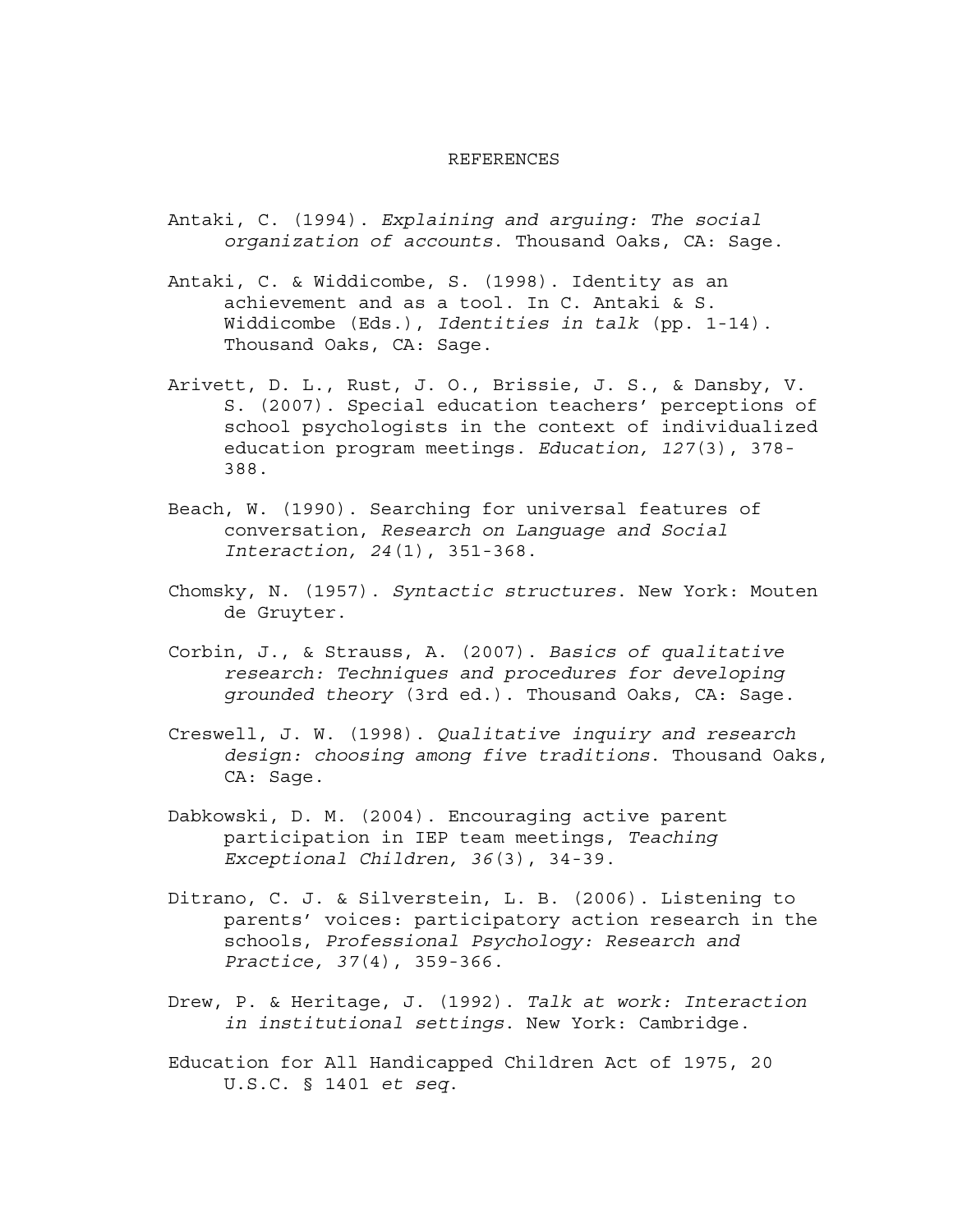- Fish, W. W. (2006). Perceptions of parents of students with autism towards the IEP meeting: A case study of one family support group chapter, *Education, 127*(1), 56- 68.
- Frankl, C. (2005). Managing individual education plans: reducing the load of the special education needs coordinator, *Support for Learning, 20*(2), 77-82.
- Friedland, D. & Penn, C. (2003). Conversation analysis as a technique for exploring the dynamics of a mediated interview, *International Journal of Language & Communication, 38*(1), 95-111.
- Garfinkel, H. (1996). Ethnomethodology's program. *Social Psychology Quarterly, 59*(1). 5-21.
- Hatch, J. A. (2002). Doing qualitative research in educational settings. Albany, NY: State University of New York Press.
- *Hendrick Hudson District Board of Educ. v. Rowley*, 458 U.S. 176 (1982).
- Hepburn, A. (2005). "You're not takin' me seriously": ethics and asymmetry in calls to a child protection helpline. *Journal of Constructivist Psychology*, *18*(1), 253-274.
- Hester, S. (1998). Describing 'deviance' in school: Recognizably educational psychological problems. In C. Antaki & S. (Eds.), *Identities in talk* (pp. 133-151). Thousand Oaks, CA: Sage.
- Hutchby, I. & Wooffitt, R. (2006). *Conversation analysis*. Malden, MA: Blackwell.
- Individuals with Disabilities Education Improvement Act of 2004, 20 U.S.C. § 1400 *et. seq.*
- Individuals with Disabilities Education Act of 1997, 20 U.S.C §1400 *et seq.*
- Jefferson, G. (1985). An exercise in the transcription and analysis of laughter. In T. A. Van Dijk (Ed.), *Handbook of discourse analysis* (pp. 25-34). New York: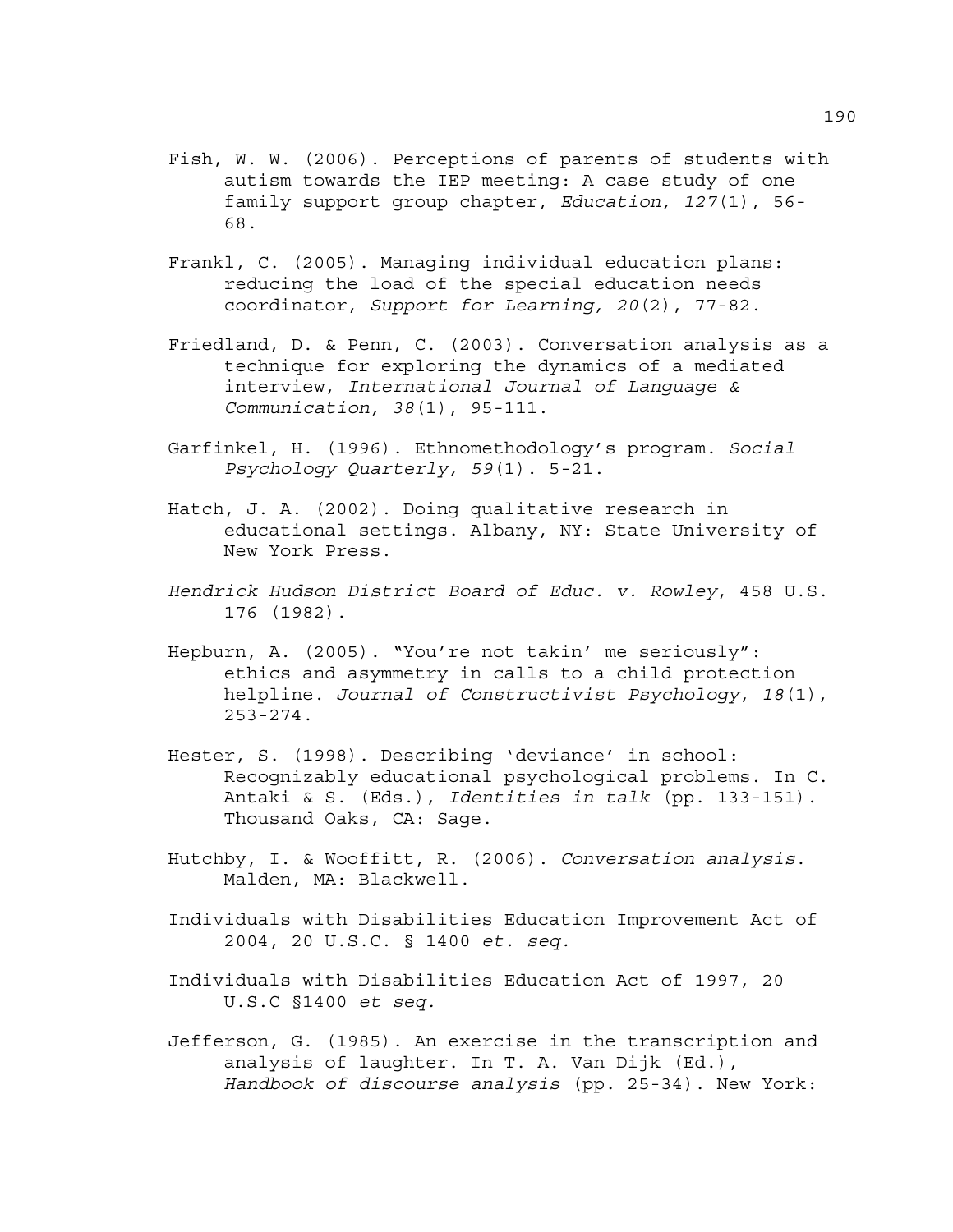Academic Press.

- Jingree, T., Finaly, W. M. L., & Antaki, C. (2006). Empowering words, disempowering actions: an analysis of interactions between staff members and people with learning disabilities in residents' meetings, *Journal of Intellectual Disability Research, 50*(3), 212-226.
- Keyes, M. W., & and Owens-Johnson, L. (2003). Developing person-centered IEPs. *Intervention in School and Clinic, 38*(3), 145-152.
- Martin, J. E., Marshall, L. H., & Sale, P. (2004). A 3-year study of middle, junior high, and high school IEP meetings. *Exceptional Children, 70*(3), 285-297.
- Martin, J. E., Van Dycke, J. L., Greene, B. A., Gardner, J. E., Christensen, W. R., Woods, L. L., & Lovett, D. L. (2006). Direct observation of teacher-directed IEP meetings: establishing the need for student IEP meeting instruction. *Exceptional Children, 72*(2), 187- 200.
- Maynard, D. (2005). Conversation analysis, doctor-patient interaction and medical communication, *Medical Education. 39*(4), 428-435.
- Maynard, D. (1989). Perspective-display sequences in conversation, *Western Journal of Speech Communication, 53*(1), 91-113.
- Maynard, D. & Heritage, J. (2005). Conversation analysis, doctor-patient interaction and medical communication, *Medical Education. 39*(1), 428-435.
- Maynard, D., & Peräkylä, A. (2003). Language and social interaction. In J. Delamater (Ed.), *Handbook of social psychology* (pp. 233-257). New York: Kluwer.
- Miles, M. B. & Huberman, A. M. (1994) *Qualitative data analysis*. Thousand Oaks, CA: Sage.
- Merriam, S. B. (1998). *Qualitative research and case study applications in education*. San Francisco: Jossey-Bass.

National Association of State Directors of Special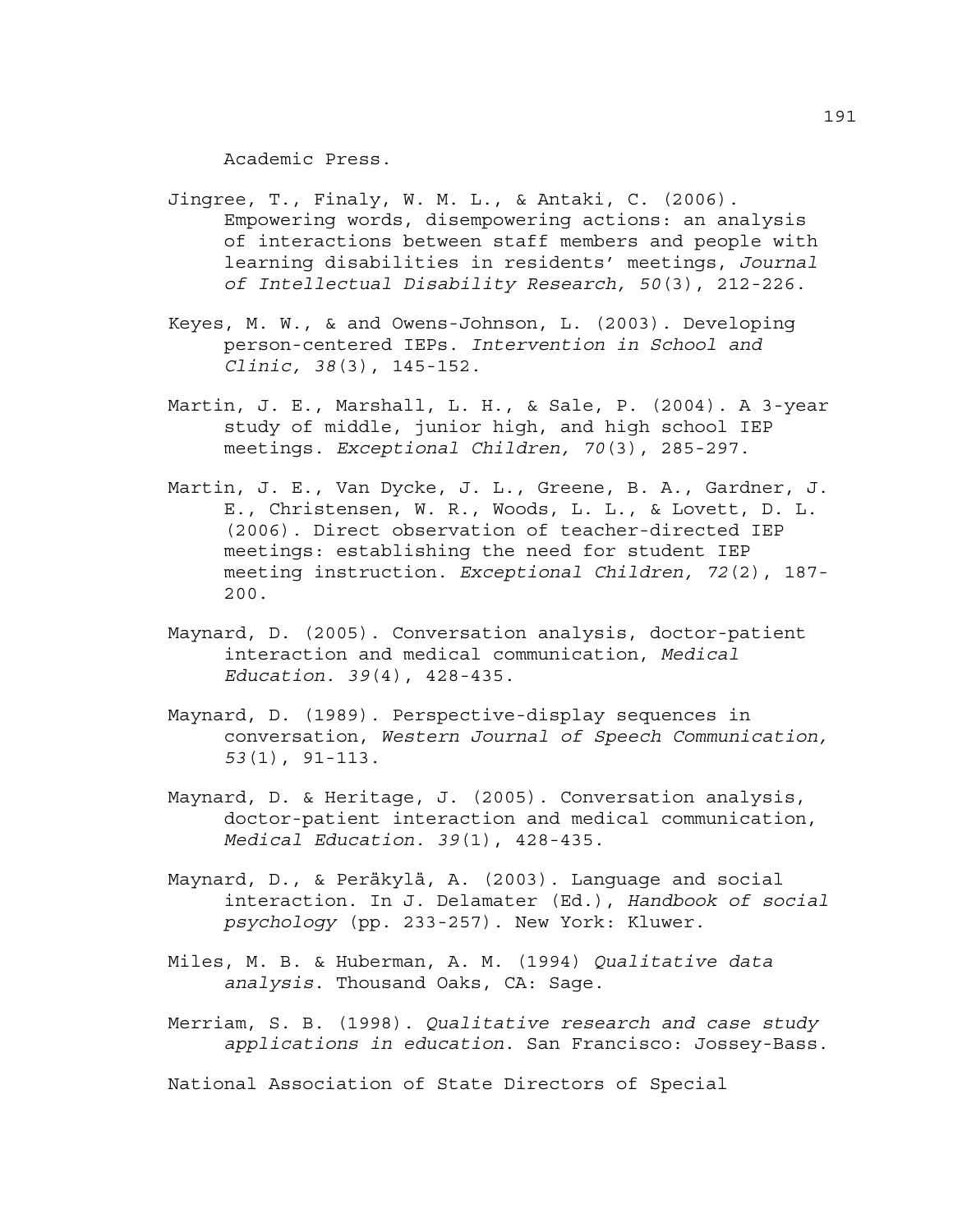Education. (2005). *Dialogue Guide: Facilitator's Handbook*. Retrieved on January 28, 2008, from http://www.ideapartnership.org/documents/Dialogue\_Guid e Facilitator Handbook.pdf.

- National Dissemination Center for Children with Disabilities(2006). *Building the Legacy: Individuals with Disabilities Education Act Amendments of 2004*. Retrieved January 28, 2008, from http://www.nichcy.org/training/contents.asp.
- Peters, K. L. (2003). *The IEP meeting: An achieved outcome of IEP team member social interactions*. Ph.D. dissertation, The University of New Mexico, United States -- New Mexico. Retrieved August, 30, 2007, from ProQuest Digital Dissertations database. (Publication No. AAT 3081222)
- Peräkylä, A. & Vehvialinen, S. (2003). Conversation analysis and the professional stocks of interactional knowledge. *Discourse and Society, 14*(6), 727-750.
- Pilnick, A. (1998). "Why didn't you just say that?" dealing with issues of asymmetry, knowledge and competence in the pharmacist/client encounter. *Sociology of Health & Illness, 20*(1), 29-51.
- Psathas, G. (1995). *Conversation analysis: the study of talk-in-interaction*. Thousand Oaks, CA: Sage.
- Psathas, G. (1999). Studying the organization in action: membership categorization and interaction analysis, *Human Studies. 22*(1), 139-162.
- Rafoth, M. A. & Foriska, T. (2006). Administrator participation in promoting effective problem solving teams. *Remedial and Special Education, 27*(3), 130-135.
- Rapley, M. & Antaki, C. (1996). A conversation analysis of the "acquiescence" of people with learning disabilities. *Journal of Community & Applied Social Psychology, 6*(1), 207-227.

Sacks, H. (1992). *Lectures on conversation*. Malden, MA: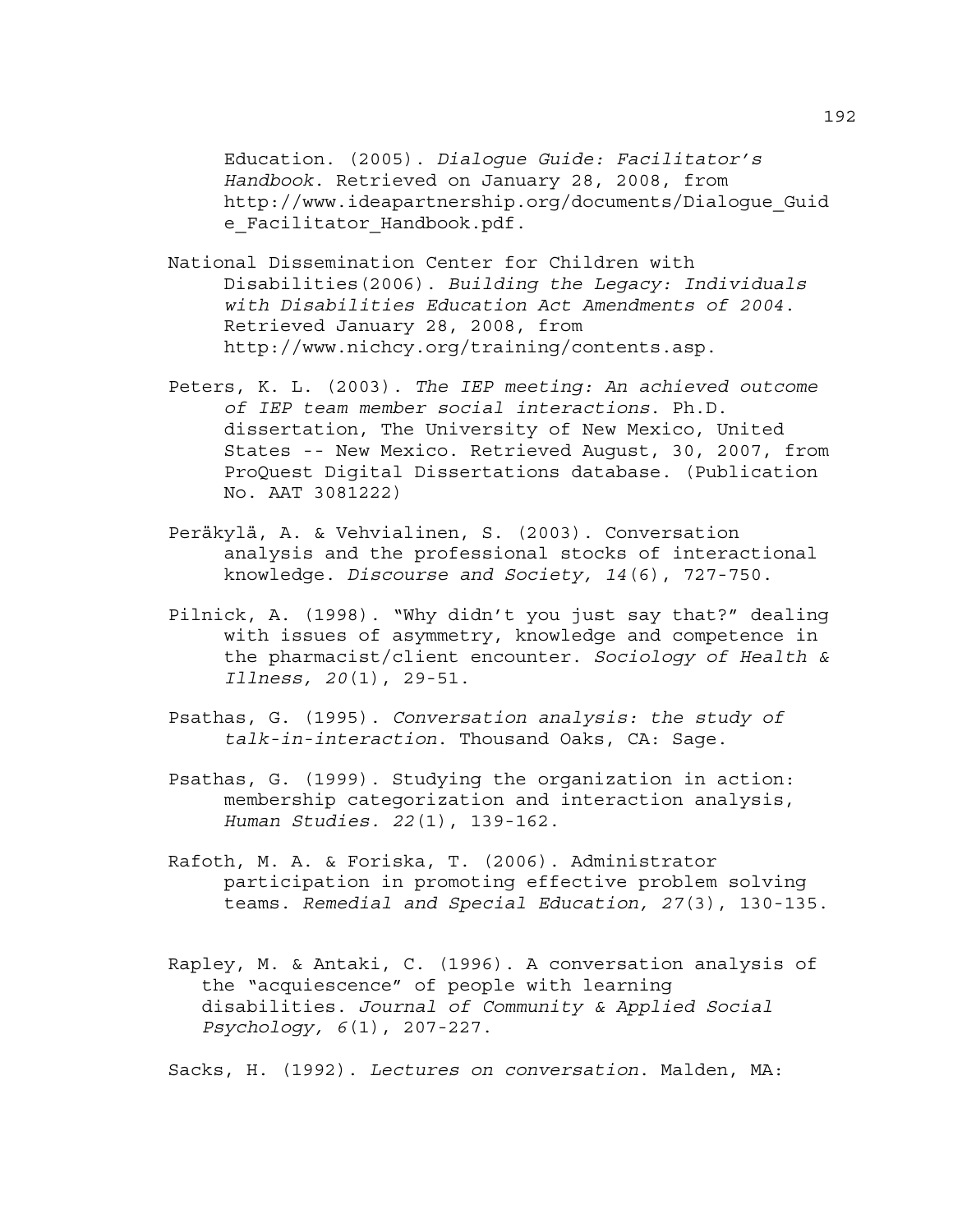Blackwell.

- Sacks, H., Schegloff, A., & Jefferson, G. (1974). A simplest systematics for the organization of turn taking for conversation. *Language, 50*(4), 696-735.
- Schegloff, E. (2007). *Sequence organization in interaction: a primer in conversation analysis*. New York: Cambridge University Press.
- Strong, T. (2005). Understanding in counseling: a preliminary social constructionist and conversation analytic examination, *British Journal of Guidance & Counseling, 33*(4), 513-533.
- Ten Have, P. (2006). *Doing conversation analysis: A practical guide*. Thousand Oaks, CA: Sage.
- The Family Educational Rights and Privacy Act of 1988, 20 U.S.C. § 1232g *et. seq*.
- Weiyn He, A. (2004). CA for SLA: arguments from the Chinese language classroom. *The Modern Language Journal, 88*(4), 568-582.
- Woffitt, R. (2005). *Conversation analysis and discourse analysis: a comparative and critical introduction*. Thousand Oaks, CA: Sage.
- Yin, R. K. (2003). *Case study research design and methods*. Thousand Oaks, CA: Sage.
- Zimmerman, D. H. (1998). Identity, context and interaction. In C. Antaki & S. (Eds.), *Identities in talk* (pp. 87- 106). Thousand Oaks, CA: Sage.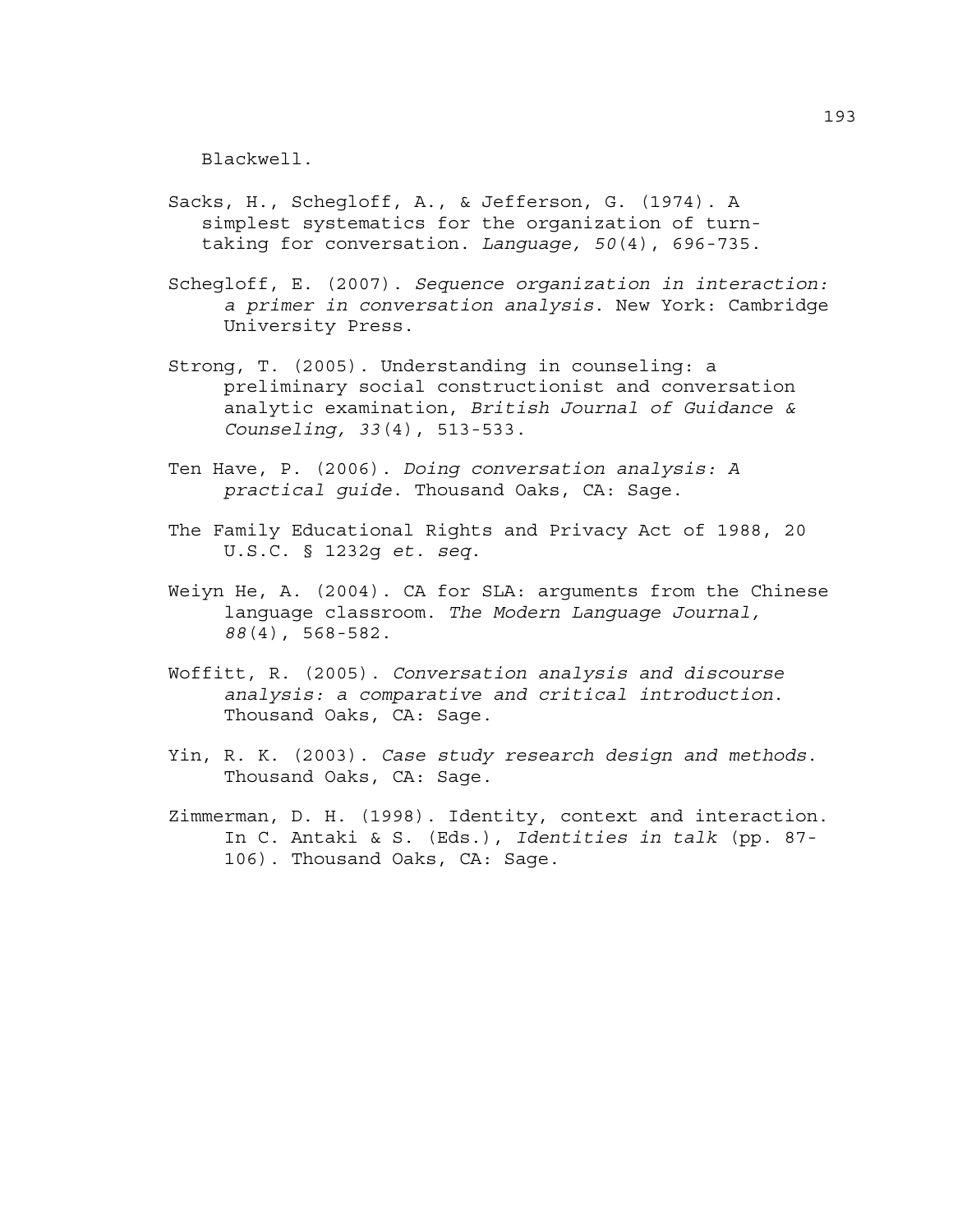#### APPENDIX:

TIME-STAMPED ANALYTIC NOTES

**explanation evidence Series:** IEP transcripts dissertation **Episode:** IEP 10 **Transcript:** IEP 10 **Note Taker: Note Text:**  7/27/2008 12:53:46 am

It occurred to me reviewing the data of the social worker explaining to a grandparent that vignettes are provided as proof or evidence of decisions made rather than testing data. How many of the professionals use this explaining technique rather than simply orienting to formal evaluation data? How many use both? does it appear effective? What is the result?

```
affirmations 
Collection: Affirmations of diagnosis/placement 
Note Taker: 
Note Text: 
7/27/2008 1:22:41 pm
```
It occurs to me that an interesting bit of video/data is the affirmation of a diagnosis. Parents aligning with the professional based on their own knowledge, observation, experience, etc. I will also look for the opposite orientation by the parents/professionals.

```
Notes on repair 
Collection: repair 
Note Taker: 
Note Text: 
7/27/2008 1:45:22 pm
```
It occurs to me that there are clear instances of repair sequences in the meetings after a blatant example jumps out of the data. I will go back into the data in a later cut to find further examples of repair and look in the context for uptake.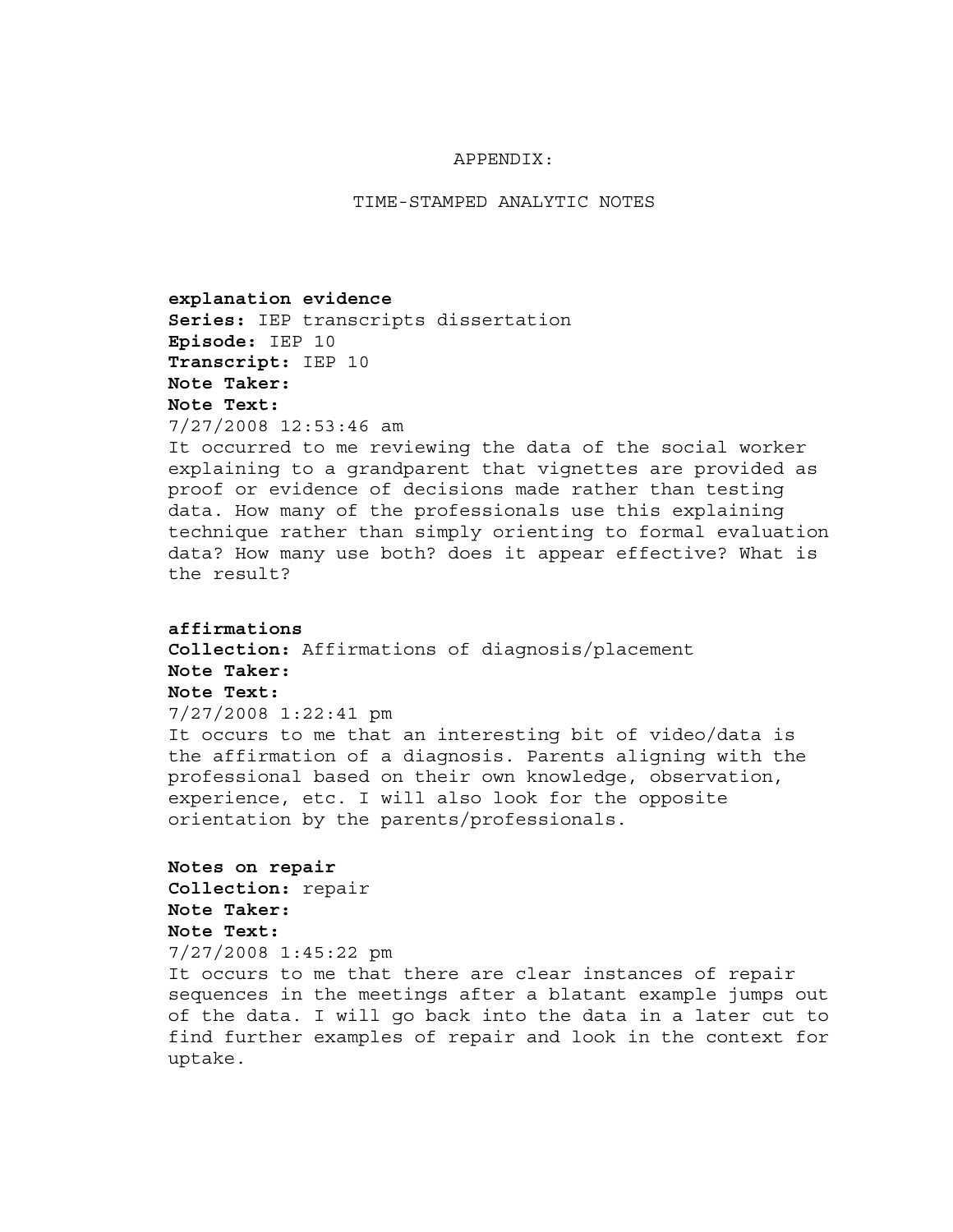# **disonfirming statements by parents/professionals Collection:** Questioning of diagnosis/placement **Note Taker: Note Text:**

#### 7/27/2008 2:09:48 pm

I found evidence of social worker disagreeing with an evaluation measure. The measure indicates that the child is in a range indicating depression. The Gp's unconfident uptake and the social worker's quick dismissal indicate that they are not in agreement with the disagreement. This appears to be an incident of two participants agreeing in their disagreement of evaluation results apparently based on their knowledge of and experience with the child.

#### **evidence of overtalk**

**Series:** IEP transcripts dissertation **Episode:** IEP 10 **Transcript:** IEP 10 **Note Taker: Note Text:**  7/28/2008 10:05:38 pm

I am struck by the amount of overtalk that takes place when the Sw has the floor. As obvious as it seems, I hadn't considered overtalk as a clip collection and key word until now. I will return to the earlier transcriptions and see if more evidence exists in the data.

### **clarifying question**

**Series:** IEP transcripts dissertation **Episode:** IEP 10 **Transcript:** IEP 10 **Note Taker: Note Text:**  8/5/2008 8:14:29 pm After spending more time with Antaki's explaining and arguing, I decided to note where questions for clarity take place. This is not the same as questioning placement. This is where the professionals orient to their professional roles and clarify for others in the group.

**questions posed to team Series:** IEP transcripts dissertation **Note Taker:**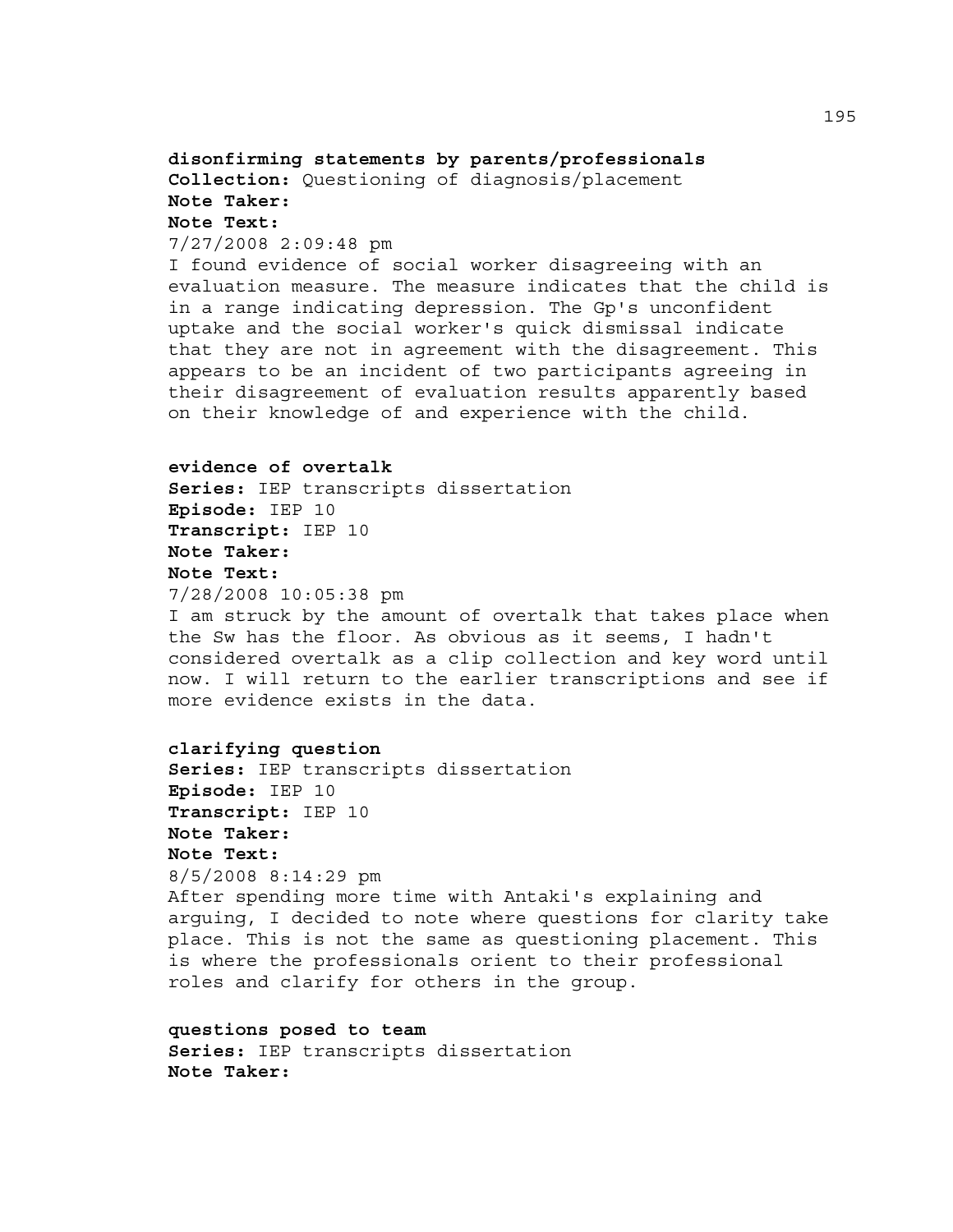### **Note Text:**

8/5/2008 8:48:36 pm There seems to be a good example in IEP ten of the Psy posing a question out to the entire team- however, the question is regarding the amount of hours that the student should be seen in the resource room. This is a technical question that the parents due to the non-uptake don't seem to be qualified to answer.

### **humor**

**Series:** IEP transcripts dissertation **Episode:** IEP 10 **Transcript:** IEP 10 **Note Taker: Note Text:**  8/5/2008 11:04:56 pm one of the only uses of humor in IEP 10 by Psy comes at 52:09 however, there is little uptake and then he repairs.

#### **Sp missing information**

**Series:** IEP transcripts dissertation **Note Taker: Note Text:** 

### 8/8/2008 5:44:07 pm

Interesting thing happens at 1:03 in IEP 10. A substantial discussion occurs regarding the student's interactions with peers versus adults. The idea that the child needs to be engaged in social activities with children rather than adults is discussed at length and all parties seem to be on board. Either the Sp reacts to comments to this regard at 1:03 which suggest she was unaware of the previous discussion.

### **vignettes- empathy**

**Series:** IEP transcripts dissertation **Note Taker: Note Text:**  8/8/2008 6:12:27 pm

During analysis of IEP 11 I see evidence of a social worker providing the team with her personal experience as a student. In context, it appears that she is trying to display empathy, or present evidence that she understands the circumstances of the child and will advocate for that child. Uptake appears positive by the parent and team.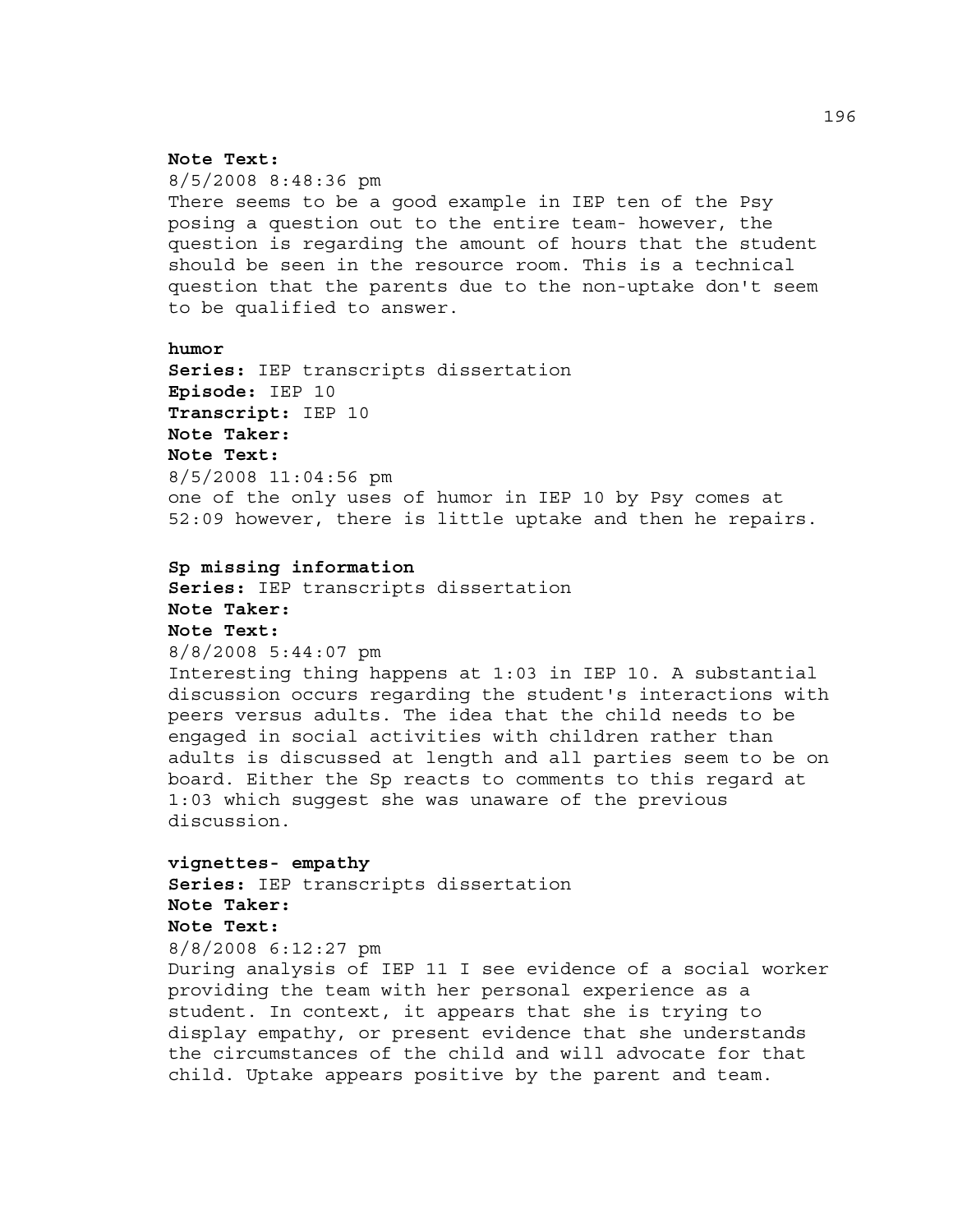**no parent present Series:** IEP transcripts dissertation **Episode:** IEP 12 **Transcript:** IEP 12 **Note Taker: Note Text:** 

8/8/2008 11:29:55 pm

In IEP 12 the parent was a no show. Apparently the team had rescheduled the IEP with the parent several times. Because it is now the end of the year, they decide to proceed with the IEP without the parent which is legal after several attempts to convene have been made. The energy in the meeting is palpably looser and lighter.

**Overtalk as a form of dismissing concerns or position Collection:** Over talking **Note Taker: Note Text:**  8/9/2008 12:10:35 am

In IEP 13 there is a blatant example of the Psy overtalking a vent by the T. The non-uptake that occurs is a clear indicator of a dismissal by the Psy of the T's concerns and position regarding the responsibility of the parent. There is evidence of uptake at first when the Psy makes sure he understands correctly, he laughs and begins the over talk and non-uptake of the T. It occurs to me that there might possibly be other instances of this in the data and it might be worth some passes.

# **justifying and affirming diagnosis Collection:** Affirmations of diagnosis/placement **Note Taker: Note Text:**  8/9/2008 10:02:33 am

Interesting bit emerged in one of the two IEPs without a parent present. The team vents about the student and then indicates some of the language from the venting into IEP language justifying placement of the child. First the team vents that the student chooses to not work in class and be social. Language is clearly emotional; then the language is tweaked by Sp and written in to the IEP for back up as to why the team has made the decision it did.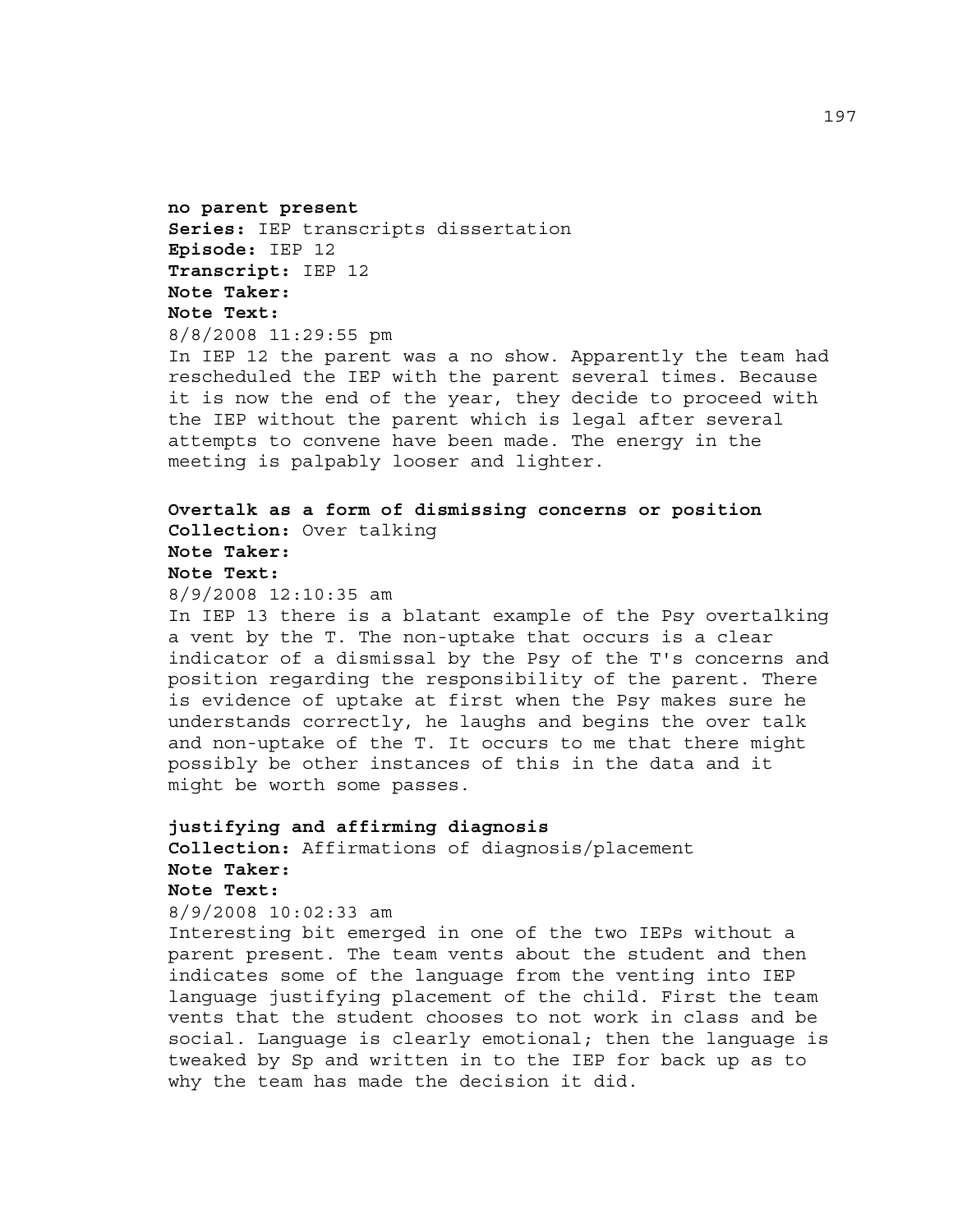# **psy use of humor Series:** IEP transcripts dissertation **Note Taker: Note Text:**  8/12/2008 9:12:46 pm

Through a careful analysis of seven of the thirteen IEPs the use of humor continues to surface; notably as a tool for the Psy. It would appear that he uses humor often to open the meeting and it appears based on the uptake and responses by the majority of participants to be disarming and sets a relaxed tone. Body language seems to relax participants lean into the table; lots of smiles and laughter.

# **Explaining results prior to recommendation Series:** IEP transcripts dissertation **Note Taker: Note Text:**

# 8/12/2008 9:38:13 pm

In IEP 2 the data reveals an extensive explanation of the testing results for a student to the parent. She responds with many active response tokens "gotcha" "awright" etc. The Psy explains the scores gives the parent a frame of reference and bases the recommendation on this foundation. Parent appears all in favor of the recommendation. This ties into the piece of my analytic plan to explore the exchanges leading up to placement. I will go through the other IEPs to find the explanation and look at results.

# **informed parent role**

**Series:** IEP transcripts dissertation **Note Taker: Note Text:**  8/14/2008 10:17:05 pm

At 12:21 in IEP 4 a category affiliation begins to emerge that I hadn't noticed in analysis of the first three ieps. It becomes clear in IEP 4 demonstrable in the collection clips that parents may self-categorize to that of "informed" parent in the IEP. In the captured clip we see parent as informed about her son's medical condition and subsequent academic challenges based on his medical condition. This leads to an almost serine, I know there is a problem disposition by mom. She orients to a role of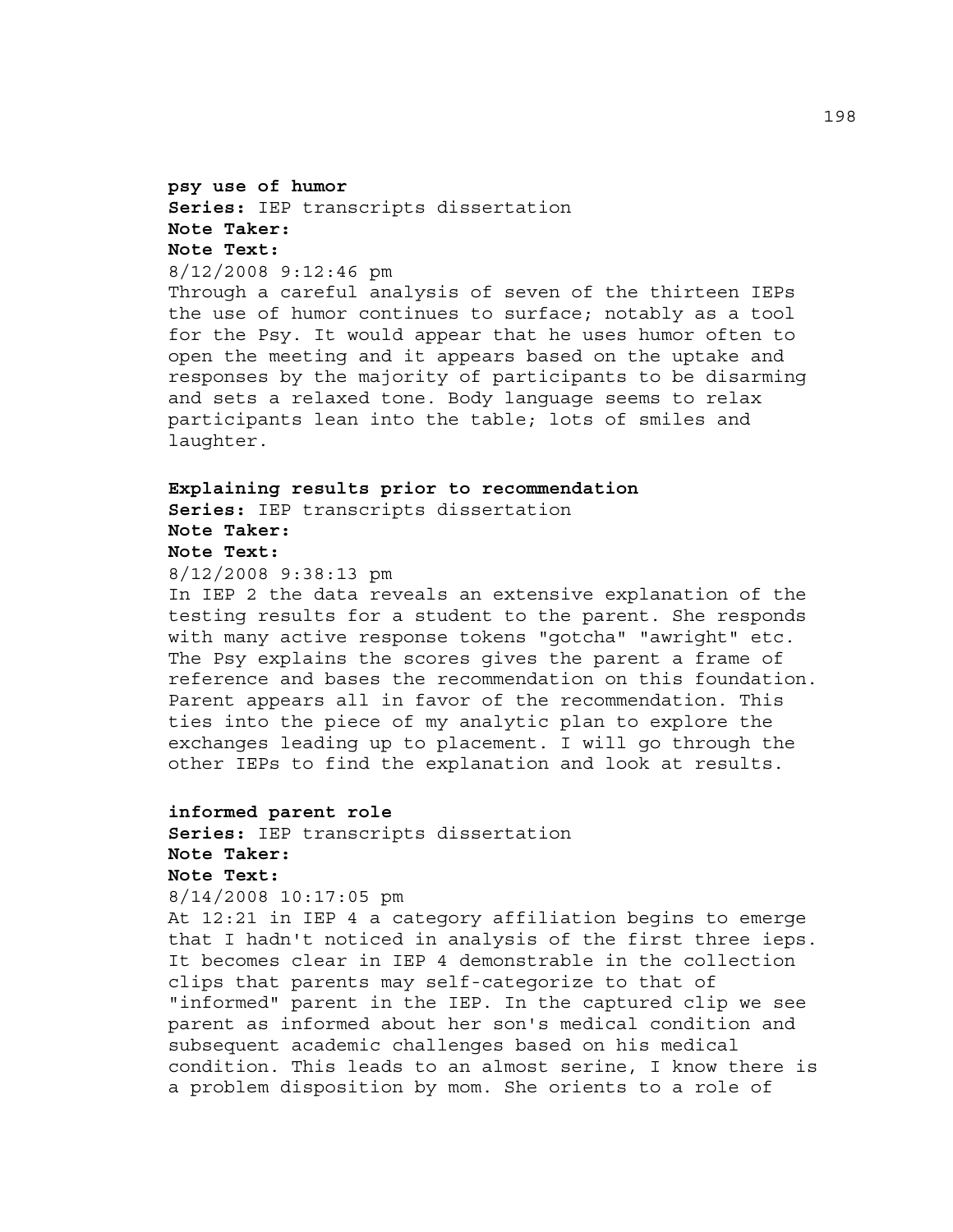informer. The first teacher asks clarifying questions of the mom and provides uptake in lines 85-92 which appear to build confidence in moms categorical role as informed, proactive parent.

#### **iep format**

**Series:** IEP transcripts dissertation **Note Taker:** 

### **Note Text:**

# 8/14/2008 10:28:18 pm

The agenda seems to stay the same across IEP in this study; intro, teacher, or specialist reports, Psy report, findings, goals, signatures, etc. It strikes me that the parent is never asked, for their report, they are always responding to reports given and relegated to uptake on reporting. At certain scripted segments they will be asked for their concerns. It emerges in the data that when this happens a parent is likely to simply spit the language back at the professionals that has been given in the IEP. I will continue to hunt for examples of this happening to see if it can be generalized. This could be a critical key to how IEPs might unknowingly be shepherding parents.

### **parent concerns**

**Series:** IEP transcripts dissertation **Note Taker: Note Text:**  8/14/2008 11:11:59 pm

as noted in the previous note, IEP four provides a good example of how the agenda for the meeting shepherds the parent. In the "concerns" section of the IEP, the parent seems to simply use the same language as has been fed to her. For instance, the parent in IEP four states that "math and writing" are concerns when asked at 29:20. I wonder if the agenda were flipped so that the parents concerns were heard first, then we heard from teachers, then from the test results and then the parent is asked once again, based on all of the discussion and provided information the parent is asked if she wants to clarify concerns. This last part could occur just prior to signing.

**blame Series:** IEP transcripts dissertation **Note Taker:**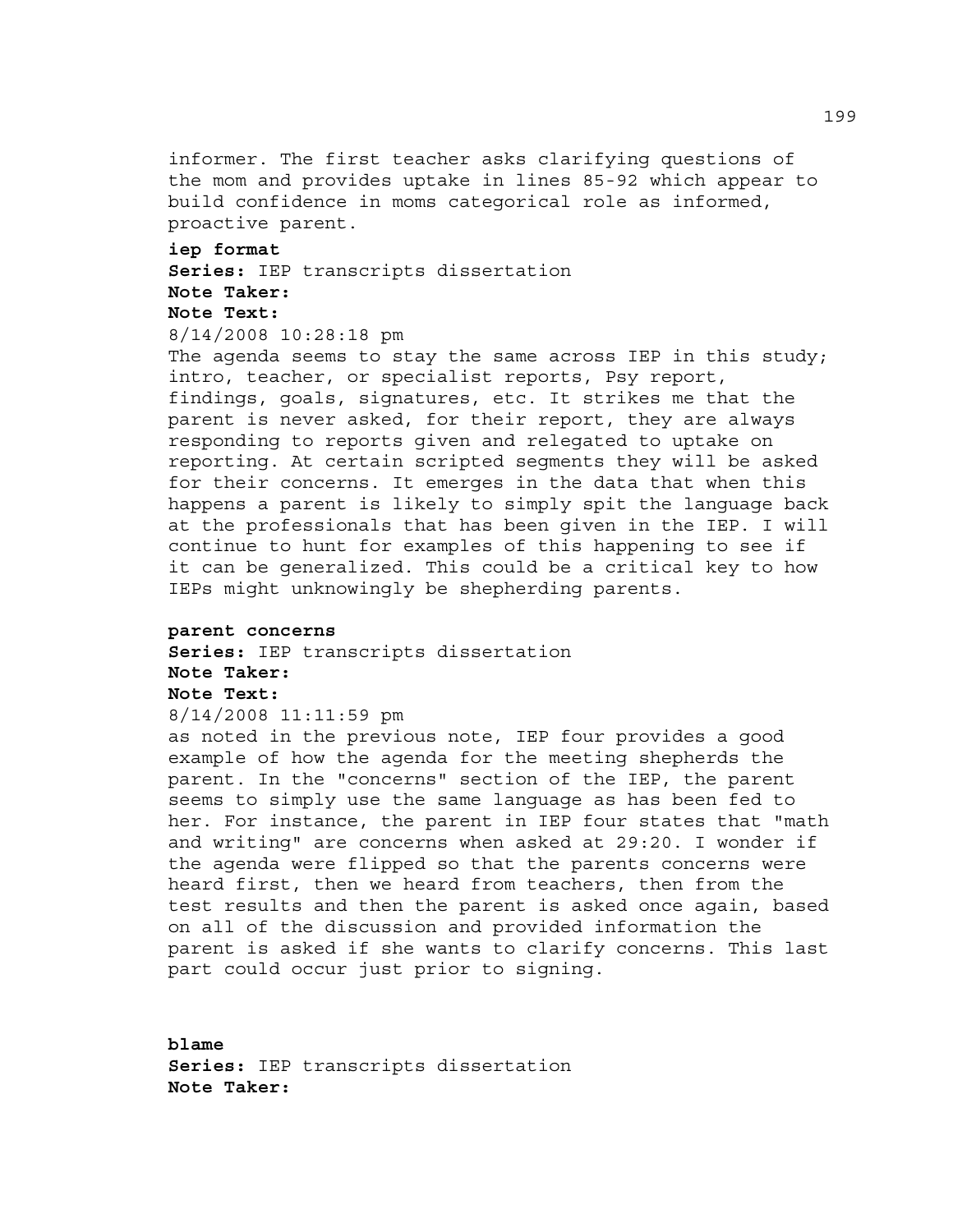#### **Note Text:**

8/15/2008 8:58:10 pm For the first time it occurs to me that there might be a pattern of blame in the data. What is the difference between attributing or thinking through potential causes for a student's disability or lack of performance, and blame? In IEP 5 there is a clip where the teacher insinuates that perhaps due to conversations that another teacher is having with the student

# **Psy using humor in iep 5 Series:** IEP transcripts dissertation **Note Taker: Note Text:**  8/15/2008 10:18:58 pm

Interesting thing in the discussion about the Psy use of humor in the IEP- he makes comment about how the parent needs to tell the student that he's going to beat the student up. The P laughs and Psy laughs and passes the comment off as a joke. However, earlier conversation and based on the style of the Psy, the point that he appears to try to make is that based on the child's scores and the observations of the team, the student is not performing up to ability by choice not disability.

### **Parent diagnosis/suggestion Psy rejection**

**Series:** IEP transcripts dissertation **Note Taker:** 

#### **Note Text:**

8/17/2008 8:25:59 am

Immediately after reviewing Hutchby and Woofitt (2006) regarding social control I noticed an exchange in the data that was very interesting. In IEP 6 the parent is orienting to the informed parent role based on a vignette of "older son" with adhd. The Psy rejects the suggestion while he is orienting to forms. It will be interesting to see how the Psy reacts to this clip in the member check; I think there might be something in analyzing the assertions of the informed parent orientation in the IEP.

**Humor as social control Series:** IEP transcripts dissertation **Note Taker: Note Text:**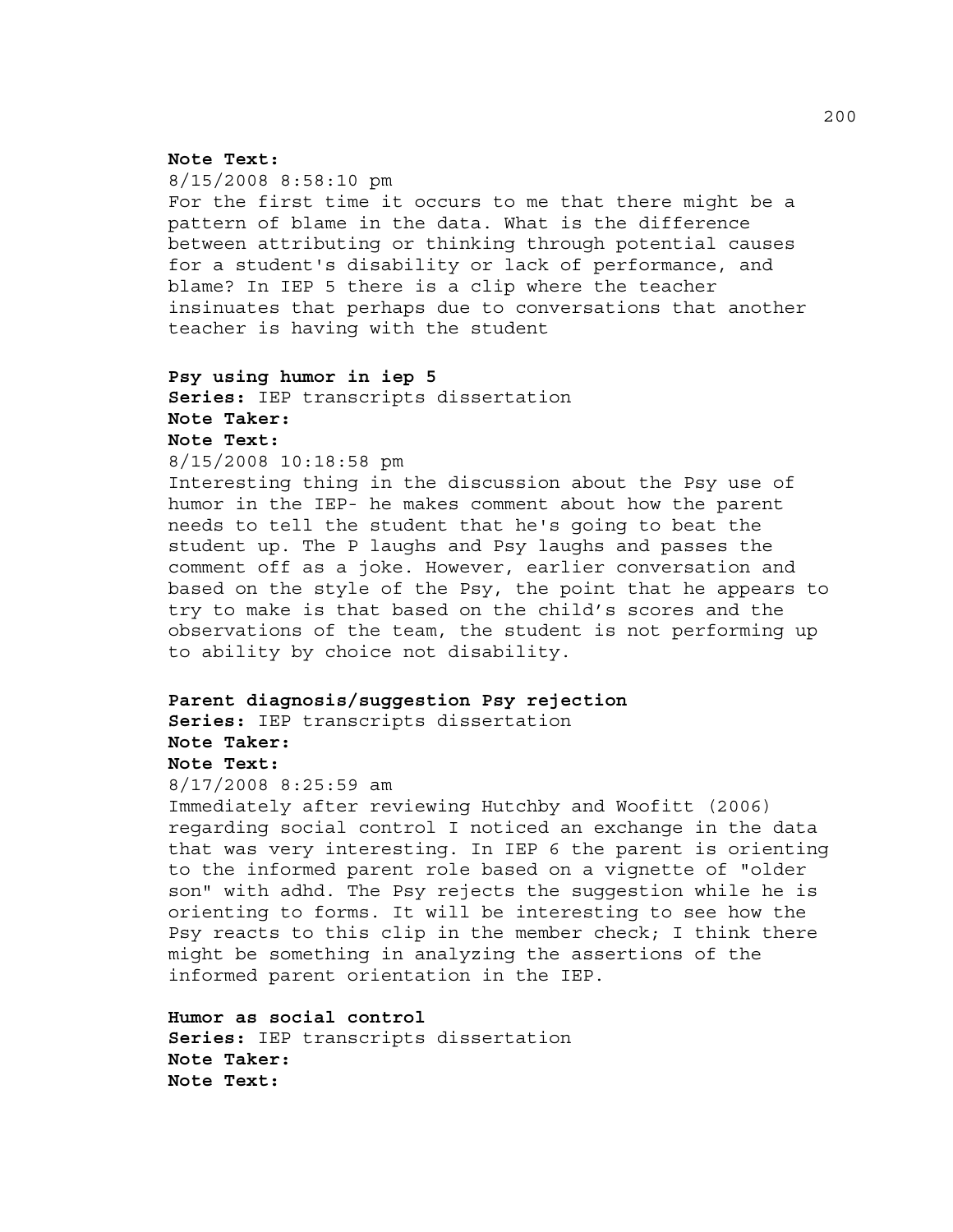### 8/17/2008 8:56:32 am

Looking deeper into the humor used in iep 6, an interesting piece emerges where a suggestion by a parent is dismantled by the Psy. After he realizes he has potentially blocked some good participatory conversation by the P, he suggests that the Sp confirm his feelings with another teacher. This seems to bring the parent back. Then he appears to use humor to lighten the room and then immediately confirms that he is encouraged by the scores of the student and thus shepherds the meeting back on its current course- all the while he never stops filling out the IEP forms indicating the plan of action for the student.

# **Dad responding to shepherding by psy responding to "concerns?" question Series:** IEP transcripts dissertation **Note Taker: Note Text:**

8/17/2008 9:07:04 am

25:10 in IEP 6 is a second example I have found where the "I need to ask you if you have any concerns" question is asked of the parent near the end of the IEP and the Parent responds with confidence with the diagnosis that has been presented in the meeting; orienting to the informed parent role "Reading... that's what we're here for"

Amazingly, the concerns that surfaced earlier regarding ADHD, which the parent had clearly thought about do not come back. That would suggest that the Psy did an adequate job shepherding away from that possibility. The data revealed that he: 1. rejected the notion, 2. gave the Sp a directive to rule it out, 3. brought P back to the diagnosis and stressed control using categorization to Professional role, 4. Used humor to lighten mood, shift focus, etc. The answer to the concerns questions suggests that he was successful.

**evidence of Psy discouraging questions during explaining results Series:** IEP transcripts dissertation **Note Taker: Note Text:**  8/17/2008 11:24:30 am In a clip in the explaining results collection, some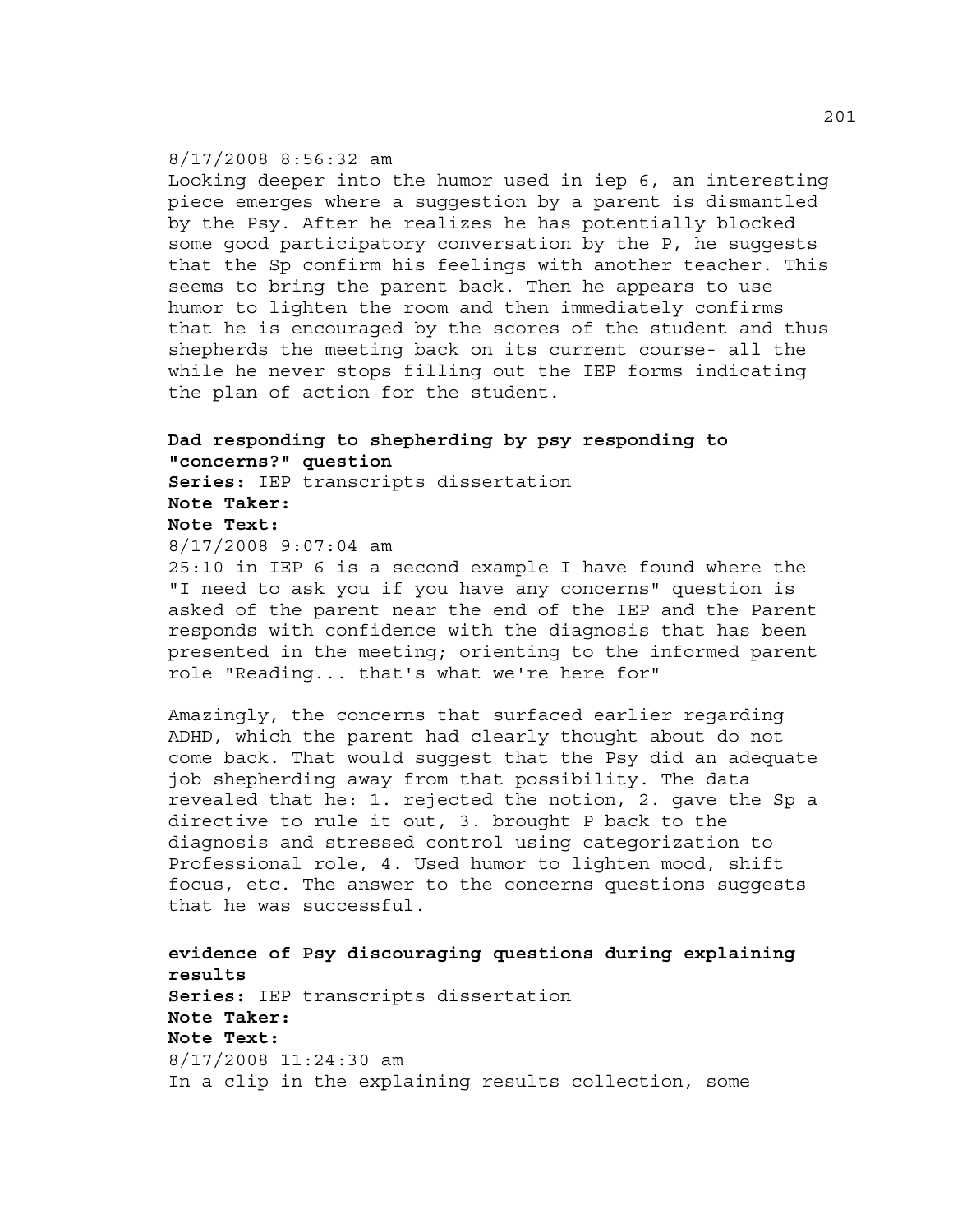evidence emerges of the Psy discouraging conversation during the explanation of results. What appears to be emerging while looking longitudinally at the data is that there tends to be more uptake and participation by parents at the top and conclusion of the IEP. This seems to be encouraged. It appears that this type of structure is a hidden shepherding technique utilized by the Psy to ensure that the iep concludes with an intended placement. At 6:20 in IEP 7, the P breaks the lengthy flow of the test results and explanation by asking simply, "now how come?" This seems to derail the Psy. He begins a formulation that has no uptake and then retracts and uses humor while explaining the parent has gotten ahead of him and relegates her back to a listener uninformed parent role. It would appear that uptake is encouraged at some points in the IEP but not during the explanation of test results.

#### **Floating disrepair**

**Series:** IEP transcripts dissertation **Note Taker:** 

#### **Note Text:**

8/17/2008 11:35:57 am

At 6:20 in IEP 7 there is a moment during the explanation of results where there is confusion and repair never happens. There appears to be a momentary misunderstanding here. Laughter by the Sp and the initial reaction by the Psy indicates that P is commenting on the length of time it is taking to get the determination from Psy. She repairs with comment regarding classroom performance. Sp sees this and disengages. By Psy's continued comments it is not sure that he caught it.

### **IEP 7 blatant example of discouraged interaction Series:** IEP transcripts dissertation **Note Taker:**

#### **Note Text:**

Where several of the IEPs provide evidence of covert shepherding during explanation of results, IEP 7 provides confirming evidence. The Psy discourages questioning of findings, and blames the fact that he must follow a "script" on the fact that the IEP is being recorded.

# **Psy empowering Gp and P when services required are not available**

**Series:** IEP transcripts dissertation **Note Taker:**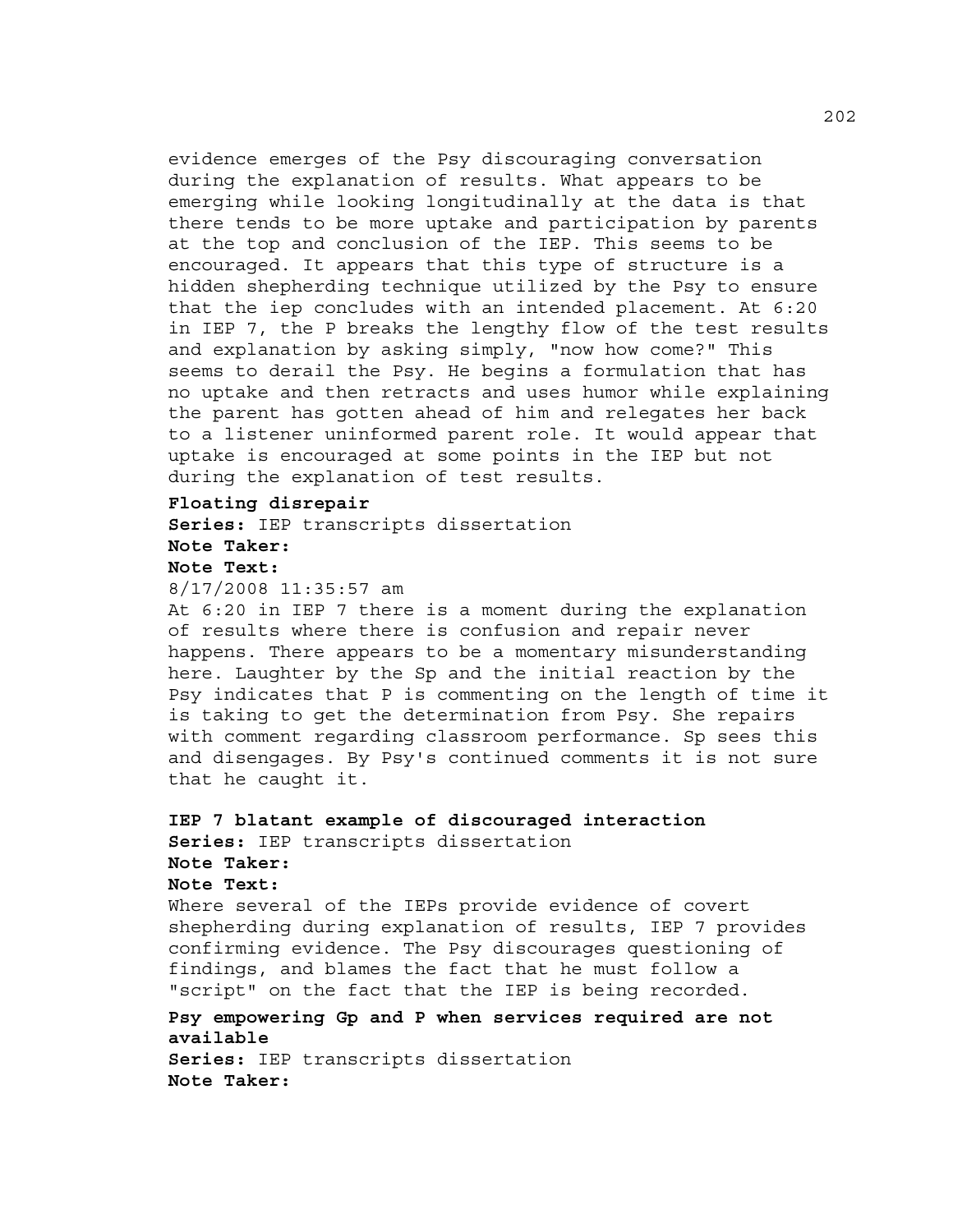#### **Note Text:**

8/17/2008 1:53:09 pm Across the data, IEP 9 at 4:46 is really the only demonstrable place where the Psy places the parent fully in control of placement for the child. Though some gentle shepherding happens regarding trying to steer the family toward another school, the Psy ultimately places the decision with the family.

### **Shepherded responses to "any concerns?"**

**Series:** IEP transcripts dissertation

# **Note Taker:**

**Note Text:** 

8/17/2008 2:32:58 pm

By IEP 8 there has been lots of evidence that the meeting shepherds parents to making a decision that aligns with the Psy report, and findings. In IEP 8 at approximately 22:56 when the IEP boils to "what are your concerns?" Mom responds with the answer "To better hisself and (2.0) and what YOU explained" Psy finishes her thought with his assessment, "To improve his to improve his academics" and she agrees.

#### **Disarming sequences**

**Series:** IEP transcripts dissertation **Note Taker: Note Text:**  8/21/2008 9:17:11 pm

looking through the data, it becomes clear that the Psy uses sequences of humor, or orientation to disarm parents or venting teachers. First I looked simply at the humor or the venting. Then I began to examine the data to see what sort of work is done by the Psy to disarm the party venting.

I wondered if I could also identify the tools used to shepherd parents and teachers toward the work of the organization (e.g. determining a placement, discouraging a placement, etc.).

**Membership category devices Series:** IEP transcripts dissertation **Note Taker: Note Text:**  8/21/2008 9:44:57 pm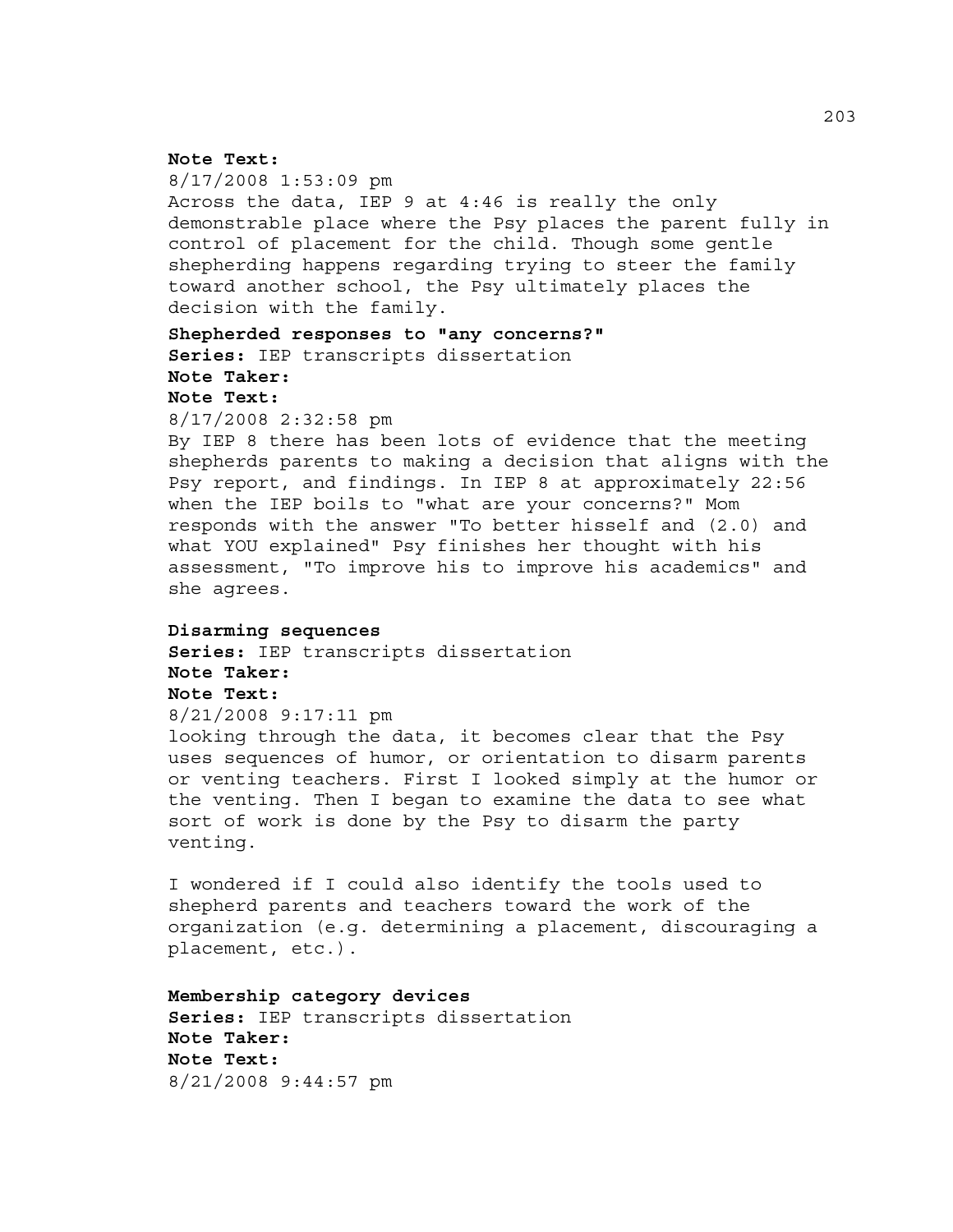After reviewing the data several times, it is not clear that a distinction is ever made in the IEP that the assembled group is a "team". It occurs to me that the categories are made clear by the Psy sometimes as each category gives observations and explanations, etc. Or through devices like the use of the word "we" such as "what we usually do when we test a kid is..." or "what we like to see is..." etc. It occurs to me that if the professionals help shepherd the assembled group toward more of a collective team membership categorization, more cohesion might be displayed.

# **"what's going on?" Series:** IEP transcripts dissertation **Note Taker: Note Text:**

#### 8/21/2008 11:56:14 pm

The interactional work that appears to be going on for the parent is evidently much different than that of the professionals. It appears in the data that often the parent is concerned with "what's going on" with a child, orienting much more as a patient's parent to a doctor. Though the Psy reveals diagnostic data as do the other professionals (though in very different types of turns), it is evident that the work attempted to be accomplished by the professional is much more oriented toward placement of the child. Placement for the parent in the ieps appears mostly secondary to the diagnosis with a few exceptions. The exceptions seem to occur mostly when the parent orients to the "informed parent" role.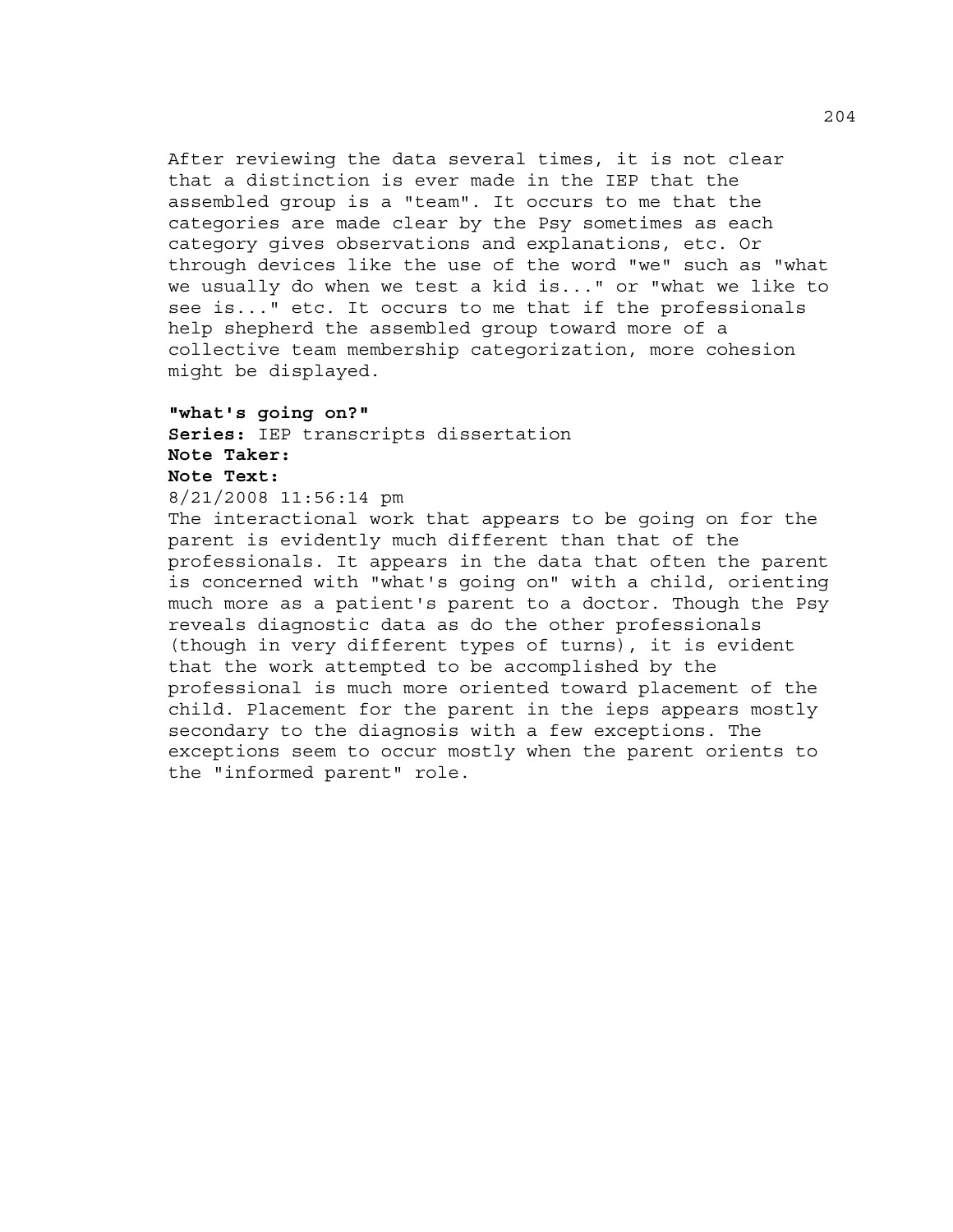CURRICULUM VITAE

# **CHRISTOPHER PLUM**

**309 Blunk Street Plymouth, Michigan 48170 (313)282-7618 plumchristopher@hotmail.com**

# **EDUCATION**:

- **Walden University** 
	- *Ph.D. Candidate PhD.K-12 Educational Leadership Feb 2004-Present*
- **Kalamazoo Principal Leadership Institute** *Fellow 2003*
- **University of Colorado at Denver** *Masters Degree- Educational Psychology*- *August 1997*
- **Michigan State University** *Bachelors Degree- Social Relations/James Madison College- June 1994*
- **O** Certified School Teacher State of Michigan Professional License (K-5, all subjects/K-8, Self Contained) State of Colorado Alternative Education License University of Colorado at Denver/Stanley British Primary School 1995-1998
- **Certified Trainer** (TESA)Teacher Expectations and Student Achievement

# **EXPERIENCE:**

෧ **Plymouth Educational Center**, Detroit, MI **July 2007- present** *Secondary School Principal*

Responsibilities include:

- Project Manager on structuring of new high school program and facility
- Chair high school development team
- Developing curriculum aligned with Michigan Core Curriculum
- NCA School Improvement Chair
- Develop hiring process for new staff selection
- Conduct the hiring process
- Overseeing program and instruction implementation
- Coordinating staff development
- Substitute coverage
- Facilitating all school wide testing
- ෧ **Plymouth Educational Center**, Detroit, MI **April 2001- present** *K-8 Assistant Principal*

Responsibilities include:

- Developing curriculum aligned with Michigan Core Curriculum
- NCA School Improvement Chair
- Overseeing program and instruction implementation
- Coordinating staff development
- Substitute coverage
- Facilitating all school wide testing
- Title I applications programs and fund allocation
- School Support Services Team- Coordinator
- Paraprofessional Team- Coordinator
- School Improvement Team- Coordinator
- Language Arts Committee- Coordinator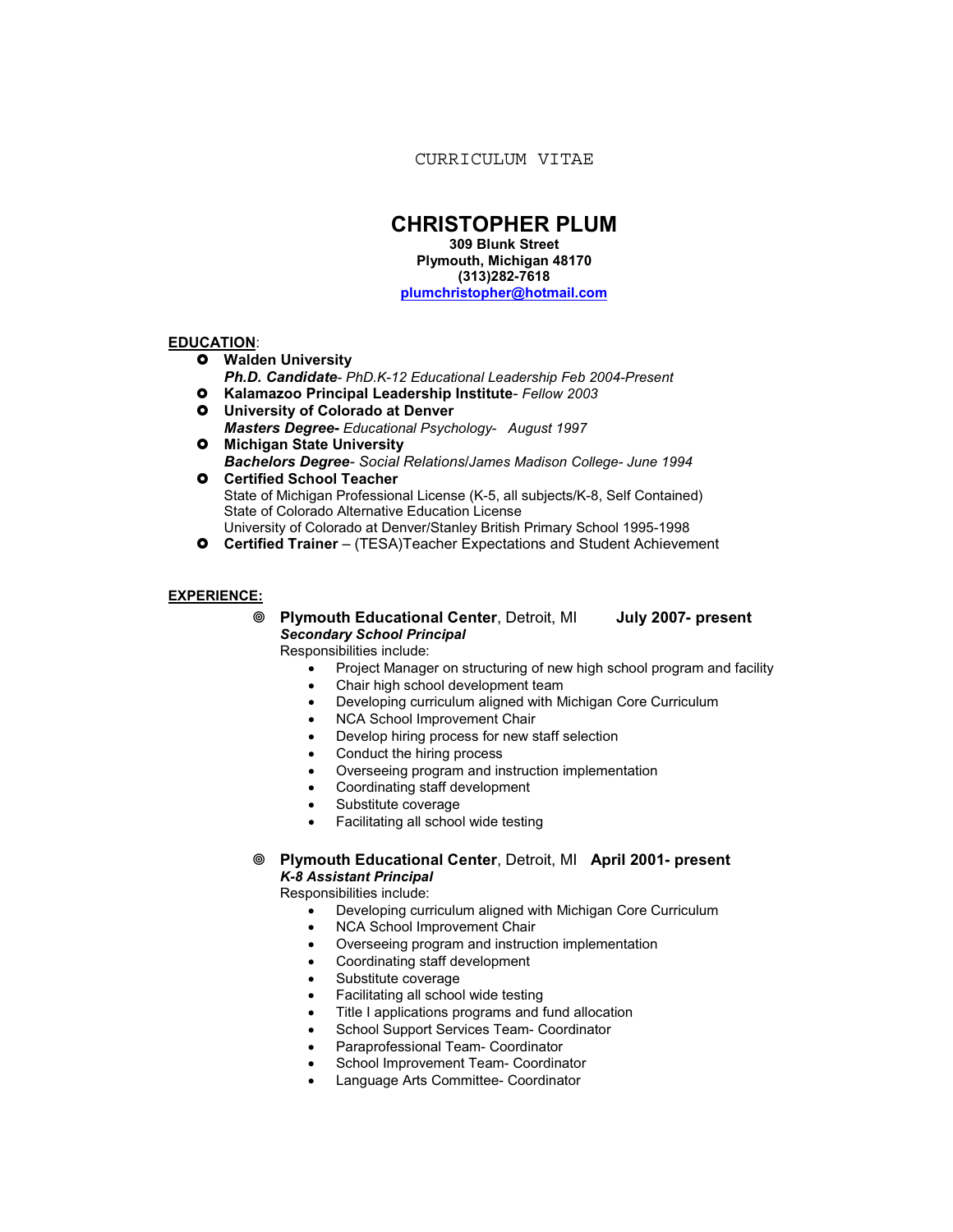- Overseeing school newspaper- The Panther Press
- Coordinate school wide writing initiatives
- Overseeing Student Future Teachers program
- Coordinating team leaders from each grade level K-8
- Co-author of: PEC School Mission, School Improvement Plan, Staff Handbook, Support Services Manual, and Latchkey Crisis Intervention Manual
- Completed training on the new State Monitoring System for Special Education
- Running the Peer Mediation Program
- Supervision of classrooms, hallways, and lunchroom
- Student discipline
- Coordinating remedial tutoring and after school programs (Latch-Key, PAL)

# *5-6 Language Arts Lead Teacher* **August 1999-April 2001**

Responsibilities included:

- Organization and planning, curriculum development, writing student reports, Creating a team wide policy and procedure for the students
- Acting as a sounding board for the  $5<sup>th</sup>$  grade team
- Served on the following committees: School Improvement Committee, Technology Initiative (TAC team), School Mission Statement, Code of Conduct/ Student Handbook revision team.
- - **William Beaumont Hospital Center for Human Development,** Berkley, MI **July 1998- August 1999**

# **Teacher/Tutor**

Responsibilities included:

- Planned and implemented curriculum for students with varied developmental disabilities- ages 4-10. Disabilities included: Aphasia, Attention Deficit-Hyperactivity Disorder, Autism, and Dyslexia
- Conducted one-on-one, 55-minute sessions with students

### **<b> Steele Elementary School, Denver, CO

<b>August 1997- June 1998**  *3-5 Language Arts Lead Teacher*

Responsibilities included:

- Organization and planning of curriculum development
- Implementation of activities
- Writing student reports and narratives
- Conducting parent/teacher conferences throughout the academic year

### *K-5 Music Teacher* **August 1997-June 1998**

Responsibilities included:

• Taught basic theory, music appreciation, and rhythm with a culminating performance for entire school at the end of the school year

**Stanley British Primary School, Denver, CO** August 1996- June1997  *Team Teacher*